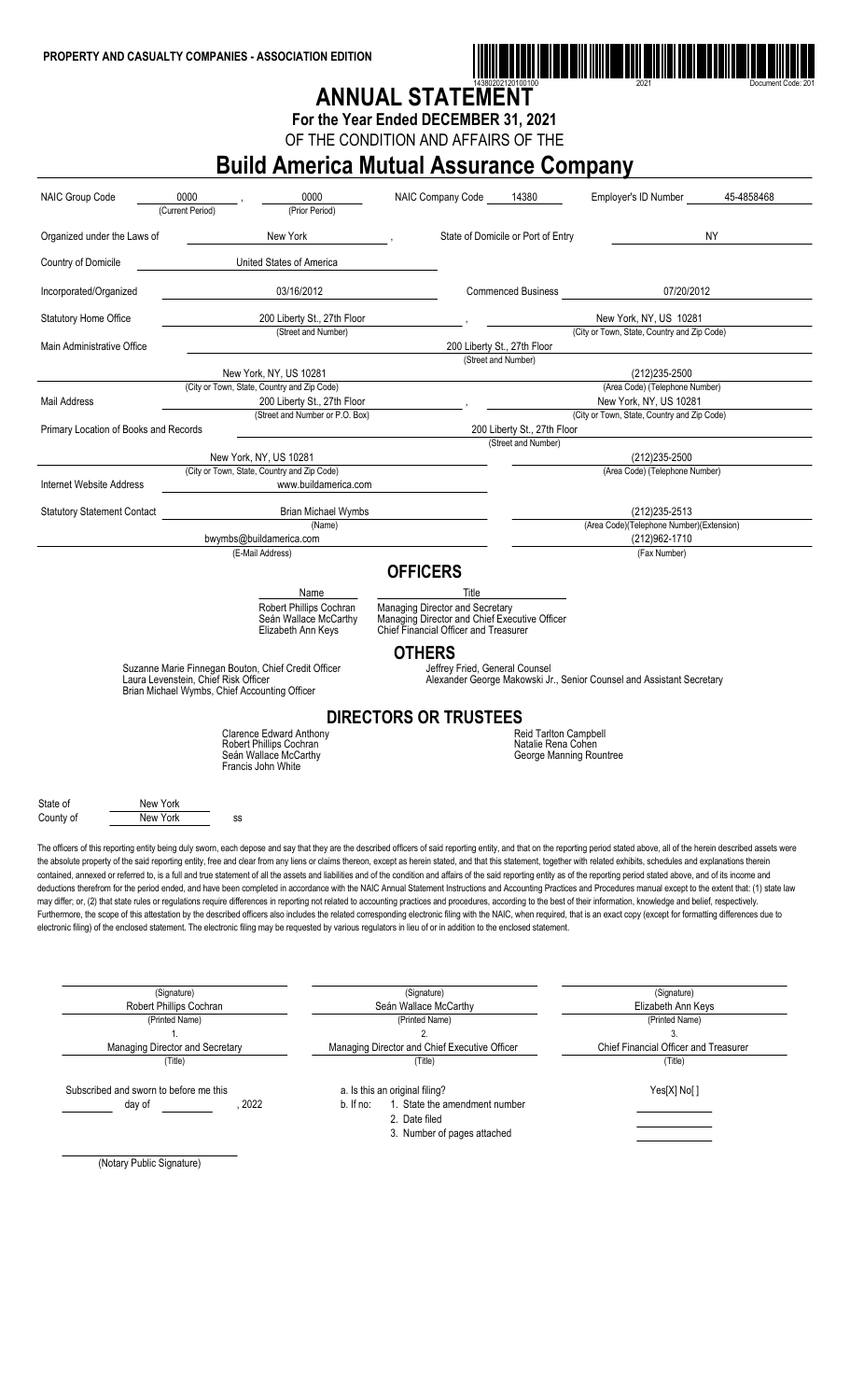|       | <b>ASSETS</b>                                                                                                           |              |                       |                          |                          |  |
|-------|-------------------------------------------------------------------------------------------------------------------------|--------------|-----------------------|--------------------------|--------------------------|--|
|       |                                                                                                                         |              | <b>Current Year</b>   |                          | Prior Year               |  |
|       |                                                                                                                         | $\mathbf{1}$ | 2                     | 3<br><b>Net Admitted</b> | 4                        |  |
|       |                                                                                                                         | Assets       | Nonadmitted<br>Assets | Assets<br>$(Cols.1-2)$   | Net Admitted<br>Assets   |  |
| 1.    |                                                                                                                         |              |                       |                          | 456,342,826  418,216,920 |  |
| 2.    | Stocks (Schedule D):                                                                                                    |              |                       |                          |                          |  |
|       | 2.1                                                                                                                     |              |                       |                          |                          |  |
|       | 2.2                                                                                                                     |              |                       |                          |                          |  |
| 3.    | Mortgage loans on real estate (Schedule B):                                                                             |              |                       |                          |                          |  |
|       | 3.1                                                                                                                     |              |                       |                          |                          |  |
|       | 3.2                                                                                                                     |              |                       |                          |                          |  |
| 4.    | Real estate (Schedule A):                                                                                               |              |                       |                          |                          |  |
|       | Properties occupied by the company (less \$0<br>4.1                                                                     |              |                       |                          |                          |  |
|       | Properties held for the production of income (less \$0<br>4.2                                                           |              |                       |                          |                          |  |
|       |                                                                                                                         |              |                       |                          |                          |  |
|       | 4.3                                                                                                                     |              |                       |                          |                          |  |
| 5.    | Cash (\$6,444,207, Schedule E Part 1), cash equivalents<br>(\$14,519,162, Schedule E Part 2) and short-term investments |              |                       |                          |                          |  |
| 6.    |                                                                                                                         |              |                       |                          |                          |  |
| 7.    |                                                                                                                         |              |                       |                          |                          |  |
| 8.    |                                                                                                                         |              |                       |                          |                          |  |
| 9.    |                                                                                                                         |              |                       |                          |                          |  |
| 10.   |                                                                                                                         |              |                       |                          |                          |  |
| 11.   |                                                                                                                         |              |                       |                          |                          |  |
| 12.   |                                                                                                                         |              |                       |                          |                          |  |
| 13.   |                                                                                                                         |              |                       |                          |                          |  |
| 14.   |                                                                                                                         |              |                       |                          |                          |  |
| 15.   | Premiums and considerations:                                                                                            |              |                       |                          |                          |  |
|       | 15.1 Uncollected premiums and agents' balances in the course of                                                         |              |                       |                          |                          |  |
|       | 15.2 Deferred premiums, agents' balances and installments booked                                                        |              |                       |                          |                          |  |
|       | but deferred and not yet due (Including \$0 earned but                                                                  |              |                       |                          |                          |  |
|       |                                                                                                                         |              |                       |                          |                          |  |
|       | 15.3 Accrued retrospective premiums (\$0) and contracts                                                                 |              |                       |                          |                          |  |
| 16.   | Reinsurance:                                                                                                            |              |                       |                          |                          |  |
|       | 16.1                                                                                                                    |              |                       |                          |                          |  |
|       |                                                                                                                         |              |                       |                          |                          |  |
|       | 16.3                                                                                                                    |              |                       |                          |                          |  |
| 17.   |                                                                                                                         |              |                       |                          |                          |  |
| 18.1  |                                                                                                                         |              |                       |                          |                          |  |
| 18.2  |                                                                                                                         |              |                       |                          |                          |  |
| 19.   |                                                                                                                         |              |                       |                          |                          |  |
| 20.   |                                                                                                                         |              |                       |                          |                          |  |
| 21.   | Furniture and equipment, including health care delivery assets                                                          |              |                       |                          |                          |  |
|       |                                                                                                                         |              |                       |                          |                          |  |
| 22.   |                                                                                                                         |              |                       |                          |                          |  |
| 23.   |                                                                                                                         |              |                       |                          |                          |  |
| 24.   |                                                                                                                         |              |                       |                          |                          |  |
| 25.   |                                                                                                                         |              |                       |                          |                          |  |
| 26.   | TOTAL assets excluding Separate Accounts, Segregated Accounts and                                                       |              |                       |                          |                          |  |
|       |                                                                                                                         |              |                       |                          |                          |  |
| 27.   | From Separate Accounts, Segregated Accounts and Protected Cell                                                          |              |                       |                          |                          |  |
|       |                                                                                                                         |              |                       |                          |                          |  |
| 28.   |                                                                                                                         |              |                       |                          |                          |  |
|       | <b>DETAILS OF WRITE-INS</b>                                                                                             |              |                       |                          |                          |  |
| 1102. |                                                                                                                         |              |                       |                          |                          |  |
| 1103. |                                                                                                                         |              |                       |                          |                          |  |
|       |                                                                                                                         |              |                       |                          |                          |  |
|       |                                                                                                                         |              |                       |                          |                          |  |
|       |                                                                                                                         |              |                       |                          |                          |  |
|       |                                                                                                                         |              |                       |                          |                          |  |
| 2503. |                                                                                                                         |              |                       |                          |                          |  |
|       |                                                                                                                         |              |                       |                          |                          |  |
|       |                                                                                                                         |              |                       |                          |                          |  |
|       |                                                                                                                         |              |                       |                          |                          |  |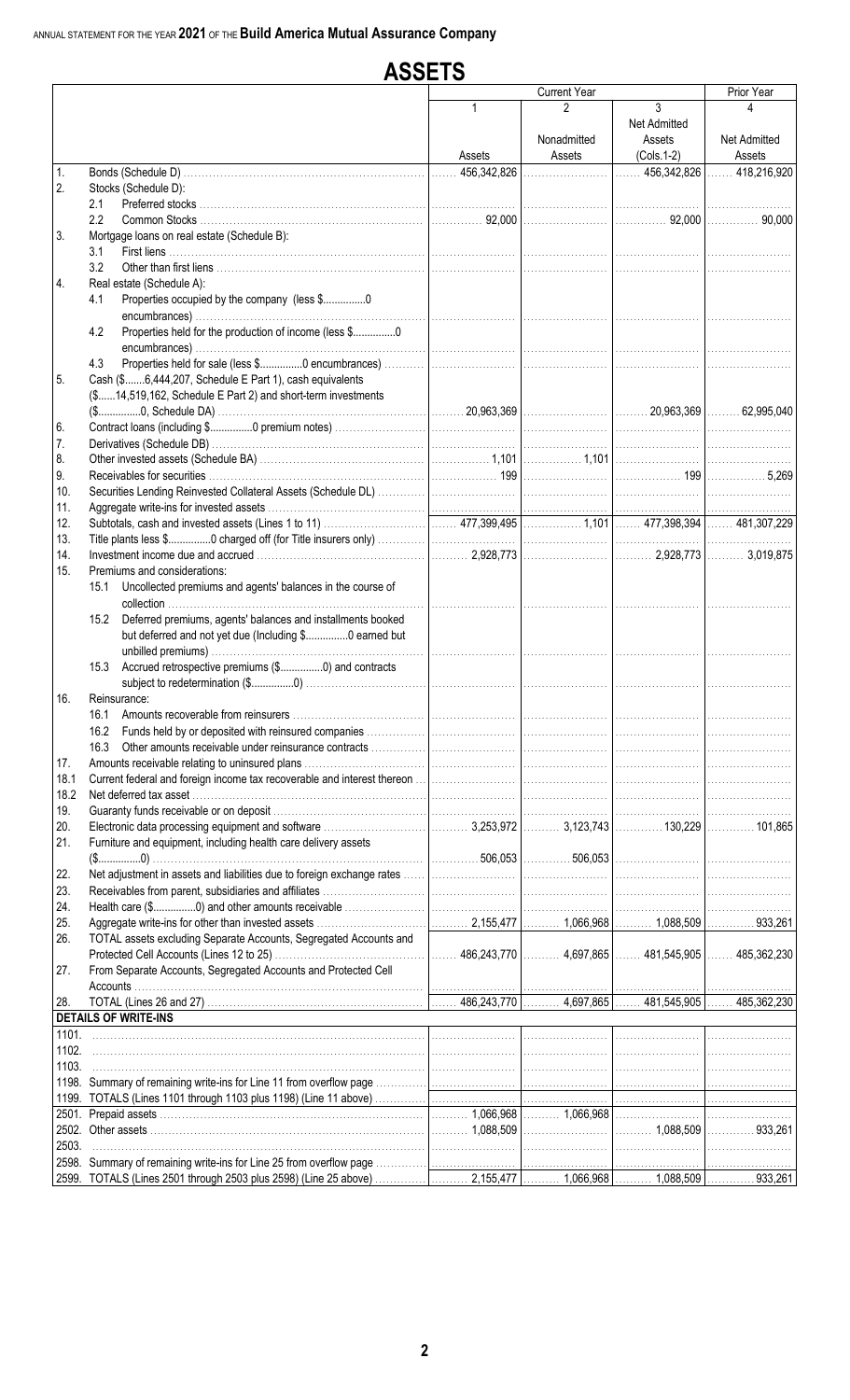## **LIABILITIES, SURPLUS AND OTHER FUNDS**

|                |                                                                                                                                                                                                                                        | Current Year | 2<br>Prior Year |
|----------------|----------------------------------------------------------------------------------------------------------------------------------------------------------------------------------------------------------------------------------------|--------------|-----------------|
| 1.             |                                                                                                                                                                                                                                        |              |                 |
| 2.             |                                                                                                                                                                                                                                        |              |                 |
| 3.             |                                                                                                                                                                                                                                        |              |                 |
| 4.             |                                                                                                                                                                                                                                        |              |                 |
| 5.             |                                                                                                                                                                                                                                        |              |                 |
| 6.             |                                                                                                                                                                                                                                        |              |                 |
| 7.1            |                                                                                                                                                                                                                                        |              |                 |
| 7.2            |                                                                                                                                                                                                                                        |              |                 |
| 8.             |                                                                                                                                                                                                                                        |              |                 |
| I 9.           | Unearned premiums (Part 1A, Line 38, Column 5) (after deducting unearned premiums for ceded reinsurance of                                                                                                                             |              |                 |
|                | \$246,065,507 and including warranty reserves of \$0 and accrued accident and health experience rating                                                                                                                                 |              |                 |
|                |                                                                                                                                                                                                                                        |              |                 |
| 10.            |                                                                                                                                                                                                                                        |              |                 |
| 11.            | Dividends declared and unpaid:                                                                                                                                                                                                         |              |                 |
|                | 11.1                                                                                                                                                                                                                                   |              |                 |
|                | 11.2                                                                                                                                                                                                                                   |              |                 |
| 12.            |                                                                                                                                                                                                                                        |              |                 |
| 13.            |                                                                                                                                                                                                                                        |              |                 |
| 14.            |                                                                                                                                                                                                                                        |              |                 |
| 15.            |                                                                                                                                                                                                                                        |              |                 |
| 16.            |                                                                                                                                                                                                                                        |              |                 |
| 17.            |                                                                                                                                                                                                                                        |              |                 |
| 18.            |                                                                                                                                                                                                                                        |              |                 |
| 19.            |                                                                                                                                                                                                                                        |              |                 |
| 20.            |                                                                                                                                                                                                                                        |              |                 |
| 21.            |                                                                                                                                                                                                                                        |              |                 |
| 22.            |                                                                                                                                                                                                                                        |              |                 |
| 23.            |                                                                                                                                                                                                                                        |              |                 |
| 24.            |                                                                                                                                                                                                                                        |              |                 |
| 25.            |                                                                                                                                                                                                                                        |              |                 |
| 26.            |                                                                                                                                                                                                                                        |              |                 |
| 27.            |                                                                                                                                                                                                                                        |              |                 |
| 28.            |                                                                                                                                                                                                                                        |              |                 |
|                |                                                                                                                                                                                                                                        |              |                 |
| 29.            |                                                                                                                                                                                                                                        |              |                 |
| 30.            |                                                                                                                                                                                                                                        |              |                 |
| 31.            |                                                                                                                                                                                                                                        |              |                 |
| 32.            |                                                                                                                                                                                                                                        |              |                 |
| 33.            |                                                                                                                                                                                                                                        |              |                 |
| 34.            | Gross paid in and contributed surplus with the content of the content of the content of the content of the contributed surplus with the content of the content of the content of the content of the content of the content of          |              |                 |
| 35.            |                                                                                                                                                                                                                                        |              |                 |
| 36.            | Less treasury stock, at cost:                                                                                                                                                                                                          |              |                 |
|                | 36.1                                                                                                                                                                                                                                   |              |                 |
|                | Examination of the result of the contract of the contract of the contract of the contract of the contract of the contract of the contract of the contract of the contract of the contract of the contract of the contract of t<br>36.2 |              |                 |
| 37.            |                                                                                                                                                                                                                                        |              |                 |
| 38.            | <b>DETAILS OF WRITE-INS</b>                                                                                                                                                                                                            |              |                 |
| 2501.          | and the control of the control of the control of the control of the control of the control of the control of the                                                                                                                       |              |                 |
| 2502.          |                                                                                                                                                                                                                                        |              |                 |
| 2503.          |                                                                                                                                                                                                                                        |              |                 |
| 2598.<br>2599. |                                                                                                                                                                                                                                        |              |                 |
| 2901.          |                                                                                                                                                                                                                                        |              |                 |
| 2902.          |                                                                                                                                                                                                                                        |              |                 |
| 2903.          |                                                                                                                                                                                                                                        |              |                 |
| 2998.<br>2999. |                                                                                                                                                                                                                                        |              |                 |
| 3201.          |                                                                                                                                                                                                                                        |              |                 |
| 3202.          |                                                                                                                                                                                                                                        |              |                 |
| 3203.          |                                                                                                                                                                                                                                        |              |                 |
| 3298.          |                                                                                                                                                                                                                                        |              |                 |
| 3299.          |                                                                                                                                                                                                                                        |              |                 |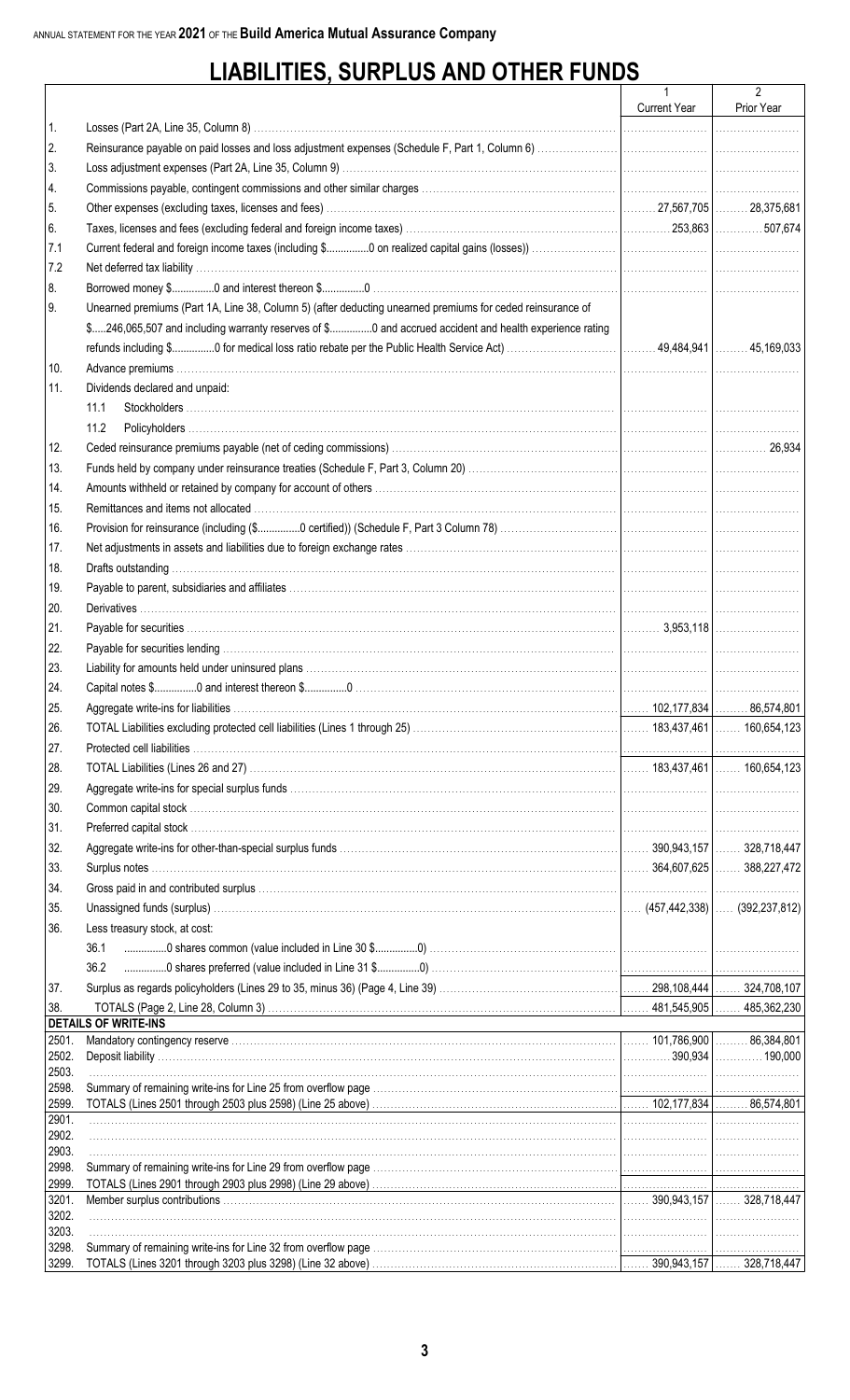# ANNUAL STATEMENT FOR THE YEAR 2021 OF THE Build America Mutual Assurance Company<br>
STATEMENT OF INCOME

|       |                                                                                                                |         | $\overline{2}$ |
|-------|----------------------------------------------------------------------------------------------------------------|---------|----------------|
|       |                                                                                                                | Current | Prior          |
|       |                                                                                                                | Year    | Year           |
|       | UNDERWRITING INCOME                                                                                            |         |                |
| 1.    |                                                                                                                |         |                |
|       | <b>DEDUCTIONS</b>                                                                                              |         |                |
| 2.    |                                                                                                                |         |                |
|       |                                                                                                                |         |                |
| 3.    |                                                                                                                |         |                |
| 4.    |                                                                                                                |         |                |
| 5.    |                                                                                                                |         |                |
| 6.    |                                                                                                                |         |                |
| 7.    |                                                                                                                |         |                |
| 8.    |                                                                                                                |         |                |
|       | <b>INVESTMENT INCOME</b>                                                                                       |         |                |
|       |                                                                                                                |         |                |
| 9.    |                                                                                                                |         |                |
| 10.   |                                                                                                                |         |                |
| 11.   |                                                                                                                |         |                |
|       | <b>OTHER INCOME</b>                                                                                            |         |                |
| 12.   | Net gain or (loss) from agents' or premium balances charged off (amount recovered \$0 amount charged           |         |                |
|       |                                                                                                                |         |                |
| 13.   |                                                                                                                |         |                |
|       |                                                                                                                |         |                |
| 14.   |                                                                                                                |         |                |
| 15.   |                                                                                                                |         |                |
| 16.   | Net income before dividends to policyholders, after capital gains tax and before all other federal and foreign |         |                |
|       |                                                                                                                |         |                |
| 17.   |                                                                                                                |         |                |
| 18.   | Net income, after dividends to policyholders, after capital gains tax and before all other federal and foreign |         |                |
|       |                                                                                                                |         |                |
|       |                                                                                                                |         |                |
| 19.   |                                                                                                                |         |                |
| 20.   |                                                                                                                |         |                |
|       | <b>CAPITAL AND SURPLUS ACCOUNT</b>                                                                             |         |                |
| 21.   |                                                                                                                |         |                |
| 22.   |                                                                                                                |         |                |
| 23.   |                                                                                                                |         |                |
|       |                                                                                                                |         |                |
| 24.   |                                                                                                                |         |                |
| 25.   |                                                                                                                |         |                |
| 26.   |                                                                                                                |         |                |
| 27.   |                                                                                                                |         |                |
| 28.   |                                                                                                                |         |                |
| 29.   |                                                                                                                |         |                |
| 30.   |                                                                                                                |         |                |
|       |                                                                                                                |         |                |
| 31.   |                                                                                                                |         |                |
| 32.   | Capital changes:                                                                                               |         |                |
|       | 32.1                                                                                                           |         |                |
|       |                                                                                                                |         |                |
|       | 32.3                                                                                                           |         |                |
| 33.   | Surplus adjustments:                                                                                           |         |                |
|       | 33.1                                                                                                           |         |                |
|       | 33.2                                                                                                           |         |                |
|       |                                                                                                                |         |                |
|       | 33.3                                                                                                           |         |                |
| 34.   |                                                                                                                |         |                |
| 35.   |                                                                                                                |         |                |
| 36.   |                                                                                                                |         |                |
| 37.   |                                                                                                                |         |                |
| 38.   |                                                                                                                |         |                |
| 39.   |                                                                                                                |         |                |
|       | <b>DETAILS OF WRITE-INS</b>                                                                                    |         |                |
|       |                                                                                                                |         |                |
| 0501. |                                                                                                                |         |                |
| 0502. |                                                                                                                |         |                |
| 0503. |                                                                                                                |         |                |
| 0598. |                                                                                                                |         |                |
|       |                                                                                                                |         |                |
| 1401. |                                                                                                                |         |                |
| 1402. |                                                                                                                |         |                |
|       |                                                                                                                |         |                |
| 1403. |                                                                                                                |         |                |
| 1498. |                                                                                                                |         |                |
|       | 1499. TOTALS (Lines 1401 through 1403 plus 1498) (Line 14 above) ……………………………………………………………………………………………           |         |                |
|       |                                                                                                                |         |                |
|       |                                                                                                                |         |                |
| 3703. |                                                                                                                |         |                |
|       |                                                                                                                |         |                |
| 3798. |                                                                                                                |         |                |
|       |                                                                                                                |         |                |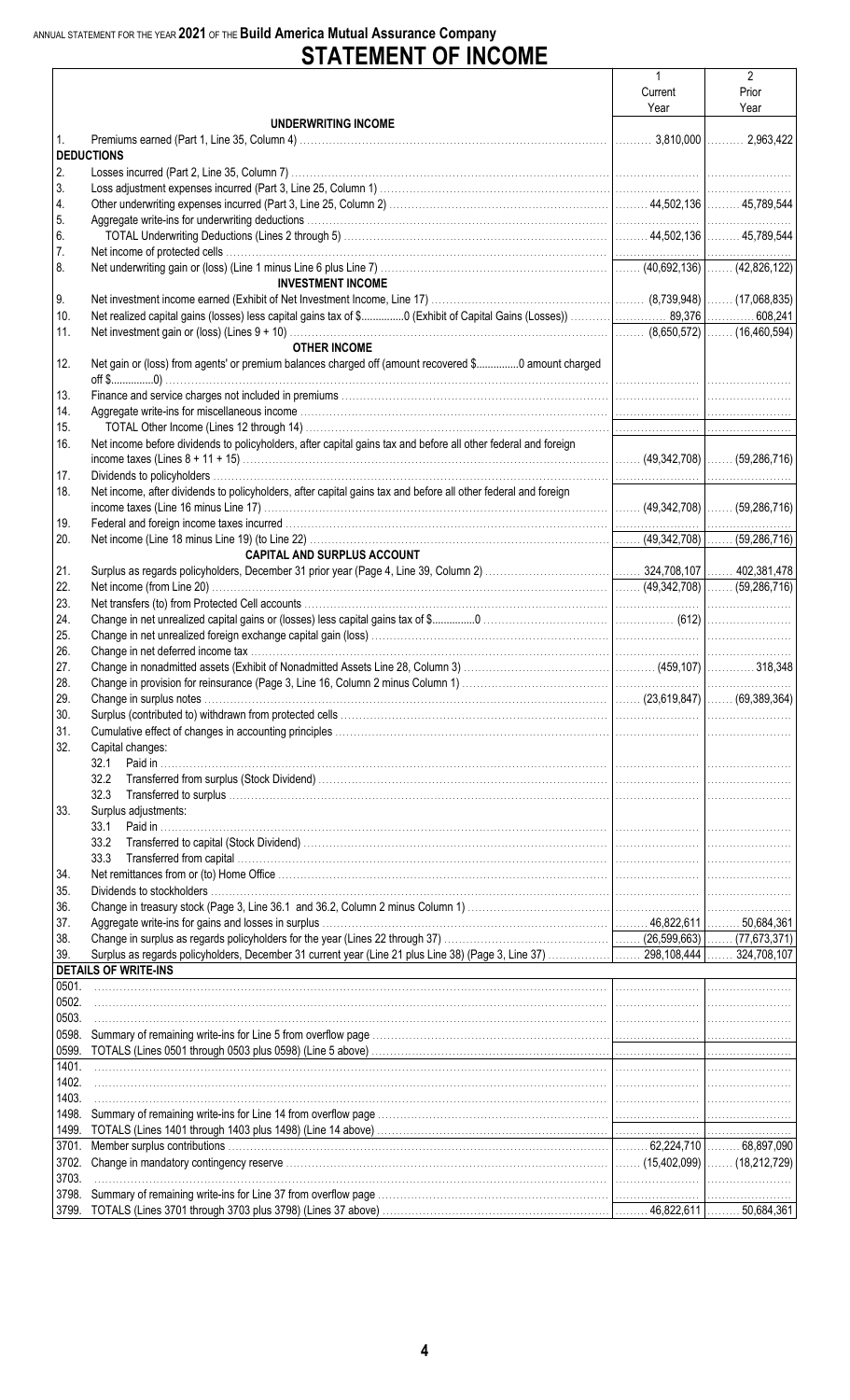# ANNUAL STATEMENT FOR THE YEAR 2021 OF THE Build America Mutual Assurance Company<br> **CASH FLOW**

|                |      |                                                                                    | $\mathbf{1}$        | $\overline{2}$ |
|----------------|------|------------------------------------------------------------------------------------|---------------------|----------------|
|                |      |                                                                                    | <b>Current Year</b> | Prior Year     |
|                |      | <b>Cash from Operations</b>                                                        |                     |                |
| $\mathbf{1}$ . |      |                                                                                    |                     |                |
| 2.             |      |                                                                                    |                     |                |
| 3.             |      |                                                                                    |                     |                |
| 4.             |      |                                                                                    |                     |                |
| 5.             |      |                                                                                    |                     |                |
| 6.             |      |                                                                                    |                     |                |
| 7.             |      |                                                                                    |                     |                |
| 8.             |      |                                                                                    |                     |                |
| 9.             |      |                                                                                    |                     |                |
| 10.            |      |                                                                                    |                     |                |
| 11.            |      |                                                                                    |                     |                |
|                |      | <b>Cash from Investments</b>                                                       |                     |                |
| 12.            |      | Proceeds from investments sold, matured or repaid:                                 |                     |                |
|                | 12.1 |                                                                                    |                     |                |
|                | 12.2 |                                                                                    |                     |                |
|                | 12.3 |                                                                                    |                     |                |
|                | 12.4 |                                                                                    |                     |                |
|                | 12.5 |                                                                                    |                     |                |
|                | 12.6 |                                                                                    |                     |                |
|                | 12.7 |                                                                                    |                     |                |
|                | 12.8 |                                                                                    |                     |                |
| 13.            |      | Cost of investments acquired (long-term only):                                     |                     |                |
|                | 13.1 |                                                                                    |                     |                |
|                | 13.2 |                                                                                    |                     |                |
|                | 13.3 |                                                                                    |                     |                |
|                | 13.4 |                                                                                    |                     |                |
|                | 13.5 |                                                                                    |                     |                |
|                | 13.6 |                                                                                    |                     |                |
|                | 13.7 |                                                                                    |                     |                |
| 14.            |      |                                                                                    |                     |                |
| 15.            |      |                                                                                    |                     |                |
|                |      | <b>Cash from Financing and Miscellaneous Sources</b>                               |                     |                |
| 16.            |      | Cash provided (applied):                                                           |                     |                |
|                | 16.1 | (69,389,364)  (23,619,847)  (69,389,364)                                           |                     |                |
|                | 16.2 |                                                                                    |                     |                |
|                | 16.3 |                                                                                    |                     |                |
|                | 16.4 |                                                                                    |                     |                |
|                | 16.5 |                                                                                    |                     |                |
|                | 16.6 |                                                                                    |                     |                |
| 17.            |      |                                                                                    |                     |                |
|                |      | RECONCILIATION OF CASH, CASH EQUIVALENTS AND SHORT-TERM INVESTMENTS                |                     |                |
| 18.            |      |                                                                                    |                     |                |
| 19.            |      | Cash, cash equivalents and short-term investments:                                 |                     |                |
|                | 19.1 |                                                                                    |                     |                |
|                | 19.2 |                                                                                    |                     |                |
|                |      |                                                                                    |                     |                |
|                |      | Note: Supplemental Disclosures of Cash Flow Information for Non-Cash Transactions: |                     |                |
| 20.0001        |      |                                                                                    |                     |                |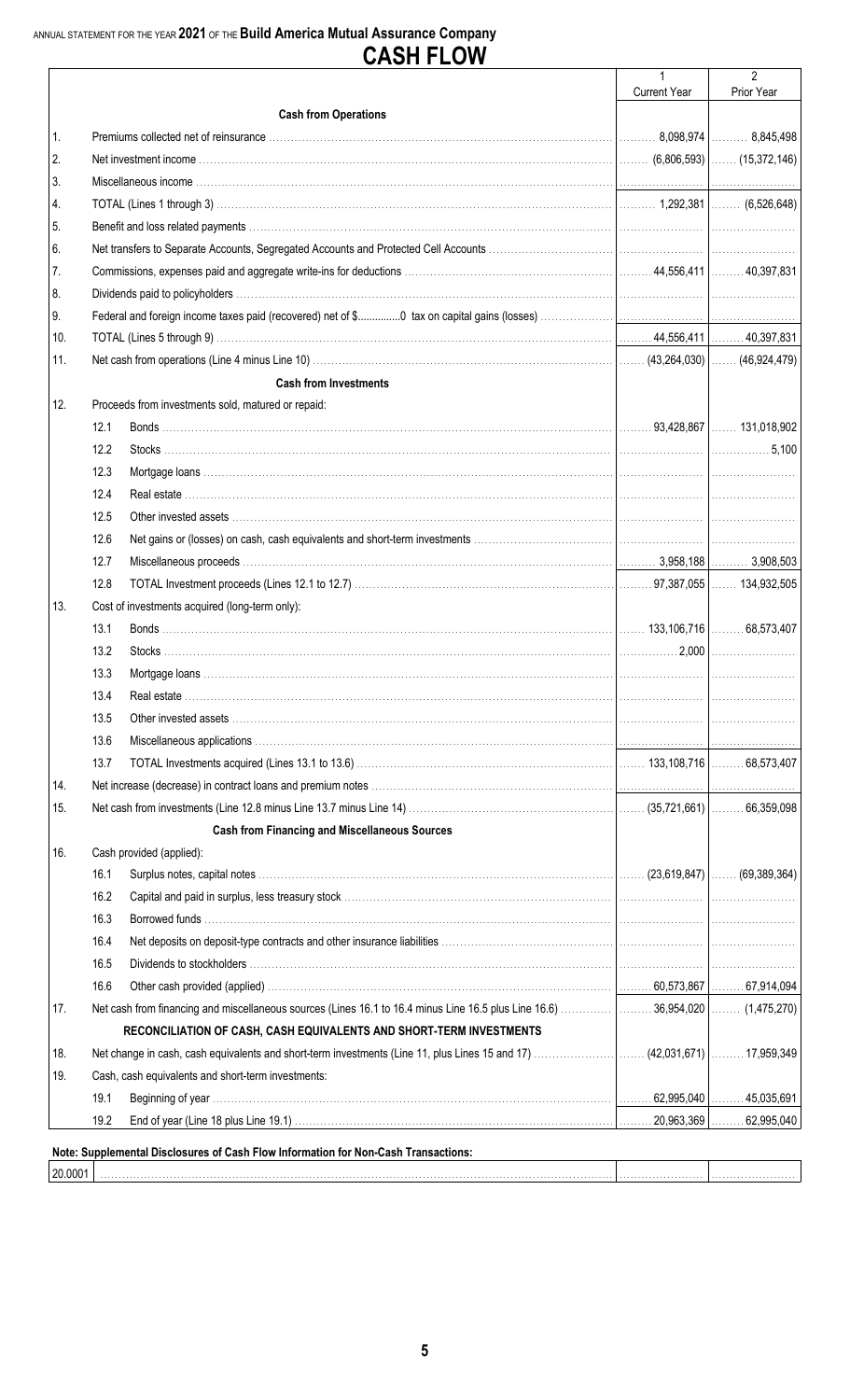### UNDERWRITING AND INVESTMENT EXHIBIT **PART 1 - PREMIUMS FARNED**

|                |                             | TI INLIJIIUIJU LAINN<br>Net<br>Premiums<br><b>Written Per</b> | $\mathfrak{p}$<br>Unearned<br>Premiums<br>Dec. 31 Prior Year - | 3<br>Unearned<br>Premiums<br>Dec. 31    | 4<br>Premiums<br>Earned<br>During Year |
|----------------|-----------------------------|---------------------------------------------------------------|----------------------------------------------------------------|-----------------------------------------|----------------------------------------|
|                | Line of Business            | Column 6,<br>Part 1B                                          | per Column 3,<br>Last Year's Part 1                            | Current Year - per<br>Column 5, Part 1A | (Columns<br>$1 + 2 - 3$                |
| 1.             |                             |                                                               |                                                                |                                         |                                        |
| 2.             |                             |                                                               |                                                                |                                         |                                        |
| 3.             |                             |                                                               |                                                                |                                         |                                        |
| 14.            |                             |                                                               |                                                                |                                         |                                        |
| 5.             |                             |                                                               |                                                                |                                         |                                        |
| 6.             |                             |                                                               |                                                                |                                         |                                        |
| 8.             |                             |                                                               |                                                                |                                         |                                        |
| 9.             |                             |                                                               |                                                                |                                         |                                        |
| 10.            |                             |                                                               |                                                                |                                         |                                        |
| 11.1           |                             |                                                               |                                                                |                                         |                                        |
| 11.2           |                             |                                                               |                                                                |                                         |                                        |
| 12.            |                             |                                                               |                                                                |                                         |                                        |
| 13.            |                             |                                                               |                                                                |                                         |                                        |
| 14.            |                             |                                                               |                                                                |                                         |                                        |
| 15.            |                             |                                                               |                                                                |                                         |                                        |
| 16.            |                             |                                                               |                                                                |                                         |                                        |
| 17.1           |                             |                                                               |                                                                |                                         |                                        |
| 17.2           |                             |                                                               |                                                                |                                         |                                        |
| 17.3           |                             |                                                               |                                                                |                                         |                                        |
| 18.1           |                             |                                                               |                                                                |                                         |                                        |
| 18.2           |                             |                                                               |                                                                |                                         |                                        |
| 19.1           |                             |                                                               |                                                                |                                         |                                        |
| 19.3           |                             |                                                               |                                                                |                                         |                                        |
| 21.            |                             |                                                               |                                                                |                                         |                                        |
| 22.            |                             |                                                               |                                                                |                                         |                                        |
| 23.            |                             |                                                               |                                                                |                                         |                                        |
| 24.            |                             |                                                               |                                                                |                                         |                                        |
| 26.            |                             |                                                               |                                                                |                                         |                                        |
| 27.            |                             |                                                               |                                                                |                                         |                                        |
| 28.            |                             |                                                               |                                                                |                                         |                                        |
| 29.            |                             |                                                               |                                                                |                                         |                                        |
| 30.            |                             |                                                               |                                                                |                                         |                                        |
| 31.            |                             |                                                               |                                                                |                                         |                                        |
| 32.            |                             |                                                               |                                                                |                                         |                                        |
| 33.            |                             |                                                               |                                                                |                                         |                                        |
| 34.            |                             |                                                               |                                                                |                                         |                                        |
| 35.            | <b>DETAILS OF WRITE-INS</b> |                                                               |                                                                |                                         |                                        |
| 3401.          |                             |                                                               |                                                                |                                         |                                        |
| 3402.<br>3403. |                             |                                                               |                                                                |                                         |                                        |
| 3498.<br>3499. |                             |                                                               |                                                                |                                         |                                        |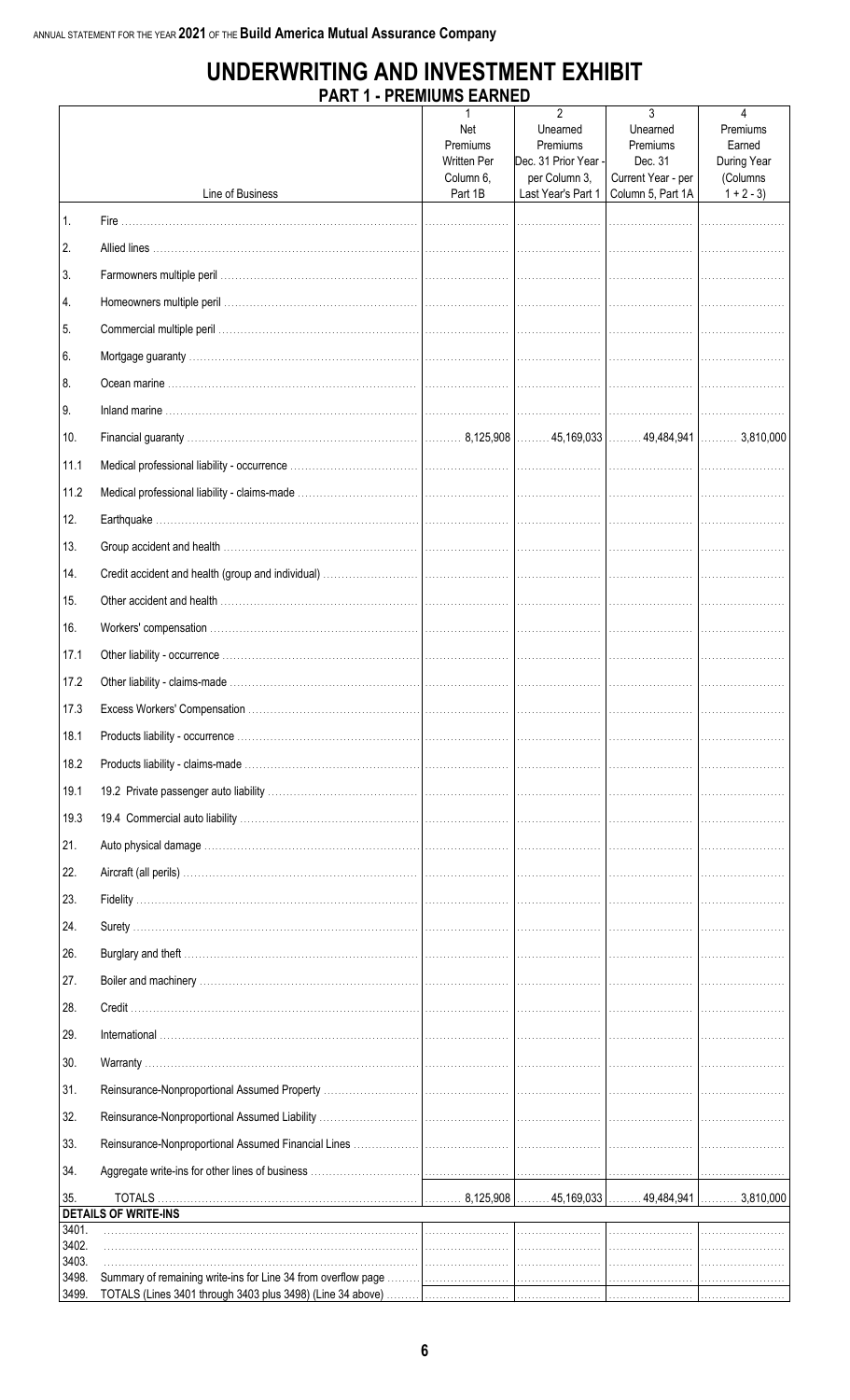## UNDERWRITING AND INVESTMENT EXHIBIT PART 1A - RECAPITULATION OF ALL PREMIUMS

|       |                                                        | 1                                               | $\overline{2}$                                    | 3               | 4                                                       | 5                                |
|-------|--------------------------------------------------------|-------------------------------------------------|---------------------------------------------------|-----------------|---------------------------------------------------------|----------------------------------|
|       |                                                        | Amount Unearned<br>(Running One<br>Year or Less | Amount Unearned<br>(Running More<br>Than One Year | Earned          | Reserve for<br><b>Rate Credits</b><br>and Retrospective | Total<br>Reserve<br>For Unearned |
|       |                                                        | From Date<br>of Policy)                         | From Date<br>of Policy)                           | But<br>Unbilled | Adjustments<br>Based on                                 | Premiums<br>Columns              |
|       | Line of Business                                       | (a)                                             | (a)                                               | Premium         | Experience                                              | $1 + 2 + 3 + 4$                  |
| 1.    |                                                        |                                                 |                                                   |                 |                                                         |                                  |
| 2.    |                                                        |                                                 |                                                   |                 |                                                         |                                  |
| 3.    |                                                        |                                                 |                                                   |                 |                                                         |                                  |
| 4.    |                                                        |                                                 |                                                   |                 |                                                         |                                  |
| 5.    |                                                        |                                                 |                                                   |                 |                                                         |                                  |
| 6.    |                                                        |                                                 |                                                   |                 |                                                         |                                  |
| 8.    |                                                        |                                                 |                                                   |                 |                                                         |                                  |
| 9.    |                                                        |                                                 |                                                   |                 |                                                         |                                  |
| 10.   |                                                        |                                                 |                                                   |                 |                                                         |                                  |
| 11.1  |                                                        |                                                 |                                                   |                 |                                                         |                                  |
| 11.2  |                                                        |                                                 |                                                   |                 |                                                         |                                  |
| 12.   |                                                        |                                                 |                                                   |                 |                                                         |                                  |
| 13.   |                                                        |                                                 |                                                   |                 |                                                         |                                  |
| 14.   |                                                        |                                                 |                                                   |                 |                                                         |                                  |
| 15.   |                                                        |                                                 |                                                   |                 |                                                         |                                  |
| 16.   |                                                        |                                                 |                                                   |                 |                                                         |                                  |
| 17.1  |                                                        |                                                 |                                                   |                 |                                                         |                                  |
| 17.2  |                                                        |                                                 |                                                   |                 |                                                         |                                  |
| 17.3  |                                                        |                                                 |                                                   |                 |                                                         |                                  |
| 18.1  |                                                        |                                                 |                                                   |                 |                                                         |                                  |
| 18.2  |                                                        |                                                 |                                                   |                 |                                                         |                                  |
| 19.1  |                                                        |                                                 |                                                   |                 |                                                         |                                  |
|       |                                                        |                                                 |                                                   |                 |                                                         |                                  |
| 21.   |                                                        |                                                 |                                                   |                 |                                                         |                                  |
| 22.   |                                                        |                                                 |                                                   |                 |                                                         |                                  |
| 23.   |                                                        |                                                 |                                                   |                 |                                                         |                                  |
| 24.   |                                                        |                                                 |                                                   |                 |                                                         |                                  |
| 26.   |                                                        |                                                 |                                                   |                 |                                                         |                                  |
| 27.   |                                                        |                                                 |                                                   |                 |                                                         |                                  |
| 28.   |                                                        |                                                 |                                                   |                 |                                                         |                                  |
| 29.   |                                                        |                                                 |                                                   |                 |                                                         |                                  |
| 30.   |                                                        |                                                 |                                                   |                 |                                                         |                                  |
| 31.   |                                                        |                                                 |                                                   |                 |                                                         |                                  |
| 32.   |                                                        |                                                 |                                                   |                 |                                                         |                                  |
| 33.   |                                                        |                                                 |                                                   |                 |                                                         |                                  |
| 34.   |                                                        |                                                 |                                                   |                 |                                                         |                                  |
| 35.   |                                                        |                                                 |                                                   |                 |                                                         |                                  |
| 36.   |                                                        |                                                 |                                                   |                 |                                                         |                                  |
| 37.   |                                                        |                                                 |                                                   |                 |                                                         |                                  |
| 38.   | <b>DETAILS OF WRITE-INS</b>                            |                                                 |                                                   |                 |                                                         |                                  |
| 3401. |                                                        |                                                 |                                                   |                 |                                                         |                                  |
| 3402. |                                                        |                                                 |                                                   |                 |                                                         |                                  |
| 3403. | 3498. Summary of remaining write-ins for Line 34 from  |                                                 |                                                   |                 |                                                         |                                  |
|       |                                                        |                                                 |                                                   |                 |                                                         |                                  |
|       | 3499. TOTALS (Lines 3401 through 3403 plus 3498) (Line |                                                 |                                                   |                 |                                                         |                                  |

(a) State here basis of computation used in each case: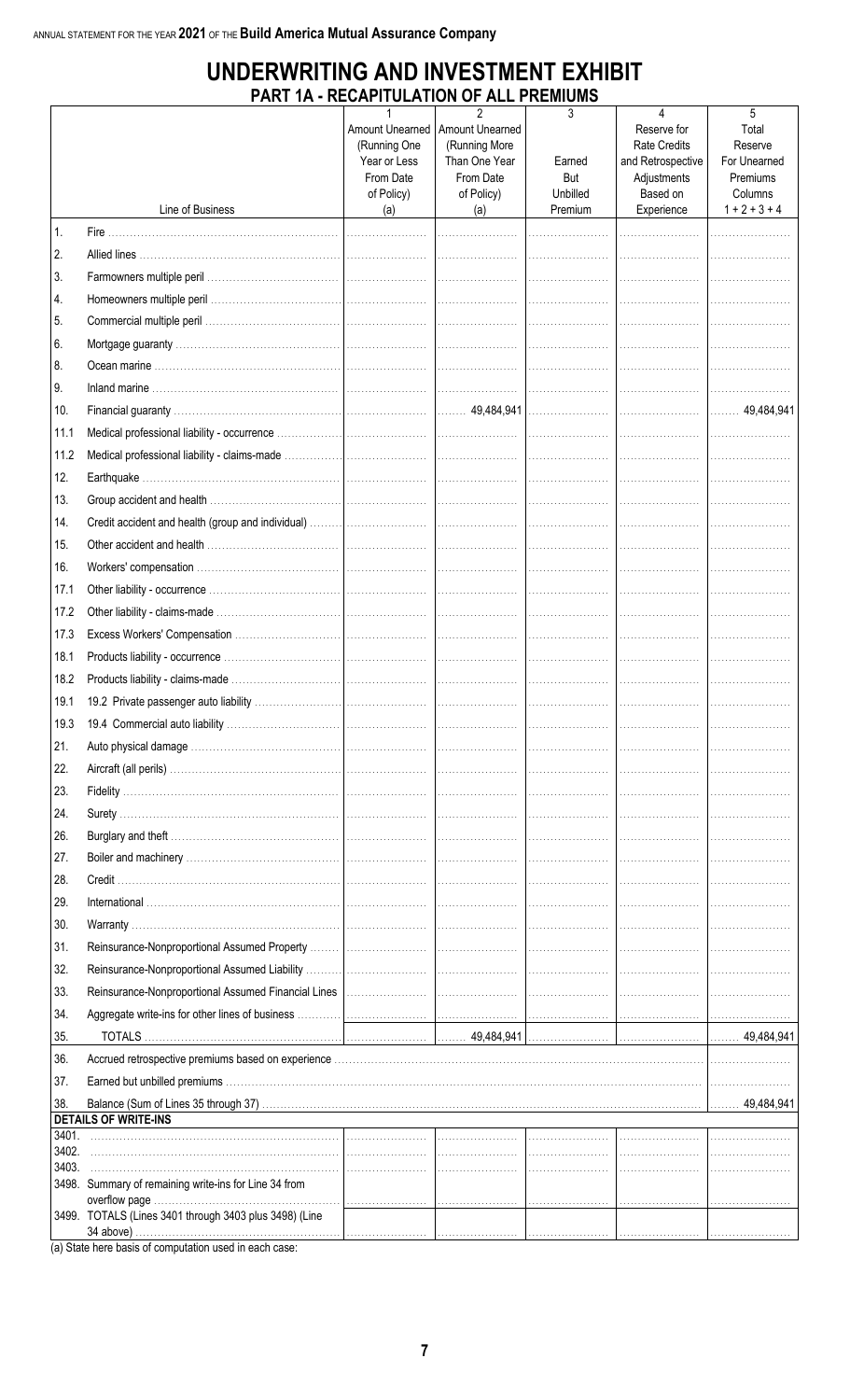### UNDERWRITING AND INVESTMENT EXHIBIT **PART 1B - PREMIUMS WRITTEN**

|       |                                                                     |                 |            | Reinsurance Assumed |            | Reinsurance Ceded            | 6            |
|-------|---------------------------------------------------------------------|-----------------|------------|---------------------|------------|------------------------------|--------------|
|       |                                                                     |                 | 2          | 3                   |            | 5                            | Net Premiums |
|       |                                                                     | <b>Direct</b>   |            |                     |            |                              | Written      |
|       |                                                                     | <b>Business</b> | From       | From                | To         | To                           | Columns      |
|       | Line of Business                                                    | (a)             | Affiliates | Non-Affiliates      | Affiliates | Non-Affiliates               | $1+2+3-4-5$  |
| 1.    |                                                                     |                 |            |                     |            |                              | .            |
| 2.    |                                                                     |                 |            |                     |            |                              |              |
| 3.    |                                                                     |                 |            |                     |            |                              |              |
| 4.    |                                                                     |                 |            |                     |            |                              |              |
| 5.    |                                                                     |                 |            |                     |            |                              |              |
| 6.    |                                                                     |                 |            |                     |            |                              |              |
| 8.    |                                                                     |                 |            |                     |            |                              |              |
| 9.    |                                                                     |                 |            |                     |            |                              |              |
| 10.   |                                                                     |                 |            |                     |            |                              |              |
| 11.1  | Medical professional liability -                                    |                 |            |                     |            |                              |              |
|       |                                                                     |                 |            |                     |            |                              |              |
| 11.2  | Medical professional liability -                                    |                 |            |                     |            |                              |              |
|       |                                                                     |                 |            |                     |            |                              |              |
| 12.   |                                                                     |                 |            |                     |            |                              |              |
| 13.   |                                                                     |                 |            |                     |            |                              |              |
| 14.   | Credit accident and health (group                                   |                 |            |                     |            |                              |              |
|       |                                                                     |                 |            |                     |            |                              |              |
|       |                                                                     |                 |            |                     |            |                              |              |
| 15.   |                                                                     |                 |            |                     |            |                              |              |
| 16.   |                                                                     |                 |            |                     |            |                              |              |
| 17.1  |                                                                     |                 |            |                     |            |                              |              |
| 17.2  |                                                                     |                 |            |                     |            |                              |              |
| 17.3  |                                                                     |                 |            |                     |            |                              |              |
| 18.1  |                                                                     |                 |            |                     |            |                              |              |
| 18.2  |                                                                     |                 |            |                     |            |                              |              |
| 19.1  | 19.2 Private passenger auto                                         |                 |            |                     |            |                              |              |
|       |                                                                     |                 |            |                     |            |                              |              |
| 19.3  |                                                                     |                 |            |                     |            |                              |              |
| 21.   |                                                                     |                 |            |                     |            |                              |              |
| 22.   |                                                                     |                 |            |                     |            |                              |              |
| 23.   |                                                                     |                 |            |                     |            |                              |              |
| 24.   |                                                                     |                 |            |                     |            |                              |              |
| 26.   |                                                                     |                 |            |                     |            |                              |              |
| 27.   |                                                                     |                 |            |                     |            |                              |              |
| 28.   |                                                                     |                 |            |                     |            |                              |              |
| 29.   |                                                                     |                 |            |                     |            |                              |              |
| 30.   |                                                                     |                 |            |                     |            |                              |              |
| 31.   | Reinsurance-Nonproportional                                         |                 |            |                     |            |                              |              |
|       |                                                                     |                 |            |                     |            |                              |              |
| 32.   | Reinsurance-Nonproportional                                         |                 |            |                     |            |                              |              |
|       |                                                                     |                 |            |                     |            |                              |              |
|       |                                                                     |                 |            |                     |            |                              |              |
| 33.   | Reinsurance-Nonproportional                                         |                 |            |                     |            |                              |              |
|       |                                                                     |                 |            |                     |            |                              |              |
| 34.   | Aggregate write-ins for other lines                                 |                 |            |                     |            |                              |              |
|       |                                                                     |                 |            |                     |            |                              |              |
| 35.   | <b>TOTALS</b>                                                       |                 |            |                     | 4,508,770  | $ $ 47,612,410 $ $ 8,125,908 |              |
| 3401. | <b>DETAILS OF WRITE-INS</b>                                         |                 |            |                     |            |                              |              |
| 3402. |                                                                     |                 |            |                     |            |                              |              |
| 3403. |                                                                     |                 |            |                     |            |                              |              |
|       | 3498. Summary of remaining write-ins                                |                 |            |                     |            |                              |              |
|       | for Line 34 from overflow page                                      |                 |            |                     |            |                              |              |
|       | 3499. TOTALS (Lines 3401 through<br>3403 plus 3498) (Line 34 above) |                 |            |                     |            |                              |              |

(a) Does the company's direct premiums written include premiums recorded on an installment basis? Yes[X] No[]<br>If yes, (1) The amount of such installment premiums \$..........12,211.<br>(2) Amount at which such installment prem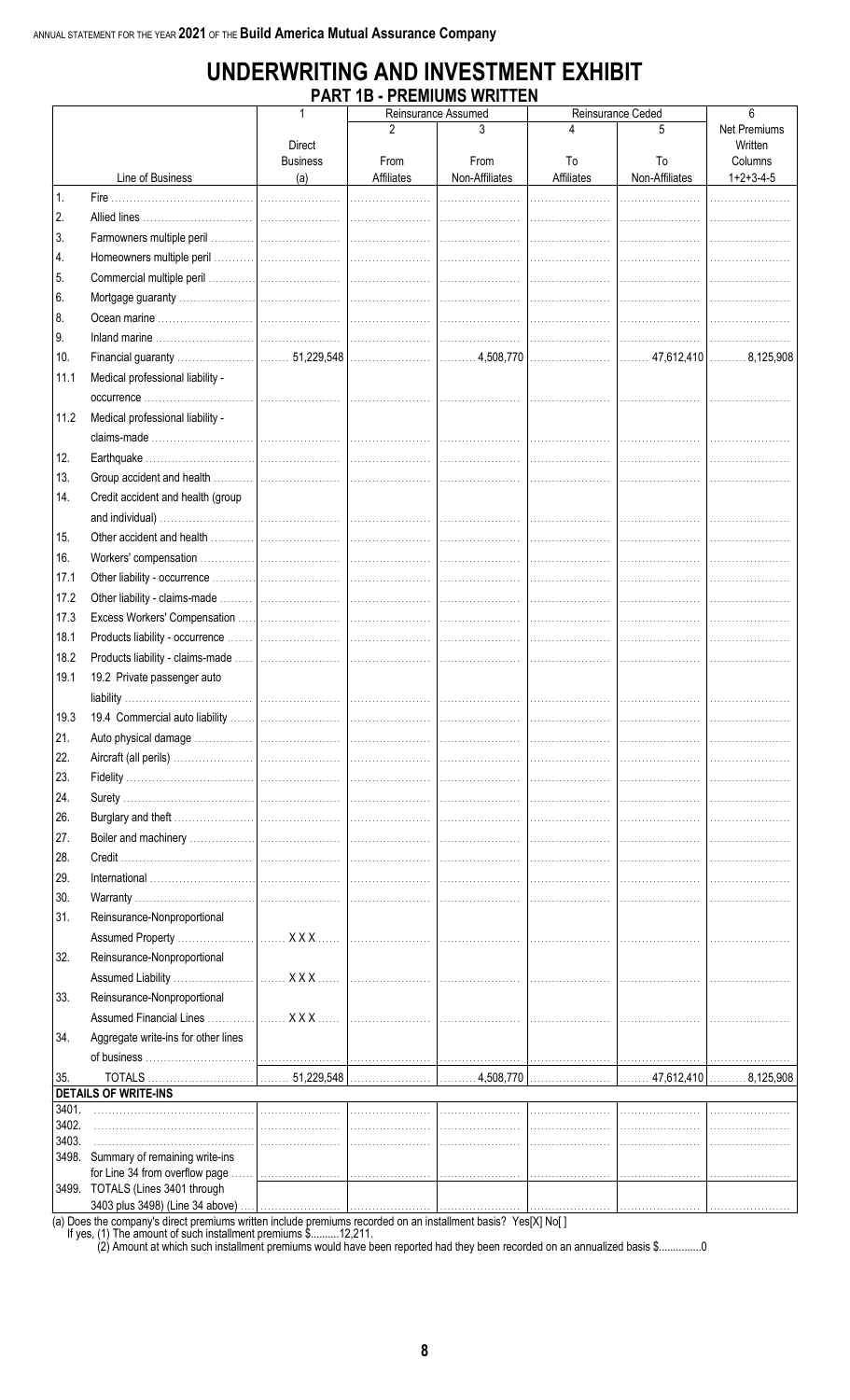**9 Underwriting and Investment Exhibit Pt 2 . . . . . . . . . . . . . . . . . . . . . . . . . . . . . . NONE**

**10 Underwriting and Investment Exhibit Pt 2A . . . . . . . . . . . . . . . . . . . . . . . . . . . . . NONE**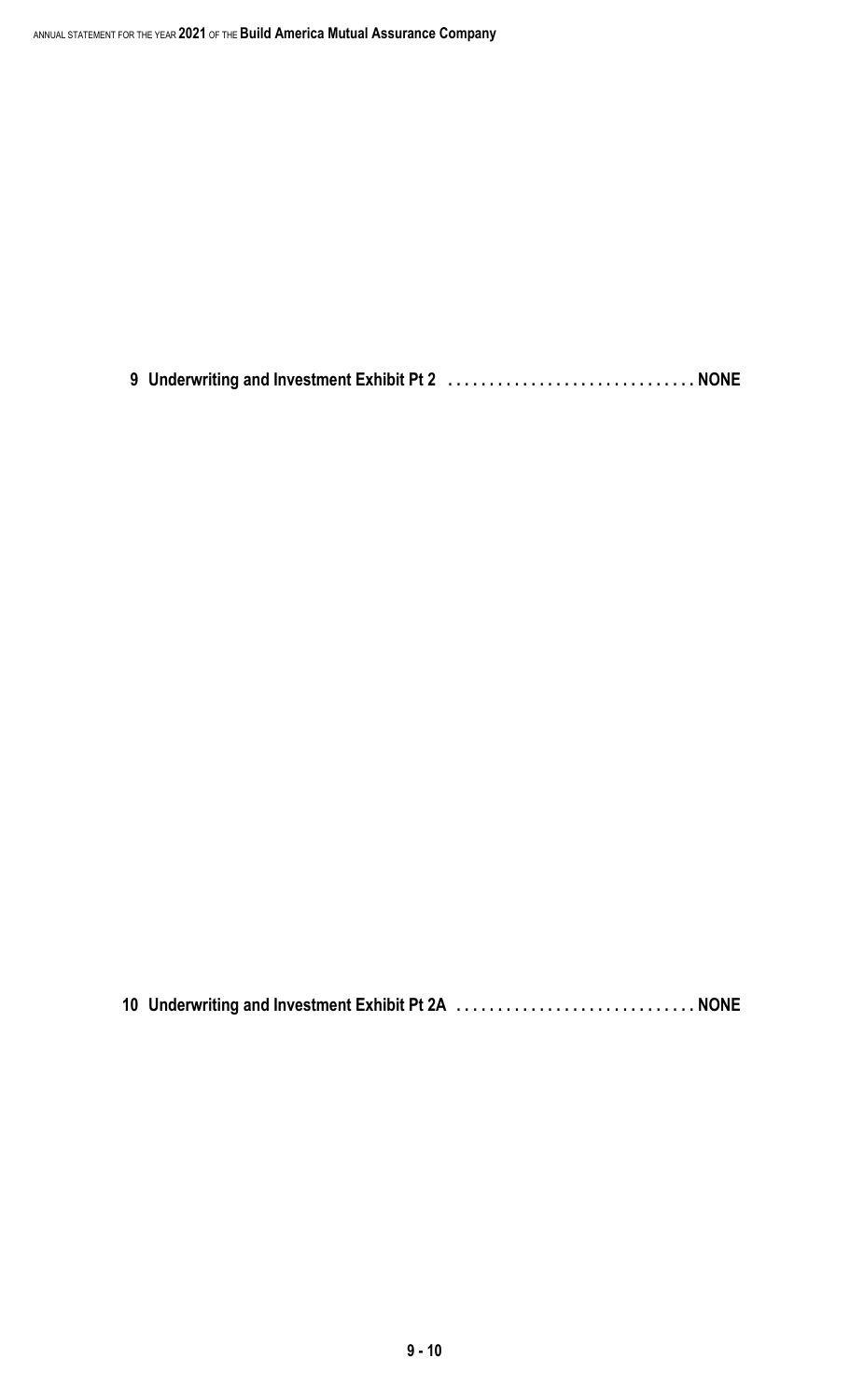## **UNDERWRITING AND INVESTMENT EXHIBIT**<br>PART 3 - EXPENSES

| $\overline{2}$<br>3<br>4<br>Loss<br>Other<br>Adjustment<br>Underwriting<br>Investment<br>Expenses<br>Expenses<br>Expenses<br>Total<br>$\overline{1}$ .<br>Claim adjustment services:<br>1.1<br>1.2<br>1.3<br>1.4<br>2.<br>Commission and brokerage:<br>2.1<br>2.2<br>2.3<br>2.4<br>2.5<br>2.6<br>2.7<br>2.8<br>l 6.<br>17.<br>8.<br>Salary and related items:<br>8.1<br>8.2<br>10.<br>11.<br>12.<br>13.<br>14.<br>17.<br>18.<br>19.<br>20.<br>Taxes, licenses and fees:<br>20.1 State and local insurance taxes deducting guaranty association credits<br>of \$0.<br>20.2<br>20.3<br>20.4<br>20.5<br>21.<br>22.<br>24.<br>25.<br>26.<br>27.<br>$ $ 28,883,355<br>28.<br><b>DETAILS OF WRITE-INS</b><br><u> 1989 - Johann Stein, fransk politik (d. 1989)</u><br>2401.<br>2402.<br>2403.<br>2498.<br>(a) $ln c \log \theta$ management face of $\theta$ at $\theta$ to officiate and $\theta$ and $\theta$ are officiated |     | PARI 3 - EXPENDED |  |  |
|--------------------------------------------------------------------------------------------------------------------------------------------------------------------------------------------------------------------------------------------------------------------------------------------------------------------------------------------------------------------------------------------------------------------------------------------------------------------------------------------------------------------------------------------------------------------------------------------------------------------------------------------------------------------------------------------------------------------------------------------------------------------------------------------------------------------------------------------------------------------------------------------------------------------------|-----|-------------------|--|--|
|                                                                                                                                                                                                                                                                                                                                                                                                                                                                                                                                                                                                                                                                                                                                                                                                                                                                                                                          |     |                   |  |  |
|                                                                                                                                                                                                                                                                                                                                                                                                                                                                                                                                                                                                                                                                                                                                                                                                                                                                                                                          |     |                   |  |  |
|                                                                                                                                                                                                                                                                                                                                                                                                                                                                                                                                                                                                                                                                                                                                                                                                                                                                                                                          |     |                   |  |  |
|                                                                                                                                                                                                                                                                                                                                                                                                                                                                                                                                                                                                                                                                                                                                                                                                                                                                                                                          |     |                   |  |  |
|                                                                                                                                                                                                                                                                                                                                                                                                                                                                                                                                                                                                                                                                                                                                                                                                                                                                                                                          |     |                   |  |  |
|                                                                                                                                                                                                                                                                                                                                                                                                                                                                                                                                                                                                                                                                                                                                                                                                                                                                                                                          |     |                   |  |  |
|                                                                                                                                                                                                                                                                                                                                                                                                                                                                                                                                                                                                                                                                                                                                                                                                                                                                                                                          |     |                   |  |  |
|                                                                                                                                                                                                                                                                                                                                                                                                                                                                                                                                                                                                                                                                                                                                                                                                                                                                                                                          |     |                   |  |  |
|                                                                                                                                                                                                                                                                                                                                                                                                                                                                                                                                                                                                                                                                                                                                                                                                                                                                                                                          |     |                   |  |  |
|                                                                                                                                                                                                                                                                                                                                                                                                                                                                                                                                                                                                                                                                                                                                                                                                                                                                                                                          |     |                   |  |  |
|                                                                                                                                                                                                                                                                                                                                                                                                                                                                                                                                                                                                                                                                                                                                                                                                                                                                                                                          |     |                   |  |  |
|                                                                                                                                                                                                                                                                                                                                                                                                                                                                                                                                                                                                                                                                                                                                                                                                                                                                                                                          |     |                   |  |  |
|                                                                                                                                                                                                                                                                                                                                                                                                                                                                                                                                                                                                                                                                                                                                                                                                                                                                                                                          |     |                   |  |  |
|                                                                                                                                                                                                                                                                                                                                                                                                                                                                                                                                                                                                                                                                                                                                                                                                                                                                                                                          |     |                   |  |  |
|                                                                                                                                                                                                                                                                                                                                                                                                                                                                                                                                                                                                                                                                                                                                                                                                                                                                                                                          |     |                   |  |  |
|                                                                                                                                                                                                                                                                                                                                                                                                                                                                                                                                                                                                                                                                                                                                                                                                                                                                                                                          |     |                   |  |  |
|                                                                                                                                                                                                                                                                                                                                                                                                                                                                                                                                                                                                                                                                                                                                                                                                                                                                                                                          |     |                   |  |  |
|                                                                                                                                                                                                                                                                                                                                                                                                                                                                                                                                                                                                                                                                                                                                                                                                                                                                                                                          |     |                   |  |  |
|                                                                                                                                                                                                                                                                                                                                                                                                                                                                                                                                                                                                                                                                                                                                                                                                                                                                                                                          |     |                   |  |  |
|                                                                                                                                                                                                                                                                                                                                                                                                                                                                                                                                                                                                                                                                                                                                                                                                                                                                                                                          |     |                   |  |  |
|                                                                                                                                                                                                                                                                                                                                                                                                                                                                                                                                                                                                                                                                                                                                                                                                                                                                                                                          |     |                   |  |  |
|                                                                                                                                                                                                                                                                                                                                                                                                                                                                                                                                                                                                                                                                                                                                                                                                                                                                                                                          | 3.  |                   |  |  |
|                                                                                                                                                                                                                                                                                                                                                                                                                                                                                                                                                                                                                                                                                                                                                                                                                                                                                                                          | 4.  |                   |  |  |
|                                                                                                                                                                                                                                                                                                                                                                                                                                                                                                                                                                                                                                                                                                                                                                                                                                                                                                                          | 5.  |                   |  |  |
|                                                                                                                                                                                                                                                                                                                                                                                                                                                                                                                                                                                                                                                                                                                                                                                                                                                                                                                          |     |                   |  |  |
|                                                                                                                                                                                                                                                                                                                                                                                                                                                                                                                                                                                                                                                                                                                                                                                                                                                                                                                          |     |                   |  |  |
|                                                                                                                                                                                                                                                                                                                                                                                                                                                                                                                                                                                                                                                                                                                                                                                                                                                                                                                          |     |                   |  |  |
|                                                                                                                                                                                                                                                                                                                                                                                                                                                                                                                                                                                                                                                                                                                                                                                                                                                                                                                          |     |                   |  |  |
|                                                                                                                                                                                                                                                                                                                                                                                                                                                                                                                                                                                                                                                                                                                                                                                                                                                                                                                          |     |                   |  |  |
|                                                                                                                                                                                                                                                                                                                                                                                                                                                                                                                                                                                                                                                                                                                                                                                                                                                                                                                          |     |                   |  |  |
|                                                                                                                                                                                                                                                                                                                                                                                                                                                                                                                                                                                                                                                                                                                                                                                                                                                                                                                          | 9.  |                   |  |  |
|                                                                                                                                                                                                                                                                                                                                                                                                                                                                                                                                                                                                                                                                                                                                                                                                                                                                                                                          |     |                   |  |  |
|                                                                                                                                                                                                                                                                                                                                                                                                                                                                                                                                                                                                                                                                                                                                                                                                                                                                                                                          |     |                   |  |  |
|                                                                                                                                                                                                                                                                                                                                                                                                                                                                                                                                                                                                                                                                                                                                                                                                                                                                                                                          |     |                   |  |  |
|                                                                                                                                                                                                                                                                                                                                                                                                                                                                                                                                                                                                                                                                                                                                                                                                                                                                                                                          |     |                   |  |  |
|                                                                                                                                                                                                                                                                                                                                                                                                                                                                                                                                                                                                                                                                                                                                                                                                                                                                                                                          |     |                   |  |  |
|                                                                                                                                                                                                                                                                                                                                                                                                                                                                                                                                                                                                                                                                                                                                                                                                                                                                                                                          |     |                   |  |  |
|                                                                                                                                                                                                                                                                                                                                                                                                                                                                                                                                                                                                                                                                                                                                                                                                                                                                                                                          | 15. |                   |  |  |
|                                                                                                                                                                                                                                                                                                                                                                                                                                                                                                                                                                                                                                                                                                                                                                                                                                                                                                                          | 16. |                   |  |  |
|                                                                                                                                                                                                                                                                                                                                                                                                                                                                                                                                                                                                                                                                                                                                                                                                                                                                                                                          |     |                   |  |  |
|                                                                                                                                                                                                                                                                                                                                                                                                                                                                                                                                                                                                                                                                                                                                                                                                                                                                                                                          |     |                   |  |  |
|                                                                                                                                                                                                                                                                                                                                                                                                                                                                                                                                                                                                                                                                                                                                                                                                                                                                                                                          |     |                   |  |  |
|                                                                                                                                                                                                                                                                                                                                                                                                                                                                                                                                                                                                                                                                                                                                                                                                                                                                                                                          |     |                   |  |  |
|                                                                                                                                                                                                                                                                                                                                                                                                                                                                                                                                                                                                                                                                                                                                                                                                                                                                                                                          |     |                   |  |  |
|                                                                                                                                                                                                                                                                                                                                                                                                                                                                                                                                                                                                                                                                                                                                                                                                                                                                                                                          |     |                   |  |  |
|                                                                                                                                                                                                                                                                                                                                                                                                                                                                                                                                                                                                                                                                                                                                                                                                                                                                                                                          |     |                   |  |  |
|                                                                                                                                                                                                                                                                                                                                                                                                                                                                                                                                                                                                                                                                                                                                                                                                                                                                                                                          |     |                   |  |  |
|                                                                                                                                                                                                                                                                                                                                                                                                                                                                                                                                                                                                                                                                                                                                                                                                                                                                                                                          |     |                   |  |  |
|                                                                                                                                                                                                                                                                                                                                                                                                                                                                                                                                                                                                                                                                                                                                                                                                                                                                                                                          |     |                   |  |  |
|                                                                                                                                                                                                                                                                                                                                                                                                                                                                                                                                                                                                                                                                                                                                                                                                                                                                                                                          |     |                   |  |  |
|                                                                                                                                                                                                                                                                                                                                                                                                                                                                                                                                                                                                                                                                                                                                                                                                                                                                                                                          |     |                   |  |  |
|                                                                                                                                                                                                                                                                                                                                                                                                                                                                                                                                                                                                                                                                                                                                                                                                                                                                                                                          |     |                   |  |  |
|                                                                                                                                                                                                                                                                                                                                                                                                                                                                                                                                                                                                                                                                                                                                                                                                                                                                                                                          |     |                   |  |  |
|                                                                                                                                                                                                                                                                                                                                                                                                                                                                                                                                                                                                                                                                                                                                                                                                                                                                                                                          | 23. |                   |  |  |
|                                                                                                                                                                                                                                                                                                                                                                                                                                                                                                                                                                                                                                                                                                                                                                                                                                                                                                                          |     |                   |  |  |
|                                                                                                                                                                                                                                                                                                                                                                                                                                                                                                                                                                                                                                                                                                                                                                                                                                                                                                                          |     |                   |  |  |
|                                                                                                                                                                                                                                                                                                                                                                                                                                                                                                                                                                                                                                                                                                                                                                                                                                                                                                                          |     |                   |  |  |
|                                                                                                                                                                                                                                                                                                                                                                                                                                                                                                                                                                                                                                                                                                                                                                                                                                                                                                                          |     |                   |  |  |
|                                                                                                                                                                                                                                                                                                                                                                                                                                                                                                                                                                                                                                                                                                                                                                                                                                                                                                                          |     |                   |  |  |
|                                                                                                                                                                                                                                                                                                                                                                                                                                                                                                                                                                                                                                                                                                                                                                                                                                                                                                                          |     |                   |  |  |
|                                                                                                                                                                                                                                                                                                                                                                                                                                                                                                                                                                                                                                                                                                                                                                                                                                                                                                                          | 29. |                   |  |  |
|                                                                                                                                                                                                                                                                                                                                                                                                                                                                                                                                                                                                                                                                                                                                                                                                                                                                                                                          | 30. |                   |  |  |
|                                                                                                                                                                                                                                                                                                                                                                                                                                                                                                                                                                                                                                                                                                                                                                                                                                                                                                                          |     |                   |  |  |
|                                                                                                                                                                                                                                                                                                                                                                                                                                                                                                                                                                                                                                                                                                                                                                                                                                                                                                                          |     |                   |  |  |
|                                                                                                                                                                                                                                                                                                                                                                                                                                                                                                                                                                                                                                                                                                                                                                                                                                                                                                                          |     |                   |  |  |
|                                                                                                                                                                                                                                                                                                                                                                                                                                                                                                                                                                                                                                                                                                                                                                                                                                                                                                                          |     |                   |  |  |
|                                                                                                                                                                                                                                                                                                                                                                                                                                                                                                                                                                                                                                                                                                                                                                                                                                                                                                                          |     |                   |  |  |
|                                                                                                                                                                                                                                                                                                                                                                                                                                                                                                                                                                                                                                                                                                                                                                                                                                                                                                                          |     |                   |  |  |
|                                                                                                                                                                                                                                                                                                                                                                                                                                                                                                                                                                                                                                                                                                                                                                                                                                                                                                                          |     |                   |  |  |

(a) Includes management fees of \$.................0 to affiliates and \$................0 to non-affiliates.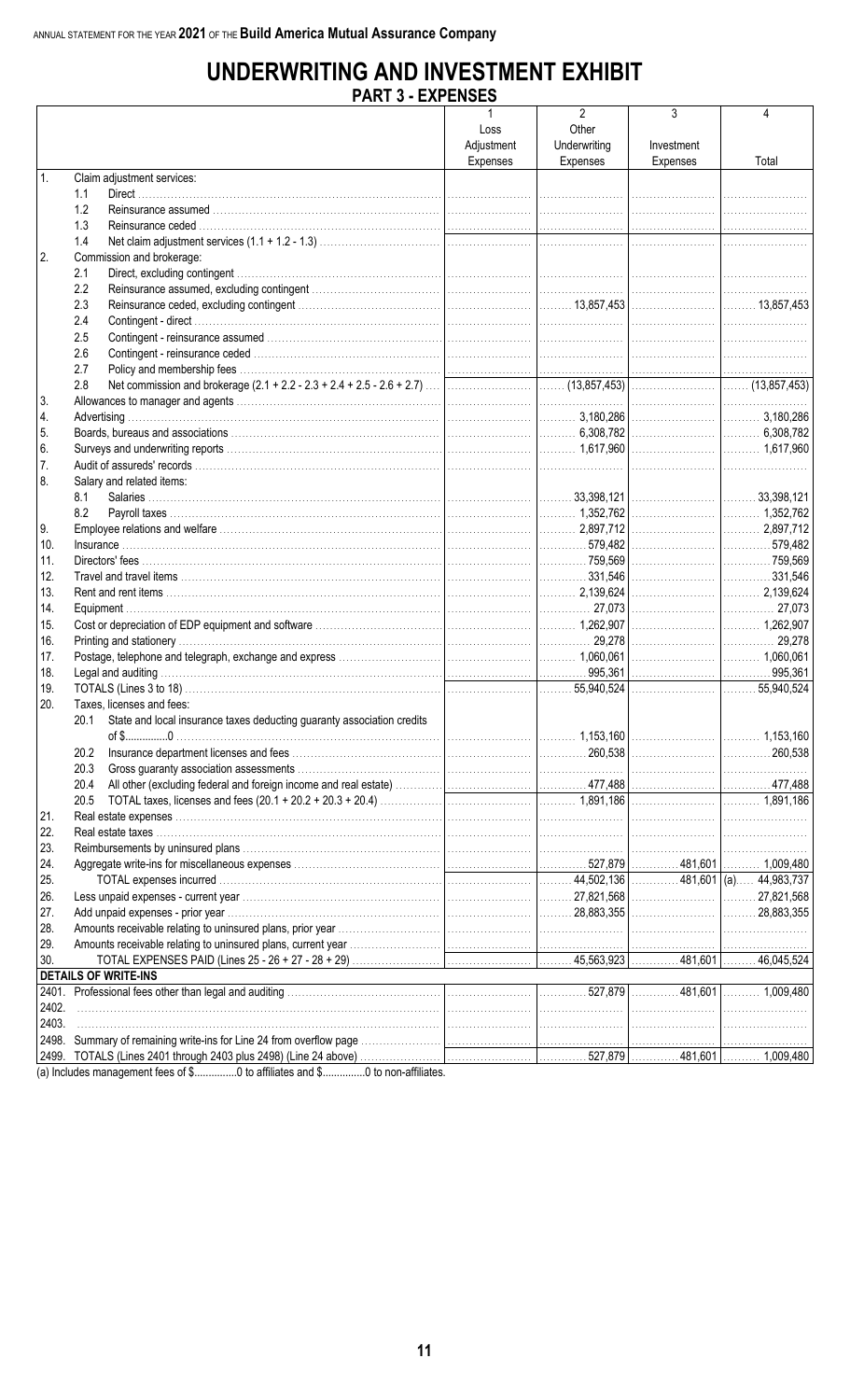## **EXHIBIT OF NET INVESTMENT INCOME**

|       |                                                                                                                                                                                                                                              | 1           | 2           |
|-------|----------------------------------------------------------------------------------------------------------------------------------------------------------------------------------------------------------------------------------------------|-------------|-------------|
|       |                                                                                                                                                                                                                                              | Collected   | Earned      |
|       |                                                                                                                                                                                                                                              | During Year | During Year |
| 1.    |                                                                                                                                                                                                                                              |             |             |
| 1.1   |                                                                                                                                                                                                                                              |             |             |
| 1.2   |                                                                                                                                                                                                                                              |             |             |
| 1.3   |                                                                                                                                                                                                                                              |             |             |
| 2.1   |                                                                                                                                                                                                                                              |             |             |
| 2.11  |                                                                                                                                                                                                                                              |             |             |
| 2.2   |                                                                                                                                                                                                                                              |             |             |
| 2.21  |                                                                                                                                                                                                                                              |             |             |
| 3.    | $\mathsf{Mortgage\,loans\,1}\,.$                                                                                                                                                                                                             |             |             |
| 4.    |                                                                                                                                                                                                                                              |             |             |
| 5.    |                                                                                                                                                                                                                                              |             |             |
| 6.    |                                                                                                                                                                                                                                              |             |             |
| 7.    |                                                                                                                                                                                                                                              |             |             |
| 8.    |                                                                                                                                                                                                                                              |             |             |
| 9.    |                                                                                                                                                                                                                                              |             |             |
| 10.   |                                                                                                                                                                                                                                              |             |             |
| 11.   |                                                                                                                                                                                                                                              |             |             |
| 12.   |                                                                                                                                                                                                                                              |             |             |
| 13.   |                                                                                                                                                                                                                                              |             |             |
| 14.   |                                                                                                                                                                                                                                              |             |             |
| 15.   |                                                                                                                                                                                                                                              |             |             |
| 16.   |                                                                                                                                                                                                                                              |             |             |
| 17.   |                                                                                                                                                                                                                                              |             |             |
|       | <b>DETAILS OF WRITE-INS</b>                                                                                                                                                                                                                  |             |             |
| 0901. | $\frac{1}{2}$ . The contract of the contract of the contract of the contract of the contract of the contract of the contract of the contract of the contract of the contract of the contract of the contract of the contract of t            |             |             |
| 0902. |                                                                                                                                                                                                                                              |             |             |
| 0903. |                                                                                                                                                                                                                                              |             |             |
| 0998. |                                                                                                                                                                                                                                              |             |             |
| 0999. |                                                                                                                                                                                                                                              |             |             |
| 1501. | $\frac{1}{2}$ . The contract of the contract of the contract of the contract of the contract of the contract of the contract of the contract of the contract of the contract of the contract of the contract of the contract of t            |             |             |
| 1502. |                                                                                                                                                                                                                                              |             |             |
| 1503. |                                                                                                                                                                                                                                              |             |             |
| 1598. |                                                                                                                                                                                                                                              |             |             |
| 1599. |                                                                                                                                                                                                                                              |             |             |
|       | (a) Includes \$256,642 accrual of discount less \$1,897,961 amortization of premium and less \$235,464 paid for accrued interest on purchases                                                                                                |             |             |
|       | (b) Includes \$0 accrual of discount less \$0 amortization of premium and less \$0 paid for accrued dividends on purchases.<br>(c) Includes \$0 accrual of discount less \$0 amortization of premium and less \$0 are interest on purchases. |             |             |
|       | (d) Includes \$0 for company's occupancy of its own buildings; and excludes \$0 interest on encumbrances.                                                                                                                                    |             |             |
|       | (e) Includes \$0 accrual of discount less \$0 amortization of premium and less \$0 paid for accrued interest on purchases.                                                                                                                   |             |             |
|       |                                                                                                                                                                                                                                              |             |             |

www.community.com/second-based and with the second process on capital flotes.<br>....0 depreciation on real estate and \$................0 depreciation on other invested assets.

## **EXHIBIT OF CAPITAL GAINS (LOSSES)**

|                |                                                                    |                 | 2                     | 3                     |                    | 5                         |
|----------------|--------------------------------------------------------------------|-----------------|-----------------------|-----------------------|--------------------|---------------------------|
|                |                                                                    |                 |                       | <b>Total Realized</b> |                    | Change in                 |
|                |                                                                    | Realized Gain   |                       | Capital Gain          | Change in          | <b>Unrealized Foreign</b> |
|                |                                                                    | (Loss) on Sales | <b>Other Realized</b> | (Loss)                | Unrealized Capital | Exchange Capital          |
|                |                                                                    | or Maturity     | Adjustments           | (Columns $1 + 2$ )    | Gain (Loss)        | Gain (Loss)               |
| $\mathbf{1}$ . |                                                                    |                 |                       |                       |                    |                           |
| 1.1            |                                                                    |                 |                       |                       |                    |                           |
| 1.2            |                                                                    |                 |                       |                       |                    |                           |
| 1.3            |                                                                    |                 |                       |                       |                    |                           |
| 2.1            |                                                                    |                 |                       |                       |                    |                           |
| 2.11           |                                                                    |                 |                       |                       |                    |                           |
| 2.2            |                                                                    |                 |                       |                       |                    |                           |
| 2.21           |                                                                    |                 |                       |                       |                    |                           |
| 3.             |                                                                    |                 |                       |                       |                    |                           |
| <sup>4.</sup>  |                                                                    |                 |                       |                       |                    |                           |
| 5.             |                                                                    |                 |                       |                       |                    |                           |
| 6.             |                                                                    |                 |                       |                       |                    |                           |
| 7.             |                                                                    |                 |                       |                       |                    |                           |
| 8.             |                                                                    |                 |                       |                       |                    |                           |
| l 9.           |                                                                    |                 |                       |                       |                    |                           |
| 10.            |                                                                    |                 |                       |                       |                    |                           |
|                | <b>DETAILS OF WRITE-INS</b>                                        |                 |                       |                       |                    |                           |
|                |                                                                    |                 |                       |                       |                    |                           |
| 0902.          |                                                                    |                 |                       |                       |                    |                           |
| 0903.          |                                                                    |                 |                       |                       |                    |                           |
|                | 0998. Summary of remaining write-ins for Line 9 from overflow page |                 |                       |                       |                    |                           |
|                |                                                                    |                 |                       |                       |                    |                           |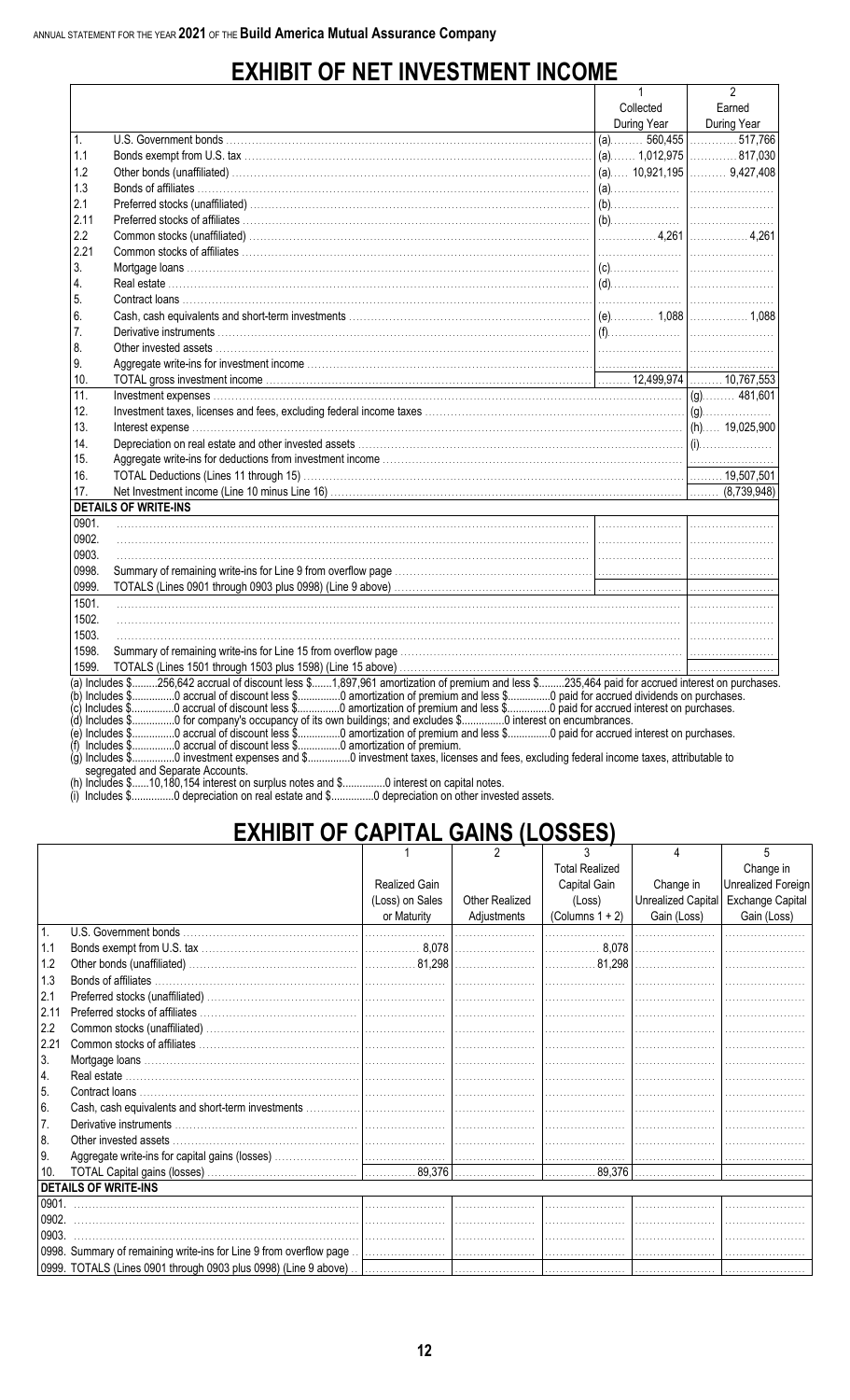# ANNUAL STATEMENT FOR THE YEAR 2021 OF THE Build America Mutual Assurance Company<br>
EXHIBIT OF NONADMITTED ASSETS

|       |                                                                                                                                                                                                                                      | 1                  | 2                                                           | 3                                                          |
|-------|--------------------------------------------------------------------------------------------------------------------------------------------------------------------------------------------------------------------------------------|--------------------|-------------------------------------------------------------|------------------------------------------------------------|
|       |                                                                                                                                                                                                                                      | Current Year Total | Prior Year Total<br>Nonadmitted Assets   Nonadmitted Assets | Change in Total<br>Nonadmitted Assets<br>(Col. 2 - Col. 1) |
| 1.    |                                                                                                                                                                                                                                      |                    |                                                             |                                                            |
| 2.    | Stocks (Schedule D):                                                                                                                                                                                                                 |                    |                                                             |                                                            |
|       | 2.1                                                                                                                                                                                                                                  |                    |                                                             |                                                            |
|       | 2.2                                                                                                                                                                                                                                  |                    |                                                             |                                                            |
| 3.    | Mortgage loans on real estate (Schedule B):                                                                                                                                                                                          |                    |                                                             |                                                            |
|       | 3.1                                                                                                                                                                                                                                  |                    |                                                             |                                                            |
|       | 3.2                                                                                                                                                                                                                                  |                    |                                                             |                                                            |
| 4.    | Real estate (Schedule A):                                                                                                                                                                                                            |                    |                                                             |                                                            |
|       | 4.1                                                                                                                                                                                                                                  |                    |                                                             |                                                            |
|       | 4.2                                                                                                                                                                                                                                  |                    |                                                             |                                                            |
|       | 4.3                                                                                                                                                                                                                                  |                    |                                                             |                                                            |
| 5.    | Cash (Schedule E-Part 1), cash equivalents (Schedule E-Part 2) and short-term                                                                                                                                                        |                    |                                                             |                                                            |
|       |                                                                                                                                                                                                                                      |                    |                                                             |                                                            |
| 6.    |                                                                                                                                                                                                                                      |                    |                                                             |                                                            |
| 7.    |                                                                                                                                                                                                                                      |                    |                                                             |                                                            |
| 8.    |                                                                                                                                                                                                                                      |                    |                                                             |                                                            |
| 9.    |                                                                                                                                                                                                                                      |                    |                                                             |                                                            |
| 10.   |                                                                                                                                                                                                                                      |                    |                                                             |                                                            |
| 11.   |                                                                                                                                                                                                                                      |                    |                                                             |                                                            |
| 12.   |                                                                                                                                                                                                                                      |                    |                                                             |                                                            |
| 13.   |                                                                                                                                                                                                                                      |                    |                                                             |                                                            |
| 14.   |                                                                                                                                                                                                                                      |                    |                                                             |                                                            |
| 15.   | Premiums and considerations:                                                                                                                                                                                                         |                    |                                                             |                                                            |
|       | 15.1                                                                                                                                                                                                                                 |                    |                                                             |                                                            |
|       | 15.2<br>Deferred premiums, agents' balances and installments booked but deferred and                                                                                                                                                 |                    |                                                             |                                                            |
|       |                                                                                                                                                                                                                                      |                    |                                                             |                                                            |
|       | 15.3                                                                                                                                                                                                                                 |                    |                                                             |                                                            |
| 16.   | Reinsurance:                                                                                                                                                                                                                         |                    |                                                             |                                                            |
|       | 16.1                                                                                                                                                                                                                                 |                    |                                                             |                                                            |
|       | 16.2                                                                                                                                                                                                                                 |                    |                                                             |                                                            |
|       | 16.3                                                                                                                                                                                                                                 |                    |                                                             |                                                            |
| 17.   |                                                                                                                                                                                                                                      |                    |                                                             |                                                            |
| 18.1  |                                                                                                                                                                                                                                      |                    |                                                             |                                                            |
| 18.2  |                                                                                                                                                                                                                                      |                    |                                                             |                                                            |
| 19.   |                                                                                                                                                                                                                                      |                    |                                                             |                                                            |
| 20.   |                                                                                                                                                                                                                                      |                    |                                                             |                                                            |
| 21.   |                                                                                                                                                                                                                                      |                    |                                                             |                                                            |
| 22.   |                                                                                                                                                                                                                                      |                    |                                                             |                                                            |
| 23.   |                                                                                                                                                                                                                                      |                    |                                                             |                                                            |
| 24.   |                                                                                                                                                                                                                                      |                    |                                                             |                                                            |
| 25.   |                                                                                                                                                                                                                                      |                    |                                                             |                                                            |
| 26.   | TOTAL Assets excluding Separate Accounts, Segregated Accounts and Protected Cell                                                                                                                                                     |                    |                                                             |                                                            |
|       |                                                                                                                                                                                                                                      |                    |                                                             |                                                            |
| 27.   |                                                                                                                                                                                                                                      |                    |                                                             |                                                            |
| 28.   |                                                                                                                                                                                                                                      |                    |                                                             |                                                            |
|       | <b>DETAILS OF WRITE-INS</b>                                                                                                                                                                                                          |                    |                                                             |                                                            |
| 1101. | <u> 1990 - 1990 - 1990 - 1990 - 1990 - 1990 - 1990 - 1990 - 1990 - 1990 - 1990 - 1990 - 1990 - 1990 - 1990 - 1990 - 1990 - 1990 - 1990 - 1990 - 1990 - 1990 - 1990 - 1990 - 1990 - 1990 - 1990 - 1990 - 1990 - 1990 - 1990 - 199</u> |                    |                                                             |                                                            |
| 1102. |                                                                                                                                                                                                                                      |                    |                                                             |                                                            |
| 1103. |                                                                                                                                                                                                                                      |                    |                                                             |                                                            |
| 1198. |                                                                                                                                                                                                                                      |                    |                                                             |                                                            |
| 1199. |                                                                                                                                                                                                                                      |                    |                                                             |                                                            |
| 2501. |                                                                                                                                                                                                                                      |                    |                                                             |                                                            |
| 2502. |                                                                                                                                                                                                                                      |                    |                                                             |                                                            |
| 2503. |                                                                                                                                                                                                                                      |                    |                                                             |                                                            |
| 2598. |                                                                                                                                                                                                                                      |                    |                                                             |                                                            |
| 2599. |                                                                                                                                                                                                                                      |                    |                                                             |                                                            |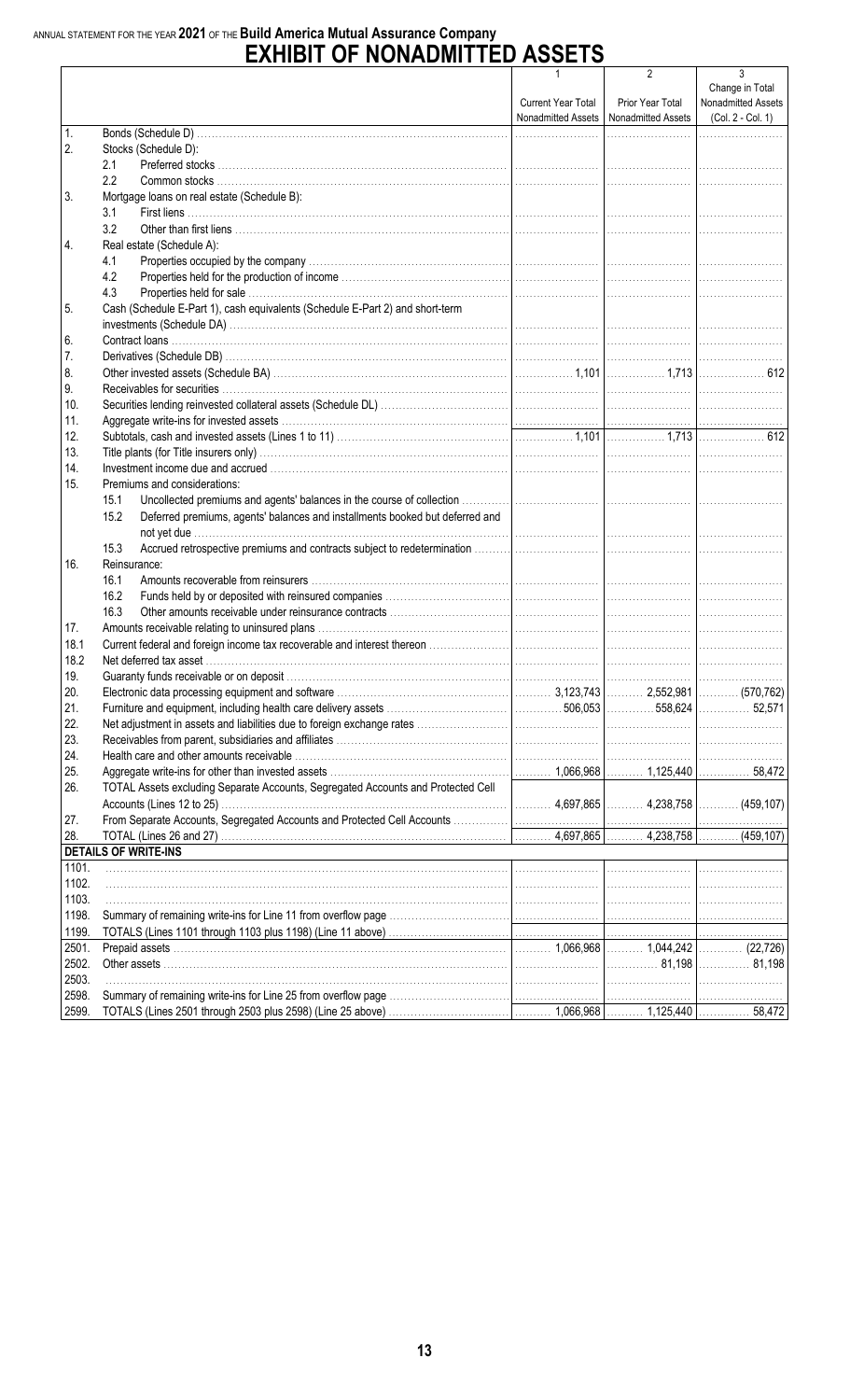Build America Mutual Assurance Company ("Build America" or the "Company") is a New York domiciled mutual financial guaranty insurance company. The Company was capitalized on July 17, 2012 and received its license to write financial guaranty insurance from the New York State Department of Financial Services (the "Department") and commenced operations on July 20, 2012. Build America is also licensed in the District of Columbia and the remaining 49 states. Build America's financial strength and counterparty credit ratings of 'AA/Stable Outlook', from Standard & Poor's Ratings Services, were reaffirmed on June 25, 2021. Build America is not licensed to write financial guaranty insurance in Puerto Rico or any other territory or possession of the United States, and it has no exposure to debt issued in Puerto Rico or any other territory or possession of the United States.

The first mutual bond insurance company, Build America is owned by and operated for the benefit of the cities, states and other municipal agencies — the municipal issuers — that use the Company's 'AA/Stable Outlook' rated financial guaranty to lower their cost of funding in the U.S. municipal market. Build America's unique corporate structure distinguishes it from traditional financial guaranty insurers in many important ways:

- Build America's charter, underwriting guidelines and credit policies permit the Company to insure only long-term, essential public purpose municipal bonds in core sectors for municipalities or entities that otherwise qualify for tax exemption under Section 115 of the Internal Revenue Code;
- Build America's mutual model permits capital growth to track insured portfolio growth, eliminating the need to "go public" to raise capital, to drive earnings growth to satisfy equity markets, or to engage in mission creep by taking on risks outside of the core municipal market; and
- In addition to its own strong capital base, Build America has the benefit of collateralized first loss reinsurance protection for losses up to the first 15% of par outstanding on each policy written as well as collateralized excess of loss reinsurance.

Build America collects a payment for every policy that it issues, comprising i.) a risk premium and ii.) a Member Surplus Contribution ("MSC") that is recognized as an addition to other than special surplus funds when collected. An issuer's MSC is creditable to the payment due when Build America guarantees debt that refunds a debt issue insured by the Company. Issuers whose debt is insured by Build America become members of the Company for as long as they have debt outstanding insured by Build America, and as members have the right to vote and to receive dividends, if declared, and other benefits of mutual membership. The Company's policies are issued without contingent mutual liability for assessment.

The Company benefits from both first loss and excess of loss reinsurance protection provided by HG Re, Ltd. ("HG Re"), The first loss reinsurance protection is provided via a reinsurance treaty (the "First Loss Reinsurance Treaty"), whereby HG Re assumes losses in an amount up to 15% of the par outstanding for each insurance policy. The excess of loss reinsurance treaty (the "Excess of Loss Reinsurance Treaty") provides last dollar protection for exposures on municipal bonds insured by the Company in excess of regulatory single issuer limits, subject to an aggregate limit equal to \$75 million.

HG Re's obligations under both the First Loss Reinsurance Treaty and the Excess of Loss Reinsurance Treaty are secured by, and limited to the value of the assets held in trusts, which include a beneficial interest in the Series 2018 Surplus Notes as well as other high quality assets, which are pledged for the benefit of Build America.

In addition to the reinsurance protection provided by HG Re, BAM is party to two collateralized excess of loss reinsurance agreements with Fidus Re, Ltd. ("Fidus"), a Bermuda based special purpose insurer created solely to provide reinsurance protection to BAM. The Fidus 2018 reinsurance agreement provides prospective reinsurance for 90% of aggregate losses exceeding \$165,000,000 on a portion of BAM's financial guarantee portfolio (the "Fidus 2018 Covered Portfolio") up to a total reimbursement of \$100,000,000. The Fidus 2018 Covered Portfolio consists of approximately 33% of the total gross par in force for BAM's portfolio of financial guaranty policies as of December 31, 2021. The Fidus 2021 reinsurance agreement provides prospective reinsurance for 90% of aggregate losses exceeding \$135,000,000 on a portion of BAM's financial guarantee portfolio (the "Fidus 2021 Covered Portfolio") up to a total reimbursement of \$150,000,000. The Fidus 2021 Covered Portfolio consists of approximately 38% of the total gross par in force for BAM's portfolio of financial guaranty policies as of December 31, 2021. The Company uses deposit accounting for the excess of loss reinsurance protection provided by Fidus and HG Re.

The Company became a member of the Federal Home Loan Bank of New York ("FHLB of NY") on September 13, 2019.

#### **1. Summary of Significant Accounting Policies and Going Concern**

#### A. Accounting Practices

The accompanying statutory-basis financial statements have been prepared on the basis of accounting practices prescribed or permitted by the State of New York.

The Department recognizes only statutory accounting practices prescribed or permitted by the State of New York for determining and reporting the financial condition and results of operations of an insurance company for determining its solvency under New York State Insurance Law ("NYSIL"). The National Association of Insurance Commissioners ("NAIC") Accounting Practices and Procedures manual ("NAIC SAP") has been adopted as a component of prescribed practices by the Department.

The Department has the right to permit other specific practices that deviate from prescribed practices. During 2012, the Company received permission from the Department to defer the recognition of the deferred tax liabilities attributable to MSC received until such time as the MSC are included in the Company's taxable income, to the extent that the total gross deferred tax liabilities exceed the total gross admitted deferred tax assets. The Company has the Department's permission to utilize this permitted practice through December 31, 2021. The permitted practice had no effect on net income for the years ended December 31, 2021 or December 31, 2020. The permitted practice increased surplus by \$8,548,974 and \$5,955,364 as of December 31, 2021 and December 31, 2020, respectively.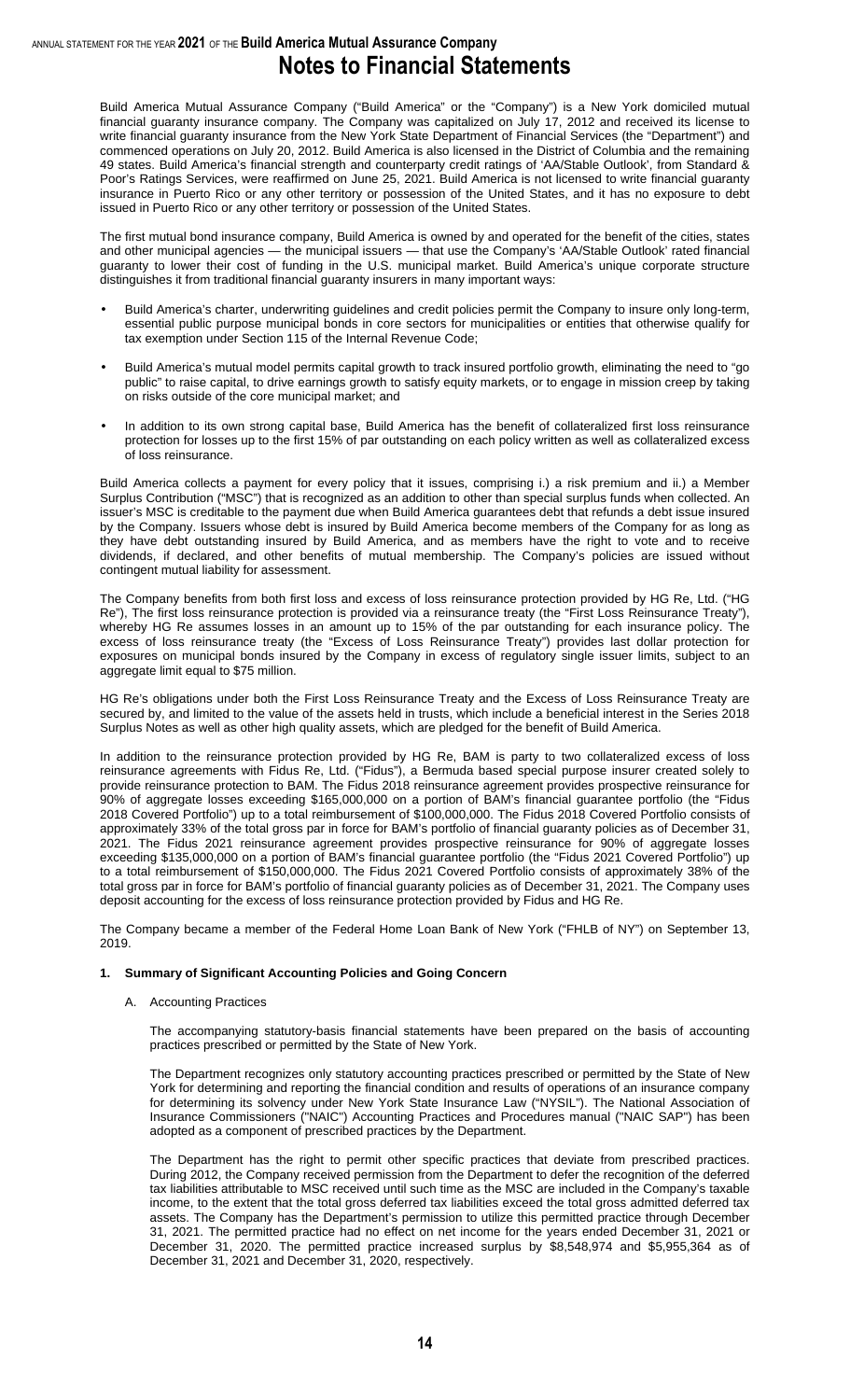A reconciliation of the Company's net income and capital and surplus between NAIC SAP and practices permitted by the Department is shown below:

|     |                                                               |             | F/S        | F/S         |                      |    |                   |
|-----|---------------------------------------------------------------|-------------|------------|-------------|----------------------|----|-------------------|
|     | NET INCOME (LOSS)                                             | SSAP # Page |            | Line #      | December 31, 2021    |    | December 31, 2020 |
| (1) | Build America's State Basis (Page 4, Line 20, Columns 1 & 2)  |             |            |             | \$<br>(49, 342, 708) | \$ | (59, 286, 716)    |
| (2) | State Prescribed Practices that increase/(decrease) NAIC SAP: |             |            |             |                      |    |                   |
|     | Not applicable                                                | N/A         | N/A        | N/A         |                      |    |                   |
| (3) | State Permitted Practices that increase/(decrease) NAIC SAP:  |             |            |             |                      |    |                   |
|     | Deferred Tax Liability on MSC                                 | 101         | <b>N/A</b> | N/A         |                      |    |                   |
| (4) | NAIC SAP $(1 - 2 - 3 = 4)$                                    |             |            |             | (49,342,708)         | S  | (59,286,716)      |
|     |                                                               |             |            |             |                      |    |                   |
|     | <b>SURPLUS</b>                                                |             | F/S        | F/S         |                      |    |                   |
|     |                                                               | SSAP#       |            | Page Line # | December 31, 2021    |    | December 31, 2020 |
| (5) | Build America's State Basis (Page 3, Line 37, Columns 1 & 2)  |             |            |             | \$<br>298,108,444    | \$ | 324,708,107       |
| (6) | State Prescribed Practices that increase/(decrease) NAIC SAP: |             |            |             |                      |    |                   |
|     | Not applicable                                                | N/A         | N/A        | N/A         |                      |    |                   |
| (7) | State Permitted Practices that increase/(decrease) NAIC SAP:  |             |            |             |                      |    |                   |
|     | Deferred Tax Liability on MSC                                 | 101         | 3          | 7.2         | (8,548,974)          |    | (5, 955, 364)     |
| (8) | NAIC SAP $(5 - 6 - 7 = 8)$                                    |             |            |             | 289,559,470          | S  | 318,752,743       |

#### B. Use of Estimates in the Preparation of the Financial Statements

The preparation of financial statements in conformity with statutory accounting practices prescribed or permitted by the State of New York requires management to make estimates and assumptions that affect the reported amounts of assets and liabilities and disclosures of contingent assets and liabilities at the date of the statutory financial statements, and the reported revenues and expenses during the reporting period. Such estimates are used in connection with certain fair value measurements, the evaluation of other-thantemporary impairments on investments, case basis loss reserves and deferred tax assets and liabilities.

C. Accounting Policies

Upfront written premiums are earned on a basis proportionate to the remaining scheduled periodic maturity of principal and payment of interest to the original total principal and interest insured. Installment premiums are reflected in income pro rata over the installment period covered. Unearned premiums represent the portion of premiums written that relate to unexpired risk. When an issue insured by the Company has been refunded or called, the remaining unrecognized premium is earned at that time.

Premiums ceded to reinsurers reduce the amount of earned premium the Company recognizes from its insurance policies. Ceded premium is recognized in earnings in proportion to and at the same time the related gross premium revenue is recognized. Ceding commission income is recognized in earnings when due.

MSC payments are recognized as an addition to other than special surplus funds when collected.

Expenses incurred in connection with the acquisition of new insurance business are charged to operations as incurred and are reduced for ceding commissions received or receivable.

In addition, the Company utilizes the following accounting policies:

- (1) Short-term investments and cash equivalents are stated at amortized cost.
- (2) Investments in long-term bonds with an NAIC designation of 1 or 2 that are not backed by loans are reported at amortized cost; amortized cost is computed using the effective interest method. For bonds purchased at a price below par value, discounts are accreted over the remaining term of the bond. For bonds purchased at a price above par value, premiums are amortized to the call date that produces the lowest yield, or, if there are no call features, premiums are amortized over the remaining term of the bond.
- (3) Common stock investments are held at fair value.
- (4) The Company did not hold investments in preferred stocks as of December 31, 2021 or December 31, 2020.
- (5) The Company did not hold investments in mortgage loans as of December 31, 2021 or December 31, 2020.
- (6) Loan-backed securities with an NAIC designation of 1 or 2 are reported at amortized cost.

Changes in estimated cash flows, including the effect of prepayment assumptions, on loan-backed securities are reviewed periodically. Prepayment assumptions are applied consistently to securities backed by similar collateral. Loan-backed securities are revalued using the estimated cash flows, including new prepayment assumptions using the retrospective adjustment method. If there is an increase in expected cash flows, the Company will recalculate the amount of accretable yield. If there is a decrease in expected cash flows or if the fair value of the loan-backed security has declined below its amortized cost basis, the Company determines whether an other-than-temporary-impairment ("OTTI") has occurred.

For loan-backed securities for which the fair value has declined below its amortized cost basis and the Company either: i.) has the intent to sell the security, or ii.) does not have the intent or ability to hold security for a period of time sufficient to recover the amortized cost basis, an OTTI shall have occurred.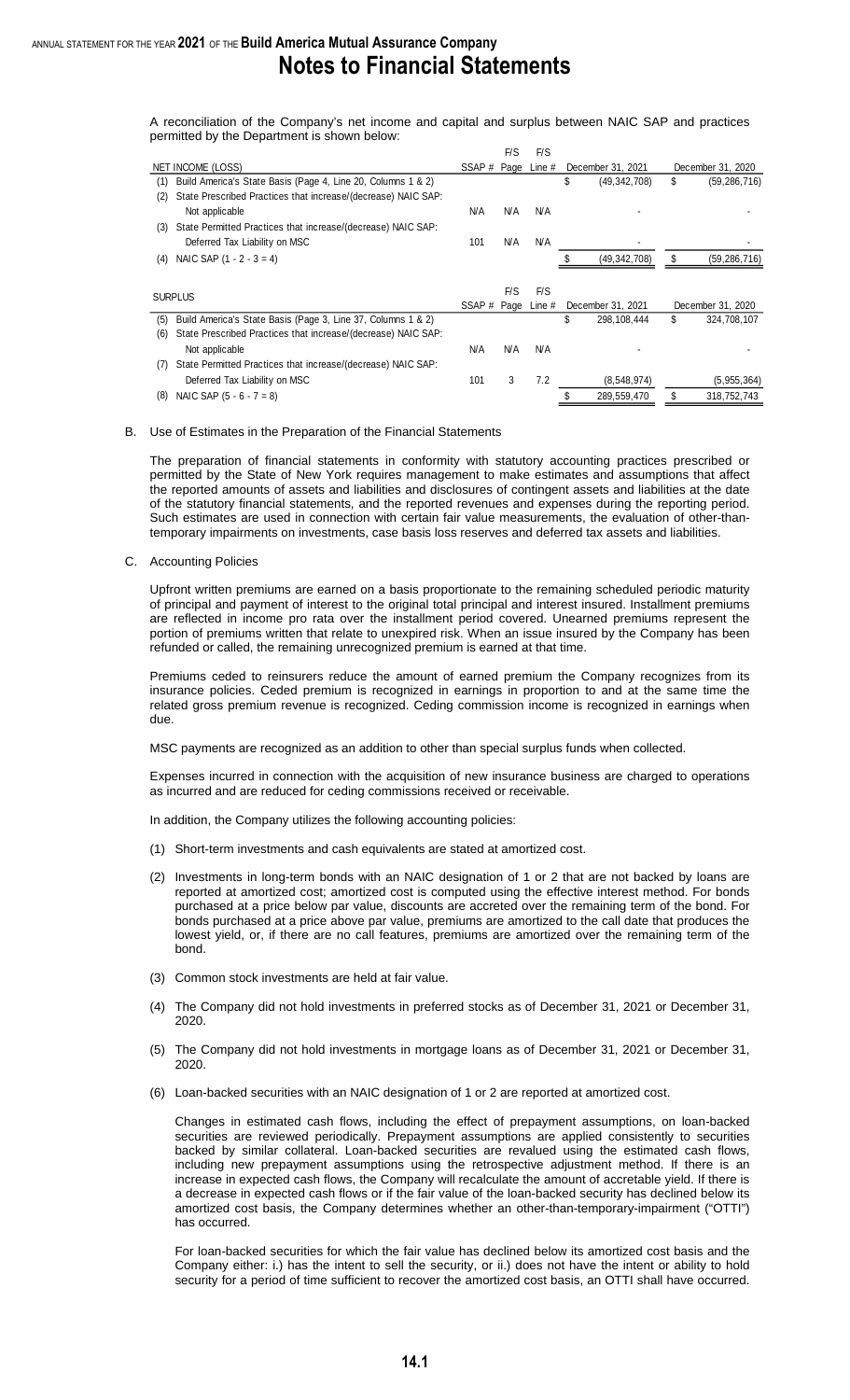The amount of the OTTI recognized in earnings as a realized loss will equal the entire difference between security's amortized cost basis and its fair value at the balance sheet date.

When an OTTI has occurred because the Company does not expect to recover the entire amortized cost basis of the security, even if the Company has no intent to sell and the Company has the intent and ability to hold, the amount of the OTTI recognized in earnings as a realized loss shall be equal to the difference between the security's amortized cost basis and the present value of cash flows expected to be collected.

- (7) The Company's investment in its non-insurance subsidiary is recorded based on the underlying equity of the subsidiary's audited financial statements presented in accordance with U.S. Generally Accepted Accounting Principles. Investments in unaudited subsidiaries are non-admitted.
- (8) The Company did not have any investments in joint ventures or partnerships as of December 31, 2021 or December 31, 2020. The Company's investment in its non-insurance subsidiary, a limited liability company ("LLC"), is recorded based on the underlying equity of the subsidiary's audited financial statements presented in accordance with U.S. Generally Accepted Accounting Principles. Investments in unaudited LLCs are non-admitted.
- (9) The Company did not hold derivative instruments as of December 31, 2021 or December 31, 2020.
- (10) The Company anticipates investment income as a factor in premium deficiency calculations.
- (11) The Company's financial guaranty insurance contracts provide an unconditional and irrevocable guaranty of the payment of the principal and interest of insured obligations when due.

Case basis loss reserves are established in an amount equal to the present value of management's estimate of future claim payments. Case basis loss reserves are established on a contract-by-contract basis when an insured event has occurred, or an insured event is expected in the future based upon credit deterioration that has already occurred and has been identified. Subsequent changes to the measurement of loss reserves are recognized as losses incurred in the period of change.

The Company did not have any loss reserves as of December 31, 2021 or December 31, 2020. However, because the reserves are based on management's judgment and estimates, there can be no assurance that the ultimate liability will not exceed such estimates.

The Company is required to establish a mandatory contingency reserve in accordance with NAIC SAP, which is consistent with the requirements of NYSIL. The mandatory contingency reserve is a liability established to protect policyholders against the effect of adverse economic developments or cycles or other unforeseen circumstances. Under NAIC SAP, financial guarantors are required to establish a contingency reserve equal to the greater of 50% of premiums written or a stated percentage of the principal guaranteed based on the category of obligation insured. Contributions under NAIC SAP are made in equal quarterly installments over a period of 20 years for municipal bonds. Such contributions may be discontinued if the total reserve established for all categories exceeds the sum of the stated percentages multiplied by the unpaid principal balance. A guarantor may be permitted to release reserves under specified circumstances in the event that actual loss experience exceeds certain thresholds or if the reserve accumulated is deemed excessive in relation to the guarantor's outstanding guaranteed obligations, with notice to or approval by the Department.

The NAIC SAP mandatory contingency reserve may be released on a first-in, first-out basis through unassigned surplus in the following circumstances:

- In any year where incurred losses exceed 35% of the corresponding earned premiums, with commissioner approval;
- If the reserve has been in existence less than 40 quarters, upon demonstration that the amount is excessive in relation to the outstanding obligations under the insurer's financial guaranties, with commissioner approval;
- If the reserve has been in existence more than 40 quarters, upon demonstration that the amount is excessive in relation to the outstanding obligations under the insurer's financial guaranties, upon 30 days prior written notice to the commissioner.
- (12) Build America's written policy with respect to the capitalization of prepaid expenses, electronic data processing equipment, software, furniture, fixtures, other equipment and/or leasehold improvements is that purchases of less than ten thousand dollars are not capitalized and are expensed when purchased.
- (13) The method of estimating pharmaceutical rebate receivables is not applicable, as Build America does not write medical insurance with prescription drug coverage.
- (14) The Company records its surplus notes at par, which equals the proceeds received at issuance. The surplus notes are recorded as a component of surplus. The payment of principal and interest on the surplus notes is subject to the approval by the Department. Unapproved interest and principal payments are not recorded in the Company's financial statements. Interest expense is recorded when approved by the Department.
- (15) The Company records premiums paid for reinsurance contracts that are accounted for under deposit accounting as a reduction to net investment income. Cash recoveries from ceded deposit type reinsurance are included in net investment income. The net consideration paid at the outset is recorded as a deposit asset and subsequently adjusted by calculating the effective yield on the deposit agreement to reflect actual payments to date and expected future payments.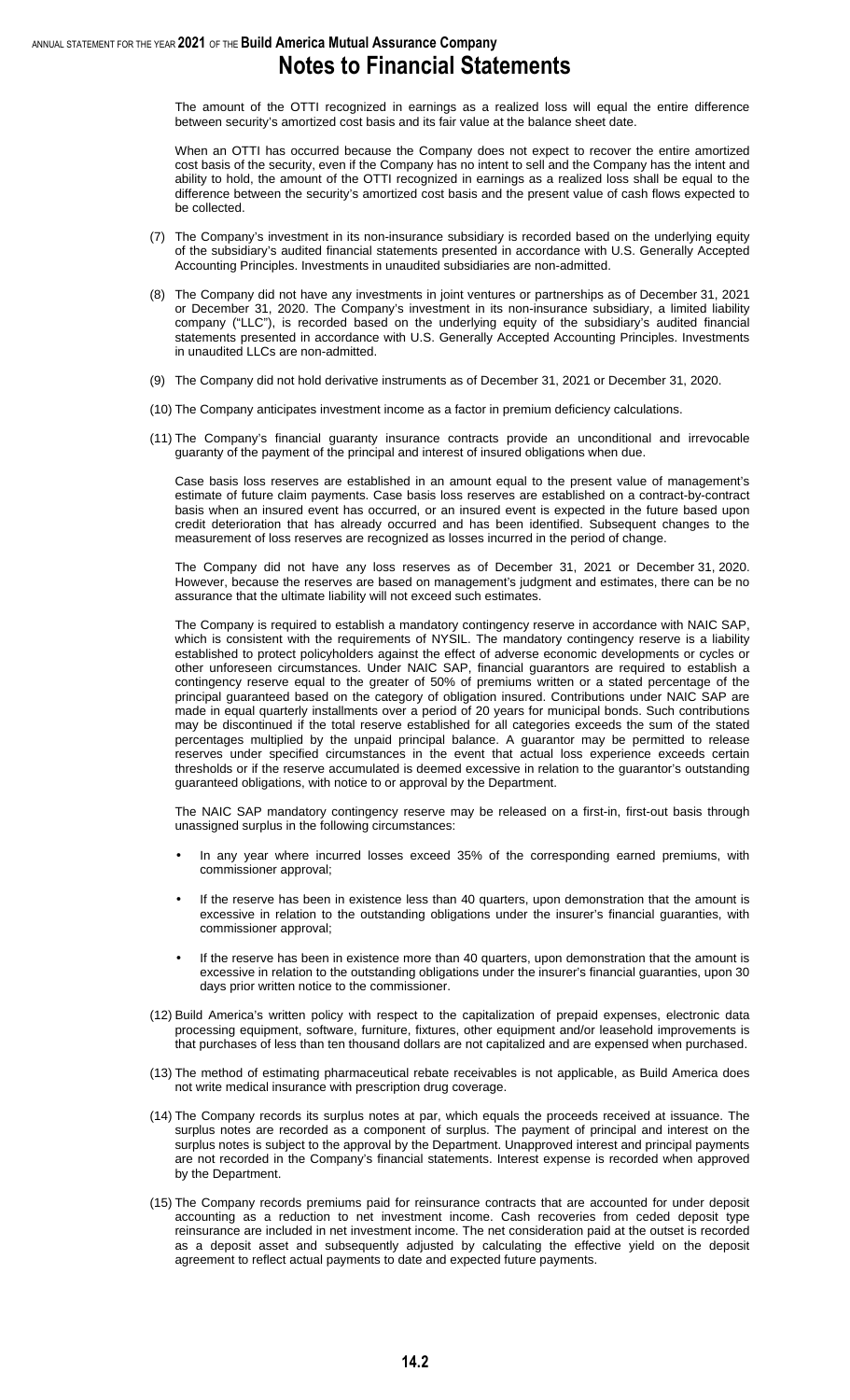#### D. Going Concern

Management has evaluated the Company's ability to continue as a going concern and does not believe there are conditions or events, considered in the aggregate, that raise substantial doubt regarding the Company's ability to continue as a going concern within one year of the issuance of the December 31, 2021 Annual Statement.

#### **2. Accounting Changes and Corrections of Errors**

In 2021, the NAIC adopted revisions to the Preamble to the NAIC SAP (the "Preamble") that address situations where non-domiciliary states prescribe accounting practices that differ from the accounting practices prescribed by the insurer's state of domicile.

The revisions clarified that financial statements filed with the NAIC and subject to independent audit pursuant to Model Law 205: Annual Financial Reporting Model Regulation shall be prepared in accordance with practices prescribed or permitted by the insurer's state of domicile.

Certain states in which Build America is licensed may require the establishment of contingency reserves greater than the amount required by NYSIL. Prior to the NAIC's adoption of the revisions to the Preamble, the Company's accounting policy was to calculate contingency reserves using the requirements of each state in which it is licensed and record a contingency reserve contribution equal to the greatest result. Effective January 1, 2021, the Company changed its accounting policy for contingency reserves to comply with the requirements of NYSIL, which is consistent with NAIC SAP, to calculate and record ongoing contributions to the contingency reserves. This change in accounting policy had no impact on surplus upon adoption, or on net income for the year ended December 31, 2021.

There were no corrections of errors for the year ended December 31, 2021.

#### **3. Business Combinations and Goodwill**

- A. The Company has not been a party to any business combinations taking the form of a statutory purchase.
- B. The Company has not been a party to any business combinations taking the form of a statutory merger.
- C. The Company has not recognized an impairment loss.
- D. The Company does not have any admitted goodwill.

#### **4. Discontinued Operations**

The Company does not have any discontinued operations.

#### **5. Investments**

- A. The Company did not hold investments in mortgage loans as of December 31, 2021 or December 31, 2020.
- B. The Company did not hold investments in any debt securities that were restructured as of December 31, 2021 or December 31, 2020.
- C. The Company did not hold investments in reverse mortgages as of December 31, 2021 or December 31, 2020.
- D. Loan-Backed Securities
	- (1) Company consistently uses the retrospective method to revalue loan-backed securities using current prepayment assumptions. Prepayment assumptions for single class and multi-class loan-backed securities are obtained from publicly available resources. There were no changes in the methodology utilized by the Company to revalue loan-backed securities.
	- (2) The Company had no OTTI losses as of December 31, 2021 or December 31, 2020.
	- (3) The Company had no OTTI losses as of December 31, 2021 or December 31, 2020.
	- (4) The Company has not recognized OTTI losses on loan-backed securities for the years ended December 31, 2021 or December 31, 2020. Gross unrealized losses on loan-backed securities and the related fair values were as follows:

| <b>Time in Continuous</b><br><b>Unrealized Loss Position</b> |    | Gross<br>Unrealized<br>Losses | <b>Fair Value</b> | Number of<br><b>Securities</b> |
|--------------------------------------------------------------|----|-------------------------------|-------------------|--------------------------------|
| As of December 31, 2021:                                     |    |                               |                   |                                |
| Less than twelve months                                      | S  | 815.667                       | \$57,014,881      | 20                             |
| Twelve or more months                                        |    | 20,856                        | 596,452           |                                |
| Total                                                        |    | 836,523                       | \$57,611,333      | 21                             |
| As of December 31, 2020                                      |    |                               |                   |                                |
| Less than twelve months                                      | \$ | 3.529                         | \$2.187.157       | 2                              |
| Twelve or more months                                        |    |                               |                   |                                |
| Total                                                        |    | 3.529                         | \$2,187,157       | 2                              |

(5) The Company had no OTTI losses as of December 31, 2021 or December 31, 2020.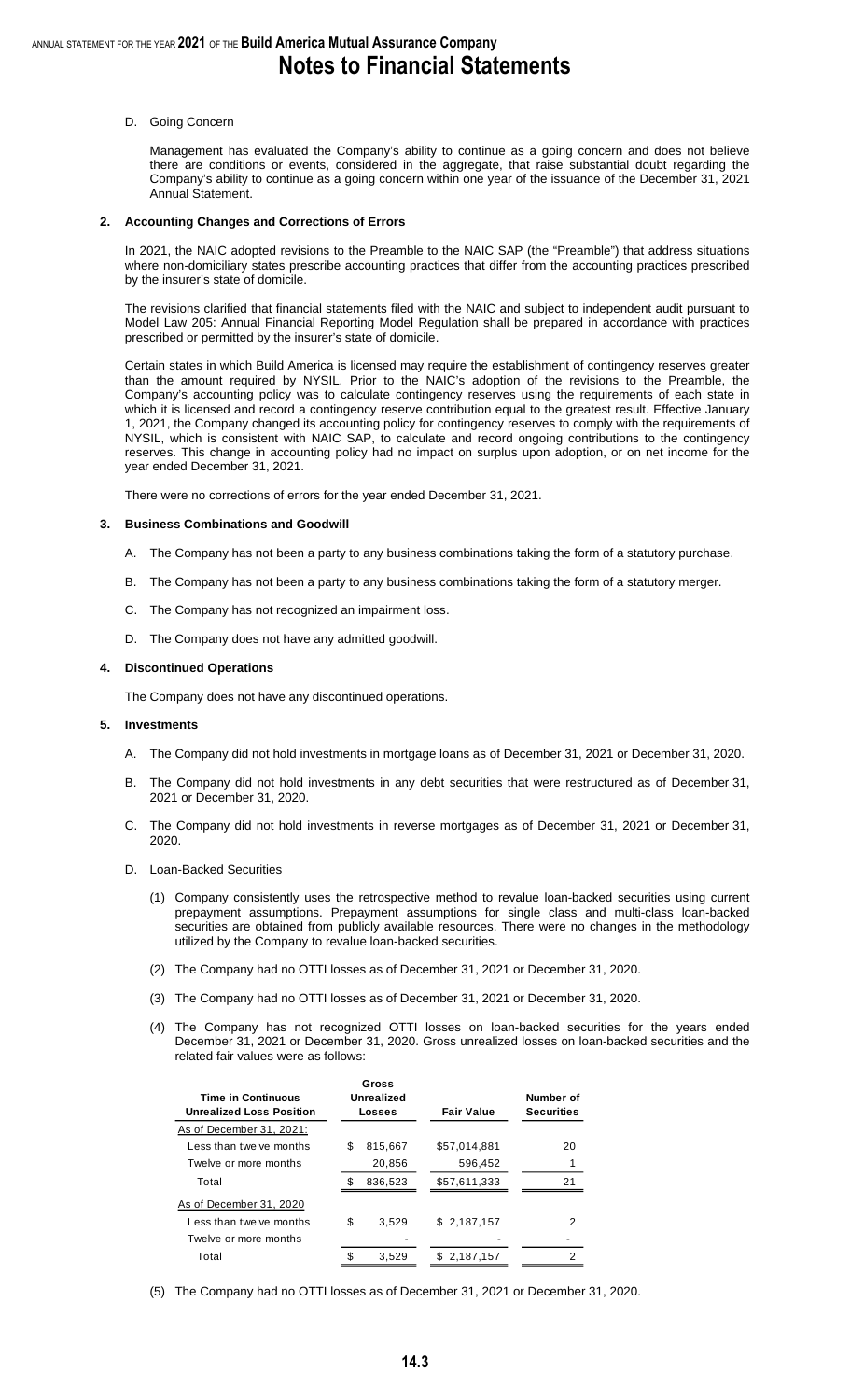- E. The Company has not engaged in any repurchase agreements or security-lending transactions for the years ended December 31, 2021 or December 31, 2020.
- F. The Company has not engaged in repurchase agreements for the years ended December 31, 2021 or December 31, 2020.
- G. The Company has not engaged in reverse repurchase agreements for the years ended December 31, 2021 or December 31, 2020.
- H. The Company has not engaged in repurchase agreements for the years ended December 31, 2021 or December 31, 2020.
- I. The Company has not engaged in reverse repurchase agreements for the years ended December 31, 2021 or December 31, 2020.
- J. The Company did not hold investments in real estate, recognize any real estate impairments, or engage in any retail land sales as of December 31, 2021 or December 31, 2020.
- K. The Company did not hold investments in low-income housing tax credits as of December 31, 2021 or December 31, 2020.
- L. The Company's restricted assets were as follows:

(1) Restricted Assets (Including Pledged)

|    |                                                                 |                                       |                                                                |                                                            |                                                                          | Gross (Admitted & Nonadmitted) Restricted |                                 |                                                   |                                    |                                                                               |                                                                                                | Percentage                                     |
|----|-----------------------------------------------------------------|---------------------------------------|----------------------------------------------------------------|------------------------------------------------------------|--------------------------------------------------------------------------|-------------------------------------------|---------------------------------|---------------------------------------------------|------------------------------------|-------------------------------------------------------------------------------|------------------------------------------------------------------------------------------------|------------------------------------------------|
|    |                                                                 |                                       |                                                                | Current Year                                               |                                                                          |                                           |                                 |                                                   |                                    |                                                                               |                                                                                                |                                                |
|    |                                                                 | $\mathbf{1}$                          | $\overline{2}$                                                 | 3                                                          | $\overline{4}$                                                           | 5                                         | 6                               | $\overline{7}$                                    | 8                                  | 9                                                                             | 10                                                                                             | 11                                             |
|    | <b>Restricted Asset Category</b>                                | <b>Total General</b><br>Account (G/A) | G/A<br>Supporting<br>Protected<br>Cell Account<br>Activity (a) | Total<br>Protected<br>Cell Account<br>Restricted<br>Assets | Protected<br>Cell Account<br>Assets<br>Supporting<br>G/A Activity<br>(b) | Total<br>$(1$ plus $3)$                   | <b>Total From Prior</b><br>Year | Increase/<br>(Decrease)<br>$(5 \text{ minus } 6)$ | Total<br>Nonadmitted<br>Restricted | <b>Total Current</b><br>Year Admitted<br>Restricted<br>$(5 \text{ minus } 8)$ | Gross<br>(Admitted<br>&<br>Nonadmitt<br>ed)<br>Restricted<br>to Total<br>Assets (c) Assets (d) | Admitted<br>Restricted<br>to Total<br>Admitted |
|    | a. Subject to contractual                                       |                                       |                                                                |                                                            |                                                                          |                                           |                                 |                                                   |                                    |                                                                               |                                                                                                |                                                |
|    | obligations for which<br>liability is not shown                 | \$                                    | \$.                                                            | ς                                                          | ٩                                                                        | \$                                        | \$                              | \$.                                               | \$                                 | S                                                                             | 0%                                                                                             | 0%                                             |
|    | b. Collateral held under<br>security lending                    |                                       |                                                                |                                                            |                                                                          |                                           |                                 |                                                   |                                    |                                                                               |                                                                                                |                                                |
|    | agreements                                                      |                                       |                                                                |                                                            |                                                                          |                                           |                                 |                                                   |                                    |                                                                               | 0%                                                                                             | 0%                                             |
|    | c. Subject to repurchase<br>agreements                          |                                       |                                                                |                                                            |                                                                          |                                           |                                 |                                                   |                                    |                                                                               | 0%                                                                                             | 0%                                             |
|    | d. Subject to reverse<br>repurchase agreements                  |                                       |                                                                |                                                            |                                                                          |                                           |                                 |                                                   |                                    |                                                                               |                                                                                                |                                                |
|    | e. Subject to dollar<br>repurchase agreements                   |                                       |                                                                |                                                            |                                                                          |                                           |                                 |                                                   |                                    |                                                                               | 0%                                                                                             | 0%                                             |
|    |                                                                 |                                       |                                                                |                                                            |                                                                          |                                           |                                 |                                                   |                                    |                                                                               | 0%                                                                                             | 0%                                             |
|    | f. Subject to dollar<br>reverse repurchase<br>agreements        |                                       |                                                                |                                                            |                                                                          |                                           |                                 |                                                   |                                    |                                                                               | 0%                                                                                             | 0%                                             |
| g. | Placed under option                                             |                                       |                                                                |                                                            |                                                                          |                                           |                                 |                                                   |                                    |                                                                               |                                                                                                |                                                |
|    | contracts                                                       |                                       |                                                                |                                                            |                                                                          |                                           |                                 |                                                   |                                    |                                                                               | 0%                                                                                             | 0%                                             |
|    | h. Letter stock or<br>securities restricted as<br>to sale       |                                       |                                                                |                                                            |                                                                          |                                           |                                 |                                                   |                                    |                                                                               | 0%                                                                                             | 0%                                             |
| i. | FHLB capital stock                                              |                                       |                                                                |                                                            |                                                                          |                                           |                                 |                                                   |                                    |                                                                               | 0%                                                                                             | 0%                                             |
| j. | On deposit with states                                          | 92,000                                |                                                                |                                                            |                                                                          | 92,000                                    | 90,000                          | 2,000                                             |                                    | 92,000                                                                        | 1%                                                                                             | 1%                                             |
|    | k. On deposit with other                                        | 4,852,588                             |                                                                |                                                            |                                                                          | 4,852,588                                 | 5,071,087                       | (218, 499)                                        |                                    | 4,852,588                                                                     |                                                                                                |                                                |
|    | regulatory bodies                                               |                                       |                                                                |                                                            |                                                                          |                                           |                                 |                                                   |                                    |                                                                               | 0%                                                                                             | 0%                                             |
|    | I. Pledged as collateral to<br><b>FHLB</b>                      |                                       |                                                                |                                                            |                                                                          |                                           |                                 |                                                   |                                    |                                                                               | 0%                                                                                             | 0%                                             |
|    | m. Pledged as collateral<br>not captured in other<br>categories | 1,885,770                             |                                                                |                                                            |                                                                          | 1,885,770                                 | 793,517                         | 1,092,253                                         |                                    | 1,885,770                                                                     | 0%                                                                                             | 0%                                             |
| n. | Other restricted assets                                         |                                       |                                                                |                                                            |                                                                          |                                           |                                 |                                                   |                                    |                                                                               |                                                                                                |                                                |
|    |                                                                 |                                       |                                                                |                                                            |                                                                          |                                           |                                 |                                                   |                                    |                                                                               | 0%                                                                                             | 0%                                             |
|    | o. Total Restricted Assets                                      | 6,830,358                             |                                                                |                                                            |                                                                          | 6,830,358                                 | 5,954,604                       | 875,754                                           |                                    | 6,830,358                                                                     | 1%                                                                                             | 1%                                             |
|    | (a) Subset of column 1                                          |                                       |                                                                |                                                            |                                                                          |                                           |                                 |                                                   |                                    |                                                                               |                                                                                                |                                                |

(b) Subset of column 3

(c) Column 5 divided by Asset Page, Column 1, Line 28

(d) Column 5 divided by Asset Page, Column 3, Line 28

(2) Detail of Assets Pledged as Collateral Not Captured in Other Categories (Contracts That Share Similar Characteristics, Such as Reinsurance and Derivatives, Are Reported in the Aggregate)

|                                 |                                       |                |                                                                |                                                            |                                                                          |        | Gross (Admitted & Nonadmitted) Restricted |    |                                 |                                                   |                                                     | Percentage                                                                |                                                          |
|---------------------------------|---------------------------------------|----------------|----------------------------------------------------------------|------------------------------------------------------------|--------------------------------------------------------------------------|--------|-------------------------------------------|----|---------------------------------|---------------------------------------------------|-----------------------------------------------------|---------------------------------------------------------------------------|----------------------------------------------------------|
|                                 |                                       |                |                                                                | <b>Current Year</b>                                        |                                                                          |        |                                           |    |                                 |                                                   |                                                     |                                                                           |                                                          |
|                                 |                                       | $\mathfrak{p}$ |                                                                | 3                                                          | 4                                                                        |        | 5                                         |    | 6                               |                                                   | 8                                                   | 9                                                                         | 10                                                       |
| Description of Assets           | <b>Total General</b><br>Account (G/A) |                | G/A<br>Supporting<br>Protected<br>Cell Account<br>Activity (a) | Total<br>Protected<br>Cell Account<br>Restricted<br>Assets | Protected<br>Cell Account<br>Assets<br>Supporting<br>G/A Activity<br>(b) |        | Total<br>$(1$ plus $3)$                   |    | <b>Total From Prior</b><br>Year | Increase/<br>(Decrease)<br>$(5 \text{ minus } 6)$ | <b>Total Current</b><br>Year Admitted<br>Restricted | Gross (Admitted<br>& Nonadmitted)<br>Restricted to<br><b>Total Assets</b> | Admitted<br>Restricted<br>to Total<br>Admitted<br>Assets |
| Held in trust for reinsurance s | 1,826,253                             | \$.            | . .                                                            | \$<br>$\sim$                                               | \$                                                                       | $-$ \$ | ,826,253                                  | \$ | 720.000                         | \$1,106,253                                       | \$1.826.253                                         | 0%                                                                        | 0%                                                       |
| Lease security deposits         | 59,517                                |                |                                                                |                                                            |                                                                          |        | 59,517                                    |    | 73,517                          | (14,000)                                          | 59,517                                              | 0%                                                                        | 0%                                                       |
| Total (c)                       | ,885,770                              |                |                                                                |                                                            |                                                                          |        | .885.770                                  | £. | 793,517                         | \$1,092,253                                       | \$1,885,770                                         | 0%                                                                        | 0%                                                       |
| $(a)$ Subest of column 1        |                                       |                |                                                                |                                                            |                                                                          |        |                                           |    |                                 |                                                   |                                                     |                                                                           |                                                          |

(a) Subset of column 1

(b) Subset of column 3

(3) The Company has no Other Restricted Assets as of December 31, 2021 or December 31, 2020. (c) Total Line for Columns 1 thorugh 7 should equal 5L(1)m Columns 1 thorugh 7 respectively and Total Line for Columns 8 through 10 should equal 5L(1)m Columns 9 through 11 respectively

(4) The Company has no Collateral Received and Reflected as Assets as of December 31, 2021 or December 31, 2020.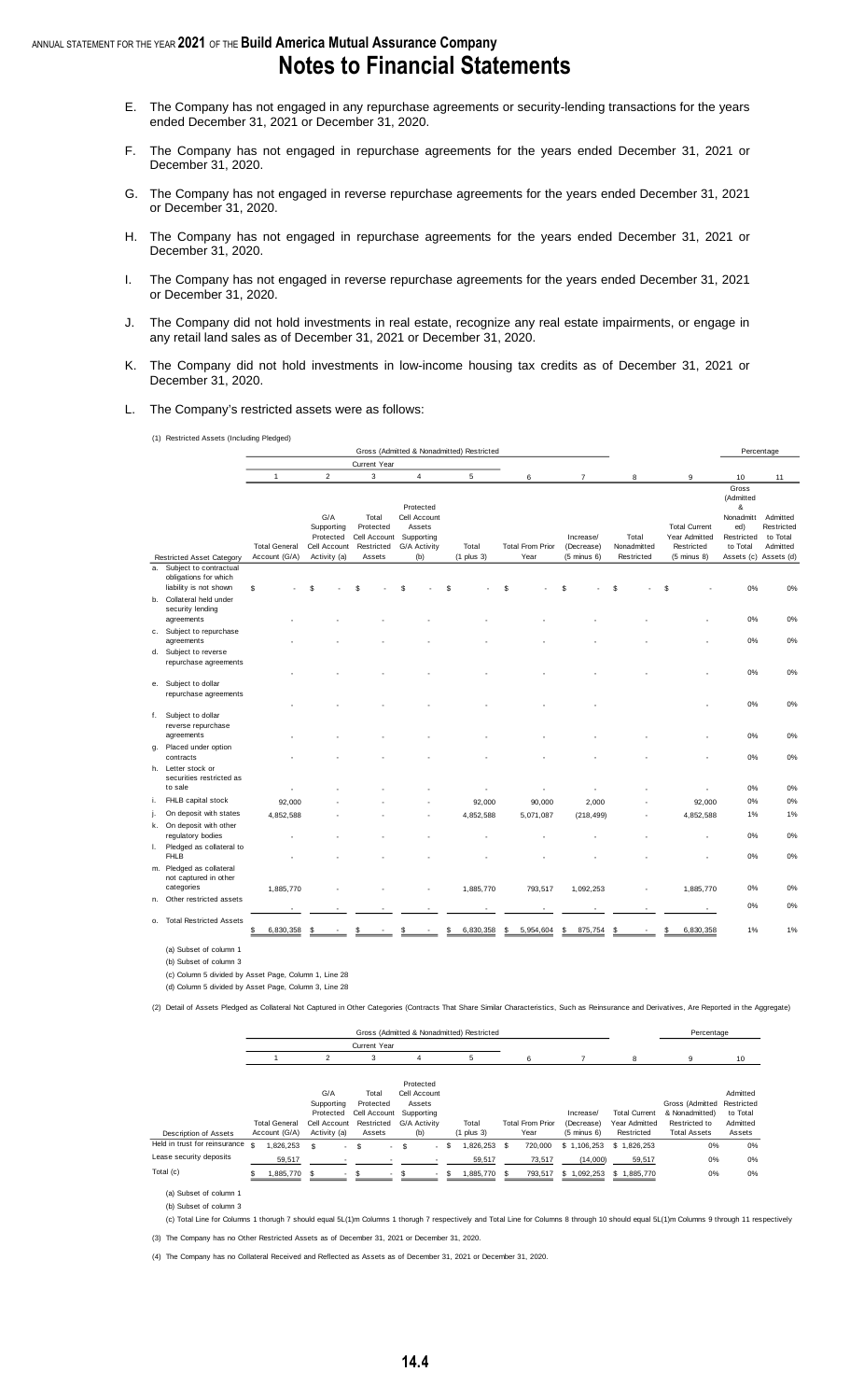- M. The Company had no working capital finance investments for the years ended December 31, 2021 or December 31, 2020.
- N. The Company held no investments with offsetting and netting of assets and liabilities as of December 31, 2021 or December 31, 2020.
- O. The Company held no 5\* securities as of December 31, 2021 or December 31, 2020.
- P. The Company did not sell any securities short for the years ended December 31, 2021 or December 31, 2020.
- Q. The Company did not pay any prepayment penalty or acceleration fees for securities sold, redeemed or otherwise disposed of for the years ended December 31, 2021 or December 31, 2020.
- R. The Company does not participate in cash pools.

#### **6. Joint Ventures, Partnerships and Limited Liability Companies**

The Company has no investments in Joint Ventures, Partnerships, or LLCs that exceed 10% of admitted assets.

#### **7. Investment Income**

- A. The Company does not admit investment income due and accrued if amounts are over 90 days past due.
- B. All investment income was admitted as of December 31, 2021 and December 31, 2020.

#### **8. Derivative Instruments**

The Company has not entered into any derivative contracts and there were no derivative contracts outstanding as of December 31, 2021 or December 31, 2020.

#### **9. Income Taxes**

- A. Deferred Tax Assets / (Liabilities)
	- (1) Components of net deferred tax asset / (liability):

|     |                                                                                              |                                  | As of December 31, 2021         |                                           |
|-----|----------------------------------------------------------------------------------------------|----------------------------------|---------------------------------|-------------------------------------------|
|     |                                                                                              | (1)<br>Ordinary                  | (2)<br>Capital                  | $\overline{3)}$<br>$(Col 1 + 2)$<br>Total |
|     | (a) Gross deferred tax assets<br>(b) Valuation allowance adjustment                          | \$<br>78,240,210                 | \$                              | \$<br>78,240,210                          |
|     | (c) Adjusted gross deferred tax assets<br>$(1a - 1b)$<br>(d) Deferred tax assets nonadmitted | \$<br>78,240,210                 | \$                              | \$<br>78,240,210                          |
| (f) | (e) Subtotal net admitted deferred tax<br>asset $(1c + 1d)$<br>Deferred tax liabilities      | \$<br>78,240,210                 | \$                              | \$<br>78,240,210                          |
|     | (g) Net admitted deferred tax asset /<br>(net deferred tax liability) (1e - 1f)              | \$<br>78,240,210                 | \$                              | \$<br>78,240,210                          |
|     |                                                                                              |                                  | As of December 31, 2020         |                                           |
|     |                                                                                              | (4)<br>Ordinary                  | (5)<br>Capital                  | (6)<br>$(Col 4 + 5)$<br>Total             |
|     | (a) Gross deferred tax assets<br>(b) Valuation allowance adjustment                          | \$<br>73,310,848                 | \$                              | \$<br>73,310,848                          |
|     | (c) Adjusted gross deferred tax assets<br>$(1a - 1b)$<br>(d) Deferred tax assets nonadmitted | \$<br>73,310,848                 | \$                              | \$<br>73,310,848                          |
| (e) | Subtotal net admitted deferred tax<br>asset $(1c + 1d)$<br>(f) Deferred tax liabilities      | \$<br>73,310,848<br>73,310,848   | \$                              | \$<br>73,310,848<br>73,310,848            |
| (g) | Net admitted deferred tax asset /<br>(net deferred tax liability) (1e - 1f)                  | \$                               | \$                              | \$                                        |
|     |                                                                                              |                                  | Change                          |                                           |
|     |                                                                                              | (7)<br>$(Col 1 - 4)$<br>Ordinary | (8)<br>$(Col 2 - 5)$<br>Capital | (9)<br>$(Col 3 - 6)$<br>Total             |
|     | (a) Gross deferred tax assets<br>(b) Valuation allowance adjustment                          | \$<br>4,929,362                  | \$                              | \$<br>4,929,362                           |
|     | (c) Adjusted gross deferred tax assets<br>$(1a - 1b)$<br>(d) Deferred tax assets nonadmitted | \$<br>4,929,362                  | \$                              | \$<br>4,929,362                           |
| (f) | (e) Subtotal net admitted deferred tax<br>asset $(1c + 1d)$<br>Deferred tax liabilities      | \$<br>4,929,362<br>4,929,362     | \$                              | \$<br>4,929,362<br>4,929,362              |
| (g) | Net admitted deferred tax asset /<br>(net deferred tax liability) (1e - 1f)                  | \$                               | \$                              | \$                                        |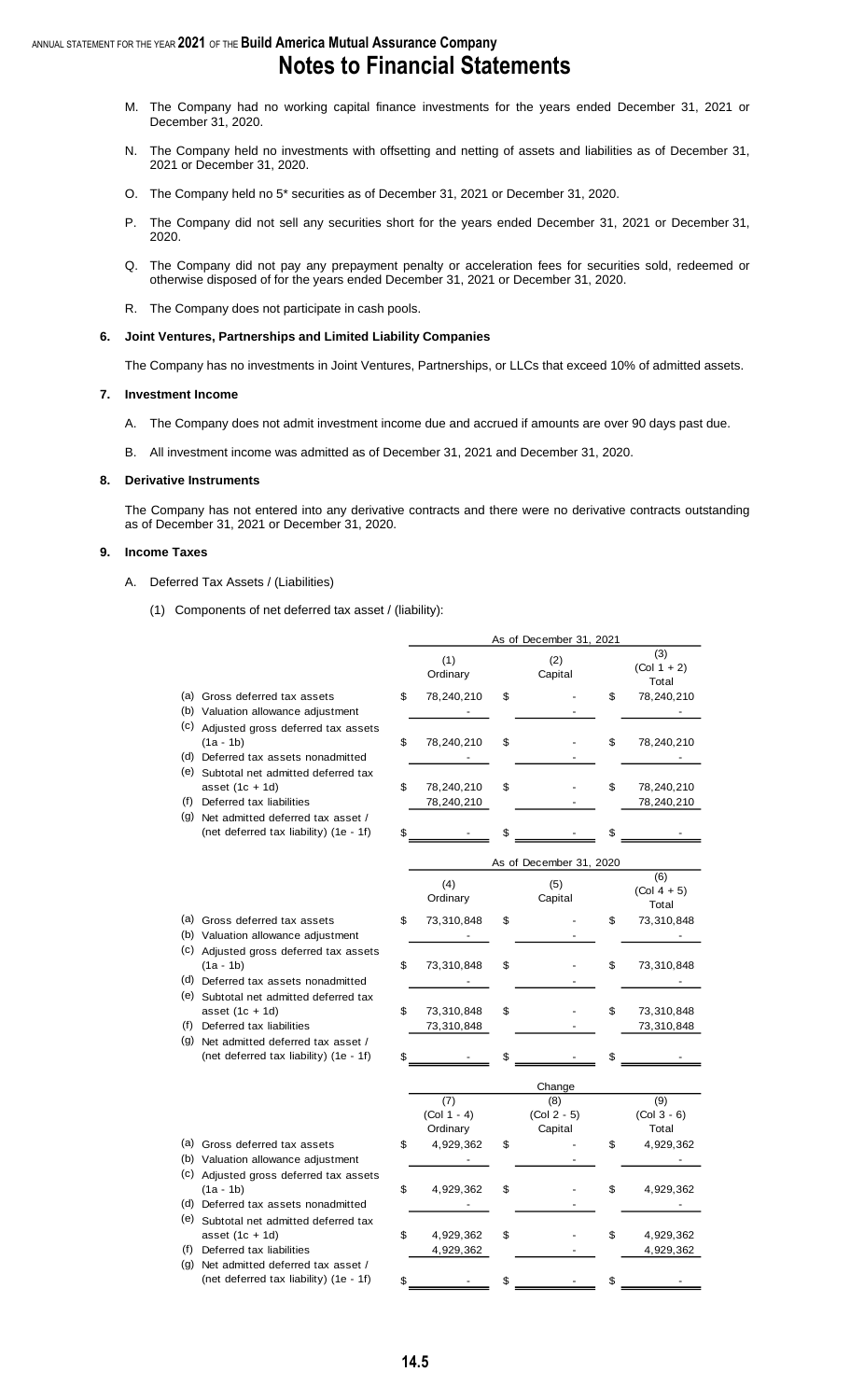### ANNUAL STATEMENT FOR THE YEAR **2021** OF THE **Build America Mutual Assurance Company Notes to Financial Statements**

#### (2) Admission calculation components:

|            |                                                                                                                                                                                                                                 |          |                           |          | As of December 31, 2021                   |          |                               |
|------------|---------------------------------------------------------------------------------------------------------------------------------------------------------------------------------------------------------------------------------|----------|---------------------------|----------|-------------------------------------------|----------|-------------------------------|
| (a)        |                                                                                                                                                                                                                                 |          | (1)<br>Ordinary           |          | (2)<br>Capital                            |          | (3)<br>$(Col 1 + 2)$<br>Total |
|            | Federal income taxes paid in prior years<br>recoverable through loss carrybacks                                                                                                                                                 | \$       |                           | \$       |                                           | \$       |                               |
| (b)        | Adjusted gross deferred tax assets<br>expected to be realized (excluding the<br>amount of deferred tax assets from 2(a)<br>above) after application of the threshold<br>limitation. The lesser of $2(b)1$ and $2(b)2$<br>below: | \$       |                           | \$       |                                           | \$       |                               |
| 1.         | Adjusted gross deferred tax assets<br>expected to be realized following the<br>balance sheet date<br>(1a - 1b)                                                                                                                  |          |                           |          |                                           |          |                               |
| 2.<br>(c)  | Adjusted gross deferred tax assets<br>allowed per limitation threshold                                                                                                                                                          |          |                           |          |                                           |          |                               |
|            | Adjusted gross deferred tax assets<br>(excluding the amount of deferred tax<br>assets from 2(a) and 2(b) above) that<br>can be offset by gross deferred tax                                                                     |          |                           |          |                                           |          |                               |
| (d)        | liabilities<br>Deferred tax assets admitted as a result<br>of application of SSAP No. 101. Total<br>$(2(a) + (2(b) + 2(c))$                                                                                                     | \$<br>\$ | 78,240,210<br>78,240,210  | \$<br>\$ | $\overline{\phantom{a}}$                  | \$<br>\$ | 78,240,210<br>78,240,210      |
|            |                                                                                                                                                                                                                                 |          |                           |          |                                           |          |                               |
|            |                                                                                                                                                                                                                                 |          | (4)<br>Ordinary           |          | As of December 31, 2020<br>(5)<br>Capital |          | (6)<br>$(Col 4 + 5)$<br>Total |
| (a)<br>(b) | Federal income taxes paid in prior years<br>recoverable through loss carrybacks                                                                                                                                                 | \$       |                           | \$       |                                           | \$       |                               |
|            | Adjusted gross deferred tax assets<br>expected to be realized (excluding the<br>amount of deferred tax assets from 2(a)<br>above) after application of the threshold<br>limitation. The lesser of $2(b)1$ and $2(b)2$<br>below: | \$       |                           | \$       |                                           | \$       |                               |
| 1.         | Adjusted gross deferred tax assets<br>expected to be realized following the<br>balance sheet date<br>(1a - 1b)                                                                                                                  |          |                           |          |                                           |          |                               |
| 2.         | Adjusted gross deferred tax assets                                                                                                                                                                                              |          |                           |          |                                           |          |                               |
| (c)        | allowed per limitation threshold<br>Adjusted gross deferred tax assets<br>(excluding the amount of deferred tax<br>assets from 2(a) and 2(b) above) that<br>can be offset by gross deferred tax                                 |          |                           |          |                                           |          |                               |
| (d)        | liabilities<br>Deferred tax assets admitted as a result<br>of application of SSAP No. 101. Total                                                                                                                                | \$       | 73,310,848                | \$       |                                           | \$       | 73,310,848                    |
|            | $(2(a) + (2(b) + 2(c))$                                                                                                                                                                                                         | \$       | 73,310,848                | \$       |                                           | \$       | 73,310,848                    |
|            |                                                                                                                                                                                                                                 |          | (7)                       |          | Change<br>(8)                             |          | (9)                           |
| (a)        |                                                                                                                                                                                                                                 |          | $(Col 1 - 4)$<br>Ordinary |          | $(Col 2 - 5)$<br>Capital                  |          | $(Col 3 - 6)$<br>Total        |
|            | Federal income taxes paid in prior years<br>recoverable through loss carrybacks                                                                                                                                                 | \$       |                           | \$       |                                           | \$       |                               |
| (b)        | Adjusted gross deferred tax assets<br>expected to be realized (excluding the<br>amount of deferred tax assets from 2(a)<br>above) after application of the threshold<br>limitation. The lesser of $2(b)1$ and $2(b)2$<br>below: | \$       |                           | \$       |                                           | \$       |                               |
| 1.         | Adjusted gross deferred tax assets<br>expected to be realized following the<br>balance sheet date<br>$(1a - 1b)$                                                                                                                |          |                           |          |                                           |          |                               |
| 2.         |                                                                                                                                                                                                                                 |          |                           |          |                                           |          |                               |
| (c)        | Adjusted gross deferred tax assets<br>allowed per limitation threshold<br>Adjusted gross deferred tax assets                                                                                                                    |          |                           |          |                                           |          |                               |
|            | (excluding the amount of deferred tax<br>assets from 2(a) and 2(b) above) that<br>can be offset by gross deferred tax                                                                                                           |          |                           |          |                                           |          |                               |
| (d)        | liabilities<br>Deferred tax assets admitted as a result                                                                                                                                                                         | \$       | 4,929,362                 | \$       |                                           | \$       | 4,929,362                     |
|            | of application of SSAP No. 101. Total<br>$(2(a) + (2(b) + 2(c))$                                                                                                                                                                | \$       | 4,929,362                 | \$       |                                           | \$       | 4,929,362                     |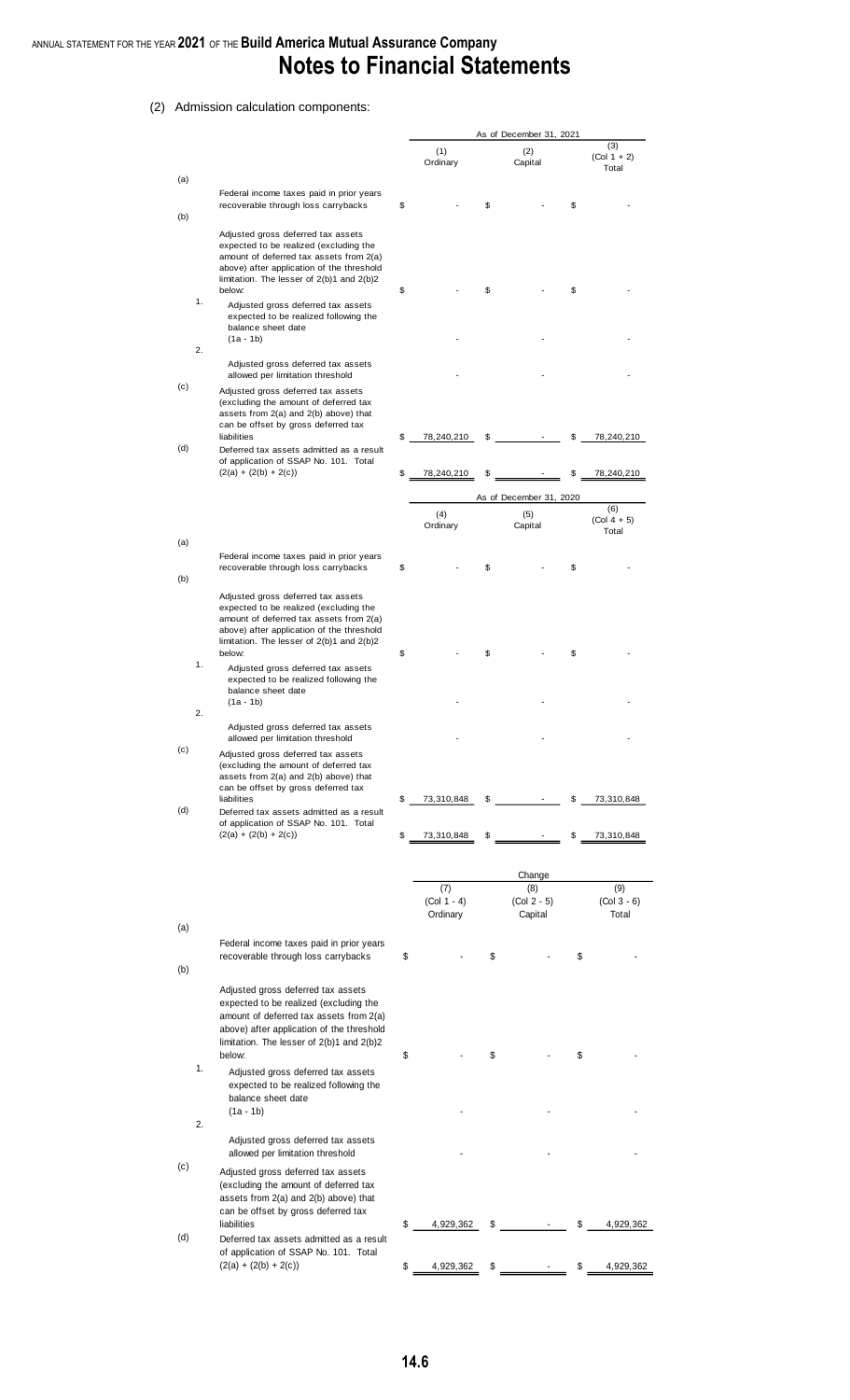- (3) The Company did not admit any deferred tax assets ("DTA") pursuant to paragraphs 11.a, 11.b.i or 11.b.ii of SSAP 101.
- (4) There was no impact on the adjusted gross DTA or the net admitted DTA as the result of either reinsurance related tax planning strategies or non-reinsurance related tax planning strategies.
- B. As noted in Footnote 1, the Company's permitted practice with respect to the recognition of deferred tax liabilities on MSC collected had no effect on net income for the years ended December 31, 2021 or December 31, 2020 and increased surplus by \$8,548,974 and \$5,955,364 as of December 31, 2021 and December 31, 2020, respectively.
- C. Current and deferred income taxes incurred consist of the following major components:

The Company had no current income taxes incurred.

Deferred income tax assets and liabilities:

|                                                                                               | (1)                         |    | (2)                        | (3)                          |
|-----------------------------------------------------------------------------------------------|-----------------------------|----|----------------------------|------------------------------|
|                                                                                               | As of<br>December 31, 2021  |    | As of<br>December 31, 2020 | $(Col 1 - 2)$<br>Change      |
| 1. Current Income Tax                                                                         |                             |    |                            |                              |
| (a) Federal                                                                                   | \$                          | \$ |                            | \$                           |
| (b) Foreign                                                                                   |                             |    |                            |                              |
| Subtotal<br>(c)                                                                               | \$                          | \$ |                            | \$                           |
| (d) Federal income tax on net capital gains<br>(e) Utilization of capital loss carry-forwards |                             |    |                            |                              |
| Other<br>(f)                                                                                  |                             |    |                            |                              |
| (g) Federal and foreign income taxes                                                          | \$<br>÷                     | \$ |                            | \$                           |
| 2. Deferred Tax Assets:                                                                       |                             |    |                            |                              |
| (a) Ordinary                                                                                  |                             |    |                            |                              |
| (1) Discounting of unpaid losses                                                              | \$                          | \$ |                            | \$                           |
| (2) Unearned premium reserve                                                                  | 1,023,182                   |    | 997,244                    | 25,938                       |
| (3) Policyholder reserves<br>(4) Investments                                                  | 35,962                      |    |                            | 35,962                       |
| (5) Deferred acquisition costs                                                                |                             |    |                            |                              |
| (6) Policyholder dividends accrual                                                            |                             |    |                            |                              |
| (7) Fixed assets                                                                              |                             |    |                            |                              |
| (8) Compensation and benefits accrual                                                         | 4,995,500                   |    | 5,152,816                  | (157, 316)                   |
| (9) Pension accrual                                                                           |                             |    |                            |                              |
| (10) Receivables - nonadmitted                                                                |                             |    |                            |                              |
| (11) Net operating loss carry-forward                                                         | 72,016,951                  |    | 66,961,973                 | 5,054,978                    |
| (12) Tax credit carry-forward                                                                 |                             |    |                            |                              |
| (13) Other (including items <5% of total ordinary tax assets)<br>(99) Subtotal                | \$<br>168,615<br>78,240,210 | \$ | 198,815<br>73,310,848      | \$<br>(30, 200)<br>4,929,362 |
|                                                                                               |                             |    |                            |                              |
| Statutory valuation allowance adjustment<br>(b)                                               | \$                          | \$ |                            | \$                           |
| Nonadmitted<br>(c)<br>Admitted ordinary deferred tax assets (2a99 - 2b - 2c)<br>(d)           | \$<br>78,240,210            | \$ | 73,310,848                 | \$<br>4,929,362              |
|                                                                                               |                             |    |                            |                              |
| (e) Capital                                                                                   |                             |    |                            |                              |
| (1) Investments<br>(2) Net capital loss carry-forward                                         | \$                          | \$ |                            | \$                           |
| (3) Real estate                                                                               |                             |    |                            |                              |
| (4) Other (including items <5% of total capital tax assets)                                   |                             |    |                            |                              |
| (99) Subtotal                                                                                 | \$                          | \$ |                            | \$                           |
| Statutory valuation allowance adjustment<br>(f)                                               | \$                          | \$ |                            | \$                           |
| Nonadmitted<br>(g)                                                                            |                             |    |                            |                              |
| Admitted capital deferred tax assets (2e99 - 2f - 2g)<br>(h)                                  | \$                          | \$ |                            | \$                           |
| Admitted deferred tax assets (2d + 2h)<br>(i)                                                 | \$<br>78,240,210            |    | 73,310,848                 | \$<br>4,929,362              |
| 3. Deferred Tax Liabilities:                                                                  |                             |    |                            |                              |
| (a) Ordinary                                                                                  |                             |    |                            |                              |
| (1) Investments<br>(2) Fixed assets                                                           | \$<br>228,193               | \$ | 44,057<br>212,537          | \$<br>(44, 057)<br>15,656    |
| (3) Deferred and uncollected premium                                                          |                             |    |                            |                              |
| (4) Policyholder reserves                                                                     |                             |    |                            |                              |
| (5) Other (including items <5% of total ordinary tax liabilities)                             | 78,012,017                  |    | 73,054,254                 | 4,957,763                    |
| (99) Subtotal                                                                                 | \$<br>78,240,210            | \$ | 73,310,848                 | \$<br>4,929,362              |
| (b) Capital                                                                                   |                             |    |                            |                              |
| (1) Investments                                                                               | \$                          | \$ |                            | \$                           |
| (2) Real estate<br>(3) Other (including items <5% of total capital tax liabilities)           |                             |    |                            |                              |
| (99) Subtotal                                                                                 | \$                          | S  |                            |                              |
| (c) Deferred tax liabilities (3a99 + 3b99)                                                    | \$<br>78,240,210            | \$ | 73,310,848                 | 4,929,362                    |
| 4. Net deferred tax assets/liabilities (2i - 3c)                                              | \$                          | \$ |                            | \$                           |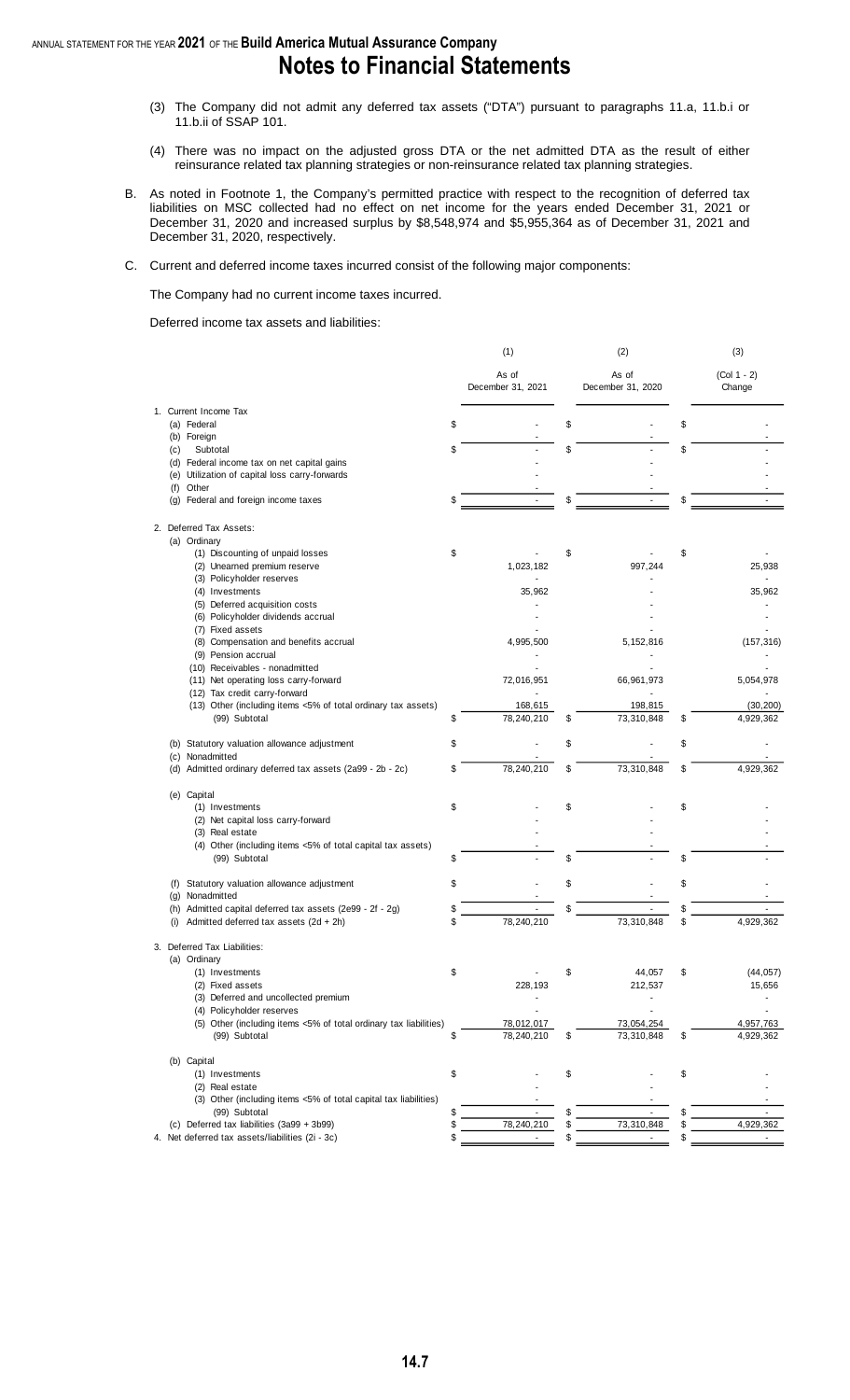D. The Company's income tax incurred and change in deferred income tax differs from the amount obtained by applying the federal statutory rates to income before taxes as follows:

|                                                 | For the Year Ended                             | <b>Effective Tax</b>         |
|-------------------------------------------------|------------------------------------------------|------------------------------|
|                                                 | <b>December 31, 2021</b>                       | Rate                         |
| Provision computed at 21% statutory rate        | \$<br>(10.361.969)                             | $(21.0)\%$                   |
| Increase in actual tax reported resulting from: |                                                |                              |
| Change in valuation allowance                   | 5,030,922                                      | 10.2%                        |
| Tax on member surplus contributions             | 5,562,346                                      | 11.3%                        |
| All other items                                 | (231,299)                                      | (0.5)%                       |
| Total income tax reported                       | \$                                             |                              |
|                                                 | <b>For the Year Ended</b><br>December 31, 2020 | <b>Effective Tax</b><br>Rate |
| Provision computed at 21% statutory rate        | \$<br>(12, 450, 210)                           | $(21.0)\%$                   |
| Increase in actual tax reported resulting from: |                                                |                              |
| Change in valuation allowance                   | 3,720,661                                      | 6.3%                         |
| Tax on member surplus contributions             | 4,769,327                                      | 8.0%                         |
| Interest on surplus notes                       | 3,135,126                                      | 5.3%                         |
| All other items                                 | 825,096                                        | 1.4%                         |
| Total income tax reported                       | \$                                             |                              |

#### E. Operating Loss Carryforward

(1) The Company generated tax basis ordinary operating losses of \$23,284,475 and \$18,420,249 for the years ended December 31, 2021 and December 31, 2020, respectively. The Company has an unused ordinary operating loss carryforward of \$342,263,522 available to offset against future taxable income. Unused ordinary operating losses of \$250,680,383 expire beginning in 2033 through 2038 and unused ordinary operating losses of \$91,583,139 may be carried forward indefinitely.

The Company generated tax basis capital gains of \$173,788 and \$728,076 for the years ended December 31, 2021 and December 31, 2020, respectively. The Company does not have any unused capital loss carryforwards at December 31, 2021.

- (2) As of December 31, 2021, there are no amounts available for recoupment in the event of future net losses.
- (3) The Company has no deposits admitted under Section 6603 of the Internal Revenue Code.
- F. Consolidated Federal Income Tax Return

The Company's federal income tax return is not consolidated with those of any other entities.

- G. The Company had no income tax loss contingencies as of December 31, 2021 or December 31, 2020.
- H. The Company is not subject to the Repatriation Transition Tax as of December 31, 2021 or December 31, 2020.
- I. The Company had no Alternative Minimum Tax credits as of December 31, 2021 or December 31, 2020.

#### **10. Information Concerning Parent, Subsidiaries and Affiliates and Other Related Parties**

- A. During 2014 the Company formed BAM Asset Management LLC ("BAM AM"), a wholly owned noninsurance limited liability company domiciled in Delaware.
- B. During 2014 the Company formed and capitalized BAM AM.
- C. During 2014 the Company formed BAM AM and contributed \$5,001,000 of cash to BAM AM. BAM AM subsequently returned \$4,998,000 during 2014 in the form of cash and marketable securities, resulting in a net capital contribution to BAM AM of \$3,000. The Company utilizes the look-through approach in valuing BAM AM at \$1,101. BAM AM's U.S. GAAP basis financial statements are not audited and therefore the Company has not admitted the investment in BAM AM as of December 31, 2021 and December 31, 2020.
- D. As of December 31, 2021 and December 31, 2020, the Company had no amounts due to or due from BAM AM.
- E. The Company has not guaranteed any obligations of BAM AM.
- F. The Company provides BAM AM certain accounting and administrative services.
- G. BAM AM is 100% owned by the Company.
- H. The Company does not have a parent company.
- I. The Company did not have any investments in subsidiaries that exceed 10% of admitted assets as of December 31, 2021 or December 31, 2020.
- J. The Company did not recognize any impairment write downs for its investment in BAM AM for the years ended December 31, 2021 and December 31, 2020.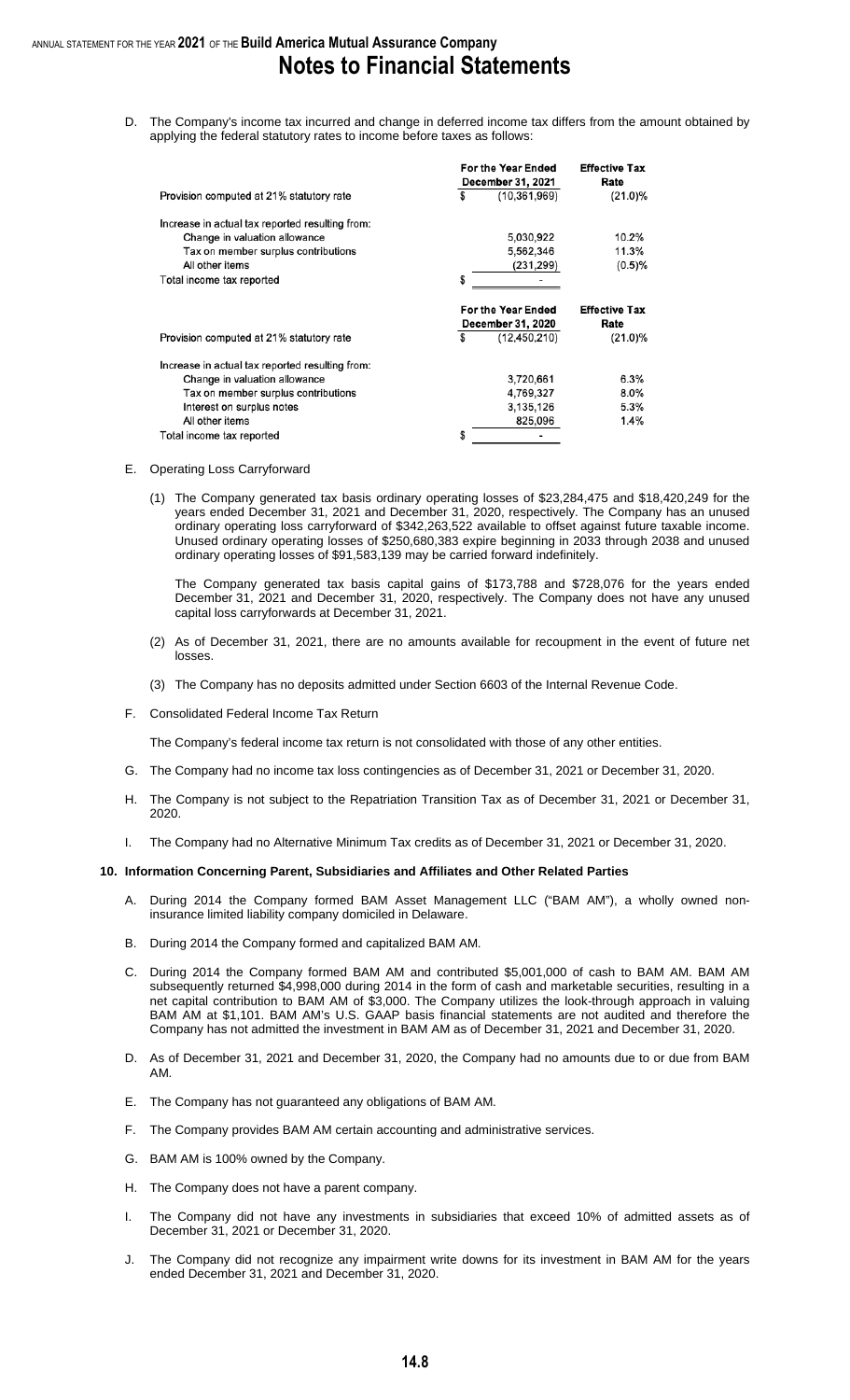- K. The Company did not have any investments in foreign subsidiaries as of December 31, 2021 or December 31, 2020.
- L. The Company utilizes the look-through approach in valuing BAM AM at \$1,101. BAM AM's US GAAP basis financial statements are not audited and therefore the Company non-admitted the entire investment in BAM AM as of December 31, 2021 and December 31, 2020.
- M. All Subsidiary, Controlled or Affiliated Investments as of December 31, 2021.

|                                                                | Percentage          |                 |    |                    |    |                       |
|----------------------------------------------------------------|---------------------|-----------------|----|--------------------|----|-----------------------|
| <b>SCA Entity</b>                                              | of SCA<br>Ownership | Gross<br>Amount |    | Admitted<br>Amount |    | Nonadmitted<br>Amount |
| a. SSAP No. 97 8a Entities                                     |                     |                 |    |                    |    |                       |
| None                                                           | <b>N/A</b>          | \$              | \$ |                    | \$ |                       |
| Total SSAP No. 97 8a Entities                                  |                     | \$              | \$ |                    | \$ |                       |
| b. SSAP No. 97 8b(ii) Entities                                 |                     |                 |    |                    |    |                       |
| None                                                           | <b>N/A</b>          | \$              | \$ |                    |    |                       |
| Total SSAP No. 97 8b(ii) Entities                              |                     | \$              | \$ |                    | \$ |                       |
| c. SSAP No. 97 8b(iii) Entities                                |                     |                 |    |                    |    |                       |
| <b>BAM Asset Management LLC</b>                                | 100%                | \$<br>1,101     | \$ |                    | \$ | 1,101                 |
| Total SSAP No. 97 8b(iii) Entities                             |                     | \$<br>1,101     | \$ |                    | \$ | 1,101                 |
| d. SSAP No. 97 8b(iv) Entities                                 |                     |                 |    |                    |    |                       |
| None                                                           | N/A                 | \$              | S  |                    |    |                       |
| Total SSAP No. 97 8b(iv) Entities                              |                     | \$              | \$ |                    | \$ |                       |
| e. Total SSAP No. 97 8b Entities (except 8bi entities) (b+c+d) |                     | \$<br>1,101     | \$ |                    | S  | 1,101                 |
| f. Aggregate Total $(a+e)$                                     |                     | \$<br>1,101     | \$ |                    | \$ | 1,101                 |

|                                                                |              |                          |                          |                      | <b>NAIC</b>              |        |
|----------------------------------------------------------------|--------------|--------------------------|--------------------------|----------------------|--------------------------|--------|
|                                                                |              |                          |                          |                      | Disallowed               |        |
|                                                                |              |                          |                          |                      | Entities                 |        |
|                                                                |              |                          |                          |                      | Valuation                |        |
|                                                                |              |                          |                          | <b>NAIC</b>          | Method.                  |        |
| <b>SCA Entity</b>                                              | Type of      | Date of<br>Filing to the | <b>NAIC</b><br>Valuation | Response<br>Received | Resubmission<br>Reugired |        |
| (Should be same entities as shown in M(1) above.)              | NAIC Filing* | <b>NAIC</b>              | Amount                   | Y/N                  | Y/N                      | Code** |
| a. SSAP No. 97 8a Entities                                     |              |                          |                          |                      |                          |        |
| None                                                           | N/A          | <b>N/A</b>               | \$                       | N                    | Ν                        |        |
| Total SSAP No. 97 8a Entities                                  |              |                          | \$                       |                      |                          |        |
| b. SSAP No. 97 8b(ii) Entities                                 |              |                          |                          |                      |                          |        |
| None                                                           | N/A          | N/A                      | \$                       | N                    | N                        |        |
| Total SSAP No. 97 8b(ii) Entities                              |              |                          | \$                       |                      |                          |        |
| c. SSAP No. 97 8b(iii) Entities                                |              |                          |                          |                      |                          |        |
| <b>BAM Asset Management LLC</b>                                | N/A          | N/A                      | \$                       | Ν                    | Ν                        |        |
| Total SSAP No. 97 8b(iii) Entities                             |              |                          | \$                       |                      |                          |        |
| d. SSAP No. 97 8b(iv) Entities                                 |              |                          |                          |                      |                          |        |
| None                                                           | N/A          | <b>N/A</b>               | \$                       | N                    | N                        |        |
| Total SSAP No. 97 8b(iv) Entities                              |              |                          | \$                       |                      |                          |        |
| e. Total SSAP No. 97 8b Entities (except 8bi entities) (b+c+d) |              |                          |                          |                      |                          |        |
| f. Aggregate Total $(a+e)$                                     |              |                          |                          |                      |                          |        |
|                                                                |              |                          |                          |                      |                          |        |

\* S1 - Sub-1, S2 - Sub-2 or RDF - Resubmission of Disallowed Filing

\*\* I - Immaterial or M - Material

N. Investment in Insurance Subsidiary, Controlled or Affiliated Entities

The Company does not have any investments in insurance SCAs.

O. Subsidiary, Controlled or Affiliated Entities Loss Tracking

The Company does not have any investments in insurance SCAs.

#### **11. Debt**

- A. The Company has not issued any debt during 2021 or 2020.
- B. Federal Home Loan Bank
	- (1) The Company is a member of the FHLB of NY. Membership in the FHLB of NY expands the Company's financial flexibility by providing access to reliable liquidity at a low cost. The Company has no borrowings as of December 31, 2021 or December 31, 2020.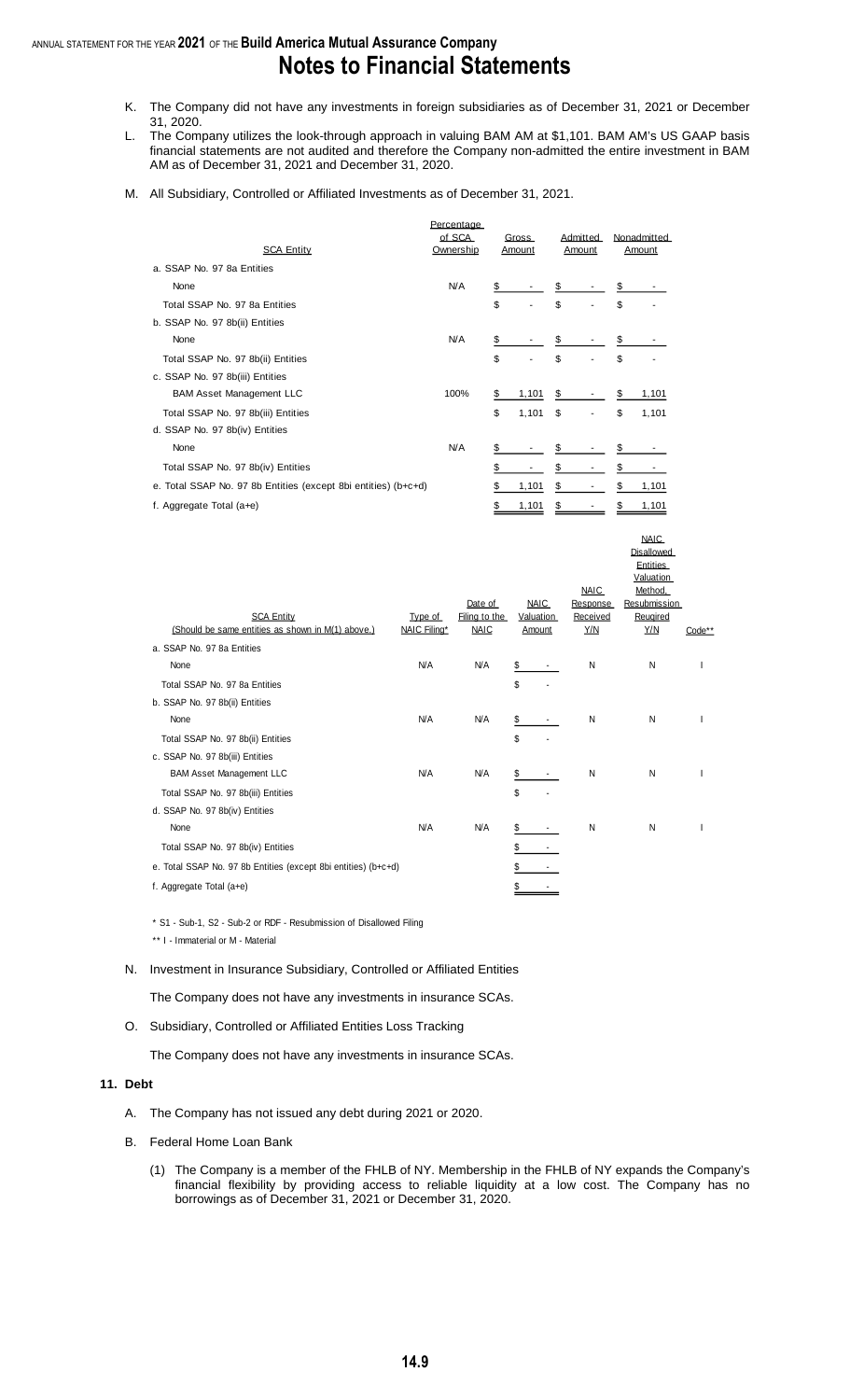- (2) FHLB of NY Capital Stock as of December 31, 2021:
	- a. Aggregate Totals

|                |     | Ayyreyate Tutals                                                       |              |                           |    |                            |
|----------------|-----|------------------------------------------------------------------------|--------------|---------------------------|----|----------------------------|
|                |     |                                                                        | 1<br>Total   | $\overline{2}$<br>General |    | 3<br><b>Protected Cell</b> |
|                |     |                                                                        | $2 + 3$      | Account                   |    | Accounts                   |
| $\mathbf{1}$ . |     | Current Year                                                           |              |                           |    |                            |
|                | (a) | Membership Stock - Class A                                             | \$           | \$                        | S  |                            |
|                | (b) | Membership Stock - Class B                                             | 92,000       | 92,000                    |    |                            |
|                | (c) | <b>Activity Stock</b>                                                  |              |                           |    |                            |
|                | (d) | <b>Excess Stock</b>                                                    |              |                           |    |                            |
|                | (e) | Aggregate Total (a+b+c+d)                                              | \$<br>92,000 | \$<br>92,000              | \$ |                            |
|                | (f) | Actual or Estimated Borrowing Capacity<br>as Determined by the Insurer | \$24,070,000 |                           |    |                            |
| 2.             |     | Prior Year-end                                                         |              |                           |    |                            |
|                | (a) | Membership Stock - Class A                                             | \$           | \$                        | S  |                            |
|                | (b) | Membership Stock - Class B                                             | 90,000       | 90,000                    |    |                            |
|                | (c) | <b>Activity Stock</b>                                                  |              |                           |    |                            |
|                | (d) | <b>Excess Stock</b>                                                    |              |                           |    |                            |
|                | (e) | Aggregate Total (a+b+c+d)                                              | \$<br>90,000 | \$<br>90,000              | \$ |                            |
|                | (f) | Actual or Estimated Borrowing Capacity<br>as Determined by the Insurer | \$24,260,000 |                           |    |                            |

#### b. Membership Stock (Class A and B) Eligible and Not Eligible for Redemption

|                  |               |                  | Eligible for Redemption |               |             |             |                           |  |   |  |  |  |  |
|------------------|---------------|------------------|-------------------------|---------------|-------------|-------------|---------------------------|--|---|--|--|--|--|
|                  |               |                  |                         |               |             |             |                           |  | O |  |  |  |  |
|                  | Current Year  |                  |                         |               |             | 6 Months to |                           |  |   |  |  |  |  |
|                  | Total         | Not Eligible for | Less Than 6             |               | Less Than 1 | 1 to Less   |                           |  |   |  |  |  |  |
| Membership Stock | $(2+3+4+5+6)$ | Redemption       |                         | <b>Months</b> |             | Year        | Than 3 Years 3 to 5 Years |  |   |  |  |  |  |
| 1. Class A       |               |                  |                         |               |             |             |                           |  |   |  |  |  |  |
| 2. Class B       |               | 92.000           |                         |               |             |             |                           |  |   |  |  |  |  |

#### (3) Collateral Pledged to FHLB of NY as of December 31, 2021:

a. Amount Pledged as of Reporting Date

|    |    |                                                                                                            | 1          | 2              |                |    | 3<br>Aggregate<br>Total                          |  |
|----|----|------------------------------------------------------------------------------------------------------------|------------|----------------|----------------|----|--------------------------------------------------|--|
|    |    |                                                                                                            | Fair Value | Carrying Value |                |    | Borrowing                                        |  |
|    | 1. | Current Year Total General and Protected Cell<br><b>Accounts Total Collateral Pledged</b><br>$(Lines 2+3)$ | \$         | \$             |                | \$ |                                                  |  |
|    | 2. | Current Year General Account Total Collateral<br>Pledged                                                   | \$         | \$             |                | \$ |                                                  |  |
|    | 3. | <b>Current Year Portected Cell Accounts Total</b><br>Collateral Pledged                                    | \$         | \$             |                | \$ |                                                  |  |
|    | 4. | Prior Year-end Total General and Protected<br>Cell Accounts Total Collateral Pledged                       | \$         | \$             |                | \$ |                                                  |  |
| b. |    | Maximum Amount Pledged During Reporting Period                                                             |            |                |                |    |                                                  |  |
|    |    |                                                                                                            | 1          |                | $\overline{2}$ |    | 3<br>Amount<br>Borrowed at<br>Time of<br>Maximum |  |
|    |    |                                                                                                            | Fair Value | Carrying Value |                |    | Collateral                                       |  |
|    | 1. | Current Year Total General and Protected Cell<br>Accounts Total Collateral Pledged<br>$(Lines 2+3)$        | \$         | \$             |                | \$ |                                                  |  |
|    | 2. | Current Year General Account Total Collateral<br>Pledged                                                   | \$         | \$             |                | \$ |                                                  |  |

 $at$ 

 $\begin{array}{cccccccccccccc} \text{\$} & & & \text{\$} & & & \text{\$} & & \text{\$} & & \text{\$} & & \text{\$} & & \text{\$} & & \text{\$} & & \text{\$} & & \text{\$} & & \text{\$} & & \text{\$} & & \text{\$} & & \text{\$} & & \text{\$} & & \text{\$} & & \text{\$} & & \text{\$} & & \text{\$} & & \text{\$} & & \text{\$} & & \text{\$} & & \text{\$} & & \text{\$} & & \text{\$} & & \text{\$} & & \text{\$} & & \text{\$} & & \text{\$} & & \text{\$}$ 

| 4. Prior Year-end Total General and Protected |  |               |  |  |
|-----------------------------------------------|--|---------------|--|--|
| Cell Accounts Total Collateral Pledged        |  | $-$ \$ $-$ \$ |  |  |

3. Current Year Portected Cell Accounts Total

Collateral Pledged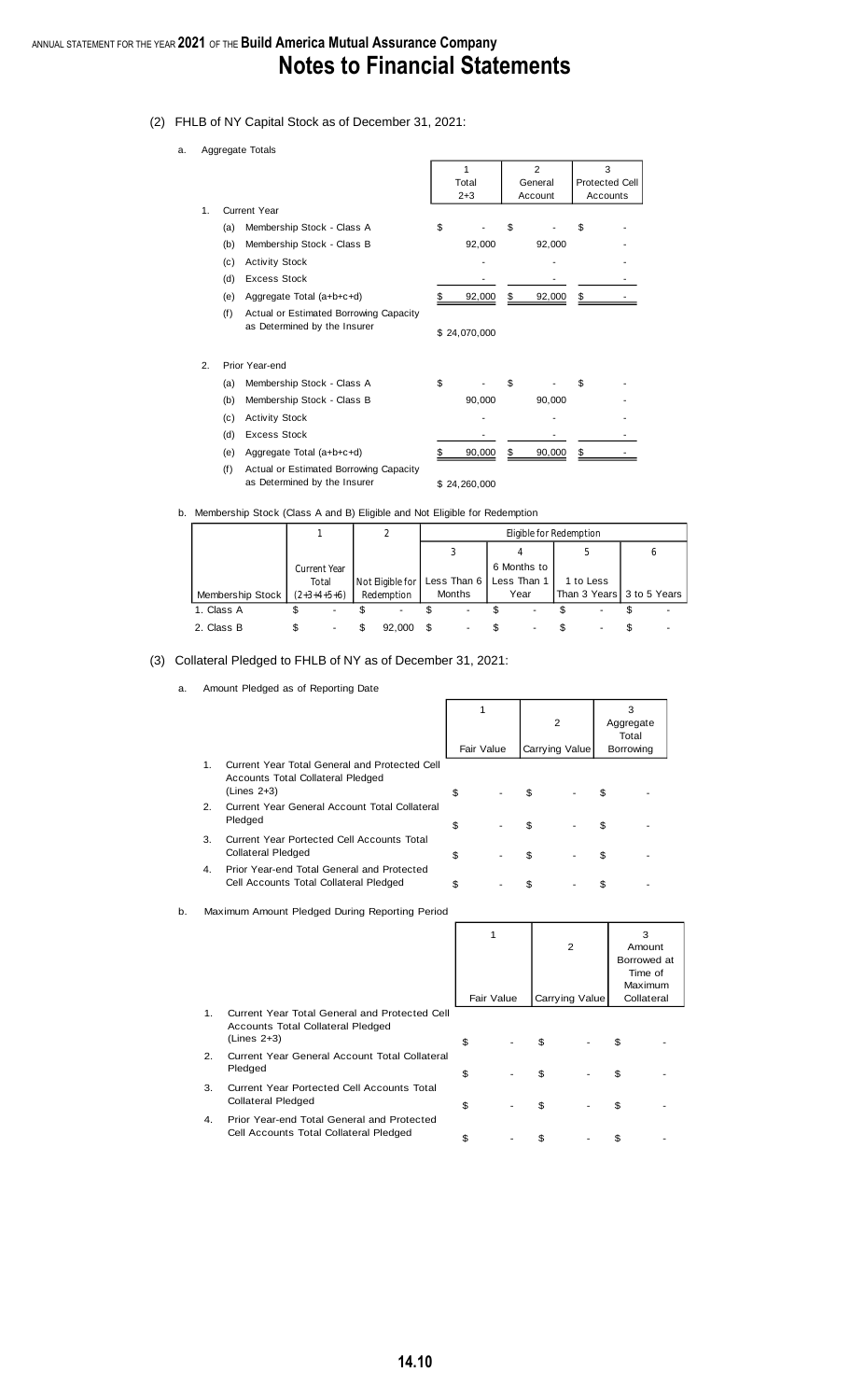- (4) Borrowing from FHLB of NY as of December 31, 2021:
	- a. Amount as of the Reporting Date

|    |     |                           | 1<br>Total<br>$2 + 3$ |    | $\overline{2}$<br>General<br>Account |    | 3<br><b>Protected Cell</b><br>Account | 4<br>Funding<br>Agreements<br>Reserves<br>Established |
|----|-----|---------------------------|-----------------------|----|--------------------------------------|----|---------------------------------------|-------------------------------------------------------|
| 1. |     | <b>Current Year</b>       |                       |    |                                      |    |                                       |                                                       |
|    | (a) | Debt                      | \$                    | \$ |                                      | \$ |                                       |                                                       |
|    | (b) | <b>Funding Agreements</b> |                       |    |                                      |    |                                       | \$                                                    |
|    | (c) | Other                     |                       |    |                                      |    |                                       |                                                       |
|    | (d) | Aggregate Total (a+b+c)   |                       |    |                                      |    |                                       | \$                                                    |
| 2. |     | Prior Year-end            |                       |    |                                      |    |                                       |                                                       |
|    | (a) | Debt                      | \$                    | \$ |                                      | \$ |                                       |                                                       |
|    | (b) | <b>Funding Agreements</b> |                       |    |                                      |    |                                       | \$                                                    |
|    | (c) | Other                     |                       |    |                                      |    |                                       |                                                       |
|    | (d) | Aggregate Total (a+b+c)   | \$                    | \$ |                                      | \$ |                                       | \$                                                    |

b. Maximum Amount during Reporting Period (Current Year)

|    |                               | Total<br>$2 + 3$         | ົ<br>General<br>Account  | ົ<br><b>Protected Cell</b><br>Accounts |
|----|-------------------------------|--------------------------|--------------------------|----------------------------------------|
| 1. | Debt                          | \$                       |                          |                                        |
| 2. | <b>Funding Agreements</b>     |                          |                          |                                        |
| 3. | Other                         |                          |                          |                                        |
| 4. | Aggregate Total (Lines 1+2+3) | $\overline{\phantom{a}}$ | $\overline{\phantom{a}}$ |                                        |

c. FHLB of NY - Prepayment Obligations

|    |                           | Does the company have prepayment<br>obligations under the following aggrements<br>(YES/NO)? |
|----|---------------------------|---------------------------------------------------------------------------------------------|
|    | Debt                      | NO.                                                                                         |
| 2. | <b>Funding Agreements</b> | NO.                                                                                         |
| 3  | Other                     | NO                                                                                          |

#### **12. Retirement Plans, Deferred Compensation, Postemployment Benefits and Compensated Absences and Other Postretirement Benefit Plans**

- A. The Company does not sponsor a defined benefit pension plan.
- B. The Company does not sponsor a defined benefit pension plan.
- C. The Company does not sponsor a defined benefit pension plan.
- D. The Company does not sponsor a defined benefit pension plan.
- E. From January 1, 2021 through September 30, 2021, the Company participated in a multiemployer defined contribution plan (the "MEP Plan") via a co-employment agreement between Build America and a professional employer organization. This agreement was terminated effective September 30, 2021 and eligible participants in the MEP Plan were enrolled as participants in a Company sponsored defined contribution plan (the "401k Plan"). Under both the MEP Plan and the 401k Plan, Build America makes matching contributions subject to limits set by the Internal Revenue Code. The Company provides a 100% match on employee contributions up to 3% of the employee's base pay. The Company provides a 50% match on employee contributions up to an additional 2% of the employee's base pay. The total cost to the Company for defined contribution plans was \$680,114 and \$608,514 for the years ended December 31, 2021 and December 31, 2020, respectively. At December 31, 2021, the fair value of the 401k Plan's assets was \$25,501,177.
- F. The Company does not participate in a multiemployer defined contribution plan.
- G. Consolidated/Holding Company Plans

The Company does not participate in any consolidated/holding company plans.

H. Post-Employment Benefits and Compensated Absences

The Company does not have any obligations for post-employment benefits or compensated absences that have not been accrued for because the amounts could not be reasonably estimated.

I. Impact of Medicare Modernization Act on Post Retirement Benefits

The Company does not sponsor a post-retirement health care benefit plan.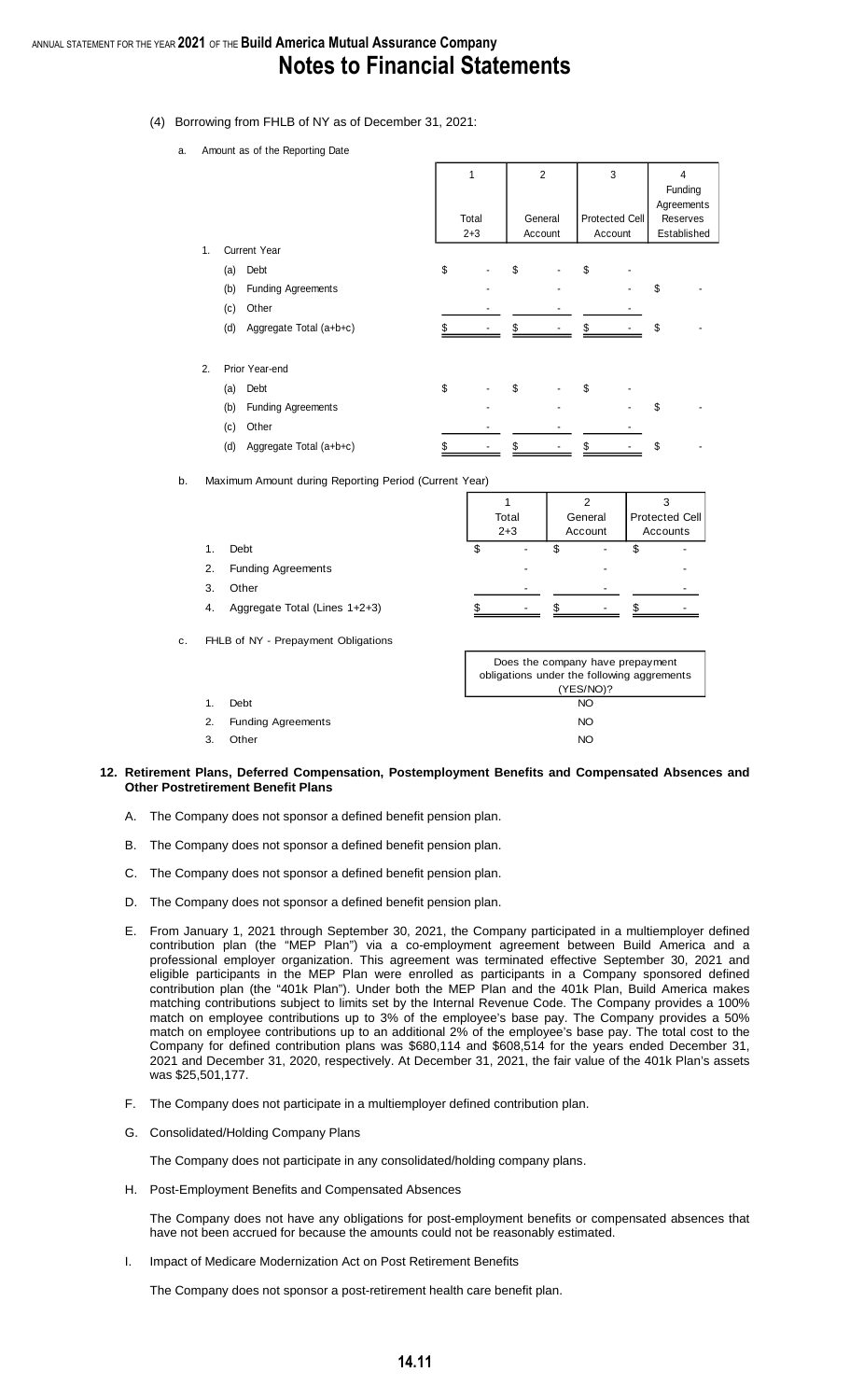## **Notes to Financial Statements**

#### **13. Capital and Surplus and Dividend Restrictions and Quasi-Reorganizations**

- A. The Company is a mutual insurance company and has not issued common stock.
- B. The Company is a mutual insurance company and has not issued preferred stock.
- C. The Company is a mutual insurance company and as such does not have any cumulative stockholders' dividends.
- D. The Company is a mutual insurance company and does not have capital stock.
- E. The Company is a mutual insurance company and does not pay ordinary dividends.
- F. New York State's comprehensive financial guaranty insurance law defines the scope of permitted financial guaranty insurance and governs the conduct of business of all financial guarantors licensed to do business in the State of New York, including Build America. The New York financial guaranty insurance law also establishes single risk and aggregate risk limits with respect to insured obligations insured by financial guaranty insurers. Single risk limits are specific to the type of insured obligation. Under New York State Insurance Law policyholders' surplus and contingency reserves must be equal to or greater than a percentage of aggregate net liability. The percentage of aggregate net liability is equal to the sum of various percentages of aggregate net liability for various categories of specified obligations.

Build America's charter, underwriting guidelines and credit policies permit the Company to insure only longterm, essential public purpose municipal bonds in core sectors for municipalities or entities that otherwise qualify for tax exemption under Section 115 of the Internal Revenue Code. In addition, the Company maintains internal single and aggregate risk limits which incorporate the single and aggregate risk limits prescribed by New York State Insurance Law.

- G. There were no mutual surplus advances during 2021 or 2020.
- H. The Company does not hold stock for special purposes.
- I. There were no special surplus funds as of December 31, 2021 or December 31, 2020.
- J. There are no cumulative unrealized gains and losses in unassigned funds (surplus).
- K. Surplus Notes

|             |             |               |                | Is Surplus Note  |                | Carrying Value of Total Unapproved<br>Carrying Value of |                   |  |
|-------------|-------------|---------------|----------------|------------------|----------------|---------------------------------------------------------|-------------------|--|
|             |             |               | Original Issue | Holder a Related | the Note Prior | the Note Current                                        | Principal and/ or |  |
| Item Number | Date Issued | Interest Rate | Amount of Note | Party (Y/N)      | Year           | Year                                                    | Interest          |  |
| Series 2018 | 12/3/2018   | 3.11%         | 503.000.000    |                  | 388.227.472    | 364.607.625                                             | 522.233.878       |  |

|             |                     | 10                                  |                 | 12                    | 13                    | 14               |
|-------------|---------------------|-------------------------------------|-----------------|-----------------------|-----------------------|------------------|
|             |                     |                                     |                 |                       |                       |                  |
|             | <b>Current Year</b> | Life-to-Date                        | Current Year    |                       |                       |                  |
|             |                     | Interest Expense Interest Expense I | Interest Offset | <b>Current Year</b>   | Life-to-Date          |                  |
| Item Number | Recognized          | Recognized                          | Percentage      | <b>Principal Paid</b> | <b>Principal Paid</b> | Date of Maturity |
| Series 2018 | 10.180.154          | \$<br>50.507.625                    |                 | 23,619,846            | -\$<br>138.392.374    | 4/1/2042         |

|             | 15               | 16                                     | 17                                                         | 18                   | 19                           |
|-------------|------------------|----------------------------------------|------------------------------------------------------------|----------------------|------------------------------|
|             | Are Surplus Note | Surplus Note<br>payments<br>subject to | Were Surplus Note<br>proceeds used to<br>purchase an asset |                      |                              |
|             | payments         | administrative                         | directly from the                                          | Is Asset Issuer a    |                              |
|             | contractually    | offseting                              | holder of the                                              | <b>Related Party</b> | Type of Assets Received Upon |
| Item Number | linked (Y/N)     |                                        | provisions (Y/N) surplus note (Y/N)                        | (Y/N)                | Issuance                     |
| Series 2018 | Ν                | Ν                                      | N                                                          | Ν                    | Cash                         |

|             | 20                      | 21             | 22                  |
|-------------|-------------------------|----------------|---------------------|
|             |                         |                |                     |
|             | <b>Principal Amount</b> |                | Is Liquidity Source |
|             | of Assets               | Book/Adjusted  | a Related Party to  |
|             | Received Upon           | Carry Value of | the Surplus Note    |
| Item Number | Issuance                | Assets         | Issuer              |
| Series 2018 | 503,000,000             | 364,607,625    |                     |

On July 17, 2012, the Company issued, for cash, the Series 2012-A Surplus Notes and Series 2012-B Surplus Notes (collectively, the "Series 2012 Surplus Notes") to HG Holdings, Ltd. ("HG Holdings"), a Bermuda holding company, and its wholly owned subsidiary HG Re, in the amount of \$203,000,000 and \$300,000,000, respectively. During 2017, in order to further support BAM's long-term capital position and business prospects, HG Holdings contributed the \$203,000,000 Series 2012-A Surplus Notes to HG Re. HG Re subsequently surrendered the Series 2012-A and Series 2012-B Surplus Notes, and the Company issued surplus notes in the amount of \$503,000,000 (the "Series 2017 Surplus Notes") to HG Re in order to consolidate the Series 2012 Surplus Notes into a single series. In 2018, the Series 2017 Surplus Notes were exchanged for Series 2018 Surplus Notes, which mature on April 1, 2042, and reflect all of the unapproved interest from the Series 2017 Surplus Notes.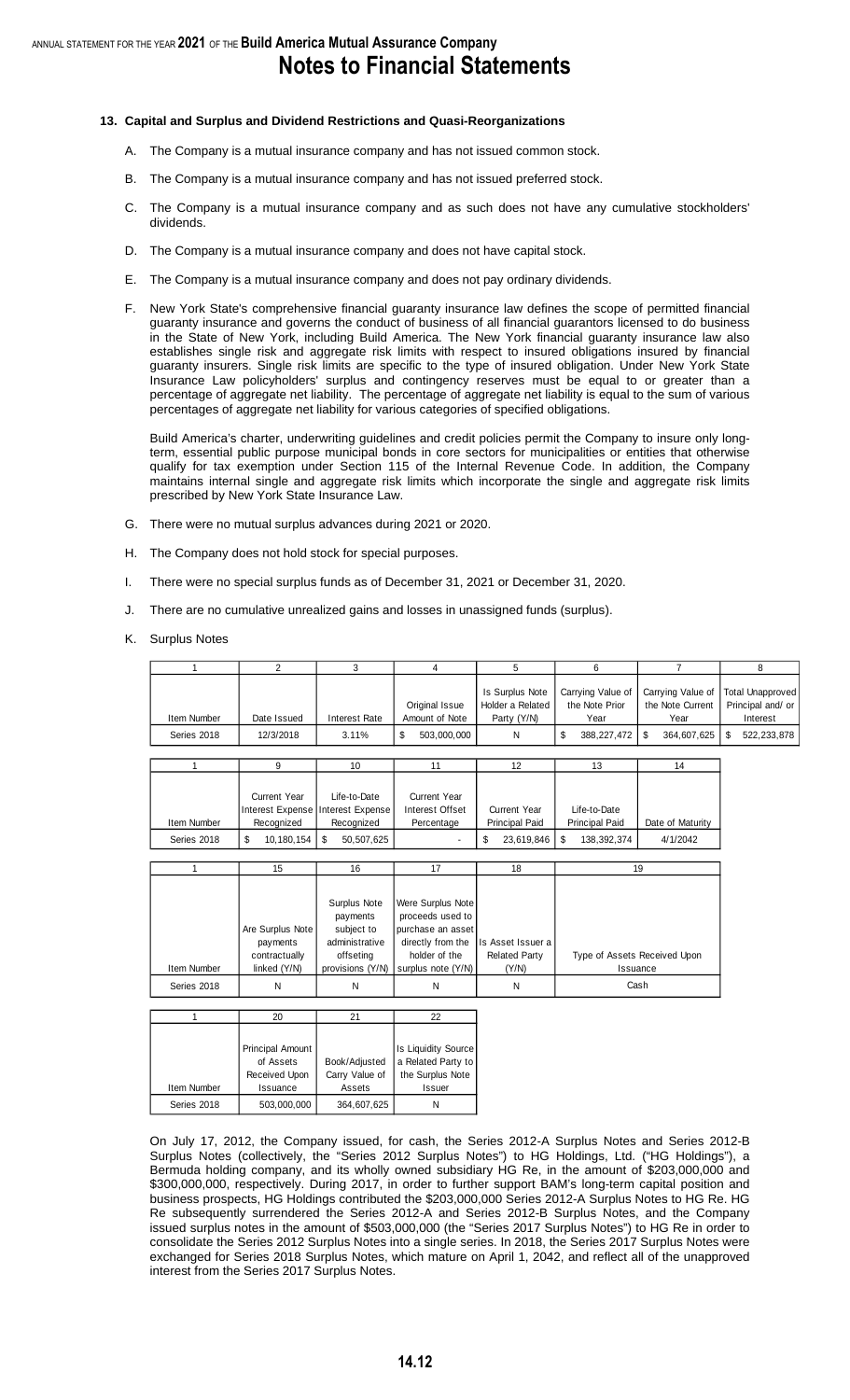The Series 2018 Surplus Notes are held in an HG Re sponsored vehicle. HG Re's beneficial interest in the Series 2018 Surplus Notes is pledged for the benefit of Build America. The interest rate on the Series 2018 Surplus Notes is a variable rate equal to the one-year U.S. treasury rate plus 300 basis points. During 2018, Build America exercised its option to extend the variable rate period on the Series 2018 Surplus Notes for three years to December 31, 2021. In January 2020, the expiration on the variable rate interest period was extended from December 31, 2021 to December 31, 2024. Following the expiration of the variable rate period, the interest rate adjusts to the higher of the then variable rate or 8%. The Series 2018 Surplus Notes interest rate was 3.11% and 4.57% for the years ended December 31, 2021 and December 31, 2020, respectively.

The Second Amended and Restated Surplus Note Purchase Agreement (the "Second Amended Surplus Note Agreement") provides for quarterly payments on every March 1, June 1, September 1, and December 1, until all amounts due on the Series 2018 Surplus Notes have been paid, upon: i.) the Company's request for authority to make payment and ii.) the Department's approval of that request. These conditions to the payment of interest due on the Series 2018 Surplus Notes allow for the deferral of interest without the occurrence of a default under the Second Amended Surplus Note Agreement. No interest shall be accrued on deferred interest payments.

As funds become available, they will be used on each payment date to make payments of outstanding principal of the Series 2018 Surplus Notes, plus any accrued interest thereon. All payments in respect of accrued interest on the Series 2018 Surplus Notes shall be paid to the holders of the rights to receive such interest pro rata in proportion to their rights as of the date of any such payment. The Company may not make any payment of principal on any debt subordinated to the Series 2018 Surplus Notes until all interest due and all outstanding principal on all of the Series 2018 Surplus Notes has been paid.

The Series 2018 Surplus Notes are expressly subordinate and junior to the Company's policy obligations and all other liabilities other than distribution of assets to members. Because the Company is a mutual company, there is no liquidation preference for the insurer's common and preferred shareholders, as no such shares exist.

While the scheduled maturity date of the Series 2018 Surplus Notes is April 1, 2042, the Company has the option to pre-pay, in whole or in part, the principal amount of the Series 2018 Surplus Notes at par value prior to such date subject to Department approval and the conditions noted in the previous paragraphs.

For the year ended December 31, 2021, the Company made total Surplus Note payments of \$33,800,000 consisting of \$23,619,846 of principal and \$10,180,154 of interest. For the year ended December 31, 2020, the Company made total Surplus Note payments of \$95,100,000, consisting of \$69,389,365 of principal and \$27,710,635 of interest. Surplus Note interest expense for the years ended December 31, 2021 and 2020 was \$10,180,154 and \$25,710,635, respectively.

- L. The Company has not undergone reorganization or quasi-reorganization.
- M. The Company has not undergone reorganization or quasi-reorganization.

#### **14. Liabilities, Contingencies and Assessments**

- A. Commitments
	- (1) The Company does not have contingent commitments to a joint venture, partnership or limited liability company.
	- (2) Other than exposures resulting from the issuance of financial guaranty insurance policies, the Company does not have any outstanding guaranties.
	- (3) Other than exposures resulting from the issuance of financial guaranty insurance policies, the Company does not have any outstanding guaranties.
- B. The Company does not issue life insurance policies and therefore is not subject to guaranty fund assessments.
- C. The Company did not recognize any gain contingencies.
- D. The Company did not have any claims related to extra contractual obligations or bad faith losses stemming from lawsuits.
- E. The Company did not issue any product warranties as of the balance sheet date.
- F. The Company was not party to any joint and several liability arrangements as of December 31, 2021 or December 31, 2020.
- G. The Company has not been named in any lawsuits. The Company does not have any assets that it considers to be impaired.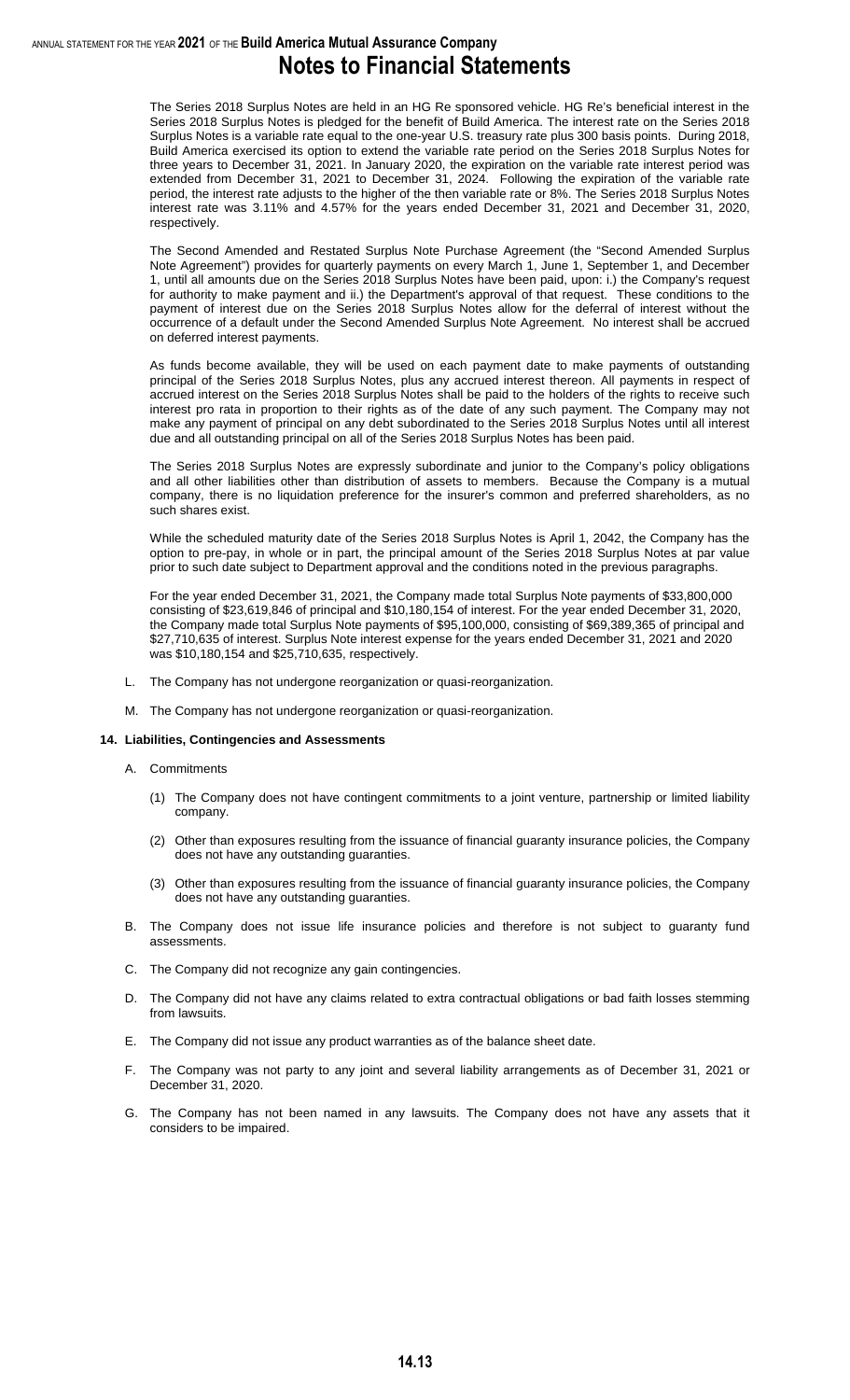#### **15. Leases**

- A. Lessee Operating Lease
	- (1) The Company leases office space in New York, New York, San Francisco, California and Santa Monica, California under operating lease agreements that expire through January 1, 2026.
	- (2) As of December 31, 2021, the minimum aggregate rental commitments are as follows:

| As of December 31, 2021 |                 |  |  |  |  |  |  |
|-------------------------|-----------------|--|--|--|--|--|--|
| Year                    | Amount          |  |  |  |  |  |  |
| 2022                    | \$<br>2,218,182 |  |  |  |  |  |  |
| 2023                    | 2,184,646       |  |  |  |  |  |  |
| 2024                    | 1,832,555       |  |  |  |  |  |  |
| 2025                    | 1,797,540       |  |  |  |  |  |  |
| 2026                    | 599,180         |  |  |  |  |  |  |
| Thereafter              |                 |  |  |  |  |  |  |
| Total                   | \$<br>8,632,103 |  |  |  |  |  |  |
|                         |                 |  |  |  |  |  |  |

- (3) The Company is not a party to any sales-leaseback transactions.
- B. Leasing activity is not a significant part of the Company's revenue, net income or assets as of December 31, 2021 or December 31, 2020.

#### **16. Information About Financial Instruments with Off-Balance Sheet Risk and Financial Instruments with Concentrations of Credit Risk**

Build America provides financial guaranty insurance for U.S. public finance obligations. Total principal and interest exposure, net of first loss reinsurance, as of December 31, 2021 and December 31, 2020 was \$113,710,309,401 and \$100,304,973,783, respectively, excluding the benefit of excess of loss reinsurance.

#### **17. Sale, Transfer and Servicing of Financial Assets and Extinguishments of Liabilities**

- A. The Company has not sold or transferred any receivables during 2021 or 2020.
- B. The Company has not transferred or serviced any financial assets during 2021 or 2020.
- C. The Company did not engage in any wash sale transactions during 2021 or 2020.

#### **18. Gain or Loss to the Reporting Entity from Uninsured Plans and the Uninsured Portion of Partially Insured Plans**

- A. The Company does not serve as an Administrative Services Only provider.
- B. The Company does not serve as an Administrative Services Contract provider.
- C. The Company did not engage in any wash sale transactions during 2021 or 2020.

#### **19. Direct Premium Written or Produced by Managing General Agents or Third Party Administrators**

The Company did not write direct premiums through managing general agents or third party administrators.

#### **20. Fair Value Measurements**

A. The fair values of the Company's financial instruments are determined primarily through the use of observable inputs. Observable inputs reflect the assumptions market participants would use in pricing the asset or liability based on market data obtained from external independent sources. Unobservable inputs reflect management's assumptions about what market participants' assumptions would be in pricing the asset or liability based on the best information available. The Company classifies financial assets in the fair value hierarchy based on the lowest level input that is significant to the fair value measurement. This classification requires judgment in assessing the market and pricing methodologies for a particular security. The fair value hierarchy is comprised of the following three levels:

Level 1: Valuations are based on unadjusted quoted prices in active markets for identical financial assets or liabilities;

Level 2: Valuations of financial assets and liabilities are based on prices obtained from independent index providers, pricing vendors or broker-dealers using observable inputs; and

Level 3: Valuations are based on unobservable inputs for assets and liabilities where there is little or no market activity. Management's assumptions and/or internal valuation pricing models are used to determine the fair value of financial assets or liabilities.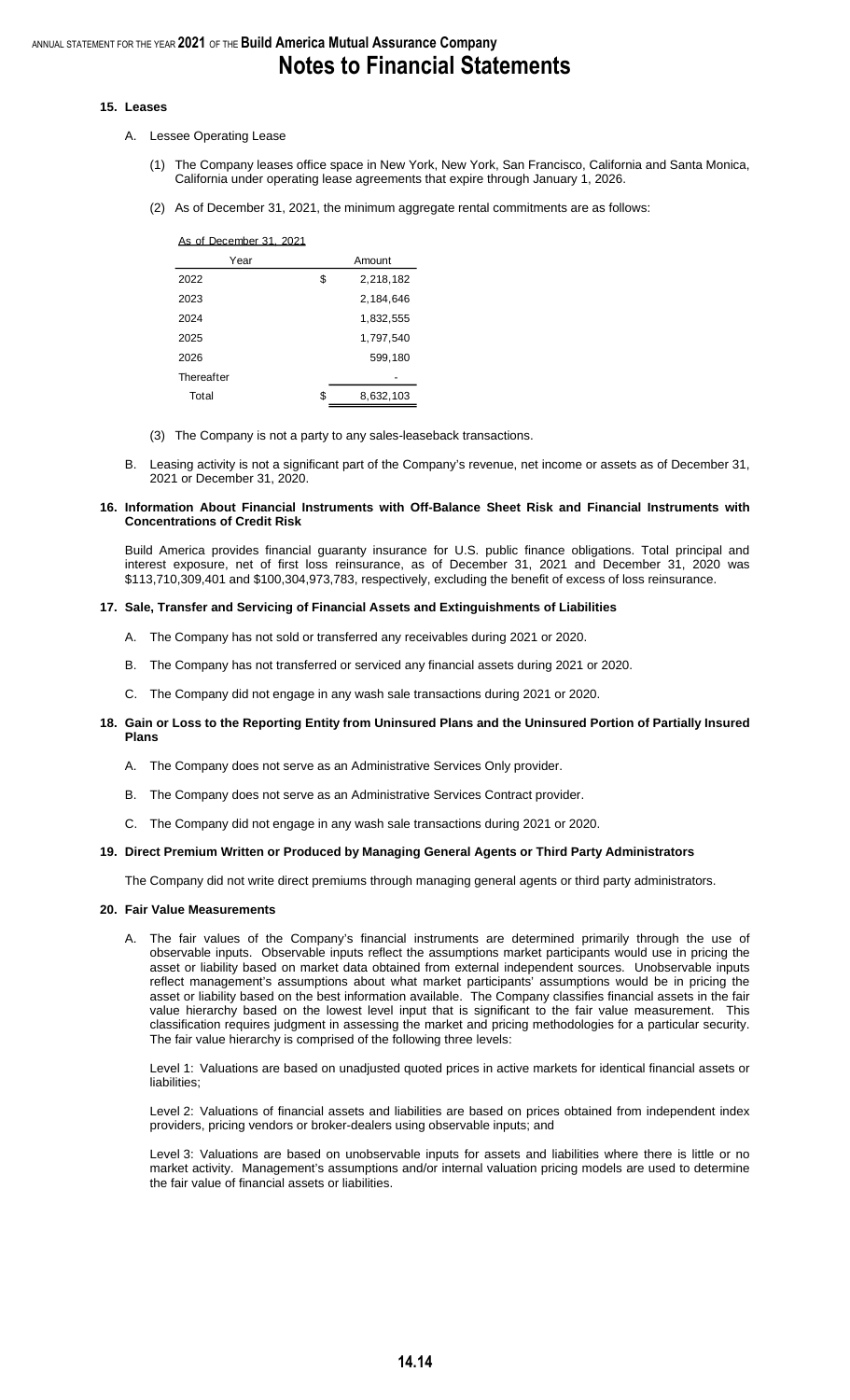(1) Assets carried at fair value at December 31, 2021 are as follows:

|                                     | Level 1 | Level 2 | Level 3                            | Net Asset Value | Total  |
|-------------------------------------|---------|---------|------------------------------------|-----------------|--------|
| a. Assets at fair value             |         |         |                                    |                 |        |
| Common Stock<br>Industrial and Misc |         |         | 92.000<br>۰                        |                 | 92.000 |
| Total assets at fair value          |         |         | 92.000<br>$\overline{\phantom{a}}$ |                 | 92.000 |

(2) During the year ended December 31, 2021, the Company purchased \$2,000 of FHLB of NY capital stock that was classified as Level 3. During the years ended December 31, 2021 and December 31, 2020, the Company did not transfer any assets or liabilities into or out of Level 3. As of December 31, 2021, fair value measurements in Level 3 of the fair value hierarchy were as follows:

|                           | Ending<br><b>Balance</b><br>as of<br><b>Prior Year</b> |        | End |  |  | Transfers<br>into<br>Level 3 |  |  |              | Transfers<br>out of<br>Level 3 |  | Total gains<br>and<br>(losses)<br>Net Income | Total gains<br>and<br>(losses)<br>included in included in<br>Surplus | Purchases<br>Issuances |  |  |        | <b>Sales</b> | Settlements |  |  | <b>Ending</b><br><b>Balance</b><br>for<br>Current<br>Year<br>End |
|---------------------------|--------------------------------------------------------|--------|-----|--|--|------------------------------|--|--|--------------|--------------------------------|--|----------------------------------------------|----------------------------------------------------------------------|------------------------|--|--|--------|--------------|-------------|--|--|------------------------------------------------------------------|
| a. Assets<br>Common Stock |                                                        |        |     |  |  |                              |  |  |              |                                |  |                                              |                                                                      |                        |  |  |        |              |             |  |  |                                                                  |
| Industrial and Misc       | \$                                                     | 90,000 |     |  |  |                              |  |  | \$.          | 2,000                          |  |                                              |                                                                      |                        |  |  | 92,000 |              |             |  |  |                                                                  |
| <b>Total Assets</b>       |                                                        | 90,000 |     |  |  |                              |  |  | -S<br>$\sim$ | 2,000                          |  | $\blacksquare$                               | $\sim$                                                               |                        |  |  | 92,000 |              |             |  |  |                                                                  |

(3)

The estimated fair value of the liability for net financial guaranty insurance contracts as of December 31, 2021 and December 31, 2020 was \$317,728,920 and \$267,016,547 respectively.

- (4) Transfers of assets and liabilities into or out of Level 3 are reflected at their fair values as of the end of each reporting period, consistent with the date of determination of fair value.
- (5) The following inputs, methods and assumptions were used to determine the fair value of each class of financial instrument for which it is practicable to estimate that value:

#### Bonds

The estimated fair values generally represent prices received from third party pricing services or alternative pricing sources. The pricing services prepare estimates of fair value measurements using their pricing applications, which include available relevant market information, benchmark curves, benchmarking of like securities and matrix pricing. The observable inputs used in the valuation of these securities may include the spread above the risk-fee yield curve, reported trades, broker-dealer quotes, bids, prepayment speeds, delinquencies, loss severity and default rates. In cases where specific market quotes are unavailable, interpreting market data and estimating market values require considerable judgment by management. Accordingly, the estimates presented are not necessarily indicative of the amount the Company could realize in the market. In these cases, the fair value measurements are primarily classified as Level 2.

#### Common Stocks

The Company's common stock investments relate to holdings in the FHLB of NY. FHLB of NY's capital plan prescribes the par value of the capital stock is \$100 and all capital stock is issued, redeemed, repurchased or transferred at par value. Since there is not an observable market for the FHLB of NY common stock, it has been classified as Level 3. The fair value of the FHLB of NY's common stock is presumed to equal par as prescribed by SSAP 30R, *Unaffiliated Common Stock*. During the year ended December 31, 2021, the Company purchased 20 shares of FHLB of NY capital stock with a par value of \$2,000. The fair value of FHLB of NY stock was \$92,000 and \$90,000 at December 31, 2021 and December 31, 2020, respectively.

#### Cash and Short-Term Investments

The fair value of cash and short-term investments approximates its amortized cost. The fair value measurements were classified as Level 1.

Investment Income Due and Accrued

The fair value of investment income due and accrued approximates carrying value, and the fair value measurements were classified as Level 1.

#### **Net Financial Guaranty Insurance Contracts**

The fair value of net financial guaranty insurance contracts represents the Company's estimate of the cost to Build America to completely transfer its insurance obligations to another financial guarantor under current market conditions. Theoretically, this amount should be the same amount that another financial guarantor would hypothetically charge in the market place to provide the same protection as of the balance sheet date. The cost to transfer these insurance obligations is based on pricing assumptions observed in the financial guaranty market and includes adjustments to the carrying value of unearned premium reserves, member surplus contributions and ceding commissions. The significant inputs are not observable. The Company accordingly classified this fair value measurement as Level 3.

(6) The Company did not hold any derivative assets or liabilities as of December 31, 2021 or December 31, 2020.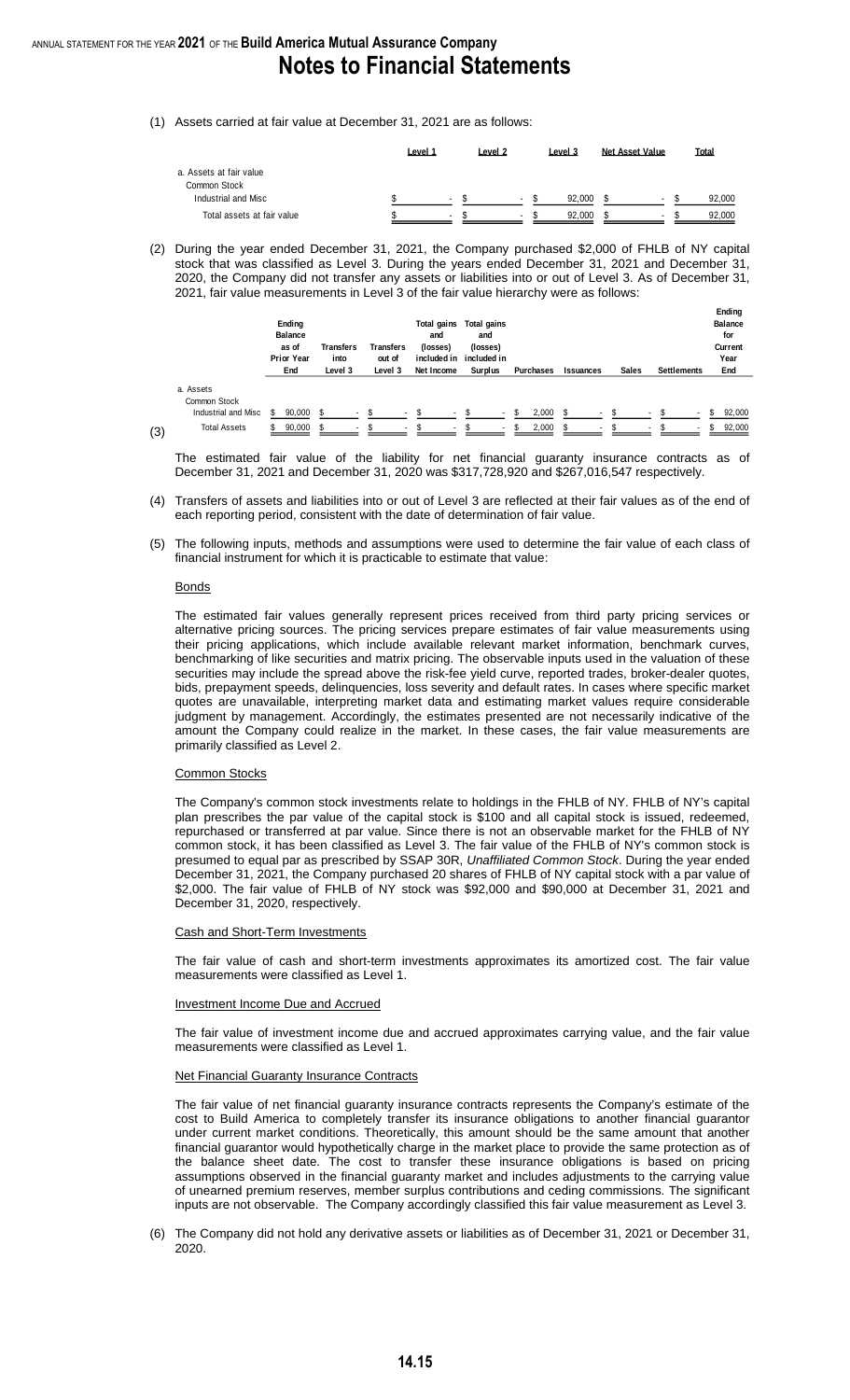- B. The fair values of the Company's financial instruments are reflected in the table in footnote 20(C).
- C. The admitted assets, fair values and related level classification within the fair value hierarchy of the Company's financial instruments was as follows:

| <b>Type of Financial Instrument</b>                                        | Aggregate Fair<br>Value | <b>Admitted</b><br><b>Assets</b> | Level 1    | Level <sub>2</sub> | Level 3      | <b>Not Practicable</b><br>(Carrying Value) |
|----------------------------------------------------------------------------|-------------------------|----------------------------------|------------|--------------------|--------------|--------------------------------------------|
| Fair Value Measurements as of December 31, 2021;                           |                         |                                  |            |                    |              |                                            |
| <b>Financial Assets</b>                                                    |                         |                                  |            |                    |              |                                            |
| <b>Bonds</b>                                                               | 472,370,063<br>S        | 456,342,826 \$<br>S              |            | \$<br>472,370,063  | -S           | \$                                         |
| Common stocks                                                              | 92.000                  | 92,000                           |            |                    | 92,000       |                                            |
| Cash, cash equivalents and short-term investments                          | 20,963,369              | 20,963,369                       | 20,963,369 |                    |              |                                            |
| Investment income due and accrued                                          | 2,928,773               | 2,928,773                        | 2,928,773  |                    |              |                                            |
| <b>Total Financial Assets</b>                                              | 496, 354, 205           | 480,326,968                      | 23,892,142 | 472,370,063        | 92,000<br>S  |                                            |
|                                                                            |                         |                                  |            |                    |              |                                            |
| <b>Financial Liabilities</b>                                               |                         | S                                | \$         | \$                 |              | \$                                         |
| Net financial guaranty insurance contracts                                 | 317,728,920             |                                  |            |                    | 317,728,920  |                                            |
| <b>Total Financial Liabilities</b>                                         | 317,728,920             | S                                |            |                    | 317,728,920  | S                                          |
|                                                                            |                         |                                  |            |                    |              |                                            |
| <b>Type of Financial Instrument</b>                                        | Aggregate Fair<br>Value | <b>Admitted</b><br><b>Assets</b> | Level 1    | Level <sub>2</sub> | Level 3      | <b>Not Practicable</b>                     |
|                                                                            |                         |                                  |            |                    |              | (Carrying Value)                           |
| Fair Value Measurements as of December 31, 2020;                           |                         |                                  |            |                    |              |                                            |
| <b>Financial Assets</b>                                                    |                         |                                  |            |                    |              |                                            |
|                                                                            |                         |                                  |            |                    |              |                                            |
| <b>Bonds</b>                                                               | 443,504,992             | 418,216,920 \$<br>\$             |            | 443,504,992<br>\$  | Ŝ.           | \$                                         |
| Common stocks                                                              | 90.000                  | 90.000                           |            |                    | 90,000       |                                            |
| Cash, cash equivalents and short-term investments                          | 62,995,040              | 62,995,040                       | 62,995,040 |                    |              |                                            |
| Investment income due and accrued                                          | 3,019,875               | 3,019,875                        | 3,019,875  |                    |              |                                            |
| <b>Total Financial Assets</b>                                              | 509,609,907             | 484,321,835<br>S.                | 66,014,915 | 443,504,992        | 90,000<br>\$ |                                            |
|                                                                            |                         |                                  |            |                    |              |                                            |
| <b>Financial Liabilities</b><br>Net financial guaranty insurance contracts | 267,016,547             | \$                               | \$         |                    | 267,016,547  | \$                                         |

- D. The Company had no items for which it was not practicable to estimate fair values as of December 31, 2021 or December 31, 2020.
- E. The Company had no items measured using the NAV practical expedient pursuant to SSAP No. 100R Fair Value as of December 31, 2021 or December 31, 2020.

#### **21. Other Items**

- A. The Company had no extraordinary items during 2021 or 2020.
- B. The Company does not have outstanding debt and did not restructure debt in 2021 or 2020.
- C. The Company had no other disclosures or unusual items in 2021 or 2020.
- D. The Company had no business interruption insurance recoveries during 2021 or 2020.
- E. The Company did not have any state transferable tax credits as of December 31, 2021 or December 31, 2020.
- F. The Company did not have any sub-prime mortgage related exposure as of December 31, 2021 or December 31, 2020.
- G. Insurance-Linked Securities ("ILS") Contracts as of December 31, 2021:

| <b>Management of Risk Related To:</b> | Number of<br>Outstanding<br><b>ILS Contracts</b> |    | Aggregate<br><b>Maximum</b><br><b>Proceeds</b> |
|---------------------------------------|--------------------------------------------------|----|------------------------------------------------|
| (1) Directly Written Insurance Risks  |                                                  |    |                                                |
| a. ILS Contracts as Issuer            |                                                  | \$ |                                                |
| b. ILS Contracts as Ceding Insurer    | 2                                                | S  | 250,000,000                                    |
| c. ILS Contracts as Counterparty      |                                                  | \$ |                                                |
| (2) Assumed Insurance Risks           |                                                  |    |                                                |
| a. ILS Contracts as Issuer            |                                                  |    |                                                |
| b. ILS Contracts as Ceding Insurer    |                                                  |    |                                                |
| c. ILS Contracts as Counterparty      |                                                  |    |                                                |

H. The Company is not the owner, beneficiary or otherwise in control of amounts that could be realized on life insurance as of December 31, 2021 or December 31, 2020.

#### **22. Events Subsequent**

Pursuant to Statement of Statutory Accounting Principles ("SSAP") No. 9, Subsequent Events, the date through which Type I or Type II subsequent events have been evaluated was February 17, 2022 for the year ended December 31, 2021, the date in which the statutory financial statements were available for issue.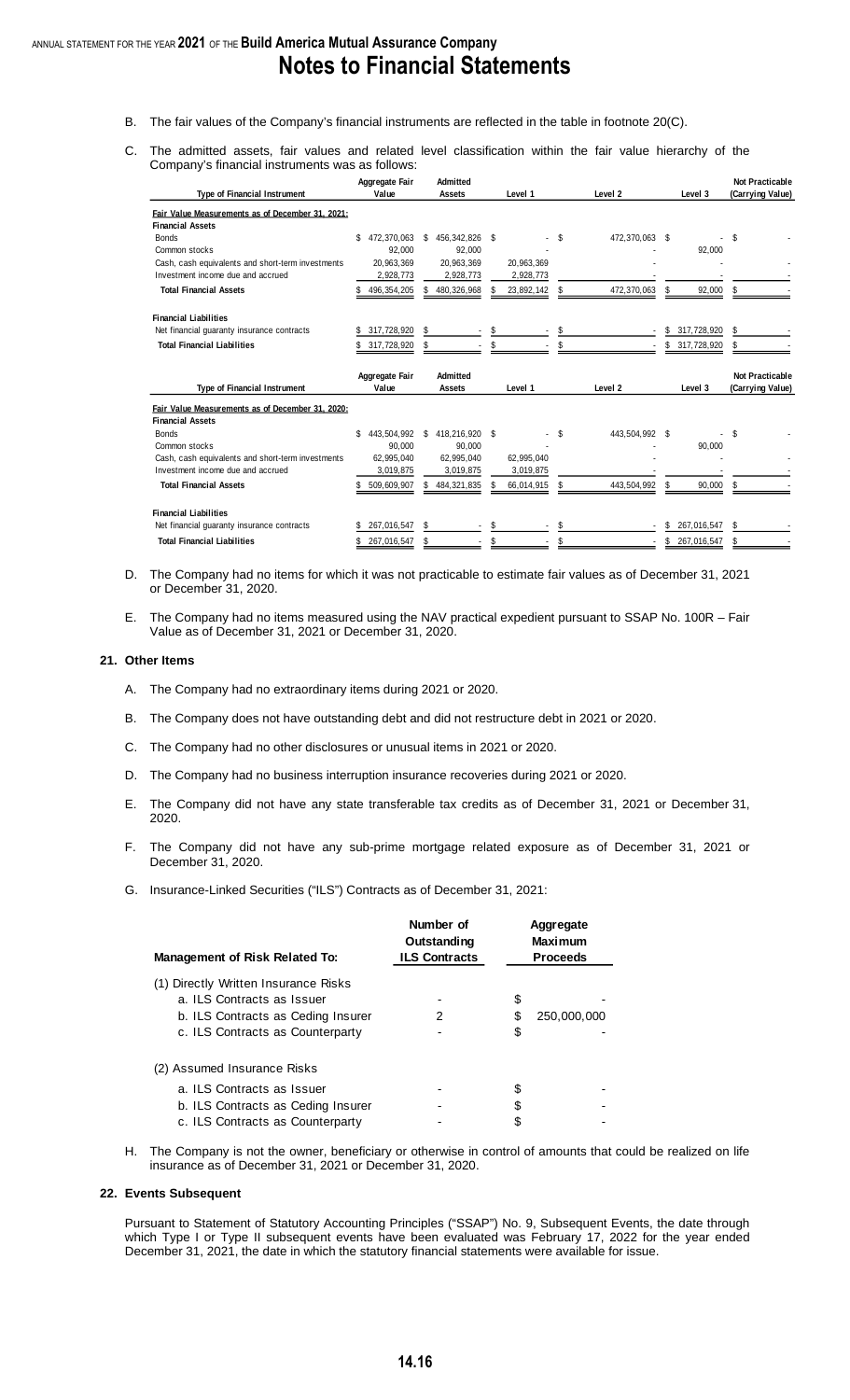#### **23. Reinsurance**

- A. The Company did not have an unsecured aggregate recoverable for losses, loss adjustment expenses or unearned premium with any individual reinsurers that exceeds 3% of the Company's policyholder surplus.
- B. The Company did not have any reinsurance recoverables in dispute as of December 31, 2021 or December 31, 2020.
- C. Reinsurance Assumed and Ceded
	- (1) The following tables summarize ceded and assumed unearned premiums and the related commission equity at December 31, 2021 and December 31, 2020:

|                                       |   | Assumed Reinsurance |  |                      | Ceded Reinsurance |             | <b>Net</b>           |  |                    |  |                      |
|---------------------------------------|---|---------------------|--|----------------------|-------------------|-------------|----------------------|--|--------------------|--|----------------------|
|                                       |   | Premium<br>Reserve  |  | Commission<br>Equity | Premium           | Reserve     | Commission<br>Equity |  | Premium<br>Reserve |  | Commission<br>Equity |
| As of December 31, 2021               |   |                     |  |                      |                   |             |                      |  |                    |  |                      |
| Affiliates<br>а.                      | S |                     |  | $\blacksquare$       |                   |             |                      |  | ۰                  |  |                      |
| b. All Other                          |   | 17,478,736          |  |                      |                   | 246,065,507 | 37,297,926           |  | (228, 586, 771)    |  | (37, 297, 926)       |
| Total<br>C.                           |   | \$17,478,736        |  |                      | \$246,065,507     |             | \$37,297,926         |  | \$ (228, 586, 771) |  | \$(37,297,926)       |
| Direct Unearned Premium Reserve<br>d. |   |                     |  |                      | \$278,071,712     |             |                      |  |                    |  |                      |

As of December 31, 2020

|                                    | Assumed Reinsurance |                    |  | Ceded Reinsurance    |                    |  | <b>Net</b>           |  |                    |  |                      |
|------------------------------------|---------------------|--------------------|--|----------------------|--------------------|--|----------------------|--|--------------------|--|----------------------|
|                                    |                     | Premium<br>Reserve |  | Commission<br>Eauity | Premium<br>Reserve |  | Commission<br>Eauity |  | Premium<br>Reserve |  | Commission<br>Equity |
| a. Affiliates                      |                     | $\blacksquare$     |  | ٠                    |                    |  |                      |  |                    |  |                      |
| b. All Other                       |                     | 15,285,027         |  | ٠                    | 215.623.656        |  | 39,016,702           |  | (200, 338, 629)    |  | (39,016,702)         |
| c. Total                           |                     | \$15,285,027       |  |                      | \$215,623,656      |  | \$39,016,702         |  | \$ (200, 338, 629) |  | \$(39,016,702)       |
| d. Direct Unearned Premium Reserve |                     |                    |  |                      | \$245,507,663      |  |                      |  |                    |  |                      |

- (2) The Company has no material additional or return commissions that are predicated on loss experience or other forms of profit sharing arrangements as a result of existing contractual arrangements.
- (3) The Company does not use protected cells as an alternative to traditional reinsurance.
- D. The Company did not have any uncollectible reinsurance as of December 31, 2021 or December 31, 2020.
- E. The Company did not commute any ceded reinsurance as of December 31, 2021 or December 31, 2020.
- F. The Company did not have any retroactive reinsurance as of December 31, 2021 or December 31, 2020.
- G. The Company is party to three excess of loss reinsurance agreements that are accounted for using deposit accounting. Because the Company pays premiums for these reinsurance contracts on a monthly basis, no deposit asset is recorded in the financial statements. Ceded premiums for these reinsurance agreements for the years ended December 31, 2021 and December 31, 2020 were \$8,845,746 and \$3,043,670, respectively, and are included as a reduction of net investment income.
- H. The Company did not have any disclosures for the transfer of property and casualty run-off agreements as of December 31, 2021 or December 31, 2020.
- I. The Company has no ceded reinsurance balances to a certified reinsurer as of December 31, 2021 or December 31, 2020.
- J. The Company has no retroactive reinsurance agreements covering asbestos and pollution liabilities which qualify for reinsurer aggregation as of December 31, 2021 or December 31, 2020.
- K. The Company did not issue health insurance contracts as of December 31, 2021 or December 31, 2020.

#### **24. Retrospectively Rated Contracts and Contracts Subject to Redetermination**

The Company does not issue retrospectively rated contracts or contracts subject to redetermination. The Company's reinsurance contract is not retrospectively rated or subject to redetermination.

#### **25. Changes in Incurred Losses and Loss Adjustment Expenses**

The Company did not have any losses and loss adjustment expenses attributable to insured events of prior years for the years ended December 31, 2021 or December 31, 2020.

#### **26. Intercompany Pooling Arrangements**

The Company has no intercompany pooling arrangements.

#### **27. Structured Settlements**

The Company has not purchased any annuities or completed structured settlements during 2021 or 2020.

#### **28. Health Care Receivables**

The Company does not have any health care receivables as of December 31, 2021 or December 31, 2020.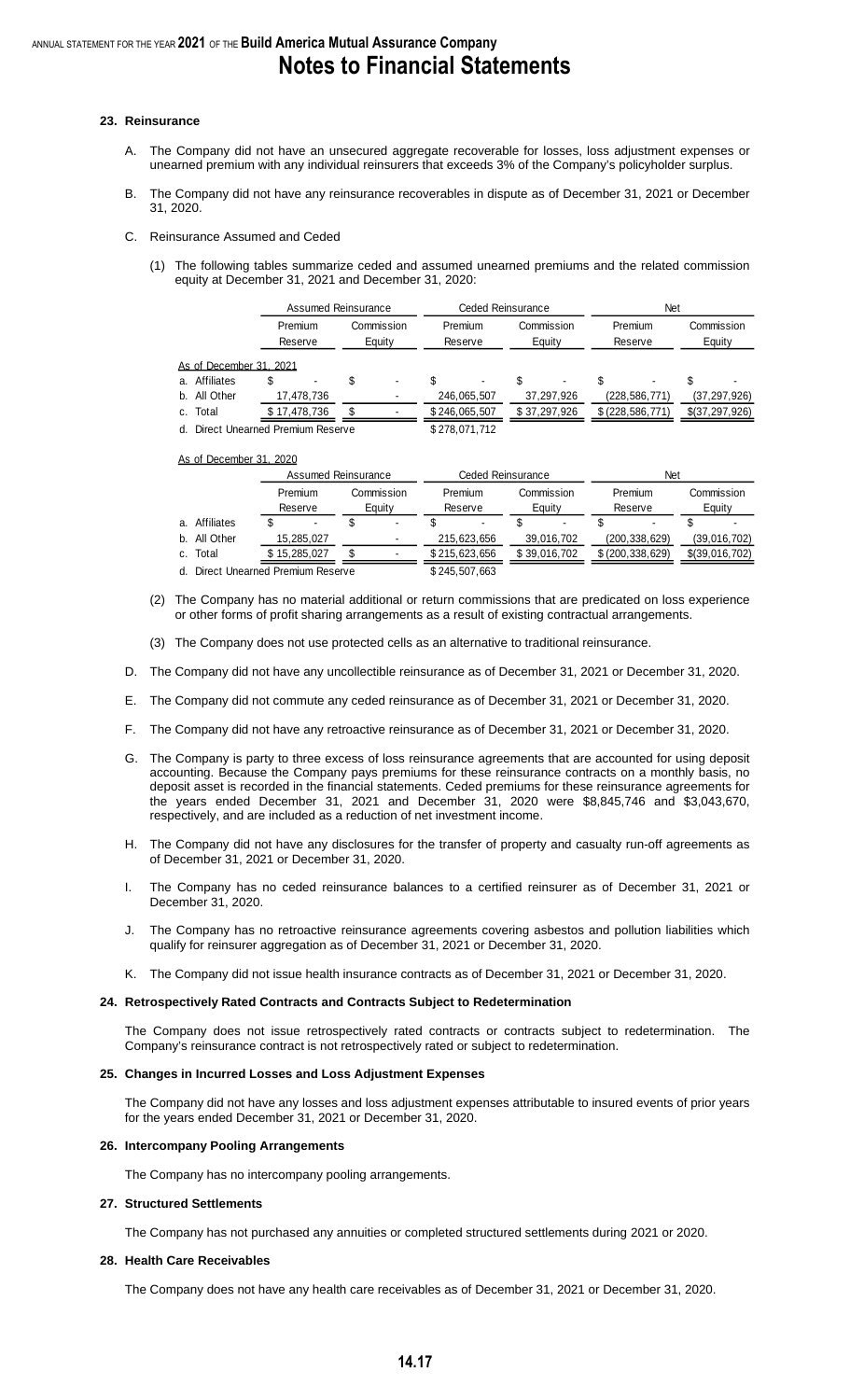## **Notes to Financial Statements**

#### **29. Participating Accident and Health Policies**

The Company did not issue participating accident or health contracts during 2021 or 2020.

#### **30. Premium Deficiency Reserves**

The Company utilizes anticipated investment income as a factor in the premium deficiency calculation. The Company did not have premium deficiency reserves as of December 31, 2021 or December 31, 2020.

#### **31. High Deductibles**

The Company has not recorded any reserve credits during 2021 or 2020 relating to high deductibles on unpaid claims.

#### **32. Discounting of Liabilities for Unpaid Losses or Unpaid Loss Adjustment Expenses**

The Company did not have any losses and loss adjustment expenses as of December 31, 2021 or December 31, 2020.

#### **33. Asbestos / Environmental Reserves**

The Company has not written any policies that have been identified as having the potential for the existence of a liability due to asbestos or environmental losses.

#### **34. Subscriber Savings Accounts**

The Company is not a reciprocal exchange and, therefore, does not have subscriber savings accounts.

#### **35. Multiple Peril Crop Insurance**

The Company does not write multiple peril crop insurance.

#### **36. Financial Guaranty Insurance**

- A. The following disclosures for financial guaranty insurance contracts in force as of December 31, 2021:
	- (1) The following disclosures are for installment financial guaranty insurance contracts in force as of December 31, 2021:
		- a. The gross unearned premium reserve on an undiscounted basis for the entire book of business that would have been reported had all installment premiums been received at inception would have been \$306,713,917 as of December 31, 2021.
		- b. The table below summarizes future, undiscounted premiums expected to be collected under installment contracts as of December 31, 2021:

|    |     |                                 | <b>Future Expected</b> |
|----|-----|---------------------------------|------------------------|
|    |     |                                 | Undiscounted           |
|    |     |                                 | Premiums               |
|    |     | <u>As of December 31, 2021:</u> | Collections            |
| 1. | (a) | 1st Quarter 2022                | \$                     |
|    | (b) | 2nd Quarter 2022                | 6,260                  |
|    | (c) | 3rd Quarter 2022                | 354,659                |
|    | (d) | 4th Quarter 2022                | 6,894                  |
|    | (e) | <b>Year 2023</b>                | 535,847                |
|    | (f) | <b>Year 2024</b>                | 581,655                |
|    | (g) | <b>Year 2025</b>                | 612,261                |
|    | (h) | <b>Year 2026</b>                | 624,109                |
| 2. | (a) | Years 2027 through 2031         | 2,473,815              |
|    | (b) | Years 2032 through 2036         | 1,528,278              |
|    | (c) | Years 2037 through 2041         | 1,019,462              |
|    | (d) | Years 2042 through 2046         | 666,688                |
|    | (e) | Years 2047 through 2051         | 423,515                |
|    | (f) | Years 2052 through 2056         | 186,599                |
|    | (g) | Years 2057 through 2061         | 9,736                  |
|    |     | Total                           | \$<br>9,029,778        |
|    |     |                                 |                        |

c. The table below provides a roll forward of the expected future, undiscounted premiums:

As of December 31, 2021:

| 1. Expected future premiums - beginning of year                       | \$9.388.094 |
|-----------------------------------------------------------------------|-------------|
| 2. Less: premium payments received for existing installment contracts | 16,817      |
| 3. Add: expected premium payments for new installment contracts       |             |
| 4. Adjustments to the expected future premium payments                | (341, 499)  |
| 5. Expected future premiums - December 31, 2021                       | \$9,029,778 |
|                                                                       |             |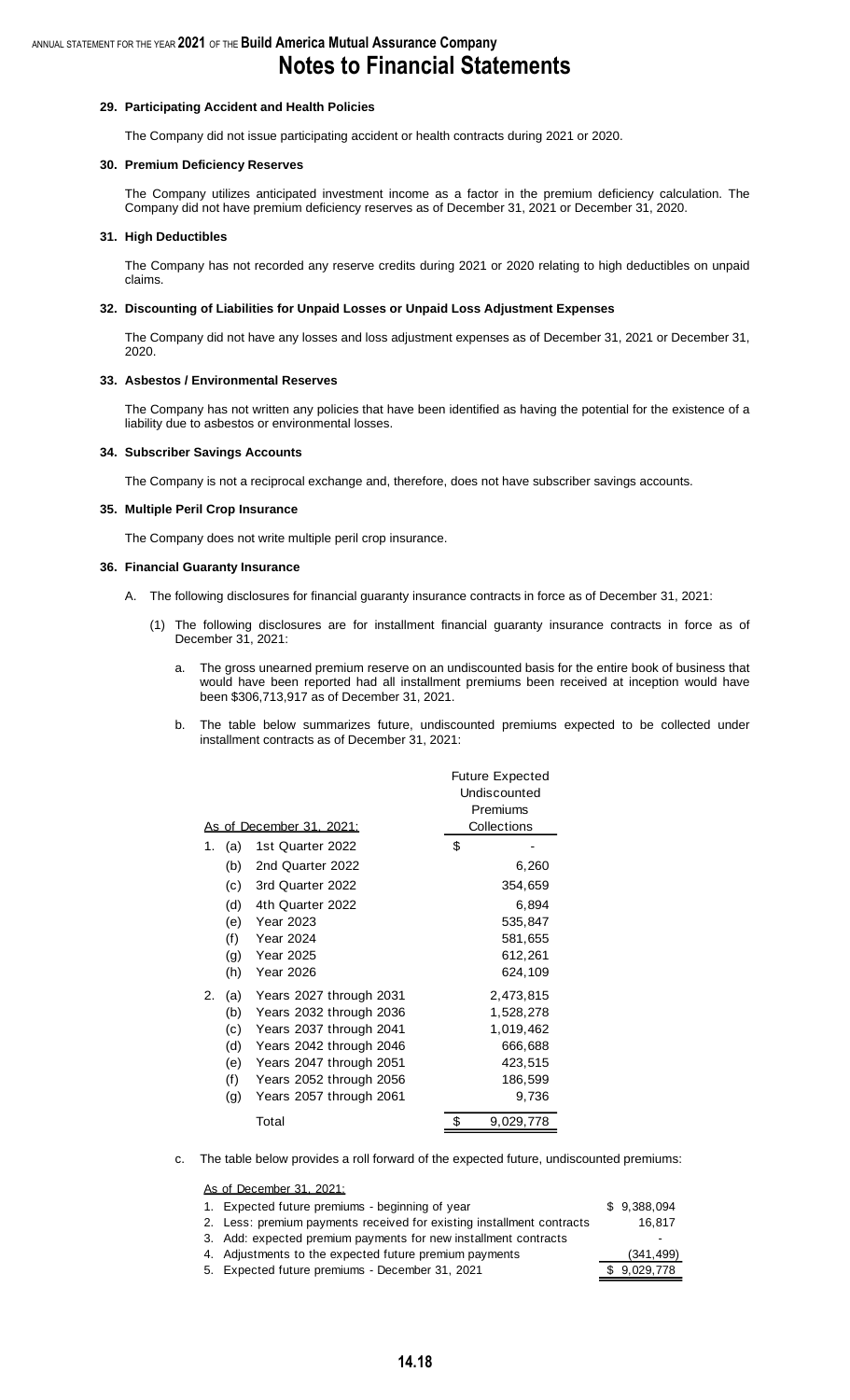#### ANNUAL STATEMENT FOR THE YEAR **2021** OF THE **Build America Mutual Assurance Company Notes to Financial Statements**

- (2) The following disclosures are for non-installment financial guaranty insurance contracts in force as of December 31, 2021:
	- a. Accelerated net unearned premiums for non-installment contracts were \$1,473,155 for the year ended December 31, 2021. These accelerations were the result of insured bonds refunding earlier than the initial debt service scheduled at the policy date.
	- b. The table below summarizes future expected earned premium revenue, net of reinsurance, on noninstallment financial guaranty contracts as of December 31, 2021:

|    |     |                          | <b>Future Expected</b><br>Earned Premiums, |
|----|-----|--------------------------|--------------------------------------------|
|    |     | As of December 31, 2021: | Net of Reinsurance                         |
| 1. | (a) | 1st Quarter 2022         | \$<br>542,576                              |
|    | (b) | 2nd Quarter 2022         | 631,706                                    |
|    | (c) | 3rd Quarter 2022         | 721,994                                    |
|    | (d) | 4th Quarter 2022         | 579,343                                    |
|    | (e) | <b>Year 2023</b>         | 2,497,273                                  |
|    | (f) | <b>Year 2024</b>         | 2,572,120                                  |
|    | (g) | <b>Year 2025</b>         | 2,678,020                                  |
|    | (h) | <b>Year 2026</b>         | 2,474,175                                  |
| 2. | (a) | Years 2027 through 2031  | 11,861,933                                 |
|    | (b) | Years 2032 through 2036  | 9,968,970                                  |
|    | (c) | Years 2037 through 2041  | 8,975,955                                  |
|    | (d) | Years 2042 through 2046  | 3,330,939                                  |
|    | (e) | Years 2047 through 2051  | 1,786,610                                  |
|    | (f) | Years 2052 through 2056  | 811,161                                    |
|    | (g) | Years 2057 through 2061  | 52,166                                     |
|    | (h) | Years 2062 through 2066  |                                            |
|    |     | Total                    | 49,484,941                                 |

- (3) The Company did not have any claim liabilities for financial guaranty insurance contracts inforce as of December 31, 2021 or December 31, 2020.
- (4) Insured obligations are monitored periodically with the objective of identifying emerging trends, updating the external and internal ratings and surveillance categories and avoiding or minimizing losses. The Company classifies each credit in its insured portfolio using the following surveillance categories:

- Performing – Standard Oversight Credit is performing well. No losses are expected.

#### II – Performing – Enhanced Oversight

Credit experiencing financial, legal, or administrative problems, causing overall credit quality deterioration or a breach of one or more covenants or triggers. Issuers in this category are, to the extent possible, taking all necessary remedial actions. For some issuers, factors outside of their control are the cause, at least in part, of the deterioration in their credit profile. Issuers in this category are more closely monitored by Surveillance. Despite the current credit difficulties, BAM does not expect any interruption of debt service payments and no losses are expected.

#### III – Watchlist – Deteriorated

Credit experiencing financial, legal, or administrative problems, causing overall credit quality deterioration or a breach of one or more covenants or triggers, which if not corrected could lead to a loss on the policy. Issuers in this category are not taking conclusive remedial action or are unable to do so due to external factors, requiring Surveillance to employ enhanced surveillance and loss mitigation procedures. This may include the development of a remediation plan in consultation with internal and/or external attorneys, and/or outside consultants. The objectives of any remediation plan would be to address the problems the issuer is facing and any external factors impacting the credit, as well as ensuring that creditor's rights are enforced and curing any breaches that may have occurred with respect to any credit triggers or covenants. BAM may work with other insurers, bondholders, and/or interested parties on remediation efforts, as applicable. Probability of a loss is remote.

#### IV – Watchlist – Distressed

A loss is expected or losses have been paid and have not been recovered or are not recoverable. Surveillance is employing enhanced surveillance and loss mitigation procedures, and may include a remediation plan developed in consultation internal and/or external attorneys, and/or outside consultants. Probability of a loss is elevated.

All of the Company's credits are deemed Performing and have been assigned to either category "I – Performing – Standard Oversight" or "II – Performing – Enhanced Oversight.'

B. The Company has no gross claim liabilities or potential recoveries as of December 31, 2021 or December 31, 2020.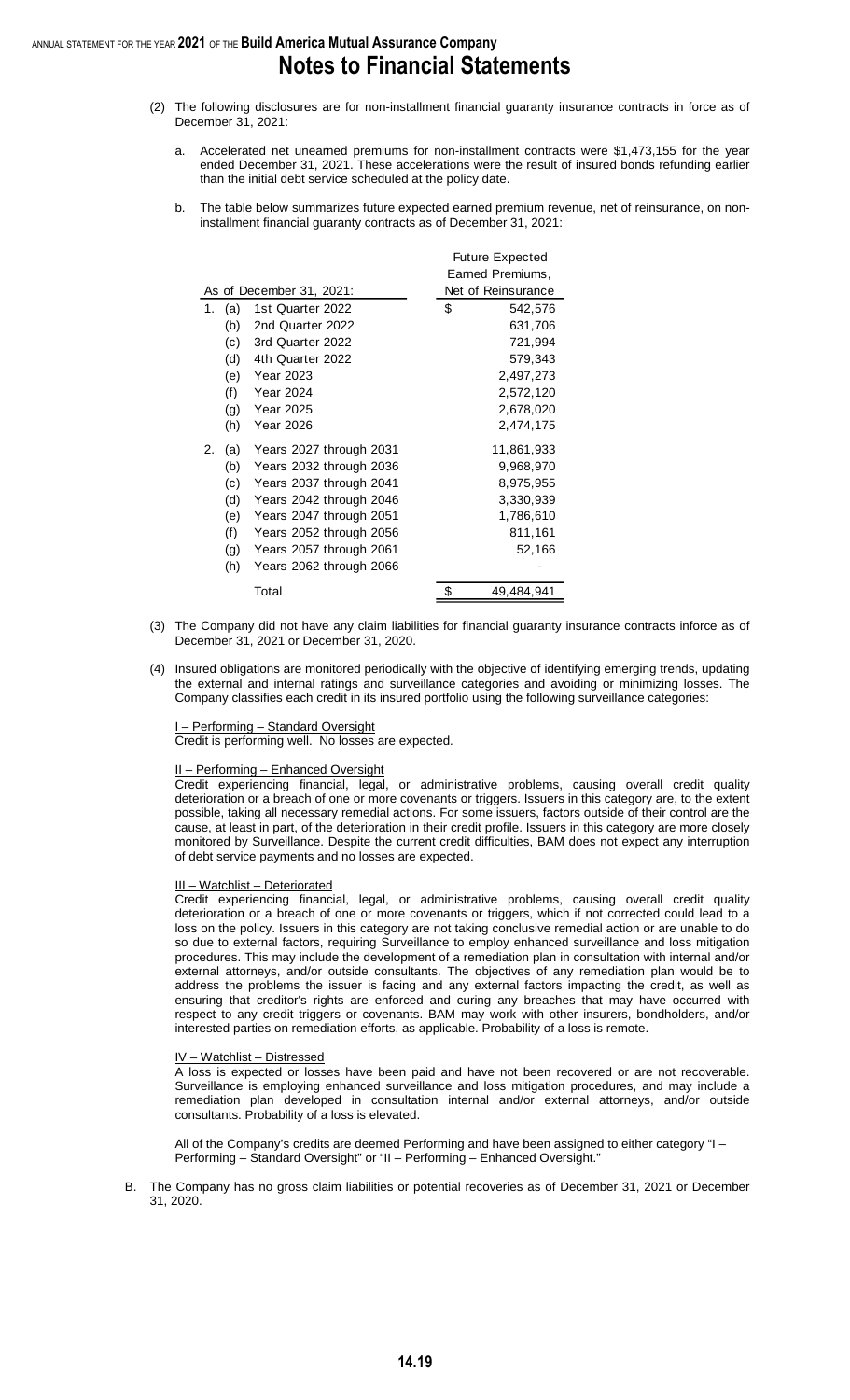ANNUAL STATEMENT FOR THE YEAR **2021** OF THE **Build America Mutual Assurance Company**

### **GENERAL INTERROGATORIES PART 1 - COMMON INTERROGATORIES GENERAL**

| an insurer?                                                                                                                                                                                                                                                                                                                                                                                                                                                                                                                                                                                                                                                                                                                                                                                                                                                                                                    | 1.1 Is the reporting entity a member of an Insurance Holding Company System consisting of two or more affiliated persons, one or more of which is |                                                                                                                                      |                                                                                                                                                                                                                                                                                                                                                                                                                                                                                                                                           |                                     |                |                        |                  | Yes[X] No[]                                    |
|----------------------------------------------------------------------------------------------------------------------------------------------------------------------------------------------------------------------------------------------------------------------------------------------------------------------------------------------------------------------------------------------------------------------------------------------------------------------------------------------------------------------------------------------------------------------------------------------------------------------------------------------------------------------------------------------------------------------------------------------------------------------------------------------------------------------------------------------------------------------------------------------------------------|---------------------------------------------------------------------------------------------------------------------------------------------------|--------------------------------------------------------------------------------------------------------------------------------------|-------------------------------------------------------------------------------------------------------------------------------------------------------------------------------------------------------------------------------------------------------------------------------------------------------------------------------------------------------------------------------------------------------------------------------------------------------------------------------------------------------------------------------------------|-------------------------------------|----------------|------------------------|------------------|------------------------------------------------|
| If yes, complete Schedule Y, Parts 1, 1A, 2 and 3.<br>1.2 If yes, did the reporting entity register and file with its domiciliary State Insurance Commissioner, Director or Superintendent or with such<br>regulatory official of the state of domicile of the principal insurer in the Holding Company System, a registration statement providing disclosure substantially similar to the standards adopted by the National Association<br>Company System Regulatory Act and model regulations pertaining thereto, or is the reporting entity subject to standards and disclosure<br>requirements substantially similar to those required by such Act and regulations?<br>1.3 State Regulating?<br>1.4 Is the reporting entity publicly traded or a member of a publicly traded group?<br>1.5 If the response to 1.4 is yes, provide the CIK (Central Index Key) code issued by the SEC for the entity/group. |                                                                                                                                                   |                                                                                                                                      |                                                                                                                                                                                                                                                                                                                                                                                                                                                                                                                                           |                                     |                |                        |                  | Yes[ ] No[ ] N/A[X]<br>New York<br>Yes[] No[X] |
|                                                                                                                                                                                                                                                                                                                                                                                                                                                                                                                                                                                                                                                                                                                                                                                                                                                                                                                |                                                                                                                                                   |                                                                                                                                      |                                                                                                                                                                                                                                                                                                                                                                                                                                                                                                                                           |                                     |                |                        |                  |                                                |
| reporting entity?<br>2.2 If yes, date of change:                                                                                                                                                                                                                                                                                                                                                                                                                                                                                                                                                                                                                                                                                                                                                                                                                                                               |                                                                                                                                                   |                                                                                                                                      | 2.1 Has any change been made during the year of this statement in the charter, by-laws, articles of incorporation, or deed of settlement of the                                                                                                                                                                                                                                                                                                                                                                                           |                                     |                |                        |                  | Yes[] No[X]                                    |
|                                                                                                                                                                                                                                                                                                                                                                                                                                                                                                                                                                                                                                                                                                                                                                                                                                                                                                                |                                                                                                                                                   |                                                                                                                                      | 3.1 State as of what date the latest financial examination of the reporting entity was made or is being made.<br>3.2 State the as of date that the latest financial examination report became available from either the state of domicile or the reporting entity. This                                                                                                                                                                                                                                                                   |                                     |                |                        |                  | $\ldots$ 12/31/2018 $\ldots$                   |
|                                                                                                                                                                                                                                                                                                                                                                                                                                                                                                                                                                                                                                                                                                                                                                                                                                                                                                                |                                                                                                                                                   |                                                                                                                                      | date should be the date of the examined balance sheet and not the date the report was completed or released.<br>3.3 State as of what date the latest financial examination report became available to other states or the public from either the state of domicile or<br>the reporting entity. This is the release date or completion date of the examination report and not the date of the examination (balance sheet                                                                                                                   |                                     |                |                        |                  | 12/31/2018                                     |
| date).                                                                                                                                                                                                                                                                                                                                                                                                                                                                                                                                                                                                                                                                                                                                                                                                                                                                                                         |                                                                                                                                                   | 3.4 By what department or departments?<br>New York State Department of Financial Services                                            |                                                                                                                                                                                                                                                                                                                                                                                                                                                                                                                                           |                                     |                |                        |                  | 04/28/2020                                     |
| filed with departments?                                                                                                                                                                                                                                                                                                                                                                                                                                                                                                                                                                                                                                                                                                                                                                                                                                                                                        |                                                                                                                                                   |                                                                                                                                      | 3.5 Have all financial statement adjustments within the latest financial examination report been accounted for in a subsequent financial statement<br>3.6 Have all of the recommendations within the latest financial examination report been complied with?                                                                                                                                                                                                                                                                              |                                     |                |                        |                  | Yes[] No[] N/A[X]<br>Yes[ ] No[X] N/A[ ]       |
|                                                                                                                                                                                                                                                                                                                                                                                                                                                                                                                                                                                                                                                                                                                                                                                                                                                                                                                |                                                                                                                                                   |                                                                                                                                      | 4.1 During the period covered by this statement, did any agent, broker, sales representative, non-affiliated sales/service organization or any<br>combination thereof under common control (other than salaried employees of the reporting entity) receive credit or commissions for or control a<br>substantial part (more than 20 percent of any major line of business measured on direct premiums) of:                                                                                                                                |                                     |                |                        |                  |                                                |
| 4.11 sales of new business?<br>4.12 renewals?                                                                                                                                                                                                                                                                                                                                                                                                                                                                                                                                                                                                                                                                                                                                                                                                                                                                  |                                                                                                                                                   |                                                                                                                                      | 4.2 During the period covered by this statement, did any sales/service organization owned in whole or in part by the reporting entity or an affiliate,<br>receive credit or commissions for or control a substantial part (more than 20 percent of any major line of business measured on direct                                                                                                                                                                                                                                          |                                     |                |                        |                  | Yes[] No[X]<br>Yes[ ] No[X]                    |
| premiums) of:<br>4.21 sales of new business?                                                                                                                                                                                                                                                                                                                                                                                                                                                                                                                                                                                                                                                                                                                                                                                                                                                                   |                                                                                                                                                   |                                                                                                                                      |                                                                                                                                                                                                                                                                                                                                                                                                                                                                                                                                           |                                     |                |                        |                  | Yes[ ] No[X]                                   |
| 4.22 renewals?                                                                                                                                                                                                                                                                                                                                                                                                                                                                                                                                                                                                                                                                                                                                                                                                                                                                                                 |                                                                                                                                                   |                                                                                                                                      | 5.1 Has the reporting entity been a party to a merger or consolidation during the period covered by this statement?                                                                                                                                                                                                                                                                                                                                                                                                                       |                                     |                |                        |                  | Yes[ ] No[X]<br>Yes[] No[X]                    |
|                                                                                                                                                                                                                                                                                                                                                                                                                                                                                                                                                                                                                                                                                                                                                                                                                                                                                                                |                                                                                                                                                   | If yes, complete and file the merger history data file with the NAIC.<br>ceased to exist as a result of the merger or consolidation. | 5.2 If yes, provide the name of the entity, NAIC company code, and state of domicile (use two letter state abbreviation) for any entity that has                                                                                                                                                                                                                                                                                                                                                                                          |                                     |                |                        |                  |                                                |
|                                                                                                                                                                                                                                                                                                                                                                                                                                                                                                                                                                                                                                                                                                                                                                                                                                                                                                                |                                                                                                                                                   |                                                                                                                                      | $\mathbf 1$<br>Name of Entity                                                                                                                                                                                                                                                                                                                                                                                                                                                                                                             | $\overline{2}$<br>NAIC Company Code |                | 3<br>State of Domicile |                  |                                                |
|                                                                                                                                                                                                                                                                                                                                                                                                                                                                                                                                                                                                                                                                                                                                                                                                                                                                                                                |                                                                                                                                                   |                                                                                                                                      |                                                                                                                                                                                                                                                                                                                                                                                                                                                                                                                                           |                                     |                |                        |                  |                                                |
|                                                                                                                                                                                                                                                                                                                                                                                                                                                                                                                                                                                                                                                                                                                                                                                                                                                                                                                |                                                                                                                                                   | revoked by any governmental entity during the reporting period?                                                                      | 6.1 Has the reporting entity had any Certificates of Authority, licenses or registrations (including corporate registration, if applicable) suspended or                                                                                                                                                                                                                                                                                                                                                                                  |                                     |                |                        |                  |                                                |
|                                                                                                                                                                                                                                                                                                                                                                                                                                                                                                                                                                                                                                                                                                                                                                                                                                                                                                                | 6.2 If yes, give full information:                                                                                                                |                                                                                                                                      |                                                                                                                                                                                                                                                                                                                                                                                                                                                                                                                                           |                                     |                |                        |                  | Yes[] No[X]                                    |
|                                                                                                                                                                                                                                                                                                                                                                                                                                                                                                                                                                                                                                                                                                                                                                                                                                                                                                                |                                                                                                                                                   |                                                                                                                                      | 7.1 Does any foreign (non-United States) person or entity directly or indirectly control 10% or more of the reporting entity?                                                                                                                                                                                                                                                                                                                                                                                                             |                                     |                |                        |                  | Yes[] No[X]                                    |
| $7.2$ If yes,                                                                                                                                                                                                                                                                                                                                                                                                                                                                                                                                                                                                                                                                                                                                                                                                                                                                                                  |                                                                                                                                                   | 7.21 State the percentage of foreign control                                                                                         | 7.22 State the nationality(s) of the foreign person(s) or entity(s); or if the entity is a mutual or reciprocal, the nationality of its manager or<br>attorney-in-fact and identify the type of entity(s) (e.g., individual, corporation, government, manager or attorney-in-fact).                                                                                                                                                                                                                                                       |                                     |                |                        |                  | 0.000%                                         |
|                                                                                                                                                                                                                                                                                                                                                                                                                                                                                                                                                                                                                                                                                                                                                                                                                                                                                                                |                                                                                                                                                   |                                                                                                                                      | $\mathbf{1}$                                                                                                                                                                                                                                                                                                                                                                                                                                                                                                                              |                                     | $\overline{2}$ |                        |                  |                                                |
|                                                                                                                                                                                                                                                                                                                                                                                                                                                                                                                                                                                                                                                                                                                                                                                                                                                                                                                |                                                                                                                                                   |                                                                                                                                      | Nationality                                                                                                                                                                                                                                                                                                                                                                                                                                                                                                                               |                                     | Type of Entity |                        |                  |                                                |
|                                                                                                                                                                                                                                                                                                                                                                                                                                                                                                                                                                                                                                                                                                                                                                                                                                                                                                                |                                                                                                                                                   | 8.2 If response to 8.1 is yes, please identify the name of the DIHC.                                                                 | 8.1 Is the company a subsidiary of a depository institution holding company (DIHC), or a DIHC itself, regulated by the Federal Reserve Board?<br>8.3 Is the company affiliated with one or more banks, thrifts or securities firms?<br>8.4 If response to 8.3 is yes, please provide the names and locations (city and state of the main office) of any affiliates regulated by a federal<br>financial regulatory services agency [i.e. the Federal Reserve Board (FRB), the Office of the Comptroller of the Currency (OCC), the Federal |                                     |                |                        |                  | Yes[] No[X]<br>Yes[] No[X]                     |
|                                                                                                                                                                                                                                                                                                                                                                                                                                                                                                                                                                                                                                                                                                                                                                                                                                                                                                                |                                                                                                                                                   |                                                                                                                                      | Deposit Insurance Corporation (FDIC) and the Securities Exchange Commission (SEC) and identify the affiliate's primary federal regulator.                                                                                                                                                                                                                                                                                                                                                                                                 |                                     |                |                        |                  |                                                |
|                                                                                                                                                                                                                                                                                                                                                                                                                                                                                                                                                                                                                                                                                                                                                                                                                                                                                                                |                                                                                                                                                   | $\mathbf{1}$                                                                                                                         | $\overline{2}$                                                                                                                                                                                                                                                                                                                                                                                                                                                                                                                            | 3                                   | 4              | 5                      | 6                |                                                |
|                                                                                                                                                                                                                                                                                                                                                                                                                                                                                                                                                                                                                                                                                                                                                                                                                                                                                                                |                                                                                                                                                   | Affiliate Name                                                                                                                       | Location (City, State)                                                                                                                                                                                                                                                                                                                                                                                                                                                                                                                    | <b>FRB</b><br>No                    | OCC<br>No      | <b>FDIC</b><br>No      | <b>SEC</b><br>No |                                                |
|                                                                                                                                                                                                                                                                                                                                                                                                                                                                                                                                                                                                                                                                                                                                                                                                                                                                                                                |                                                                                                                                                   |                                                                                                                                      | 8.5 Is the reporting entity a depository institution holding company with significant insurance operations as defined by the Board of Governors of<br>Federal Reserve System or a subsidiary of the reporting entity such company?<br>8.6 If response to 8.5 is no, is the reporting entity a company or subsidiary of a company that has otherwise been made subject to the Federal                                                                                                                                                      |                                     |                |                        |                  | Yes[] No[X]                                    |
| Reserve Board's capital rule?                                                                                                                                                                                                                                                                                                                                                                                                                                                                                                                                                                                                                                                                                                                                                                                                                                                                                  |                                                                                                                                                   |                                                                                                                                      | 9. What is the name and address of the independent certified public accountant or accounting firm retained to conduct the annual audit?<br>PricewaterhouseCoopers LLP, 300 Madison Avenue, New York, New York 10017                                                                                                                                                                                                                                                                                                                       |                                     |                |                        |                  | Yes[] No[X] N/A[]                              |
|                                                                                                                                                                                                                                                                                                                                                                                                                                                                                                                                                                                                                                                                                                                                                                                                                                                                                                                |                                                                                                                                                   |                                                                                                                                      | 10.1 Has the insurer been granted any exemptions to the prohibited non-audit services provided by the certified independent public accountant<br>requirements as allowed in Section 7H of the Annual Financial Reporting Model Regulation (Model Audit Rule), or substantially similar state                                                                                                                                                                                                                                              |                                     |                |                        |                  |                                                |
| law or regulation?                                                                                                                                                                                                                                                                                                                                                                                                                                                                                                                                                                                                                                                                                                                                                                                                                                                                                             |                                                                                                                                                   |                                                                                                                                      | 10.2 If response to 10.1 is yes, provide information related to this exemption:                                                                                                                                                                                                                                                                                                                                                                                                                                                           |                                     |                |                        |                  | Yes[] No[X]                                    |
|                                                                                                                                                                                                                                                                                                                                                                                                                                                                                                                                                                                                                                                                                                                                                                                                                                                                                                                |                                                                                                                                                   |                                                                                                                                      | 10.3 Has the insurer been granted any exemptions related to the other requirements of the Annual Financial Reporting Model Regulation as<br>allowed for in Section 18A of the Model Regulation, or substantially similar state law or regulation?                                                                                                                                                                                                                                                                                         |                                     |                |                        |                  | Yes[ ] No[X]                                   |
|                                                                                                                                                                                                                                                                                                                                                                                                                                                                                                                                                                                                                                                                                                                                                                                                                                                                                                                |                                                                                                                                                   | 10.6 If the response to 10.5 is no or n/a please explain:                                                                            | 10.4 If response to 10.3 is yes, provide information related to this exemption:<br>10.5 Has the reporting entity established an Audit Committee in compliance with the domiciliary state insurance laws?                                                                                                                                                                                                                                                                                                                                  |                                     |                |                        |                  | Yes[X] No[ ] N/A[ ]                            |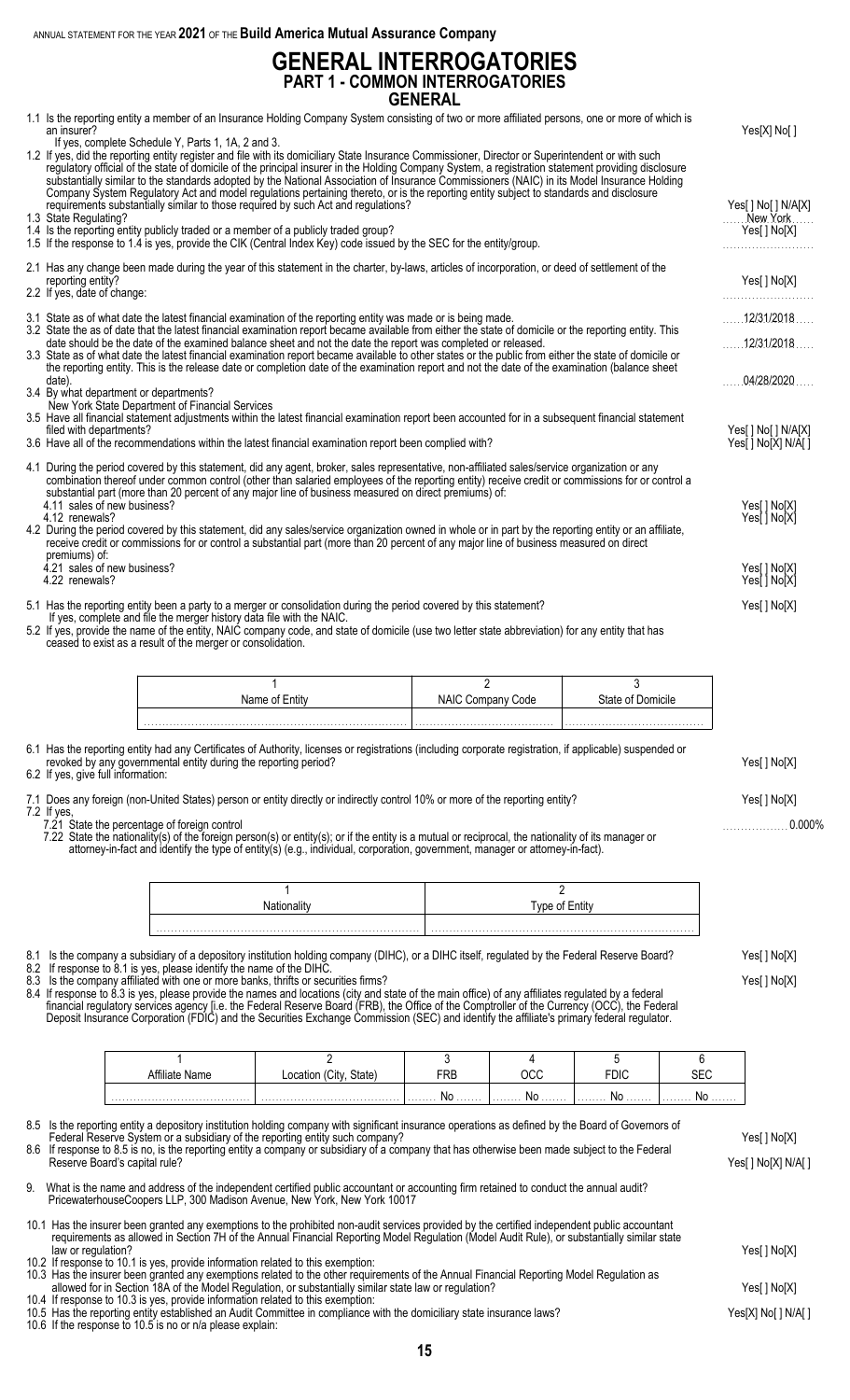ANNUAL STATEMENT FOR THE YEAR **2021** OF THE **Build America Mutual Assurance Company**

## **GENERAL INTERROGATORIES (Continued)**

| 11. What is the name, address and affiliation (officer/employee of the reporting entity or actuary/consultant associated with an actuarial consulting<br>firm) of the individual providing the statement of actuarial opinion/certification?<br>Marc Oberholtzer, PricewaterhouseCoopers LLP. Two Commerce Square, Suite 1800, 2001 Market Street, Philadelphia, PA 19103                                                                                                                                                                                                                                                                                                                                                                                                         |                                                               |
|-----------------------------------------------------------------------------------------------------------------------------------------------------------------------------------------------------------------------------------------------------------------------------------------------------------------------------------------------------------------------------------------------------------------------------------------------------------------------------------------------------------------------------------------------------------------------------------------------------------------------------------------------------------------------------------------------------------------------------------------------------------------------------------|---------------------------------------------------------------|
| 12.1 Does the reporting entity own any securities of a real estate holding company or otherwise hold real estate indirectly?<br>12.11 Name of real estate holding company<br>12.12 Number of parcels involved<br>12.13 Total book/adjusted carrying value<br>12.2 If yes, provide explanation                                                                                                                                                                                                                                                                                                                                                                                                                                                                                     | Yes[] No[X]<br>$\begin{array}{c} 0 \\ \text{S} \end{array}$   |
| 13. FOR UNITED STATES BRANCHES OF ALIEN REPORTING ENTITIES ONLY:<br>13.1 What changes have been made during the year in the United States manager or the United States trustees of the reporting entity?<br>13.2 Does this statement contain all business transacted for the reporting entity through its United States Branch on risks wherever located?<br>13.3 Have there been any changes made to any of the trust indentures during the year?<br>13.4 If answer to (13.3) is yes, has the domiciliary or entry state approved the changes?                                                                                                                                                                                                                                   | Yes[] No[] N/A[X]<br>Yes[] No[] N/A[X]<br>Yes[ ] No[ ] N/A[X] |
| 14.1 Are the senior officers (principal executive officer, principal financial officer, principal accounting officer or controller, or persons performing<br>similar functions) of the reporting entity subject to a code of ethics, which includes the following standards?<br>a. Honest and ethical conduct, including the ethical handling of actual or apparent conflicts of interest between personal and professional<br>relationships;<br>b. Full, fair, accurate, timely and understandable disclosure in the periodic reports required to be filed by the reporting entity;<br>c. Compliance with applicable governmental laws, rules and regulations;<br>d. The prompt internal reporting of violations to an appropriate person or persons identified in the code; and | Yes[X] No[]                                                   |
| e. Accountability for adherence to the code.<br>14.11 If the response to 14.1 is no, please explain:                                                                                                                                                                                                                                                                                                                                                                                                                                                                                                                                                                                                                                                                              |                                                               |
| 14.2 Has the code of ethics for senior managers been amended?<br>14.21 If the response to 14.2 is yes, provide information related to amendment(s).                                                                                                                                                                                                                                                                                                                                                                                                                                                                                                                                                                                                                               | Yes[ ] No[X]                                                  |
| 14.3 Have any provisions of the code of ethics been waived for any of the specified officers?<br>14.31 If the response to 14.3 is yes, provide the nature of any waiver(s).                                                                                                                                                                                                                                                                                                                                                                                                                                                                                                                                                                                                       | Yes[] No[X]                                                   |
| 15.1 Is the reporting entity the beneficiary of a Letter of Credit that is unrelated to reinsurance where the issuing or confirming bank is not on the<br>SVO Bank List?<br>152 If the recepced to 151 is ves, indicate the American Rapkers Association (ARA) Douting Number and the name of the issuing or confirming                                                                                                                                                                                                                                                                                                                                                                                                                                                           | Yes[] No[X]                                                   |

15.2 If the response to 15.1 is yes, indicate the American Bankers Association (ABA) Routing Number and the name of the issuing or confirming bank of the Letter of Credit and describe the circumstances in which the Letter of Credit is triggered.

| American          |                       |                              |        |
|-------------------|-----------------------|------------------------------|--------|
| <b>Bankers</b>    |                       |                              |        |
| Association (ABA) |                       |                              |        |
| Routing           | Issuing or Confirming | Circumstances That Can       |        |
| Number            | <b>Bank Name</b>      | Trigger the Letter of Credit | Amount |
|                   |                       |                              |        |
| .                 |                       |                              |        |

#### **BOARD OF DIRECTORS**

|               | 16. Is the purchase or sale of all investments of the reporting entity passed upon either by the Board of Directors or a subordinate committee<br>thereof?                                                                                                                                                                                                                                                                                                                                        | Yes[X] No[]                                                                                                                                                                                                                                                                                                                        |
|---------------|---------------------------------------------------------------------------------------------------------------------------------------------------------------------------------------------------------------------------------------------------------------------------------------------------------------------------------------------------------------------------------------------------------------------------------------------------------------------------------------------------|------------------------------------------------------------------------------------------------------------------------------------------------------------------------------------------------------------------------------------------------------------------------------------------------------------------------------------|
|               | 17. Does the reporting entity keep a complete permanent record of the proceedings of its Board of Directors and all subordinate committees<br>thereof?                                                                                                                                                                                                                                                                                                                                            | Yes[X] No[]                                                                                                                                                                                                                                                                                                                        |
|               | 18. Has the reporting entity an established procedure for disclosure to its board of directors or trustees of any material interest or affiliation on the<br>part of any of its officers, directors, trustees or responsible employees that is in conflict or is likely to conflict with the official duties of such<br>person?                                                                                                                                                                   | Yes[X] No[]                                                                                                                                                                                                                                                                                                                        |
|               | <b>FINANCIAL</b>                                                                                                                                                                                                                                                                                                                                                                                                                                                                                  |                                                                                                                                                                                                                                                                                                                                    |
|               | 19. Has this statement been prepared using a basis of accounting other than Statutory Accounting Principles (e.g., Generally Accepted<br><b>Accounting Principles)?</b>                                                                                                                                                                                                                                                                                                                           | Yes[] No[X]                                                                                                                                                                                                                                                                                                                        |
|               | 20.1 Total amount loaned during the year (inclusive of Separate Accounts, exclusive of policy loans):<br>20.11 To directors or other officers<br>20.12 To stockholders not officers<br>20.13 Trustees, supreme or grand (Fraternal only)<br>20.2 Total amount of loans outstanding at end of year (inclusive of Separate Accounts, exclusive of policy loans):<br>20.21 To directors or other officers<br>20.22 To stockholders not officers<br>20.23 Trustees, supreme or grand (Fraternal only) |                                                                                                                                                                                                                                                                                                                                    |
|               | 21.1 Were any assets reported in this statement subject to a contractual obligation to transfer to another party without the liability for such<br>obligation being reported in the statement?<br>21.2 If yes, state the amount thereof at December 31 of the current year:<br>21.21 Rented from others<br>21.22 Borrowed from others<br>21.23 Leased from others<br>21.24 Other                                                                                                                  | Yes[] No[X]                                                                                                                                                                                                                                                                                                                        |
|               | 22.1 Does this statement include payments for assessments as described in the Annual Statement Instructions other than guaranty fund or<br>guaranty association assessments?<br>22.2 If answer is yes:<br>22.21 Amount paid as losses or risk adjustment<br>22.22 Amount paid as expenses<br>22.23 Other amounts paid                                                                                                                                                                             | Yes[] No[X]<br>$\frac{1}{2}$ $\frac{1}{2}$ $\frac{1}{2}$ $\frac{1}{2}$ $\frac{1}{2}$ $\frac{1}{2}$ $\frac{1}{2}$ $\frac{1}{2}$ $\frac{1}{2}$ $\frac{1}{2}$ $\frac{1}{2}$ $\frac{1}{2}$ $\frac{1}{2}$ $\frac{1}{2}$ $\frac{1}{2}$ $\frac{1}{2}$ $\frac{1}{2}$ $\frac{1}{2}$ $\frac{1}{2}$ $\frac{1}{2}$ $\frac{1}{2}$ $\frac{1}{2}$ |
|               | 23.1 Does the reporting entity report any amounts due from parent, subsidiaries or affiliates on Page 2 of this statement?<br>23.2 If yes, indicate any amounts receivable from parent included in the Page 2 amount:                                                                                                                                                                                                                                                                             | Yes[] No[X]                                                                                                                                                                                                                                                                                                                        |
| $\sim$ $\sim$ | 24.1 Does the insurer utilize third parties to pay agent commissions in which the amounts advanced by the third parties are not settled in full within<br>90 days?<br>$\mathbf{a}$ and the state and the state of the state of the state of the state of the state of the state of the state of the state of the state of the state of the state of the state of the state of the state of the state of                                                                                           | Yes[] No[X]                                                                                                                                                                                                                                                                                                                        |

24.2 If the response to 24.1 is yes, identify the third-party that pays the agents and whether they are a related party.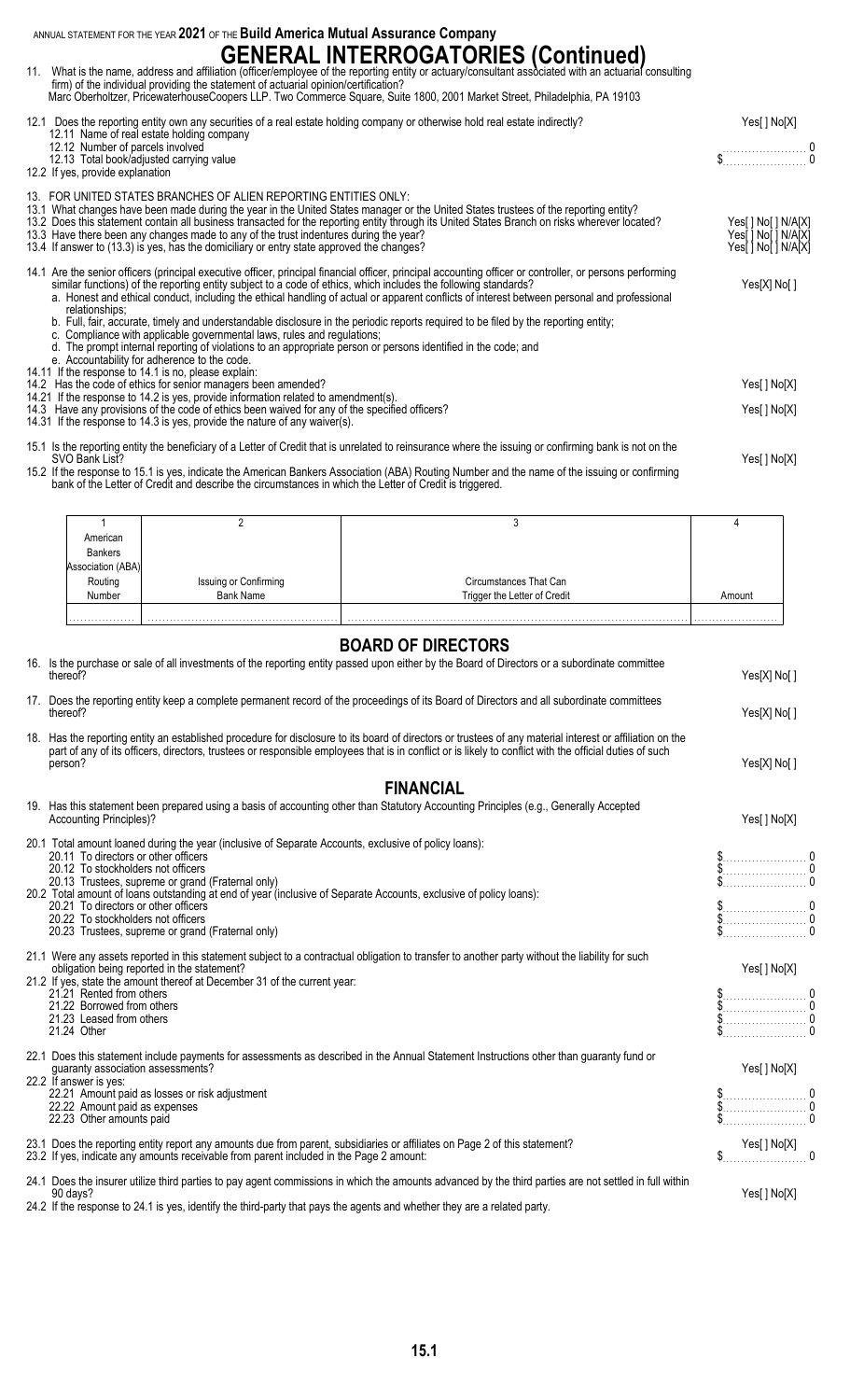## **GENERAL INTERROGATORIES (Continued)**

|                                                                                               |                                                                                                                                                                                                                                                                                                                                                                                                                                                                                                                                                                                                                                                                                                                                                                                                                                                                                                                                                                                                                                                                                                                                                                                                                                                                                                                                                                                                                                                                                                                                                                                                                                                                                                                   | 2                        |                                                                                                                                                                                                                                                                                                                                                                                                                                                                                                                                                                         |
|-----------------------------------------------------------------------------------------------|-------------------------------------------------------------------------------------------------------------------------------------------------------------------------------------------------------------------------------------------------------------------------------------------------------------------------------------------------------------------------------------------------------------------------------------------------------------------------------------------------------------------------------------------------------------------------------------------------------------------------------------------------------------------------------------------------------------------------------------------------------------------------------------------------------------------------------------------------------------------------------------------------------------------------------------------------------------------------------------------------------------------------------------------------------------------------------------------------------------------------------------------------------------------------------------------------------------------------------------------------------------------------------------------------------------------------------------------------------------------------------------------------------------------------------------------------------------------------------------------------------------------------------------------------------------------------------------------------------------------------------------------------------------------------------------------------------------------|--------------------------|-------------------------------------------------------------------------------------------------------------------------------------------------------------------------------------------------------------------------------------------------------------------------------------------------------------------------------------------------------------------------------------------------------------------------------------------------------------------------------------------------------------------------------------------------------------------------|
|                                                                                               |                                                                                                                                                                                                                                                                                                                                                                                                                                                                                                                                                                                                                                                                                                                                                                                                                                                                                                                                                                                                                                                                                                                                                                                                                                                                                                                                                                                                                                                                                                                                                                                                                                                                                                                   | Is the Third-Party Agent |                                                                                                                                                                                                                                                                                                                                                                                                                                                                                                                                                                         |
|                                                                                               | Name of Third-Party                                                                                                                                                                                                                                                                                                                                                                                                                                                                                                                                                                                                                                                                                                                                                                                                                                                                                                                                                                                                                                                                                                                                                                                                                                                                                                                                                                                                                                                                                                                                                                                                                                                                                               | a Related Party (Yes/No) |                                                                                                                                                                                                                                                                                                                                                                                                                                                                                                                                                                         |
|                                                                                               |                                                                                                                                                                                                                                                                                                                                                                                                                                                                                                                                                                                                                                                                                                                                                                                                                                                                                                                                                                                                                                                                                                                                                                                                                                                                                                                                                                                                                                                                                                                                                                                                                                                                                                                   |                          |                                                                                                                                                                                                                                                                                                                                                                                                                                                                                                                                                                         |
|                                                                                               | <b>INVESTMENT</b>                                                                                                                                                                                                                                                                                                                                                                                                                                                                                                                                                                                                                                                                                                                                                                                                                                                                                                                                                                                                                                                                                                                                                                                                                                                                                                                                                                                                                                                                                                                                                                                                                                                                                                 |                          |                                                                                                                                                                                                                                                                                                                                                                                                                                                                                                                                                                         |
| Capital Instructions.<br>the contract?<br>securities lending?                                 | 25.01 Were all the stocks, bonds and other securities owned December 31 of current year, over which the reporting entity has exclusive control, in<br>the actual possession of the reporting entity on said date? (other than securities lending programs addressed in 25.03)<br>25.02 If no, give full and complete information, relating thereto<br>25.03 For securities lending programs, provide a description of the program including value for collateral and amount of loaned securities, and<br>whether collateral is carried on or off-balance sheet. (an alternative is to reference Note 17 where this information is also provided)<br>25.04 For the reporting entity's securities lending program, report amount of collateral for conforming programs as outlined in the Risk-Based<br>25.05 For the reporting entity's securities lending program, report amount of collateral for other programs.<br>25.06 Does your securities lending program require 102% (domestic securities) and 105% (foreign securities) from the counterparty at the outset of<br>25.07 Does the reporting entity non-admit when the collateral received from the counterparty falls below 100%?<br>25.08 Does the reporting entity or the reporting entity's securities lending agent utilize the Master Securities Lending Agreement (MSLA) to conduct<br>25.09 For the reporting entity's security lending program, state the amount of the following as of December 31 of the current year:<br>25.091 Total fair value of reinvested collateral assets reported on Schedule DL, Parts 1 and 2.<br>25.092 Total book/adjusted carrying value of reinvested collateral assets reported on Schedule DL, Parts 1 and 2. |                          | Yes[X] No[]<br>$\begin{array}{c} \texttt{\$} \\ \texttt{\$} \end{array} \hspace{-1.5cm} \begin{array}{c} \texttt{\$} \\ \texttt{\$} \end{array} \hspace{-1.5cm} \begin{array}{c} \texttt{\$} \\ \texttt{\$} \end{array} \hspace{-1.5cm} \begin{array}{c} \texttt{\$} \\ \texttt{\$} \end{array} \hspace{-1.5cm} \begin{array}{c} \texttt{\$} \\ \texttt{\$} \end{array} \hspace{-1.5cm} \begin{array}{c} \texttt{\$} \\ \texttt{\$} \end{array} \hspace{-1.5cm} \begin{array}{c} \texttt{\$} \\ \text$<br>Yes[] No[] N/A[X]<br>Yesi   Noj   N/AjX]<br>Yes[] No[] N/A[X] |
|                                                                                               | 25.093 Total payable for securities lending reported on the liability page.                                                                                                                                                                                                                                                                                                                                                                                                                                                                                                                                                                                                                                                                                                                                                                                                                                                                                                                                                                                                                                                                                                                                                                                                                                                                                                                                                                                                                                                                                                                                                                                                                                       |                          |                                                                                                                                                                                                                                                                                                                                                                                                                                                                                                                                                                         |
| 26.24<br>26.25<br>26.27 FHLB Capital Stock<br>26.28<br>26.29<br>26.30<br>26.31<br>26.32 Other | 26.1 Were any of the stocks, bonds or other assets of the reporting entity owned at December 31 of the current year not exclusively under the<br>control of the reporting entity, or has the reporting entity sold or transferred any assets subject to a put option contract that is currently in<br>force? (Exclude securities subject to Interrogatory 24.1 and 25.03).<br>26.2 If yes, state the amount thereof at December 31 of the current year:<br>26.21 Subject to repurchase agreements<br>26.22 Subject to reverse repurchase agreements<br>26.23 Subject to dollar repurchase agreements<br>Subject to reverse dollar repurchase agreements<br>Placed under option agreements<br>26.26 Letter stock or securities restricted as to sale - excluding FHLB Capital Stock<br>On deposit with states<br>On deposit with other regulatory bodies<br>Pledged as collateral - excluding collateral pledged to an FHLB<br>Pledged as collateral to FHLB - including assets backing funding agreements<br>26.3 For category (26.26) provide the following:                                                                                                                                                                                                                                                                                                                                                                                                                                                                                                                                                                                                                                                     |                          | Yes[X] No[]<br>$$$ 4,852,588<br>1,885,770                                                                                                                                                                                                                                                                                                                                                                                                                                                                                                                               |
|                                                                                               |                                                                                                                                                                                                                                                                                                                                                                                                                                                                                                                                                                                                                                                                                                                                                                                                                                                                                                                                                                                                                                                                                                                                                                                                                                                                                                                                                                                                                                                                                                                                                                                                                                                                                                                   |                          |                                                                                                                                                                                                                                                                                                                                                                                                                                                                                                                                                                         |

|                                                                                                                                                                                                                                                                                 |  | $\overline{2}$ | 3                           |  |
|---------------------------------------------------------------------------------------------------------------------------------------------------------------------------------------------------------------------------------------------------------------------------------|--|----------------|-----------------------------|--|
| Nature of Restriction                                                                                                                                                                                                                                                           |  | Description    | Amount                      |  |
|                                                                                                                                                                                                                                                                                 |  |                |                             |  |
|                                                                                                                                                                                                                                                                                 |  |                |                             |  |
| 27.1 Does the reporting entity have any hedging transactions reported on Schedule DB?                                                                                                                                                                                           |  |                | Yes[ ] No[X]                |  |
| 27.2 If yes, has a comprehensive description of the hedging program been made available to the domiciliary state?<br>If no, attach a description with this statement.                                                                                                           |  |                | Yes[ ] No[ ] N/A[X]         |  |
| LINES 27.3 through 27.5: FOR LIFE/FRATERNAL REPORTING ENTITIES ONLY:                                                                                                                                                                                                            |  |                |                             |  |
| 27.3 Does the reporting entity utilize derivatives to hedge variable annuity guarantees subject to fluctuations as a result of interest rate sensitivity?                                                                                                                       |  | Yes[] No[X]    |                             |  |
| 27.4 If the response to 27.3 is yes, does the reporting entity utilize:                                                                                                                                                                                                         |  |                |                             |  |
| 27.41 Special Accounting Provision of SSAP No. 108<br>27.42 Permitted Accounting Practice                                                                                                                                                                                       |  |                | Yes[] No[X]<br>Yes[ ] No[X] |  |
| 27.43 Other Accounting Guidance                                                                                                                                                                                                                                                 |  |                | Yes[ ] No[X]                |  |
| 27.5 By responding yes to 26.41 regarding utilizing the special accounting provisions of SSAP No. 108, does the reporting entity at tests to the<br>following:                                                                                                                  |  |                | Yes[] No[X]                 |  |
| - The reporting entity has obtained explicit approval from the domiciliary state.                                                                                                                                                                                               |  |                |                             |  |
| - Hedging strategy subject to the special accounting provisions is consistent with the requirements of VM-21.                                                                                                                                                                   |  |                |                             |  |
| - Actuarial certification has been obtained which indicates that the hedging strategy is incorporated with in the establishment of VM-21                                                                                                                                        |  |                |                             |  |
| reserves and provides the impact of the hedging strategy within the Actuarial Guideline Conditional Tail Expectation Amount.<br>- Financial Officer Certification has been obtained which indicates that the hedging strategy meets the definition of a Clearly Defined Hedging |  |                |                             |  |
| Strategy within VM-21 and that the Clearly Defined Hedging Strategy is the hedging strategy being used by the company in its actual                                                                                                                                             |  |                |                             |  |
| day-to-day risk mitigation efforts                                                                                                                                                                                                                                              |  |                |                             |  |
| 28.1 Were any preferred stocks or bonds owned as of December 31 of the current year mandatorily convertible into equity, or, at the option of the                                                                                                                               |  |                |                             |  |
| issuer, convertible into equity?                                                                                                                                                                                                                                                |  |                | Yes[] No[X]                 |  |
| 28.2 If yes, state the amount thereof at December 31 of the current year.                                                                                                                                                                                                       |  |                |                             |  |
| 29. Excluding items in Schedule E - Part 3 - Special Deposits, real estate, mortgage loans and investments held physically in the reporting entity's                                                                                                                            |  |                |                             |  |
| offices, vaults or safety deposit boxes, were all stocks, bonds and other securities, owned throughout the current year held pursuant to a                                                                                                                                      |  |                |                             |  |
| custodial agreement with a qualified bank or trust company in accordance with Section I, III - General Examination Considerations, F.                                                                                                                                           |  |                |                             |  |
| Outsourcing of Critical Functions, Custodial or Safekeeping Agreements of the NAIC Financial Condition Examiners Handbook?<br>29.01 For agreements that comply with the requirements of the NAIC Financial Condition Examiners Handbook, complete the following:                |  |                | Yes[X] No[]                 |  |
|                                                                                                                                                                                                                                                                                 |  |                |                             |  |
|                                                                                                                                                                                                                                                                                 |  |                |                             |  |
| 1                                                                                                                                                                                                                                                                               |  | $\overline{2}$ |                             |  |

29.02 For all agreements that do not comply with the requirements of the NAIC Financial Condition Examiners Handbook, provide the name, location and a complete explanation:

| Name(s) | .omnlete Exr |
|---------|--------------|
|         |              |

Name of Custodian(s) and Custodian's Address

500 Grant Street, Pittsburgh, PA 15258 ....................<br>390 Greenwich Street, 3rd Floor, New York, NY 10013

29.03 Have there been any changes, including name changes, in the custodian(s) identified in 29.01 during the current year? Yes[ ] No[X] 29.04 If yes, give full and complete information relating thereto:

The Bank of New York Mellon . . . . . . . . . . . . . . . . . . . . . . . . . . . . . . . . . . . . . . . . . . . . . . . . . . . . . . . . 500 Grant Street, Pittsburgh, PA 15258 . . . . . . . . . . . . . . . . . . . . . . . . . . . . . . . . . . . . . . . . . . . .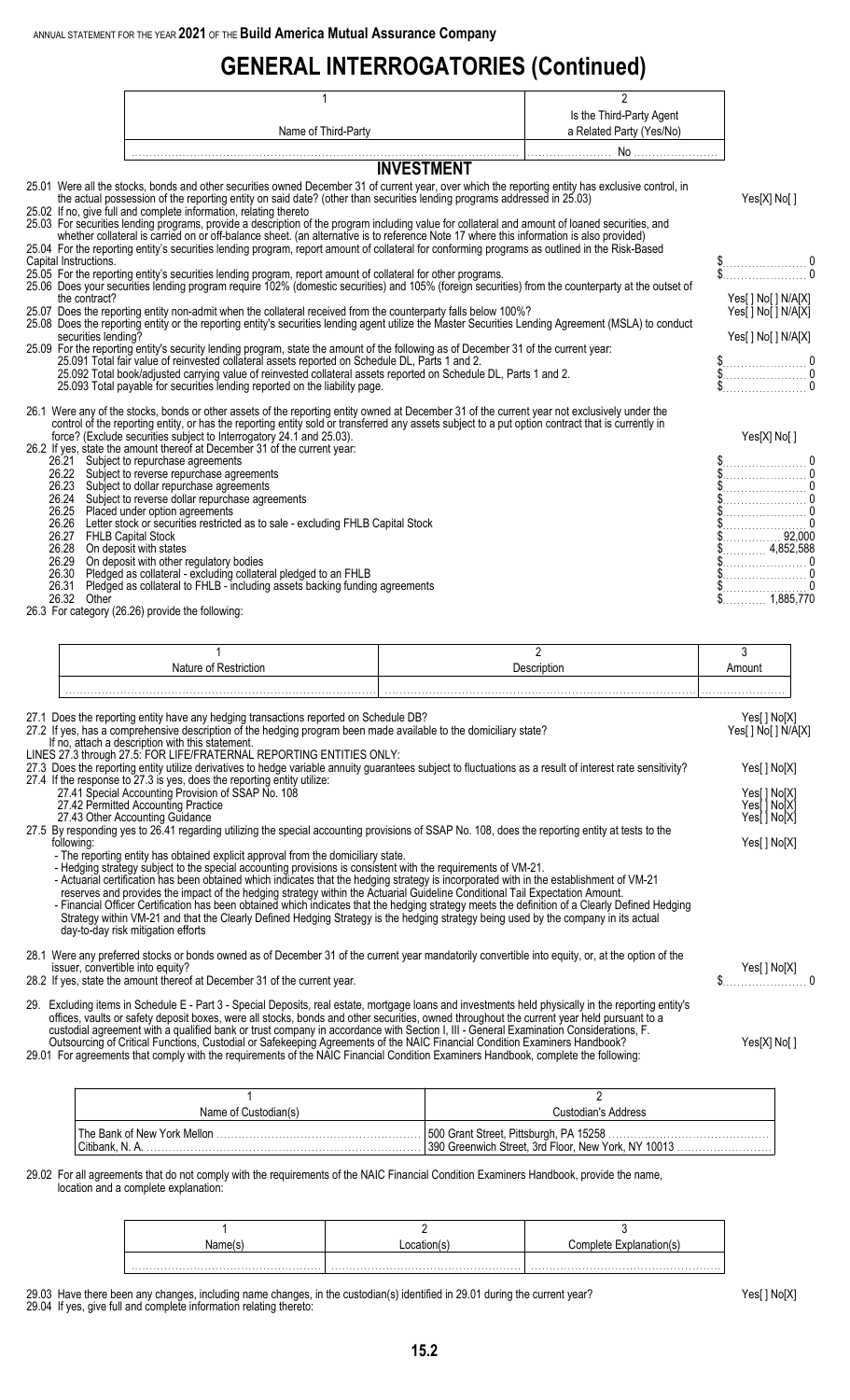### ANNUAL STATEMENT FOR THE YEAR **2021** OF THE **Build America Mutual Assurance Company GENERAL INTERROGATORIES (Continued)**

| New Custodian | : Change | ∢easor    |
|---------------|----------|-----------|
|               |          |           |
|               |          | Date of ' |

29.05 Investment management - Identify all investment advisors, investment managers, broker/dealers, including individuals that have the authority to make investment decisions on behalf of the reporting entity. For assets that are managed internally by employees of the reporting entity, note as such. ["…that have access to the investment accounts"; "…handle securities"]

| Name of Firm or Individual           |   |
|--------------------------------------|---|
| l MacKay Shields LLC<br>. <b>.</b> . | . |

29.0597 For those firms/individuals listed in the table for Question 29.05, do any firms/individuals unaffiliated with the reporting entity (i.e. designated with a "U") manage more than 10% of the reporting entity's invested assets? Yester More than 10% of the reporting entity's invested assets? 29.0598 For firms/individuals unaffiliated with the reporting entity (i.e. designated with a "U") listed in the table for Question 29.05, does the

total assets under management aggregate to more than 50% of the reporting entity's invested assets? Yes[X] No[ ]

29.06 For those firms or individuals listed in the table for 29.05 with an affiliation code of "A" (affiliated) or "U" (unaffiliated), provide the information for the table below.

| Central      |                            | Legal      |                         | Investment     |
|--------------|----------------------------|------------|-------------------------|----------------|
| Registration |                            | Entity     |                         | Management     |
| Depository   |                            | Identifier | Registered              | Agreement      |
| Number       | Name of Firm or Individual | (LEI)      | With                    | (IMA) Filed    |
| 107717       | MacKay Shields LLC.        |            | Securities and Exchange |                |
|              |                            |            | Commission              | N <sub>O</sub> |

30.1 Does the reporting entity have any diversified mutual funds reported in Schedule D - Part 2 (diversified according to the Securities and Exchange Commission (SEC) in the Investment Company Act of 1940 [Section 5 (b)(1)])? Yes[ ] No[X]

30.2 If yes, complete the following schedule:

|                  |                     | diustea<br>Book/Ad        |
|------------------|---------------------|---------------------------|
|                  | Name of Mutual Fund | Value<br>∠arrvınd<br>∪dlı |
| 30.2999<br>Total |                     |                           |

30.3 For each mutual fund listed in the table above, complete the following schedule:

|                     |                             | Amount of            |           |
|---------------------|-----------------------------|----------------------|-----------|
|                     |                             | <b>Mutual Fund's</b> |           |
|                     |                             | Book/Adjusted        |           |
|                     |                             | Carrying Value       |           |
| Name of Mutual Fund | Name of Significant Holding | Attributable to      | Date of   |
| (from above table)  | of the Mutual Fund          | the Holding          | Valuation |
|                     |                             |                      |           |

. . . . . . . . . . . . . . . . . . . . . . . . . . . . . . . . . . . . . . . . . . . . . . . . . . . . . . . . . . . . . . . . . . . . . . . . . . . . . . . . . . . . . . . . . . . . . . . . . . . . . . . . . . . . . . . . . . . . . . . . . . . . . . . . . . . . . . . . . . . . . . . . . . . . . . . . . . . . . . . . . . . . . . . . . . . . . . . . . . . . . . . . . . . . . . . . . .

31. Provide the following information for all short-term and long-term bonds and all preferred stocks. Do not substitute amortized value or statement value for fair value.

|      |                  |                  |               | Excess of           |
|------|------------------|------------------|---------------|---------------------|
|      |                  |                  |               | Statement over      |
|      |                  |                  |               | Fair Value (-),     |
|      |                  | Statement        | Fair          | or Fair Value over  |
|      |                  | (Admitted) Value | Value         | Statement (+)       |
| 31.1 | <b>Bonds</b>     | 456,342,826      | $472,370,063$ | $\ldots$ 16,027,237 |
| 31.2 | Preferred stocks |                  |               |                     |
| 31.3 | Totals           | 456.342.826      | 472,370,063   | 16,027,237          |

31.4 Describe the sources or methods utilized in determining the fair values:

The fair values of the Company's financial instruments are determined primarily through the use of observable inputs. Observable inputs reflect the assumptions market participants would use in pricing the asset or liability based on market data obtained from external independent sources. Unobservable inputs reflect management's assumptions about what market participants' assumptions would be in pricing the asset or liability based on the best information available.

| 32.1 Was the rate used to calculate fair value determined by a broker or custodian for any of the securities in Schedule D?<br>32.2 If the answer to 32.1 is yes, does the reporting entity have a copy of the broker's or custodian's pricing policy (hard copy or electronic copy)<br>for all brokers or custodians used as a pricing source?<br>32.3 If the answer to 32.2 is no, describe the reporting entity's process for determining a reliable pricing source for purposes of disclosure of fair<br>value for Schedule D:                                                     | Yes[] No[X]  |
|----------------------------------------------------------------------------------------------------------------------------------------------------------------------------------------------------------------------------------------------------------------------------------------------------------------------------------------------------------------------------------------------------------------------------------------------------------------------------------------------------------------------------------------------------------------------------------------|--------------|
| 33.1 Have all the filing requirements of the Purposes and Procedures Manual of the NAIC Investment Analysis Office been followed?<br>33.2 If no, list exceptions:                                                                                                                                                                                                                                                                                                                                                                                                                      | Yes[X] No[ ] |
| 34. By self-designation 5GI securities, the reporting entity is certifying the following elements for each self-designated 5GI security:<br>Documentation necessary to permit a full credit analysis of the security does not exist or an NAIC CRP credit rating for an FE or PL<br>а.<br>security is not available.<br>Issuer or obligor is current on all contracted interest and principal payments.<br>b.<br>The insurer has an actual expectation of ultimate payment of all contracted interest and principal.<br>C.<br>Has the reporting-entity self-designated 5GI securities? | Yes[ ] No[X] |
|                                                                                                                                                                                                                                                                                                                                                                                                                                                                                                                                                                                        |              |

35. By self-designating PLGI securities, the reporting entity is certifying the following elements of each self-designated PLGI security: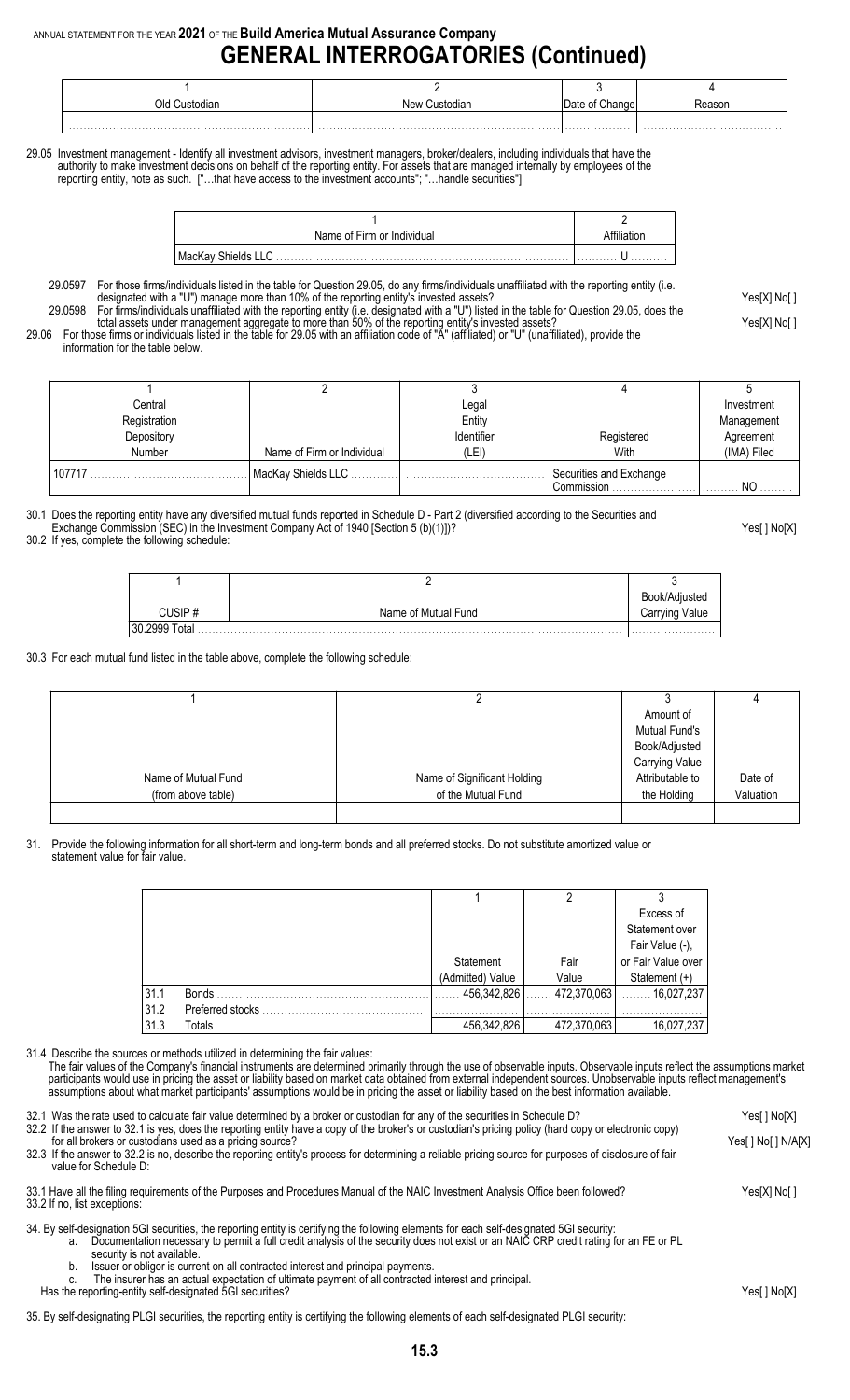ANNUAL STATEMENT FOR THE YEAR **2021** OF THE **Build America Mutual Assurance Company GENERAL INTERROGATORIES (Continued)** a. The security was purchased prior to January 1, 2018. b. The reporting entity is holding capital commensurate with the NAIC Designation reported for the security c. The NAIC Designation was derived from the credit rating assigned by an NAIC CRP in its legal capacity as an NRSRO which is shown on a current private letter rating held by the insurer and available for examination by state insurance regulators. d. The reporting entity is not permitted to share this credit rating of the PL security with the SVO. Has the reporting entity self-designated PLGI securities? The Control of Control of Control of Months and Months and Months and Months are provided PLGI securities? 36. By assigning FE to a Schedule BA non-registered private fund, the reporting entity is certifying the following elements of each self-designated FE fund: a. The shares were purchased prior to January 1, 2019. b. The reporting entity is holding capital commensurate with the NAIC Designation reported for the security<br>c. The security had a public credit rating(s) with annual surveillance assigned by an NAIC CRP in its legal c. The security had a public credit rating(s) with annual surveillance assigned by an NAIC CRP in its legal capacity as an NRSRO prior to January 1, 2019. d. The fund only or predominantly holds bonds in its portfolio. e. The current reported NAIC Designation was derived from the public credit rating(s) with annual surveillance assigned by an NAIC CRP in its legal capacity as an NRSRO. f. The public credit rating(s) with annual surveillance assigned by an NAIC CRP has not lapsed. Has the reporting entity assigned FE to Schedule BA non-registered private funds that complied with the above criteria? Yes[ ] No[X] 37. By rolling/renewing short-term or cash equivalent investments with continued reporting on Schedule DA Part 1 or Schedule E Part 2 (identified through a code (%) in those investment schedules), the reporting entity is certifying to the following: a. The investment is a liquid asset that can be terminated by the reporting entity on the current maturity date. b. If the investment is with a nonrelated party or nonaffiliate then it reflects an arms-length transaction with renewal completed at the discretion of all involved parties. c. If the investment is with a related party or affiliate then the reporting entity has complete robust reunderwriting of the transaction for which documentation is available for regulator review. d. Short-term and cash equivalent investments that have been renewed/rolled from the prior period that do not meet the criteria in 37.a-37.c are reported as long-term investments. Has the reporting entity rolled/renewed short-term or cash equivalent investments in accordance with these criteria? Yes[] No[] N/A[X] **OTHER** 38.1 Amount of payments to Trade Associations, Service Organizations and Statistical or Rating Bureaus, if any? \$. . . . . . . . . . . . 5,520,029 38.2 List the name of the organization and the amount paid if any such payment represented 25% or more of the total payments to Trade Associations, Service Organizations and Statistical or Rating Bureaus during the period covered by this statement. 1 2 Name Amount Paid Standard & Poor's . . . . . . . . . . . . . . . . . . . . . . . . . . . . . . . . . . . . . . . . . . . . . . . . . . . . . . . . . . . . . . . . . . . . . . . . . . . . . . . . . . . . . . . . . . . . . . . . . . . . . . . . . . . . . . . . . . . . . . . . . 5,520,029 39.1 Amount of payments for legal expenses, if any? \$. . . . . . . . . . . . . . . 533,362 39.2 List the name of the firm and the amount paid if any such payments represented 25% or more of the total payments for legal expenses during the period covered by this statement. 1 2 Name Amount Paid Cadwalder, Wickersham & Taft LLP . . . . . . . . . . . . . . . . . . . . . . . . . . . . . . . . . . . . . . . . . . . . . . . . . . . . . . . . . . . . . . . . . . . . . . . . . . . . . . . . . . . . . . . . . . . . . . . . . . . . . . 217,648

40.1 Amount of payments for expenditures in connection with matters before legislative bodies, officers or department of government, if any?<br>40.1 Amount of payments for expenditures in connection with matters before legisl 40.2 List the name of firm and the amount paid if any such payment represented 25% or more of the total payment expenditures in connection with matters before legislative bodies, officers or departments of government during the period covered by this statement.

| Name | Amount Paid |
|------|-------------|
|      | .000<br>.   |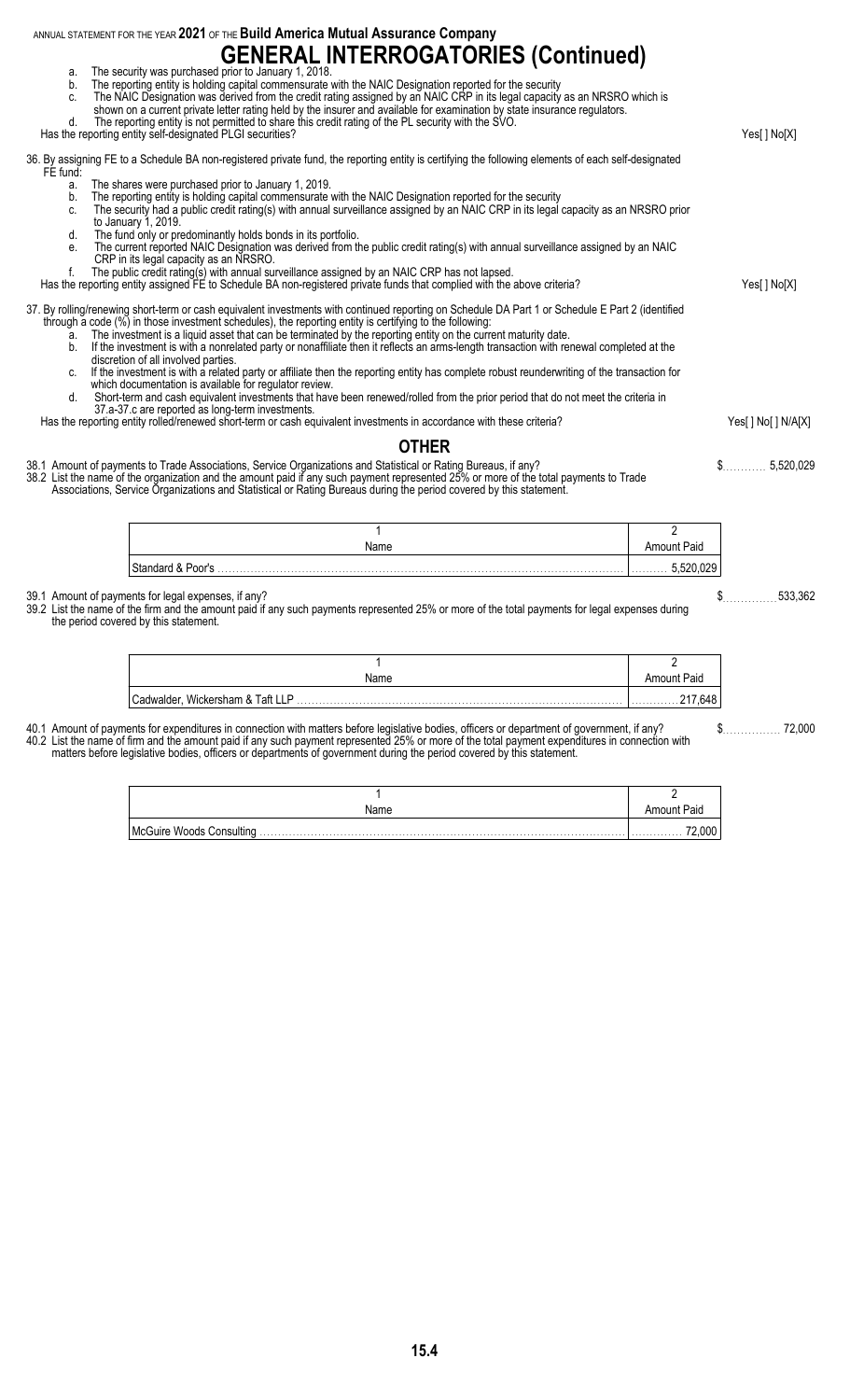# **GENERAL INTERROGATORIES (Continued)**

#### **PART 2 - PROPERTY & CASUALTY INTERROGATORIES**

| 1.1 Does the reporting entity have any direct Medicare Supplement Insurance in force?<br>1.2 If yes, indicate premium earned on U.S. business only.<br>1.3 What portion of Item (1.2) is not reported on the Medicare Supplement Insurance Experience Exhibit?<br>1.31 Reason for excluding: | Yes[ ] No[X] |  |
|----------------------------------------------------------------------------------------------------------------------------------------------------------------------------------------------------------------------------------------------------------------------------------------------|--------------|--|
| 1.4 Indicate amount of earned premium attributable to Canadian and/or Other Alien not included in Item (1.2) above.                                                                                                                                                                          |              |  |
| 1.5 Indicate total incurred claims on all Medicare Supplement insurance.<br>1.6 Individual policies                                                                                                                                                                                          |              |  |
| Most current three years:                                                                                                                                                                                                                                                                    |              |  |
| 1.61 Total premium earned                                                                                                                                                                                                                                                                    |              |  |
| 1.62 Total incurred claims<br>.63 Number of covered lives                                                                                                                                                                                                                                    |              |  |
| All years prior to most current three years:                                                                                                                                                                                                                                                 |              |  |
| 1.64 Total premium earned                                                                                                                                                                                                                                                                    |              |  |
| .65 Total incurred claims                                                                                                                                                                                                                                                                    |              |  |
| .66 Number of covered lives<br>1.7 Group policies                                                                                                                                                                                                                                            |              |  |
| Most current three years:                                                                                                                                                                                                                                                                    |              |  |
| 1.71 Total premium earned                                                                                                                                                                                                                                                                    |              |  |
| 1.72 Total incurred claims<br>1.73 Number of covered lives                                                                                                                                                                                                                                   |              |  |
| All years prior to most current three years:                                                                                                                                                                                                                                                 |              |  |
| 1.74 Total premium earned                                                                                                                                                                                                                                                                    |              |  |
| 1.75 Total incurred claims                                                                                                                                                                                                                                                                   |              |  |
| .76 Number of covered lives                                                                                                                                                                                                                                                                  |              |  |

2. Health Test

|      | <b>Current Year</b> | Prior Year |
|------|---------------------|------------|
|      |                     |            |
| 2.2  |                     |            |
| 2.3  |                     |            |
| 2.4  |                     |            |
| 2.5  |                     |            |
| 12.6 |                     |            |

| 3.1 Did the reporting entity issue participating policies during the calendar year?<br>3.2 If yes, provide the amount of premium written for participating and/or non-participating policies during the calendar year:                                                                                                                                                                                                                                                   | Yes[] No[X]                                                                                                                                                                                                                                                                                                                                                                                    |
|--------------------------------------------------------------------------------------------------------------------------------------------------------------------------------------------------------------------------------------------------------------------------------------------------------------------------------------------------------------------------------------------------------------------------------------------------------------------------|------------------------------------------------------------------------------------------------------------------------------------------------------------------------------------------------------------------------------------------------------------------------------------------------------------------------------------------------------------------------------------------------|
| 3.21 Participating policies<br>3.22 Non-participating policies                                                                                                                                                                                                                                                                                                                                                                                                           | $\begin{array}{c} \n\text{\$} \n\text{\$} \n\text{\$} \n\text{\$} \n\text{\$} \n\text{\$} \n\text{\$} \n\text{\$} \n\text{\$} \n\text{\$} \n\text{\$} \n\text{\$} \n\text{\$} \n\text{\$} \n\text{\$} \n\text{\$} \n\text{\$} \n\text{\$} \n\text{\$} \n\text{\$} \n\text{\$} \n\text{\$} \n\text{\$} \n\text{\$} \n\text{\$} \n\text{\$} \n\text{\$} \n\text{\$} \n\text{\$} \n\text{\$} \n\$ |
| 4. For Mutual reporting entities and Reciprocal Exchanges only:<br>4.1 Does the reporting entity issue assessable policies?<br>4.2 Does the reporting entity issue non-assessable policies?<br>4.3 If assessable policies are issued, what is the extent of the contingent liability of the policyholders?<br>4.4 Total amount of assessments paid or ordered to be paid during the year on deposit notes or contingent premiums.                                        | Yes[ ] No[X] N/A[ ]<br>Yes[X] No[ ] N/A[ ]<br>$\begin{array}{c} 0.000\% \\ \text{} \\ 0 \end{array}$                                                                                                                                                                                                                                                                                           |
| 5. For Reciprocal Exchanges Only:<br>5.1 Does the exchange appoint local agents?<br>5.2 If yes, is the commission paid:<br>5.21 Out of Attorney's-in-fact compensation<br>5.22 As a direct expense of the exchange<br>5.3 What expenses of the Exchange are not paid out of the compensation of the Attorney-in-fact?<br>5.4 Has any Attorney-in-fact compensation, contingent on fulfillment of certain conditions been deferred?<br>5.5 If yes, give full information: | Yes[ ] No[ ] N/A[X]<br>Yes[] No[] N/A[X]<br>Yes[ ] No[ ] N/A[X]<br>Yes[] No[] N/A[X]                                                                                                                                                                                                                                                                                                           |

- 
- 6.1 What provision has this reporting entity made to protect itself from an excessive loss in the event of a catastrophe under a workers' compensation contract issued without limit of loss: The Company does not write and has not issued workers' compensation contracts.

6.2 Describe the method used to estimate this reporting entity's probable maximum insurance loss, and identify the type of insured exposures comprising that probable maximum loss, the locations of concentrations of those exposures and the external resources (such as consulting firms or computer software models), if any, used in the estimation process:

The Company uses a number of internal models and tools to assess its probable maximum loss.

6.3 What provision has this reporting entity made (such as a catastrophic reinsurance program) to protect itself from an excessive loss arising from the types and concentrations of insured exposures comprising its probable maximum property insurance loss:

The Company benefits from both first loss and excess of loss reinsurance protection provided by HG Re, Ltd. ("HG Re"). The first loss reinsurance protection is provided via a reinsurance treaty (the "First Loss Reinsurance Treaty"), whereby HG Re assumes losses in an amount up to 15% of the par outstanding for each insurance policy. The excess of loss reinsurance treaty (the "Excess of Loss Reinsurance Treaty") provides last dollar protection for exposures on municipal bonds insured by the Company in excess of regulatory single issuer limits, subject to an aggreagte limit equal to \$75 million. HG Re's obligations under both the First Loss Reinsurance Treaty and the Excess of Loss Reinsuarance Treaty are secured by, and limited to the value of the assets held in trusts, which include a beneficial interest in the Series 2018 Surplus Notes as well as other high quality assets, which are pledged for the benefit of Build America. In addition to the reinsurance protection provided by HG Re, BAM is party to two collateralized excess of loss reinsurance agreements provided by Fidus Re, Ltd ("Fidus"), a Bermuda based special purpose insurer created solely to provide reinsurance protection to BAM. The Fidus 2018 reinsurance agreement provides prospective reinsurance for 90% of aggregate losses exceeding \$165,000,000 on a portion of BAM's financial guarantee portfolio (the "Fidus 2018 Covered Portfolio") up to a total reimbursement of \$100,000,000. The Fidus 2018 Covered Portfolio consists of approximately 33% of the total gros par in force for BAM's portfolio of financial guaranty policies as of December 31,2021. The Fidus 2021 reinsurance agreement provides prospective reinsurance for 90% of aggregate losses exceeding \$135,000,000 on a portion of BAM's financial guarantee portfolio (the "Fidus 2021 Covered Portfolio") up to a total reimbursement of \$150,000,000. The Fidus 2021 Covered Portfolio consists of approximately 38% of the total gross par in force of BAM's portfolio of financial guaranty policies as of December 31, 2021. The Company uses deposit accounting for the excess of loss reinsurance protection provided by Fidus and HG Re.

6.4 Does the reporting entity carry catastrophic reinsurance protection for at least one reinstatement, in an amount sufficient to cover its estimated probable maximum loss attributable to a single loss event or occurrence? Yes[ ] No[X]

- 6.5 If no, describe any arrangements or mechanisms employed by the reporting entity to supplement its catastrophe reinsurance program or to hedge its exposure to unreinsured catastrophic loss See 6.3 for a description of the Company's reinsurance.
- 7.1 Has the reporting entity reinsured any risk with any other entity under a quota share reinsurance contract that includes a provision that would limit the reinsurer's losses below the stated quota share percentage (e.g., a deductible, a loss ratio corridor, a loss cap, an aggregate limit or any similar provisions)? Yes[] No[X]
- 7.2 If yes, indicate the number of reinsurance contracts containing such provisions.
- 7.3 If yes, does the amount of reinsurance credit taken reflect the reduction in quota share coverage caused by any applicable limiting provision(s)? Yes[ ] No[ ] N/A[X]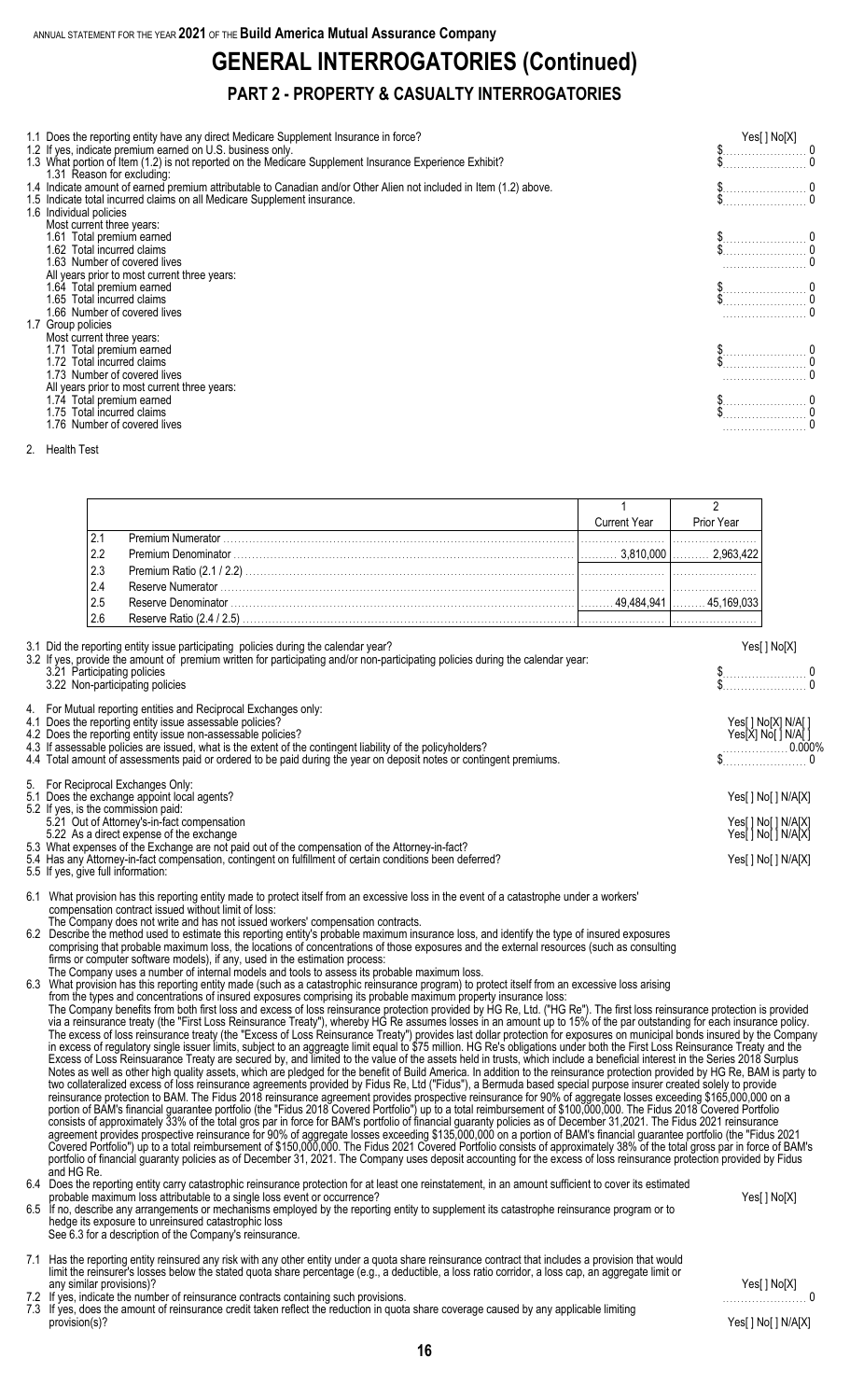ANNUAL STATEMENT FOR THE YEAR **2021** OF THE **Build America Mutual Assurance Company GENERAL INTERROGATORIES (Continued)**

| 8.1 Has this reporting entity reinsured any risk with any other entity and agreed to release such entity from liability, in whole or in part, from any<br>loss that may occur on this risk, or portion thereof, reinsured?<br>8.2 If yes, give full information.                                                                                                                                                                                                                                                                                                                                                                                                                                                                                                                                                                                                                                                                                                                                                                                                                                                                                                                                                                                                                                                                                                                                                                       | Yes[] No[X]                                                                                                                                                                                                                                                                                                                                                                  |
|----------------------------------------------------------------------------------------------------------------------------------------------------------------------------------------------------------------------------------------------------------------------------------------------------------------------------------------------------------------------------------------------------------------------------------------------------------------------------------------------------------------------------------------------------------------------------------------------------------------------------------------------------------------------------------------------------------------------------------------------------------------------------------------------------------------------------------------------------------------------------------------------------------------------------------------------------------------------------------------------------------------------------------------------------------------------------------------------------------------------------------------------------------------------------------------------------------------------------------------------------------------------------------------------------------------------------------------------------------------------------------------------------------------------------------------|------------------------------------------------------------------------------------------------------------------------------------------------------------------------------------------------------------------------------------------------------------------------------------------------------------------------------------------------------------------------------|
| 9.1 Has the reporting entity ceded any risk under any reinsurance contract (or under multiple contracts with the same reinsurer or its affiliates) for<br>which during the period covered by the statement: (i) it recorded a positive or negative underwriting result greater than 5% of prior year-end<br>surplus as regards policyholders or it reported calendar year written premium ceded or year-end loss and loss expense reserves ceded greater<br>than 5% of prior year-end surplus as regards policyholders; (ii) it accounted for that contract as reinsurance and not as a deposit; and (iii) the<br>contract(s) contain one or more of the following features or other features that would have similar results:<br>(a) A contract term longer than two years and the contract is noncancellable by the reporting entity during the contract term;<br>(b) A limited or conditional cancellation provision under which cancellation triggers an obligation by the reporting entity, or an affiliate of the<br>reporting entity, to enter into a new reinsurance contract with the reinsurer, or an affiliate of the reinsurer;<br>(c) Aggregate stop loss reinsurance coverage;<br>(d) A unilateral right by either party (or both parties) to commute the reinsurance contract, whether conditional or not, except for such provisions<br>which are only triggered by a decline in the credit status of the other party; |                                                                                                                                                                                                                                                                                                                                                                              |
| (e) A provision permitting reporting of losses, or payment of losses, less frequently than on a quarterly basis (unless there is no activity during<br>the period); or<br>(f) Payment schedule, accumulating retentions from multiple years or any features inherently designed to delay timing of the reimbursement to<br>the ceding entity.<br>9.2 Has the reporting entity during the period covered by the statement ceded any risk under any reinsurance contract (or under multiple contracts<br>with the same reinsurer or its affiliates), for which, during the period covered by the statement, it recorded a positive or negative underwriting<br>result greater than 5% of prior year-end surplus as regards policyholders or it reported calendar year written premium ceded or year-end loss<br>and loss expense reserves ceded greater than 5% of prior year-end surplus as regards policyholders; excluding cessions to approved pooling                                                                                                                                                                                                                                                                                                                                                                                                                                                                               | Yes[X] No[]                                                                                                                                                                                                                                                                                                                                                                  |
| arrangements or to captive insurance companies that are directly or indirectly controlling, controlled by, or under common control with (i) one or<br>more unaffiliated policyholders of the reporting entity, or (ii) an association of which one or more unaffiliated policyholders of the reporting entity<br>is a member where:<br>(a) The written premium ceded to the reinsurer by the reporting entity or its affiliates represents fifty percent (50%) or more of the entire direct<br>and assumed premium written by the reinsurer based on its most recently available financial statement; or<br>(b) Twenty-five percent (25%) or more of the written premium ceded to the reinsurer has been retroceded back to the reporting entity or its<br>affiliates in a separate reinsurance contract.<br>9.3 If yes to 9.1 or 9.2, please provide the following information in the Reinsurance Summary Supplemental Filing for General Interrogatory 9:<br>(a) The aggregate financial statement impact gross of all such ceded reinsurance contracts on the balance sheet and statement of income.<br>(b) A summary of the reinsurance contract terms and indicate whether it applies to the contracts meeting the criteria in 9.1 or 9.2; and<br>(c) A brief discussion of management's principle objectives in entering into the reinsurance contract including the economic purpose to be                                      | Yes[X] No[]                                                                                                                                                                                                                                                                                                                                                                  |
| achieved.<br>9.4 Except for transactions meeting the requirements of paragraph 37 of SSAP No. 62R, Property and Casualty Reinsurance, has the reporting<br>entity ceded any risk under any reinsurance contract (or multiple contracts with the same reinsurer or its affiliates) during the period covered by<br>the financial statement, and either:<br>(a) Accounted for that contract as reinsurance (either prospective or retroactive) under statutory accounting principles ("SAP") and as a deposit<br>under generally accepted accounting principles ("GAAP"); or<br>(b) Accounted for that contract as reinsurance under GAAP and as a deposit under SAP?<br>9.5 If yes to 9.4, explain in the Reinsurance Summary Supplemental Filing for General Interrogatory 9 (section D) why the contract(s) is treated<br>differently for GAAP and SAP.<br>9.6 The reporting entity is exempt from the Reinsurance Attestation Supplement under one or more of the following criteria:<br>(a) The entity does not utilize reinsurance; or                                                                                                                                                                                                                                                                                                                                                                                             | Yes[] No[X]<br>Yes[] No[X]                                                                                                                                                                                                                                                                                                                                                   |
| (b) The entity only engages in a 100% quota share contract with an affiliate and the affiliated or lead company has filed an attestation<br>supplement; or<br>(c) The entity has no external cessions and only participates in an intercompany pool and the affiliated or lead company has filed an attestation<br>supplement.                                                                                                                                                                                                                                                                                                                                                                                                                                                                                                                                                                                                                                                                                                                                                                                                                                                                                                                                                                                                                                                                                                         | Yes[] No[X]<br>Yes[] No[X]                                                                                                                                                                                                                                                                                                                                                   |
| 10. If the reporting entity has assumed risks from another entity, there should be charged on account of such reinsurances a reserve equal to that<br>which the original entity would have been required to charge had it retained the risks. Has this been done?<br>11.1 Has the reporting entity guaranteed policies issued by any other entity and now in force?<br>11.2 If yes, give full information:                                                                                                                                                                                                                                                                                                                                                                                                                                                                                                                                                                                                                                                                                                                                                                                                                                                                                                                                                                                                                             | Yes[X] No[ ] N/A[ ]<br>Yes[] No[X]                                                                                                                                                                                                                                                                                                                                           |
| 12.1 If the reporting entity recorded accrued retrospective premiums on insurance contracts on Line 15.3 of the asset schedule, Page 2, state the<br>amount of corresponding liabilities recorded for:<br>12.11 Unpaid losses<br>12.12 Unpaid underwriting expenses (including loss adjustment expenses)<br>12.2 Of the amount on Line 15.3, Page 2, state the amount that is secured by letters of credit, collateral and other funds.<br>12.3 If the reporting entity underwrites commercial insurance risks, such as workers' compensation, are premium notes or promissory notes<br>accepted from its insureds covering unpaid premiums and/or unpaid losses?<br>12.4 If yes, provide the range of interest rates charged under such notes during the period covered by this statement:<br>12.41 From<br>12.42 To<br>12.5 Are letters of credit or collateral and other funds received from insureds being utilized by the reporting entity to secure premium notes or<br>promissory notes taken by a reporting entity, or to secure any of the reporting entity's reported direct unpaid loss reserves, including unpaid<br>losses under loss deductible features of commercial policies?<br>12.6 If yes, state the amount thereof at December 31 of current year:<br>12.61 Letters of Credit<br>12.62 Collateral and other funds                                                                                                 | $\begin{matrix} \texttt{\$} & \texttt{\$} \\ \texttt{\$} & \texttt{\$} \\ \texttt{\$} & \texttt{\$} \\ \texttt{\$} & \texttt{\$} \end{matrix}$<br>Yes[ ] No[ ] N/A[X]<br>. 0.000%<br>$\ldots \ldots \ldots \ldots 0.000\%$<br>Yes[] No[X]<br>$\begin{array}{c} \n\text{\$} \\ \n\text{\$} \\ \n\text{\$} \end{array} \hspace{-.5cm} \begin{array}{c} \n0 \\ \n0 \end{array}$ |
| 13.1 Largest net aggregate amount insured in any one risk (excluding workers' compensation):<br>13.2 Does any reinsurance contract considered in the calculation of this amount include an aggregate limit of recovery without also including a<br>reinstatement provision?<br>13.3 State the number of reinsurance contracts (excluding individual facultative risk certificates, but including facultative programs, automatic<br>facilities or facultative obligatory contracts) considered in the calculation of the amount.                                                                                                                                                                                                                                                                                                                                                                                                                                                                                                                                                                                                                                                                                                                                                                                                                                                                                                       | Yes[X] No[]                                                                                                                                                                                                                                                                                                                                                                  |
| 14.1 Is the company a cedant in a multiple cedant reinsurance contract?<br>14.2 If yes, please describe the method of allocating and recording reinsurance among the cedants<br>14.3 If the answer to 14.1 is yes, are the methods described in item 14.2 entirely contained in the respective multiple cedant reinsurance contracts?<br>14.4 If the answer to 14.3 is no, are all the methods described in 14.2 entirely contained in written agreements?<br>14.5 If the answer to 14.4 is no, please explain                                                                                                                                                                                                                                                                                                                                                                                                                                                                                                                                                                                                                                                                                                                                                                                                                                                                                                                         | Yes[] No[X]<br>Yes[ ] No[ ] N/A[X]<br>Yes[ ] No[ ] N/A[X]                                                                                                                                                                                                                                                                                                                    |
| 15.1 Has the reporting entity guaranteed any financed premium accounts?<br>15.2 If yes, give full information:                                                                                                                                                                                                                                                                                                                                                                                                                                                                                                                                                                                                                                                                                                                                                                                                                                                                                                                                                                                                                                                                                                                                                                                                                                                                                                                         | Yes[ ] No[X]                                                                                                                                                                                                                                                                                                                                                                 |
| 16.1 Does the reporting entity write any warranty business?                                                                                                                                                                                                                                                                                                                                                                                                                                                                                                                                                                                                                                                                                                                                                                                                                                                                                                                                                                                                                                                                                                                                                                                                                                                                                                                                                                            | Yes[] No[X]                                                                                                                                                                                                                                                                                                                                                                  |

If yes, disclose the following information for each of the following types of warranty coverage: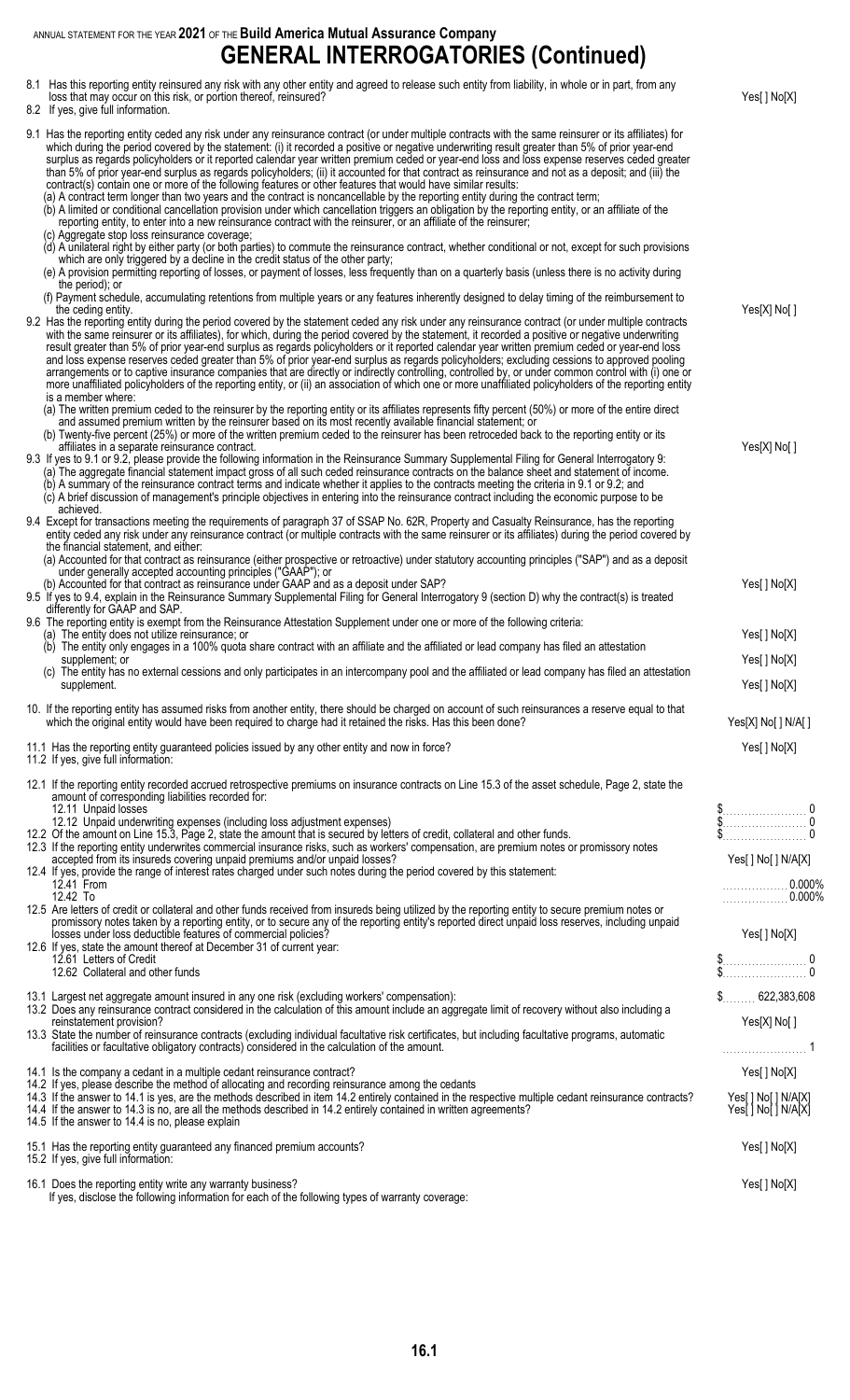# **GENERAL INTERROGATORIES (Continued)**

|                                                                                                                                                                                                                                                                                                                                                                                                                                                                                                                         |                                                                                                                                                                                                                                                                                                                                                                                                                                        |                 |               | 3      |                                    | 5              |                            |  |  |  |  |  |
|-------------------------------------------------------------------------------------------------------------------------------------------------------------------------------------------------------------------------------------------------------------------------------------------------------------------------------------------------------------------------------------------------------------------------------------------------------------------------------------------------------------------------|----------------------------------------------------------------------------------------------------------------------------------------------------------------------------------------------------------------------------------------------------------------------------------------------------------------------------------------------------------------------------------------------------------------------------------------|-----------------|---------------|--------|------------------------------------|----------------|----------------------------|--|--|--|--|--|
|                                                                                                                                                                                                                                                                                                                                                                                                                                                                                                                         |                                                                                                                                                                                                                                                                                                                                                                                                                                        | Direct          | Direct        | Direct | Direct                             | Direct         |                            |  |  |  |  |  |
|                                                                                                                                                                                                                                                                                                                                                                                                                                                                                                                         |                                                                                                                                                                                                                                                                                                                                                                                                                                        | Losses Incurred | Losses Unpaid |        | Written Premium   Premium Unearned | Premium Earned |                            |  |  |  |  |  |
| 16.11                                                                                                                                                                                                                                                                                                                                                                                                                                                                                                                   |                                                                                                                                                                                                                                                                                                                                                                                                                                        |                 |               |        |                                    |                |                            |  |  |  |  |  |
| 16.12                                                                                                                                                                                                                                                                                                                                                                                                                                                                                                                   |                                                                                                                                                                                                                                                                                                                                                                                                                                        |                 |               |        |                                    |                |                            |  |  |  |  |  |
| 16.13                                                                                                                                                                                                                                                                                                                                                                                                                                                                                                                   |                                                                                                                                                                                                                                                                                                                                                                                                                                        |                 |               |        |                                    |                |                            |  |  |  |  |  |
| 16.14                                                                                                                                                                                                                                                                                                                                                                                                                                                                                                                   |                                                                                                                                                                                                                                                                                                                                                                                                                                        |                 |               |        |                                    |                |                            |  |  |  |  |  |
|                                                                                                                                                                                                                                                                                                                                                                                                                                                                                                                         | Disclose type of coverage:                                                                                                                                                                                                                                                                                                                                                                                                             |                 |               |        |                                    |                |                            |  |  |  |  |  |
|                                                                                                                                                                                                                                                                                                                                                                                                                                                                                                                         | 17.1 Does the reporting entity include amounts recoverable on unauthorized reinsurance in Schedule F - Part 3 that is exempt from the statutory<br>provision for unauthorized reinsurance?<br>Incurred but not reported losses on contracts in force prior to July 1, 1984 and not subsequently renewed are exempt from the statutory<br>provision for unauthorized reinsurance. Provide the following information for this exemption. |                 |               |        |                                    |                | Yes[] No[X]                |  |  |  |  |  |
| 17.11 Gross amount of unauthorized reinsurance in Schedule F - Part 3 exempt from the statutory provision for unauthorized reinsurance<br>17.12 Unfunded portion of Interrogatory 17.11<br>17.13 Paid losses and loss adjustment expenses portion of Interrogatory 17.11<br>17.14 Case reserves portion of Interrogatory 17.11<br>17.15 Incurred but not reported portion of Interrogatory 17.11<br>17.16 Unearned premium portion of Interrogatory 17.11<br>17.17 Contingent commission portion of Interrogatory 17.11 |                                                                                                                                                                                                                                                                                                                                                                                                                                        |                 |               |        |                                    |                |                            |  |  |  |  |  |
|                                                                                                                                                                                                                                                                                                                                                                                                                                                                                                                         | 18.1 Do you act as a custodian for health savings accounts?<br>18.2 If yes, please provide the amount of custodial funds held as of the reporting date:<br>18.3 Do you act as an administrator for health savings accounts?<br>18.4 If yes, please provide the balance of the funds administered as of the reporting date:                                                                                                             |                 |               |        |                                    |                | Yes[] No[X]<br>Yes[] No[X] |  |  |  |  |  |

19. Is the reporting entity licensed or chartered, registered, qualified, eligible or writing business in at least two states? Yes[X] No[ ] 19.1 If no, does the reporting entity assume reinsurance business that covers risks residing in at least one state other than the state of domicile of the reporting entity? Yes[ ] No[X]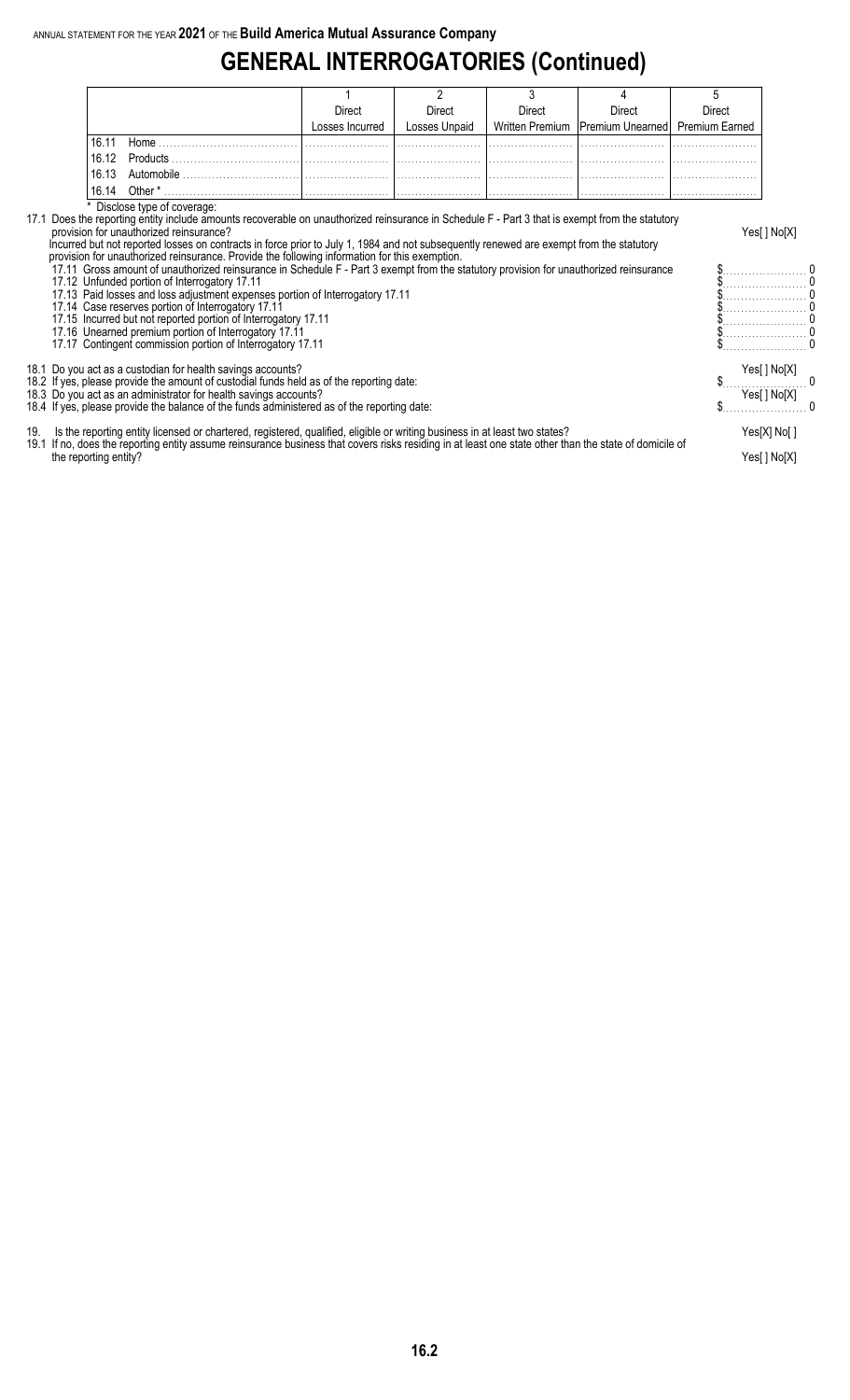# **FIVE - YEAR HISTORICAL DATA**

**Show amounts in whole dollars only, no cents; show percentages to one decimal place, i.e., 17.6**

|     | amounts in whole adilars ding, no cents, show percentages to one accimal place, i.e., 17.0                                                |      |                |      |      |      |
|-----|-------------------------------------------------------------------------------------------------------------------------------------------|------|----------------|------|------|------|
|     |                                                                                                                                           | 1    | $\overline{2}$ | 3    | 4    | 5    |
|     |                                                                                                                                           | 2021 | 2020           | 2019 | 2018 | 2017 |
|     |                                                                                                                                           |      |                |      |      |      |
|     | Gross Premiums Written (Page 8, Part 1B, Columns 1, 2 & 3)                                                                                |      |                |      |      |      |
| 1.  | Liability Lines (Lines 11.1, 11.2, 16, 17.1, 17.2, 17.3, 18.1, 18.2, 19.1,                                                                |      |                |      |      |      |
|     |                                                                                                                                           |      |                |      |      |      |
| 2.  |                                                                                                                                           |      |                |      |      | .    |
| 3.  |                                                                                                                                           |      |                |      |      |      |
| 4.  | All Other Lines (Lines 6, 10, 13, 14, 15, 23, 24, 28, 29, 30 & 34) ……… 55,738,318 …… 61,711,453 …… 38,463,062 …… 51,127,330 …… 60,328,021 |      |                |      |      |      |
|     |                                                                                                                                           |      |                |      |      |      |
| 5.  |                                                                                                                                           |      |                |      |      |      |
| 6.  |                                                                                                                                           |      |                |      |      |      |
|     | Net Premiums Written (Page 8, Part 1B, Column 6)                                                                                          |      |                |      |      |      |
| 7.  | Liability Lines (Lines 11.1, 11.2, 16, 17.1, 17.2, 17.3, 18.1, 18.2,                                                                      |      |                |      |      |      |
|     |                                                                                                                                           |      |                |      |      |      |
| 8.  |                                                                                                                                           |      |                |      |      |      |
| 9.  |                                                                                                                                           |      |                |      |      |      |
| 10. | All Other Lines (Lines 6, 10, 13, 14, 15, 23, 24, 28, 29, 30 & 34) ……… 8,125,908 ……… 8,818,564 ……… 5,055,299 ……… 7,306,441 ……… 8,621,774  |      |                |      |      |      |
| 11. |                                                                                                                                           |      |                |      |      |      |
| 12. |                                                                                                                                           |      |                |      |      |      |
|     |                                                                                                                                           |      |                |      |      |      |
|     | <b>Statement of Income (Page 4)</b>                                                                                                       |      |                |      |      |      |
| 13. |                                                                                                                                           |      |                |      |      |      |
| 14. |                                                                                                                                           |      |                |      |      |      |
| 15. |                                                                                                                                           |      |                |      |      |      |
| 16. |                                                                                                                                           |      |                |      |      |      |
| 17. |                                                                                                                                           |      |                |      |      |      |
| 18. |                                                                                                                                           |      |                |      |      |      |
|     | <b>Balance Sheet Lines (Pages 2 and 3)</b>                                                                                                |      |                |      |      |      |
| 19. | TOTAL admitted assets excluding protected cell business (Page                                                                             |      |                |      |      |      |
|     |                                                                                                                                           |      |                |      |      |      |
|     |                                                                                                                                           |      |                |      |      |      |
| 20. | Premiums and considerations (Page 2, Column 3)                                                                                            |      |                |      |      |      |
|     | 20.1                                                                                                                                      |      |                |      |      |      |
|     | 20.2                                                                                                                                      |      |                |      |      |      |
|     | 20.3                                                                                                                                      |      |                |      |      |      |
| 21. | TOTAL liabilities excluding protected cell business (Page 3, Line                                                                         |      |                |      |      |      |
|     |                                                                                                                                           |      |                |      |      |      |
| 22. |                                                                                                                                           |      |                |      |      |      |
| 23. |                                                                                                                                           |      |                |      |      |      |
| 24. |                                                                                                                                           |      |                |      |      |      |
|     |                                                                                                                                           |      |                |      |      |      |
| 25. | Capital paid up (Page 3, Lines 30 & 31).                                                                                                  |      |                |      |      |      |
| 26. |                                                                                                                                           |      |                |      |      |      |
|     | Cash Flow (Page 5)                                                                                                                        |      |                |      |      |      |
| 27. |                                                                                                                                           |      |                |      |      |      |
|     | <b>Risk-Based Capital Analysis</b>                                                                                                        |      |                |      |      |      |
| 28. |                                                                                                                                           |      |                |      |      |      |
| 29. |                                                                                                                                           |      |                |      |      |      |
|     | Percentage Distribution of Cash, Cash Equivalents and Invested Assets                                                                     |      |                |      |      |      |
|     | (Page 2, Column 3)                                                                                                                        |      |                |      |      |      |
|     | (Item divided by Page 2, Line 12, Column 3) x 100.0                                                                                       |      |                |      |      |      |
|     |                                                                                                                                           |      |                |      |      |      |
| 30. |                                                                                                                                           |      |                |      |      |      |
| 31. |                                                                                                                                           |      |                |      |      |      |
| 32. |                                                                                                                                           |      |                |      |      |      |
| 33. |                                                                                                                                           |      |                |      |      |      |
| 34. |                                                                                                                                           |      |                |      |      |      |
| 35. |                                                                                                                                           |      |                |      |      |      |
| 36. |                                                                                                                                           |      |                |      |      |      |
| 37. |                                                                                                                                           |      |                |      |      |      |
| 38. |                                                                                                                                           |      |                |      |      |      |
| 39. |                                                                                                                                           |      |                |      |      |      |
| 40. |                                                                                                                                           |      |                |      |      |      |
|     |                                                                                                                                           |      |                |      |      |      |
| 41. |                                                                                                                                           |      |                |      |      |      |
|     | Investments in Parent, Subsidiaries and Affiliates                                                                                        |      |                |      |      |      |
| 42. |                                                                                                                                           |      |                |      |      |      |
| 43. |                                                                                                                                           |      |                |      |      |      |
| 44. |                                                                                                                                           |      |                |      |      |      |
| 45. | Affiliated short-term investments (subtotals included in Schedule DA                                                                      |      |                |      |      |      |
|     |                                                                                                                                           |      |                |      |      |      |
| 46. |                                                                                                                                           |      |                |      |      |      |
| 47. |                                                                                                                                           |      |                |      |      |      |
| 48. |                                                                                                                                           |      |                |      |      |      |
|     |                                                                                                                                           |      |                |      |      |      |
| 49. |                                                                                                                                           |      |                |      |      |      |
| 50. | Percentage of investments in parent, subsidiaries and affiliates to                                                                       |      |                |      |      |      |
|     | surplus as regards policyholders (Line 48 above divided by Page 3,                                                                        |      |                |      |      |      |
|     |                                                                                                                                           |      |                |      |      |      |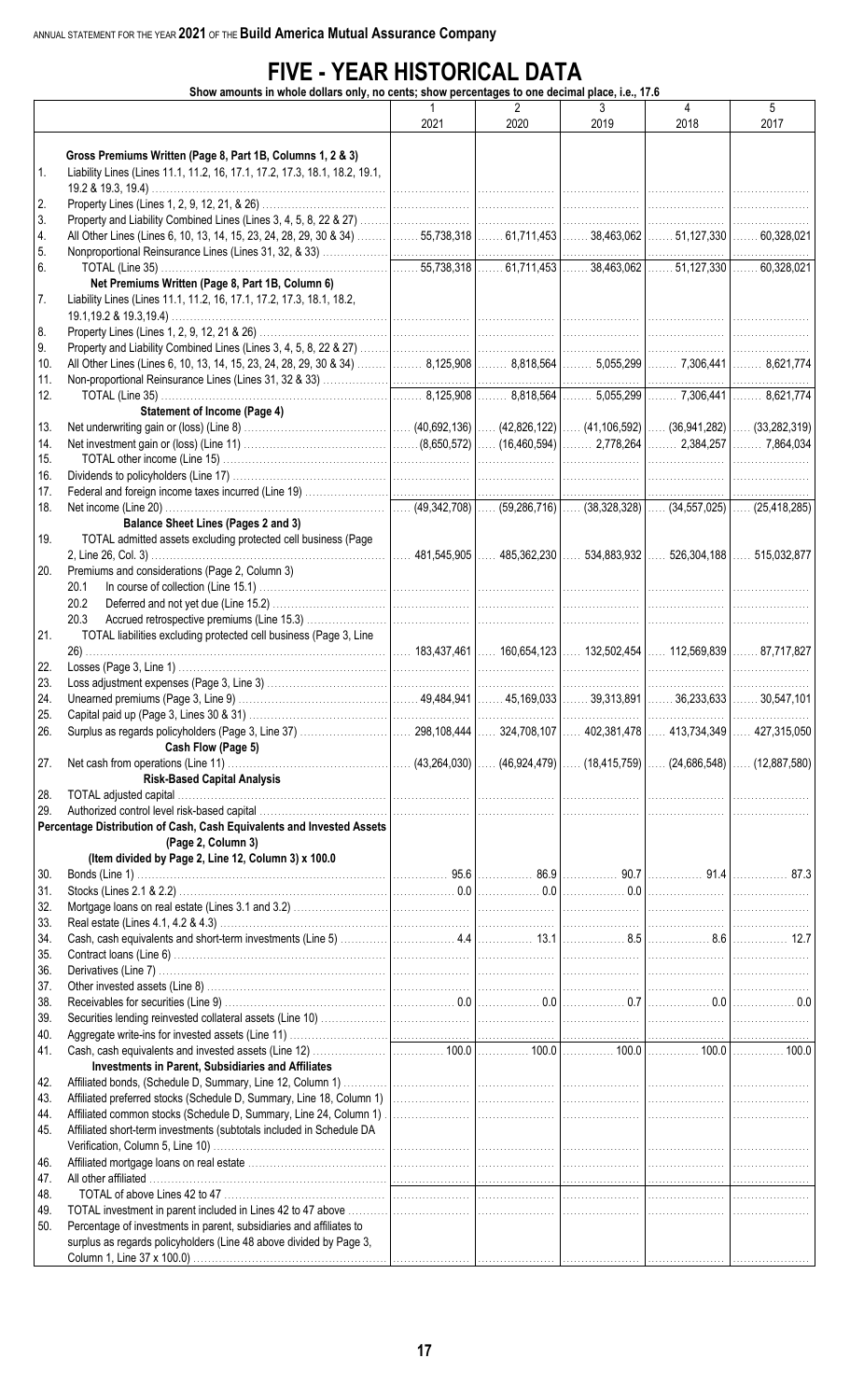# **FIVE - YEAR HISTORICAL DATA (Continued)**

|     |                                                                                                                                                                           | $\mathbf{1}$ | $\overline{2}$ | 3    | 4    | 5    |
|-----|---------------------------------------------------------------------------------------------------------------------------------------------------------------------------|--------------|----------------|------|------|------|
|     |                                                                                                                                                                           | 2021         | 2020           | 2019 | 2018 | 2017 |
|     | <b>Capital and Surplus Accounts (Page 4)</b>                                                                                                                              |              |                |      |      |      |
| 51. |                                                                                                                                                                           |              |                |      |      |      |
| 52. |                                                                                                                                                                           |              |                |      |      |      |
| 53. |                                                                                                                                                                           |              |                |      |      |      |
|     | Gross Losses Paid (Page 9, Part 2, Columns 1 and 2)                                                                                                                       |              |                |      |      |      |
| 54. | Liability lines (Lines 11.1, 11.2, 16, 17.1, 17.2, 17.3, 18.1, 18.2, 19.1, 19.2                                                                                           |              |                |      |      |      |
| 55. |                                                                                                                                                                           |              |                |      |      |      |
| 56. |                                                                                                                                                                           |              |                |      |      |      |
| 57. |                                                                                                                                                                           |              |                |      |      |      |
| 58. |                                                                                                                                                                           |              |                |      |      |      |
| 59. |                                                                                                                                                                           |              |                |      |      |      |
|     | Net Losses Paid (Page 9, Part 2, Column 4)                                                                                                                                |              |                |      |      |      |
| 60. | Liability lines (Lines 11.1, 11.2, 16, 17.1, 17.2, 17.3, 18.1, 18.2, 19.1, 19.2                                                                                           |              |                |      |      |      |
| 61. |                                                                                                                                                                           |              |                |      |      |      |
| 62. |                                                                                                                                                                           |              |                |      |      |      |
| 63. |                                                                                                                                                                           |              |                |      |      |      |
| 64. |                                                                                                                                                                           |              |                |      |      |      |
| 65. |                                                                                                                                                                           |              |                |      |      |      |
|     | <b>Operating Percentages (Page 4)</b>                                                                                                                                     |              |                |      |      |      |
|     | (Item divided by Page 4, Line 1) x 100.0                                                                                                                                  |              |                |      |      |      |
| 66. |                                                                                                                                                                           |              |                |      |      |      |
| 67. |                                                                                                                                                                           |              |                |      |      |      |
| 68. |                                                                                                                                                                           |              |                |      |      |      |
| 69. |                                                                                                                                                                           |              |                |      |      |      |
| 70. |                                                                                                                                                                           |              |                |      |      |      |
|     | <b>Other Percentages</b>                                                                                                                                                  |              |                |      |      |      |
| 71. | Other underwriting expenses to net premiums written (Page 4, Lines 4 + 5                                                                                                  |              |                |      |      |      |
|     |                                                                                                                                                                           |              |                |      |      |      |
| 72. | Losses and loss expenses incurred to premiums earned (Page 4, Lines 2                                                                                                     |              |                |      |      |      |
|     |                                                                                                                                                                           |              |                |      |      |      |
| 73. | Net premiums written to policyholders' surplus (Page 8, Part 1B, Column                                                                                                   |              |                |      |      |      |
|     |                                                                                                                                                                           |              |                |      |      |      |
|     | One Year Loss Development (\$000 omitted)                                                                                                                                 |              |                |      |      |      |
| 74. | Development in estimated losses and loss expenses incurred prior to                                                                                                       |              |                |      |      |      |
|     |                                                                                                                                                                           |              |                |      |      |      |
| 75. | Percent of development of losses and loss expenses incurred to                                                                                                            |              |                |      |      |      |
|     | policyholders' surplus of prior year end (Line 74 above divided by Page 4,                                                                                                |              |                |      |      |      |
|     |                                                                                                                                                                           | .            |                |      |      |      |
|     | Two Year Loss Development (\$000 omitted)                                                                                                                                 |              |                |      |      |      |
| 76. | Development in estimated losses and loss expenses incurred 2 years                                                                                                        |              |                |      |      |      |
|     | before the current year and prior year (Schedule P, Part 2 - Summary,                                                                                                     |              |                |      |      |      |
|     |                                                                                                                                                                           |              |                |      |      |      |
| 77. | Percent of development of losses and loss expenses incurred to reported                                                                                                   |              |                |      |      |      |
|     | policyholders' surplus of second prior year end (Line 76 above divided by                                                                                                 |              |                |      |      |      |
|     | NOTE: If a party to a merger, have the two most recent years of this exhibit been restated due to a merger in compliance with the disclosure requirements of SSAP No. 3 - |              |                |      |      |      |

Accounting Changes and Correction of Errors? Yes[ ] No[ ] N/A[X]

If no, please explain: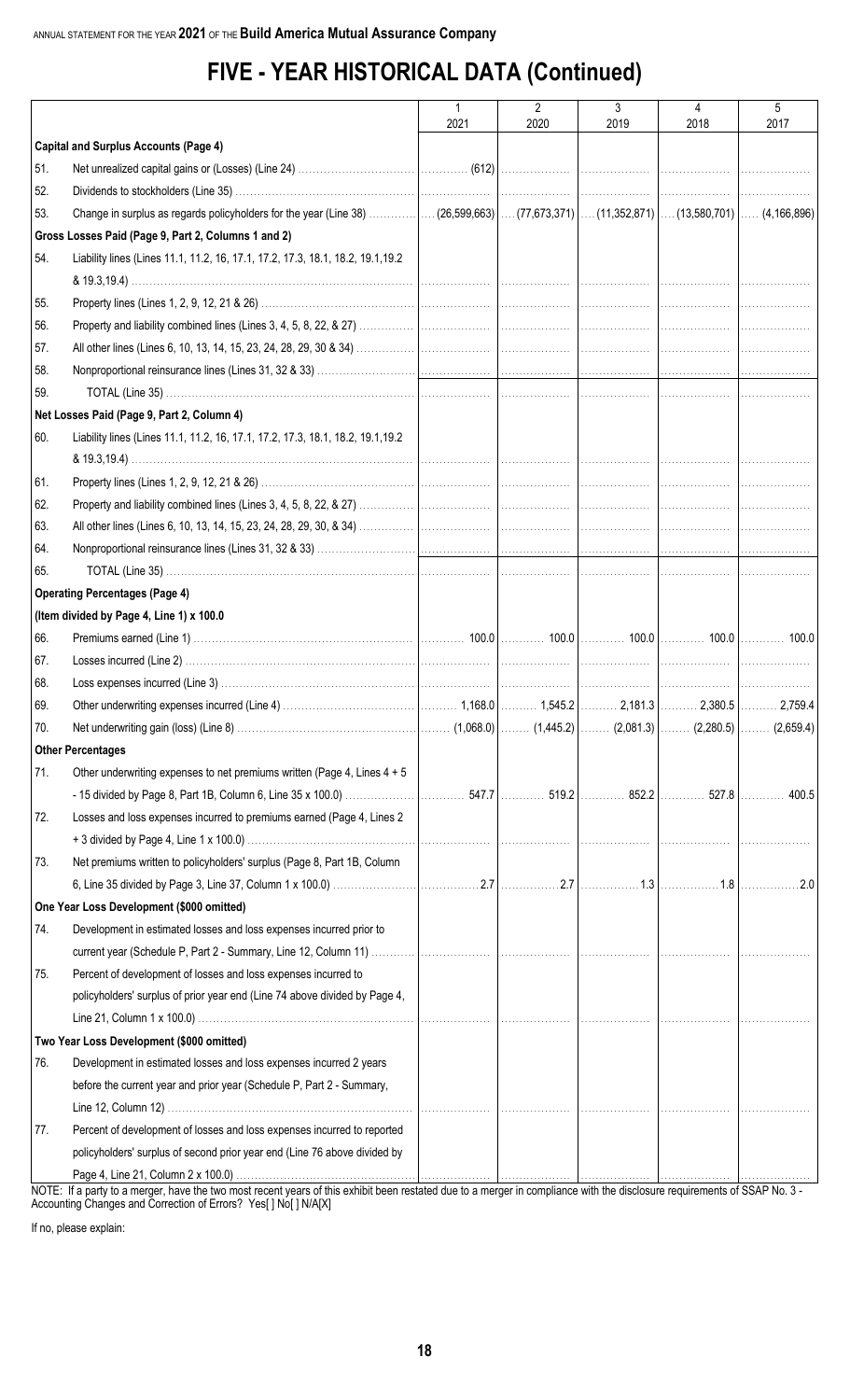#### **EXHIBIT OF PREMIUMS AND LOSSES** (Statutory Page 14)



|                                                  | NAIC Group Code:                                                                                     |                                          | BUSINESS IN THE STATE OF GRAND TOTAL DURING THE YEAR                                                                                  |                                                        | NAIC Company Code: 14380  |                                                              |                  |                          |                                                       |                                                       |                                                        |                                    |                          |
|--------------------------------------------------|------------------------------------------------------------------------------------------------------|------------------------------------------|---------------------------------------------------------------------------------------------------------------------------------------|--------------------------------------------------------|---------------------------|--------------------------------------------------------------|------------------|--------------------------|-------------------------------------------------------|-------------------------------------------------------|--------------------------------------------------------|------------------------------------|--------------------------|
|                                                  |                                                                                                      | $\overline{1}$                           | Gross Premiums, Including Policy and<br>Membership Fees, Less Return Premiums<br>and Premiums on Policies not Taken<br>$\mathfrak{p}$ | 3<br>Dividends Paid<br>or Credited to<br>Policyholders | <b>Direct</b><br>Unearned | <b>Direct</b><br><b>Losses Paid</b><br>Premium<br>(deducting | Direct<br>Losses | $\overline{7}$<br>Direct | 8<br><b>Direct Defense</b><br>and Cost<br>Containment | 9<br><b>Direct Defense</b><br>and Cost<br>Containment | 10<br><b>Direct Defense</b><br>and Cost<br>Containment | 11<br>Commissions<br>and Brokerage | 12<br>Taxes.<br>Licenses |
|                                                  | Line of Business                                                                                     | <b>Direct Premiums Written</b>           | <b>Direct Premiums Earned</b>                                                                                                         | on Direct Business                                     | Reserves                  | salvage)                                                     | Incurred         | <b>Losses Unpaid</b>     | <b>Expense Paid</b>                                   | Expense Incurred                                      | <b>Expense Unpaid</b>                                  | Expenses                           | and Fees                 |
|                                                  | Fire.                                                                                                |                                          |                                                                                                                                       |                                                        |                           |                                                              |                  |                          |                                                       |                                                       |                                                        |                                    |                          |
| $\left  \frac{2.1}{2.2} \right $                 |                                                                                                      |                                          |                                                                                                                                       |                                                        |                           |                                                              |                  |                          |                                                       |                                                       |                                                        |                                    |                          |
| $\begin{array}{c} 2.3 \\ 2.4 \\ 2.5 \end{array}$ |                                                                                                      |                                          |                                                                                                                                       |                                                        |                           |                                                              |                  |                          |                                                       |                                                       |                                                        |                                    |                          |
|                                                  |                                                                                                      |                                          |                                                                                                                                       |                                                        |                           |                                                              |                  |                          |                                                       |                                                       |                                                        |                                    |                          |
|                                                  |                                                                                                      |                                          |                                                                                                                                       |                                                        |                           |                                                              |                  |                          |                                                       |                                                       |                                                        |                                    |                          |
| $\frac{3}{4}$                                    | Homeowners multiple peril.                                                                           |                                          |                                                                                                                                       |                                                        |                           |                                                              |                  |                          |                                                       |                                                       |                                                        |                                    |                          |
| 5.1                                              | Commercial multiple peril (non - liability portion)<br>Commercial multiple peril (liability portion) |                                          |                                                                                                                                       |                                                        |                           |                                                              |                  |                          |                                                       |                                                       |                                                        |                                    |                          |
| $\begin{bmatrix} 5.2 \\ 6. \end{bmatrix}$        |                                                                                                      |                                          |                                                                                                                                       |                                                        | .                         |                                                              |                  |                          |                                                       |                                                       |                                                        |                                    |                          |
| 8.                                               |                                                                                                      |                                          |                                                                                                                                       |                                                        |                           |                                                              |                  |                          |                                                       |                                                       |                                                        |                                    |                          |
| 9.<br>10.                                        |                                                                                                      | $\ldots \ldots \ldots \ldots 51,229,548$ | . 18,665,498                                                                                                                          |                                                        | $\dots 278.071.713$       |                                                              |                  |                          |                                                       |                                                       |                                                        |                                    | $\ldots$ 1,413,698       |
| 11.                                              |                                                                                                      |                                          |                                                                                                                                       | .                                                      | .                         | .                                                            |                  |                          |                                                       |                                                       |                                                        |                                    |                          |
| 12.                                              | Earthquake,                                                                                          |                                          |                                                                                                                                       |                                                        |                           |                                                              |                  |                          |                                                       |                                                       |                                                        |                                    |                          |
| 13.<br>14.                                       |                                                                                                      |                                          |                                                                                                                                       |                                                        |                           |                                                              |                  |                          |                                                       |                                                       |                                                        |                                    |                          |
| 15.1                                             |                                                                                                      |                                          |                                                                                                                                       |                                                        |                           |                                                              |                  |                          |                                                       |                                                       |                                                        |                                    |                          |
| 15.2                                             |                                                                                                      |                                          |                                                                                                                                       |                                                        |                           |                                                              |                  |                          |                                                       |                                                       |                                                        |                                    |                          |
| 15.3                                             | Guaranteed renewable A & H (b)                                                                       |                                          |                                                                                                                                       |                                                        |                           |                                                              |                  |                          |                                                       |                                                       |                                                        |                                    |                          |
| 15.4<br>15.5                                     |                                                                                                      |                                          |                                                                                                                                       | .                                                      |                           | .                                                            |                  | .                        | .                                                     |                                                       |                                                        |                                    |                          |
| 15.6                                             | Medicare Title XVIII exempt from state taxes or fees                                                 |                                          |                                                                                                                                       |                                                        |                           |                                                              |                  |                          |                                                       |                                                       |                                                        |                                    |                          |
| 15.7                                             |                                                                                                      |                                          |                                                                                                                                       |                                                        |                           |                                                              |                  |                          |                                                       |                                                       |                                                        |                                    |                          |
| 15.8<br>16.                                      | Federal Employees Health Benefits Plan premium                                                       |                                          |                                                                                                                                       |                                                        |                           |                                                              |                  |                          |                                                       |                                                       |                                                        |                                    |                          |
| 17.1                                             |                                                                                                      |                                          |                                                                                                                                       |                                                        |                           |                                                              |                  |                          |                                                       |                                                       |                                                        |                                    |                          |
| 17.2                                             |                                                                                                      |                                          |                                                                                                                                       |                                                        |                           |                                                              |                  |                          |                                                       |                                                       |                                                        |                                    |                          |
| 17.3<br>18.                                      |                                                                                                      |                                          |                                                                                                                                       |                                                        |                           |                                                              |                  |                          |                                                       |                                                       |                                                        |                                    |                          |
| 19.1                                             | Private passenger auto no-fault (personal injury protection)                                         |                                          |                                                                                                                                       |                                                        |                           |                                                              |                  | .                        |                                                       |                                                       |                                                        |                                    |                          |
| 19.2                                             |                                                                                                      |                                          |                                                                                                                                       |                                                        |                           |                                                              |                  |                          |                                                       |                                                       |                                                        |                                    |                          |
| 19.3<br>19.4                                     |                                                                                                      |                                          |                                                                                                                                       |                                                        |                           |                                                              |                  |                          |                                                       |                                                       |                                                        |                                    |                          |
|                                                  |                                                                                                      |                                          |                                                                                                                                       |                                                        |                           |                                                              |                  |                          |                                                       |                                                       |                                                        |                                    |                          |
| $\begin{array}{ }\n 21.1 \\  21.2\n \end{array}$ |                                                                                                      |                                          |                                                                                                                                       |                                                        |                           |                                                              |                  |                          |                                                       |                                                       |                                                        |                                    |                          |
| 22.                                              |                                                                                                      |                                          |                                                                                                                                       |                                                        |                           | .                                                            |                  | .                        | .                                                     |                                                       |                                                        |                                    |                          |
| $\frac{23}{24}$<br>26.                           |                                                                                                      |                                          |                                                                                                                                       |                                                        |                           |                                                              |                  |                          |                                                       |                                                       |                                                        |                                    |                          |
|                                                  |                                                                                                      |                                          |                                                                                                                                       |                                                        |                           |                                                              |                  |                          |                                                       |                                                       |                                                        |                                    |                          |
|                                                  |                                                                                                      |                                          |                                                                                                                                       |                                                        |                           |                                                              |                  |                          |                                                       |                                                       |                                                        |                                    |                          |
|                                                  | Credit                                                                                               |                                          |                                                                                                                                       |                                                        | .                         | .<br>.                                                       | .                | .<br>.                   | .                                                     |                                                       |                                                        | .                                  |                          |
| 27<br>28<br>30<br>30<br>34                       |                                                                                                      |                                          |                                                                                                                                       |                                                        |                           |                                                              |                  |                          |                                                       |                                                       |                                                        |                                    |                          |
|                                                  |                                                                                                      |                                          |                                                                                                                                       | .                                                      |                           | .                                                            |                  |                          |                                                       |                                                       |                                                        |                                    |                          |
| 35.                                              |                                                                                                      | . 51.229.548                             |                                                                                                                                       |                                                        | 278.071.713               |                                                              |                  |                          |                                                       |                                                       |                                                        |                                    | $\ldots$ . 1,413,698     |
|                                                  | <b>DETAILS OF WRITE-INS</b>                                                                          |                                          |                                                                                                                                       |                                                        |                           |                                                              |                  |                          |                                                       |                                                       |                                                        |                                    |                          |
| 3401.                                            |                                                                                                      |                                          |                                                                                                                                       |                                                        |                           | .                                                            |                  | .                        | .                                                     |                                                       |                                                        |                                    |                          |
| 3402.<br>3403.                                   |                                                                                                      |                                          |                                                                                                                                       |                                                        | .                         | .                                                            | .                | .                        | .                                                     | .                                                     | .                                                      | .                                  |                          |
| 3498.                                            | Summary of remaining write-ins for Line 34 from overflow page                                        |                                          |                                                                                                                                       | .                                                      | .                         | .<br>.                                                       | .                | .                        | .<br>.                                                | .<br>.                                                | .                                                      | .                                  |                          |
|                                                  | 3499. TOTALS (Lines 3401 through 3403 plus 3498) (Line 34 above)                                     |                                          |                                                                                                                                       |                                                        | .                         | .                                                            | .                | .                        | .                                                     | .                                                     | .                                                      |                                    |                          |
|                                                  |                                                                                                      |                                          |                                                                                                                                       |                                                        |                           |                                                              |                  |                          |                                                       |                                                       |                                                        |                                    |                          |

(a) Finance and service charges not included in Lines 1 to 35 \$.................0<br>(b) For health business on indicated lines report: Number of persons insured under PPO managed care products ...............................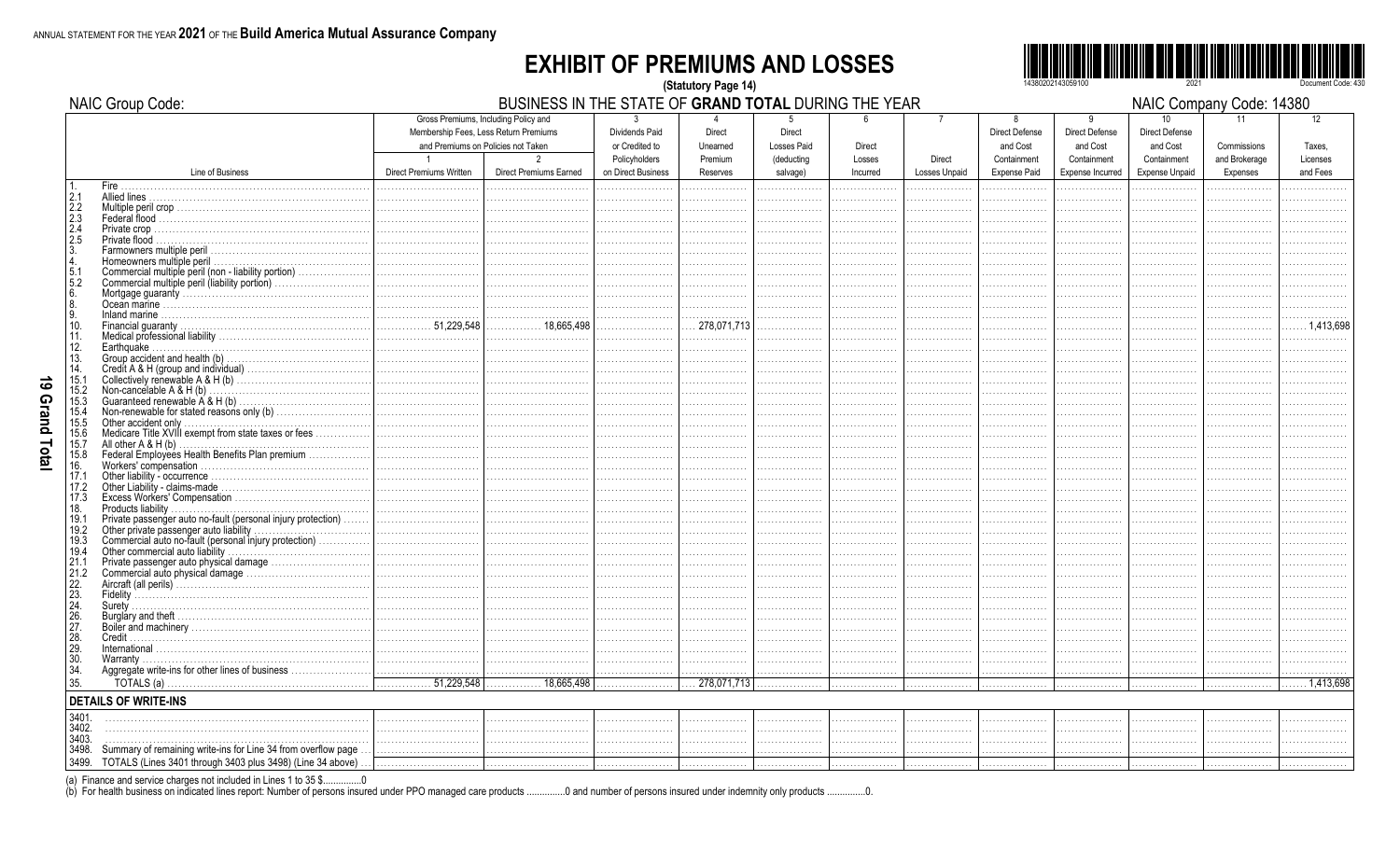#### **Assumed Reinsurance as of December 31, Current Year (\$000 Omitted)**

|                                         |           |                                                   |              |         |             | Reinsurance On |              |             |            |          |               |                      |                           |                |
|-----------------------------------------|-----------|---------------------------------------------------|--------------|---------|-------------|----------------|--------------|-------------|------------|----------|---------------|----------------------|---------------------------|----------------|
|                                         |           |                                                   |              |         |             |                |              |             |            |          | Funds Held By |                      | Amount of                 |                |
|                                         |           |                                                   |              |         | Paid Losses |                |              |             |            |          | or Deposited  |                      | Assets Pledged            | Amount         |
| <b>NAIC</b>                             |           |                                                   |              |         | and Loss    | Known Case     |              | Contingent  | Assumed    |          | With          |                      | or Compensating           | Assets Pledged |
|                                         | Company   |                                                   | Domiciliar   | Assumed | Adjustment  | Losses and     | Columns      | Commissions | Premiums   | Unearned | Reinsured     | Letters of           | <b>Balances to Secure</b> | or Collateral  |
| Number                                  | Code      | Name of Reinsured                                 | Jurisdiction | Premium | Expenses    | LAE            | $6 + 7$      | Payable     | Receivable | Premium  | companies.    | <b>Credit Posted</b> | Letters of Credit         | Held in Trust  |
| <b>Other U.S. Unaffiliated Insurers</b> |           |                                                   |              |         |             |                |              |             |            |          |               |                      |                           |                |
| 39-1135174                              | $18708$ . |                                                   | $\ldots$ WI  | 4,509   |             | .              | . <b>.</b> . | .           | .          | 17.479   |               | .                    | .                         |                |
|                                         |           | 0999999 Total - Other U.S. Unaffiliated Insurers. |              | 4,509   |             |                |              | .           |            | 17.479   |               |                      |                           |                |
| 9999999 Totals                          |           |                                                   |              | 4,509   |             | .              | .            | .           |            | 17,479   |               | .                    |                           | .              |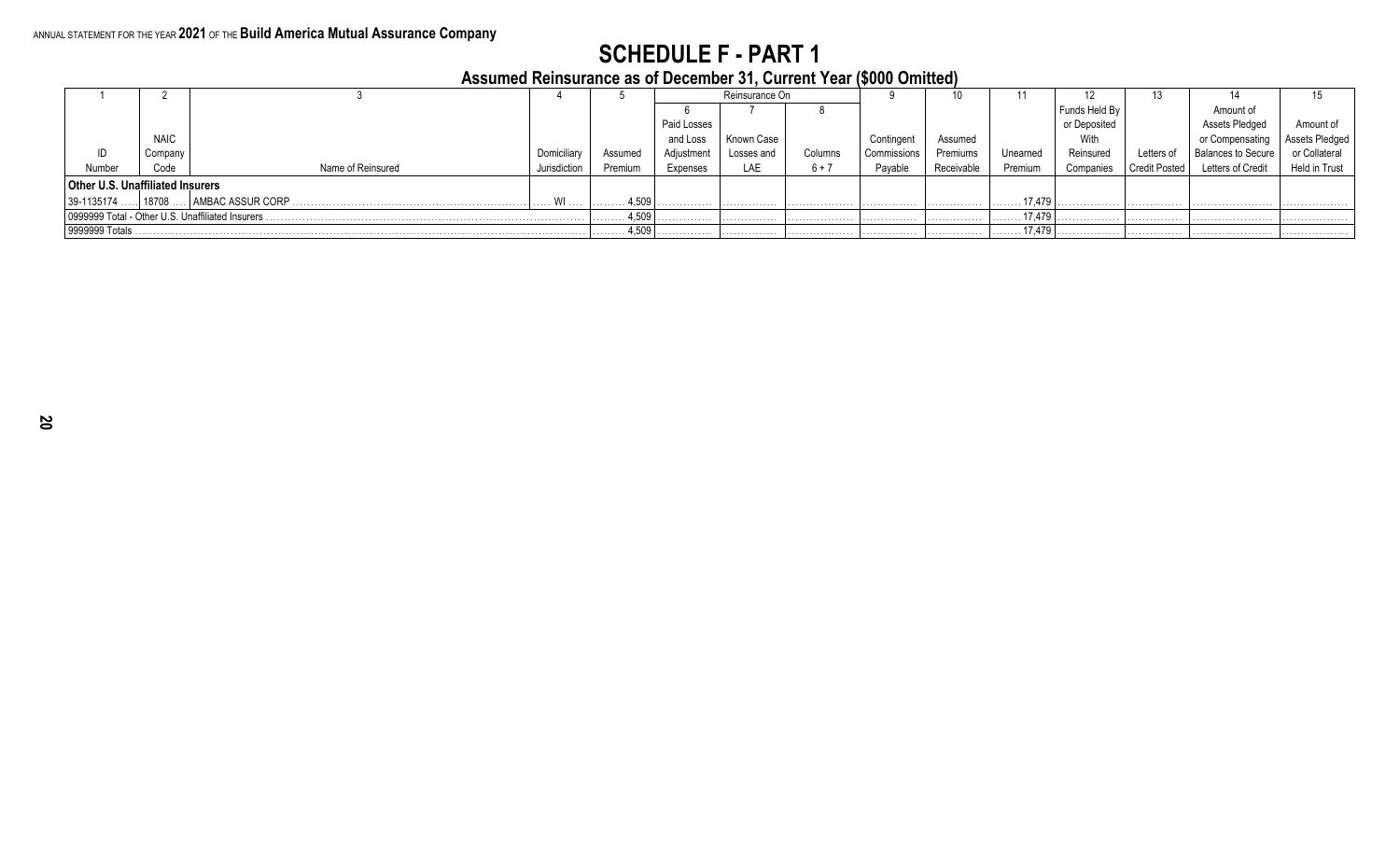## **Premium Portfolio Reinsurance Effected or (Canceled) during Current Year**

| ID                                             | <b>NAIC</b>  |                 | Date of  |                  | Reinsurance |
|------------------------------------------------|--------------|-----------------|----------|------------------|-------------|
| Number                                         | Company Code | Name of Company | Contract | Original Premium | Premium     |
|                                                |              |                 |          |                  |             |
|                                                |              |                 |          |                  |             |
|                                                |              |                 |          |                  |             |
|                                                |              |                 |          |                  |             |
|                                                |              |                 |          |                  |             |
|                                                |              |                 |          |                  |             |
| 0299999 Total Reinsurance Assumed By Portfolio |              |                 |          |                  | .           |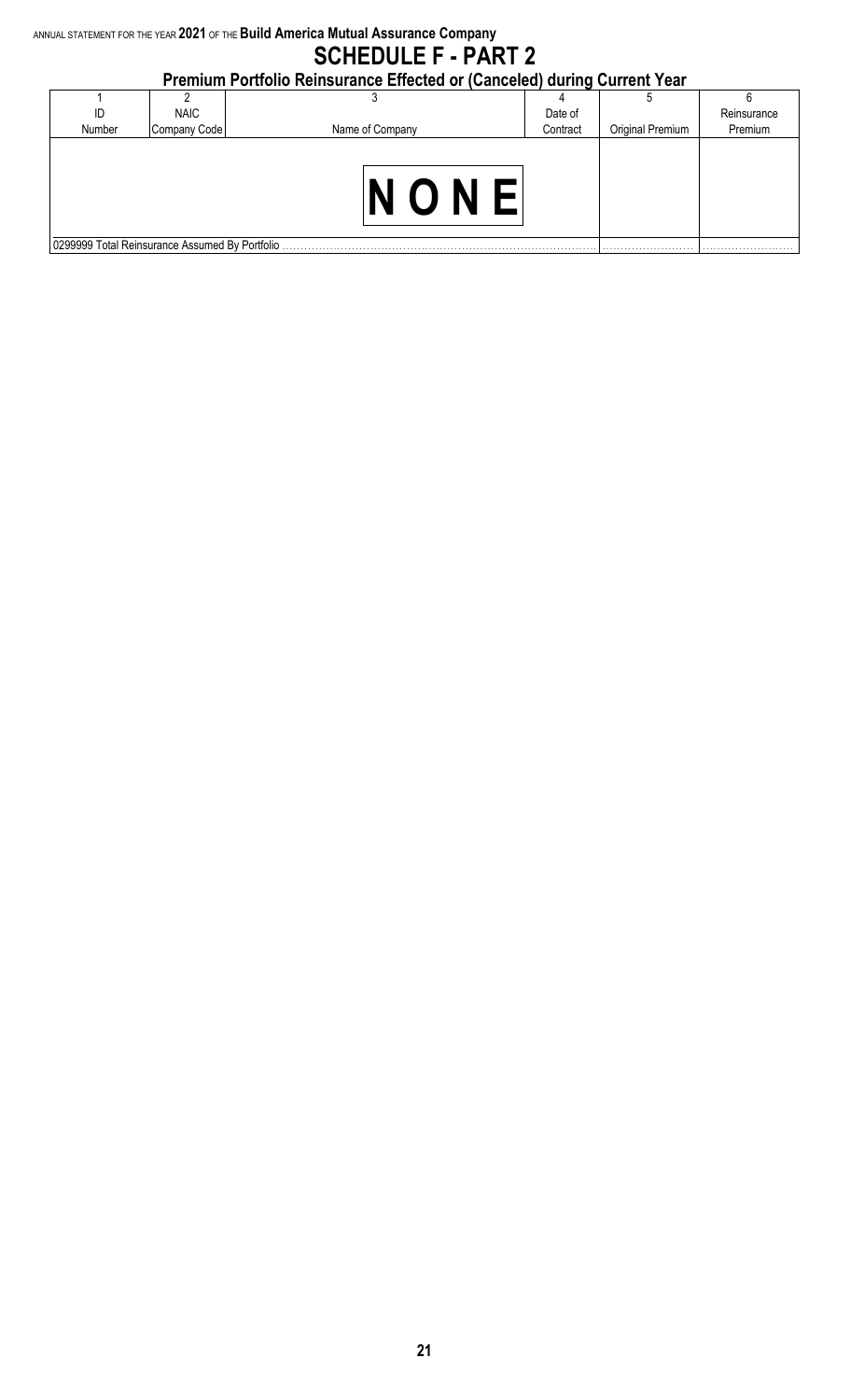**Ceded Reinsurance as of December 31, Current Year (\$000 Omitted)**

|                 |                                                                                           |                                                         |                     |                 |                   |                       |      |           |          | Reinsurance Recoverable On |             |                  |             |                  | 16           |                 | Reinsurance Pavable |                  | 20          |
|-----------------|-------------------------------------------------------------------------------------------|---------------------------------------------------------|---------------------|-----------------|-------------------|-----------------------|------|-----------|----------|----------------------------|-------------|------------------|-------------|------------------|--------------|-----------------|---------------------|------------------|-------------|
|                 |                                                                                           |                                                         |                     |                 |                   |                       |      |           |          |                            | 12          |                  |             | 15               |              | 17              | 18                  |                  |             |
|                 |                                                                                           |                                                         |                     |                 |                   |                       |      |           |          |                            |             |                  |             |                  |              |                 |                     |                  |             |
|                 |                                                                                           |                                                         |                     |                 |                   |                       |      |           |          |                            |             |                  |             |                  |              |                 |                     |                  |             |
|                 |                                                                                           |                                                         |                     |                 |                   |                       |      |           |          |                            |             |                  |             |                  |              |                 |                     |                  |             |
|                 |                                                                                           |                                                         |                     |                 |                   |                       |      |           |          |                            |             |                  |             |                  |              |                 |                     |                  |             |
|                 |                                                                                           |                                                         |                     |                 |                   |                       |      |           |          |                            |             |                  |             |                  |              |                 |                     |                  |             |
|                 |                                                                                           |                                                         |                     |                 |                   |                       |      |           |          |                            |             |                  |             |                  |              |                 |                     | Net Amount       | Funds Held  |
|                 |                                                                                           |                                                         |                     |                 |                   |                       |      |           |          |                            |             |                  |             |                  | Amount in    |                 | Other               | Recoverable      | By Company  |
|                 | <b>NAIC</b>                                                                               |                                                         |                     |                 | Reinsurance       |                       |      | Known     | Known    | <b>IBNR</b>                | <b>IBNR</b> |                  |             | Columns          | Dispute      | Ceded           | Amounts             | From Rein-       | Under       |
|                 | Company                                                                                   |                                                         | Domiciliary Special |                 | Premiums          | Paid                  | Paid | Case Loss | Case LAE | Loss                       | LAE         | Unearned         | Contingent  | 7 thru 14        | Included in  | <b>Balances</b> | Due to              | surers Cols.     | Reinsurance |
| Number          | Code                                                                                      | Name of Reinsurer                                       | Jurisdiction        | Code            | Ceded             | Losses                | LAE  | Reserves  | Reserves | Reserves                   | Reserves    | Premiums         | Commissions | Totals           | Column 15    | Payable         | Reinsurers          | $15 - [17 + 18]$ | Treaties    |
|                 |                                                                                           | Unauthorized - Other Non-U.S. Insurers                  |                     |                 |                   |                       |      |           |          |                            |             |                  |             |                  |              |                 |                     |                  |             |
|                 |                                                                                           |                                                         | . BMU               | .               | $\ldots$ . 47,612 | . <b>.</b> .          | .    |           |          |                            | .           | 246,066          | .           | .246,066         | . <b>.</b> . | .               | .                   | 246,066          |             |
|                 |                                                                                           | 2699999 Total - Unauthorized - Other Non-U.S. Insurers. |                     |                 | 47,612            |                       |      |           |          |                            |             | 246,066          | .           | . 246,066        |              | .               | .                   | 246,066          |             |
|                 |                                                                                           | 2899999 Total - Unauthorized Excluding Protected Cells. |                     |                 | $\ldots$ 47,612   | .                     | .    |           |          |                            |             | 246,066          | .           | 246,066          |              | .               | .                   | 246,066          | .           |
|                 | 5799999 Total - Authorized, Reciprocal Jurisdiction, Unauthorized and Certified Excluding |                                                         |                     |                 |                   |                       |      |           |          |                            |             |                  |             |                  |              |                 |                     |                  |             |
| Protected Cells |                                                                                           |                                                         |                     | $\ldots$ 47,612 | .                 | .                     | .    | .         |          | .                          | 246,066     | .                | .246,066    | .                | .            | .               | 246,066<br>.        | .                |             |
|                 | 9999999 Totals                                                                            |                                                         |                     |                 |                   | $\ldots$ 47,612.<br>. | .    | .         | .        | .                          | .           | $\ldots$ 246,066 | .           | $\ldots$ 246,066 | .            | .               | .                   | 246,066          | .           |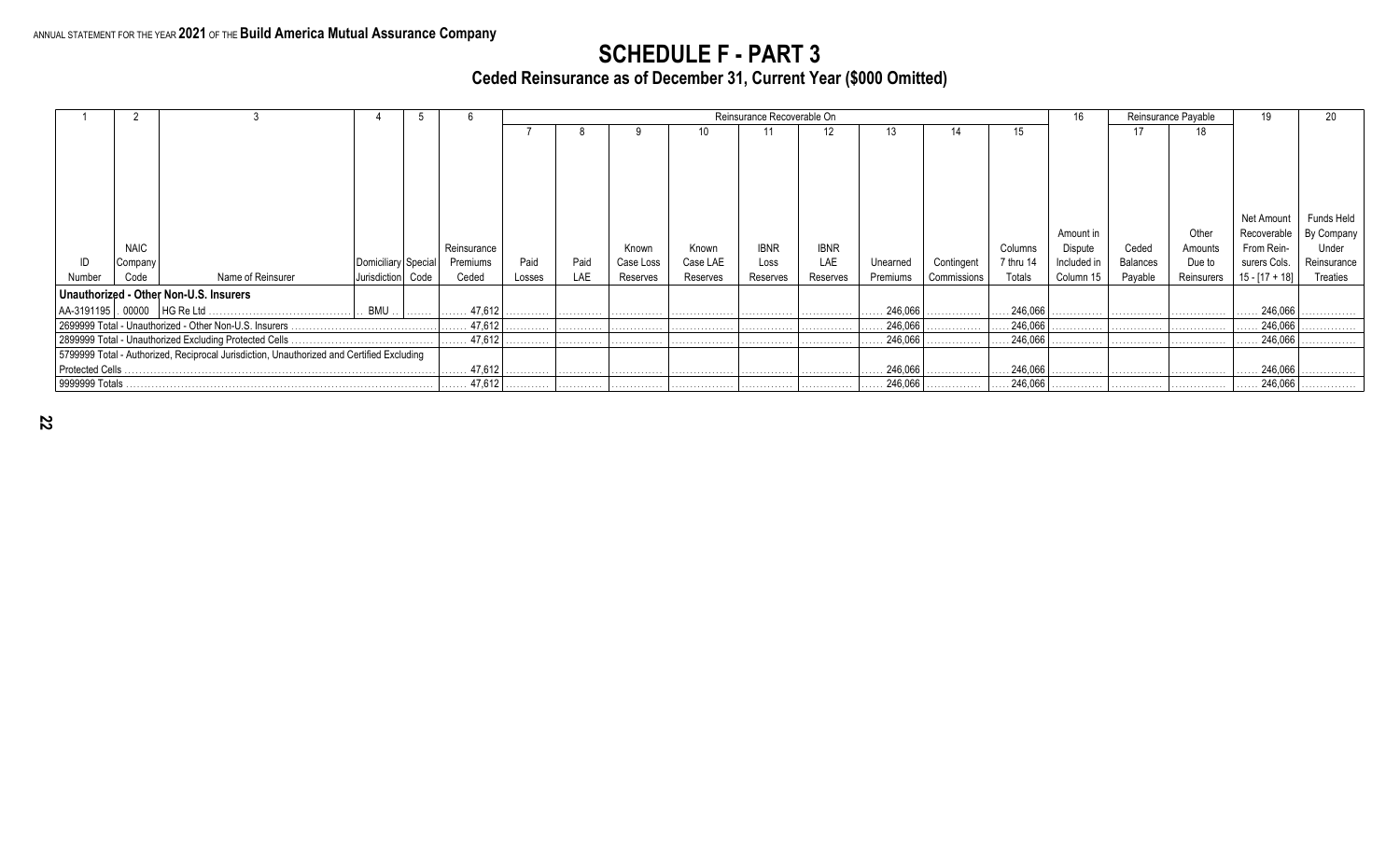#### ANNUAL STATEMENT FOR THE YEAR **2021** OF THE **Build America Mutual Assurance Company**

## **SCHEDULE F - PART 3 (continued)**

**Ceded Reinsurance as of December 31, Current Year (\$000 Omitted)**

|                  |                                                                       |             |           |                   |             |                    | (Credit Risk) |            |                    |             |               |               |                               |                     |                |                    |                  |
|------------------|-----------------------------------------------------------------------|-------------|-----------|-------------------|-------------|--------------------|---------------|------------|--------------------|-------------|---------------|---------------|-------------------------------|---------------------|----------------|--------------------|------------------|
|                  |                                                                       |             |           | Collateral        |             | 25                 | 26            | 27         |                    |             |               |               | Ceded Reinsurance Credit Risk |                     |                |                    |                  |
|                  |                                                                       | 21          | 22        | 23                | 24          |                    |               |            | 28                 |             | 30            | 31            | 32                            | 33                  |                | 35                 | 36               |
|                  |                                                                       |             |           |                   |             |                    |               |            |                    |             |               |               |                               |                     |                | Credit Risk on     | Credit Risk on   |
|                  |                                                                       |             |           |                   |             |                    |               |            |                    |             |               |               |                               |                     |                | Collateralized     | Uncollateralized |
|                  |                                                                       |             |           |                   |             |                    |               |            |                    |             |               |               |                               |                     |                | Recoverables       | Recoverables     |
|                  |                                                                       |             |           |                   |             |                    |               |            | Total              |             | Reinsurance   |               |                               |                     |                | (Col. 32 *         | (Col. 33 *       |
|                  |                                                                       |             |           |                   | Single      |                    |               |            | Amount             |             | Payable &     |               | Total                         | <b>Stressed Net</b> |                | Factor             | Factor           |
|                  |                                                                       |             |           | Issuing or        | Beneficiary |                    | Net           |            | Recoverable        |             | Funds Held    |               | Collateral                    | Recoverable         |                | Applicable to      | Applicable to    |
|                  |                                                                       |             |           | Confirming        | Trusts &    | <b>Total Funds</b> | Recoverable   | Applicable | from               | Stressed    | (Cols. 17+    |               | $(Cols. 21 +$                 | Net of              |                | Reinsurer          | Reinsurer        |
|                  |                                                                       | Multiple    |           | Bank              | Other       | Held.              | Net of Funds  | Sch. F     | Reinsurers         | Recoverable | 18+20;but     | Stressed Net  | $22 + 24$ , not               | Collateral          | Reinsurer      | Designation        | Designation      |
| <b>ID Number</b> | Name of Reinsurer                                                     | Beneficiary | Letters   | Reference         | Allowable   | Payables           | Held &        | Penalty    | Less Penalty       | (Col. 28 *  | not in excess | Recoverable   | in Excess of                  | Offsets             | Designation    | Equivalent         | Equivalent       |
| from Col 1       | from Col 3                                                            | Trusts      | of Credit | Number            | Collateral  | & Collateral       | Collateral    | Col. 78)   | $ $ (Col. 15 - 27) | 120%)       | of Col. 29)   | (Cols. 29-30) | Col. 31)                      | (Cols. 31-32)       | Equivalent     | in Col. 34)        | in Col. $34$ )   |
|                  | Unauthorized - Other Non-U.S. Insurers                                |             |           |                   |             |                    |               |            |                    |             |               |               |                               |                     |                |                    |                  |
|                  | AA-3191195 ……   HG Re Ltd …………………………………… ……………                        |             | .         | $\therefore$ 0000 | 250,228     | 246.066            |               | .          | .246,066           | 295,279     | .             | 295,279       | 250,228                       | .45,051             |                | 12.511             | . 6,307          |
|                  | 2699999 Total - Unauthorized - Other Non-U.S. Insurers.               | .           | .         | . XXX             | 250,228     | 246,066            | .             | .          | $\ldots 246,066$   | 295,279     | . <b>.</b> .  | 295,279       | 250,228                       | .45,051             | . <b>XXX</b> . |                    | . 12,511   6,307 |
|                  |                                                                       |             | .         | . XXX             | 250,228     | 246,066            |               | .          | 246,066            | 295,279     |               | 295,279       | 250,228                       | .45,051             | . XXX          | . 12,511   .       | . 6,307          |
|                  | 5799999 Total - Authorized, Reciprocal Jurisdiction, Unauthorized and |             |           |                   |             |                    |               |            |                    |             |               |               |                               |                     |                |                    |                  |
|                  |                                                                       | .           | .         | . XXX             | 250,228     | 246,066            | .             | .          | .246,066           | 295,279     | .             | 295,279       | 250,228                       | . 45,051            | $.$ $XXX$ .    | . 12,511 $\vert$ . | . 6,307          |
| S999999 Totals . |                                                                       |             | .         | $.$ XXX $.$       | 250,228     | 246,066            | .             | .          | $\ldots$ . 246,066 | .295,279    | .             | 295,279       | 250,228                       | . 45,051            | . <b>X X X</b> |                    | 12,511    6,307  |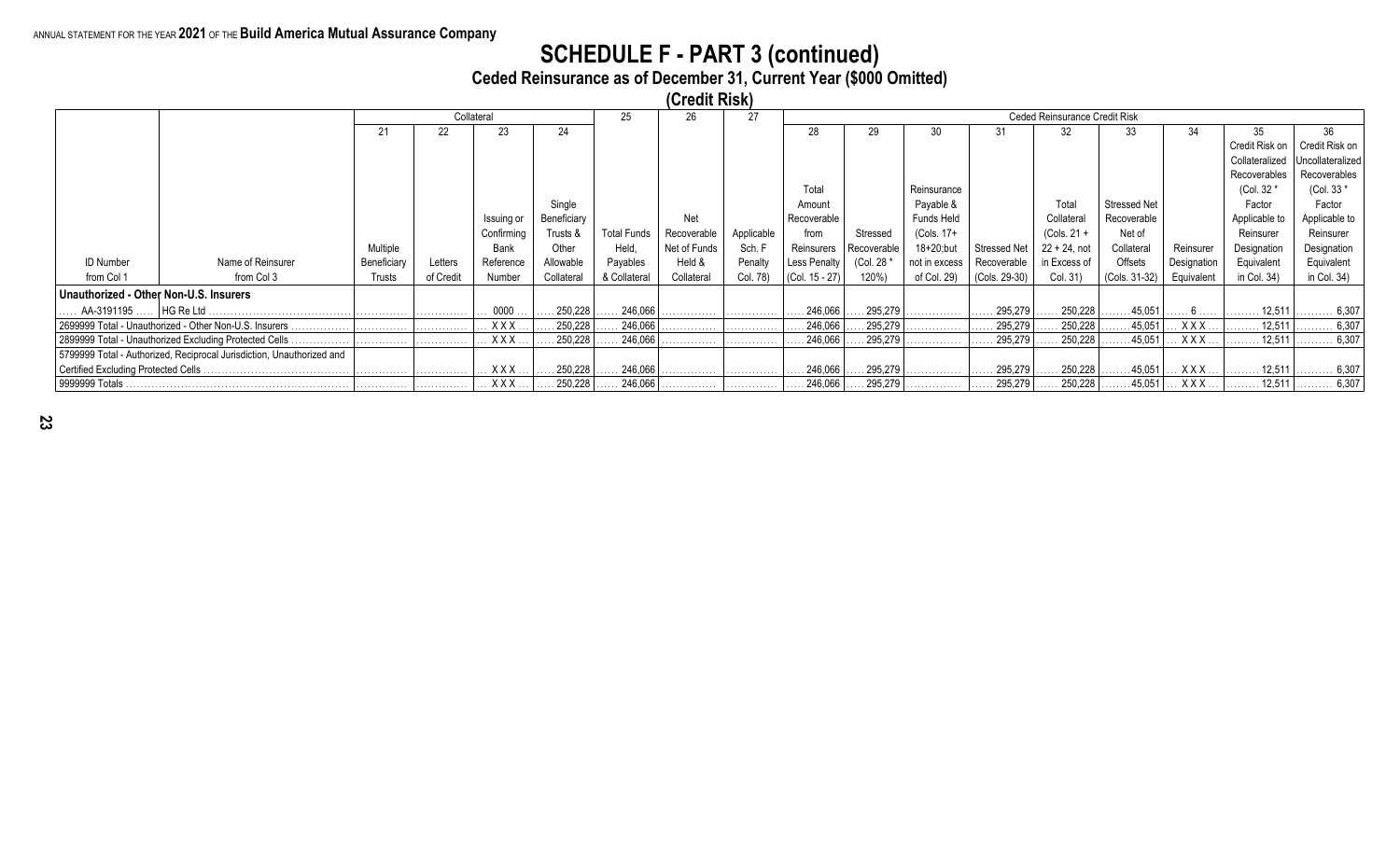#### ANNUAL STATEMENT FOR THE YEAR **2021** OF THE **Build America Mutual Assurance Company**

## **SCHEDULE F - PART 3 (continued)**

**Ceded Reinsurance as of December 31, Current Year (\$000 Omitted)**

**(Aging of Ceded Reinsurance)**

|                                            | Reinsurance Recoverable on Paid Losses and Paid Loss Adjustment Expenses |         |         |       |         |          |            |                  |             |             |                            |                 |          |          |                          |                 |              |             |
|--------------------------------------------|--------------------------------------------------------------------------|---------|---------|-------|---------|----------|------------|------------------|-------------|-------------|----------------------------|-----------------|----------|----------|--------------------------|-----------------|--------------|-------------|
|                                            |                                                                          |         |         |       |         |          |            |                  | 44          |             |                            | 47              |          | 49       | 50                       |                 | 52           |             |
|                                            |                                                                          | 37      |         |       | Overdue |          |            | 43               |             |             |                            |                 |          |          |                          |                 |              |             |
|                                            |                                                                          |         | 38      | 39    |         | 41       | 42         |                  |             | Recoverable |                            | Recoverable     |          |          |                          |                 |              |             |
|                                            |                                                                          |         |         |       |         |          |            |                  | Total       | on Paid     |                            | on Paid         |          |          |                          |                 |              |             |
|                                            |                                                                          |         |         |       |         |          |            |                  | Recoverable | Losses &    | Total                      | Losses &        |          |          | Percentage               |                 |              |             |
|                                            |                                                                          |         |         |       |         |          |            |                  | on Paid     | LAE Over    | Recoverable                | <b>LAE Over</b> |          |          | of Amounts               | Percentage      |              | Amounts in  |
|                                            |                                                                          |         |         |       |         |          |            | <b>Total Due</b> | Losses      | 90 Days     | on Paid                    | 90 Days Past    |          |          | More                     | More            | Is the       | Col. 47 for |
|                                            |                                                                          |         |         |       |         |          |            | Cols. 37+42      | & LAE       | Past Due    | Losses &                   | Due Amounts     |          |          | Than 90 Days             | <b>Than 120</b> | Amount       | Reinsurers  |
|                                            |                                                                          |         |         |       |         |          | Total      | (In total)       | Amounts in  | Amounts     | <b>LAE Amounts!</b>        | Not in          | Amounts  |          | Percentage   Overdue Not | Days            | in Col. 50   | with Values |
|                                            |                                                                          |         |         |       |         |          | Overdue    | should           | Dispute     | in Dispute  | Not in                     | Dispute         | Received | Overdue  | in Dispute               | Overdue         | Less         | Less Than   |
| <b>ID Number</b>                           | Name of Reinsurer                                                        |         | 1 to 29 | 30-90 | 91-120  | Over 120 | Cols. 38+  | equal            | Included in | Included in | Dispute                    | $(Cols. 40 +$   | Prior    | Col. 42/ | (Col. 47/[Cols.          | (Col. 41/       | Than 20%?    | 20% in      |
| from Col 1                                 | from Col 3                                                               | Current | Days    | Days  | Days    | Days     | $39+40+41$ | Cols. $7 + 8$    | Col. 43     |             | Cols. 40 & 41 (Cols 43-44) | 41 - 45)        | 90 Days  | Col. 43  | $46 + 481$               | Col. 43)        | (Yes or No)  | Col. 50     |
|                                            |                                                                          |         |         |       |         |          |            |                  |             |             |                            |                 |          |          |                          |                 |              |             |
| Unauthorized - Other Non-U.S. Insurers     |                                                                          |         |         |       |         |          |            |                  |             |             |                            |                 |          |          |                          |                 |              |             |
| $\ldots$ AA-3191195 $\ldots$   HG Re Ltd . |                                                                          |         | .       | .     | .       | .        | .          | .                | .           | .           | . <b>.</b> .               | .               | .        | .        | .                        | . <b>.</b> .    | $\ldots$ Yes | .           |
|                                            | 2699999 Total - Unauthorized - Other Non-U.S. Insurers.                  | .       | .       | .     | .       | .        | .          | .                | .           | .           | .                          | .               | .        | .        | .                        | .               | <b>XXX</b>   | .           |
|                                            | 2899999 Total - Unauthorized Excluding Protected Cells.<br>.             |         |         |       |         |          |            |                  |             |             |                            |                 |          |          |                          |                 | <b>XXX</b>   | .           |
|                                            | 5799999 Total - Authorized, Reciprocal Jurisdiction, Unauthorized and    |         |         |       |         |          |            |                  |             |             |                            |                 |          |          |                          |                 |              |             |
| Certified Excluding Protected Cells.       |                                                                          |         |         | .     | .       | .        | .          | .                | .           | .           | .                          | .               | .        | .        |                          | . <b>.</b> .    | XXX          | .           |
| 9999999 Totals                             |                                                                          |         |         | .     |         |          |            | .                | .           | .           | .                          | .               | .        |          |                          |                 | . <b>XXX</b> | .           |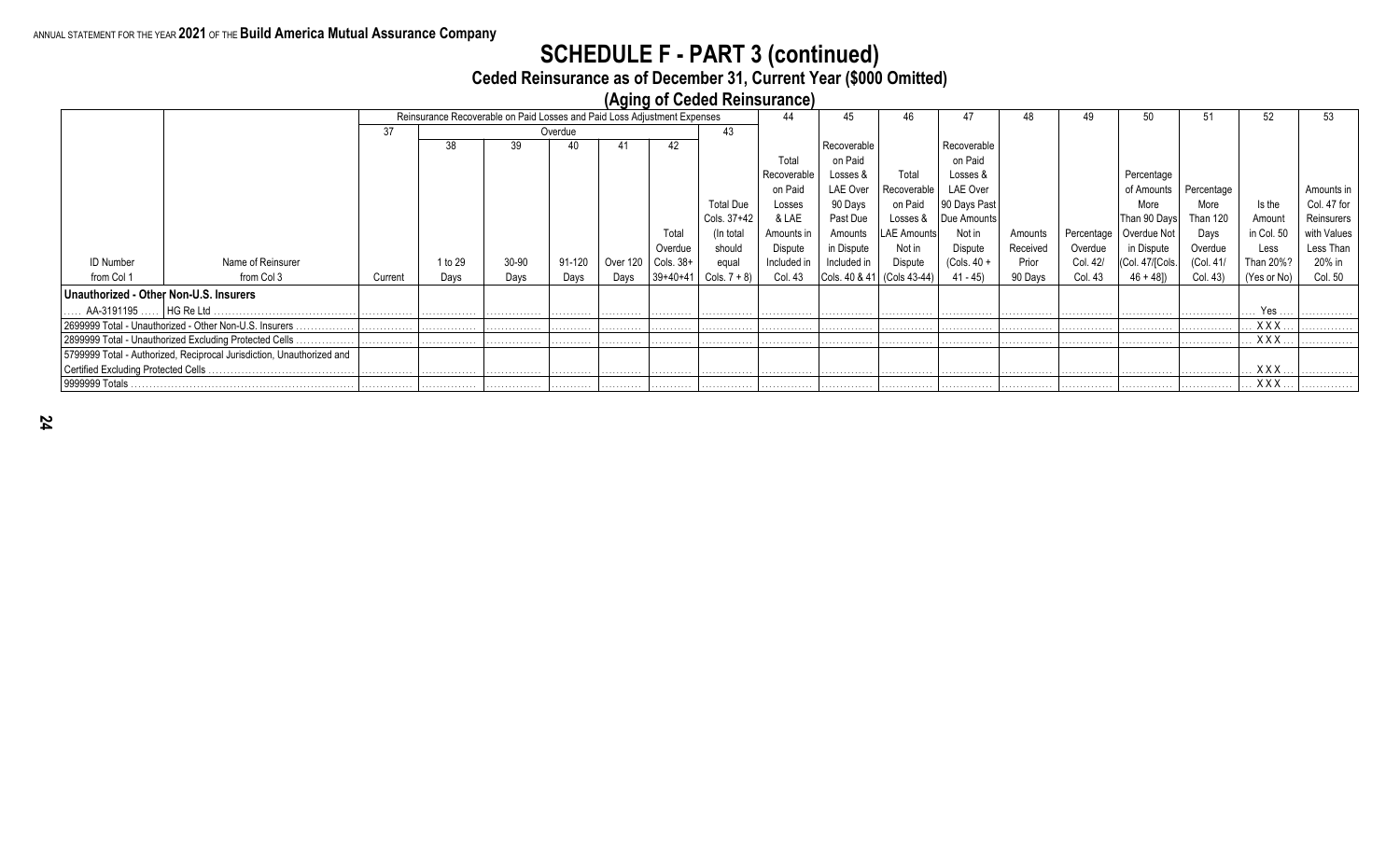#### ANNUAL STATEMENT FOR THE YEAR **2021** OF THE **Build America Mutual Assurance Company**

## **SCHEDULE F - PART 3 (continued)**

**Ceded Reinsurance as of December 31, Current Year (\$000 Omitted)**

**(Provision for Reinsurance for Certified Reinsurers)**

|                                        |                                                                       |               |            | Provision for Certified Reinsurance<br>Complete if Col. 52 = "No"; Otherwise Enter 0 |                                                          |              |            |                                           |                  |              |                  |                |                 |                                 |               |            |                   |
|----------------------------------------|-----------------------------------------------------------------------|---------------|------------|--------------------------------------------------------------------------------------|----------------------------------------------------------|--------------|------------|-------------------------------------------|------------------|--------------|------------------|----------------|-----------------|---------------------------------|---------------|------------|-------------------|
|                                        |                                                                       | 54            | 55         | 56                                                                                   |                                                          | 58           | 59         | 60                                        |                  | 62           | 63               | 64             | 65              |                                 |               |            | 69                |
|                                        |                                                                       |               |            |                                                                                      |                                                          |              |            | Percent of                                | Percent Credit   | 20% of       |                  |                |                 | 66                              | 67            | 68         | Provision for     |
|                                        |                                                                       |               |            |                                                                                      |                                                          |              |            | Collateral                                | Allowed          | Recoverable  |                  | Provision for  | 20% of          |                                 |               |            | Overdue           |
|                                        |                                                                       |               |            |                                                                                      |                                                          | Net          |            | Provided for Net                          | on Net           | on Paid      |                  | Reinsurance    | Recoverable     | Total                           |               |            | Reinsurance       |
|                                        |                                                                       |               |            |                                                                                      |                                                          | Recoverables |            | Recoverables                              | Recoverables     | Losses       | Amount of        | with Certified | on Paid         | Collateral                      | Net           |            | Ceded             |
|                                        |                                                                       |               |            | Percent                                                                              |                                                          | Subject to   | Dollar     | Subject to                                | Subject to       | & LAE Over   | Credit           | Reinsurers     | Losses          | Provided                        | Unsecured     |            | to Certified      |
|                                        |                                                                       |               | Effective  | Collateral                                                                           | Catastrophe                                              | Collateral   | Amount     | Collateral                                | Collateral       | 90 Days past | Allowed          | Due to         | & LAE Over      | $(Col. 20 +$                    | Recoverable   |            | Reinsurers        |
|                                        |                                                                       | Certified     | Date of    |                                                                                      | Required for   Recoverables   Requirements of Collateral |              |            | Requirements   Requirements   Due Amounts |                  |              | for Net          | Collateral     |                 | 90 Days past $ $ Col. 21 + Col. | for Which     |            | (Greater of       |
|                                        |                                                                       | Reinsurer     | Certified  | <b>Full Credit</b>                                                                   | Qualifying for for Full Credit                           |              | Required   | ([Col. 20 + Col 21 (Col. 60 / Col.        |                  | in Dispute   | Recoverables     | Deficiency     | Due Amounts     | 22 + Col.24                     | Credit is     | 20% of     | [Col. 62+Col. 65] |
| <b>ID Number</b>                       | Name of Reinsurer                                                     | Rating        | Reinsurer  | (0% through                                                                          | Collateral                                               | (Col. 19-    | (Col. 56 * | + Col. 22 +                               | 56, not to       | (Col. 45     | (Col. 57 + [Col. | (Col. 19-      |                 | Not in Dispute   not to Exceed  | Allowed (Col. | Amount     | or Col.68; not to |
| from Col 1                             | from Col 3                                                            | (1 through 6) | Rating     | 100%)                                                                                | Deferral                                                 | Col. 57)     | Col. 58)   | Col.24] / Col. 58) exceed 100%)           |                  | $*20\%)$     | 58 * Col. 61])   | Col. 63)       | (Col. 47 * 20%) | Col. 63)                        | 63 - Col. 66  | in Col. 67 | Exceed Col. 63)   |
| Unauthorized - Other Non-U.S. Insurers |                                                                       |               |            |                                                                                      |                                                          |              |            |                                           |                  |              |                  |                |                 |                                 |               |            |                   |
| AA-3191195    HG Re Ltd                |                                                                       |               |            |                                                                                      |                                                          |              |            |                                           |                  |              |                  |                |                 |                                 |               |            |                   |
|                                        | 2699999 Total - Unauthorized - Other Non-U.S. Insurers.               | <b>XXX</b>    | <b>XXX</b> | XXX.                                                                                 | <b>XXX</b>                                               | XXX          | XXX.       | XXX.                                      | XXX.             | <b>XXX</b>   | $.$ X X X        | XXX.           | $. X$ X X X     | XXX.                            | $.$ $XXX$ .   | <b>XXX</b> | $XXX$             |
|                                        | 2899999 Total - Unauthorized Excluding Protected Cells                | $XXX$ .       | XXX.       | XXX.                                                                                 | <b>XXX</b>                                               | XXX          | XXX.       | XXX.                                      | . <b>X X X</b> . | <b>XXX</b>   | $XXX$ .          | XXX.           | $.$ $X$ $X$ $X$ | XXX.                            | . X X X .     | <b>XXX</b> | $XXX$             |
|                                        | 5799999 Total - Authorized, Reciprocal Jurisdiction, Unauthorized and |               |            |                                                                                      |                                                          |              |            |                                           |                  |              |                  |                |                 |                                 |               |            |                   |
|                                        |                                                                       | $.$ X X X     | XXX        | XXX                                                                                  |                                                          |              | .          | XXX                                       | $.$ X X X $.$    |              |                  |                |                 |                                 |               |            |                   |
| 9999999 Totals                         |                                                                       | <b>XXX</b>    | $.$ XXX.   | $XXX$                                                                                |                                                          | .            | .          | <b>XXX</b>                                | XXX              |              | .                | .              |                 |                                 |               |            |                   |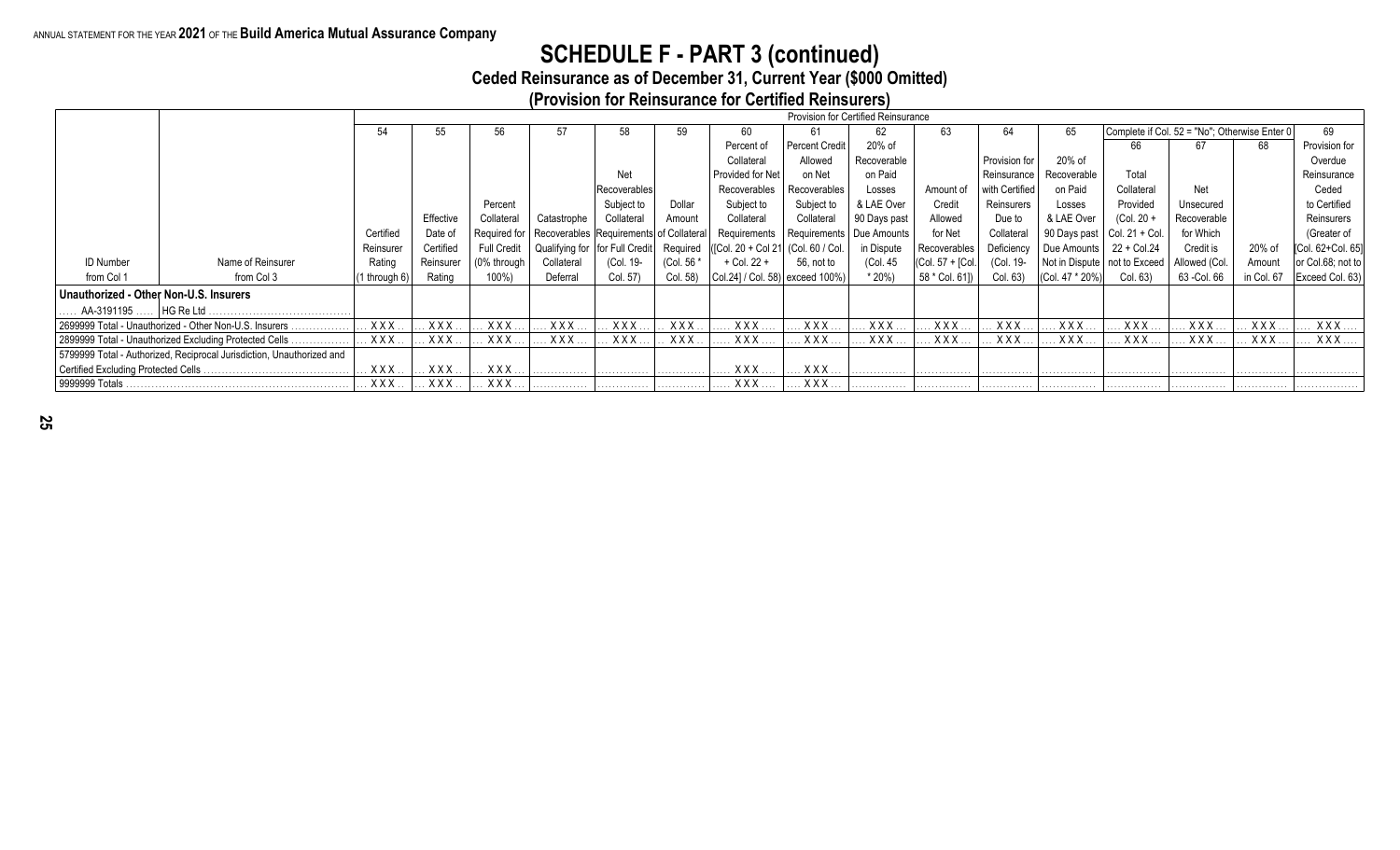# **SCHEDULE F - PART 3 (continued)**

**Ceded Reinsurance as of December 31, Current Year (\$000 Omitted)**

**(Total Provision for Reinsurance)**

|                                        |                                                                       | 70             |                  | Provision for Unauthorized Reinsurance | Provision for Overdue Authorized and Reciprocal Jurisdiction Reinsurance |                          |                |                | <b>Total Provision for Reinsurance</b> |               |
|----------------------------------------|-----------------------------------------------------------------------|----------------|------------------|----------------------------------------|--------------------------------------------------------------------------|--------------------------|----------------|----------------|----------------------------------------|---------------|
|                                        |                                                                       |                | 71               | 72                                     | 73                                                                       |                          | 75             | 76             | 77                                     | 78            |
|                                        |                                                                       |                |                  | Provision for                          | Complete if Col. 52=                                                     | Complete if Col. 52 =    |                |                |                                        |               |
|                                        |                                                                       |                |                  | Overdue                                | "Yes": Otherwise Enter 0                                                 | "No" Otherwise Enter 0   |                |                |                                        |               |
|                                        |                                                                       | 20% of         | Provision for    | Reinsurance from                       | 20% of Recoverable on                                                    | Greater of 20% of Net    | Provision for  | Provision for  |                                        |               |
|                                        |                                                                       | Recoverable on | Reinsurance with | Unauthorized                           | Paid Losses & LAE Over                                                   | Recoverable Net of       | Amounts        | Amounts        |                                        |               |
|                                        |                                                                       | Paid Losses    | Unauthorized     | Reinsurers                             | 90 Days past Due                                                         | Funds Held & Collateral, | Ceded to       | Ceded to       | Provision for                          |               |
|                                        |                                                                       | & LAE Over     | Reinsurers       | and Amounts                            | Amounts Not in Dispute                                                   | or 20% of Recoverable on | Authorized     | Unauthorized   | Amounts                                | Total         |
|                                        |                                                                       | 90 Days past   | Due to           | in Dispute                             | + 20% of Amounts                                                         | Paid Losses & LAE Over   | and Reciprocal | Reinsurers     | Ceded to                               | Provision for |
|                                        |                                                                       | Due Amounts    | Collateral       | (Col. 70 + 20%                         | in Dispute                                                               | 90 Days Past Due         | Jurisdiction   | (Cols. 71 + 72 | Certified                              | Reinsurance   |
| <b>ID Number</b>                       | Name of Reinsurer                                                     | Not in Dispute | Deficiency       | of the Amount                          | ([Col. 47 * 20%] +                                                       | (Greater of Col 26*20%   | Reinsurers     | Not in Excess  | Reinsurers                             | $(Cols. 75 +$ |
| from Col 1                             | from Col 3                                                            | (Col. 47*20%)  | (Col. 26)        | in Col. 16)                            | [Col. 45 * 20%])                                                         | or [Cols. 40+41] *20%))  | (Cols. 73+74)  | of Col. 15)    | $(Cols. 64 + 69)$                      | $76 + 77$     |
| Unauthorized - Other Non-U.S. Insurers |                                                                       |                |                  |                                        |                                                                          |                          |                |                |                                        |               |
| AA-3191195 ……   HG Re Ltd .            |                                                                       |                |                  |                                        |                                                                          |                          |                | .              |                                        | .             |
|                                        | 2699999 Total - Unauthorized - Other Non-U.S. Insurers.               |                |                  |                                        | <b>XXX</b>                                                               | XXX                      | $\ldots$ XXX   |                | <b>XXX</b>                             | .             |
|                                        | 2899999 Total - Unauthorized Excluding Protected Cells.<br>.          |                |                  |                                        | <b>XXX</b>                                                               | <b>XXX</b>               | <b>XXX</b>     |                | XXX.                                   |               |
|                                        | 5799999 Total - Authorized, Reciprocal Jurisdiction, Unauthorized and |                |                  |                                        |                                                                          |                          |                |                |                                        |               |
| l Certified Excluding Protected Cells. |                                                                       |                |                  |                                        |                                                                          |                          | .              | .              | .                                      |               |
| 9999999 Totals                         |                                                                       |                |                  |                                        |                                                                          |                          | .              | .              | .                                      | .             |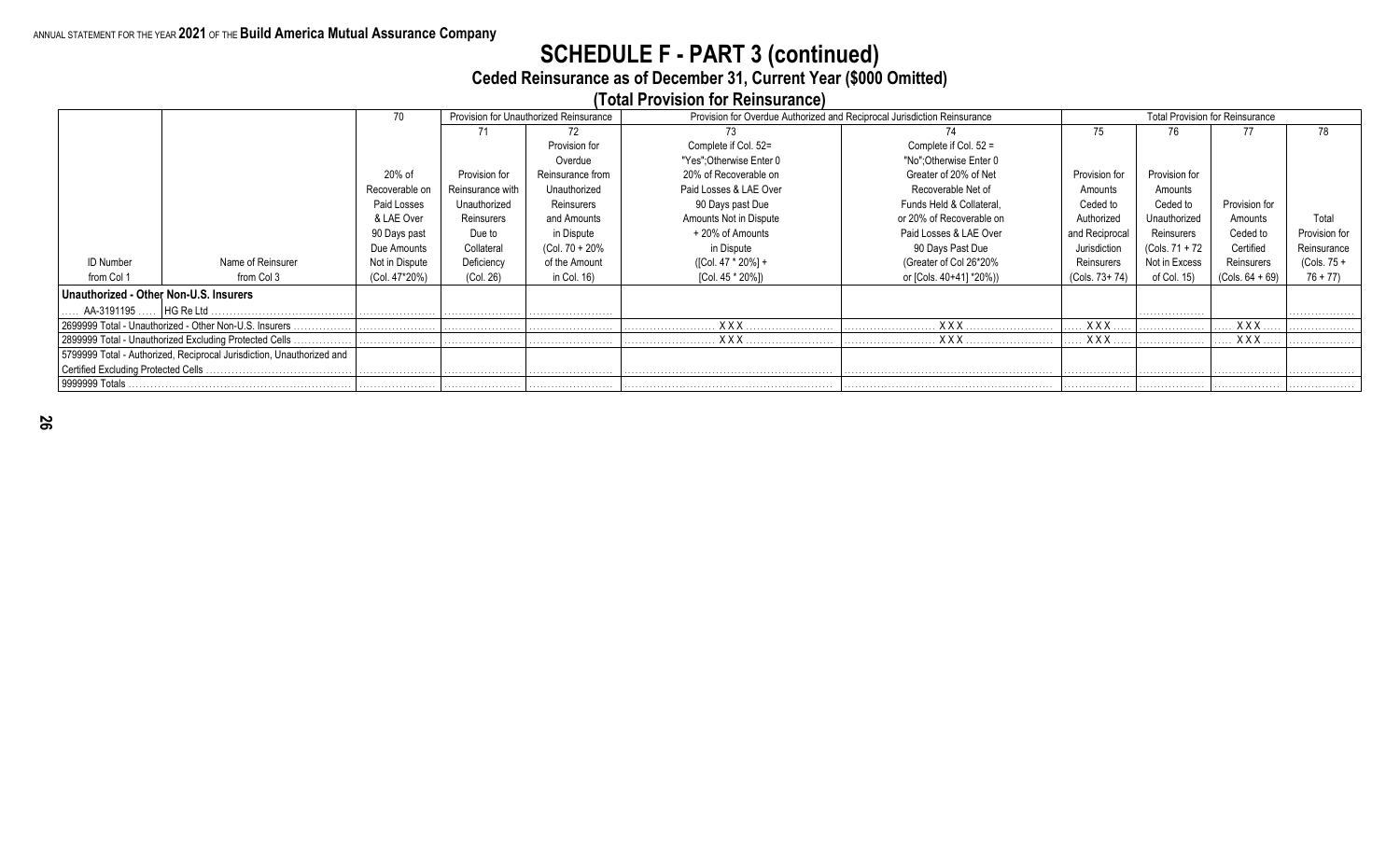|                                     |             |                                     | <u>1998 119 St Administration in Editors of Albert Holli Adilades I in era (Adad Almirae)</u> |           |
|-------------------------------------|-------------|-------------------------------------|-----------------------------------------------------------------------------------------------|-----------|
| Issuing or                          |             |                                     |                                                                                               |           |
| Confirming Bank<br>Reference Number |             | American Bankers                    |                                                                                               | Letter    |
|                                     |             |                                     |                                                                                               |           |
| Used in Col. 23                     | Letter of   |                                     |                                                                                               | of Credit |
| of Sch F Part 3                     | Credit Code | Association (ABA)<br>Routing Number | Issuing or Confirming Bank Name                                                               | Amount    |
|                                     |             |                                     |                                                                                               |           |
| 9999999 Total                       |             |                                     |                                                                                               |           |

## **SCHEDULE F - PART 4 Issuing or Confirming Banks for Letters of Credit from Schedule F, Part 3 (\$000 Omitted)**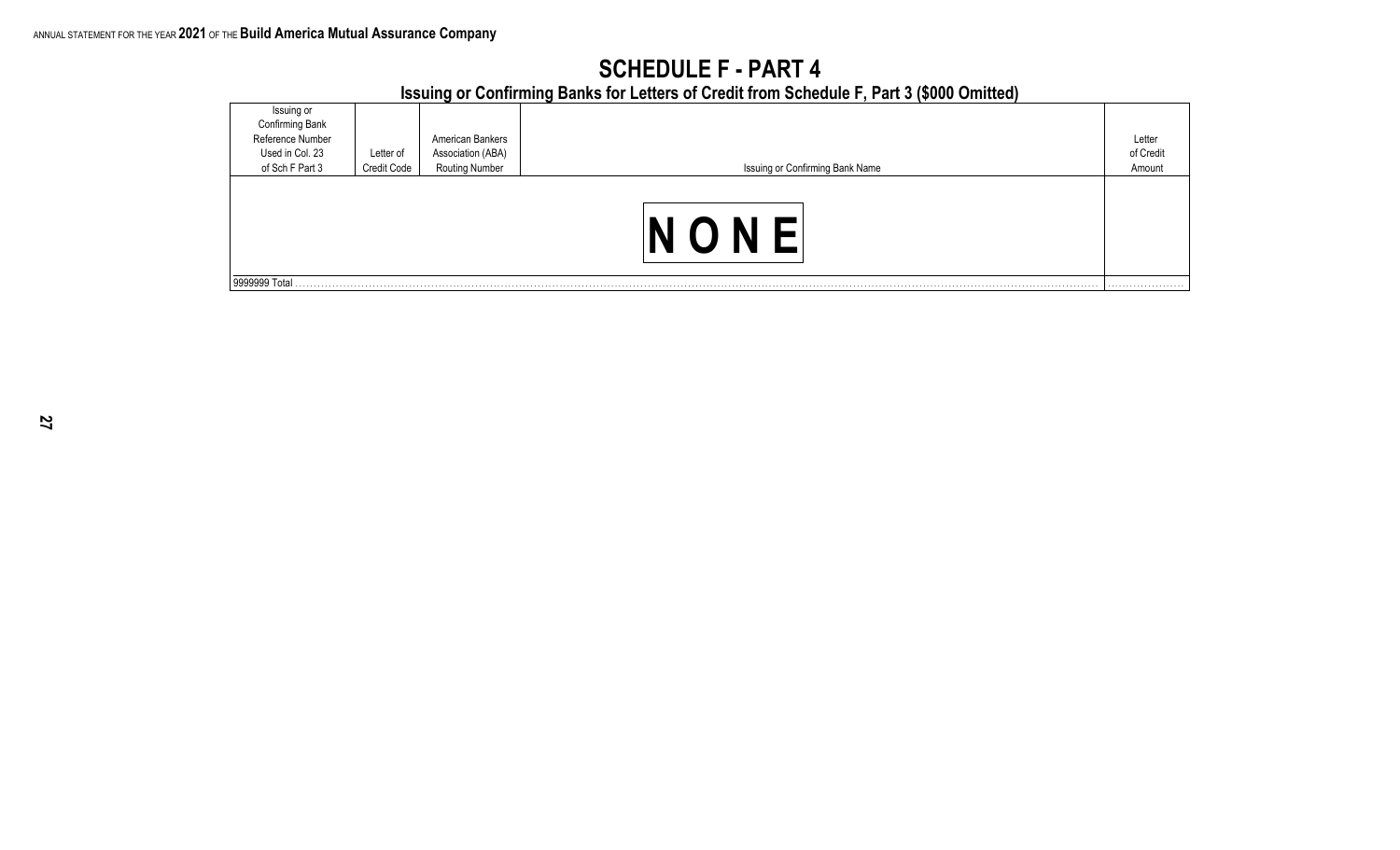## **SCHEDULE F PART 5 Interrogatories for Schedule F, Part 3 (000 Omitted)**

A. Report the five largest provisional commission rates included in the cedant's reinsurance treaties. The commission rate to be reported is by contract with ceded premium in excess of \$50,000:

| Name of Reinsurer | <b>Commission Rate</b> | Ceded Premium |
|-------------------|------------------------|---------------|
|                   |                        |               |
|                   |                        |               |
|                   |                        |               |
|                   |                        |               |
|                   |                        |               |

B. Report the five largest reinsurance recoverables reported in Schedule F, Part 3, Column 15, due from any one reinsurer (based on the total recoverables, Schedule F, Part 3, Line 9999999, Column 15), the amount of ceded insurer.

| Name of Reinsurer | Total Recoverables Ceded Premiums |      |
|-------------------|-----------------------------------|------|
|                   |                                   |      |
|                   |                                   |      |
|                   |                                   |      |
|                   |                                   |      |
|                   |                                   | Yes⊡ |

NOTE: Disclosure of the five largest provisional commission rates should exclude mandatory pools and joint underwriting associations.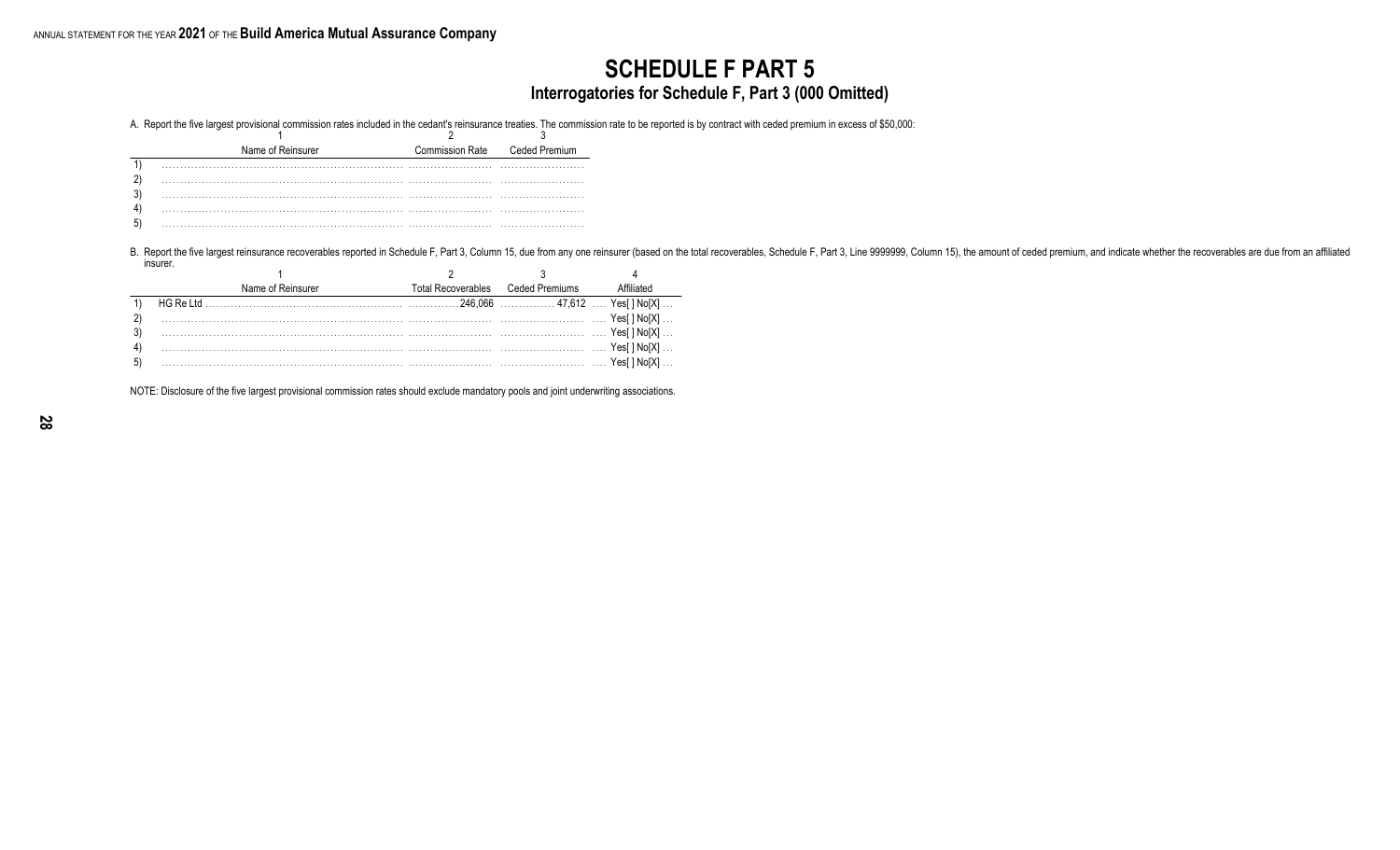## **Restatement of Balance Sheet to Identify Net Credit for Reinsurance**

|     |                                                                                                                                                                  | $\mathbf{1}$   | $\mathfrak{p}$ | 3                |
|-----|------------------------------------------------------------------------------------------------------------------------------------------------------------------|----------------|----------------|------------------|
|     |                                                                                                                                                                  | As Reported    | Restatement    | Restated         |
|     |                                                                                                                                                                  | (Net of Ceded) | Adjustments    | (Gross of Ceded) |
|     | ASSETS (Page 2, Column 3)                                                                                                                                        |                |                |                  |
| 1.  |                                                                                                                                                                  |                |                |                  |
| 2.  |                                                                                                                                                                  |                |                |                  |
| 3.  |                                                                                                                                                                  |                |                |                  |
| 4.  |                                                                                                                                                                  |                |                |                  |
| 5.  |                                                                                                                                                                  |                |                |                  |
| 6.  |                                                                                                                                                                  |                |                |                  |
| 7.  |                                                                                                                                                                  |                |                |                  |
| 8.  |                                                                                                                                                                  |                |                |                  |
|     | <b>LIABILITIES (Page 3)</b>                                                                                                                                      |                |                |                  |
| 9.  |                                                                                                                                                                  |                |                |                  |
| 10. |                                                                                                                                                                  |                |                |                  |
| 11. |                                                                                                                                                                  |                |                |                  |
| 12. |                                                                                                                                                                  |                |                |                  |
| 13. |                                                                                                                                                                  |                |                |                  |
| 14. |                                                                                                                                                                  |                |                |                  |
| 15. |                                                                                                                                                                  |                |                |                  |
| 16. |                                                                                                                                                                  |                |                |                  |
| 17. |                                                                                                                                                                  |                |                |                  |
| 18. |                                                                                                                                                                  |                |                |                  |
| 19. |                                                                                                                                                                  |                |                |                  |
| 20. |                                                                                                                                                                  |                |                |                  |
| 21. |                                                                                                                                                                  |                |                |                  |
| 22. | Note: le the restatement of this exhibit the result of greecing up belenees eaded to officite under 100 persont reinqurence or peoling errorgamente? Veel UNe[V] |                |                |                  |

Note: Is the restatement of this exhibit the result of grossing up balances ceded to affiliates under 100 percent reinsurance or pooling arrangements? Yes[] No[X]

If yes, give full explanation: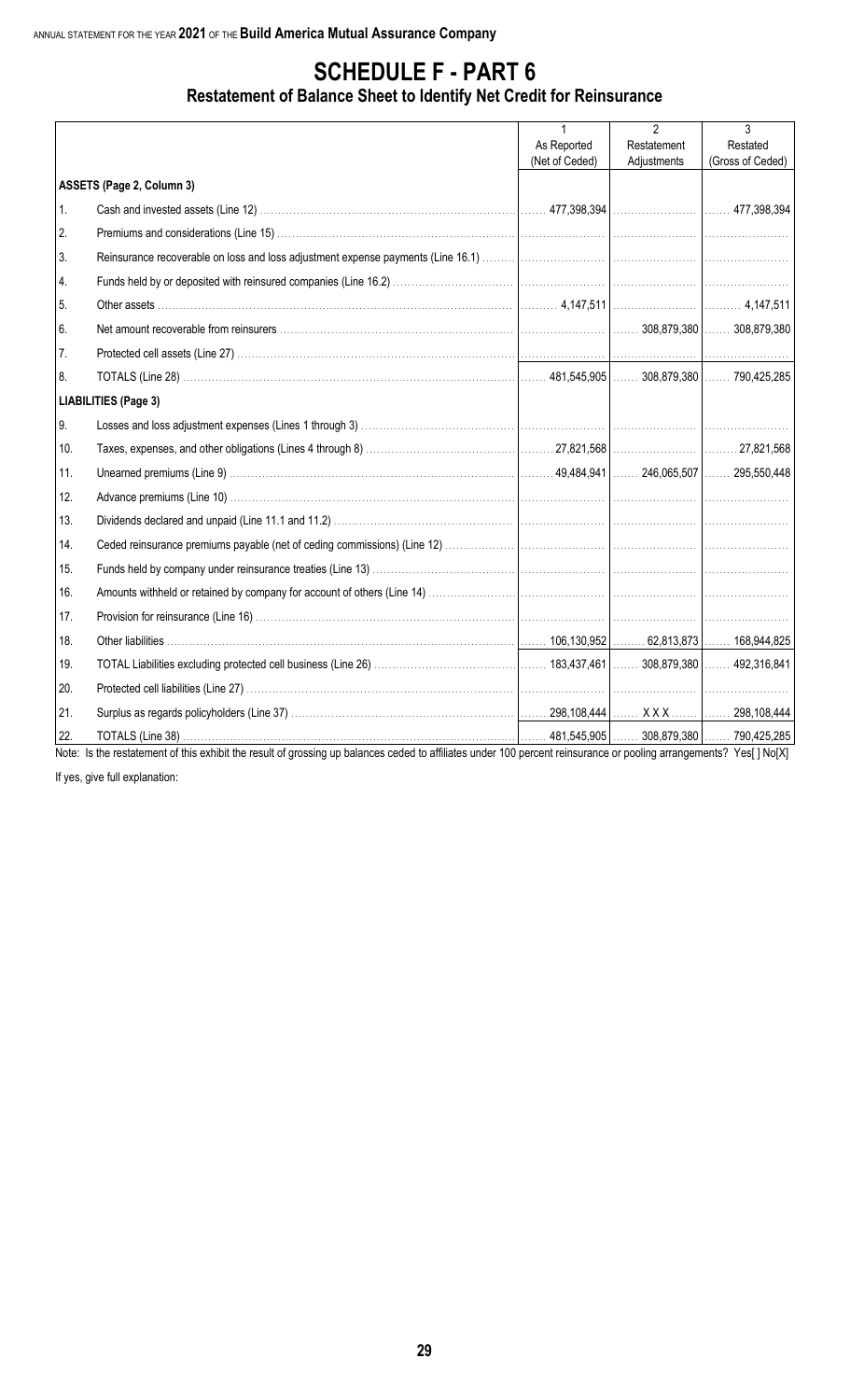**30 Schedule H Part 1 A & H Exhibit . . . . . . . . . . . . . . . . . . . . . . . . . . . . . . . . . . . . . . NONE**

**31 Schedule H Parts 2, 3 & 4 - A & H Exh Cont . . . . . . . . . . . . . . . . . . . . . . . . . . . . . NONE**

**32 Schedule H Part 5 Health Claims . . . . . . . . . . . . . . . . . . . . . . . . . . . . . . . . . . . . . . NONE**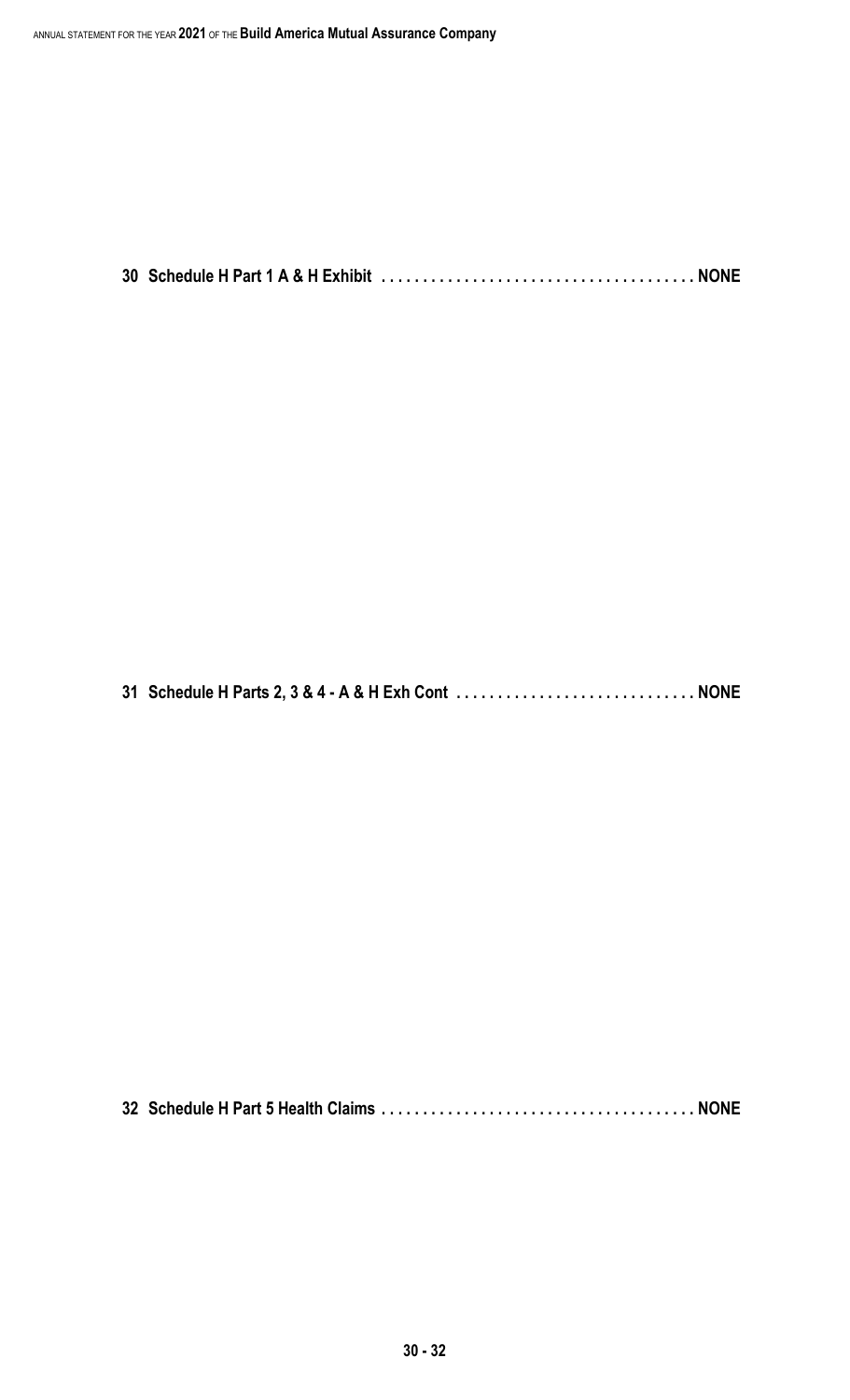# ANNUAL STATEMENT FOR THE YEAR 2021 OF THE Build America Mutual Assurance Company<br>SCHEDULE P - ANALYSIS OF LOSSES AND LOSS EXPENSES **SCHEDULE P - PART 1 - SUMMARY**

|     |                |            |                   |            |            |               | (\$000 omitted) |                             |                                |                     |             |                  |            |
|-----|----------------|------------|-------------------|------------|------------|---------------|-----------------|-----------------------------|--------------------------------|---------------------|-------------|------------------|------------|
|     | Years in Which |            | Premiums Earned   |            |            |               |                 |                             | Loss and Loss Expense Payments |                     |             |                  | 12         |
|     | Premiums       |            | 2                 | 3          |            |               |                 | Defense and Cost            |                                | Adjusting and Other | 10          | 11               | Number     |
|     | Were Earned    |            |                   |            |            | Loss Payments |                 | <b>Containment Payments</b> |                                | Payments            |             | <b>Total Net</b> | of Claims  |
|     | and Losses     |            |                   | Net        |            | 5             | 6               |                             | 8                              | 9                   | Salvage and | Paid (Columns    | Reported - |
|     | Were           | Direct and |                   | (Columns   | Direct and |               | Direct and      |                             | Direct and                     |                     | Subrogation | $4 - 5 + 6$      | Direct and |
|     | Incurred       | Assumed    | Ceded             | $1 - 2$    | Assumed    | Ceded         | Assumed         | Ceded                       | Assumed                        | Ceded               | Received    | $-7 + 8 - 9$     | Assumed    |
|     | Prior          | <b>XXX</b> | <b>XXX</b>        | <b>XXX</b> |            |               |                 |                             |                                |                     |             |                  | XXX.       |
| 2.  | 2012           |            |                   |            |            |               |                 |                             |                                |                     |             |                  | XXX.       |
| 3.  | 2013           | 108        | 84                | 24         |            |               |                 |                             |                                |                     |             |                  | XXX.       |
| 4.  | 2014           | 723        | 564               | 159        |            |               |                 |                             |                                |                     |             |                  | XXX.       |
| 5.  | 2015           | 1.397      | 1.074<br>.        | 323        |            |               |                 |                             |                                |                     |             |                  | XXX.       |
| 6.  | 2016           | 2.728      | 2.071             | 657        |            |               |                 |                             |                                |                     |             |                  | X X X      |
| 7.  | 2017           | 5,210      | 3.958             | 1,252      |            |               |                 |                             |                                |                     |             |                  | <b>XXX</b> |
| 8.  | 2018           | 7,934      | 6,315             | 1,619      |            |               |                 |                             |                                |                     |             |                  | <b>XXX</b> |
| 9.  | 2019           | 9.860      | 7.885             | 1,975<br>. |            |               |                 |                             |                                |                     |             |                  | <b>XXX</b> |
| 10. | 2020           | 15,662     | 12,699            | 2,963      |            |               |                 |                             |                                |                     |             |                  | XXX.       |
| 11. | 2021           | 20,981     | $\ldots$ . 17,171 | .3,810     |            |               |                 |                             |                                |                     |             |                  | XXX.       |
| 12. | Totals         | xxx        | <b>XXX</b>        | XXX        |            |               |                 |                             |                                |                     |             |                  | XXX        |

|      |           | Losses Unpaid |            |            |             |            |            |                                     |             |            |                     |             |                  |                  |
|------|-----------|---------------|------------|------------|-------------|------------|------------|-------------------------------------|-------------|------------|---------------------|-------------|------------------|------------------|
|      |           |               |            |            |             |            |            | Defense and Cost Containment Unpaid |             |            | Adjusting and Other | 23          | 24               | 25               |
|      |           |               | Case Basis |            | Bulk + IBNR |            | Case Basis |                                     | Bulk + IBNR |            | Unpaid              |             |                  | Number           |
|      |           | 13            | 14         | 15         | 16          | 17         | 18         | 19                                  | 20          | 21         | 22                  |             | <b>Total Net</b> | of Claims        |
|      |           |               |            |            |             |            |            |                                     |             |            |                     | Salvage and | Losses and       | Outstanding      |
|      |           | Direct and    |            | Direct and |             | Direct and |            | Direct and                          |             | Direct and |                     | Subrogation | Expenses         | Direct and       |
|      |           | Assumed       | Ceded      | Assumed    | Ceded       | Assumed    | Ceded      | Assumed                             | Ceded       | Assumed    | Ceded               | Anticipated | Unpaid           | Assumed          |
|      | Prior     |               |            | .          | .           | .          |            | .                                   | .           | .          | .                   |             | .                |                  |
| 2.   | 2012      |               |            |            |             |            |            |                                     | .           |            |                     |             | .                | $.$ $\sf XXXX$ . |
| . 3. | 2013      |               |            |            |             |            |            |                                     |             |            |                     |             |                  | XXX.             |
| 4.   | 2014      |               |            |            |             |            |            |                                     |             |            |                     |             |                  | <b>XXX</b> .     |
| ۱5.  | 2015      |               |            |            |             |            |            |                                     |             |            |                     |             |                  | XXX.             |
| 6.   | 2016      |               |            |            |             |            |            |                                     | .           | .          |                     |             |                  | $.$ $\sf XXX$ .  |
| 7.   | 2017      |               |            |            |             | .          |            |                                     | .           | .          |                     |             | .                | . X X X          |
| 8.   | 2018      | .             |            |            |             |            |            |                                     | .           |            |                     |             | .                | XXX.             |
| 9.   | 2019      |               |            |            |             |            |            |                                     |             |            |                     |             |                  | XXX.             |
| 10.  | 2020      |               |            |            |             |            |            |                                     |             |            |                     |             |                  | . X X X .        |
| 11.  | 2021      | .             | .          | .          | .           | .          | .          | .                                   | .           | .          | .                   | .           | .                | $\ldots$ XXX     |
|      | 12 Totals |               |            |            |             |            |            |                                     |             |            |                     |             |                  | <b>XXX</b>       |

|      |         |                         | Total Losses and       |     |                                             | Loss and Loss Expense Percentage |                |      | Nontabular | 34            |        | Net Balance Sheet       |
|------|---------|-------------------------|------------------------|-----|---------------------------------------------|----------------------------------|----------------|------|------------|---------------|--------|-------------------------|
|      |         |                         | Loss Expenses Incurred |     |                                             | (Incurred/Premiums Earned)       |                |      | Discount   | Inter-Company |        | Reserves After Discount |
|      |         | 26                      | 27                     | 28  | 29                                          | 30                               | 31             | 32   | 33         | Pooling       | 35     | 36                      |
|      |         | Direct and              |                        |     | Direct and                                  |                                  |                |      | Loss       | Participation | Losses | Loss Expenses           |
|      |         | Assumed                 | Ceded                  | Net | Assumed                                     | Ceded                            | Net            | Loss | Expense    | Percentage    | Unpaid | Unpaid                  |
|      | Prior.  | XXX                     | XXX.                   | XXX | XXX                                         | XXX                              | <b>XXX</b>     |      |            | XXX           |        |                         |
| l 2. | 2012    |                         |                        |     |                                             |                                  |                |      |            |               |        |                         |
| 3.   | 2013    |                         |                        |     |                                             |                                  |                |      |            |               |        |                         |
| l 4. | 2014    |                         |                        |     |                                             |                                  |                |      |            |               |        |                         |
| l 5. | 2015    |                         |                        |     |                                             |                                  |                |      |            |               |        |                         |
| l 6. | 2016    |                         |                        |     |                                             | .                                |                |      |            |               |        |                         |
|      | 2017    |                         |                        |     |                                             |                                  |                |      |            |               |        |                         |
| l 8. | 2018    |                         |                        |     |                                             |                                  |                |      |            |               |        |                         |
| l 9. | 2019    |                         |                        |     | .                                           | .                                |                |      |            |               | .      | .                       |
|      | 10.2020 |                         |                        |     |                                             |                                  |                |      |            |               |        |                         |
| 11.  | 2021    |                         |                        |     |                                             |                                  |                |      |            |               |        |                         |
| 12.  | Totals  | $\ldots$ X X X $\ldots$ |                        |     | $\ldots$ XXX $\ldots$ $\ldots$ XXX $\ldots$ | $\ldots$ XXX $\ldots$            | . <b>XXX 1</b> |      | .          | XXX           |        |                         |

Note: Parts 2 and 4 are gross of all discounting, including tabular discounting. Part 1 is gross of only nontabular discounting, which is reported in Columns 32 and 33 of Part 1. The tabular discount, if any, is reported i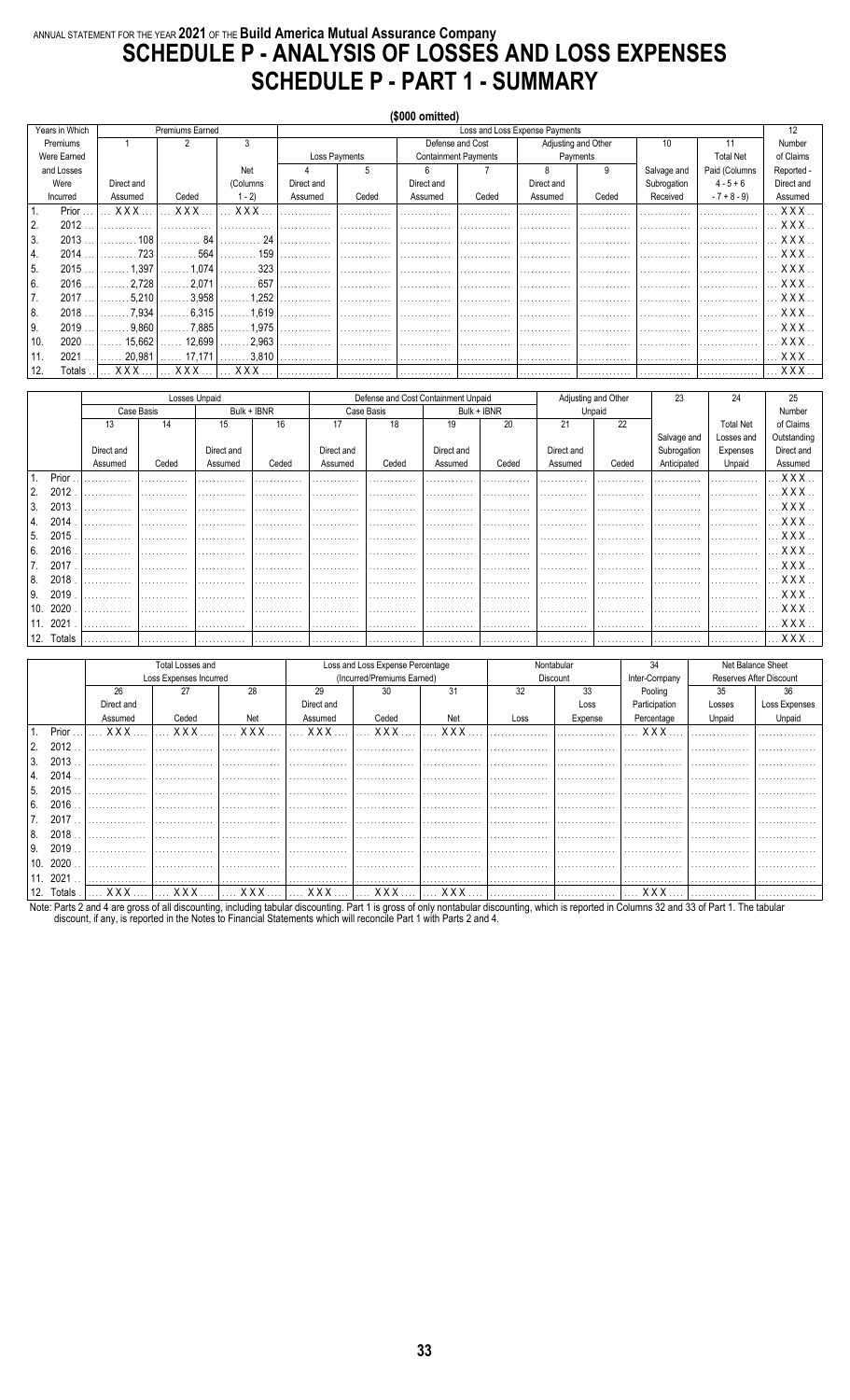# ANNUAL STATEMENT FOR THE YEAR 2021 OF THE Build America Mutual Assurance Company<br>SCHEDULE P - PART 2 - SUMMARY

|      |          | INCURRED NET LOSSES AND DEFENSE AND COST CONTAINMENT EXPENSES REPORTED AT YEAR END (\$000 OMITTED) |                                       | <b>DEVELOPMENT</b>    |        |                                             |        |                 |      |      |      |                                                                                   |                      |
|------|----------|----------------------------------------------------------------------------------------------------|---------------------------------------|-----------------------|--------|---------------------------------------------|--------|-----------------|------|------|------|-----------------------------------------------------------------------------------|----------------------|
|      | Years in |                                                                                                    |                                       |                       |        |                                             | ĥ      |                 |      |      | 10   |                                                                                   |                      |
|      | Which    |                                                                                                    |                                       |                       |        |                                             |        |                 |      |      |      |                                                                                   |                      |
|      | Losses   |                                                                                                    |                                       |                       |        |                                             |        |                 |      |      |      |                                                                                   |                      |
|      | Were     |                                                                                                    |                                       |                       |        |                                             |        |                 |      |      |      | <b>One</b>                                                                        | Two                  |
|      | Incurred | 2012                                                                                               | 2013                                  | 2014                  | 2015   | 2016                                        | 2017   | 2018            | 2019 | 2020 | 2021 | Year                                                                              | Year                 |
|      | Prior    |                                                                                                    |                                       |                       |        |                                             |        |                 |      |      |      |                                                                                   |                      |
| I 2. | $2012$ . |                                                                                                    |                                       |                       |        |                                             |        |                 |      |      |      |                                                                                   |                      |
| 3.   | 2013     | XXX                                                                                                |                                       |                       |        |                                             |        |                 |      |      |      |                                                                                   |                      |
| 4.   | 2014     |                                                                                                    |                                       |                       |        |                                             |        |                 |      |      |      |                                                                                   |                      |
| 5.   | 2015     |                                                                                                    |                                       |                       |        |                                             |        |                 |      |      |      |                                                                                   |                      |
| 6.   | $2016$   |                                                                                                    |                                       |                       |        |                                             |        |                 |      |      |      |                                                                                   |                      |
| 17.  | 2017     | XXX                                                                                                | $\left  \right $ xxx $\left  \right $ | $\ldots$ XXX $\ldots$ |        |                                             | . 1    |                 |      |      |      |                                                                                   |                      |
| 8.   | 2018     | X X X                                                                                              | $\ldots$ XXX $\ldots$                 | XXX                   | XXX    | $\ldots$ XXX $\ldots$                       | XXX    |                 |      |      |      |                                                                                   |                      |
| I 9. | 2019     | X X X                                                                                              | $\ldots$ XXX $\ldots$                 | XXX                   | XXX  I | <b>XXX</b>                                  | XXX  I | $X$ $X$ $X$ $Y$ |      |      |      |                                                                                   |                      |
| 10.  | 2020     | $\ldots$ X X X $\ldots$                                                                            | . X X X I                             | XXX  I                |        | $\ldots$ XXX $\ldots$ $\ldots$ XXX $\ldots$ | XXX  1 | XXX     XXX     |      |      |      |                                                                                   | . X X X <sup>.</sup> |
| 11.  |          |                                                                                                    |                                       |                       |        |                                             |        |                 |      |      |      | .2021   XXX    XXX    XXX    XXX    XXX    XXX    XXX    XXX    XXX    XXX    XXX |                      |
| 12.  |          |                                                                                                    |                                       |                       |        |                                             |        |                 |      |      |      |                                                                                   |                      |

# **SCHEDULE P - PART 3 - SUMMARY**

|          |       |                         |                                                                                                         | CUMULATIVE PAID NET LOSSES AND DEFENSE AND COST CONTAINMENT EXPENSES REPORTED AT YEAR END (\$000 OMITTED) |                       |                       |                       |                       |       |      |      | 11                      | 12                                                                                                      |
|----------|-------|-------------------------|---------------------------------------------------------------------------------------------------------|-----------------------------------------------------------------------------------------------------------|-----------------------|-----------------------|-----------------------|-----------------------|-------|------|------|-------------------------|---------------------------------------------------------------------------------------------------------|
| Years in |       |                         |                                                                                                         |                                                                                                           |                       | 'n.                   | ĥ                     |                       |       |      | 10   | Number of               | Number of                                                                                               |
| Which    |       |                         |                                                                                                         |                                                                                                           |                       |                       |                       |                       |       |      |      | Claims                  | Claims                                                                                                  |
| Losses   |       |                         |                                                                                                         |                                                                                                           |                       |                       |                       |                       |       |      |      | Closed                  | Closed                                                                                                  |
| Were     |       |                         |                                                                                                         |                                                                                                           |                       |                       |                       |                       |       |      |      | With Loss               | <b>Without Loss</b>                                                                                     |
| Incurred |       | 2012                    | 2013                                                                                                    | 2014                                                                                                      | 2015                  | 2016                  | 2017                  | 2018                  | 2019  | 2020 | 2021 | Payment                 | Payment                                                                                                 |
|          | Prior | 000 <sub>o</sub>        |                                                                                                         |                                                                                                           |                       |                       |                       |                       |       |      |      | X X X                   | XXX.                                                                                                    |
| 2.       | 2012  |                         |                                                                                                         |                                                                                                           |                       |                       |                       |                       |       |      |      | XXX                     | X X X .                                                                                                 |
| 3.       | 2013  | XXX.                    |                                                                                                         |                                                                                                           |                       |                       |                       |                       |       |      |      | XXX                     | XXX.                                                                                                    |
| 4.       | 2014  | $\ldots$ X X X $\ldots$ | $\mathbf{X} \times \mathbf{X}$                                                                          |                                                                                                           |                       |                       |                       | .                     |       |      |      | . X X X                 | $\boldsymbol{\mathsf{X}}$ $\boldsymbol{\mathsf{X}}$ $\boldsymbol{\mathsf{X}}$ $\boldsymbol{\mathsf{X}}$ |
| 15.      | 2015  | XXX  I                  | $\mathsf{X} \times \mathsf{X}$                                                                          | $XXX$                                                                                                     |                       |                       |                       |                       |       |      |      | $\ldots$ X X X $\ldots$ | X X X .                                                                                                 |
| 6.       | 2016  | XXX.                    | XXX                                                                                                     | XXX.                                                                                                      | $\ldots$ XXX.         |                       |                       |                       |       |      |      | XXX.                    | X X X .                                                                                                 |
| 7.       | 2017  | XXX                     | $\boldsymbol{\mathsf{X}}$ $\boldsymbol{\mathsf{X}}$ $\boldsymbol{\mathsf{X}}$ $\boldsymbol{\mathsf{X}}$ | XXX                                                                                                       |                       | $\ldots$ XXX $\ldots$ |                       |                       |       |      |      | $\ldots$ X X X $\ldots$ | X X X .                                                                                                 |
| 8.       | 2018  | XXX                     | . X X X 1                                                                                               | XXX                                                                                                       | XXX                   | . <b>XXX</b>          | XXX                   |                       |       |      |      | . X X X                 | X X X .                                                                                                 |
| 9.       | 2019  | $\ldots$ XXX $\ldots$   | $\ldots$ XXX $\ldots$                                                                                   | XXX                                                                                                       | $\ldots$ XXX $\ldots$ | $\ldots$ XXX $\ldots$ | XXX                   | <b>XXX</b>            |       |      |      | X X X                   | XXX.                                                                                                    |
| 10.      | 2020  | $\ldots$ X X X $\ldots$ | $\ldots$ X X X $\ldots$                                                                                 | XXX                                                                                                       | $\ldots$ XXX $\ldots$ | $\ldots$ XXX $\ldots$ | $\ldots$ XXX $\ldots$ | $\ldots$ XXX $\ldots$ | X X X |      |      | $\ldots$ XXX $\ldots$   | $\boldsymbol{\mathsf{X} \times \mathsf{X}}$                                                             |
| 11.      | 2021  | $$ XXX $$               |                                                                                                         |                                                                                                           |                       |                       |                       |                       |       |      |      |                         | . X X X                                                                                                 |

# **SCHEDULE P - PART 4 - SUMMARY**

|      | Years       |                       | BULK AND IBNR RESERVES ON NET LOSSES AND DEFENSE AND COST CONTAINMENT EXPENSES REPORTED AT YEAR END |                                             |      |                      |                                     |                 |      |      |      |
|------|-------------|-----------------------|-----------------------------------------------------------------------------------------------------|---------------------------------------------|------|----------------------|-------------------------------------|-----------------|------|------|------|
|      | in Which    |                       |                                                                                                     |                                             |      | (\$000 OMITTED)      |                                     |                 |      |      |      |
|      | Losses Were |                       |                                                                                                     |                                             |      |                      |                                     |                 |      |      |      |
|      | Incurred    | 2012                  | 2013                                                                                                | 2014                                        | 2015 | 2016                 | 2017                                | 2018            | 2019 | 2020 | 2021 |
|      | Prior       |                       |                                                                                                     |                                             |      |                      |                                     |                 |      |      |      |
| 2.   | 2012        |                       |                                                                                                     |                                             |      |                      |                                     |                 |      |      |      |
| 3.   | $2013$      | X X X                 |                                                                                                     |                                             |      |                      |                                     |                 |      |      |      |
| 4.   | $2014$      | $\ldots$ XXX $\ldots$ | XXX  1                                                                                              | . 1                                         |      |                      |                                     |                 |      |      |      |
| l 5. | $2015$      | $\ldots$ XXX $\ldots$ | $\ldots$ XXX $\ldots$                                                                               | 1 XXX                                       |      |                      |                                     |                 |      |      |      |
| 6.   |             |                       |                                                                                                     |                                             |      |                      |                                     |                 |      |      |      |
|      | $2017$      | $\ldots$ XXX $\ldots$ | l XXX  I                                                                                            | XXX    XX                                   |      |                      |                                     |                 |      |      |      |
| 8.   | $2018$      |                       | XXX   XXX                                                                                           | $\ldots$ XXX $\ldots$ I                     |      | XX <del>X  xxx</del> | $\cdots$ $\wedge$ $\wedge$ $\cdots$ |                 |      |      |      |
| 9.   | $2019$      | XXX  1                | XXX                                                                                                 | $\ldots$ XXX $\ldots$ $\ldots$ XXX $\ldots$ |      | XXX  1               | XXX  1                              | $X$ $X$ $X$ $X$ |      |      |      |
| 10.  | 2020        | $\ldots$ XXX $\ldots$ | XXX  1                                                                                              |                                             |      |                      |                                     |                 |      |      |      |
|      |             |                       |                                                                                                     |                                             |      |                      |                                     |                 |      |      |      |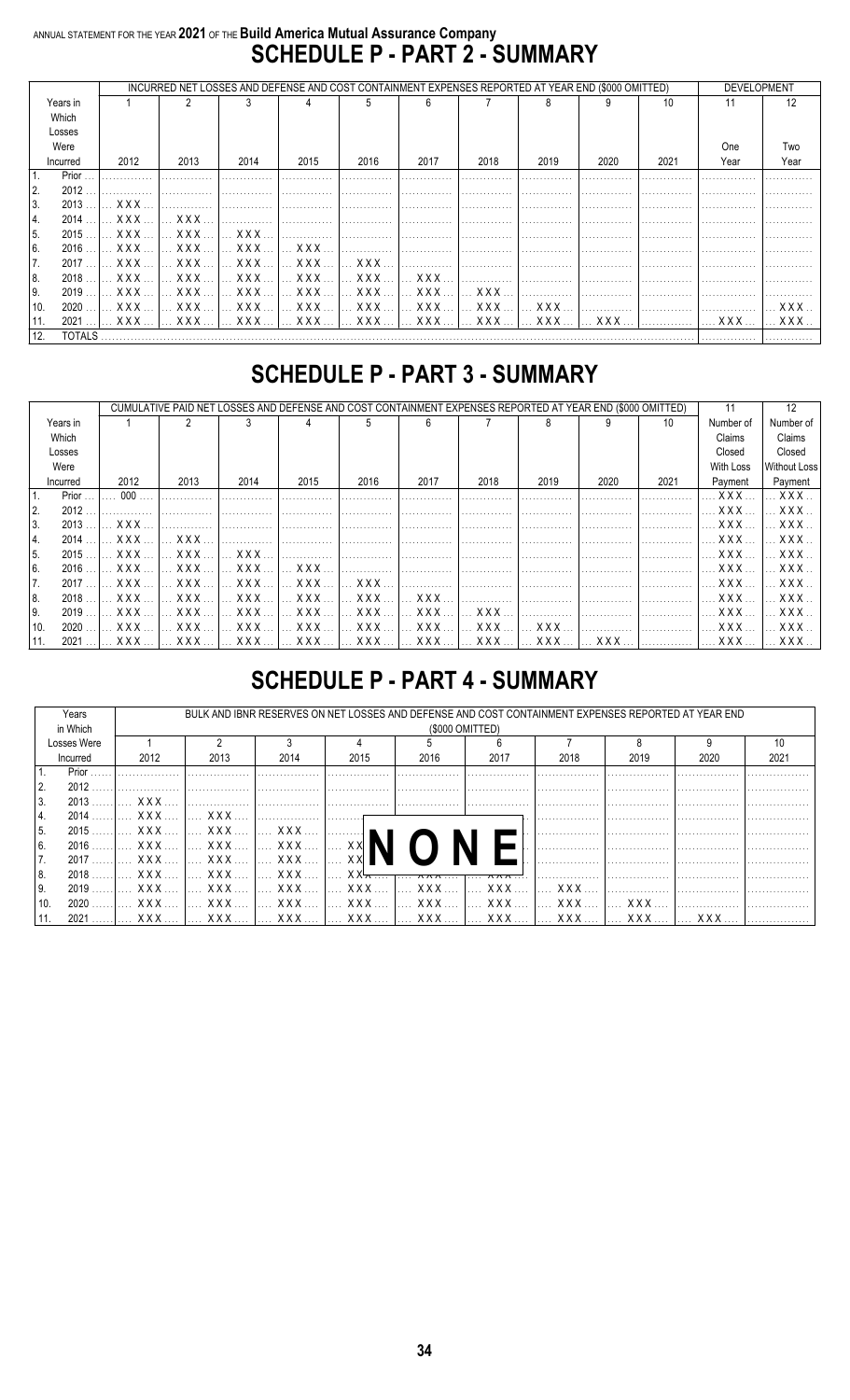| 35 Schedule P - Part 1A - Homeowners/Farmowners  NONE                              |
|------------------------------------------------------------------------------------|
| 36 Schedule P - Part 1B - Private Passenger Auto Liability/Medical  NONE           |
| 37 Schedule P - Part 1C - Comm. Auto/Truck Liability/Medical  NONE                 |
| 38 Schedule P - Part 1D - Workers' Compensation (Excl. Excess Workers' Comp.) NONE |
| 39 Schedule P - Part 1E - Commercial Multiple Peril  NONE                          |
| 40 Schedule P - Part 1F Sn 1 - Medical Professional Liability - Occurrence  NONE   |
| 41 Schedule P - Part 1F Sn 2 - Medical Professional Liability - Claims-Made  NONE  |
| 42 Schedule P - Part 1G - Special Liab. (Ocn Mar., Aircraft, Boiler & Mach.)  NONE |
| 43 Schedule P - Part 1H Sn 1 - Other Liability - Occurrence NONE                   |
| 44 Schedule P - Part 1H Sn 2 - Other Liability - Claims-Made  NONE                 |
| 45 Schedule P - Part 1I - Special Property (Fire, Ald. Lines, Inld Mar.) NONE      |
| 46 Schedule P - Part 1J - Auto Physical Damage  NONE                               |
|                                                                                    |
| 48 Schedule P - Part 1L - Other (Incl. Credit, Accident and Health)  NONE          |
|                                                                                    |
| 50 Schedule P - Part 1N - Reins. Nonproportional Assumed Property  NONE            |
| 51 Schedule P - Part 10 - Reins. Nonproportional Assumed Liability  NONE           |
| 52 Schedule P - Part 1P - Reins. Nonproportional Assumed Financial Lines NONE      |
| 53 Schedule P - Part 1R Sn 1 - Products Liability - Occurrence  NONE               |
| 54 Schedule P - Part 1R Sn 2 - Products Liability - Claims-Made  NONE              |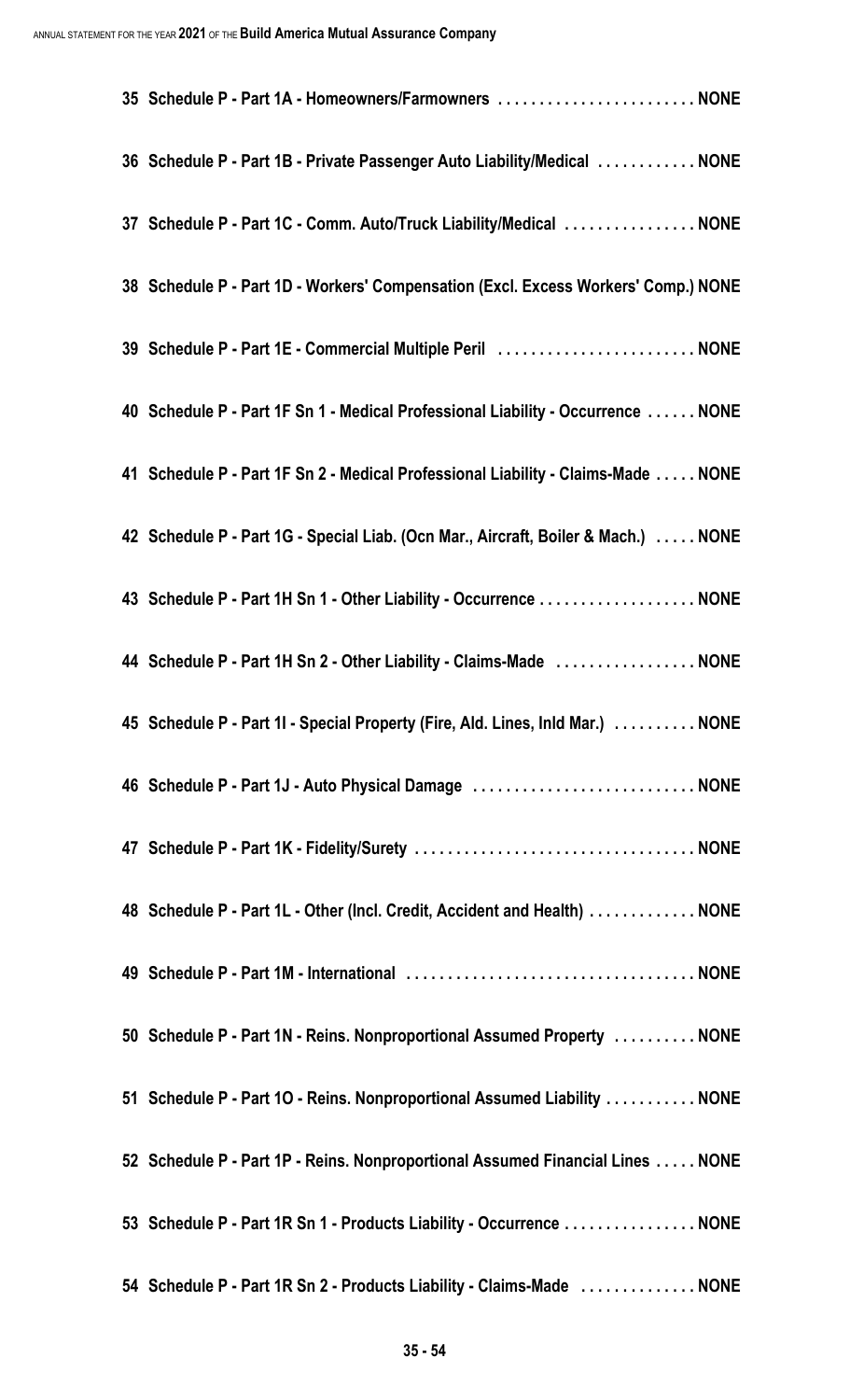#### ANNUAL STATEMENT FOR THE YEAR **2021** OF THE **Build America Mutual Assurance Company SCHEDULE P - PART 1S FINANCIAL GUARANTY/MORTGAGE GUARANTY**

|                |               |            |                 |          |            |                                | (\$000 omitted) |                             |                     |          |             |                  |            |
|----------------|---------------|------------|-----------------|----------|------------|--------------------------------|-----------------|-----------------------------|---------------------|----------|-------------|------------------|------------|
| Years in Which |               |            | Premiums Earned |          |            | Loss and Loss Expense Payments |                 |                             |                     |          |             |                  | 12         |
| Premiums       |               |            |                 |          |            |                                |                 | Defense and Cost            | Adjusting and Other |          | 10          |                  | Number     |
| Were Earned    |               |            |                 |          |            | Loss Payments                  |                 | <b>Containment Payments</b> |                     | Payments |             | <b>Total Net</b> | of Claims  |
| and Losses     |               |            |                 | Net      |            |                                |                 |                             |                     | 9        | Salvage and | Paid (Columns    | Reported - |
| Were           |               | Direct and |                 | (Columns | Direct and |                                | Direct and      |                             | Direct and          |          | Subrogation | $4 - 5 + 6$      | Direct and |
| Incurred       |               | Assumed    | Ceded           | $-2)$    | Assumed    | Ceded                          | Assumed         | Ceded                       | Assumed             | Ceded    | Received    | $-7 + 8 - 9$     | Assumed    |
|                | Prior         | <b>XXX</b> | <b>XXX</b>      | XXX      |            |                                |                 |                             |                     |          |             |                  | XXX        |
| 2.             | 2020          | 15.662     | 12.699          | 2.963    |            |                                |                 |                             |                     |          |             |                  | XXX        |
| 3.             | 2021          | 20.981     | 17.171          | 3.810    |            |                                |                 |                             |                     |          |             |                  | <b>XXX</b> |
| 4.             | <b>Totals</b> | XXX        | XXX             | xxx      |            |                                |                 |                             |                     |          |             |                  | <b>XXX</b> |

|          |        |            |            | Losses Unpaid |             |            | Defense and Cost Containment Unpaid |            |             |            | Adjusting and Other | 23          | 24               | 25          |
|----------|--------|------------|------------|---------------|-------------|------------|-------------------------------------|------------|-------------|------------|---------------------|-------------|------------------|-------------|
|          |        |            | Case Basis |               | Bulk + IBNR |            | Case Basis                          |            | Bulk + IBNR |            | Unpaid              |             |                  | Number      |
|          |        |            | 14         | 15            | 16          |            | 18                                  | 19         | 20          |            | 22                  |             | <b>Total Net</b> | of Claims   |
|          |        |            |            |               |             |            |                                     |            |             |            |                     | Salvage and | Losses and       | Outstanding |
|          |        | Direct and |            | Direct and    |             | Direct and |                                     | Direct and |             | Direct and |                     | Subrogation | Expenses         | Direct and  |
|          |        | Assumed    | Ceded      | Assumed       | Ceded       | Assumed    | Ceded                               | Assumed    | Ceded       | Assumed    | Ceded               | Anticipated | Unpaid           | Assumed     |
|          | Prior  |            |            |               |             |            |                                     |            |             |            |                     |             |                  |             |
| ຳ        | 2020   |            | .          |               | .           | .          |                                     | .          |             |            | .                   | .           | .                | .           |
| ົ<br>. ب | 2021   |            | .          | .             | .           | .          | .                                   | .          | .           | .          | .                   | .           | .                | .           |
| 4.       | Totals | .          | .          | .             | .           | .          | .                                   | .          | .           | .          | .                   | .           | .                | .           |

|    |                    |            | Total Losses and       |              |            | Loss and Loss Expense Percentage |              |      | Nontabular |               |                         | Net Balance Sheet |
|----|--------------------|------------|------------------------|--------------|------------|----------------------------------|--------------|------|------------|---------------|-------------------------|-------------------|
|    |                    |            | Loss Expenses Incurred |              |            | (Incurred/Premiums Earned)       |              |      | Discount   | Inter-Company | Reserves After Discount |                   |
|    |                    | 26         |                        | 28           |            | 30                               | 31           | 32   | 33         | Pooling       | 35                      |                   |
|    |                    | Direct and |                        |              | Direct and |                                  |              |      | Loss       | Participation | Losses                  | Loss Expenses     |
|    |                    | Assumed    | Ceded                  | Net          | Assumed    | Ceded                            | Net          | Loss | Expense    | Percentage    | Unpaid                  | Unpaid            |
|    | Prior              | x x x      | <b>XXX</b>             | <b>V V V</b> | x x x      | <b>XXX</b>                       | <b>V V V</b> |      |            | v v v         |                         |                   |
| 2. | 2020               |            |                        |              |            |                                  |              |      |            |               |                         |                   |
|    | 2021               |            |                        |              |            |                                  |              |      |            |               |                         |                   |
|    | otals <sup>-</sup> | v v v      | <b>XXX</b>             | <b>XXX</b>   | <b>XXX</b> | <b>XXX</b>                       | v v v        |      |            | v v v         |                         |                   |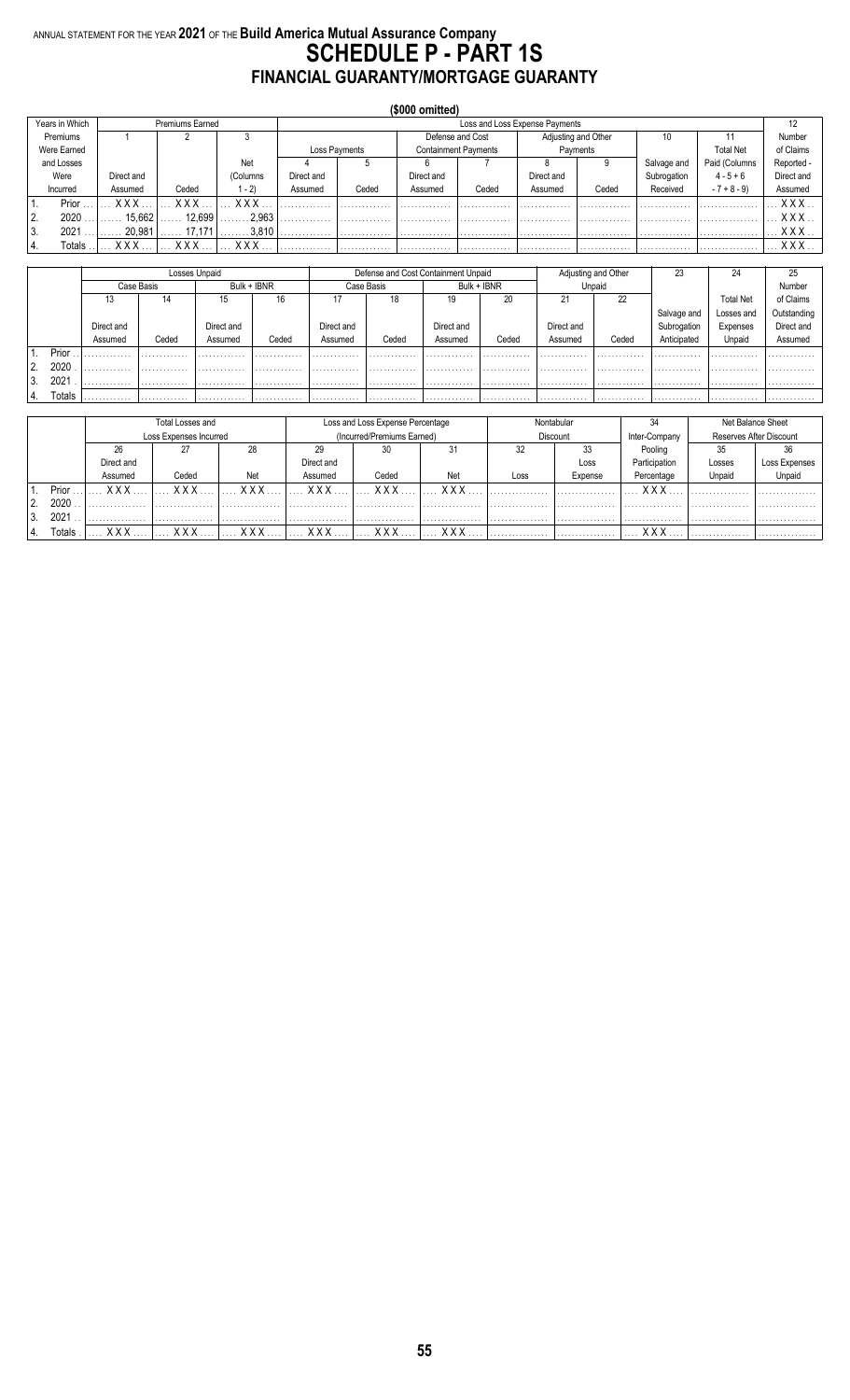|    | 57 Schedule P - Part 2A - Homeowners/Farmowners NONE                                                                                                  |  |
|----|-------------------------------------------------------------------------------------------------------------------------------------------------------|--|
|    | 57 Schedule P - Part 2B - Private Passenger Auto Liability/Medical  NONE                                                                              |  |
| 57 | Schedule P - Part 2C - Comm. Auto/Truck Liability/Medical  NONE                                                                                       |  |
| 57 | 57 Schedule P - Part 2D - Workers' Compensation (Excl. Excess Workers' Comp.) NONE<br>Schedule P - Part 2E - Commercial Multiple Peril  NONE          |  |
|    | 58 Schedule P - Part 2F Sn 1 - Medical Professional Liability - Occurrence  NONE                                                                      |  |
|    | 58 Schedule P - Part 2F Sn 2 - Medical Professional Liability - Claims-Made  NONE                                                                     |  |
|    | 58 Schedule P - Part 2G - Special Liab. (Ocn Mar., Aircraft, Boiler & Mchnry)  NONE                                                                   |  |
|    | 58 Schedule P - Part 2H Sn 1 - Other Liability - Occurrence  NONE                                                                                     |  |
|    | 58 Schedule P - Part 2H Sn 2 - Other Liability - Claims-Made  NONE                                                                                    |  |
|    | 59 Schedule P - Part 2I - Special Property (Fire, Ald. Lines, Inld Mar.) NONE                                                                         |  |
|    | 59 Schedule P - Part 2J - Auto Physical Damage  NONE                                                                                                  |  |
|    |                                                                                                                                                       |  |
|    | 59 Schedule P - Part 2L - Other (Incl. Credit, Accident and Health)  NONE                                                                             |  |
|    |                                                                                                                                                       |  |
|    | 60 Schedule P - Part 2N - Reins. Nonproportional Assumed Property  NONE                                                                               |  |
|    | 60 Schedule P - Part 20 - Reins. Nonproportional Assumed Liability  NONE                                                                              |  |
|    | 60 Schedule P - Part 2P - Reins. Nonproportional Assumed Financial Lines NONE<br>61 Schedule P - Part 2R Sn 1 - Products Liability - Occurrence  NONE |  |
| 61 | Schedule P - Part 2R Sn 2 - Products Liability - Claims-Made  NONE                                                                                    |  |
| 61 | Schedule P - Part 2S - Financial Guaranty/Mortgage Guaranty  NONE                                                                                     |  |
|    |                                                                                                                                                       |  |
|    |                                                                                                                                                       |  |
|    | 62 Schedule P - Part 3B - Private Passenger Auto Liability/Medical  NONE                                                                              |  |
|    | 62 Schedule P - Part 3C - Comm. Auto/Truck Liability/Medical  NONE                                                                                    |  |
|    | 62 Schedule P - Part 3D - Workers' Compensation (Excl. Excess Workers' Comp.) NONE                                                                    |  |
|    | 62 Schedule P - Part 3E - Commercial Multiple Peril NONE                                                                                              |  |
|    | 63 Schedule P - Part 3F Sn 1 - Medical Professional Liability - Occurrence  NONE                                                                      |  |
|    | 63 Schedule P - Part 3F Sn 2 - Medical Professional Liability - Claims-Made  NONE                                                                     |  |
|    | 63 Schedule P - Part 3G - Special Liab. (Ocn Mar., Aircraft, Boiler & Mchnry)  NONE                                                                   |  |
|    | 63 Schedule P - Part 3H Sn 1 - Other Liability - Occurrence  NONE                                                                                     |  |
|    | 63 Schedule P - Part 3H Sn 2 - Other Liability - Claims-Made  NONE                                                                                    |  |
|    | 64 Schedule P - Part 3I - Special Property (Fire, Ald. Lines, Inld Mar.)  NONE                                                                        |  |
|    | 64 Schedule P - Part 3J - Auto Physical Damage  NONE                                                                                                  |  |
|    | 64 Schedule P - Part 3L - Other (Incl. Credit, Accident and Health)  NONE                                                                             |  |
|    |                                                                                                                                                       |  |
|    | 65 Schedule P - Part 3N - Reins. Nonproportional Assumed Property  NONE                                                                               |  |
|    | 65 Schedule P - Part 30 - Reins. Nonproportional Assumed Liability  NONE                                                                              |  |
|    | 65 Schedule P - Part 3P - Reins. Nonproportional Assumed Financial Lines NONE                                                                         |  |
|    | 66 Schedule P - Part 3R Sn 1 - Products Liability - Occurrence  NONE                                                                                  |  |
|    | 66 Schedule P - Part 3R Sn 2 - Products Liability - Claims-Made  NONE                                                                                 |  |
|    | 66 Schedule P - Part 3S - Financial Guaranty/Mortgage Guaranty  NONE                                                                                  |  |
|    |                                                                                                                                                       |  |
|    | 67 Schedule P - Part 4A - Homeowners/Farmowners NONE                                                                                                  |  |
|    | 67 Schedule P - Part 4B - Private Passenger Auto Liability/Medical  NONE                                                                              |  |
| 67 | Schedule P - Part 4C - Comm. Auto/Truck Liability/Medical  NONE                                                                                       |  |
|    | 67 Schedule P - Part 4D - Workers' Compensation (Excl. Excess Workers' Comp. NONE                                                                     |  |
|    | 67 Schedule P - Part 4E - Commercial Multiple Peril NONE<br>68 Schedule P - Part 4F Sn 1 - Medical Professional Liability - Occurrence  NONE          |  |
|    | 68 Schedule P - Part 4F Sn 2 - Medical Professional Liability - Claims-Made  NONE                                                                     |  |
|    | 68 Schedule P - Part 4G - Special Liab. (Ocn Mar., Aircraft, Boiler & Mchnry)  NONE                                                                   |  |
|    | 68 Schedule P - Part 4H Sn 1 - Other Liability - Occurrence  NONE                                                                                     |  |
|    | 68 Schedule P - Part 4H Sn 2 - Other Liability - Claims-Made NONE                                                                                     |  |
|    | 69 Schedule P - Part 4I - Special Property (Fire, Ald. Lines, Inld Mar.) NONE                                                                         |  |
|    | 69 Schedule P - Part 4J - Auto Physical Damage  NONE                                                                                                  |  |
|    |                                                                                                                                                       |  |
|    | 69 Schedule P - Part 4L - Other (Incl. Credit, Accident and Health)  NONE                                                                             |  |
|    |                                                                                                                                                       |  |
|    | 70 Schedule P - Part 4N - Reins. Nonproportional Assumed Property  NONE                                                                               |  |
|    | 70 Schedule P - Part 40 - Reins. Nonproportional Assumed Liability  NONE                                                                              |  |
|    | 70 Schedule P - Part 4P - Reins. Nonproportional Assumed Financial Lines NONE                                                                         |  |
|    | 71 Schedule P - Part 4R Sn 1 - Products Liability - Occurrence  NONE                                                                                  |  |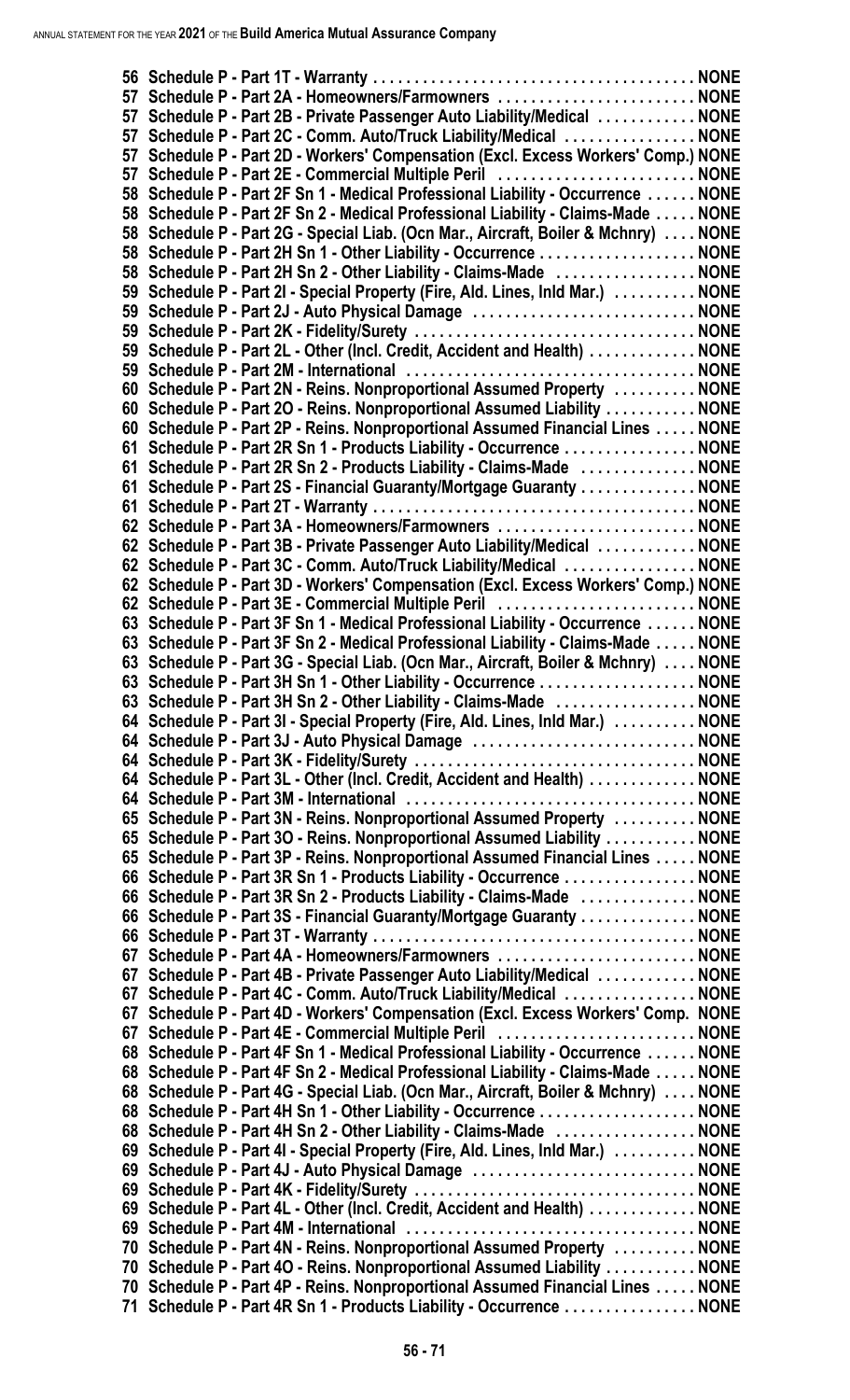| 71 Schedule P - Part 4R Sn 2 - Products Liability - Claims-Made  NONE                                                                                                      |  |
|----------------------------------------------------------------------------------------------------------------------------------------------------------------------------|--|
| 71 Schedule P - Part 4S - Financial Guaranty/Mortgage Guaranty NONE                                                                                                        |  |
|                                                                                                                                                                            |  |
| 72 Schedule P - Part 5A - Homeowners/Farmowners - Sn 1 NONE                                                                                                                |  |
| 72 Schedule P - Part 5A - Homeowners/Farmowners - Sn 2 NONE                                                                                                                |  |
| 72 Schedule P - Part 5A - Homeowners/Farmowners - Sn 3  NONE                                                                                                               |  |
| 73 Schedule P - Part 5B - Private Passenger Auto Liability/Medical - Sn 1  NONE                                                                                            |  |
| 73 Schedule P - Part 5B - Private Passenger Auto Liability/Medical - Sn 2  NONE                                                                                            |  |
| 73 Schedule P - Part 5B - Private Passenger Auto Liability/Medical - Sn 3  NONE                                                                                            |  |
| 74 Schedule P - Part 5C - Comm. Auto/Truck Liability/Medical - Sn 1 NONE                                                                                                   |  |
| 74 Schedule P - Part 5C - Comm. Auto/Truck Liability/Medical - Sn 2  NONE                                                                                                  |  |
| 74 Schedule P - Part 5C - Comm. Auto/Truck Liability/Medical - Sn 3 NONE                                                                                                   |  |
| 75 Schedule P - Part 5D - Workers' Compen. (Excl. Excess Workers' Comp.) -Sn 1 NONE                                                                                        |  |
| 75 Schedule P - Part 5D - Workers' Compen. (Excl. Excess Workers' Comp.) -Sn 2 NONE                                                                                        |  |
| 75 Schedule P - Part 5D - Workers' Compen. (Excl. Excess Workers' Comp.) - Sn 3 NONE                                                                                       |  |
| 76 Schedule P - Part 5E - Commercial Multiple Peril - Sn 1  NONE                                                                                                           |  |
| 76 Schedule P - Part 5E - Commercial Multiple Peril - Sn 2 NONE                                                                                                            |  |
| 76 Schedule P - Part 5E - Commercial Multiple Peril - Sn 3  NONE                                                                                                           |  |
| 77 Schedule P - Part 5F - Medical Professional Liability - Occurrence - Sn 1A  NONE                                                                                        |  |
| 77 Schedule P - Part 5F - Medical Professional Liability - Occurrence - Sn 2A  NONE                                                                                        |  |
| 77 Schedule P - Part 5F - Medical Professional Liability - Occurrence - Sn 3A  NONE                                                                                        |  |
| 78 Schedule P - Part 5F - Medical Professional Liability - Claims-Made - Sn 1B NONE                                                                                        |  |
| 78 Schedule P - Part 5F - Medical Professional Liability - Claims-Made - Sn 2B NONE<br>78 Schedule P - Part 5F - Medical Professional Liability - Claims-Made - Sn 3B NONE |  |
| 79 Schedule P - Part 5H - Other Liability - Occurrence - Sn 1A  NONE                                                                                                       |  |
| 79 Schedule P - Part 5H - Other Liability - Occurrence - Sn 2A  NONE                                                                                                       |  |
| 79 Schedule P - Part 5H - Other Liability - Occurrence - Sn 3A  NONE                                                                                                       |  |
| 80 Schedule P - Part 5H - Other Liability - Claims-Made - Sn 1B  NONE                                                                                                      |  |
| 80 Schedule P - Part 5H - Other Liability - Claims-Made - Sn 2B NONE                                                                                                       |  |
| 80 Schedule P - Part 5H - Other Liability - Claims-Made - Sn 3B  NONE                                                                                                      |  |
| 81 Schedule P - Part 5R - Products Liability - Occurrence - Sn 1A  NONE                                                                                                    |  |
| 81 Schedule P - Part 5R - Products Liability - Occurrence - Sn 2A  NONE                                                                                                    |  |
| 81 Schedule P - Part 5R - Products Liability - Occurrence - Sn 3A  NONE                                                                                                    |  |
| 82 Schedule P - Part 5R - Products Liability - Claims-Made - Sn 1B  NONE                                                                                                   |  |
| 82 Schedule P - Part 5R - Products Liability - Claims-Made - Sn 2B  NONE                                                                                                   |  |
| 82 Schedule P - Part 5R - Products Liability - Claims-Made - Sn 3B  NONE                                                                                                   |  |
|                                                                                                                                                                            |  |
|                                                                                                                                                                            |  |
|                                                                                                                                                                            |  |
| 84 Schedule P - Part 6C - Comm. Auto/Truck Liability/Medical - Sn 1 NONE                                                                                                   |  |
| 84 Schedule P - Part 6C - Comm. Auto/Truck Liability/Medical - Sn 2 NONE                                                                                                   |  |
| 84 Schedule P - Part 6D - Workers' Comp. (Excl. Excess Workers' Comp.) - Sn 1. NONE                                                                                        |  |
| 84 Schedule P - Part 6D - Workers' Comp. (Excl. Excess Workers' Comp.) - Sn 2. NONE                                                                                        |  |
| 85 Schedule P - Part 6E - Commercial Multiple Peril - Sn 1  NONE                                                                                                           |  |
| 85 Schedule P - Part 6E - Commercial Multiple Peril - Sn 2  NONE                                                                                                           |  |
| 85 Schedule P - Part 6H - Other Liability - Occurrence - Sn 1A  NONE                                                                                                       |  |
| 85 Schedule P - Part 6H - Other Liability - Occurrence - Sn 2A  NONE                                                                                                       |  |
| 86 Schedule P - Part 6H - Other Liability - Claims-Made - Sn 1B  NONE                                                                                                      |  |
| 86 Schedule P - Part 6H - Other Liability - Claims-Made - Sn 2B  NONE                                                                                                      |  |
|                                                                                                                                                                            |  |
|                                                                                                                                                                            |  |
| 87 Schedule P - Part 6N - Reins. Nonproportional Assumed Property - Sn 1 NONE                                                                                              |  |
| 87 Schedule P - Part 6N - Reins. Nonproportional Assumed Property - Sn 2  NONE                                                                                             |  |
| 87 Schedule P - Part 60 - Reins. Nonproportional Assumed Liability - Sn 1  NONE                                                                                            |  |
| 87 Schedule P - Part 60 - Reins. Nonproportional Assumed Liability - Sn 2  NONE                                                                                            |  |
| 88 Schedule P - Part 6R - Products Liability - Occurrence - Sn 1A NONE                                                                                                     |  |
| 88 Schedule P - Part 6R - Products Liability - Occurrence - Sn 2A  NONE                                                                                                    |  |
| 88 Schedule P - Part 6R - Products Liability - Claims-Made - Sn 1B  NONE                                                                                                   |  |
| 88 Schedule P - Part 6R - Products Liability - Claims-Made - Sn 2B  NONE                                                                                                   |  |
| 89 Schedule P - Part 7A - Primary Loss Sensitive Contracts - Sn 1 NONE                                                                                                     |  |
| 89 Schedule P - Part 7A - Primary Loss Sensitive Contracts - Sn 2 NONE                                                                                                     |  |
| 89 Schedule P - Part 7A - Primary Loss Sensitive Contracts - Sn 3 NONE                                                                                                     |  |
| 90 Schedule P - Part 7A - Primary Loss Sensitive Contracts - Sn 4 NONE                                                                                                     |  |
| 90 Schedule P - Part 7A - Primary Loss Sensitive Contracts - Sn 5 NONE                                                                                                     |  |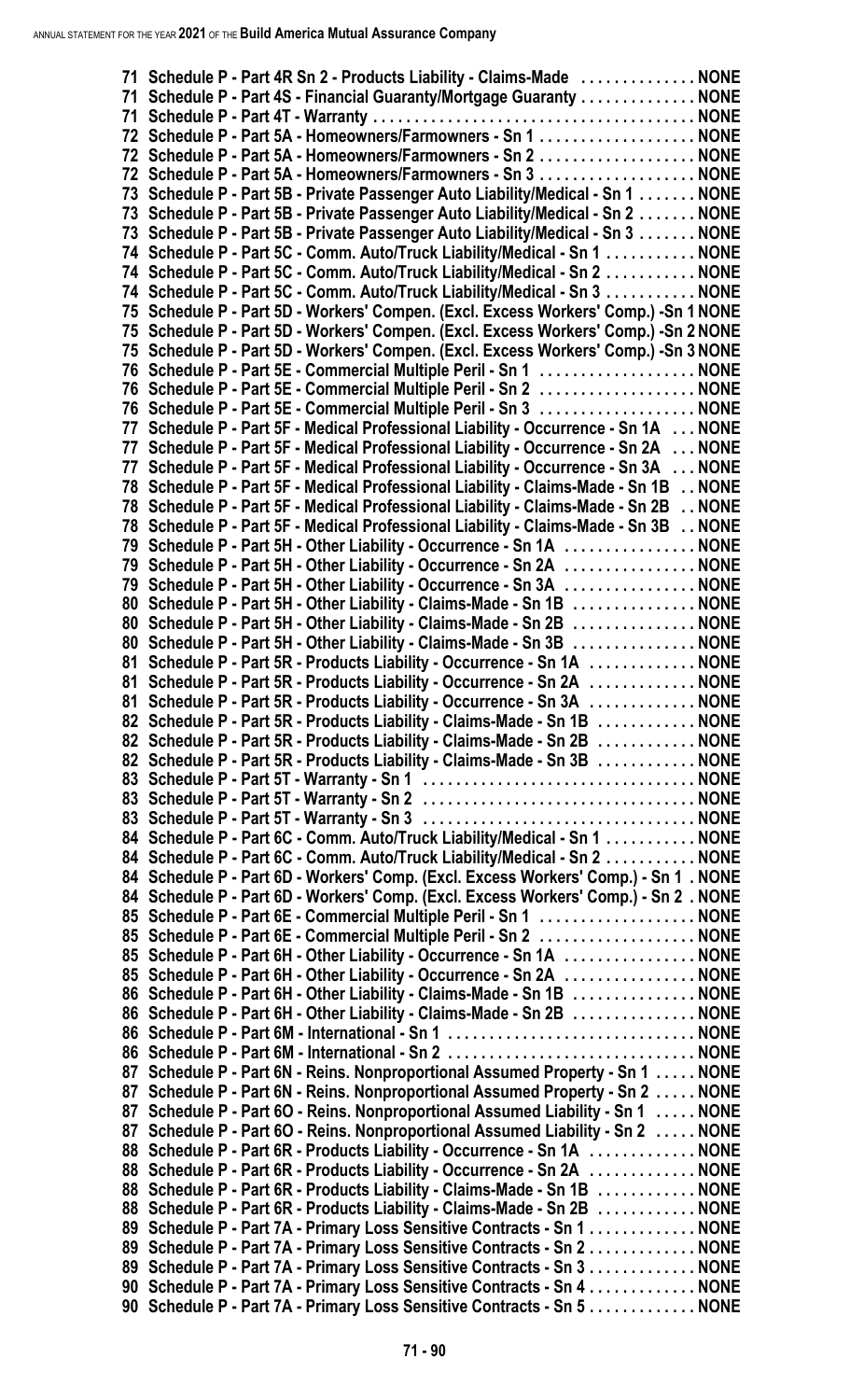**Schedule P - Part 7B - Reinsurance Loss Sensitive Contracts - Sn 1 . . . . . . . . . NONE**

**Schedule P - Part 7B - Reinsurance Loss Sensitive Contracts - Sn 2 . . . . . . . . . NONE**

**Schedule P - Part 7B - Reinsurance Loss Sensitive Contracts - Sn 3 . . . . . . . . . NONE**

**Schedule P - Part 7B - Reinsurance Loss Sensitive Contracts - Sn 4 . . . . . . . . . NONE**

**Schedule P - Part 7B - Reinsurance Loss Sensitive Contracts - Sn 5 . . . . . . . . . NONE**

**Schedule P - Part 7B - Reinsurance Loss Sensitive Contracts - Sn 6 . . . . . . . . . NONE**

**Schedule P - Part 7B - Reinsurance Loss Sensitive Contracts - Sn 7 . . . . . . . . . NONE**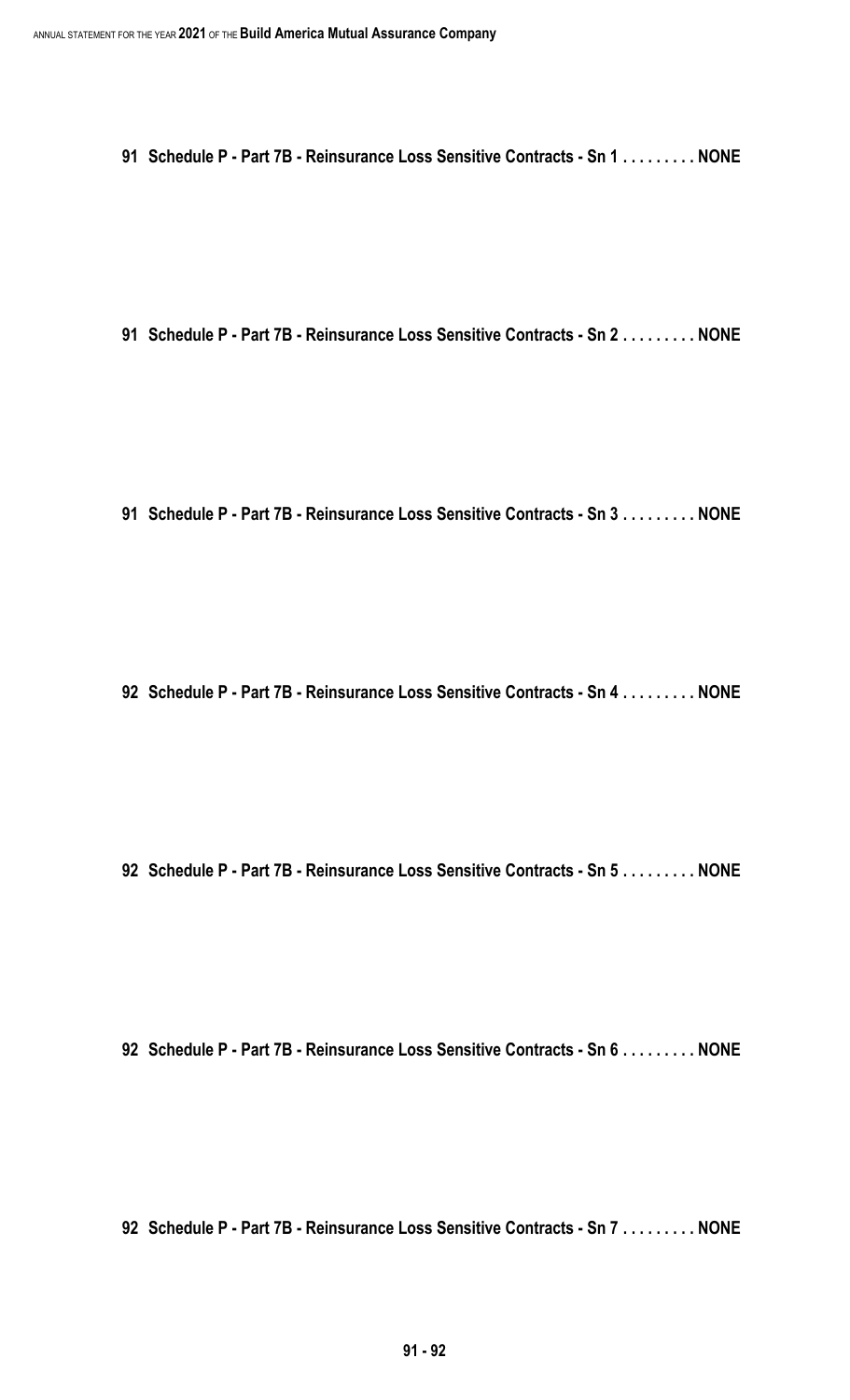# **SCHEDULE P INTERROGATORIES**

- 1. The following questions relate to yet-to-be-issued Extended Reporting Endorsements (EREs) arising from Death, Disability, or Retirement (DDR) provisions in Medical Professional Liability Claims Made insurance policies, EREs provided for reasons other than DDR are not to be included.
- 1.1 Does the company issue Medical Professional Liability Claims-Made insurance policies that provide tail (also known as an extended reporting endorsement, or "ERE") benefits in the event of Death, Disability, or Retirement (DDR) at a reduced charge or at no additional cost? If the

answer to question 1.1 is "no", leave the following questions blank. If the answer to question 1.1 is "yes", please answer the following questions: Yes[ ] No[X] 1.2 What is the total amount of the reserve for that provision (DDR Reserve), as reported, explicitly or not, elsewhere in this statement (in dollars)? \$. . . . . . . . . . . . . . . . . . . . . . . . . 0 1.3 Does the company report any DDR reserve as Unearned Premium Reserve per SSAP #65? Yeses and the company report any DDR reserve as Unearned Premium Reserve per SSAP #65?

- 1.4 Does the company report any DDR reserve as loss or loss adjustment expense reserve? Yeses and the company report any DDR reserve as loss or loss adjustment expense reserve?
- 1.5 If the company reports DDR reserve as Unearned Premium Reserve, does that amount match the figure on the Underwriting and Investment Exhibit, Part 1A - Recapitulation of all Premiums (Page 7) Column 2, Lines 11.1 plus 11.2? Yeser and the column 2 of the column 2 of the column 2 of the column 2 of the column 2 of the column 2 of the column 2 of the colum
- 1.6 If the company reports DDR reserve as loss or loss adjustment expense reserve, please complete the following table corresponding to where these reserves are reported in Schedule P:

| Years in which premiums |                       | DDR Reserve Included in Schedule P, Part 1F,<br><b>Medical Professional Liability</b><br>Column 24: Total Net Losses and Expenses Unpaid |
|-------------------------|-----------------------|------------------------------------------------------------------------------------------------------------------------------------------|
| were earned and losses  |                       |                                                                                                                                          |
| were incurred           | Section 1: Occurrence | Section 2: Claims-Made                                                                                                                   |
| 1.601 Prior             |                       |                                                                                                                                          |
| 1.602 2012              |                       |                                                                                                                                          |
| 1.603 2013              |                       |                                                                                                                                          |
| 1.604 2014              |                       |                                                                                                                                          |
| 1.605 2015              |                       |                                                                                                                                          |
| 1.606 2016              |                       |                                                                                                                                          |
| 1.607 2017              |                       |                                                                                                                                          |
| 1.608 2018              |                       |                                                                                                                                          |
| 1.609 2019              |                       |                                                                                                                                          |
| 1.610 2020              |                       |                                                                                                                                          |
| 1.611 2021              |                       |                                                                                                                                          |
| 1.612 TOTALS            |                       |                                                                                                                                          |

- 2. The definition of allocated loss adjustment expenses (ALAE) and, therefore, unallocated loss adjustment expenses (ULAE) was changed effective January 1, 1998. This change in definition applies to both paid and unpaid expenses. Are these expenses (now reported as "Defense and Cost Containment" and "Adjusting and Other") reported in compliance with these definitions in this statement?
- 3. The Adjusting and Other expense payments and reserves should be allocated to the years in which the losses were incurred based on the number of claims reported, closed and outstanding in those years. When allocating Adjusting and Other expense between companies in a group or a pool, the Adjusting and Other expense should be allocated in the same percentage used for the loss amounts and the claim counts. For reinsurers, Adjusting and Other expense assumed should be reported according to the reinsurance contract. For Adjusting and Other expense incurred by reinsurers, or in those situations where suitable claim count information is not available, Adjusting and Other expense should be allocated by a reasonable method determined by the company and described in Interrogatory 7, below. Are they so reported in this Statement? Yes[X] No[]

4. Do any lines in Schedule P include reserves that are reported gross of any discount to present value of future payments, and that are reported net of such discounts on page 10? Yes[ ] No[X] If Yes, proper disclosure must be made in the Notes to Financial Statements, as specified in the Instructions. Also, the discounts must be reported in Schedule P - Part 1, Columns 32 and 33. Schedule P must be completed gross of non-tabular discounting. Work papers relating to discount calculations must be available for examination upon request. Discounting is allowed only if expressly permitted by the state insurance department to which this Annual Statement is being filed.

- 5. What were the net premiums in force at the end of the year for: (in thousands of dollars)
- 5.1 Fidelity \$………………………… 0 5.2 Surety \$. . . . . . . . . . . . . . . . . . . . . . . . . 0 6. Claim count information is reported per claim or per claimant (Indicate which). 6.1 per claim . . . . . . . . . . . . . . . . . . . . . . . . . . . 6.2 per claimant

If not the same in all years, explain in Interrogatory 7.

7.1 The information provided in Schedule P will be used by many persons to estimate the adequacy of the current loss and expense reserves, among other things. Are there any especially significant events, coverage, retention or accounting changes that have occurred that must be considered when making such analyses? The Constant of the Constant of the Constant of the Constant of the Ves[] No[X]

7.2 An extended statement may be attached.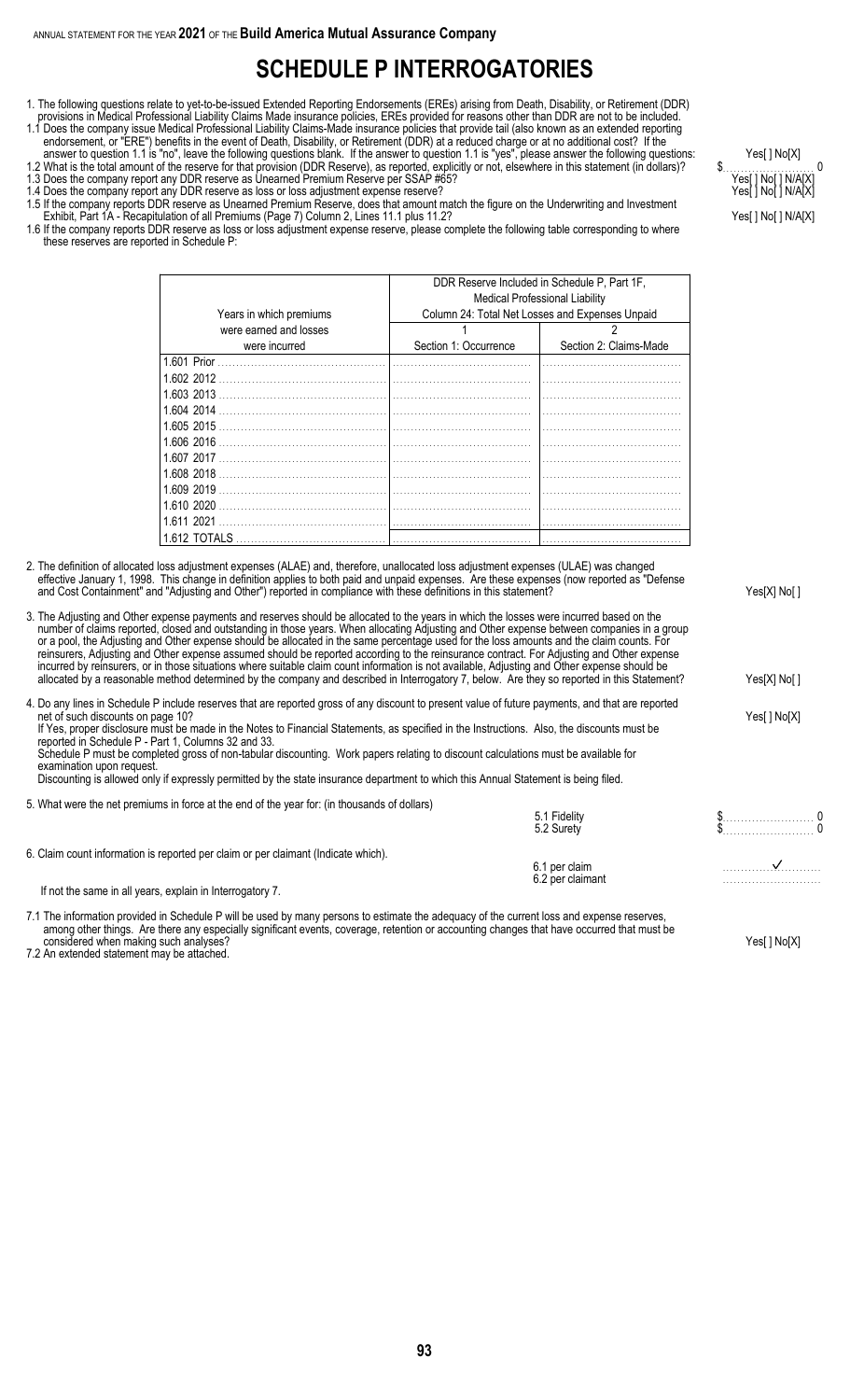#### ANNUAL STATEMENT FOR THE YEAR 2021 OF THE Build America Mutual Assurance Company **SCHEDULE T - EXHIBIT OF PREMIUMS WRITTEN** ALLOCATED BY STATES AND TERRITORIES

|        |                                                                                                                                            | 1                                            |                | Gross Premiums, Including                                                              | 4                | 5          | 6                                   | $\overline{7}$                                    | 8                                                                  | 9            |
|--------|--------------------------------------------------------------------------------------------------------------------------------------------|----------------------------------------------|----------------|----------------------------------------------------------------------------------------|------------------|------------|-------------------------------------|---------------------------------------------------|--------------------------------------------------------------------|--------------|
|        |                                                                                                                                            |                                              |                | Policy and Membership Fees                                                             |                  |            |                                     |                                                   |                                                                    | Direct       |
|        |                                                                                                                                            |                                              |                | Less Return Premiums and                                                               |                  |            |                                     |                                                   |                                                                    | Premium      |
|        |                                                                                                                                            |                                              |                |                                                                                        |                  |            |                                     |                                                   |                                                                    |              |
|        |                                                                                                                                            |                                              |                | Premiums on Policies Not Taken                                                         | <b>Dividends</b> |            |                                     |                                                   |                                                                    | Written for  |
|        |                                                                                                                                            |                                              | $\overline{2}$ | 3                                                                                      | Paid or          | Direct     |                                     |                                                   | Finance                                                            | Federal      |
|        |                                                                                                                                            |                                              |                |                                                                                        |                  |            |                                     |                                                   |                                                                    |              |
|        |                                                                                                                                            |                                              |                |                                                                                        | Credited to      | Losses     |                                     |                                                   | and Service                                                        | Purchasing   |
|        |                                                                                                                                            | Active                                       | Direct         | Direct                                                                                 | Policyholders    | Paid       | <b>Direct</b>                       | Direct                                            | Charges Not                                                        | Groups       |
|        |                                                                                                                                            | <b>Status</b>                                | Premiums       | Premiums                                                                               | on Direct        | (Deducting | Losses                              | Losses                                            | Included in                                                        | (Included in |
|        |                                                                                                                                            |                                              |                |                                                                                        |                  |            |                                     |                                                   |                                                                    |              |
|        | States, Etc.                                                                                                                               | (a)                                          | Written        | Earned                                                                                 | <b>Business</b>  | Salvage)   | Incurred                            | Unpaid                                            | Premiums                                                           | Column 2)    |
| 1.     | Alabama (AL)                                                                                                                               |                                              |                | $\left  \ldots L \ldots \right  \ldots 1,117,929 \left  \ldots \ldots 402,070 \right $ | .                | .          | .                                   | .                                                 | .                                                                  | .            |
|        |                                                                                                                                            |                                              |                |                                                                                        |                  |            |                                     |                                                   |                                                                    |              |
| 2.     |                                                                                                                                            |                                              |                |                                                                                        | 1.               | . 1        | .                                   | .                                                 |                                                                    |              |
| 3.     |                                                                                                                                            |                                              |                |                                                                                        |                  |            |                                     |                                                   | .                                                                  |              |
| 4.     |                                                                                                                                            |                                              |                |                                                                                        |                  |            |                                     |                                                   |                                                                    |              |
|        |                                                                                                                                            |                                              |                |                                                                                        |                  |            |                                     |                                                   |                                                                    |              |
| 5.     |                                                                                                                                            |                                              |                |                                                                                        |                  |            |                                     |                                                   | .                                                                  |              |
| 6.     |                                                                                                                                            |                                              |                |                                                                                        |                  |            |                                     |                                                   |                                                                    |              |
|        |                                                                                                                                            |                                              |                |                                                                                        |                  |            |                                     |                                                   |                                                                    |              |
| 7.     |                                                                                                                                            |                                              |                |                                                                                        |                  |            |                                     |                                                   | .                                                                  |              |
| 8.     |                                                                                                                                            |                                              |                |                                                                                        |                  |            |                                     |                                                   |                                                                    |              |
|        |                                                                                                                                            |                                              |                |                                                                                        |                  |            |                                     |                                                   |                                                                    |              |
| 9.     |                                                                                                                                            |                                              |                |                                                                                        |                  |            |                                     |                                                   |                                                                    |              |
| 10.    |                                                                                                                                            |                                              |                |                                                                                        |                  |            |                                     |                                                   | .                                                                  |              |
| 11.    |                                                                                                                                            |                                              |                |                                                                                        |                  |            |                                     |                                                   | .                                                                  |              |
|        |                                                                                                                                            |                                              |                |                                                                                        |                  |            |                                     |                                                   |                                                                    |              |
| 12.    |                                                                                                                                            |                                              |                |                                                                                        |                  |            |                                     |                                                   |                                                                    |              |
| 13.    |                                                                                                                                            |                                              |                |                                                                                        |                  |            |                                     |                                                   | .                                                                  |              |
|        |                                                                                                                                            |                                              |                |                                                                                        |                  |            |                                     |                                                   |                                                                    |              |
| 14.    |                                                                                                                                            |                                              |                |                                                                                        |                  |            |                                     |                                                   |                                                                    |              |
| 15.    |                                                                                                                                            |                                              |                |                                                                                        |                  |            |                                     |                                                   | .                                                                  |              |
| 16.    |                                                                                                                                            |                                              |                |                                                                                        |                  |            |                                     |                                                   |                                                                    |              |
|        |                                                                                                                                            |                                              |                |                                                                                        |                  |            |                                     |                                                   |                                                                    |              |
| 17.    |                                                                                                                                            |                                              |                |                                                                                        |                  |            |                                     |                                                   |                                                                    |              |
| 18.    |                                                                                                                                            |                                              |                |                                                                                        |                  |            |                                     |                                                   | .                                                                  |              |
|        |                                                                                                                                            |                                              |                |                                                                                        |                  |            |                                     |                                                   |                                                                    |              |
| 19.    |                                                                                                                                            |                                              |                |                                                                                        |                  |            |                                     |                                                   | .                                                                  |              |
| 20.    |                                                                                                                                            |                                              |                |                                                                                        |                  |            |                                     |                                                   |                                                                    |              |
|        |                                                                                                                                            |                                              |                |                                                                                        |                  |            |                                     |                                                   |                                                                    |              |
| 21.    |                                                                                                                                            |                                              |                |                                                                                        |                  |            |                                     |                                                   | .                                                                  |              |
| 22.    |                                                                                                                                            |                                              |                |                                                                                        |                  |            |                                     |                                                   |                                                                    |              |
| 23.    |                                                                                                                                            |                                              |                |                                                                                        |                  |            |                                     |                                                   | .                                                                  |              |
|        |                                                                                                                                            |                                              |                |                                                                                        |                  |            |                                     |                                                   |                                                                    |              |
| 24.    |                                                                                                                                            |                                              |                |                                                                                        |                  |            |                                     |                                                   |                                                                    |              |
| 25.    |                                                                                                                                            |                                              |                |                                                                                        |                  |            |                                     |                                                   |                                                                    |              |
|        |                                                                                                                                            |                                              |                |                                                                                        |                  |            |                                     |                                                   |                                                                    |              |
| 26.    |                                                                                                                                            |                                              |                |                                                                                        |                  |            |                                     |                                                   |                                                                    |              |
| 27.    |                                                                                                                                            |                                              |                |                                                                                        |                  |            |                                     |                                                   | .                                                                  |              |
|        |                                                                                                                                            |                                              |                |                                                                                        |                  |            |                                     |                                                   |                                                                    |              |
| 28.    |                                                                                                                                            |                                              |                |                                                                                        |                  |            |                                     |                                                   |                                                                    |              |
| 29.    |                                                                                                                                            |                                              |                |                                                                                        |                  |            |                                     |                                                   | .                                                                  |              |
| 30.    |                                                                                                                                            |                                              |                |                                                                                        |                  |            |                                     |                                                   |                                                                    |              |
|        |                                                                                                                                            |                                              |                |                                                                                        |                  |            |                                     |                                                   | .                                                                  |              |
| 31.    |                                                                                                                                            |                                              |                |                                                                                        |                  |            |                                     |                                                   | .                                                                  | .            |
| 32.    |                                                                                                                                            |                                              |                |                                                                                        |                  |            |                                     |                                                   |                                                                    |              |
|        |                                                                                                                                            |                                              |                |                                                                                        |                  |            |                                     |                                                   |                                                                    |              |
| 33.    |                                                                                                                                            |                                              |                |                                                                                        |                  |            |                                     |                                                   |                                                                    |              |
| 34.    |                                                                                                                                            |                                              |                |                                                                                        |                  |            |                                     |                                                   | .                                                                  |              |
|        |                                                                                                                                            |                                              |                |                                                                                        |                  |            |                                     |                                                   |                                                                    |              |
| 35.    |                                                                                                                                            |                                              |                |                                                                                        |                  |            |                                     |                                                   | .                                                                  | .            |
| 36.    |                                                                                                                                            |                                              |                |                                                                                        |                  |            |                                     |                                                   |                                                                    |              |
|        |                                                                                                                                            |                                              |                |                                                                                        |                  |            |                                     |                                                   |                                                                    |              |
| 37.    |                                                                                                                                            |                                              |                |                                                                                        |                  |            |                                     |                                                   |                                                                    |              |
| 38.    |                                                                                                                                            |                                              |                |                                                                                        |                  |            |                                     |                                                   | .                                                                  |              |
| 39.    |                                                                                                                                            |                                              |                |                                                                                        |                  |            |                                     |                                                   | .                                                                  |              |
|        |                                                                                                                                            |                                              |                |                                                                                        |                  |            |                                     |                                                   |                                                                    |              |
| 40.    |                                                                                                                                            |                                              |                |                                                                                        |                  |            |                                     |                                                   |                                                                    |              |
| 41.    |                                                                                                                                            |                                              |                |                                                                                        |                  |            |                                     |                                                   | .                                                                  |              |
|        |                                                                                                                                            |                                              |                |                                                                                        |                  |            |                                     |                                                   |                                                                    |              |
| 42.    | South Dakota (SD)    L     29,201    1,838                                                                                                 |                                              |                |                                                                                        |                  |            |                                     |                                                   | .                                                                  |              |
| 43.    |                                                                                                                                            |                                              |                |                                                                                        |                  |            |                                     |                                                   | .                                                                  | .            |
| 44.    |                                                                                                                                            |                                              |                |                                                                                        |                  |            |                                     |                                                   |                                                                    |              |
|        |                                                                                                                                            |                                              |                |                                                                                        |                  |            |                                     |                                                   |                                                                    |              |
| 45.    |                                                                                                                                            |                                              |                |                                                                                        |                  |            |                                     |                                                   | .                                                                  |              |
| 46.    |                                                                                                                                            |                                              |                |                                                                                        |                  |            |                                     |                                                   | .                                                                  |              |
|        |                                                                                                                                            |                                              |                |                                                                                        |                  |            |                                     |                                                   |                                                                    |              |
| 47.    |                                                                                                                                            |                                              |                |                                                                                        |                  |            |                                     |                                                   | .                                                                  |              |
| 48.    |                                                                                                                                            |                                              |                |                                                                                        |                  |            |                                     |                                                   |                                                                    |              |
|        |                                                                                                                                            |                                              |                |                                                                                        |                  |            |                                     |                                                   |                                                                    |              |
| 49.    |                                                                                                                                            |                                              |                |                                                                                        |                  |            |                                     |                                                   | .                                                                  |              |
| 50.    |                                                                                                                                            |                                              |                |                                                                                        |                  |            |                                     |                                                   | .                                                                  |              |
| 51.    |                                                                                                                                            |                                              |                |                                                                                        |                  |            |                                     |                                                   | .                                                                  | .            |
|        |                                                                                                                                            |                                              |                |                                                                                        |                  |            |                                     |                                                   |                                                                    |              |
| 52.    |                                                                                                                                            |                                              |                |                                                                                        |                  |            |                                     |                                                   |                                                                    |              |
| 53.    |                                                                                                                                            |                                              |                |                                                                                        |                  |            |                                     |                                                   | .                                                                  |              |
|        |                                                                                                                                            |                                              |                |                                                                                        |                  |            |                                     |                                                   |                                                                    |              |
| 54.    |                                                                                                                                            |                                              |                |                                                                                        |                  |            |                                     |                                                   | .                                                                  |              |
| 55.    |                                                                                                                                            |                                              |                |                                                                                        |                  |            |                                     |                                                   | .                                                                  |              |
|        |                                                                                                                                            |                                              |                |                                                                                        |                  |            |                                     |                                                   |                                                                    |              |
| 56.    |                                                                                                                                            |                                              |                |                                                                                        |                  |            |                                     |                                                   |                                                                    |              |
| 57.    |                                                                                                                                            |                                              |                |                                                                                        |                  |            |                                     |                                                   |                                                                    |              |
| 58.    | Aggregate other alien (OT) ………   XXX   ………………   ……………   ……………   ……………   ……………   ……………                                                      |                                              |                |                                                                                        |                  |            |                                     |                                                   |                                                                    |              |
|        |                                                                                                                                            |                                              |                |                                                                                        |                  |            |                                     |                                                   | .                                                                  |              |
| 59.    | <b>TOTALS</b>                                                                                                                              | $\overline{X}$ $\overline{X}$ $\overline{X}$ |                | $\ldots$ 51,229,548 $\ldots$ 18,665,498 $\ldots$                                       |                  |            |                                     |                                                   | .                                                                  | .            |
|        | <b>DETAILS OF WRITE-INS</b>                                                                                                                |                                              |                |                                                                                        |                  |            |                                     |                                                   |                                                                    |              |
|        |                                                                                                                                            |                                              |                |                                                                                        |                  |            |                                     |                                                   |                                                                    |              |
| 58001. |                                                                                                                                            | XXX                                          | .              |                                                                                        |                  |            |                                     |                                                   |                                                                    |              |
| 58002. |                                                                                                                                            | XXX                                          | .              | .                                                                                      | .                | .          | .                                   | .                                                 |                                                                    |              |
| 58003. |                                                                                                                                            | XXX                                          | .              | .                                                                                      | 1.               |            |                                     | .                                                 | .                                                                  |              |
| 58998. | Summary of remaining write-ins                                                                                                             |                                              |                |                                                                                        |                  |            |                                     |                                                   |                                                                    |              |
|        | for Line 58 from overflow page                                                                                                             |                                              |                |                                                                                        |                  |            |                                     |                                                   |                                                                    |              |
|        |                                                                                                                                            |                                              |                |                                                                                        |                  |            |                                     |                                                   | . 1                                                                |              |
| 58999. | TOTALS (Lines 58001 through                                                                                                                |                                              |                |                                                                                        |                  |            |                                     |                                                   |                                                                    |              |
|        | 58003 plus 58998) (Line 58                                                                                                                 |                                              |                |                                                                                        |                  |            |                                     |                                                   |                                                                    |              |
|        | above)                                                                                                                                     |                                              |                |                                                                                        |                  |            |                                     |                                                   | .                                                                  |              |
|        | (a) Active Status Counts:                                                                                                                  |                                              |                |                                                                                        |                  |            |                                     |                                                   |                                                                    |              |
|        |                                                                                                                                            |                                              |                |                                                                                        |                  |            |                                     |                                                   |                                                                    |              |
|        | L - Licensed or Chartered - Licensed insurance carrier or domiciled RRG                                                                    |                                              |                |                                                                                        |                  | 51         | R - Registered - Non-domiciled RRGs |                                                   |                                                                    |              |
|        | E - Eligible - Reporting entities eligible or approved to write surplus lines in the state (other than their state of domicile - See DSLI) |                                              |                |                                                                                        |                  |            |                                     | Q - Qualified - Qualified or accredited reinsurer |                                                                    |              |
|        | D - Domestic Surplus Lines Insurer (DSLI) - Reporting entities authorized to write surplus lines in the state of domicile.                 |                                              |                |                                                                                        |                  |            |                                     |                                                   | N - None of the above - Not allowed to write business in the state |              |

E Eligible - Reporting entities eligible or approved to write surplus lines in the state (other than their state of domicile – See DSLI)<br>
D – Domestic Surplus Lines Insurer (DSLI) – Reporting entities authorized to write s

(b) Explanation of basis of allocation of premiums by states, etc.: Premiums allocated based on location of risk and/or policyholders.

 $\overline{6}$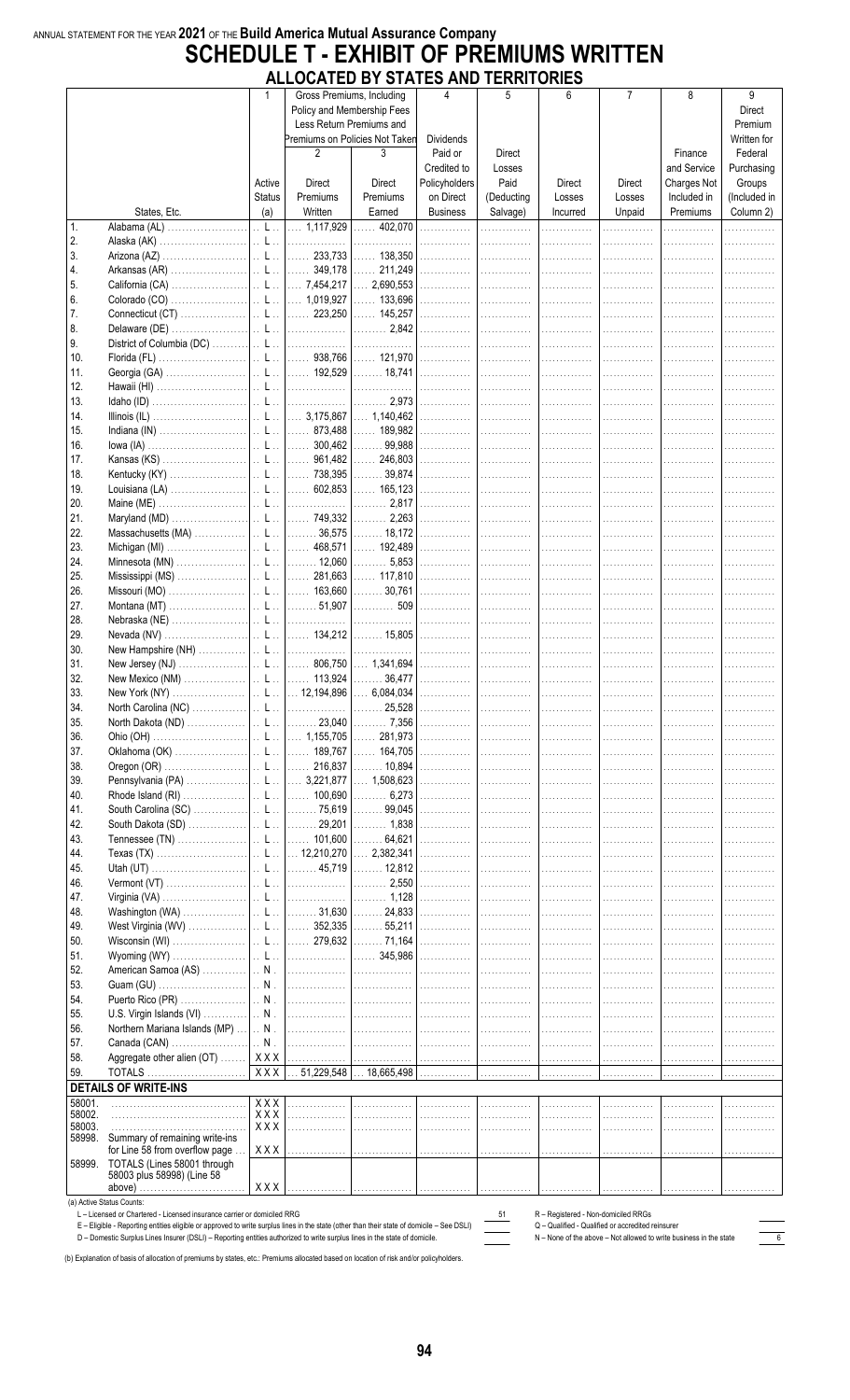### ANNUAL STATEMENT FOR THE YEAR 2021 OF THE Build America Mutual Assurance Company **SCHEDULE T - PART 2** INTERSTATE COMPACT - EXHIBIT OF PREMIUMS WRITTEN ALLOCATED BY STATES AND TERRITORIES

|              |                     |                           | Direct Business only      |                                  |                           |                           |        |
|--------------|---------------------|---------------------------|---------------------------|----------------------------------|---------------------------|---------------------------|--------|
|              |                     | 1<br>Life                 | 2<br>Annuities            | 3<br><b>Disability</b><br>Income | 4<br>Long-Term<br>Care    | 5                         | 6      |
|              | States, Etc.        | (Group and<br>Individual) | (Group and<br>Individual) | (Group and<br>Individual)        | (Group and<br>Individual) | Deposit-Type<br>Contracts | Totals |
| $\mathbf{1}$ | Alabama (AL)        |                           |                           |                                  |                           |                           |        |
| 2.           | Alaska (AK)         |                           |                           |                                  |                           |                           |        |
| 3.           |                     |                           |                           |                                  |                           |                           |        |
| 4.           |                     |                           |                           |                                  |                           |                           |        |
| 5.           |                     |                           |                           |                                  |                           |                           |        |
| 6.           |                     |                           |                           |                                  |                           |                           |        |
| 7.<br>8.     |                     |                           |                           |                                  |                           |                           |        |
| 9.           |                     |                           |                           |                                  |                           |                           |        |
| 10.          |                     |                           |                           |                                  |                           |                           |        |
| 11.          |                     |                           |                           |                                  |                           |                           |        |
| 12.          |                     |                           |                           |                                  |                           |                           |        |
| 13.<br>14.   |                     |                           |                           |                                  |                           |                           |        |
| 15.          |                     |                           |                           |                                  |                           |                           |        |
| 16.          |                     |                           |                           |                                  |                           |                           |        |
| 17.          |                     |                           |                           |                                  |                           |                           |        |
| 18.          |                     |                           |                           |                                  |                           |                           |        |
| 19.          |                     |                           |                           |                                  |                           |                           |        |
| 20.          |                     |                           |                           |                                  |                           |                           |        |
| 21.          |                     |                           |                           |                                  |                           |                           |        |
| 22.          |                     |                           |                           |                                  |                           |                           |        |
| 23.          |                     |                           |                           |                                  |                           |                           |        |
| 24.          |                     |                           |                           |                                  |                           |                           |        |
| 25.          |                     |                           |                           |                                  |                           |                           |        |
| 26.          |                     |                           |                           |                                  |                           |                           |        |
| 27.          |                     |                           |                           |                                  |                           |                           |        |
| 28.          |                     |                           |                           |                                  |                           |                           |        |
| 29.          |                     |                           |                           |                                  |                           |                           |        |
| 30.          |                     |                           |                           | NONE                             | .                         |                           |        |
| 31.<br>32.   |                     |                           |                           |                                  |                           |                           |        |
| 33.          |                     |                           |                           |                                  |                           |                           |        |
| 34.          | North Carolina (NC) |                           |                           |                                  |                           |                           |        |
| 35.          |                     |                           |                           |                                  |                           |                           |        |
| 36.          |                     |                           |                           |                                  |                           |                           |        |
| 37.          |                     |                           |                           |                                  |                           |                           |        |
| 38.          |                     |                           |                           |                                  |                           |                           |        |
| 39.          |                     |                           |                           |                                  |                           |                           |        |
| 40.          |                     |                           |                           |                                  |                           |                           |        |
| 41.          |                     |                           |                           |                                  |                           |                           |        |
| 42.          |                     |                           |                           |                                  |                           |                           |        |
| 43.          |                     |                           |                           |                                  |                           |                           |        |
| 44.          |                     |                           |                           |                                  |                           |                           |        |
| 45.<br>46.   |                     |                           |                           |                                  |                           |                           |        |
| 47.          |                     |                           |                           |                                  |                           |                           |        |
| 48.          |                     |                           |                           |                                  |                           |                           |        |
| 49.          |                     |                           |                           |                                  |                           |                           |        |
| 50.          |                     |                           |                           |                                  |                           |                           |        |
| 51.          |                     |                           |                           |                                  |                           |                           |        |
| 52.          |                     |                           |                           |                                  |                           |                           |        |
| 53.          |                     |                           |                           |                                  |                           |                           |        |
| 54.          |                     |                           |                           |                                  |                           |                           |        |
| 55.          |                     |                           |                           |                                  |                           |                           |        |
| 56.          |                     |                           |                           |                                  |                           |                           |        |
| 57.          |                     |                           |                           |                                  |                           |                           |        |
| 58.          |                     |                           |                           |                                  |                           |                           |        |
| 59.          |                     |                           |                           |                                  |                           |                           |        |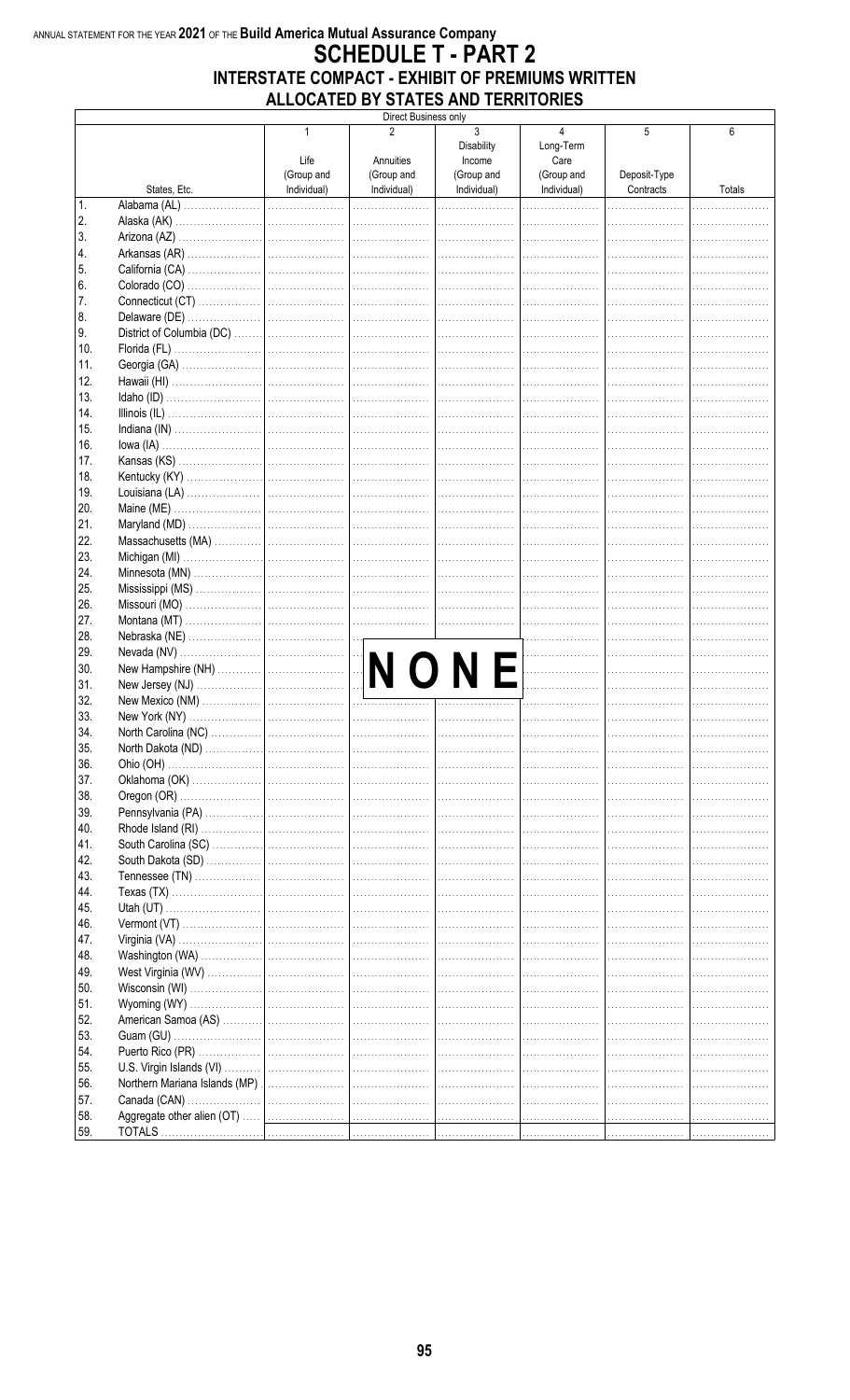## **SCHEDULE Y - INFORMATION CONCERNING ACTIVITIES OF INSURER MEMBERS OF A HOLDING COMPANY GROUP PART 1 - ORGANIZATIONAL CHART**

|                | <b>Build America Mutual</b><br><b>Assurance Company</b> |
|----------------|---------------------------------------------------------|
| NAIC: 14380 NY | FEIN: 45-4858468                                        |
|                |                                                         |
|                |                                                         |
|                |                                                         |
|                |                                                         |
|                |                                                         |
|                |                                                         |
|                |                                                         |
|                |                                                         |
|                | <b>BAM Asset Management, LLC</b><br>100% Owned          |
|                | FEIN: 46-5430605                                        |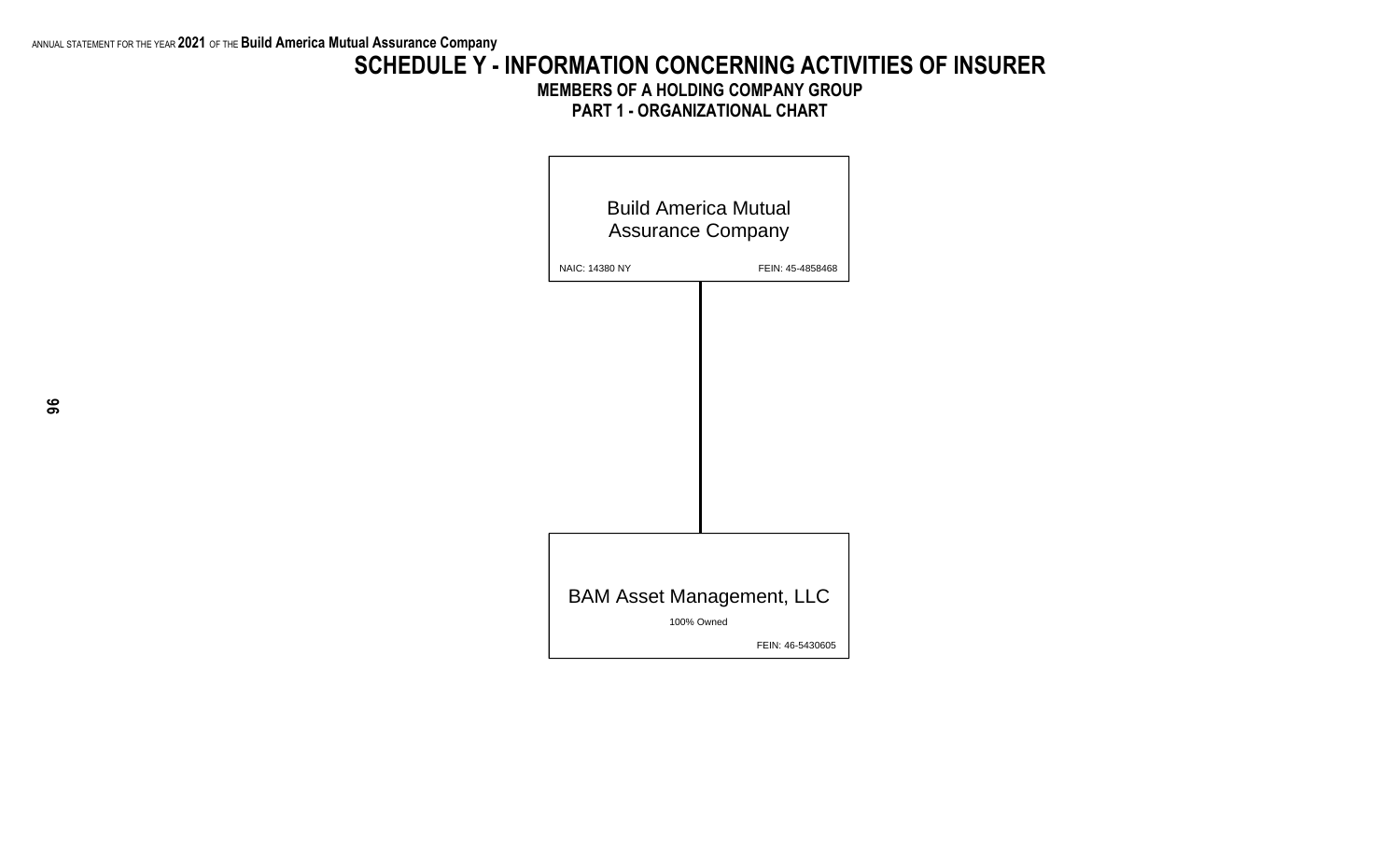# SCHEDULE Y<br>PART 1A - DETAIL OF INSURANCE HOLDING COMPANY SYSTEM

|       |            |             |            |             |            |                   | ווום וסו ט וואוט טוועם וועבריונים ושפטויון וט בותום וכותו ו |        |             |                                                             |                   |            |                              |            |  |
|-------|------------|-------------|------------|-------------|------------|-------------------|-------------------------------------------------------------|--------|-------------|-------------------------------------------------------------|-------------------|------------|------------------------------|------------|--|
|       |            |             |            |             |            |                   |                                                             |        | 10          |                                                             |                   |            |                              |            |  |
|       |            |             |            |             |            | Name of           |                                                             |        |             | Directly                                                    | Type of Control   |            |                              |            |  |
|       |            |             |            |             |            | Securities        | Names of                                                    |        | Relation-   | Controlled                                                  | (Ownership,       | If Control |                              | Is an      |  |
|       |            | <b>NAIC</b> |            |             |            | Exchange          | Parent.                                                     | Domic- | ship to     |                                                             | Board.            |            | Ultimate                     | <b>SCA</b> |  |
|       |            | Comp-       |            |             |            | if Publicly       | Subsidiaries                                                | iliarv | Report-     | (Name of                                                    | Management        | Ownership  | Controlling                  | Filina     |  |
| Group |            | any         |            | FEDERAL     |            | Fraded (U.S.      |                                                             | Loca-  | ina         | Entity                                                      | Attorney-in-Fact. | Provide    | Entity(ies)                  | Required'  |  |
| Code  | Group Name | Code        | Number     | <b>RSSD</b> | <b>CIK</b> | or International) | <b>Affiliates</b>                                           | tion   | Entity      | Person)                                                     | Influence, Other) | Percentage | / Person(s)                  | (Yes/No)   |  |
| .     |            |             | 45-4858468 |             | .          |                   | . Build America Mutual Assurance                            |        |             |                                                             |                   |            |                              |            |  |
|       |            |             |            |             |            |                   |                                                             |        | $\ldots$ RE |                                                             |                   |            |                              |            |  |
|       | .          |             | 46-5430605 | .           | .          |                   | BAM Asset Management, LLC                                   | DE .   |             | DS    Build America Mutual Assurance Company    Ownership . |                   |            | 100.0   Build America Mutual |            |  |
|       |            |             |            |             |            |                   |                                                             |        |             |                                                             |                   |            | <b>Assurance Company</b>     | No         |  |

| Asterisk | Explanation |
|----------|-------------|
| 0000001  |             |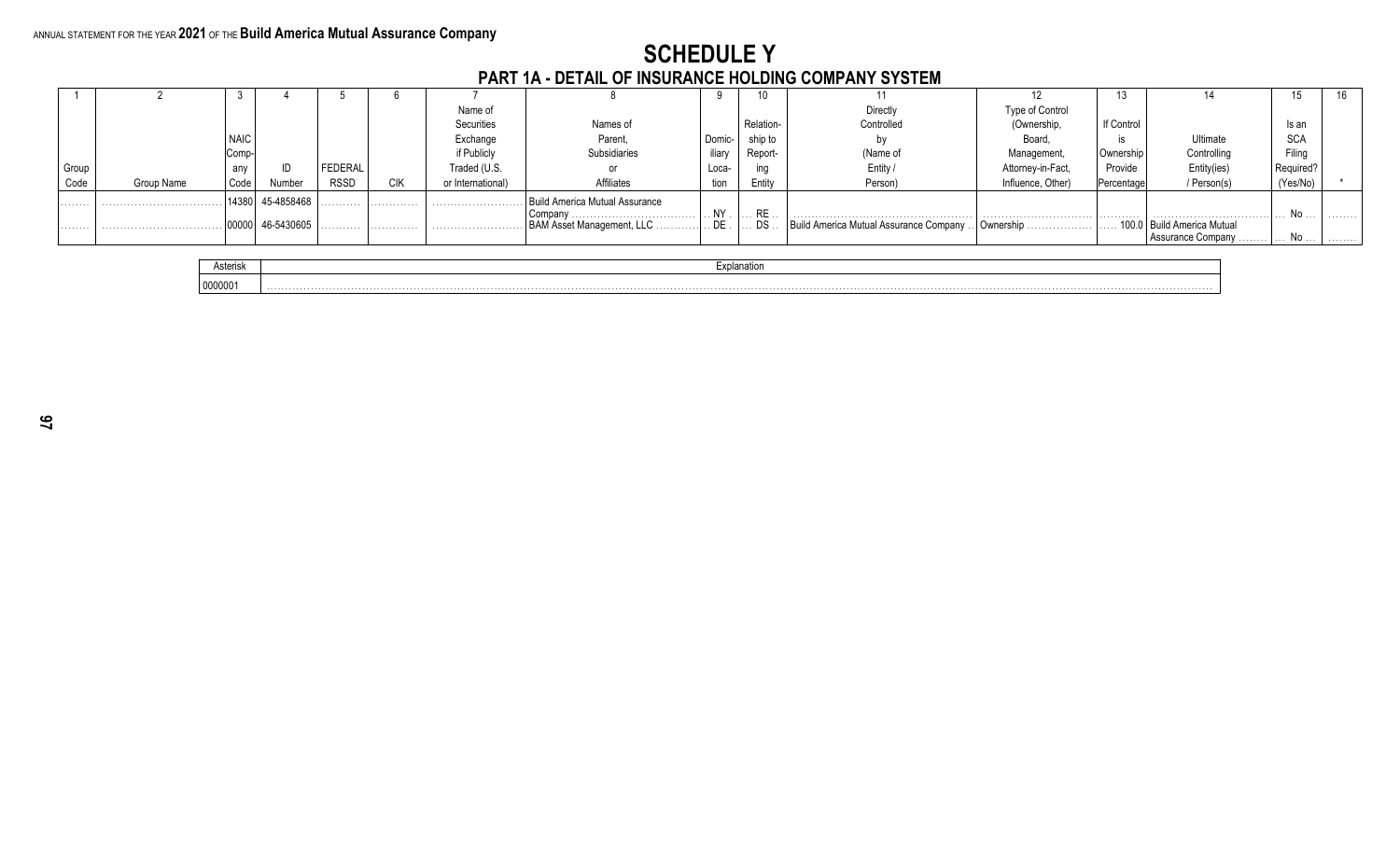**98 Schedule Y - Part 2 . . . . . . . . . . . . . . . . . . . . . . . . . . . . . . . . . . . . . . . . . . . . . . . . . NONE**

**99 Schedule Y - Part 3 . . . . . . . . . . . . . . . . . . . . . . . . . . . . . . . . . . . . . . . . . . . . . . . . . NONE**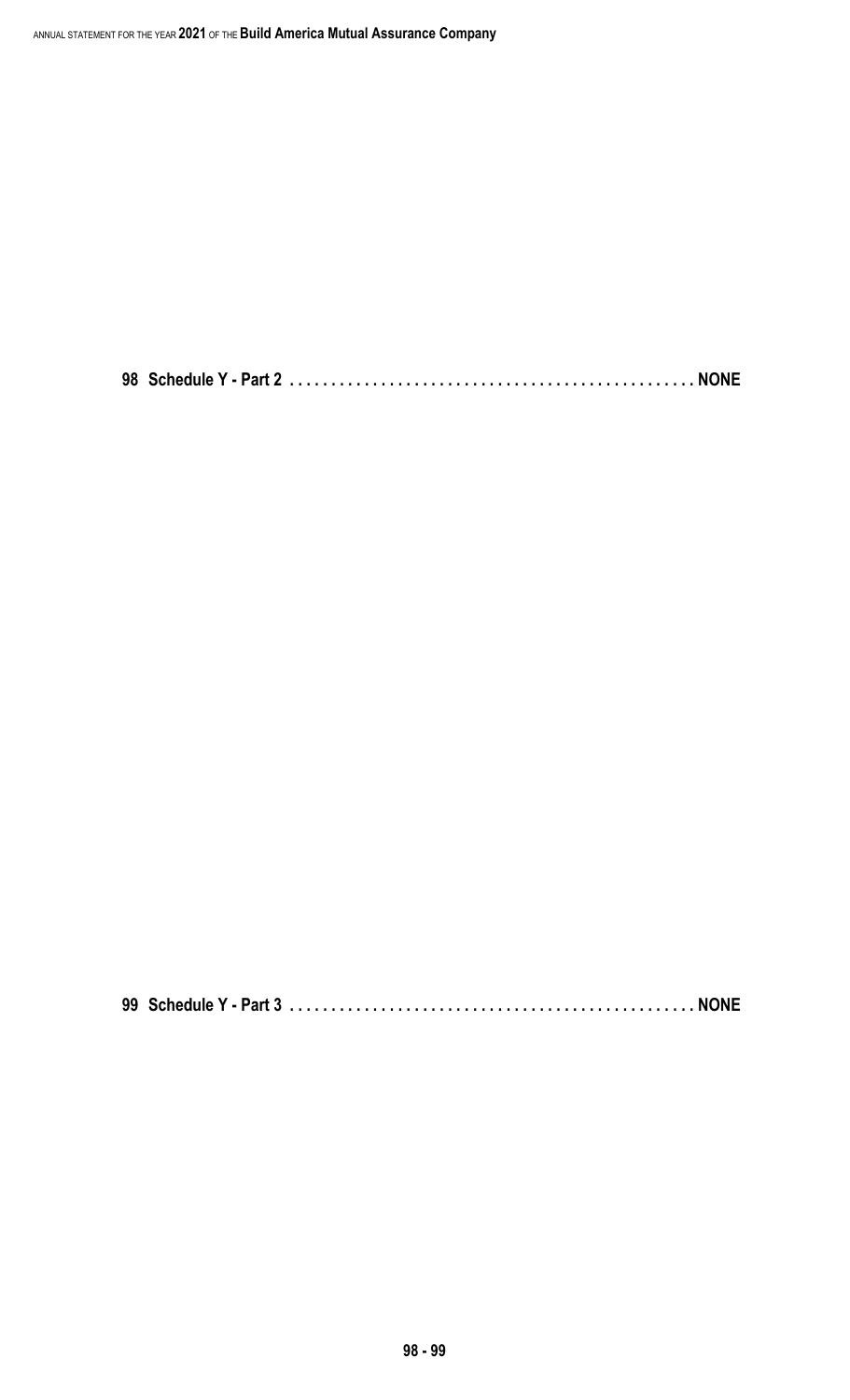# **SUPPLEMENTAL EXHIBITS AND SCHEDULES INTERROGATORIES**

|                                                                                                                                                                                                                                                                                                                                                                                                                                                                                                                                                                                                                                                                                                                                                                                                                                                                                                                                                                                                                                                                                                                                                                                                                                                                                                                                                                                                                                                                                                                                                                                                                                                                                                                                                                                                                                                                                                                                                                                                                                                                                                                                                                                                                                                                                                                          | <b>Response</b>                                                                                        |
|--------------------------------------------------------------------------------------------------------------------------------------------------------------------------------------------------------------------------------------------------------------------------------------------------------------------------------------------------------------------------------------------------------------------------------------------------------------------------------------------------------------------------------------------------------------------------------------------------------------------------------------------------------------------------------------------------------------------------------------------------------------------------------------------------------------------------------------------------------------------------------------------------------------------------------------------------------------------------------------------------------------------------------------------------------------------------------------------------------------------------------------------------------------------------------------------------------------------------------------------------------------------------------------------------------------------------------------------------------------------------------------------------------------------------------------------------------------------------------------------------------------------------------------------------------------------------------------------------------------------------------------------------------------------------------------------------------------------------------------------------------------------------------------------------------------------------------------------------------------------------------------------------------------------------------------------------------------------------------------------------------------------------------------------------------------------------------------------------------------------------------------------------------------------------------------------------------------------------------------------------------------------------------------------------------------------------|--------------------------------------------------------------------------------------------------------|
| The following supplemental reports are required to be filed as part of your statement filing unless specifically waived by the domiciliary state.<br>However, in the event that your domiciliary state waives the filing requirement, your response of WAIVED to the specific interrogatory will be<br>accepted in lieu of filing a "NONE" report and a bar code will be printed below. If the supplement is required of your company but is not being<br>filed for whatever reason, enter SEE EXPLANATION and provide an explanation following the interrogatory questions.                                                                                                                                                                                                                                                                                                                                                                                                                                                                                                                                                                                                                                                                                                                                                                                                                                                                                                                                                                                                                                                                                                                                                                                                                                                                                                                                                                                                                                                                                                                                                                                                                                                                                                                                             |                                                                                                        |
| <b>MARCH FILING</b>                                                                                                                                                                                                                                                                                                                                                                                                                                                                                                                                                                                                                                                                                                                                                                                                                                                                                                                                                                                                                                                                                                                                                                                                                                                                                                                                                                                                                                                                                                                                                                                                                                                                                                                                                                                                                                                                                                                                                                                                                                                                                                                                                                                                                                                                                                      |                                                                                                        |
| 1. Will an actuarial opinion be filed by March 1?<br>2. Will the Supplemental Compensation Exhibit be filed with the state of domicile by March 1?<br>3. Will the confidential Risk-based Capital Report be filed with the NAIC by March 1?<br>4. Will the confidential Risk-based Capital Report be filed with the state of domicile, if required, by March 1?                                                                                                                                                                                                                                                                                                                                                                                                                                                                                                                                                                                                                                                                                                                                                                                                                                                                                                                                                                                                                                                                                                                                                                                                                                                                                                                                                                                                                                                                                                                                                                                                                                                                                                                                                                                                                                                                                                                                                          | Yes<br>Yes<br>Waived<br>Waived                                                                         |
| <b>APRIL FILING</b><br>5. Will the Insurance Expense Exhibit be filed with the state of domicile and the NAIC by April 1?<br>6. Will Management's Discussion and Analysis be filed by April 1?<br>7. Will the Supplemental Investment Risk Interrogatories be filed by April 1?                                                                                                                                                                                                                                                                                                                                                                                                                                                                                                                                                                                                                                                                                                                                                                                                                                                                                                                                                                                                                                                                                                                                                                                                                                                                                                                                                                                                                                                                                                                                                                                                                                                                                                                                                                                                                                                                                                                                                                                                                                          | Yes<br>Yes<br>Yes                                                                                      |
| <b>MAY FILING</b><br>8. Will this company be included in a combined annual statement that is filed with the NAIC by May 1?                                                                                                                                                                                                                                                                                                                                                                                                                                                                                                                                                                                                                                                                                                                                                                                                                                                                                                                                                                                                                                                                                                                                                                                                                                                                                                                                                                                                                                                                                                                                                                                                                                                                                                                                                                                                                                                                                                                                                                                                                                                                                                                                                                                               | Waived                                                                                                 |
| <b>JUNE FILING</b>                                                                                                                                                                                                                                                                                                                                                                                                                                                                                                                                                                                                                                                                                                                                                                                                                                                                                                                                                                                                                                                                                                                                                                                                                                                                                                                                                                                                                                                                                                                                                                                                                                                                                                                                                                                                                                                                                                                                                                                                                                                                                                                                                                                                                                                                                                       |                                                                                                        |
| 9. Will an audited financial report be filed by June 1?<br>10. Will Accountants Letter of Qualifications be filed with the state of domicile and electronically with the NAIC by June 1?                                                                                                                                                                                                                                                                                                                                                                                                                                                                                                                                                                                                                                                                                                                                                                                                                                                                                                                                                                                                                                                                                                                                                                                                                                                                                                                                                                                                                                                                                                                                                                                                                                                                                                                                                                                                                                                                                                                                                                                                                                                                                                                                 | Yes<br>Yes                                                                                             |
| The following supplemental reports are required to be filed as part of your statement filing if your company is engaged in the type of business<br>covered by the supplement. However, in the event that your company does not transact the type of business for which the special report must<br>be filed, your response of NO to the specific interrogatory will be accepted in lieu of filing a "NONE" report and a bar code will be printed below.<br>If the supplement is required of your company but is not being filed for whatever reason enter SEE EXPLANATION and provide an explanation<br>following the interrogatory questions.                                                                                                                                                                                                                                                                                                                                                                                                                                                                                                                                                                                                                                                                                                                                                                                                                                                                                                                                                                                                                                                                                                                                                                                                                                                                                                                                                                                                                                                                                                                                                                                                                                                                            |                                                                                                        |
| <b>MARCH FILING</b>                                                                                                                                                                                                                                                                                                                                                                                                                                                                                                                                                                                                                                                                                                                                                                                                                                                                                                                                                                                                                                                                                                                                                                                                                                                                                                                                                                                                                                                                                                                                                                                                                                                                                                                                                                                                                                                                                                                                                                                                                                                                                                                                                                                                                                                                                                      |                                                                                                        |
| 11. Will Schedule SIS (Stockholder Information Supplement) be filed with the state of domicile by March 1?<br>12. Will the Financial Guaranty Insurance Exhibit be filed by March 1?<br>13. Will the Medicare Supplement Insurance Experience Exhibit be filed with the state of domicile and the NAIC by March 1?<br>14. Will Supplement A to Schedule T (Medical Professional Liability Supplement) be filed by March 1?<br>15. Will the Trusteed Surplus Statement be filed with the state of domicile and the NAIC by March 1?<br>16. Will the Premiums Attributed to Protected Cells Exhibit be filed by March 1?<br>17. Will the Reinsurance Summary Supplemental Filing for General Interrogatory 9 be filed with the state of domicile and the NAIC by March 1?<br>18. Will the Medicare Part D Coverage Supplement be filed with the state of domicile and the NAIC by March 1?<br>19. Will the Confidential Actuarial Opinion Summary be filed with the state of domicile, if required, by March 15 (or the date otherwise specified)?<br>20. Will the Reinsurance Attestation Supplement be filed with the state of domicile and the NAIC by March 1?<br>21. Will the Exceptions to the Reinsurance Attestation Supplement be filed with the state of domicile by March 1?<br>22. Will the Bail Bond Supplement be filed with the state of domicile and the NAIC by March 1?<br>23. Will the Director and Officer Insurance Coverage Supplement be filed with the state of domicile and the NAIC by March 1?<br>24. Will an approval from the reporting entity's state of domicile for relief related to the five-year rotation requirement for lead audit partner be filed<br>electronically with the NAIC by March 1?<br>25. Will an approval from the reporting entity's state of domicile for relief related to the one-year cooling off period for independent CPA be filed<br>electronically with the NAIC by March 1?<br>26. Will an approval from the reporting entity's state of domicile for relief related to the Requirements for Audit Committees be filed electronically<br>with the NAIC by March 1?<br>27. Will the Supplemental Schedule for Reinsurance Counterparty Reporting Exception - Asbestos and Pollution contracts be filed with the state of<br>domicile and the NAIC by March 1? | No<br>Yes<br>No<br>No<br>No<br>No<br>Yes<br>No<br>Yes<br>Yes<br>No<br>No<br>No<br>No<br>No<br>No<br>No |
| <b>APRIL FILING</b><br>28. Will the Credit Insurance Experience Exhibit be filed with the state of domicile and the NAIC by April 1?<br>29. Will the Long-term Care Experience Reporting Forms be filed with the state of domicile and the NAIC by April 1?<br>30. Will the Accident and Health Policy Experience Exhibit be filed by April 1?<br>31. Will the Supplemental Health Care Exhibit (Parts 1, 2 and 3) be filed with the state of domicile and the NAIC by April 1?<br>32. Will the regulator only (non-public) Supplemental Health Care Exhibit's Expense Allocation Report be filed with the state of domicile and the<br>NAIC by April 1?<br>33. Will the Cybersecurity and Identity Theft Insurance Coverage Supplement be filed with the state of domicile and the NAIC by April 1?<br>34. Will the Life, Health & Annuity Guaranty Association Assessable Premium Exhibit - Parts 1 and 2 be filed with the state of domicile and the<br>NAIC by April 1?<br>35. Will the Private Flood Insurance Supplement be filed with the state of domicile and the NAIC by April 1?                                                                                                                                                                                                                                                                                                                                                                                                                                                                                                                                                                                                                                                                                                                                                                                                                                                                                                                                                                                                                                                                                                                                                                                                                              | No<br>No.<br>No.<br>No.<br>No.<br>No<br>No<br>No.                                                      |
| 36. Will the Mortgage Guaranty Insurance Exhibit be filed with the state of domicile and the NAIC by April 1?                                                                                                                                                                                                                                                                                                                                                                                                                                                                                                                                                                                                                                                                                                                                                                                                                                                                                                                                                                                                                                                                                                                                                                                                                                                                                                                                                                                                                                                                                                                                                                                                                                                                                                                                                                                                                                                                                                                                                                                                                                                                                                                                                                                                            | No                                                                                                     |
| <b>AUGUST FILING</b>                                                                                                                                                                                                                                                                                                                                                                                                                                                                                                                                                                                                                                                                                                                                                                                                                                                                                                                                                                                                                                                                                                                                                                                                                                                                                                                                                                                                                                                                                                                                                                                                                                                                                                                                                                                                                                                                                                                                                                                                                                                                                                                                                                                                                                                                                                     |                                                                                                        |

37. Will Management's Report of Internal Control Over Financial Reporting be filed with the state of domicile by August 1? See Explanation

#### Explanations:

37. The Company did not meet the threshold required for the filing.

#### Bar Codes:



14380202145500000 2021 Document Code: 455

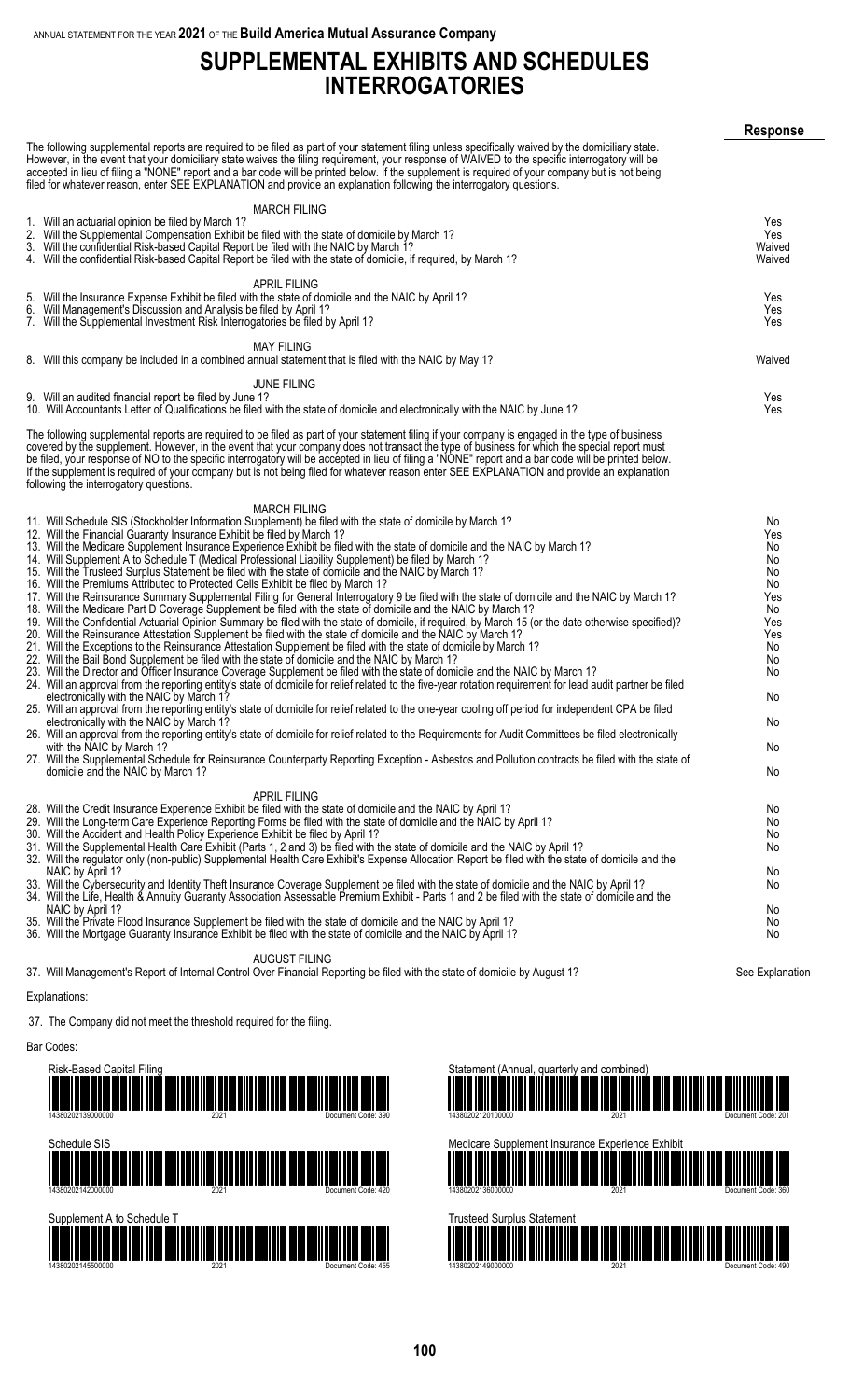**SUPPLEMENTAL EXHIBITS AND SCHEDULES INTERROGATORIES (continued)**

| Premiums Attributed to Protected Cells Exhibit<br>380202138500000<br>2021<br>Document Code: 385                            |
|----------------------------------------------------------------------------------------------------------------------------|
| Exceptions to the Reinsurance Attestation Supplement<br>14380202140000000<br>2021<br>Document Code: 400                    |
| Director and Officer Supplement<br>14380202150500000<br>2021                                                               |
| pproval for Relief related to one-year cooling off period for inde. CPA<br>14380202122500000<br>2021<br>Document Code: 225 |
| Reinsurance Counterparty Reporting Exception                                                                               |
| 14380202155500000<br>2021<br>Document Code: 555<br>C Supplemental Interrogatories                                          |
| 14380202130600000<br>2021<br>Document Code: 306<br>Supplemental Health Care Exhibit                                        |
| 14380202121600000<br>2021<br>Document Code: 216<br>bersecurity and Identity Theft Insurance Coverage Supplement            |
| 14380202155000000<br>2021<br>Document Code: 550<br>Private Flood Insurance Supplement                                      |
|                                                                                                                            |

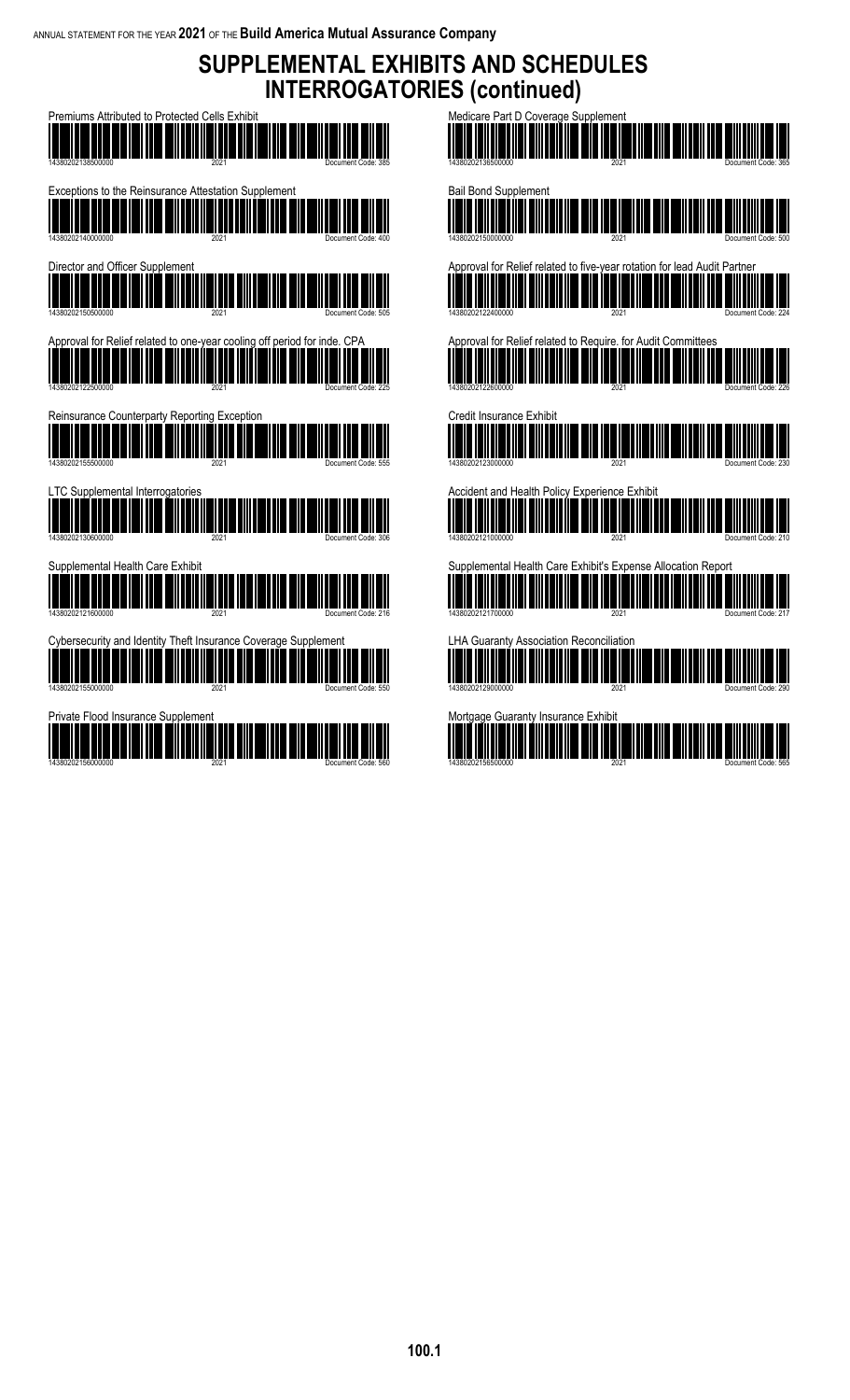## **OVERFLOW PAGE FOR WRITE-INS**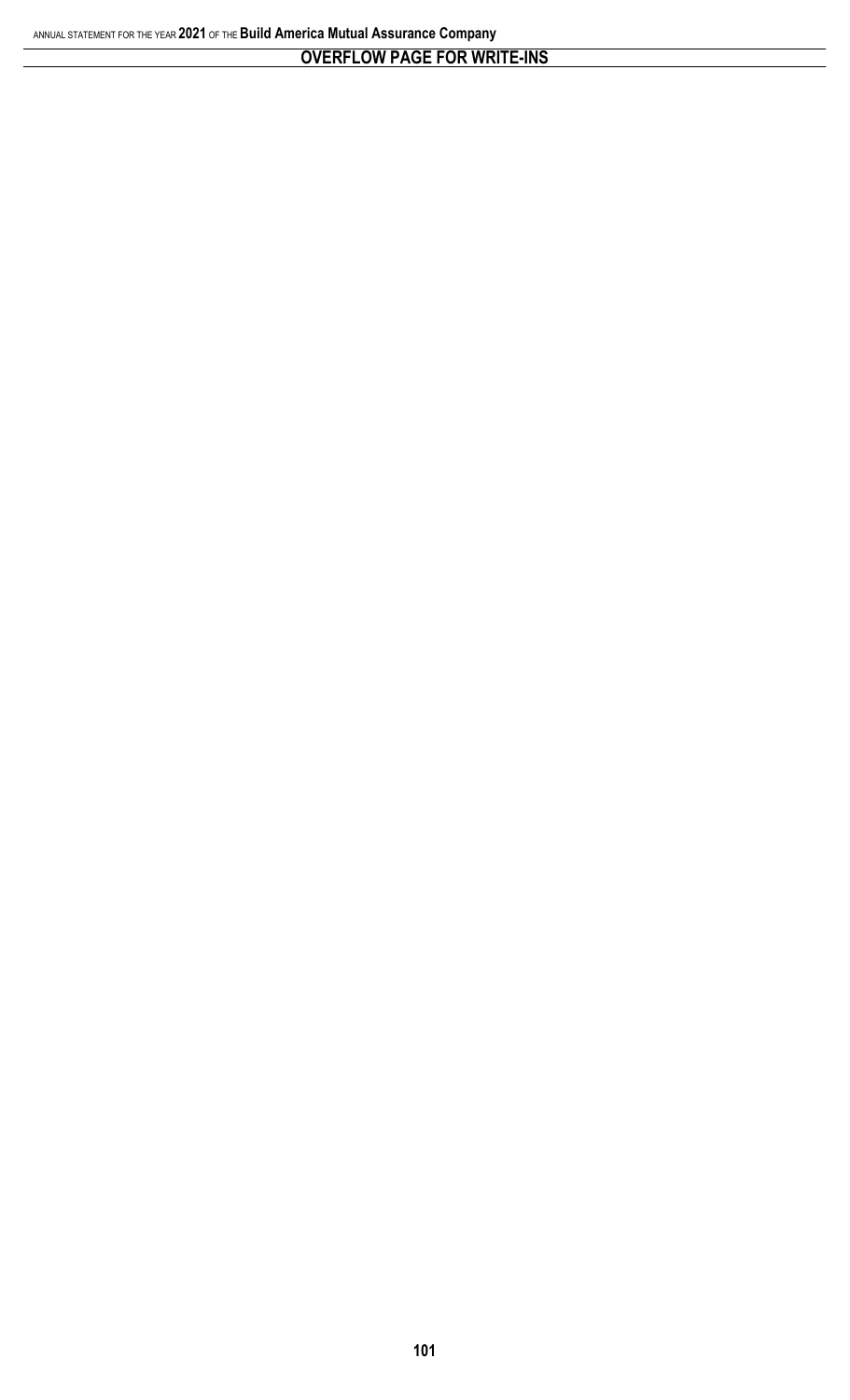# ANNUAL STATEMENT FOR THE YEAR 2021 OF THE Build America Mutual Assurance Company<br>SUMMARY INVESTMENT SCHEDULE

|     | UUMMAN                                                         |        |                            | ◡◡╷╷∟◡◡∟∟                                              |                          |                                     |             |  |  |
|-----|----------------------------------------------------------------|--------|----------------------------|--------------------------------------------------------|--------------------------|-------------------------------------|-------------|--|--|
|     |                                                                |        | Gross                      | Admitted Assets as Reported<br>in the Annual Statement |                          |                                     |             |  |  |
|     |                                                                |        | <b>Investment Holdings</b> |                                                        | 4                        |                                     |             |  |  |
|     |                                                                | 1      | 2                          | 3                                                      |                          | 5                                   | 6           |  |  |
|     |                                                                |        |                            |                                                        | Securities               |                                     |             |  |  |
|     |                                                                |        | Percentage                 |                                                        | Lending                  | Total                               | Percentage  |  |  |
|     |                                                                |        | of Column 1                |                                                        | Reinvested               | $(Col. 3 + 4)$                      | of Column 5 |  |  |
|     | <b>Investment Categories</b>                                   | Amount | Line 13                    | Amount                                                 | <b>Collateral Amount</b> | Amount                              | Line 13     |  |  |
| 1.  | Long-Term Bonds (Schedule D Part 1):                           |        |                            |                                                        |                          |                                     |             |  |  |
|     | 1.01                                                           |        |                            |                                                        |                          | $  \dots 50.661.726   \dots 10.612$ |             |  |  |
|     | 1.02                                                           |        |                            |                                                        |                          |                                     |             |  |  |
|     | 1.03<br>U.S. states, territories and possessions, etc.         |        |                            |                                                        |                          |                                     |             |  |  |
|     |                                                                |        |                            |                                                        |                          |                                     |             |  |  |
|     | U.S. political subdivisions of states, territories and<br>1.04 |        |                            |                                                        |                          |                                     |             |  |  |
|     |                                                                |        |                            |                                                        |                          |                                     |             |  |  |
|     | U.S. special revenue and special assessment<br>1.05            |        |                            |                                                        |                          |                                     |             |  |  |
|     |                                                                |        |                            |                                                        |                          |                                     |             |  |  |
|     | 1.06                                                           |        |                            |                                                        |                          |                                     |             |  |  |
|     | 1.07                                                           |        |                            |                                                        |                          |                                     |             |  |  |
|     | 1.08                                                           |        |                            |                                                        |                          |                                     | .           |  |  |
|     | 1.09                                                           |        |                            |                                                        |                          | .                                   |             |  |  |
|     | 1.10                                                           |        |                            |                                                        |                          | .                                   | .           |  |  |
|     | 1.11                                                           |        |                            |                                                        |                          |                                     |             |  |  |
| 2.  | Preferred stocks (Schedule D, Part 2, Section 1):              |        |                            |                                                        |                          |                                     |             |  |  |
|     | 2.01                                                           |        |                            |                                                        |                          |                                     | .           |  |  |
|     | 2.02                                                           |        |                            | .                                                      |                          | .                                   | .           |  |  |
|     | 2.03                                                           |        |                            |                                                        |                          | .                                   |             |  |  |
| 3.  | Common stocks (Schedule D, Part 2, Section 2):                 |        |                            |                                                        |                          |                                     |             |  |  |
|     | Industrial and miscellaneous Publicly traded<br>3.01           |        |                            |                                                        |                          |                                     |             |  |  |
|     |                                                                |        |                            |                                                        |                          |                                     |             |  |  |
|     |                                                                |        |                            |                                                        |                          |                                     | .           |  |  |
|     | 3.02                                                           |        |                            |                                                        |                          |                                     |             |  |  |
|     | 3.03                                                           |        |                            |                                                        |                          |                                     | .           |  |  |
|     | 3.04                                                           |        |                            |                                                        |                          | .                                   |             |  |  |
|     | 3.05                                                           |        |                            |                                                        |                          | .                                   | .           |  |  |
|     | 3.06                                                           |        |                            |                                                        |                          |                                     |             |  |  |
|     | 3.07                                                           |        |                            |                                                        |                          |                                     | .           |  |  |
|     | 3.08                                                           |        |                            |                                                        |                          |                                     |             |  |  |
| 4.  | Mortgage loans (Schedule B):                                   |        |                            |                                                        |                          |                                     |             |  |  |
|     | 4.01                                                           |        |                            |                                                        |                          |                                     |             |  |  |
|     | 4.02                                                           |        |                            |                                                        |                          | .                                   |             |  |  |
|     | 4.03                                                           |        |                            |                                                        |                          | .                                   |             |  |  |
|     | 4.04                                                           |        |                            |                                                        |                          | .                                   | .           |  |  |
|     | 4.05                                                           |        |                            |                                                        |                          |                                     |             |  |  |
|     | 4.06                                                           |        |                            |                                                        |                          | 1.                                  | .           |  |  |
| 5.  | Real estate (Schedule A):                                      |        |                            |                                                        |                          |                                     |             |  |  |
|     | 5.01                                                           |        |                            |                                                        |                          |                                     |             |  |  |
|     | 5.02                                                           |        |                            |                                                        |                          |                                     |             |  |  |
|     | 5.03                                                           |        |                            |                                                        |                          |                                     | .           |  |  |
|     | 5.04                                                           |        |                            |                                                        |                          |                                     | .           |  |  |
| 6.  | Cash, cash equivalents and short-term investments:             |        |                            |                                                        |                          |                                     |             |  |  |
|     | 6.01                                                           |        |                            |                                                        |                          |                                     |             |  |  |
|     | 6.02                                                           |        |                            |                                                        |                          |                                     |             |  |  |
|     | 6.03                                                           |        |                            |                                                        |                          |                                     | .           |  |  |
|     | Total Cash, cash equivalents and short-term<br>6.04            |        |                            |                                                        |                          |                                     |             |  |  |
|     |                                                                |        |                            |                                                        |                          |                                     |             |  |  |
| 7.  |                                                                |        |                            |                                                        |                          |                                     |             |  |  |
| 8.  |                                                                |        |                            |                                                        |                          |                                     | .           |  |  |
| 9.  |                                                                |        |                            |                                                        |                          |                                     | .           |  |  |
| 10. |                                                                |        |                            |                                                        |                          |                                     |             |  |  |
| 11. |                                                                |        |                            |                                                        |                          |                                     | XXX         |  |  |
| 12. |                                                                |        |                            |                                                        |                          |                                     | .           |  |  |
| 13. |                                                                |        |                            |                                                        |                          |                                     |             |  |  |
|     |                                                                |        |                            |                                                        |                          |                                     |             |  |  |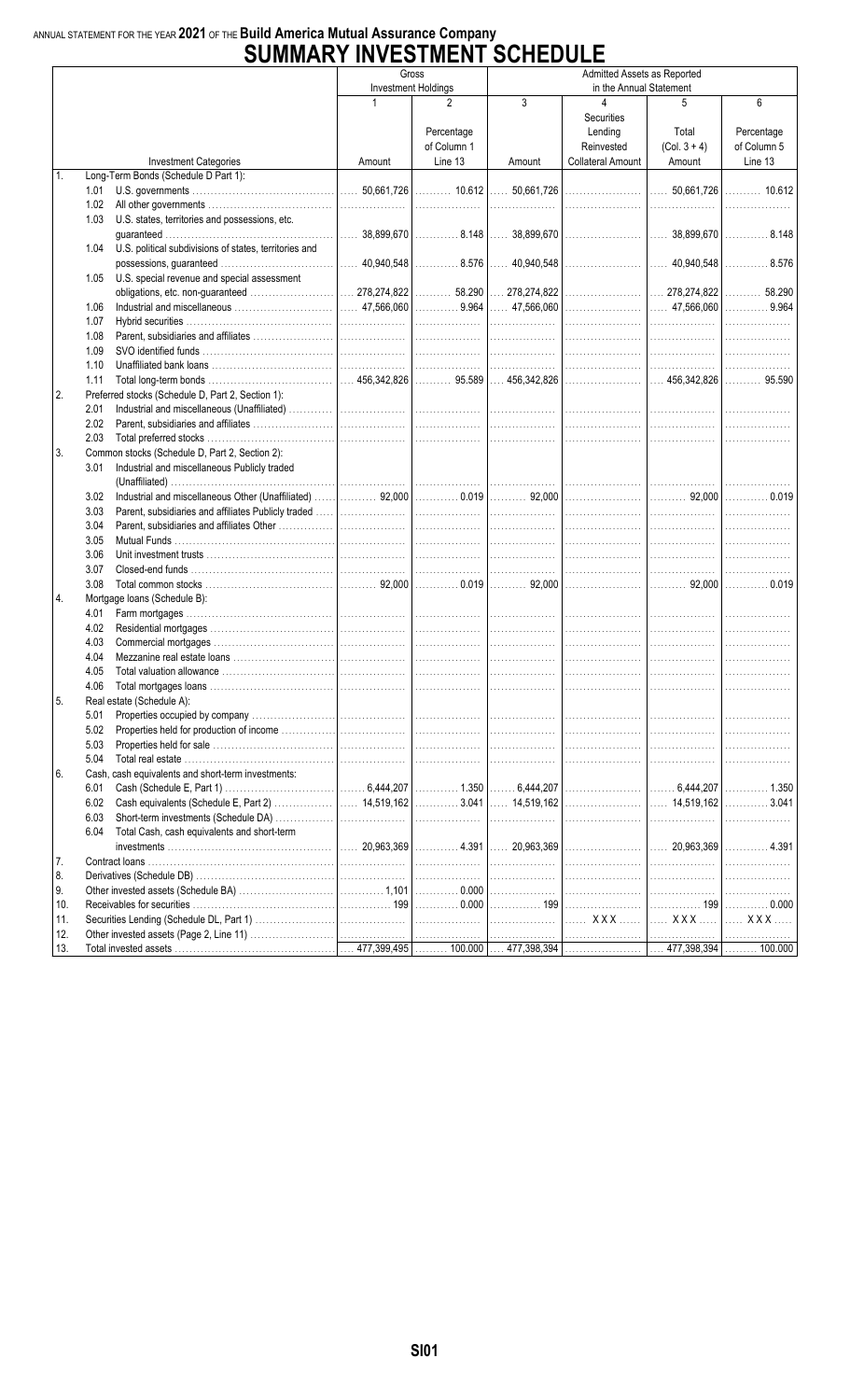### **SCHEDULE A - VERIFICATION BETWEEN YEARS Real Estate**

|     | NGAI LSIAIG                                                                                        |   |
|-----|----------------------------------------------------------------------------------------------------|---|
| 1.  |                                                                                                    |   |
| 2.  | Cost of acquired:                                                                                  |   |
|     | 2.1                                                                                                |   |
|     | 2.2                                                                                                | . |
| 3.  | Current year change in encumbrances:                                                               |   |
|     | 3.1                                                                                                |   |
|     | 3.2                                                                                                |   |
| 14. |                                                                                                    |   |
| 5.  |                                                                                                    |   |
| 6.  | TOTAL foreign exchange change in book/adjusted                                                     |   |
|     | TOTALS, Part 1, Column 15.<br>6.1                                                                  |   |
|     | 6.2                                                                                                |   |
| 7.  | Deduct current year's other-than-temporary impairment recognized:                                  |   |
|     | 7.1                                                                                                |   |
|     | 7.2                                                                                                |   |
| 8.  | Deduct current year's depreciation:                                                                |   |
|     | 8.1                                                                                                |   |
|     | 8.2                                                                                                |   |
| 9.  | Book/adjusted carrying value at the end of current period (Lines $1 + 2 + 3 + 4 - 5 + 6 - 7 - 8$ ) |   |
| 10. |                                                                                                    |   |
| 11. |                                                                                                    | . |

# **SCHEDULE B - VERIFICATION BETWEEN YEARS**

**Mortgage Loans**

| 1.  | Book value/recorded investment excluding accrued interest, December 31 of prior year          |   |  |  |  |  |  |  |
|-----|-----------------------------------------------------------------------------------------------|---|--|--|--|--|--|--|
| 2.  | Cost of acquired:                                                                             |   |  |  |  |  |  |  |
|     | 2.1                                                                                           |   |  |  |  |  |  |  |
|     | 2.2                                                                                           |   |  |  |  |  |  |  |
| 3.  | Capitalized deferred interest and other:                                                      |   |  |  |  |  |  |  |
|     | 3.1                                                                                           |   |  |  |  |  |  |  |
|     | 3.2                                                                                           |   |  |  |  |  |  |  |
| 4.  |                                                                                               |   |  |  |  |  |  |  |
| 5.  | Unrealized valuation increase (decrease):                                                     |   |  |  |  |  |  |  |
|     | 5.1                                                                                           |   |  |  |  |  |  |  |
|     | 5.2                                                                                           |   |  |  |  |  |  |  |
| 6.  |                                                                                               |   |  |  |  |  |  |  |
| 7.  | Deduct amounts received on disposals, Part 3, Col                                             |   |  |  |  |  |  |  |
| 8.  | Deduct amounts received on disposals, r all of one of the <b>NONE</b>                         |   |  |  |  |  |  |  |
| 9.  | TOTAL foreign exchange change in book value/rec                                               |   |  |  |  |  |  |  |
|     | interest                                                                                      |   |  |  |  |  |  |  |
|     | 9.1                                                                                           |   |  |  |  |  |  |  |
|     | 9.2                                                                                           |   |  |  |  |  |  |  |
| 10. | Deduct current year's other-than-temporary impairment recognized:                             |   |  |  |  |  |  |  |
|     |                                                                                               |   |  |  |  |  |  |  |
|     |                                                                                               | . |  |  |  |  |  |  |
| 11. | Book value/recorded investment excluding accrued interest at end of current period (Lines 1 + |   |  |  |  |  |  |  |
|     |                                                                                               |   |  |  |  |  |  |  |
| 12. |                                                                                               |   |  |  |  |  |  |  |
| 13. |                                                                                               |   |  |  |  |  |  |  |
| 14. |                                                                                               |   |  |  |  |  |  |  |
| 15. | Statement value of mortgages owned at end of current period (Line 13 minus Line 14)           |   |  |  |  |  |  |  |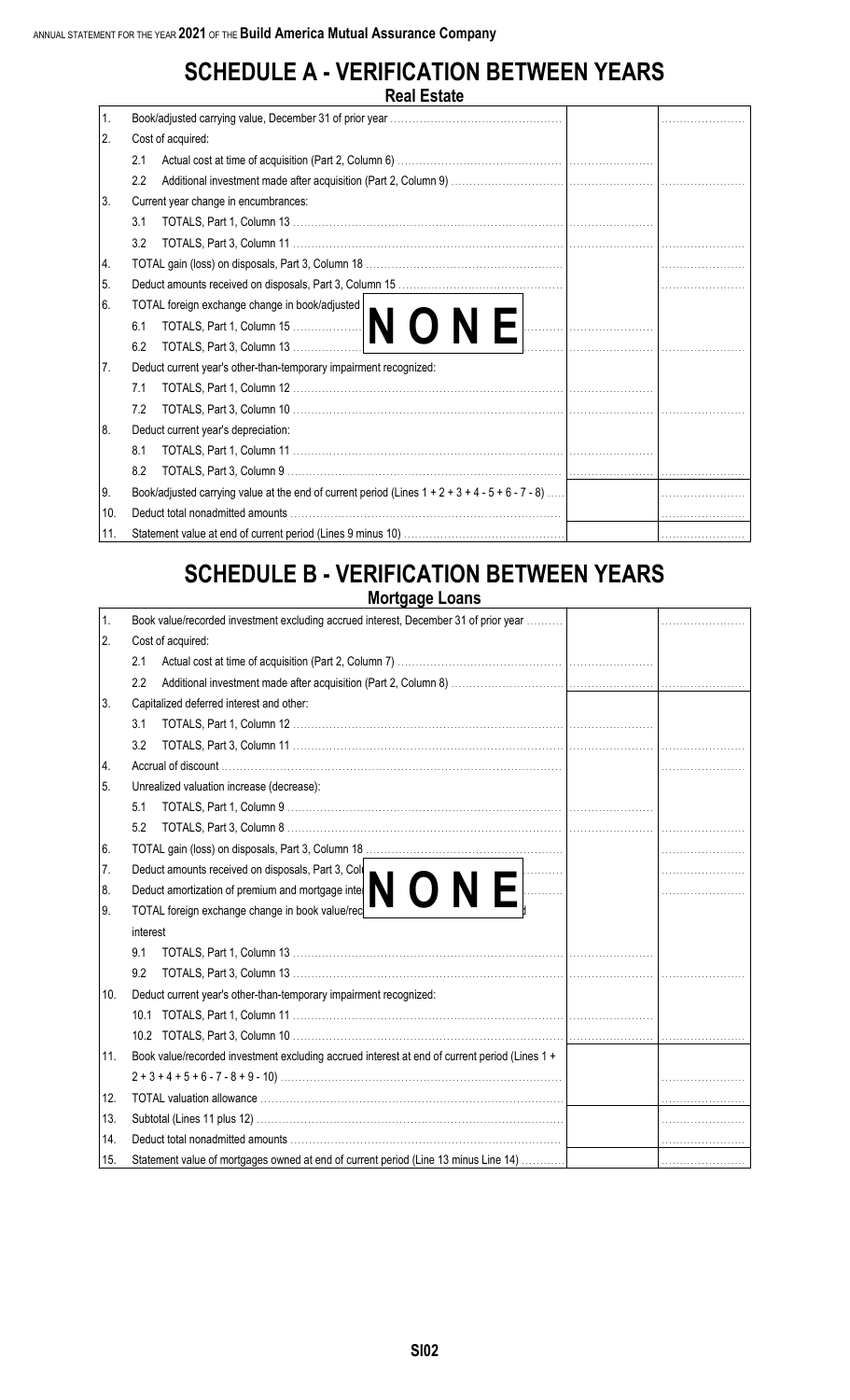#### **SCHEDULE BA - VERIFICATION BETWEEN YEARS Other Long-Term Invested Assets**

|     | <b>ULIEL LUIY'I ENII INVESIEU ASSEIS</b>                                                             |           |
|-----|------------------------------------------------------------------------------------------------------|-----------|
| 1.  |                                                                                                      | . 1,713   |
| 2.  | Cost of acquired:                                                                                    |           |
|     | 2.1                                                                                                  |           |
|     | 2.2                                                                                                  |           |
| 3.  | Capitalized deferred interest and other:                                                             |           |
|     | 3.1                                                                                                  |           |
|     | 3.2                                                                                                  |           |
| 4.  |                                                                                                      |           |
| 5.  | Unrealized valuation increase (decrease):                                                            |           |
|     | 5.1                                                                                                  |           |
|     | 5.2                                                                                                  |           |
| 6.  |                                                                                                      |           |
| 7.  |                                                                                                      |           |
| 8.  |                                                                                                      |           |
| 9.  | TOTAL foreign exchange change in book/adjusted carrying value:                                       |           |
|     | 9.1                                                                                                  |           |
|     | 9.2                                                                                                  |           |
| 10. | Deduct current year's other-than-temporary impairment recognized:                                    |           |
|     |                                                                                                      |           |
|     |                                                                                                      |           |
| 11. | Book/adjusted carrying value at end of current period (Lines $1 + 2 + 3 + 4 + 5 + 6 - 7 - 8 + 9 - 1$ |           |
|     |                                                                                                      |           |
| 12. |                                                                                                      | $ $ 1,101 |
| 13. |                                                                                                      |           |

#### **SCHEDULE D - VERIFICATION BETWEEN YEARS Bonds and Stocks**

| 1.  |                                                                                                      | 418,306,920<br>.       |
|-----|------------------------------------------------------------------------------------------------------|------------------------|
| 2.  |                                                                                                      | $\ldots$ . 133,108,716 |
| 3.  |                                                                                                      | 256,642<br>.           |
| 4.  | Unrealized valuation increase (decrease):                                                            |                        |
|     | 4.1                                                                                                  |                        |
|     | 4.2                                                                                                  |                        |
|     | 4.3                                                                                                  |                        |
|     | 4.4                                                                                                  | .                      |
| 5.  |                                                                                                      | 89,376                 |
| 6.  | Deduction consideration for bonds and stocks disposed of, Part 4, Column 7                           | $\ldots$ 93,428,867    |
| 7.  |                                                                                                      |                        |
| 8.  | TOTAL foreign exchange change in book/adjusted carrying value:                                       |                        |
|     | 8.1                                                                                                  |                        |
|     | 8.2                                                                                                  |                        |
|     | 8.3                                                                                                  |                        |
|     | 8.4                                                                                                  |                        |
| 9.  | Deduct current year's other-than-temporary impairment recognized:                                    |                        |
|     | 9.1                                                                                                  |                        |
|     | 9.2                                                                                                  |                        |
|     | 9.3                                                                                                  |                        |
|     | 9.4                                                                                                  | .                      |
| 10. | Total investment income recognized as a result of prepayment penalties and/or acceleration           |                        |
|     |                                                                                                      |                        |
| 11. | Book/adjusted carrying value at end of current period (Lines $1 + 2 + 3 + 4 + 5 - 6 - 7 + 8 - 9 + 1$ |                        |
|     |                                                                                                      | $\ldots$ . 456,434,826 |
| 12. |                                                                                                      |                        |
| 13. |                                                                                                      | $\ldots$ . 456,434,826 |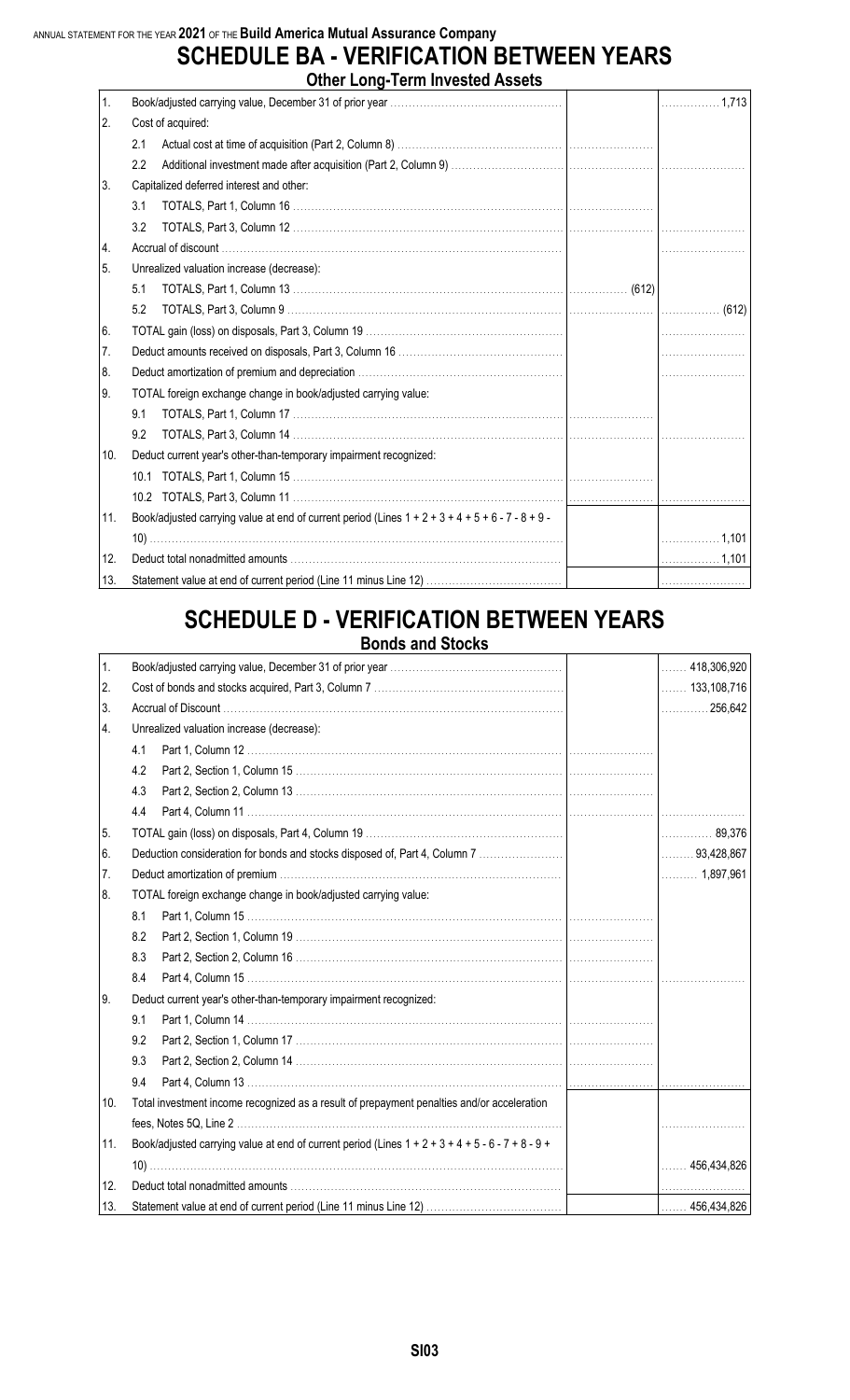#### ANNUAL STATEMENT FOR THE YEAR **2021** OF THE **Build America Mutual Assurance Company SCHEDULE D - SUMMARY BY COUNTRY**

|                                                        |     | Long-Term Bonds and Stocks OWNED December 31 of Current Year         |                       |            |                    |                            |
|--------------------------------------------------------|-----|----------------------------------------------------------------------|-----------------------|------------|--------------------|----------------------------|
|                                                        |     |                                                                      |                       |            | 3                  | 4                          |
|                                                        |     |                                                                      | Book/Adjusted         |            |                    | Par Value of               |
| Description                                            |     |                                                                      | <b>Carrying Value</b> | Fair Value | <b>Actual Cost</b> | <b>Bonds</b>               |
| <b>BONDS</b>                                           | 1.  |                                                                      |                       |            |                    | $\ldots \ldots 50,273,852$ |
| Governments                                            | 2.  |                                                                      |                       |            |                    |                            |
| (Including all obligations guaranteed                  | 3.  |                                                                      |                       |            |                    |                            |
| by governments)                                        | 4.  |                                                                      |                       |            |                    |                            |
| U.S. States, Territories and Possessions (Direct and   |     |                                                                      |                       |            |                    |                            |
| quaranteed)                                            | 5.  |                                                                      |                       |            |                    |                            |
| U.S. Political Subdivisions of States, Territories and |     |                                                                      |                       |            |                    |                            |
| Possessions (Direct and guaranteed)                    | 6.  |                                                                      |                       |            |                    |                            |
| U.S. Special revenue and special assessment            |     |                                                                      |                       |            |                    |                            |
| obligations and all non-guaranteed obligations of      |     |                                                                      |                       |            |                    |                            |
| agencies and authorities of governments and their      |     |                                                                      |                       |            |                    |                            |
| political subdivisions                                 | 7.  |                                                                      |                       |            |                    |                            |
| Industrial and Miscellaneous.                          | 8.  |                                                                      |                       |            |                    |                            |
| SVO Identified Funds, Unaffiliated Bank Loans and      | 9.  |                                                                      |                       |            |                    |                            |
| Hybrid Securities (unaffiliated)                       | 10. |                                                                      |                       |            |                    |                            |
|                                                        | 11. |                                                                      |                       |            |                    |                            |
| Parent. Subsidiaries and Affiliates                    | 12. |                                                                      |                       |            |                    |                            |
|                                                        | 13. |                                                                      |                       |            |                    |                            |
| PREFERRED STOCKS                                       | 14. |                                                                      |                       |            |                    |                            |
| Industrial and Miscellaneous (unaffiliated)            | 15. |                                                                      |                       |            |                    |                            |
|                                                        | 16. |                                                                      |                       |            |                    |                            |
|                                                        | 17. |                                                                      |                       |            |                    |                            |
| Parent, Subsidiaries and Affiliates                    | 18. |                                                                      |                       |            |                    |                            |
|                                                        | 19. |                                                                      |                       |            |                    |                            |
| <b>COMMON STOCKS</b>                                   | 20. |                                                                      |                       |            |                    |                            |
| Industrial and Miscellaneous (unaffiliated)            | 21. |                                                                      |                       |            |                    |                            |
|                                                        | 22. |                                                                      |                       |            |                    |                            |
|                                                        | 23. |                                                                      |                       |            |                    |                            |
| Parent, Subsidiaries and Affiliates                    | 24. |                                                                      |                       |            |                    |                            |
|                                                        | 25. |                                                                      |                       |            |                    |                            |
|                                                        | 26. |                                                                      |                       |            |                    |                            |
|                                                        | 27. | TOTAL Bonds and Stocks     456,434,826    472,462,063    458,526,727 |                       |            |                    |                            |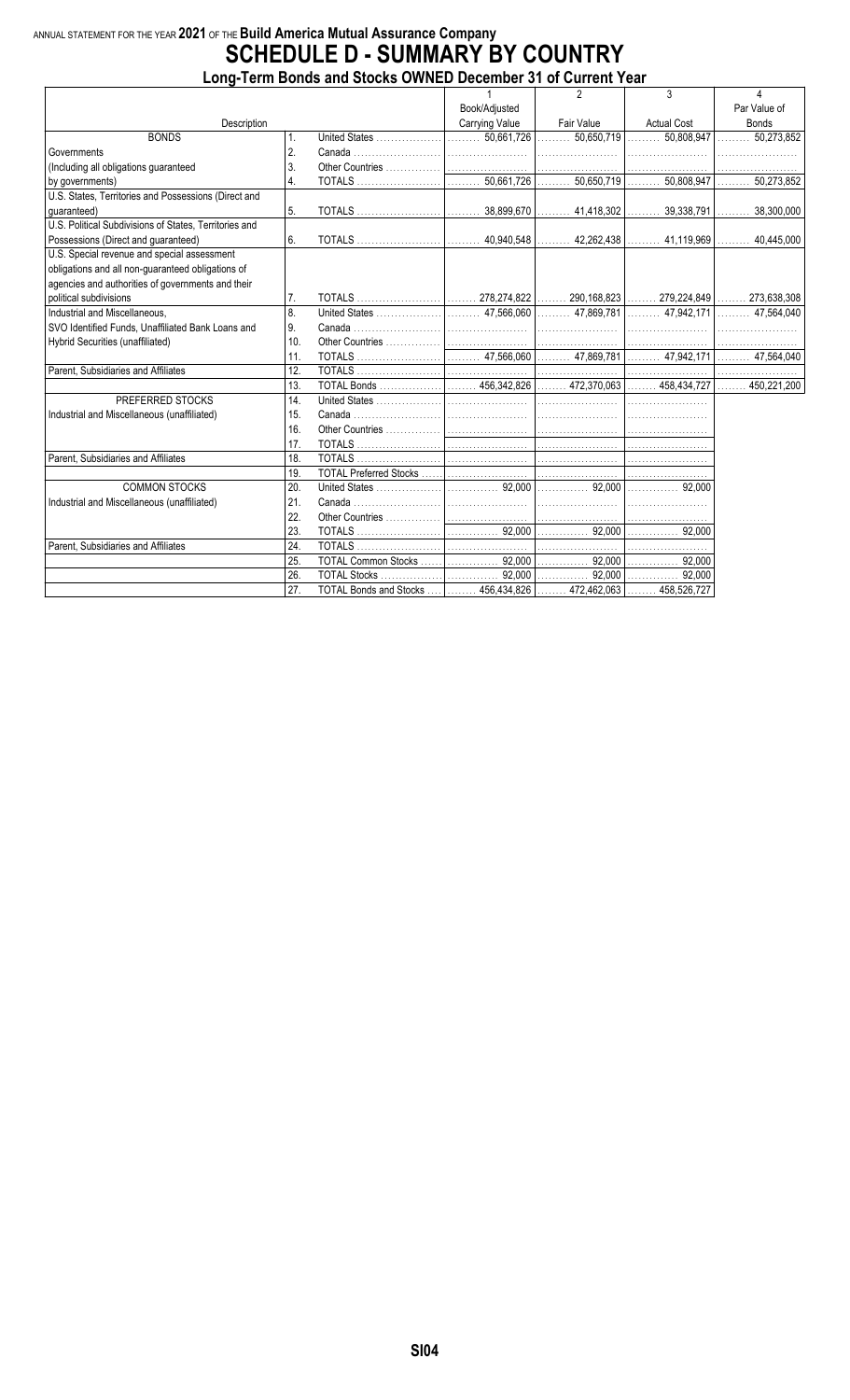#### **SCHEDULE D - PART 1A - SECTION 1**

Quality and Maturity Distribution of All Bonds Owned December 31, at Book/Adjusted Carrying Values by Major Types of Issues and NAIC Designations

|                                                       |                           | $\overline{2}$                                           | $\mathbf{3}$                   |                                           |             |                                  |                            | 8                                             | 9                     | 10                                            | 11                  | 12         |
|-------------------------------------------------------|---------------------------|----------------------------------------------------------|--------------------------------|-------------------------------------------|-------------|----------------------------------|----------------------------|-----------------------------------------------|-----------------------|-----------------------------------------------|---------------------|------------|
|                                                       | 1 Year                    | Over 1 Year                                              | Over 5 Years                   | Over 10 Years                             |             | No                               |                            | Column <sub>7</sub>                           | Total                 | % From                                        | Total               | Total      |
|                                                       | <b>or</b>                 | Through                                                  | Through                        | Through                                   | Over        | Maturity                         | Total                      | as a % of                                     | From Column 7         | Column 8                                      | Publicly            | Privately  |
| <b>NAIC Designation</b>                               | Less                      | 5 Years                                                  | 10 Years                       | 20 Years                                  | 20 Years    | Date                             | <b>Current Year</b>        | Line 11.7                                     | Prior Year            | <b>Prior Year</b>                             | Traded              | Placed (a) |
| U.S. Governments                                      |                           |                                                          |                                |                                           |             |                                  |                            |                                               |                       |                                               |                     |            |
| 1.1 NAIC 1                                            | 25,188,066                | 24,142,266                                               | .988,444                       | 334,758                                   | 8,192<br>.  | <b>XXX</b>                       | 50,661,726<br>.            | 11.10                                         | 54,994,274            | . 13.15                                       | 50,661,726          |            |
| 1.2 NAIC 2                                            | .                         | .                                                        |                                | .                                         | .           | XXX                              | .                          | .                                             | .                     |                                               |                     |            |
| 1.3 NAIC 3                                            | .                         | .                                                        | .                              | .                                         | .           | <b>XXX</b>                       | .                          | .                                             | .                     |                                               |                     |            |
| NAIC 4<br>1.4                                         | .                         | .                                                        | .                              |                                           | .           | <b>XXX</b>                       | .                          | .                                             | .                     |                                               |                     |            |
| 1.5 NAIC 5.                                           | .                         | .                                                        |                                | .                                         | .           | <b>XXX</b>                       | .                          | .                                             | .                     |                                               |                     |            |
| 1.6 NAIC 6                                            | .                         | .                                                        | .                              | .                                         | .           | XXX                              |                            | .                                             | .                     | .                                             |                     |            |
| 1.7 TOTALS                                            | 25,188,066<br>.           | 24, 142, 266<br>.                                        | .988,444<br>.                  | $\overline{\ldots \ldots \ldots 334,758}$ | 8,192<br>.  | $XXX$                            | 50,661,726                 | 11.10                                         | 54,994,274<br>.       | 13.15                                         | 50,661,726          |            |
| $\mathfrak{p}$<br>All Other Governments               |                           |                                                          |                                |                                           |             |                                  |                            |                                               |                       |                                               |                     |            |
| 2.1 NAIC 1                                            |                           | .                                                        |                                | .                                         | .           | . XXX                            | .                          | .                                             | .                     |                                               |                     |            |
| 2.2 NAIC 2                                            |                           |                                                          |                                | .                                         | .           | XXX                              | .                          | .                                             |                       | .                                             | .                   |            |
| NAIC 3<br>2.3<br>NAIC 4<br>2.4                        |                           |                                                          |                                |                                           |             | XXX<br>XXX                       | .                          | .                                             |                       | .                                             | .                   |            |
| NAIC 5<br>2.5                                         |                           |                                                          |                                |                                           |             | XXX.<br>$\langle \ldots \rangle$ | .<br>.                     | .<br>.                                        | .                     |                                               | .                   |            |
| NAIC 6<br>2.6                                         | .                         | .                                                        |                                | .                                         | .           | XXX                              | .                          | .                                             |                       | .                                             |                     |            |
| <b>TOTALS</b><br>2.7                                  | .                         | .                                                        | .                              | .                                         | .           | $\overline{XXX}$                 | .                          | .                                             | .                     | .                                             | .                   |            |
| U.S. States, Territories and Possessions, etc.        |                           |                                                          |                                |                                           |             |                                  |                            |                                               |                       |                                               |                     |            |
| Guaranteed                                            |                           |                                                          |                                |                                           |             |                                  |                            |                                               |                       |                                               |                     |            |
| 3.1 NAIC 1                                            |                           | .15.536.193<br>.                                         | . 17.996.040                   | .5.367.437                                | .           | $XXX$                            | $\ldots \ldots 38,899,670$ | . 8.52                                        | $\ldots$ , 40.081.219 | .9.58                                         | 38.899.670          |            |
| 3.2 NAIC 2                                            |                           |                                                          |                                | .                                         | .           | <b>XXX</b>                       | .                          | .                                             |                       |                                               |                     |            |
| 3.3<br>NAIC <sub>3</sub>                              |                           |                                                          |                                |                                           | .           | XXX                              | .                          | .                                             | .                     |                                               |                     |            |
| NAIC <sub>4</sub><br>3.4                              |                           |                                                          |                                |                                           | .           | XXX                              | .                          |                                               |                       |                                               |                     |            |
| NAIC 5<br>3.5                                         |                           |                                                          |                                |                                           |             | XXX.                             | .                          |                                               |                       |                                               |                     |            |
| 3.6 NAIC 6                                            |                           | .<br>.                                                   | .                              | .                                         | .           | <b>XXX</b>                       |                            | .                                             |                       | .                                             |                     |            |
| 3.7 TOTALS                                            | .                         | $\overline{\ldots \ldots 15,536,193}$                    | $\overline{\ldots}$ 17,996,040 | $\overline{5,367,437}$                    | .           | $XXX$ .                          | .38,899,670                | $\overline{\ldots \ldots \ldots \ldots 8.52}$ | 40,081,219            | 0.58                                          | 38,899,670          |            |
| U.S. Political Subdivisions of States, Territories &  |                           |                                                          |                                |                                           |             |                                  |                            |                                               |                       |                                               |                     |            |
| Possessions, Guaranteed                               |                           |                                                          |                                |                                           |             |                                  |                            |                                               |                       |                                               |                     |            |
|                                                       | $\ldots \ldots 2.695.831$ | $\ldots$ 21.086.038                                      | . 10,669,401 $\vert$           | . 5.789.179                               | . 700,099   | XXX                              | 40,940,548                 | $\cdots$ 8.97                                 | $\ldots$ 35.308.914   | . 8.44                                        | $\ldots$ 40.940.548 |            |
| 4.2 NAIC 2                                            |                           |                                                          |                                | .                                         | .           | XXX.<br>.                        | .                          | .                                             | .                     | .                                             | .                   |            |
| 4.3 NAIC 3<br>4.4 NAIC 4                              |                           |                                                          |                                | .                                         | .           | $XXX$<br>.                       | .                          |                                               | .                     |                                               |                     |            |
| NAIC 5<br>4.5                                         |                           |                                                          |                                | .                                         | .           | XXX.<br>XXX.                     | .                          | .                                             | .                     | .                                             |                     |            |
| 4.6 NAIC 6                                            |                           | .<br>.                                                   | .                              | .<br>.                                    | .           | XXX                              | .<br>.                     | .                                             | .<br>.                | .                                             |                     |            |
| 4.7 TOTALS                                            | .2,695,831                | 21,086,038                                               | 10,669,401                     | .5,789,179                                | 700,099     | $XXX$                            | .40,940,548                | . 8.97                                        | 35,308,914            | . 8.44                                        | 40.940.548          |            |
| U.S. Special Revenue & Special Assessment Obligations |                           |                                                          |                                |                                           |             |                                  |                            |                                               |                       |                                               |                     |            |
| etc., Non-Guaranteed                                  |                           |                                                          |                                |                                           |             |                                  |                            |                                               |                       |                                               |                     |            |
| 5.1 NAIC 1                                            | $\ldots$ 31,173,057       | 89,080,273<br>.                                          | 74,785,195                     | 73,679,781                                | . 2,844,657 | XXX                              | .271,562,963<br>.          | 59.51<br>.                                    | 223,883,841<br>.      | 53.53<br>.                                    | .271,562,964        |            |
| 5.2 NAIC 2                                            |                           | .5.211.859<br>.                                          | .                              | .1.500.000<br>.                           | .           | XXX.                             | $\ldots \ldots 6.711.859$  | .1.47<br>.                                    | 6.696.613<br>.        | 1.60<br>.                                     | 6.711.859           |            |
| NAIC <sub>3</sub><br>5.3                              |                           | .                                                        |                                | .                                         | .           | $XXX$<br>.                       | .                          | .                                             |                       |                                               |                     |            |
| NAIC <sub>4</sub><br>5.4                              |                           |                                                          |                                |                                           | .           | XXX                              | .                          |                                               | .                     | .                                             |                     |            |
| NAIC 5<br>5.5                                         |                           |                                                          |                                | .                                         | .           | $XXX$                            | .                          | .                                             | .                     |                                               |                     |            |
| NAIC 6 .<br>5.6                                       |                           |                                                          |                                |                                           |             | $XXX$                            |                            |                                               |                       |                                               | .                   |            |
| 5.7 TOTALS                                            |                           | 31,173,057  94,292,132  74,785,195  75,179,781 2,844,657 |                                |                                           |             | <b>XXX</b>                       | .278,274,822               | . 60.98 $\vert$                               |                       | $\ldots 230,580,454$ $\ldots$ 55.13 $\lfloor$ | .278,274,823        |            |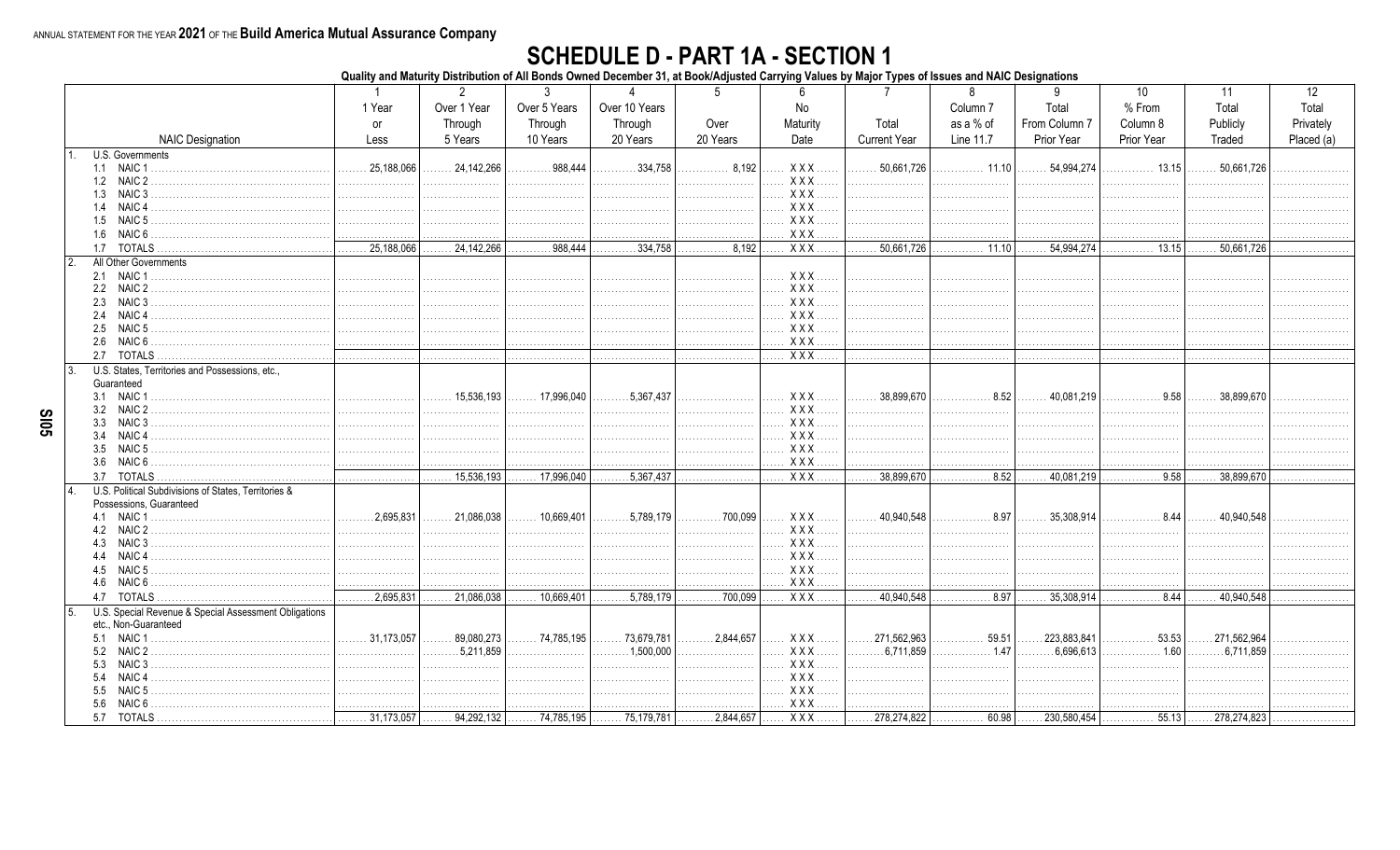# SCHEDULE D - PART 1A - SECTION 1 (Continued)<br>Quality and Maturity Distribution of All Bonds Owned December 31, at Book/Adjusted Carrying Values by Major Types of Issues and NAIC Designations

|                                                     | $\overline{1}$     | $\overline{2}$        | 3            | $\mathbf{\Delta}$ | 5               | 6                                                                                                                                                                                                                                                                                                                                                                                    | -7                  | 8                         | 9                         | 10                | 11                        | 12         |
|-----------------------------------------------------|--------------------|-----------------------|--------------|-------------------|-----------------|--------------------------------------------------------------------------------------------------------------------------------------------------------------------------------------------------------------------------------------------------------------------------------------------------------------------------------------------------------------------------------------|---------------------|---------------------------|---------------------------|-------------------|---------------------------|------------|
|                                                     | 1 Year             | Over 1 Year           | Over 5 Years | Over 10 Years     |                 | No                                                                                                                                                                                                                                                                                                                                                                                   |                     | Column <sub>7</sub>       | Total                     | % From            | Total                     | Total      |
|                                                     | or                 | Through               | Through      | Through           | Over            | Maturity                                                                                                                                                                                                                                                                                                                                                                             | Total               | as a % of                 | From Column 7             | Column 8          | Publicly                  | Privately  |
| <b>NAIC Designation</b>                             | Less               | 5 Years               | 10 Years     | 20 Years          | 20 Years        | Date                                                                                                                                                                                                                                                                                                                                                                                 | <b>Current Year</b> | Line 11.7                 | Prior Year                | <b>Prior Year</b> | Traded                    | Placed (a) |
| Industrial and Miscellaneous (unaffiliated)<br>6.   |                    |                       |              |                   |                 |                                                                                                                                                                                                                                                                                                                                                                                      |                     |                           |                           |                   |                           |            |
|                                                     | 25,394,575         | $\ldots$ 20,570,119   | .            |                   | .               | $XXX$                                                                                                                                                                                                                                                                                                                                                                                | 45,964,694          | 10.07                     | .54,825,208<br>.          | 13.11             | 45,964,694                |            |
|                                                     | $\ldots$ 1.601.366 | .                     |              |                   |                 | <b>XXX</b>                                                                                                                                                                                                                                                                                                                                                                           | $\ldots$ 1.601.366  |                           | $\ldots \ldots 2,426,850$ | . 0.58            | $\ldots \ldots 1.601.365$ |            |
| 6.3<br>NAIC 3                                       |                    |                       |              |                   |                 | XXX                                                                                                                                                                                                                                                                                                                                                                                  | .                   | .                         |                           | .                 |                           |            |
| NAIC <sub>4</sub><br>6.4                            | .                  |                       | .            | .                 | .               | XXX                                                                                                                                                                                                                                                                                                                                                                                  | .                   | .                         | .                         |                   |                           |            |
| 6.5<br>NAIC <sub>5</sub>                            | .                  |                       |              |                   |                 | XXX                                                                                                                                                                                                                                                                                                                                                                                  | .                   | .                         |                           | .                 |                           |            |
| 6.6<br>NAIC 6                                       |                    |                       |              |                   |                 | XXX                                                                                                                                                                                                                                                                                                                                                                                  | .                   | .                         |                           |                   | .                         |            |
| 6.7                                                 | 26,995,941         | .20,570,119           | .            | .                 |                 | . XXX                                                                                                                                                                                                                                                                                                                                                                                | .47,566,060<br>.    | $\overline{\cdots}$ 10.42 | $\overline{57,252,058}$   | 13.69             | .47,566,059               |            |
| <b>Hybrid Securities</b>                            |                    |                       |              |                   |                 |                                                                                                                                                                                                                                                                                                                                                                                      |                     |                           |                           |                   |                           |            |
|                                                     |                    |                       |              |                   |                 | XXX                                                                                                                                                                                                                                                                                                                                                                                  | .                   |                           |                           |                   |                           |            |
| 7.2 NAIC 2                                          |                    |                       |              |                   | .               | <b>XXX</b>                                                                                                                                                                                                                                                                                                                                                                           | .                   | .                         | .                         | .                 |                           |            |
| NAIC 3<br>7.3                                       |                    |                       |              |                   |                 | XXX                                                                                                                                                                                                                                                                                                                                                                                  | .                   | .                         |                           | .                 | .                         |            |
| 7.4 NAIC 4                                          |                    |                       |              |                   |                 | <b>XXX</b>                                                                                                                                                                                                                                                                                                                                                                           |                     | .                         |                           | .                 |                           |            |
| 7.5                                                 |                    |                       |              |                   |                 | XXX                                                                                                                                                                                                                                                                                                                                                                                  | .                   | .                         |                           |                   | .                         |            |
| 7.6<br>NAIC 6.                                      | .                  | .                     | .            | .                 | .               | XXX                                                                                                                                                                                                                                                                                                                                                                                  | .                   | .                         | .                         | .                 | .                         |            |
|                                                     |                    | .                     | .            |                   | .               | XXX                                                                                                                                                                                                                                                                                                                                                                                  | .                   | .                         | .                         | .                 | .                         |            |
| $\mathsf{R}$<br>Parent. Subsidiaries and Affiliates |                    |                       |              |                   |                 |                                                                                                                                                                                                                                                                                                                                                                                      |                     |                           |                           |                   |                           |            |
|                                                     |                    |                       |              |                   |                 | XXX                                                                                                                                                                                                                                                                                                                                                                                  | .                   |                           |                           |                   |                           |            |
| 8.2 NAIC 2                                          |                    |                       |              |                   | .               | $XXX$                                                                                                                                                                                                                                                                                                                                                                                | .                   | .                         |                           | .                 |                           |            |
| NAIC 3.<br>8.3                                      |                    |                       |              |                   |                 | XXX                                                                                                                                                                                                                                                                                                                                                                                  | .                   | .                         |                           | .                 | .                         |            |
| NAIC <sub>4</sub><br>8.4                            |                    |                       |              |                   |                 | XXX                                                                                                                                                                                                                                                                                                                                                                                  | .                   | .                         |                           | .                 | .                         |            |
| 8.5                                                 |                    |                       |              |                   |                 | XXX                                                                                                                                                                                                                                                                                                                                                                                  | .                   |                           |                           |                   |                           | .          |
| 8.6<br>NAIC 6 .                                     |                    |                       |              |                   |                 | XXX                                                                                                                                                                                                                                                                                                                                                                                  | .                   | .                         | .                         | .                 | .                         | .          |
| 8.7 TOTALS                                          | .                  |                       |              |                   |                 | $\overline{X}$ $\overline{X}$ $\overline{X}$ $\overline{X}$ $\overline{X}$ $\overline{X}$ $\overline{X}$ $\overline{X}$ $\overline{X}$ $\overline{X}$ $\overline{X}$ $\overline{X}$ $\overline{X}$ $\overline{X}$ $\overline{X}$ $\overline{X}$ $\overline{X}$ $\overline{X}$ $\overline{X}$ $\overline{X}$ $\overline{X}$ $\overline{X}$ $\overline{X}$ $\overline{X}$ $\overline{$ | .                   | .                         | .                         | .                 |                           |            |
| 9<br>SVO Identified Funds                           |                    |                       |              |                   |                 |                                                                                                                                                                                                                                                                                                                                                                                      |                     |                           |                           |                   |                           |            |
| 9.1 NAIC 1                                          | <b>XXX</b>         |                       | XXX          | XXX               | <b>XXX</b><br>. |                                                                                                                                                                                                                                                                                                                                                                                      |                     |                           |                           |                   |                           |            |
| 9.2 NAIC 2                                          | XXX.<br>.          | XXX                   | <b>XXX</b>   | XXX<br>1.1.1.1    | <b>XXX</b>      | .                                                                                                                                                                                                                                                                                                                                                                                    | .                   | .                         |                           | .                 |                           |            |
| NAIC <sub>3</sub><br>9.3                            | <b>XXX</b><br>.    | $ $ $XXX$             |              | xxx    xxx        | <b>XXX</b>      |                                                                                                                                                                                                                                                                                                                                                                                      | .                   |                           |                           | .                 | .                         |            |
|                                                     | <b>XXX</b><br>.    | XXX                   | XXX.         | XXX               | <b>XXX</b><br>. |                                                                                                                                                                                                                                                                                                                                                                                      |                     |                           |                           |                   |                           |            |
| NAIC 5<br>9.5                                       | <b>XXX</b>         | <b>XXX</b><br>1.1.1.1 | <b>XXX</b> . | XXX               | <b>XXX</b>      | .                                                                                                                                                                                                                                                                                                                                                                                    | .                   | .                         | .                         | .                 |                           |            |
| NAIC 6.<br>9.6                                      | X X X              | XXX                   |              |                   | XXX             |                                                                                                                                                                                                                                                                                                                                                                                      | .                   | .                         | .                         | .                 | .                         |            |
| 9.7 TOTALS                                          | $XXX$              | $XXX$                 | XXX          | $\overline{XXX}$  | $XXX$           | .                                                                                                                                                                                                                                                                                                                                                                                    | .                   | .                         |                           | .                 |                           |            |
| <b>Unaffiliated Bank Loans</b><br>10 <sub>1</sub>   |                    |                       |              |                   |                 |                                                                                                                                                                                                                                                                                                                                                                                      |                     |                           |                           |                   |                           |            |
|                                                     |                    |                       |              |                   |                 | XXX                                                                                                                                                                                                                                                                                                                                                                                  | .                   |                           |                           |                   |                           |            |
| 10.2 NAIC 2.                                        |                    |                       |              |                   |                 | XXX                                                                                                                                                                                                                                                                                                                                                                                  | .                   |                           |                           |                   |                           |            |
| 10.3 NAIC 3                                         |                    |                       |              |                   |                 | <b>XXX</b><br>.                                                                                                                                                                                                                                                                                                                                                                      | .                   | .                         |                           | .                 |                           |            |
| 10.4 NAIC 4                                         |                    |                       |              |                   |                 | XXX                                                                                                                                                                                                                                                                                                                                                                                  | .                   | .                         |                           |                   | .                         |            |
| 10.5 NAIC 5                                         | .                  |                       |              |                   |                 | XXX.                                                                                                                                                                                                                                                                                                                                                                                 |                     |                           | .                         | .                 |                           |            |
| 10.6 NAIC 6.                                        |                    |                       |              |                   |                 | XXX                                                                                                                                                                                                                                                                                                                                                                                  | .                   | .                         |                           | .                 | .                         |            |
| 10.7 TOTALS                                         | .                  | .                     | .            | .                 | .               | . <b>XXX</b>                                                                                                                                                                                                                                                                                                                                                                         | .                   | .                         |                           | .                 | .                         |            |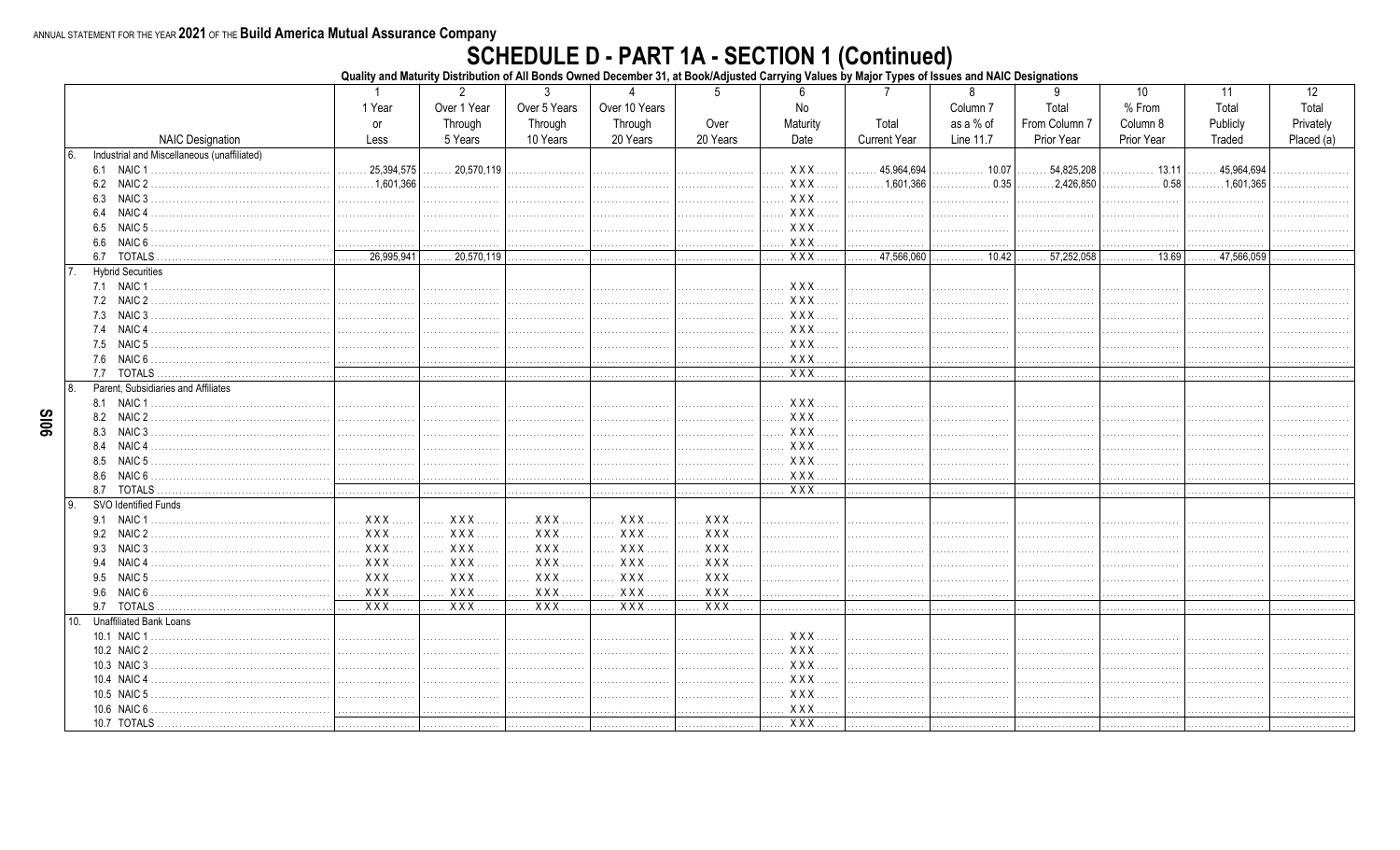## **SCHEDULE D - PART 1A - SECTION 1 (Continued)**<br>Quality and Maturity Distribution of All Bonds Owned December 31, at Book/Adjusted Carrying Values By Major Types of Issues and NAIC Designations

| Over 5 Years<br>Over 1 Year<br>Over 10 Years<br>Total<br>% From<br>Total<br>Total<br>1 Year<br>No<br>Column <sub>7</sub><br>From Column 7<br>Total<br>as a % of<br>Column 8<br>Publicly<br>Through<br>Through<br>Through<br>Over<br>Maturity<br>Privately<br><b>or</b><br><b>NAIC Designation</b><br>20 Years<br><b>Current Year</b><br>Line 11.7<br>Prior Year<br><b>Prior Year</b><br>5 Years<br>10 Years<br>20 Years<br>Date<br>Traded<br>Placed (a)<br>Less<br><b>Total Bonds Current Year</b><br>11.<br>.448,029,601<br>98.18<br>XXX.<br>XXX.<br>448,029,602<br>.170,414,889<br>104.439.080<br>85.171.155<br>3.552.948<br>11.1 NAIC 1<br>84,451,529<br>(d)<br>.<br>$\ldots \ldots 5,211,859$<br>.8,313,225<br>1.82<br><b>XXX</b><br>$XXX$<br>$\ldots \ldots 8,313,224$<br>11.2 NAIC 2<br>$(d)$ 1,601,366<br>.<br>.<br>.<br>.<br><b>XXX</b><br>XXX.<br>11.3 NAIC 3<br><b>XXX</b><br><b>XXX</b><br>.<br>.<br>.<br>.<br><b>XXX</b><br>XXX.<br>11.5 NAIC 5<br>.<br>.<br>$XXX$<br><b>XXX</b><br>11.6 NAIC 6<br>$ $ (d).<br>$\vert$ (c).<br>.<br>.<br>.<br>$\overline{XXX}$ .<br>86.052.895<br>$\overline{3.552.948}$<br>$\overline{XXX}$<br>11.7 TOTALS<br>.86,671,155<br>$(b)$ 456,342,826<br>100.00<br>456,342,826<br>175.626.748<br>.104.439.080<br>.<br><b>XXX</b><br><b>XXX</b><br>11.8 Line 11.7 as a % of Column 7<br>18.86<br>. 38.49<br>22.89<br>18.99<br><b>XXX</b> .<br>. 100.00<br>. 0.78<br>$\ldots \ldots \ldots 100.00$<br>.<br>12.<br><b>Total Bonds Prior Year</b><br>$XXX$<br><b>XXX</b><br>.79,592,925<br>$\ldots \ldots 8.542.833$<br>97.82<br>. 136,043,406<br>$\ldots$ 106,657,434<br>$\ldots$ 78,256,859<br>409,093,457<br>.409,093,457<br>12.1 NAIC 1<br>$\cdots$<br>.<br>.<br>.2.18<br>.7.623.463<br>.1,500,000<br>XXX<br><b>XXX</b><br>.9,123,463<br>$\ldots \ldots 9,123,463$<br>12.2 NAIC 2<br>.<br>.<br>.<br>$\cdots$<br>.<br>.<br>.<br>XXX.<br>$XXX$<br>12.3 NAIC 3<br>.<br>.<br>.<br>.<br>.<br>XXX<br>XXX<br>12.4 NAIC 4<br>XXX<br><b>XXX</b><br>$(c)$<br>12.5 NAIC 5<br>.<br>.<br>XXX.<br><b>XXX</b><br>12.6 NAIC 6<br>$(c)$ .<br>.<br>.<br>.<br>.<br>.<br>$\overline{XXX}$ .<br>$\overline{XXX}$<br>$\overline{1,1}$ 79,592,925<br>.143,666,869<br>$\overline{79,756,859}$<br>.8,542,833<br>$(b) \ldots 418,216,920$<br>$\overline{\cdots}$ 100.00<br>12.7 TOTALS<br>$\ldots$ 106,657,434<br>.418,216,920<br>.<br>.<br>XXX.<br>19.03<br>34.35<br>25.50<br>19.07<br>. 2.04<br>XXX.<br><b>XXX</b><br>12.8 Line 12.7 as a % of Col. 9<br>.100.00<br>100.00<br>.<br>.<br>13.<br><b>Total Publicly Traded Bonds</b><br>170,414,889<br>$\ldots$ 104,439,080<br>85,171,155<br>$\ldots \ldots 3,552,948$<br>$\ldots$ . 448,029,601<br>. 98.18<br>$\ldots$ . 409,093,457<br>$\ldots$ 84,451,529<br>. 97.82<br>$\ldots$ . 448,029,601<br>$XXX$<br>13.1 NAIC 1<br>.<br>$\ldots \ldots \ldots 1.500.000$<br>$\ldots \ldots \ldots 1.601.366$<br>.5.211.859<br>.8.313.225<br>. 1.82<br>.9.123.463<br>.2.18<br>.8.313.225<br>13.2 NAIC 2<br>XXX<br>.<br>.<br><u>.</u><br>.<br>$XXX$<br>13.3 NAIC 3.<br>.<br>.<br>.<br>.<br>.<br>.<br><b>XXX</b><br>13.4 NAIC 4<br>.<br>.<br>.<br>.<br>.<br>13.5 NAIC 5<br><b>XXX</b><br>.<br>.<br>.<br>13.6 NAIC 6<br><b>XXX</b><br>$\overline{\ldots \ldots 86,052,895}$<br>$\overline{\ldots}$ 175,626,748<br>$\overline{104,439,080}$<br>$\overline{\ldots \ldots 86,671,155}$<br>$\overline{\ldots \ldots 3,552,948}$<br>$\overline{111111}$ 456,342,826<br>$\overline{\cdots}$ 100.00<br>.418,216,920<br>$\overline{\cdots}$ 100.00<br>$\overline{\ldots \ldots 456,342,826}$<br>$XXX$<br>13.7 TOTALS<br>.<br>18.86<br>38.49<br>22.89<br>18.99<br>0.78<br>100.00<br>XXX.<br><b>XXX</b><br>XXX.<br><b>XXX</b><br>13.8 Line 13.7 as a % of Col. 7<br>100.00<br>.<br>.18.86 |                                                        |   | 2     | 3     | $\Lambda$ | 5     | 6 | $\overline{7}$ | 8       | 9    | 10    | 11                            | 12         |
|----------------------------------------------------------------------------------------------------------------------------------------------------------------------------------------------------------------------------------------------------------------------------------------------------------------------------------------------------------------------------------------------------------------------------------------------------------------------------------------------------------------------------------------------------------------------------------------------------------------------------------------------------------------------------------------------------------------------------------------------------------------------------------------------------------------------------------------------------------------------------------------------------------------------------------------------------------------------------------------------------------------------------------------------------------------------------------------------------------------------------------------------------------------------------------------------------------------------------------------------------------------------------------------------------------------------------------------------------------------------------------------------------------------------------------------------------------------------------------------------------------------------------------------------------------------------------------------------------------------------------------------------------------------------------------------------------------------------------------------------------------------------------------------------------------------------------------------------------------------------------------------------------------------------------------------------------------------------------------------------------------------------------------------------------------------------------------------------------------------------------------------------------------------------------------------------------------------------------------------------------------------------------------------------------------------------------------------------------------------------------------------------------------------------------------------------------------------------------------------------------------------------------------------------------------------------------------------------------------------------------------------------------------------------------------------------------------------------------------------------------------------------------------------------------------------------------------------------------------------------------------------------------------------------------------------------------------------------------------------------------------------------------------------------------------------------------------------------------------------------------------------------------------------------------------------------------------------------------------------------------------------------------------------------------------------------------------------------------------------------------------------------------------------------------------------------------------------------------------------------------------------------------------------------------------------------------------------------------------------------------------------------------------------------------------------------------------------------------------|--------------------------------------------------------|---|-------|-------|-----------|-------|---|----------------|---------|------|-------|-------------------------------|------------|
|                                                                                                                                                                                                                                                                                                                                                                                                                                                                                                                                                                                                                                                                                                                                                                                                                                                                                                                                                                                                                                                                                                                                                                                                                                                                                                                                                                                                                                                                                                                                                                                                                                                                                                                                                                                                                                                                                                                                                                                                                                                                                                                                                                                                                                                                                                                                                                                                                                                                                                                                                                                                                                                                                                                                                                                                                                                                                                                                                                                                                                                                                                                                                                                                                                                                                                                                                                                                                                                                                                                                                                                                                                                                                                                                  |                                                        |   |       |       |           |       |   |                |         |      |       |                               |            |
|                                                                                                                                                                                                                                                                                                                                                                                                                                                                                                                                                                                                                                                                                                                                                                                                                                                                                                                                                                                                                                                                                                                                                                                                                                                                                                                                                                                                                                                                                                                                                                                                                                                                                                                                                                                                                                                                                                                                                                                                                                                                                                                                                                                                                                                                                                                                                                                                                                                                                                                                                                                                                                                                                                                                                                                                                                                                                                                                                                                                                                                                                                                                                                                                                                                                                                                                                                                                                                                                                                                                                                                                                                                                                                                                  |                                                        |   |       |       |           |       |   |                |         |      |       |                               |            |
|                                                                                                                                                                                                                                                                                                                                                                                                                                                                                                                                                                                                                                                                                                                                                                                                                                                                                                                                                                                                                                                                                                                                                                                                                                                                                                                                                                                                                                                                                                                                                                                                                                                                                                                                                                                                                                                                                                                                                                                                                                                                                                                                                                                                                                                                                                                                                                                                                                                                                                                                                                                                                                                                                                                                                                                                                                                                                                                                                                                                                                                                                                                                                                                                                                                                                                                                                                                                                                                                                                                                                                                                                                                                                                                                  |                                                        |   |       |       |           |       |   |                |         |      |       |                               |            |
|                                                                                                                                                                                                                                                                                                                                                                                                                                                                                                                                                                                                                                                                                                                                                                                                                                                                                                                                                                                                                                                                                                                                                                                                                                                                                                                                                                                                                                                                                                                                                                                                                                                                                                                                                                                                                                                                                                                                                                                                                                                                                                                                                                                                                                                                                                                                                                                                                                                                                                                                                                                                                                                                                                                                                                                                                                                                                                                                                                                                                                                                                                                                                                                                                                                                                                                                                                                                                                                                                                                                                                                                                                                                                                                                  |                                                        |   |       |       |           |       |   |                |         |      |       |                               |            |
|                                                                                                                                                                                                                                                                                                                                                                                                                                                                                                                                                                                                                                                                                                                                                                                                                                                                                                                                                                                                                                                                                                                                                                                                                                                                                                                                                                                                                                                                                                                                                                                                                                                                                                                                                                                                                                                                                                                                                                                                                                                                                                                                                                                                                                                                                                                                                                                                                                                                                                                                                                                                                                                                                                                                                                                                                                                                                                                                                                                                                                                                                                                                                                                                                                                                                                                                                                                                                                                                                                                                                                                                                                                                                                                                  |                                                        |   |       |       |           |       |   |                |         |      |       |                               |            |
|                                                                                                                                                                                                                                                                                                                                                                                                                                                                                                                                                                                                                                                                                                                                                                                                                                                                                                                                                                                                                                                                                                                                                                                                                                                                                                                                                                                                                                                                                                                                                                                                                                                                                                                                                                                                                                                                                                                                                                                                                                                                                                                                                                                                                                                                                                                                                                                                                                                                                                                                                                                                                                                                                                                                                                                                                                                                                                                                                                                                                                                                                                                                                                                                                                                                                                                                                                                                                                                                                                                                                                                                                                                                                                                                  |                                                        |   |       |       |           |       |   |                |         |      |       |                               |            |
|                                                                                                                                                                                                                                                                                                                                                                                                                                                                                                                                                                                                                                                                                                                                                                                                                                                                                                                                                                                                                                                                                                                                                                                                                                                                                                                                                                                                                                                                                                                                                                                                                                                                                                                                                                                                                                                                                                                                                                                                                                                                                                                                                                                                                                                                                                                                                                                                                                                                                                                                                                                                                                                                                                                                                                                                                                                                                                                                                                                                                                                                                                                                                                                                                                                                                                                                                                                                                                                                                                                                                                                                                                                                                                                                  |                                                        |   |       |       |           |       |   |                |         |      |       |                               |            |
|                                                                                                                                                                                                                                                                                                                                                                                                                                                                                                                                                                                                                                                                                                                                                                                                                                                                                                                                                                                                                                                                                                                                                                                                                                                                                                                                                                                                                                                                                                                                                                                                                                                                                                                                                                                                                                                                                                                                                                                                                                                                                                                                                                                                                                                                                                                                                                                                                                                                                                                                                                                                                                                                                                                                                                                                                                                                                                                                                                                                                                                                                                                                                                                                                                                                                                                                                                                                                                                                                                                                                                                                                                                                                                                                  |                                                        |   |       |       |           |       |   |                |         |      |       |                               |            |
|                                                                                                                                                                                                                                                                                                                                                                                                                                                                                                                                                                                                                                                                                                                                                                                                                                                                                                                                                                                                                                                                                                                                                                                                                                                                                                                                                                                                                                                                                                                                                                                                                                                                                                                                                                                                                                                                                                                                                                                                                                                                                                                                                                                                                                                                                                                                                                                                                                                                                                                                                                                                                                                                                                                                                                                                                                                                                                                                                                                                                                                                                                                                                                                                                                                                                                                                                                                                                                                                                                                                                                                                                                                                                                                                  |                                                        |   |       |       |           |       |   |                |         |      |       |                               |            |
|                                                                                                                                                                                                                                                                                                                                                                                                                                                                                                                                                                                                                                                                                                                                                                                                                                                                                                                                                                                                                                                                                                                                                                                                                                                                                                                                                                                                                                                                                                                                                                                                                                                                                                                                                                                                                                                                                                                                                                                                                                                                                                                                                                                                                                                                                                                                                                                                                                                                                                                                                                                                                                                                                                                                                                                                                                                                                                                                                                                                                                                                                                                                                                                                                                                                                                                                                                                                                                                                                                                                                                                                                                                                                                                                  |                                                        |   |       |       |           |       |   |                |         |      |       |                               |            |
|                                                                                                                                                                                                                                                                                                                                                                                                                                                                                                                                                                                                                                                                                                                                                                                                                                                                                                                                                                                                                                                                                                                                                                                                                                                                                                                                                                                                                                                                                                                                                                                                                                                                                                                                                                                                                                                                                                                                                                                                                                                                                                                                                                                                                                                                                                                                                                                                                                                                                                                                                                                                                                                                                                                                                                                                                                                                                                                                                                                                                                                                                                                                                                                                                                                                                                                                                                                                                                                                                                                                                                                                                                                                                                                                  |                                                        |   |       |       |           |       |   |                |         |      |       |                               |            |
|                                                                                                                                                                                                                                                                                                                                                                                                                                                                                                                                                                                                                                                                                                                                                                                                                                                                                                                                                                                                                                                                                                                                                                                                                                                                                                                                                                                                                                                                                                                                                                                                                                                                                                                                                                                                                                                                                                                                                                                                                                                                                                                                                                                                                                                                                                                                                                                                                                                                                                                                                                                                                                                                                                                                                                                                                                                                                                                                                                                                                                                                                                                                                                                                                                                                                                                                                                                                                                                                                                                                                                                                                                                                                                                                  |                                                        |   |       |       |           |       |   |                |         |      |       |                               |            |
|                                                                                                                                                                                                                                                                                                                                                                                                                                                                                                                                                                                                                                                                                                                                                                                                                                                                                                                                                                                                                                                                                                                                                                                                                                                                                                                                                                                                                                                                                                                                                                                                                                                                                                                                                                                                                                                                                                                                                                                                                                                                                                                                                                                                                                                                                                                                                                                                                                                                                                                                                                                                                                                                                                                                                                                                                                                                                                                                                                                                                                                                                                                                                                                                                                                                                                                                                                                                                                                                                                                                                                                                                                                                                                                                  |                                                        |   |       |       |           |       |   |                |         |      |       |                               |            |
|                                                                                                                                                                                                                                                                                                                                                                                                                                                                                                                                                                                                                                                                                                                                                                                                                                                                                                                                                                                                                                                                                                                                                                                                                                                                                                                                                                                                                                                                                                                                                                                                                                                                                                                                                                                                                                                                                                                                                                                                                                                                                                                                                                                                                                                                                                                                                                                                                                                                                                                                                                                                                                                                                                                                                                                                                                                                                                                                                                                                                                                                                                                                                                                                                                                                                                                                                                                                                                                                                                                                                                                                                                                                                                                                  |                                                        |   |       |       |           |       |   |                |         |      |       |                               |            |
|                                                                                                                                                                                                                                                                                                                                                                                                                                                                                                                                                                                                                                                                                                                                                                                                                                                                                                                                                                                                                                                                                                                                                                                                                                                                                                                                                                                                                                                                                                                                                                                                                                                                                                                                                                                                                                                                                                                                                                                                                                                                                                                                                                                                                                                                                                                                                                                                                                                                                                                                                                                                                                                                                                                                                                                                                                                                                                                                                                                                                                                                                                                                                                                                                                                                                                                                                                                                                                                                                                                                                                                                                                                                                                                                  |                                                        |   |       |       |           |       |   |                |         |      |       |                               |            |
|                                                                                                                                                                                                                                                                                                                                                                                                                                                                                                                                                                                                                                                                                                                                                                                                                                                                                                                                                                                                                                                                                                                                                                                                                                                                                                                                                                                                                                                                                                                                                                                                                                                                                                                                                                                                                                                                                                                                                                                                                                                                                                                                                                                                                                                                                                                                                                                                                                                                                                                                                                                                                                                                                                                                                                                                                                                                                                                                                                                                                                                                                                                                                                                                                                                                                                                                                                                                                                                                                                                                                                                                                                                                                                                                  |                                                        |   |       |       |           |       |   |                |         |      |       |                               |            |
|                                                                                                                                                                                                                                                                                                                                                                                                                                                                                                                                                                                                                                                                                                                                                                                                                                                                                                                                                                                                                                                                                                                                                                                                                                                                                                                                                                                                                                                                                                                                                                                                                                                                                                                                                                                                                                                                                                                                                                                                                                                                                                                                                                                                                                                                                                                                                                                                                                                                                                                                                                                                                                                                                                                                                                                                                                                                                                                                                                                                                                                                                                                                                                                                                                                                                                                                                                                                                                                                                                                                                                                                                                                                                                                                  |                                                        |   |       |       |           |       |   |                |         |      |       |                               |            |
|                                                                                                                                                                                                                                                                                                                                                                                                                                                                                                                                                                                                                                                                                                                                                                                                                                                                                                                                                                                                                                                                                                                                                                                                                                                                                                                                                                                                                                                                                                                                                                                                                                                                                                                                                                                                                                                                                                                                                                                                                                                                                                                                                                                                                                                                                                                                                                                                                                                                                                                                                                                                                                                                                                                                                                                                                                                                                                                                                                                                                                                                                                                                                                                                                                                                                                                                                                                                                                                                                                                                                                                                                                                                                                                                  |                                                        |   |       |       |           |       |   |                |         |      |       |                               |            |
|                                                                                                                                                                                                                                                                                                                                                                                                                                                                                                                                                                                                                                                                                                                                                                                                                                                                                                                                                                                                                                                                                                                                                                                                                                                                                                                                                                                                                                                                                                                                                                                                                                                                                                                                                                                                                                                                                                                                                                                                                                                                                                                                                                                                                                                                                                                                                                                                                                                                                                                                                                                                                                                                                                                                                                                                                                                                                                                                                                                                                                                                                                                                                                                                                                                                                                                                                                                                                                                                                                                                                                                                                                                                                                                                  |                                                        |   |       |       |           |       |   |                |         |      |       |                               |            |
|                                                                                                                                                                                                                                                                                                                                                                                                                                                                                                                                                                                                                                                                                                                                                                                                                                                                                                                                                                                                                                                                                                                                                                                                                                                                                                                                                                                                                                                                                                                                                                                                                                                                                                                                                                                                                                                                                                                                                                                                                                                                                                                                                                                                                                                                                                                                                                                                                                                                                                                                                                                                                                                                                                                                                                                                                                                                                                                                                                                                                                                                                                                                                                                                                                                                                                                                                                                                                                                                                                                                                                                                                                                                                                                                  |                                                        |   |       |       |           |       |   |                |         |      |       |                               |            |
|                                                                                                                                                                                                                                                                                                                                                                                                                                                                                                                                                                                                                                                                                                                                                                                                                                                                                                                                                                                                                                                                                                                                                                                                                                                                                                                                                                                                                                                                                                                                                                                                                                                                                                                                                                                                                                                                                                                                                                                                                                                                                                                                                                                                                                                                                                                                                                                                                                                                                                                                                                                                                                                                                                                                                                                                                                                                                                                                                                                                                                                                                                                                                                                                                                                                                                                                                                                                                                                                                                                                                                                                                                                                                                                                  |                                                        |   |       |       |           |       |   |                |         |      |       |                               |            |
|                                                                                                                                                                                                                                                                                                                                                                                                                                                                                                                                                                                                                                                                                                                                                                                                                                                                                                                                                                                                                                                                                                                                                                                                                                                                                                                                                                                                                                                                                                                                                                                                                                                                                                                                                                                                                                                                                                                                                                                                                                                                                                                                                                                                                                                                                                                                                                                                                                                                                                                                                                                                                                                                                                                                                                                                                                                                                                                                                                                                                                                                                                                                                                                                                                                                                                                                                                                                                                                                                                                                                                                                                                                                                                                                  |                                                        |   |       |       |           |       |   |                |         |      |       |                               |            |
|                                                                                                                                                                                                                                                                                                                                                                                                                                                                                                                                                                                                                                                                                                                                                                                                                                                                                                                                                                                                                                                                                                                                                                                                                                                                                                                                                                                                                                                                                                                                                                                                                                                                                                                                                                                                                                                                                                                                                                                                                                                                                                                                                                                                                                                                                                                                                                                                                                                                                                                                                                                                                                                                                                                                                                                                                                                                                                                                                                                                                                                                                                                                                                                                                                                                                                                                                                                                                                                                                                                                                                                                                                                                                                                                  |                                                        |   |       |       |           |       |   |                |         |      |       |                               |            |
|                                                                                                                                                                                                                                                                                                                                                                                                                                                                                                                                                                                                                                                                                                                                                                                                                                                                                                                                                                                                                                                                                                                                                                                                                                                                                                                                                                                                                                                                                                                                                                                                                                                                                                                                                                                                                                                                                                                                                                                                                                                                                                                                                                                                                                                                                                                                                                                                                                                                                                                                                                                                                                                                                                                                                                                                                                                                                                                                                                                                                                                                                                                                                                                                                                                                                                                                                                                                                                                                                                                                                                                                                                                                                                                                  |                                                        |   |       |       |           |       |   |                |         |      |       |                               |            |
|                                                                                                                                                                                                                                                                                                                                                                                                                                                                                                                                                                                                                                                                                                                                                                                                                                                                                                                                                                                                                                                                                                                                                                                                                                                                                                                                                                                                                                                                                                                                                                                                                                                                                                                                                                                                                                                                                                                                                                                                                                                                                                                                                                                                                                                                                                                                                                                                                                                                                                                                                                                                                                                                                                                                                                                                                                                                                                                                                                                                                                                                                                                                                                                                                                                                                                                                                                                                                                                                                                                                                                                                                                                                                                                                  |                                                        |   |       |       |           |       |   |                |         |      |       |                               |            |
|                                                                                                                                                                                                                                                                                                                                                                                                                                                                                                                                                                                                                                                                                                                                                                                                                                                                                                                                                                                                                                                                                                                                                                                                                                                                                                                                                                                                                                                                                                                                                                                                                                                                                                                                                                                                                                                                                                                                                                                                                                                                                                                                                                                                                                                                                                                                                                                                                                                                                                                                                                                                                                                                                                                                                                                                                                                                                                                                                                                                                                                                                                                                                                                                                                                                                                                                                                                                                                                                                                                                                                                                                                                                                                                                  |                                                        |   |       |       |           |       |   |                |         |      |       |                               |            |
|                                                                                                                                                                                                                                                                                                                                                                                                                                                                                                                                                                                                                                                                                                                                                                                                                                                                                                                                                                                                                                                                                                                                                                                                                                                                                                                                                                                                                                                                                                                                                                                                                                                                                                                                                                                                                                                                                                                                                                                                                                                                                                                                                                                                                                                                                                                                                                                                                                                                                                                                                                                                                                                                                                                                                                                                                                                                                                                                                                                                                                                                                                                                                                                                                                                                                                                                                                                                                                                                                                                                                                                                                                                                                                                                  |                                                        |   |       |       |           |       |   |                |         |      |       |                               |            |
|                                                                                                                                                                                                                                                                                                                                                                                                                                                                                                                                                                                                                                                                                                                                                                                                                                                                                                                                                                                                                                                                                                                                                                                                                                                                                                                                                                                                                                                                                                                                                                                                                                                                                                                                                                                                                                                                                                                                                                                                                                                                                                                                                                                                                                                                                                                                                                                                                                                                                                                                                                                                                                                                                                                                                                                                                                                                                                                                                                                                                                                                                                                                                                                                                                                                                                                                                                                                                                                                                                                                                                                                                                                                                                                                  |                                                        |   |       |       |           |       |   |                |         |      |       |                               |            |
|                                                                                                                                                                                                                                                                                                                                                                                                                                                                                                                                                                                                                                                                                                                                                                                                                                                                                                                                                                                                                                                                                                                                                                                                                                                                                                                                                                                                                                                                                                                                                                                                                                                                                                                                                                                                                                                                                                                                                                                                                                                                                                                                                                                                                                                                                                                                                                                                                                                                                                                                                                                                                                                                                                                                                                                                                                                                                                                                                                                                                                                                                                                                                                                                                                                                                                                                                                                                                                                                                                                                                                                                                                                                                                                                  |                                                        |   |       |       |           |       |   |                |         |      |       |                               |            |
|                                                                                                                                                                                                                                                                                                                                                                                                                                                                                                                                                                                                                                                                                                                                                                                                                                                                                                                                                                                                                                                                                                                                                                                                                                                                                                                                                                                                                                                                                                                                                                                                                                                                                                                                                                                                                                                                                                                                                                                                                                                                                                                                                                                                                                                                                                                                                                                                                                                                                                                                                                                                                                                                                                                                                                                                                                                                                                                                                                                                                                                                                                                                                                                                                                                                                                                                                                                                                                                                                                                                                                                                                                                                                                                                  |                                                        |   |       |       |           |       |   |                |         |      |       |                               |            |
|                                                                                                                                                                                                                                                                                                                                                                                                                                                                                                                                                                                                                                                                                                                                                                                                                                                                                                                                                                                                                                                                                                                                                                                                                                                                                                                                                                                                                                                                                                                                                                                                                                                                                                                                                                                                                                                                                                                                                                                                                                                                                                                                                                                                                                                                                                                                                                                                                                                                                                                                                                                                                                                                                                                                                                                                                                                                                                                                                                                                                                                                                                                                                                                                                                                                                                                                                                                                                                                                                                                                                                                                                                                                                                                                  | 13.9 Line 13.7 as a % of Line 11.7, Col. 7, Section 11 | . | 38.49 | 22.89 | 18.99     | .0.78 |   | 100.00         | $XXX$ . | XXX. | $XXX$ | $\ldots \ldots \ldots 100.00$ | <b>XXX</b> |
| <b>Total Privately Placed Bonds</b><br>14                                                                                                                                                                                                                                                                                                                                                                                                                                                                                                                                                                                                                                                                                                                                                                                                                                                                                                                                                                                                                                                                                                                                                                                                                                                                                                                                                                                                                                                                                                                                                                                                                                                                                                                                                                                                                                                                                                                                                                                                                                                                                                                                                                                                                                                                                                                                                                                                                                                                                                                                                                                                                                                                                                                                                                                                                                                                                                                                                                                                                                                                                                                                                                                                                                                                                                                                                                                                                                                                                                                                                                                                                                                                                        |                                                        |   |       |       |           |       |   |                |         |      |       |                               |            |
| $XXX$<br>.<br>.<br>.<br>.<br>.<br>.<br>.                                                                                                                                                                                                                                                                                                                                                                                                                                                                                                                                                                                                                                                                                                                                                                                                                                                                                                                                                                                                                                                                                                                                                                                                                                                                                                                                                                                                                                                                                                                                                                                                                                                                                                                                                                                                                                                                                                                                                                                                                                                                                                                                                                                                                                                                                                                                                                                                                                                                                                                                                                                                                                                                                                                                                                                                                                                                                                                                                                                                                                                                                                                                                                                                                                                                                                                                                                                                                                                                                                                                                                                                                                                                                         |                                                        |   |       |       |           |       |   |                |         |      |       |                               |            |
| XXX<br>14.2 NAIC 2<br>.<br>.<br>.                                                                                                                                                                                                                                                                                                                                                                                                                                                                                                                                                                                                                                                                                                                                                                                                                                                                                                                                                                                                                                                                                                                                                                                                                                                                                                                                                                                                                                                                                                                                                                                                                                                                                                                                                                                                                                                                                                                                                                                                                                                                                                                                                                                                                                                                                                                                                                                                                                                                                                                                                                                                                                                                                                                                                                                                                                                                                                                                                                                                                                                                                                                                                                                                                                                                                                                                                                                                                                                                                                                                                                                                                                                                                                |                                                        |   |       |       |           |       |   |                |         |      |       |                               |            |
| $XXX$<br>14.3 NAIC 3<br>.<br>.<br>.<br>.<br>.<br>.<br>.<br>.                                                                                                                                                                                                                                                                                                                                                                                                                                                                                                                                                                                                                                                                                                                                                                                                                                                                                                                                                                                                                                                                                                                                                                                                                                                                                                                                                                                                                                                                                                                                                                                                                                                                                                                                                                                                                                                                                                                                                                                                                                                                                                                                                                                                                                                                                                                                                                                                                                                                                                                                                                                                                                                                                                                                                                                                                                                                                                                                                                                                                                                                                                                                                                                                                                                                                                                                                                                                                                                                                                                                                                                                                                                                     |                                                        |   |       |       |           |       |   |                |         |      |       |                               |            |
| <b>XXX</b><br>14.4 NAIC 4<br>.<br>.                                                                                                                                                                                                                                                                                                                                                                                                                                                                                                                                                                                                                                                                                                                                                                                                                                                                                                                                                                                                                                                                                                                                                                                                                                                                                                                                                                                                                                                                                                                                                                                                                                                                                                                                                                                                                                                                                                                                                                                                                                                                                                                                                                                                                                                                                                                                                                                                                                                                                                                                                                                                                                                                                                                                                                                                                                                                                                                                                                                                                                                                                                                                                                                                                                                                                                                                                                                                                                                                                                                                                                                                                                                                                              |                                                        |   |       |       |           |       |   |                |         |      |       |                               |            |
| XXX.<br>14.5 NAIC 5<br>.<br>.<br>.<br>.<br>.<br>.<br>.<br>.                                                                                                                                                                                                                                                                                                                                                                                                                                                                                                                                                                                                                                                                                                                                                                                                                                                                                                                                                                                                                                                                                                                                                                                                                                                                                                                                                                                                                                                                                                                                                                                                                                                                                                                                                                                                                                                                                                                                                                                                                                                                                                                                                                                                                                                                                                                                                                                                                                                                                                                                                                                                                                                                                                                                                                                                                                                                                                                                                                                                                                                                                                                                                                                                                                                                                                                                                                                                                                                                                                                                                                                                                                                                      |                                                        |   |       |       |           |       |   |                |         |      |       |                               |            |
| <b>XXX</b><br>14.6 NAIC 6<br>.                                                                                                                                                                                                                                                                                                                                                                                                                                                                                                                                                                                                                                                                                                                                                                                                                                                                                                                                                                                                                                                                                                                                                                                                                                                                                                                                                                                                                                                                                                                                                                                                                                                                                                                                                                                                                                                                                                                                                                                                                                                                                                                                                                                                                                                                                                                                                                                                                                                                                                                                                                                                                                                                                                                                                                                                                                                                                                                                                                                                                                                                                                                                                                                                                                                                                                                                                                                                                                                                                                                                                                                                                                                                                                   |                                                        |   |       |       |           |       |   |                |         |      |       |                               |            |
| $XXX$ .<br>14.7 TOTALS<br>.<br>.<br>.<br>.                                                                                                                                                                                                                                                                                                                                                                                                                                                                                                                                                                                                                                                                                                                                                                                                                                                                                                                                                                                                                                                                                                                                                                                                                                                                                                                                                                                                                                                                                                                                                                                                                                                                                                                                                                                                                                                                                                                                                                                                                                                                                                                                                                                                                                                                                                                                                                                                                                                                                                                                                                                                                                                                                                                                                                                                                                                                                                                                                                                                                                                                                                                                                                                                                                                                                                                                                                                                                                                                                                                                                                                                                                                                                       |                                                        |   |       |       |           |       |   |                |         |      |       |                               |            |
| XXX.<br>XXX<br><b>XXX</b><br>14.8 Line 14.7 as a % of Col. 7<br><b>XXX</b><br>.<br>.<br>.<br>.                                                                                                                                                                                                                                                                                                                                                                                                                                                                                                                                                                                                                                                                                                                                                                                                                                                                                                                                                                                                                                                                                                                                                                                                                                                                                                                                                                                                                                                                                                                                                                                                                                                                                                                                                                                                                                                                                                                                                                                                                                                                                                                                                                                                                                                                                                                                                                                                                                                                                                                                                                                                                                                                                                                                                                                                                                                                                                                                                                                                                                                                                                                                                                                                                                                                                                                                                                                                                                                                                                                                                                                                                                   |                                                        |   |       |       |           |       |   |                |         |      |       |                               |            |
| XXX<br>$XXX$<br>XXX<br>XXX<br>14.9 Line 14.7 as a % of Line 11.7, Col. 7, Section 11<br>.<br>.<br>.<br>.                                                                                                                                                                                                                                                                                                                                                                                                                                                                                                                                                                                                                                                                                                                                                                                                                                                                                                                                                                                                                                                                                                                                                                                                                                                                                                                                                                                                                                                                                                                                                                                                                                                                                                                                                                                                                                                                                                                                                                                                                                                                                                                                                                                                                                                                                                                                                                                                                                                                                                                                                                                                                                                                                                                                                                                                                                                                                                                                                                                                                                                                                                                                                                                                                                                                                                                                                                                                                                                                                                                                                                                                                         |                                                        |   |       |       |           |       |   |                |         |      |       |                               |            |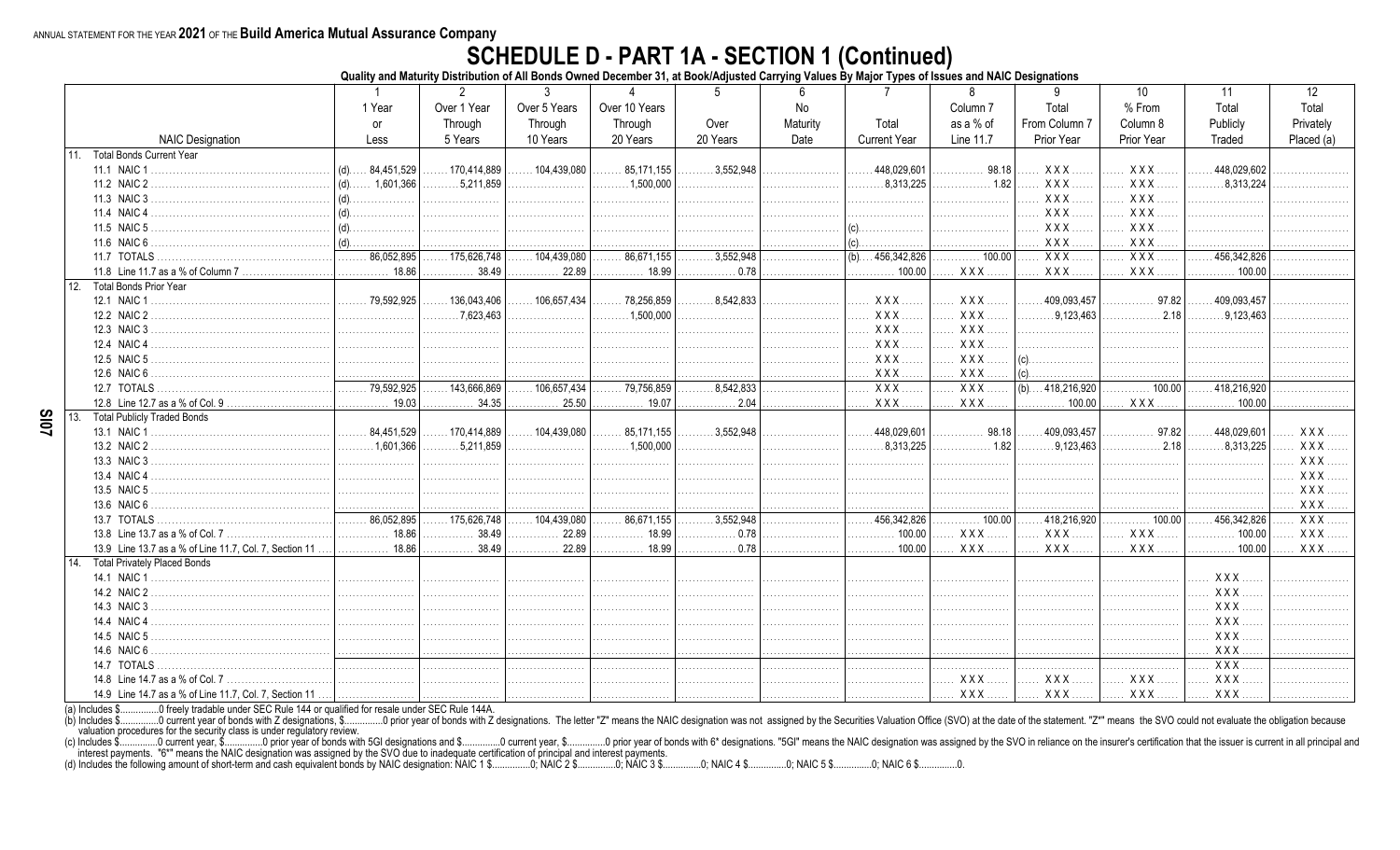#### **SCHEDULE D - PART 1A - SECTION 2**

Maturity Distribution of All Bonds Owned December 31, At Book/Adjusted Carrying Values by Major Type and Subtype of Issues

|              |                                                                                           | $\overline{1}$                               | $\overline{2}$      | $\mathbf{3}$               | $\overline{4}$        | -5                            | 6                      | $\overline{7}$                   | 8                         | 9                           | 10 <sup>1</sup>                               | 11                          | 12        |
|--------------|-------------------------------------------------------------------------------------------|----------------------------------------------|---------------------|----------------------------|-----------------------|-------------------------------|------------------------|----------------------------------|---------------------------|-----------------------------|-----------------------------------------------|-----------------------------|-----------|
|              |                                                                                           | 1 Year                                       | Over 1 Year         | Over 5 Years               | Over 10 Years         |                               | No                     |                                  | Column <sub>7</sub>       | Total                       | % From                                        | Total                       | Total     |
|              |                                                                                           | or                                           | Through             | Through                    | Through               | Over                          | Maturity               | Total                            | as a % of                 | From Column 7               | Column 8                                      | Publicly                    | Privatelv |
|              | Distribution by Type                                                                      | Less                                         | 5 Years             | 10 Years                   | 20 Years              | 20 Years                      | Date                   | <b>Current Year</b>              | Line 11.08                | Prior Year                  | Prior Year                                    | Traded                      | Placed    |
|              | U.S. Governments                                                                          |                                              |                     |                            |                       |                               |                        |                                  |                           |                             |                                               |                             |           |
|              | 1.01 Issuer Obligations                                                                   | 22.851.736                                   | $\ldots$ 19,938,044 |                            |                       |                               | XXX.                   | 42.789.780                       | .9.38                     | 43,450,625                  | 10.39                                         | 42.789.780                  |           |
|              | 1.02 Residential Mortgage-Backed Securities.<br>.                                         | 2,336,330<br>.                               | 4,204,222<br>.      | 988,444<br>.               | 334.758<br>.          | . 8,192                       | <b>XXX</b><br>$\cdots$ | $\ldots \ldots \ldots$ 7,871,946 | . 1.73                    |                             | .2.76<br>.                                    | 7.871.946<br>.              |           |
|              | 1.03 Commercial Mortgage-Backed Securities                                                | .                                            | .                   | .                          | .                     | 1.1.1.1                       | XXX<br>1.1.1.          | $\mathbf{1}$                     | .                         |                             |                                               |                             |           |
|              | 1.04 Other Loan-Backed and Structured Securities                                          | .                                            | .                   | .                          | .                     | .                             | . X X X                | .                                | .                         | .                           | .                                             |                             |           |
|              | 1.05 TOTALS                                                                               | 25.188.066<br>.                              | 24.142.266          | 988.444<br>.               | 334.758<br>.          | 8.192<br>.                    | $\overline{XXX}$       | 50,661,726<br>.                  | 11.10<br>.                | 54.994.274<br>.             | 13.15<br>.                                    | 50,661,726                  |           |
|              | All Other Governments                                                                     |                                              |                     |                            |                       |                               |                        |                                  |                           |                             |                                               |                             |           |
|              |                                                                                           | .                                            |                     |                            | .                     | .                             | $XXX$                  |                                  |                           |                             |                                               |                             |           |
|              |                                                                                           |                                              |                     |                            |                       |                               | XXX                    |                                  |                           |                             |                                               |                             |           |
|              | 2.02 Residential Mortgage-Backed Securities<br>2.03 Commercial Mortgage-Backed Securities |                                              |                     | .                          | .                     | .                             | . XXX                  | .                                | .                         | .                           | .                                             |                             |           |
|              |                                                                                           | .                                            |                     |                            |                       | .                             | <b>XXX</b> .           |                                  | .                         | .                           |                                               |                             |           |
|              | 2.04 Other Loan-Backed and Structured Securities                                          | .                                            |                     |                            | .                     | .                             |                        | .                                | .                         | .                           | .                                             |                             |           |
|              | 2.05 TOTALS                                                                               | .                                            | .                   | .                          | .                     | .                             | $XXX$                  | .                                | .                         | .                           | .                                             |                             |           |
| $\mathbf{3}$ | U.S. States, Territories and Possessions, Guaranteed                                      |                                              |                     |                            |                       |                               |                        |                                  |                           |                             |                                               |                             |           |
|              |                                                                                           | .                                            | 15.536.193<br>.     | $\ldots \ldots 17,996,040$ | 5.367.437             |                               | $XXX$                  | 38.899.670                       | 8.52                      | 40.081.219                  | .9.58                                         | 38,899.670                  |           |
|              | 3.02 Residential Mortgage-Backed Securities                                               |                                              |                     | .                          | .                     | .                             | $XXX$<br>.             | .                                | .                         | .                           | .                                             |                             |           |
|              | 3.03 Commercial Mortgage-Backed Securities                                                | .                                            |                     |                            |                       |                               | XXX<br>.               |                                  |                           |                             |                                               |                             |           |
|              | 3.04 Other Loan-Backed and Structured Securities                                          | .                                            | .                   | .                          | .                     | .                             | $\ldots$ XXX           | .                                | .                         | .                           | .                                             |                             |           |
|              | 3.05<br>TOTALS                                                                            | .                                            | 15,536,193<br>.     |                            | 5,367,437<br>.        | .                             | . XXX                  | 38,899,670<br>.                  | .8.52<br>.                | 40,081,219<br>.             | $\ldots \ldots \ldots \ldots 9.58$            | 38,899,670<br>.             | .         |
| 4.           | U.S. Political Subdivisions of States, Territories and Possessions.                       |                                              |                     |                            |                       |                               |                        |                                  |                           |                             |                                               |                             |           |
|              | Guaranteed                                                                                |                                              |                     |                            |                       |                               |                        |                                  |                           |                             |                                               |                             |           |
|              |                                                                                           | 2.695.831<br>.                               |                     | $\ldots \ldots 10,669,401$ | 5,789,179<br>.        | 700,099<br>.                  | . X X X                | 40.940.548<br>.                  | .8.97<br>.                | $\ldots \ldots 35,308,914$  | . 8.44                                        | 40.940.548                  |           |
|              | 4.02 Residential Mortgage-Backed Securities                                               | .                                            | .                   | .                          |                       | .                             | XXX.<br>.<br>.         | .                                | .                         |                             |                                               |                             |           |
|              | 4.03 Commercial Mortgage-Backed Securities                                                | .                                            |                     |                            | .                     | .                             | . XXX                  | .                                | .                         | .                           | .                                             |                             |           |
|              | 4.04 Other Loan-Backed and Structured Securities                                          | .                                            |                     | .                          | .                     | .                             | $XXX$<br>.             | .                                | .                         | .                           |                                               |                             |           |
|              |                                                                                           |                                              |                     |                            |                       |                               |                        |                                  |                           |                             |                                               |                             |           |
|              | 4.05 TOTALS                                                                               | 2,695,831<br>.                               |                     |                            | 5,789,179<br>.        | 700.099<br>.                  | XXX                    | 40,940,548<br>.                  | . 8.97                    | 35,308,914<br>.             | $\overline{\cdots \cdots \cdots \cdots 8.44}$ | 40.940.548<br>.             |           |
|              | U.S. Special Revenue & Special Assessment Obligations, etc.,                              |                                              |                     |                            |                       |                               |                        |                                  |                           |                             |                                               |                             |           |
|              | Non-Guaranteed                                                                            |                                              |                     |                            |                       |                               |                        |                                  |                           |                             |                                               |                             |           |
|              |                                                                                           | 11,334,087<br>.                              | 55,806,082          | 59.986.590                 | 67.689.290            | 1.776.642<br>.                | $XXX$<br>1.1.1.        | 196,592,691                      | 43.08<br>.                | $\ldots \ldots 168,587,524$ | 40.31                                         | $\ldots \ldots 196.592.691$ |           |
|              | 5.02 Residential Mortgage-Backed Securities                                               | 19.838.970<br>.                              | 38.486.050          | 14.798.605                 | 7.490.491             | 1.068.015<br>.                | $XXX$<br>.             | 81.682.131<br>.                  | 17.90<br>.                | 61.992.930                  | 14.82                                         | 81.682.131                  |           |
|              | Commercial Mortgage-Backed Securities<br>5.03                                             | .                                            |                     | .                          | .                     | .                             | $XXX$<br>.             | .                                | .                         | .                           | .                                             | .                           |           |
|              | 5.04 Other Loan-Backed and Structured Securities                                          |                                              |                     |                            | .                     |                               | <b>XXX</b> .           |                                  |                           |                             |                                               |                             |           |
|              |                                                                                           | $\overline{\ldots \ldots \ldots}$ 31,173,057 |                     |                            | $\ldots$ . 75,179,781 | $\overline{\ldots}$ 2,844,657 |                        | 278.274.822<br>.                 | 60.98<br>.                | $\ldots$ . 230,580,454      | 55.13                                         | $\ldots \ldots 278,274,822$ | .         |
|              | Industrial and Miscellaneous                                                              |                                              |                     |                            |                       |                               |                        |                                  |                           |                             |                                               |                             |           |
|              | 6.01 Issuer Obligations.                                                                  | 21,786,292<br>.                              | 5.757.459           |                            |                       | .                             | XXX                    | 27.543.751                       | 6.04                      | 38.479.400                  | .9.20                                         | 27.543.751                  |           |
|              | 6.02 Residential Mortgage-Backed Securities                                               |                                              |                     |                            | .                     | .                             | XXX                    | .                                |                           |                             |                                               | .                           |           |
|              | Commercial Mortgage-Backed Securities<br>6.03                                             | .                                            |                     |                            |                       | .                             | $XXX$<br>.             | .                                | .                         | .                           |                                               |                             |           |
|              | 6.04 Other Loan-Backed and Structured Securities.                                         | 5,209,649<br>.                               |                     | .<br>.                     | .                     | .                             | XXX                    | 20,022,309<br>.                  | . 4.39                    |                             | . 4.49                                        |                             |           |
|              | 6.05 TOTALS                                                                               | 26,995,941<br>.                              | $\cdots$ 20,570,119 | .                          | .                     | .                             | . X X X                | 47,566,060<br>.                  | $\overline{\cdots}$ 10.42 |                             | $\overline{\cdots}$ 13.69                     | $\ldots \ldots 47,566,060$  | .         |
|              | <b>Hybrid Securities</b>                                                                  |                                              |                     |                            |                       |                               |                        |                                  |                           |                             |                                               |                             |           |
|              |                                                                                           | .                                            |                     |                            |                       | .                             | XXX.<br>.              |                                  |                           |                             |                                               |                             |           |
|              | 7.02 Residential Mortgage-Backed Securities                                               | .                                            |                     | .                          | .                     | .                             | . X X X                |                                  | .                         |                             |                                               |                             |           |
|              | Commercial Mortgage-Backed Securities<br>7.03                                             | .                                            |                     | .                          | .                     | .                             | XXX                    | .                                | .                         | .                           | .                                             |                             |           |
|              | 7.04 Other Loan-Backed and Structured Securities.                                         | .                                            | .                   |                            | .                     | .                             | <b>XXX</b> .           |                                  | .                         |                             |                                               |                             |           |
|              |                                                                                           | .                                            |                     | .                          | .                     | .                             |                        | .                                | .                         |                             | .                                             | .                           | .         |
|              | Parent, Subsidiaries and Affiliates                                                       |                                              |                     |                            |                       |                               |                        |                                  |                           |                             |                                               |                             |           |
|              |                                                                                           |                                              |                     | .                          |                       | .                             | $XXX$                  |                                  |                           |                             |                                               |                             |           |
|              |                                                                                           |                                              |                     |                            | .                     |                               | . XXX                  | .                                | .                         |                             | .                                             |                             |           |
|              | 8.02 Residential Mortgage-Backed Securities<br>8.03                                       |                                              |                     |                            | .                     | .<br>.                        | . XXX                  |                                  | .                         | .                           |                                               |                             |           |
|              | Commercial Mortgage-Backed Securities                                                     |                                              |                     |                            |                       |                               |                        |                                  |                           |                             |                                               |                             |           |
|              | 8.04 Other Loan-Backed and Structured Securities                                          | .                                            |                     |                            | .                     | .                             | . XXX                  |                                  | .                         | .<br>.                      |                                               |                             |           |
|              | 8.05 Affiliated Bank Loans - Issued                                                       |                                              |                     |                            | .                     | .                             | <b>XXX</b> .           |                                  | .                         |                             | .                                             |                             |           |
|              | 8.06<br>Affiliated Bank Loans - Acquired<br>8.07 TOTALS                                   | .                                            |                     | .<br>.                     | .                     | .                             | $XXX$<br>$XXX$         |                                  | .<br>.                    | .                           | .<br>.                                        |                             |           |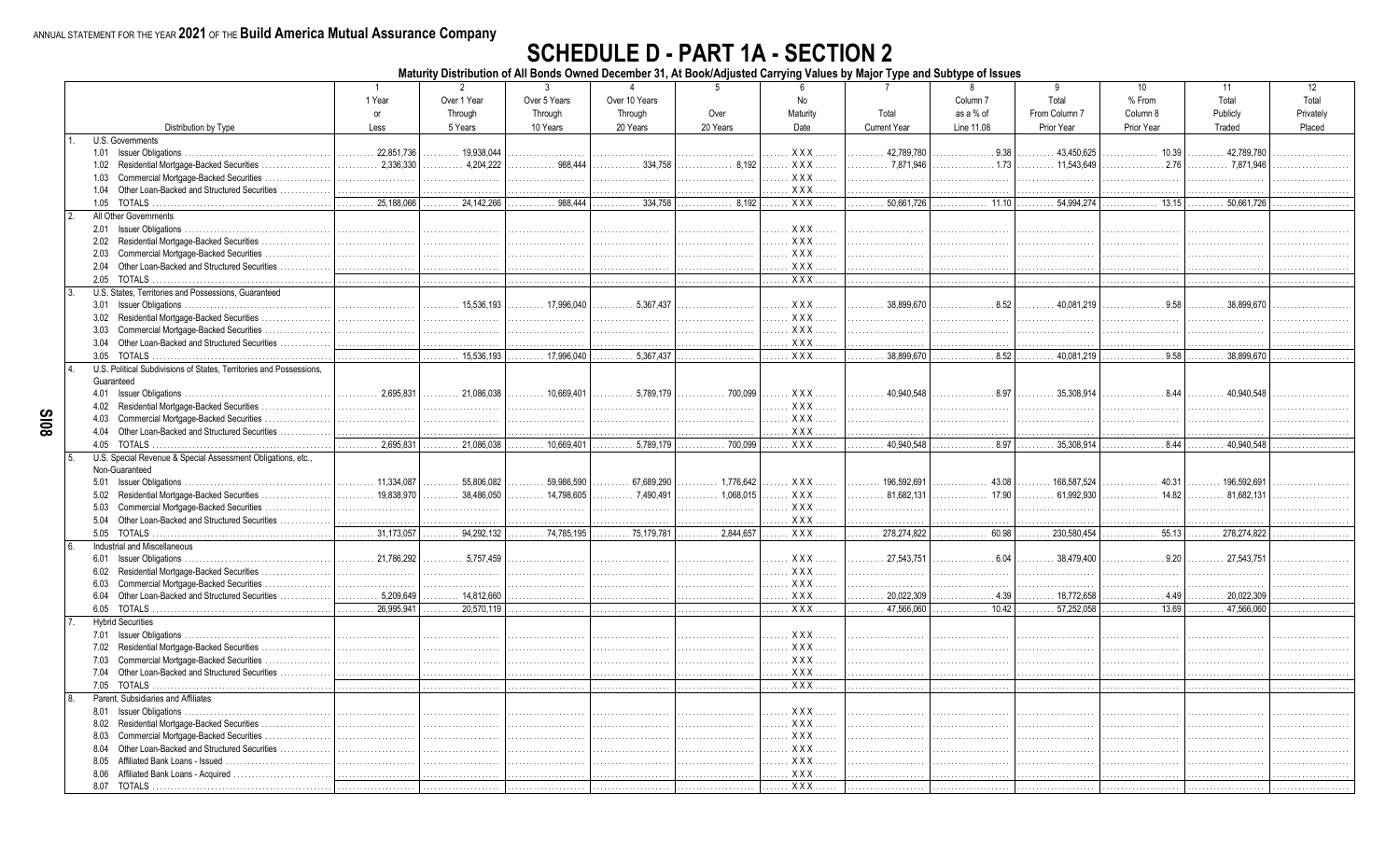# ANNUAL STATEMENT FOR THE YEAR 2021 OF THE Build America Mutual Assurance Company<br>Maturity Distribution of All Bonds Owned December 31, at Book/Adjusted Carrying Values by Major Type and Subtype of Issues

|                                                            | $\overline{1}$   | $\overline{2}$               | $\mathbf{3}$               | $\overline{4}$   | 5              | 6                      | $\overline{7}$      | $\mathbf{8}$               | 9                  | 10               | 11                     | 12         |
|------------------------------------------------------------|------------------|------------------------------|----------------------------|------------------|----------------|------------------------|---------------------|----------------------------|--------------------|------------------|------------------------|------------|
|                                                            | 1 Year           | Over 1 Year                  | Over 5 Years               | Over 10 Years    |                | No                     |                     | Column <sub>7</sub>        | Total              | % From           | Total                  | Total      |
|                                                            | or               | Through                      | Through                    | Through          | Over           | Maturity               | Total               | as a % of                  | From Column 7      | Column 8         | Publicly               | Privately  |
| Distribution by Type                                       | Less             | 5 Years                      | 10 Years                   | 20 Years         | 20 Years       | Date                   | <b>Current Year</b> | Line 11.08                 | Prior Year         | Prior Year       | Traded                 | Placed     |
| SVO Identified Funds                                       |                  |                              |                            |                  |                |                        |                     |                            |                    |                  |                        |            |
| 9.01 Exchange Traded Funds - as Identified by the SVO      | $XXX$            | XXX                          | . <b>XXX</b>               | $XXX$            | XXX.           | .                      | .                   | .                          | .                  | .                |                        |            |
| 10.<br><b>Unaffiliated Bank Loans</b>                      |                  |                              |                            |                  |                |                        |                     |                            |                    |                  |                        |            |
| 10.01 Unaffiliated Bank Loans - Issued                     | .                | .                            |                            |                  |                | XXX<br>.               | .                   | .                          | .                  | .                |                        |            |
| 10.02 Unaffiliated Bank Loans - Acquired.                  | .                | .                            | .                          |                  |                | XXX.                   | .                   | .                          | .                  |                  |                        |            |
| 10.03 TOTALS                                               | .                | .                            | .                          | .                | .              | $\overline{XXX}$ .     | .                   | .                          | .                  | .                |                        |            |
| <b>Total Bonds Current Year</b><br>11.                     |                  |                              |                            |                  |                |                        |                     |                            |                    |                  |                        |            |
| 11.01 Issuer Obligations.                                  | 58.667.946       | $\ldots$ . 118.123.816       | 88.652.031                 | 78.845.906       | 2.476.741      | $XXX$                  | 346.766.440         | 75.99                      | XXX.               | $XXX$            | 346.766.440            |            |
| 11.02 Residential Mortgage-Backed Securities               | 22,175,300       | 42,690,272                   | $\ldots \ldots 15.787.049$ | 7,825,249        | 1,076,207<br>. | XXX.                   | 89.554.077<br>.     | 19.62<br>.                 | XXX.               | $XXX$            | 89.554.077             |            |
| 11.03 Commercial Mortgage-Backed Securities                | .                | .                            |                            | .                | .              | XXX.<br>.              | .                   | .                          | <b>XXX</b>         | $XXX$            |                        |            |
| 11.04 Other Loan-Backed and Structured Securities          | $5,209,649$<br>. | 14,812,660                   | .                          | .                | .              | XXX                    | 20.022.309<br>.     | . 4.39                     | <b>XXX</b>         | <b>XXX</b>       | 20.022.309<br>.        |            |
| 11.05 SVO Identified Funds                                 | XXX              | $XXX$<br>1.1.1.1             | XXX                        | $XXX$            | XXX            | .                      | .                   | .                          | XXX.               | $XXX$            |                        |            |
| 11.06 Affiliated Bank Loans                                | .                | .                            |                            | .                | .              | XXX<br>.               | .                   | .                          | XXX.<br>1.1.1.1    | X X X            |                        |            |
| 11.07 Unaffiliated Bank Loans                              | .                |                              | .                          | .                | .              | XXX                    | .                   | .                          | XXX.               | XXX.             |                        |            |
| 11.08 TOTALS                                               | 86,052,895<br>.  | 175.626.748                  | 104.439.080                | 86.671.155       | 3,552,948<br>. | .                      | 456.342.826<br>.    | 100.00<br>.                | $\overline{XXX}$   | $\overline{XXX}$ | 456.342.826            |            |
| 11.09 Line 11.08 as a % of Col. 7                          | . 18.86          | 38.49                        | 22.89                      | $\ldots$ 18.99   | 0.78           |                        | 100.00              | XXX                        | XXX.               | $XXX$            | 100.00                 |            |
| 12.<br><b>Total Bonds Prior Year</b>                       |                  |                              |                            |                  |                |                        |                     |                            |                    |                  |                        |            |
|                                                            | 55.356.353<br>.  | $\ldots \ldots$ 95.645.727   | 95.430.953<br>.            |                  | 4.785.547<br>. | XXX<br>.               | . XXX               | $XXX$<br>$\ldots$          | 325.907.683<br>.   | 77.93<br>.       | 325.907.682            |            |
| 12.02 Residential Mortgage-Backed Securities               | 19,379,507<br>.  | $\ldots \ldots 34.105.549$   |                            | 5.067.755        | 3.757.287<br>. | XXX.<br>1.1.1.<br>.    | <b>XXX</b> .        | $XXX$<br>$\cdots$          | 73.536.579<br>.    | 17.58<br>.       | 73.536.580             |            |
| 12.03 Commercial Mortgage-Backed Securities                | .                |                              | .                          | .                | .              | $XXX$<br>.             | XXX.<br>.           | XXX<br>.                   | .                  | .                |                        |            |
| 12.04 Other Loan-Backed and Structured Securities          | 4.857.065<br>.   | 13.915.593<br>.              | .                          | .                | .              | $XXX$<br>.             | XXX.                | . XXX                      | 18.772.658<br>.    | 449<br>.         | $\ldots$ 18.772.658    |            |
| 12.05 SVO Identified Funds                                 | XXX              | XXX                          | XXX<br>1.1.1.1             | $XXX$<br>1.1.1.1 | XXX.<br>.      | .                      | XXX                 | XXX<br>.                   | .                  | .                |                        |            |
| 12.06 Affiliated Bank Loans                                | .                | .                            | .                          | .                | .              | <b>XXX</b><br>$\cdots$ | <b>XXX</b> .        | XXX.<br>$\cdots$           |                    | .                |                        |            |
| 12.07 Unaffiliated Bank Loans                              | .                |                              |                            | .                | .              | XXX.                   | <b>XXX</b>          | <b>XXX</b>                 |                    |                  |                        |            |
| 12.08 TOTALS                                               | 79.592.925       | 143,666,869                  | . 106,657,434              |                  | 8,542,834<br>. | .                      | $XXX$ .             | <b>XXX</b>                 | 418.216.920        | 100.00           | 1.1.1418.216.920       |            |
| 12.09 Line 12.08 as a % of Col. 9.                         | . 19.03          | $\ldots \ldots \ldots 34.35$ | 25.50                      | $\ldots$ 19.07   | . 2.04         |                        | <b>XXX</b>          | XXX.                       | 100.00<br>.        | $\ldots$ XXX     | 100.00                 |            |
| <b>Total Publicly Traded Bonds</b><br>13.                  |                  |                              |                            |                  |                |                        |                     |                            |                    |                  |                        |            |
| 13.01 Issuer Obligations.                                  | 58,667,947       | $\ldots \ldots 118,123,816$  | 88,652,031                 | 78,845,906       | 2,476,741      | <b>XXX</b><br>.        | 346,766,441<br>.    | 75.99                      | 325,907,682<br>.   | 77.93<br>.       | 346,766,441            | $XXX$      |
| 13.02 Residential Mortgage-Backed Securities               | 22.175.299       | 42.690.272                   | 15.787.049                 | 7.825.249        | 1.076.207      | $XXX$<br>.             | 89.554.076<br>.     | 19.62<br>.                 | 73.536.580         | 17.58            | 89.554.076             | XXX        |
| 13.03 Commercial Mortgage-Backed Securities<br>.           | .                |                              | .                          | .                | .              | <b>XXX</b><br>.        | .                   | .                          | .                  | .                | .                      | XXX        |
| 13.04 Other Loan-Backed and Structured Securities          | 5.209.649<br>.   | 14,812,660<br>.              |                            | .                | .              | $XXX$<br>.             | 20.022.309<br>.     | .4.39<br>.                 | 18.772.658         | .4.49<br>.       | 20.022.309             | $XXX$      |
| 13.05 SVO Identified Funds                                 | XXX              | XXX                          | XXX                        | <b>XXX</b>       | XXX            | .                      | .                   | .                          |                    |                  |                        | <b>XXX</b> |
| 13.06 Affiliated Bank Loans                                |                  |                              |                            |                  | .              | <b>XXX</b>             |                     |                            |                    |                  |                        | <b>XXX</b> |
| 13.07 Unaffiliated Bank Loans                              | .                | .                            | .                          | .                | .              | XXX                    | .                   | .                          | .                  | .                | .                      | <b>XXX</b> |
| 13.08 TOTALS                                               | 86.052.895<br>.  | $\ldots$ 175,626,748         | $\overline{104,439,080}$   | 86.671.155<br>.  | 3.552.948<br>. | .                      | 456.342.826<br>.    | $\overline{\cdots}$ 100.00 | 418.216.920<br>.   | $\frac{1}{2}$    | 456.342.826<br>1.1.1.1 | $XXX$      |
| 13.09 Line 13.08 as a % of Col. 7                          | 18.86<br>.       | 38.49                        | 22.89                      |                  | .0.78          | .                      | 100.00<br>.         | XXX.                       | XXX.<br>$\ldots$ . | XXX.             | 100.00<br>.            | XXX.       |
| 13.10 Line 13.08 as a % of Line 11.08, Col. 7, Section 11  | 18.86            | 38.49                        | 22.89                      | 18.99            | .0.78          |                        | 100.00              | XXX.                       | XXX.               | XXX.             | 100.00                 | <b>XXX</b> |
| <b>Total Privately Placed Bonds</b><br>14.                 |                  |                              |                            |                  |                |                        |                     |                            |                    |                  |                        |            |
| 14.01 Issuer Obligations.                                  |                  |                              | .                          |                  | .              | XXX<br>.               | .                   | .                          | .                  | .                | XXX                    |            |
| 14.02 Residential Mortgage-Backed Securities               | .                |                              | .                          |                  | .              | XXX.<br>$\cdots$       | .                   | .                          | .                  |                  | <b>XXX</b>             |            |
| 14.03 Commercial Mortgage-Backed Securities                | .                |                              | .                          |                  | .              | XXX.<br>1.1.1.         | .                   | .                          | .                  |                  | <b>XXX</b>             |            |
| 14.04 Other Loan-Backed and Structured Securities          | .                |                              | .                          |                  | .              | XXX.<br>.              | .                   | .                          |                    | .                | <b>XXX</b>             |            |
| 14.05 SVO Identified Funds                                 | <b>XXX</b>       | XXX                          | XXX                        | . XXX            | XXX.           | .                      | .                   | .                          | .                  | .                | $XXX$                  |            |
| 14.06 Affiliated Bank Loans.                               | .                | .                            | .                          | .                | .              | XXX                    | .                   | .                          |                    | .                | $XXX$                  |            |
| 14.07 Unaffiliated Bank Loans                              | .                |                              |                            |                  |                | <b>XXX</b>             |                     | .                          | .                  |                  | <b>XXX</b>             |            |
| 14.08 TOTALS                                               | .                |                              |                            |                  |                | .                      | .                   | .                          | .                  |                  | <b>XXX</b>             |            |
| 14.09 Line 14.08 as a % of Col. 7                          | .                |                              |                            |                  |                | .                      | .                   | . XXX.                     | XXX.               | XXX.             | <b>XXX</b>             |            |
| 14.10 Line 14.08 as a % of Line 11.08, Col. 7, Section 11. |                  |                              |                            |                  |                |                        | .                   | XXX                        | XXX                | <b>XXX</b>       | <b>XXX</b>             |            |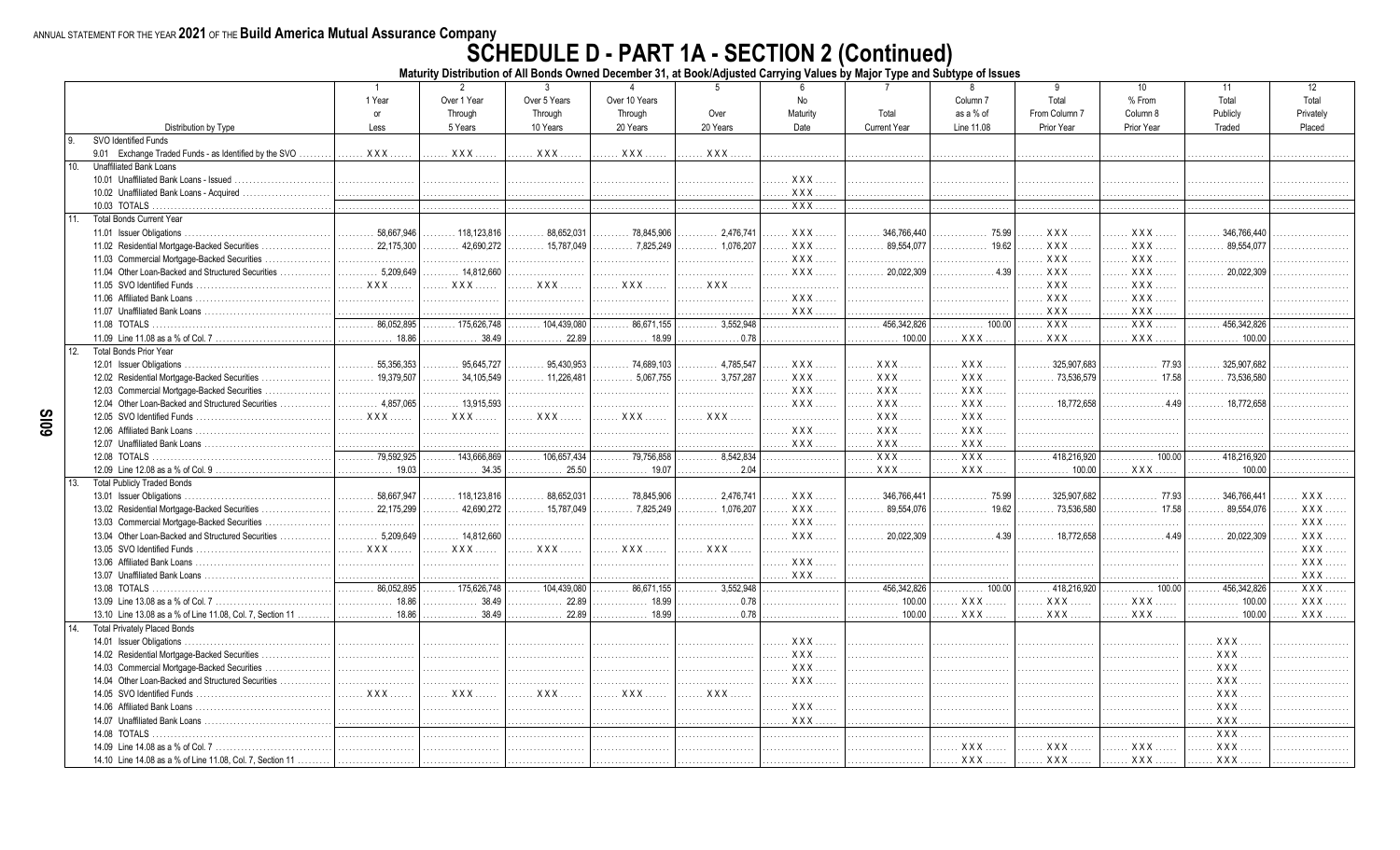|--|--|--|

|--|--|--|--|

|  |  |  |  | SI12 Schedule DB Part C Sn 1 - Rep. (Syn Asset) Transactions  NONE |
|--|--|--|--|--------------------------------------------------------------------|
|--|--|--|--|--------------------------------------------------------------------|

|  |  | SI13 Schedule DB Part C Sn 2 - Rep. (Syn Asset) Transactions  NONE |  |
|--|--|--------------------------------------------------------------------|--|
|--|--|--------------------------------------------------------------------|--|

**SI14 Schedule DB Verification . . . . . . . . . . . . . . . . . . . . . . . . . . . . . . . . . . . . . . . . . . . . NONE**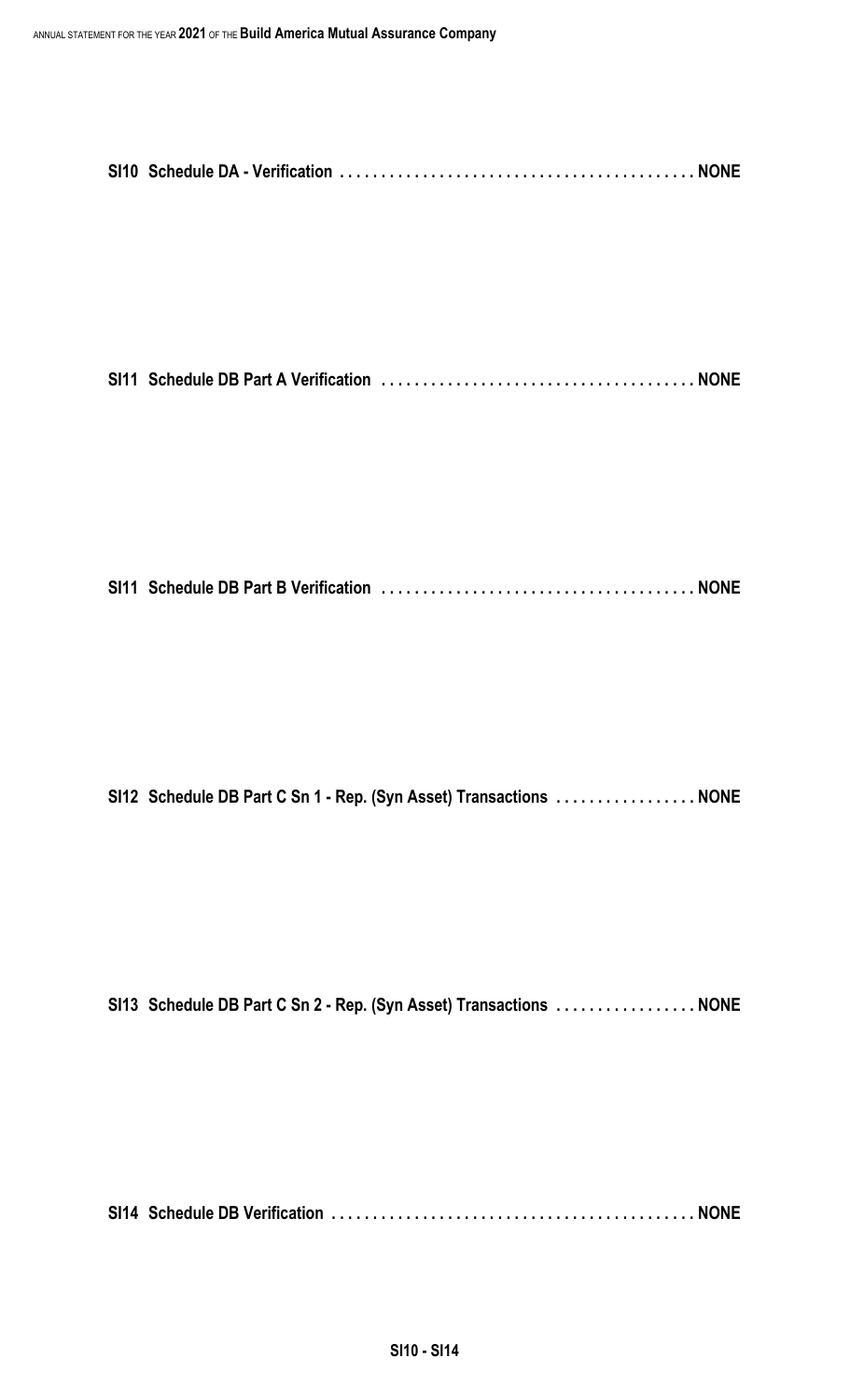#### **SCHEDULE E - PART 2 - VERIFICATION BETWEEN YEARS**

|               | (Cash Equivalents)                                                                       |       |       |              |             |
|---------------|------------------------------------------------------------------------------------------|-------|-------|--------------|-------------|
|               |                                                                                          |       |       |              |             |
|               |                                                                                          |       |       | Money Market |             |
|               |                                                                                          | Total | Bonds | Mutual Funds | Other $(a)$ |
| 1.            |                                                                                          |       |       |              |             |
| 2.            |                                                                                          |       |       |              |             |
| l 3.          |                                                                                          |       |       |              |             |
| 4.            |                                                                                          |       |       |              |             |
| <sup>5.</sup> |                                                                                          |       |       |              |             |
| 6.            |                                                                                          |       |       |              |             |
| 7.            |                                                                                          |       |       |              |             |
| 8.            |                                                                                          |       |       |              |             |
| 9.            |                                                                                          |       |       |              |             |
| 10.           | Book/adjusted carrying value at end of current period (Lines $1 + 2 + 3 + 4 + 5 - 6 - 1$ |       |       |              |             |
|               |                                                                                          |       |       |              |             |
| l 11.         |                                                                                          |       |       |              |             |
| 12.           |                                                                                          |       |       |              |             |

(a) Indicate the category of such investments, for example, joint ventures, transportation equipment: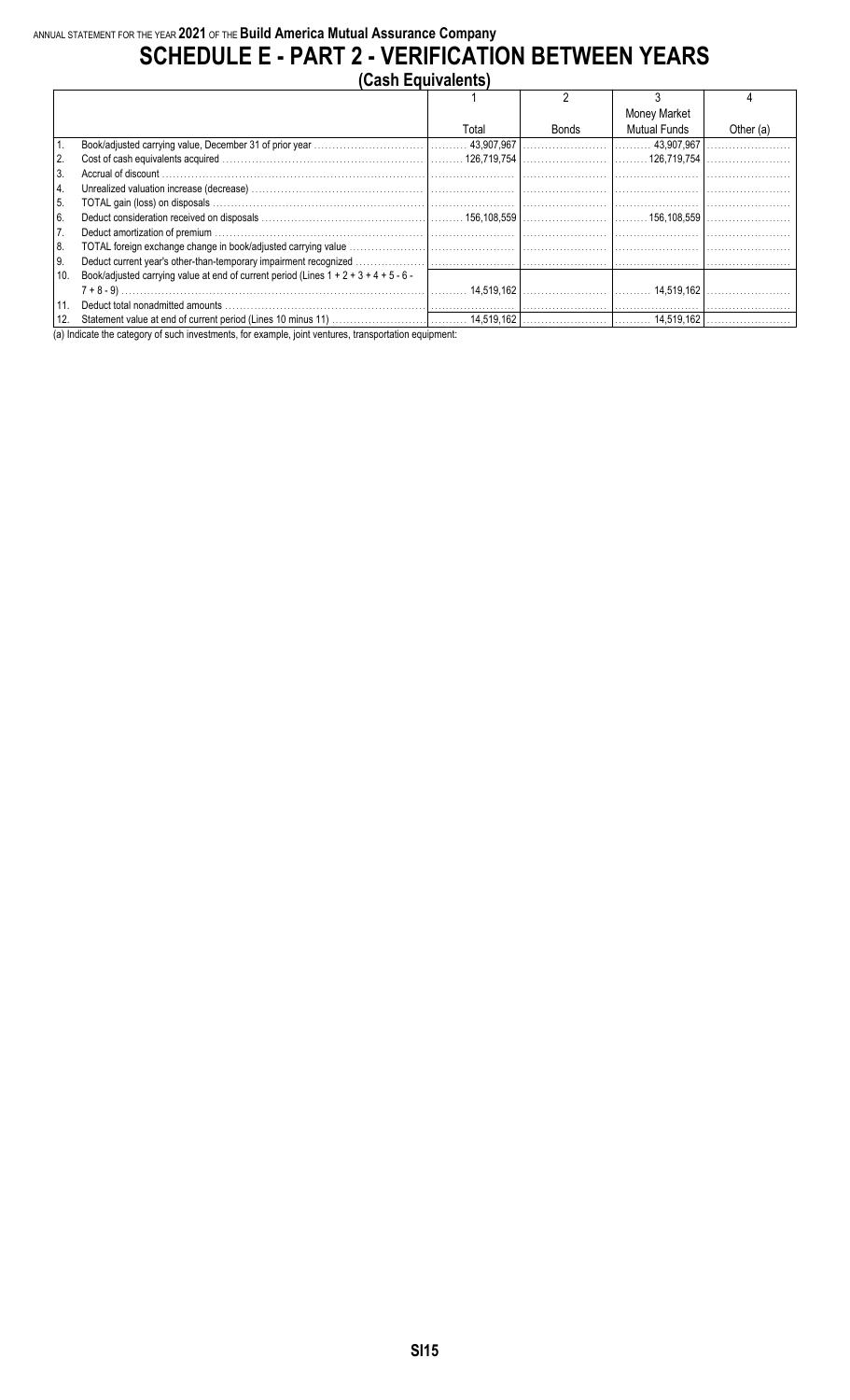|--|--|

|--|--|--|

|--|--|--|

|--|--|--|--|

|  |  | E05 Schedule B Part 2 - Mortgage Loans Acquired  NONE |  |
|--|--|-------------------------------------------------------|--|
|  |  |                                                       |  |

**E06 Schedule B Part 3 - Mortgage Loans Disposed . . . . . . . . . . . . . . . . . . . . . . . . . . NONE**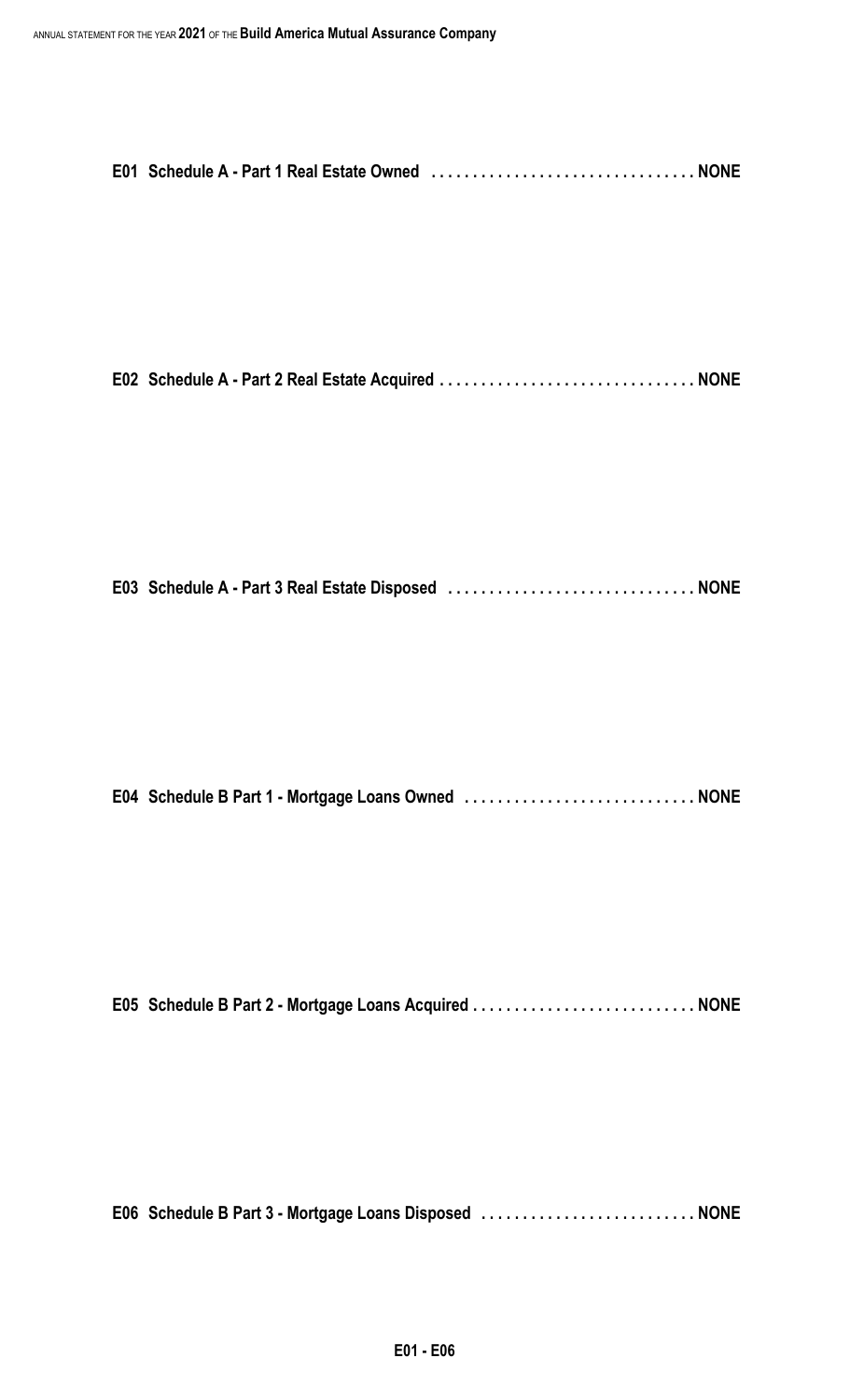**Showing Other Long-Term Invested Assets OWNED December 31 of Current Year**

|                            |                                                                                  |      | Location                               |          |                   |                          |            |          |                              |                       |              |                              |                    | Change in Book/Adjusted Carrying Value |              |             |            |               |            |
|----------------------------|----------------------------------------------------------------------------------|------|----------------------------------------|----------|-------------------|--------------------------|------------|----------|------------------------------|-----------------------|--------------|------------------------------|--------------------|----------------------------------------|--------------|-------------|------------|---------------|------------|
|                            |                                                                                  |      |                                        |          |                   | <b>NAIC</b>              |            |          |                              |                       |              |                              |                    |                                        |              |             |            |               |            |
|                            |                                                                                  |      |                                        |          |                   | Designation,             |            |          |                              |                       |              |                              |                    |                                        |              |             |            |               |            |
|                            |                                                                                  |      |                                        |          |                   | <b>NAIC</b>              |            |          |                              |                       | Book/        |                              |                    | <b>Current Year's</b>                  |              | Total       |            |               |            |
|                            |                                                                                  |      |                                        |          | Name of           | Designation              |            |          |                              |                       | Adjusted     | Unrealized                   | Current Year's     | Other-Than-                            | Capitalizec  | Foreign     |            |               |            |
|                            |                                                                                  |      |                                        |          | Vendor or         | Modifier and             | Date       | Type     |                              |                       | Carrying     | Valuation                    | (Depreciation) orl | Temporarv                              | Deferred     | Exchange    |            | Commitmen     | Percentage |
| <b>CUSIP</b>               | Name or                                                                          |      |                                        |          | General           | SVO Admini-              | Originally | and      | Actual                       | Fair                  | Value Less   | Increase                     | (Amortization)/    | Impairment                             | Interest and | Change in   | Investment | for Additiona |            |
| Identification             | Description                                                                      | Code |                                        | $C+$     | Partner           | strative Symbol Acquired |            | Strategy | Cost                         | Value                 | Encumbrances | (Decrease)                   | Accretion          | Recognized                             | Other        | B./A. C. V. | Income     | Investment    | Ownership  |
|                            |                                                                                  |      |                                        |          |                   |                          |            |          |                              |                       |              |                              |                    |                                        |              |             |            |               |            |
|                            | Any Other Class of Assets - Affiliated<br>. 000000000   BAM Asset Management LLC |      | Wilmington $\dots\dots\dots\dots\dots$ | $.$ $DE$ | internal transfer |                          | 04/16/2014 | .        | $\ldots \ldots \ldots 3,000$ | 1.101<br>.            | .            | $\ldots \ldots \ldots (612)$ | .                  | .                                      | .            | .           | .          | .             | 100.000    |
|                            |                                                                                  |      |                                        |          |                   |                          |            |          | $\ldots \ldots 3,000$        | $\ldots \ldots 1,101$ |              | . (612) $\vert$              | .                  | .                                      | .            | .           | .          | .             | XXX .      |
| 4999999 Total - Affiliated |                                                                                  |      |                                        |          |                   |                          |            |          | .3,000<br>.                  | 1.101<br>.            | .            | $\ldots \ldots \ldots (612)$ | .                  | .                                      | .            | .           | .          | .             | XXX        |
| 5099999 Totals             |                                                                                  |      |                                        |          |                   |                          |            |          | $\ldots \ldots \ldots 3,000$ | 1,101                 | .            |                              | . (612) $\vert$    | .                                      | .            | .           | .          | .             | XXX        |
| Line                       |                                                                                  |      |                                        |          |                   |                          |            |          |                              |                       |              |                              |                    |                                        |              |             |            |               |            |
| Number                     | Book/Adjusted Carrying Value by NAIC Designation Category Footnote:              |      |                                        |          |                   |                          |            |          |                              |                       |              |                              |                    |                                        |              |             |            |               |            |
|                            |                                                                                  |      |                                        |          |                   |                          |            |          |                              |                       |              |                              |                    |                                        |              |             |            |               |            |

1A 1A . . . . . . . . . . . . . . . . . . . . . . . 1B . . . . . . . . . . . . . . . . . . . . . . . 1C . . . . . . . . . . . . . . . . . . . . . . . 1D . . . . . . . . . . . . . . . . . . . . . . . 1E . . . . . . . . . . . . . . . . . . . . . . . 1F . . . . . . . . . . . . . . . . . . . . . . . 1G . . . . . . . . . . . . . . . . . . . . . . .

1B 2A . . . . . . . . . . . . . . . . . . . . . . . 2B . . . . . . . . . . . . . . . . . . . . . . . 2C . . . . . . . . . . . . . . . . . . . . . . . 1C 3A . . . . . . . . . . . . . . . . . . . . . . . 3B . . . . . . . . . . . . . . . . . . . . . . . 3C . . . . . . . . . . . . . . . . . . . . . . . 1D 4A . . . . . . . . . . . . . . . . . . . . . . . 4B . . . . . . . . . . . . . . . . . . . . . . . 4C . . . . . . . . . . . . . . . . . . . . . . .

1E 5A . . . . . . . . . . . . . . . . . . . . . . . 5B . . . . . . . . . . . . . . . . . . . . . . . 5C . . . . . . . . . . . . . . . . . . . . . . .

1F 6 . . . . . . . . . . . . . . . . . . . . . . .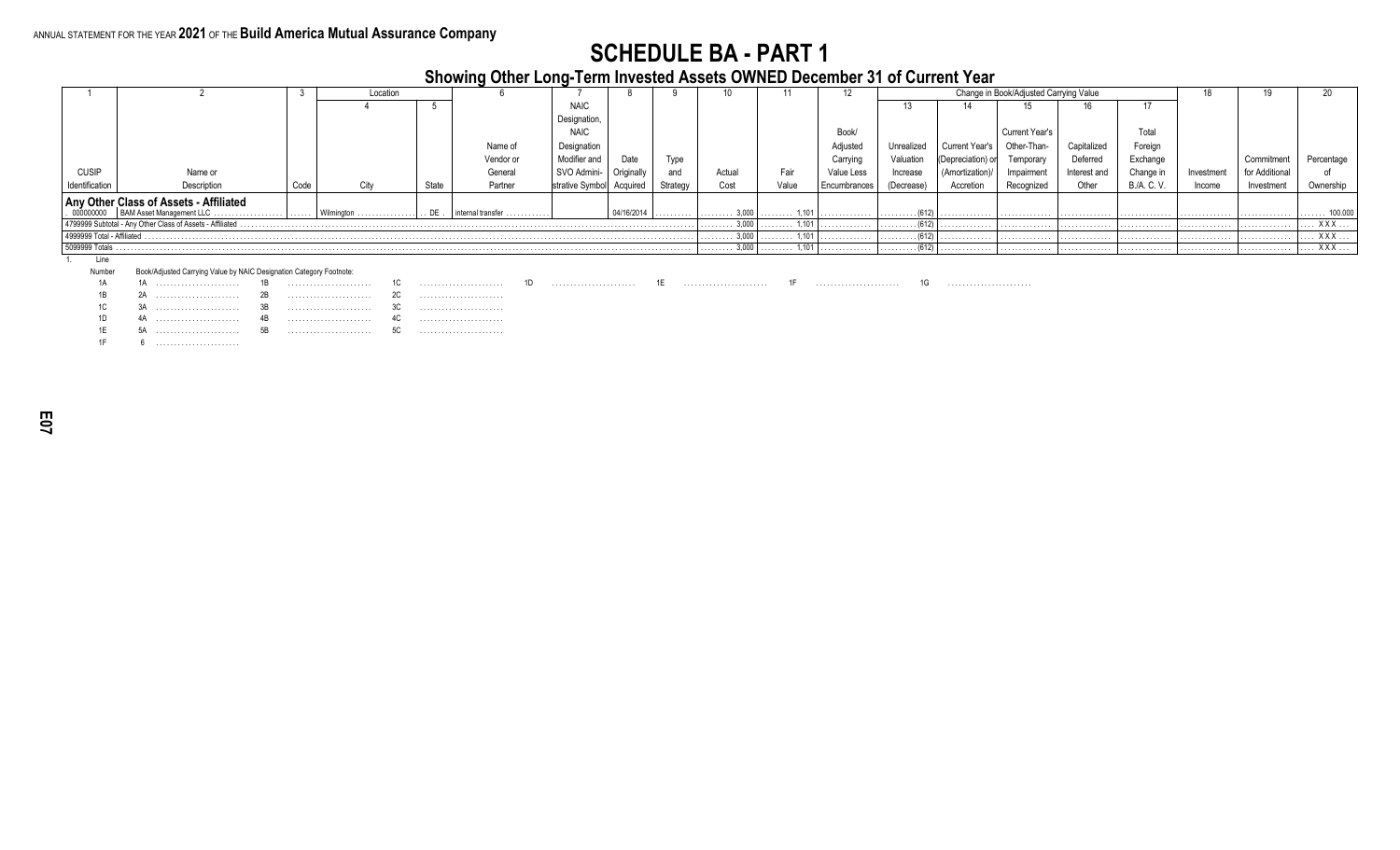**E08 Schedule BA Part 2 - Long-Term Invested Assets Acquired . . . . . . . . . . . . . . . . NONE**

**E09 Schedule BA Part 3 - Long-Term Invested Assets Disposed . . . . . . . . . . . . . . . NONE**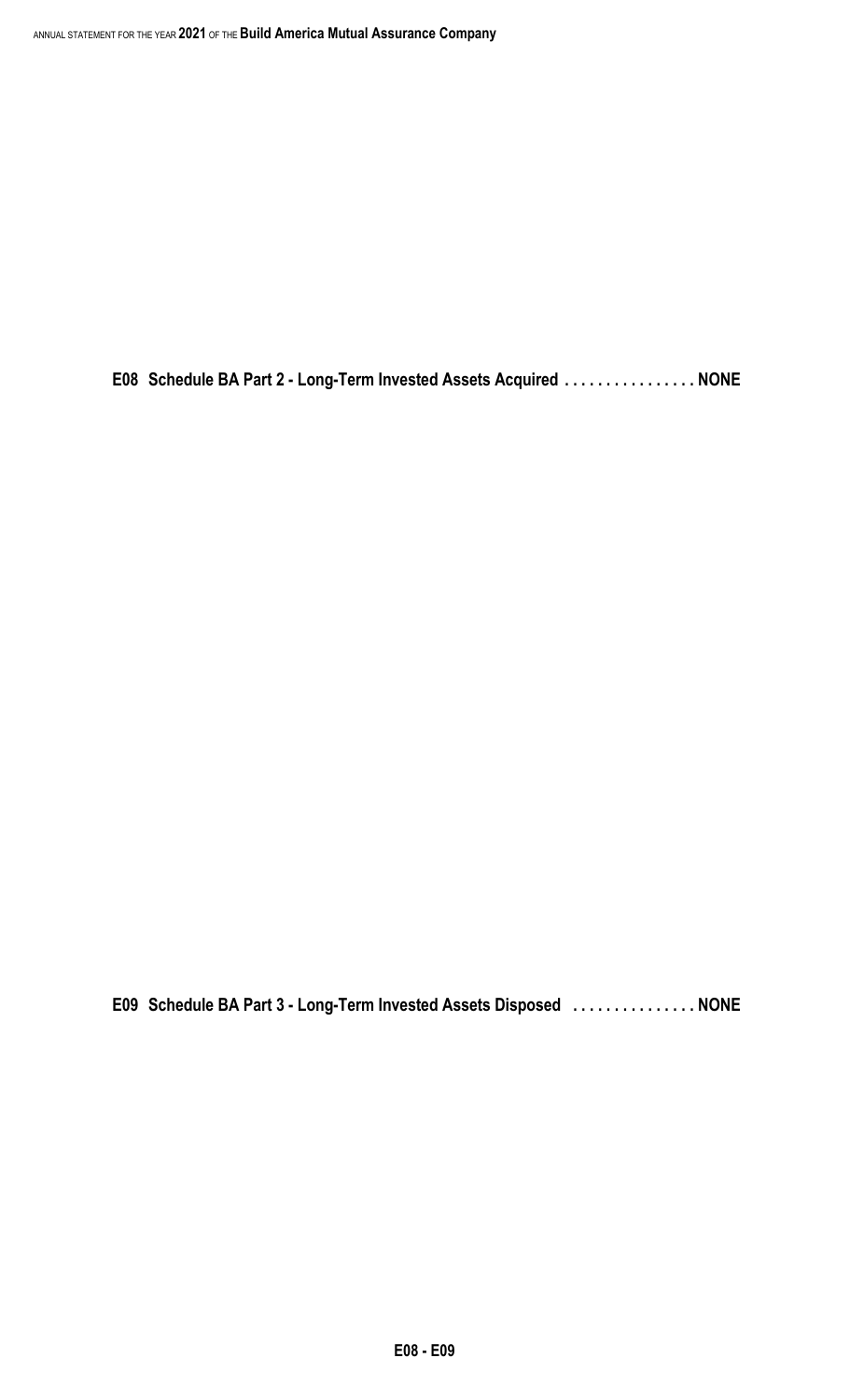#### **SCHEDULE D - PART 1**

|                        |                                                                                                          |                        |              | Codes      | 6                |                                                 |                           | Fair Value                                      | 10                                         | 11                                       |            | Change in Book Adjusted Carrying Value |            |                  |                     |                            | Interest                  |                                                |                                            |                                        | Dates                    |
|------------------------|----------------------------------------------------------------------------------------------------------|------------------------|--------------|------------|------------------|-------------------------------------------------|---------------------------|-------------------------------------------------|--------------------------------------------|------------------------------------------|------------|----------------------------------------|------------|------------------|---------------------|----------------------------|---------------------------|------------------------------------------------|--------------------------------------------|----------------------------------------|--------------------------|
|                        |                                                                                                          | 3                      | 4            | 5          | <b>NAIC</b>      |                                                 | 8                         | 9                                               |                                            |                                          | 12         | 13                                     | 14         | 15               | 16                  | 17                         | 18                        | 19                                             | 20                                         | 21                                     | 22                       |
|                        |                                                                                                          |                        | E            |            | Designation,     |                                                 |                           |                                                 |                                            |                                          |            |                                        | Current    |                  |                     |                            |                           |                                                |                                            |                                        |                          |
|                        |                                                                                                          |                        | $\Omega$     |            | <b>NAIC</b>      |                                                 |                           |                                                 |                                            |                                          |            |                                        | Year's     |                  |                     |                            |                           |                                                |                                            |                                        |                          |
|                        |                                                                                                          |                        | $\mathsf{R}$ |            | Designation      |                                                 | Rate                      |                                                 |                                            |                                          |            |                                        | Other-     | Total            |                     |                            |                           |                                                |                                            |                                        |                          |
|                        |                                                                                                          |                        | E            |            | Modifier         |                                                 | Used to                   |                                                 |                                            | Book/                                    | Unrealized | Current                                | Than-      | Foreign          |                     |                            |                           | Admitted                                       | Amount                                     |                                        | Stated                   |
|                        |                                                                                                          |                        |              |            | and SVO          |                                                 | Obtain                    |                                                 |                                            | Adjusted                                 | Valuation  | Year's                                 | Temporary  | Exchange         |                     | Effective                  |                           | Amount                                         | Received                                   |                                        | Contractua               |
|                        |                                                                                                          |                        |              |            |                  |                                                 |                           |                                                 |                                            |                                          |            |                                        |            |                  |                     |                            |                           |                                                |                                            |                                        |                          |
| <b>CUSIP</b>           |                                                                                                          |                        | G            | Bond       | Administrative   | Actual                                          | Fair                      | Fair                                            | Par                                        | Carrying                                 | Increase/  | Amortization)/                         | Impairment | Change in        | Rate                | Rate of                    | When                      | Due and                                        | During                                     |                                        | Maturity                 |
| Identification         | Description                                                                                              | Code                   | N            | CHAR       | Symbol           | Cost                                            | Value                     | Value                                           | Value                                      | Value                                    | (Decrease) | Accretion                              | Recognized | <b>B./A.C.V.</b> | of                  | Interest                   | Paid                      | Accrued                                        | Year                                       | Acquired                               | Date                     |
|                        | U.S. Governments - Issuer Obligations                                                                    |                        |              |            |                  |                                                 |                           |                                                 |                                            |                                          |            |                                        |            |                  |                     |                            |                           |                                                |                                            |                                        |                          |
| 9128285V8              | US TREASURY N B                                                                                          | 1111                   |              |            | 1.A              | 3.972.516                                       | 100.0800                  | 3.903.115                                       | .3.900.000                                 | .3.901.108                               | .          | $\ldots \ldots (28.965)$               | .          |                  | 2.500               | 1.747                      | JJ.                       | $\ldots$ . 45,041                              | $\ldots$ 97.500 07/01/2019                 |                                        | 01/15/2022               |
| 912828J76              | US TREASURY N B                                                                                          | $\cdots$               |              | .          | 1.A              | 1,657,734<br>.                                  | 100.3960                  | 1,656,540                                       | $\ldots$ . 1,650,000                       | 1,650,727                                | .          | $\ldots$ (2,949)                       | .          | .                | 1.750               | 1.568                      | MS                        | . 7,377                                        | . 28,875  08/05/2019                       |                                        | 03/31/2022               |
| 912828WZ9<br>912828ZH6 | US TREASURY N B<br>US TREASURY N B                                                                       |                        |              | .          | 1.A<br>1.A       | 1,510,078<br>.<br>4,256,914<br>.                | 100.5270<br>99.6680       | 1,507,912<br>4,235,889                          | 1,500,000<br>4,250,000                     | 1,501,269<br>4,255,032                   | .<br>.     | (3,850)<br>$\ldots \ldots$ (1,882)     | .          | .                | 1.750<br>0.250      | 1.489<br>0.158             | AO<br>AO                  | $\ldots \ldots 4.543$<br>$\ldots$ 2,277        | 26,250<br>$\ldots \ldots 5,313$ 08/31/2021 | 09/06/201                              | 04/30/2022<br>04/15/2023 |
| 912828ZR4              | US TREASURY N B                                                                                          | $\overline{\text{SD}}$ |              | .          | 1.A              | 1.399.086<br>.                                  | 99.9840                   | 1,399,781                                       | 1.400.000                                  | 1.399.806                                | .          |                                        | .<br>.     | .                | $\ldots$ 0.125      | 0.160                      | <b>MN</b>                 | $\ldots \ldots 155$                            | .                                          | 1,750 08/31/2020                       | 05/31/2022               |
| 912828ZR4              | US TREASURY N B                                                                                          | .                      |              | .          | 1.A              | 3.697.585<br>.                                  | 99.9840                   | 3.699.422                                       | 3.700.000                                  | 3.699.488                                | .          | $\ldots \ldots \ldots 1.282$           | .          | .                | 0.125               | $0.160$ MN                 |                           | $\ldots \ldots 409$                            | .                                          | 4.625 08/31/2020                       | 05/31/2022               |
| 912828ZY9<br>91282CAC5 | US TREASURY N B                                                                                          | 1.1.1                  |              | .          | 1.A              | 3.391.832<br>.                                  | 99.2850                   | 3.375.695<br>4,197,047                          | 3.400.000<br>4,200,000                     | $\ldots$ 3.393.477<br>4,199,981          | .          | $\ldots \ldots \ldots 1.645$<br>64     | .          | .                | 0.125<br>0.125      | $0.250$ JJ.<br>$0.126$ JJ  |                           | $\ldots \ldots 1,963$                          | 1,063                                      | 09/30/2021<br>4,313 02/01/2021         | 07/15/2023<br>07/31/2022 |
| 91282CAP6              | US TREASURY N B<br>US TREASURY N B                                                                       | .                      |              | .          | 1.A<br>1.A       | 4,199,789<br>3,487,637                          | 99.9300<br>99.0120        | 3,465,410                                       | 3,500,000                                  | 3,489,671                                | .          | .<br>. 2.034                           | .          | .                | 0.125               | 0.291                      | AO                        | $\ldots \ldots 2,197$<br>$\cdots$ 937          | 2,188                                      | 09/30/2021                             | 10/15/2023               |
| 91282CAR2              | US TREASURY N B                                                                                          | SD                     |              |            | 1.A              | 3,222,531                                       | 99.8320                   | 3.218.086                                       | 3,223,500                                  | 3,223,181                                |            | 547                                    |            |                  | 0.125               | 0.137                      | AO                        | $\ldots \ldots 697$                            | 3,564                                      | 08/31/2021                             | 10/31/2022               |
| 91282CAR2              |                                                                                                          |                        |              |            | 1.A              | 3.275.515                                       | 99.8320                   | 3.270.996                                       | 3.276.500                                  | 3.276.176                                |            |                                        |            |                  | 0.125               | 0.137                      | AO.                       | . 709                                          | 3.623                                      | 08/31/2021                             | 10/31/2022               |
| 91282CBE0<br>91282CBG5 | US TREASURY N B<br>US TREASURY N B                                                                       |                        |              |            | 1.A<br>1.A       | 3,950,78<br>2,850,145                           | 98.7540<br>99.6560        | 3,950,156<br>2,840,203                          | 4,000,000<br>2,850,000                     | 3,950,781<br>2,850,108                   |            |                                        |            |                  | 0.125<br>0.125      | 0.736<br>0.121             | JJ.<br>L.LL.              | $\ldots \ldots 2,337$<br>$\ldots \ldots 1,491$ | .                                          | 12/31/2021<br>08/31/2021               | 01/15/2024<br>01/31/2023 |
| 91282CBN0              | US TREASURY N B                                                                                          |                        |              |            | 1.A              | . 1,998,750                                     | 99.5900                   | 1,991,797                                       | .2,000,000                                 | 1,998,975                                | .<br>.     | . 224                                  |            |                  | . 0.125             | 0.169                      | FA.                       | $\ldots$ 849                                   | .                                          | 09/30/2021                             | 02/28/2023               |
|                        | 0199999 Subtotal - U.S. Governments - Issuer Obligations                                                 |                        |              |            |                  | 42,870,893                                      | XXX.                      | 42,712,049                                      | 42,850,000                                 | 42,789,780                               | .          | (30, 846)                              | .          | .                | XXX.                | XXX.                       | XXX                       | $\ldots$ . 70,982                              | $\ldots$ .179,064                          | XXX                                    | XXX                      |
|                        |                                                                                                          |                        |              |            |                  |                                                 |                           |                                                 |                                            |                                          |            |                                        |            |                  |                     |                            |                           |                                                |                                            |                                        |                          |
|                        | U.S. Governments - Residential Mortgage-Backed Securities                                                |                        |              |            |                  |                                                 |                           |                                                 |                                            |                                          |            |                                        |            |                  |                     |                            |                           |                                                |                                            |                                        |                          |
| 36176XKU2<br>36179MC24 | GNMA POOL MA0089                                                                                         |                        |              |            | 1.A<br>1.A       | .318.914<br>.936.178<br>.                       | 109.9700<br>108.9810      | .319.689<br>927.046                             | 290.706<br>850.648                         | .310.856<br>.930.517                     | .          | (222)<br>.                             | .          | .                | 4.000<br>4.000      | 3.261                      | <b>MON</b><br>$0.566$ MON | 969<br>$\ldots \ldots 2,835$                   | 34.026                                     | 11,628 08/14/2012<br>07/17/2012        | 04/15/2042<br>05/20/2042 |
| 36179ME30              | GNMA POOL MA0154                                                                                         | 1.1.1                  |              |            | 1.A              | .961,588<br>.                                   | 107.1520                  | 950,535                                         | 887,087                                    | .956,581                                 | .          | $\ldots \ldots \ldots$ (1,167)         | .          | .                | 3.500               | 0.664                      | <b>MON</b>                | $\ldots \ldots 2.587$                          | 31,048                                     | 07/17/2012                             | 06/20/2042               |
| 36179MG61              | GNMA POOL MA0221                                                                                         | 1.1.1                  |              |            | 1.A              | $\ldots$ . 1,668,629                            | 108.3170                  | 1,672,562                                       | 1.544.134                                  | 1.660.542                                | .          | . (962)                                | .          | .                | 4.000               |                            | $1.356$ MON               | $\ldots \ldots 5,147$                          | $\ldots$ . 61,765 02/28/2013               |                                        | 07/20/2042               |
| 36179MMX5<br>36179QPH8 | GNMA POOL MA0374                                                                                         |                        |              |            | 1.A<br>1.A       | 1,263,652<br>.<br>1.703.685                     | 103.3990                  | 1,233,012<br>1.736,891                          | 1,192,476<br>.1603.468                     | 1,234,055                                | .          | (6.480)                                | .          | .                | 2.500               | 1.492                      | $0.718$ MON<br><b>MON</b> | $\ldots \ldots 2,484$<br>$\ldots \ldots 5,345$ |                                            | 29,812 09/26/2012<br>64.139 09/29/2014 | 09/20/2027               |
| 38381VH45              | GNMA POOL MA2224<br>GOVERNMENT NATIONAL MORTGAGE SERIES                                                  |                        |              |            |                  |                                                 | 108.3210                  |                                                 |                                            | 1.699.745                                |            |                                        |            |                  | 4.000               |                            |                           |                                                |                                            |                                        | 09/20/2044               |
|                        | 2019.                                                                                                    |                        |              |            | 1.A              | 555,092                                         | 103.0530                  | 573,025                                         | $\ldots \ldots 556.047$                    | $\ldots \ldots 555,143$                  |            |                                        |            |                  | 3.000               | $.3.019$ MON               |                           | $\ldots$ . 1.390                               | 16,681                                     | 05/03/2019                             | 12/20/2048               |
| 38381VV56              | GOVERNMENT NATIONAL MORTGAGE SERIES                                                                      |                        |              |            |                  |                                                 |                           |                                                 |                                            |                                          |            |                                        |            |                  |                     |                            |                           |                                                |                                            |                                        |                          |
|                        |                                                                                                          |                        |              |            | 1.A              | .530,316                                        | 105.3330                  | 525,910                                         | 499.286                                    | .524,507                                 |            | (1,739)                                |            |                  | . . 3.000           | 0.992                      | <b>MON</b>                | $\ldots 1,248$                                 | 14,979                                     | 03/12/2020                             | 06/20/2049               |
|                        | 0299999 Subtotal - U.S. Governments - Residential Mortgage-Backed Securities                             |                        |              |            |                  | 7.938.054                                       | XXX.                      | 7.938.670                                       | 7.423.852                                  | 7,871,946                                | .          | (12,071)                               |            | .                | <b>XXX</b>          | XXX.                       | <b>XXX</b>                | 22,005                                         | 264,078                                    | <b>XXX</b>                             | XXX                      |
|                        | 0599999 Subtotal - U.S. Governments                                                                      |                        |              |            |                  | 50,808,947                                      | $XXX$ .                   | 50.650.719                                      | 50.273.852                                 | 50,661,726                               | .          | (42.917)                               | .          | .                | $\overline{XXX}$    | $\overline{XXX}$           | $\overline{XX}$           | 92.987                                         | 443.142                                    | $\overline{XXX}$                       | $\overline{XXX}$         |
|                        | U.S. States, Territories and Possessions (Direct and Guaranteed) - Issuer Obligations                    |                        |              |            |                  |                                                 |                           |                                                 |                                            |                                          |            |                                        |            |                  |                     |                            |                           |                                                |                                            |                                        |                          |
| 13063BN81              | CALIFORNIA ST SERIES A                                                                                   | $\ldots$               |              | $2 \ldots$ | 1.D FE           | 5,302,250                                       | 105.5080                  | 5,275,399                                       | 5,000,000                                  | 5,070,173                                |            | (50, 383)                              | .          |                  | 4.988               | 3.896                      | AO                        | 62,350                                         |                                            | 249,400 01/09/2017                     | 04/01/2039               |
| 13063DGD4<br>20772KCL1 | CALIFORNIA ST<br>CONNECTICUT ST                                                                          |                        |              |            | 1.C FE<br>1.D FE | 2,109,960<br>3,425,370<br>.                     | 115.9960<br>125.4680      | 2,319,920<br>3,764,050                          | 2,000,000<br>3,000,000                     | 2.087.437<br>3.290.561                   |            | (6.397)<br>(39.755)                    | .          |                  | 4.500<br>5.000      | 3.996<br>3.320             | AO<br>JD                  | 22,500<br>$\ldots \ldots 6,667$                | 150,000<br>.                               | 90,000 04/18/2018<br>06/06/2018        | 04/01/2033<br>06/15/2028 |
| 373385DT7              | GEORGIA ST SERIES B                                                                                      |                        |              |            | 1.AFE            | 6,072,360<br>.                                  | 111.7110                  | 6,702,689                                       | 6,000,000                                  | 6.050.188                                | .<br>.     | $\ldots \ldots$ (6.675)                | .<br>.     |                  | 4.000               | 3.853                      | JJ.                       | $\ldots$ . 120,000                             | 240,000                                    | 06/20/201                              | 07/01/2038               |
| 419792DE3              | <b>HAWAII ST</b>                                                                                         | $\cdots$               |              |            | 1.C FE           | .991,960<br>.                                   | 108.0840                  | 1.080.844                                       | 1,000,000                                  | .994.734                                 | .          | 498                                    | .          |                  | $\ldots$ 3.750      | 3.821                      | AO                        | . 9,375                                        |                                            | 37.500 10/29/2015                      | 10/01/2030               |
| 419792ZL3              | HAWAII ST SERIES GB                                                                                      | $\cdots$               |              | .          | 1.C FE           | 2,012,840<br>.                                  | 98.3240                   | $\ldots$ . 1,966,484                            | 2,000,000                                  | 2,011,817                                | .          | $(1,023)$                              | .          | .                | $\ldots$ 0.852      | $0.692$ AO                 |                           | $\ldots \ldots 4,260$                          | $\ldots$ . 15,715 09/01/2021               |                                        | 10/01/2025               |
| 546417DX1<br>57582RF92 | LOUISIANA ST SERIES C-1                                                                                  | .<br>.                 |              | .<br>. 2   | 1.D FE<br>1.B FE | $\ldots$ . 1,500,000<br>1.000.000<br>.          | 98.2020<br>97.9430        | $\ldots$ . 1,473,025<br>$\ldots \ldots 979.429$ | $\ldots$ . 1,500,000<br>$\ldots$ 1.000.000 | $\ldots$ 1,500,000<br>$\ldots$ 1.000.000 | .<br>.     | .<br>.                                 | .<br>.     | .<br>.           | 1.864<br>1.929      | $1.864$ JD.<br>$1.929$ JJ. |                           | $\cdots$ 2,330<br>$\ldots \ldots 9,645$        | $\ldots$ . 27,960<br>18,861                | 10/02/2020<br>06/26/2020               | 06/01/2032<br>07/01/2034 |
| 57582RPM2              | MASSACHUSETTS ST SERIES C<br>MASSACHUSETTS ST SERIES D<br>MASSACHUSETTS ST SERIES D                      | 1.1.1                  |              | . 2        | 1.B FE           | 5,176,700<br>.                                  | 113.6770                  | 5.683,840                                       | 5.000.000                                  | 5.108.478                                | .          | $\ldots \ldots$ (19,160)               | .          | .                | 4.000               | $3.530$ FA.                |                           | $\ldots$ . 83,333                              | 200,000                                    | 03/29/2018                             | 02/01/2043               |
| 594612BA0              | MICHIGAN ST SERIES A                                                                                     |                        |              |            | 1.C FE           | 2,917,890                                       | 102.9570                  | 3,088,706                                       | 3,000,000                                  | 2.965.122                                |            |                                        |            |                  | 2.650               | $3.163$ MN                 |                           | 10,158                                         |                                            | 79,500 06/25/2018                      | 05/15/2024               |
| 594612BS1<br>605581FD4 | MICHIGAN ST SERIES B<br>MISSISSIPPI ST                                                                   |                        |              |            | 1.C FE<br>1.C FE | 1,000,000<br>1.553.27                           | 102.6780<br>113,8500      | 1,026,778<br>1.764.672                          | 1,000,000<br>1.550.000                     | 1,000,000<br>1.552.079                   |            |                                        |            |                  | 3.590<br>3.529      | $3.590$ JD.<br>3.511       | AO                        | $\ldots \ldots 2,992$<br>$\ldots$ . 13,675     | 35,900<br>54.700                           | 06/25/2014<br>04/16/2015               | 12/01/2026<br>10/01/2030 |
| 605581NA1              | MISSISSIPPI ST SERIES A                                                                                  |                        |              |            | 1.C FE           | 998,600<br>.                                    | 97,9880                   | 979,878                                         | 1,000,000                                  | .998,712                                 |            |                                        |            |                  | 0.715               | 0.749                      | <b>MN</b>                 | $\ldots$ . 1,192                               | 3,575                                      | 08/31/2021                             | 11/01/2025               |
| 68609TED6              | OREGON ST SERIES B                                                                                       |                        |              |            | 1.B FE           | 780,000<br>.                                    | 110.6280                  | 862.902                                         | 780,000                                    | $\ldots \ldots 780,000$                  | .          |                                        |            |                  | 3.904               | 3.904                      | <b>MN</b>                 | $\ldots \ldots 5.075$                          |                                            | 30.451 05/10/2018                      | 05/01/2034               |
| 68609TWC8              | OREGON ST SERIES G                                                                                       |                        |              |            | 1.B FE           | 2,497,590<br>$\cdots$                           | 99.7310                   | 2,463,362                                       | 2.470.000                                  | 2.490.369                                |            |                                        |            |                  | 0.795               | 0.439                      | <b>MN</b>                 | 3,273<br>.                                     | 19,637                                     | 02/26/2021                             | 05/01/2024               |
| 68609TWF1<br>880541E94 | OREGON ST SERIES G.<br>TENNESSEE ST SERIES B                                                             | .                      |              |            | 1.BFE<br>1.AFE   | 1,000,000<br>.<br>$\ldots$ 1,000,000            | 99.1820<br>99.4500        | .991,821<br>994,503                             | 1,000,000<br>1,000,000                     | 1.000.000<br>1,000,000                   | .<br>.     | .<br>.                                 |            | .                | 1.315<br>0.386      | 1.315<br>0.386             | <b>MN</b><br>MN.          | $\ldots \ldots 2,192$<br>$\ldots \ldots 643$   | $\ldots$ 1,158 06/23/2021                  | 13.150 06/10/2020                      | 05/01/2027<br>11/01/2023 |
|                        | 1199999 Subtotal - U.S. States, Territories and Possessions (Direct and Guaranteed) - Issuer Obligations |                        |              |            |                  | $\ldots$ . 39,338,791                           | XXX.                      | . 41,418,302                                    | 38,300,000                                 | 38,899,670                               | .          | $(116, 245)$                           | .          | .                | XXX.                | XXX.                       | XXX                       | $\ldots$ 359,660                               | $\ldots$ 1,267,507                         | XXX                                    | XXX                      |
|                        | 1799999 Subtotal - U.S. States, Territories and Possessions (Direct and Guaranteed)                      |                        |              |            |                  | 39,338,791                                      | $XXX$ .                   | 41,418,302                                      | 38,300,000                                 | 38,899,670                               |            | (116, 245)                             | .          | .                | XXX.                | XXX.                       | <b>XXX</b>                | 359,660                                        | 1,267,507                                  | XXX                                    | XXX                      |
|                        |                                                                                                          |                        |              |            |                  |                                                 |                           |                                                 |                                            |                                          |            |                                        |            |                  |                     |                            |                           |                                                |                                            |                                        |                          |
|                        | U.S. Political Subdivisions of States, Territories and Possessions                                       |                        |              |            |                  | (Direct and Guaranteed)                         | <b>Issuer Obligations</b> |                                                 |                                            |                                          |            |                                        |            |                  |                     |                            |                           |                                                |                                            |                                        |                          |
| 01728VVH0<br>100853E48 | ALLEGHENY CNTY PA SERIES C 79.<br>. 1<br>BOSTON MA SERIES E                                              | .                      |              |            | 1.D FE<br>1.AFE  | $\ldots$ . 2.215.796<br>1.400.000               | 99.8990<br>96.5790        | 2.197.784<br>1.352.111                          | 2.200.000<br>1.400.000                     | 2.212.621<br>1.400.000                   |            |                                        |            |                  | .0694<br>0.923      | 0.379<br>0.923             | MN.<br>M <sub>S</sub>     | $\ldots$ . 2.545<br>$\ldots \ldots 4.307$      |                                            | 7.634 07/13/2021<br>8.651 12/10/2020   | 11/01/2023<br>03/01/2027 |
| 172217WM9              | CINCINNATI OH SERIES D                                                                                   |                        |              |            | 1.C FE           | 1,430,000<br>.                                  | 110.5710                  | 1,581,167                                       | 1,430,000                                  | 1,430,000                                |            |                                        |            |                  | 3.964               | 3.964                      | JD.                       | $\ldots \ldots 4,724$                          | 56,685                                     | 12/16/2015                             | 12/01/2030               |
| 172217WS6              | CINCINNATI OH SERIES D<br>.                                                                              |                        |              | . 2        | 1.C FE           | 1,000,000<br>.                                  | 111.8120                  | 1,118,125                                       | 1,000,000                                  | 1,000,000                                | .          |                                        |            |                  | 4.290               | $4.290$ JD                 |                           | $\ldots \ldots 3,575$                          |                                            | 42,900 12/16/201                       | 12/01/2035               |
| 23223PFH5              | CUYAHOGA CNTY OH SERIES B<br>.                                                                           | $\ldots$               |              | .          | 1.C FE           | 2,000,000<br>.                                  | 102.2960                  | 2,045,914                                       | 2.000.000                                  | 2.000.000                                | .          | .                                      |            | .                | 1.838<br>.          | $1.838$ JD                 |                           | . 3,063<br>.                                   |                                            | 36,760 08/28/201                       | 12/01/2024               |
| 232392AY6<br>256309YY5 | CUYAHOGA OH CMNTY CLG DIST<br>DODGE CITY KS SERIES B<br>.                                                | 1.1.1                  |              | . 2<br>.   | 1.C FE<br>1.E FE | $\ldots$ . 4,169,680<br>$\ldots \ldots 685,000$ | 111.8880<br>100.6730      | 4.475.506<br>$\ldots$ 689.612                   | 4.000.000<br>$\ldots$ 685.000              | 4.097.475<br>$\ldots$ 685.000            | .<br>.     | $\ldots \ldots$ (20.138)<br>.          | .          | .                | 4.000<br>2.307<br>. | $3.401$ JD.<br>$2.307$ MS  |                           | $\ldots$ . 13,333<br>$\ldots \ldots 5,268$     | 160,000                                    | 03/28/201<br>15.803 11/07/2019         | 12/01/2038<br>09/01/2022 |
| 365298Y36              | GARDEN GROVE CA UNIF SCH DIST SERIES B                                                                   |                        |              | .          | 1.D FE           | 400,000                                         | 100.8040                  | 403,215                                         | .400,000                                   | .400.000                                 |            | .                                      |            |                  | 1.891               |                            | $1.891$ FA                | $\ldots \ldots 3,152$                          |                                            | 7,564 09/25/2019                       | 08/01/2022               |
| 429326F89              | HIDALGO CNTY TX SERIES C                                                                                 |                        |              | .          | 1.D FE           | 1,414,099                                       | 101.3850                  | 1.404.186                                       | 1,385,000                                  | 1,390,831                                | .          | (9,208)                                |            |                  | 2.973               | $2.287$ FA.                |                           | 15,555                                         |                                            | 41,176 05/31/2019                      | 08/15/2022               |
| 510336SM3              | LAKE ORION MI CMNTY SCH DIST                                                                             |                        |              | .          | 1.C FE           | 3,298,830                                       | 104.7990                  | 3,143,961                                       | 3,000,000                                  | 3,262,404                                | .          | $\ldots \ldots$ (36,426)               |            |                  | 2.555               |                            | $1.120$ MN.               | $\ldots \ldots 12,775$                         | $\ldots \ldots 76,650$ 01/29/2021          |                                        | 05/01/2028               |
| 54438CYP1              | LOS ANGELES CA CMNTY CLG DIST                                                                            |                        |              | $2 \ldots$ | 1.BFE            | 1.474.158                                       | 97,9870                   | 1,401,220                                       | 1.430.000                                  | 1.469.566                                |            | (4,248)                                |            |                  | 2.106               |                            | $1.757$ FA                | 12,548                                         |                                            | 21,834 11/30/2020                      | 08/01/2032               |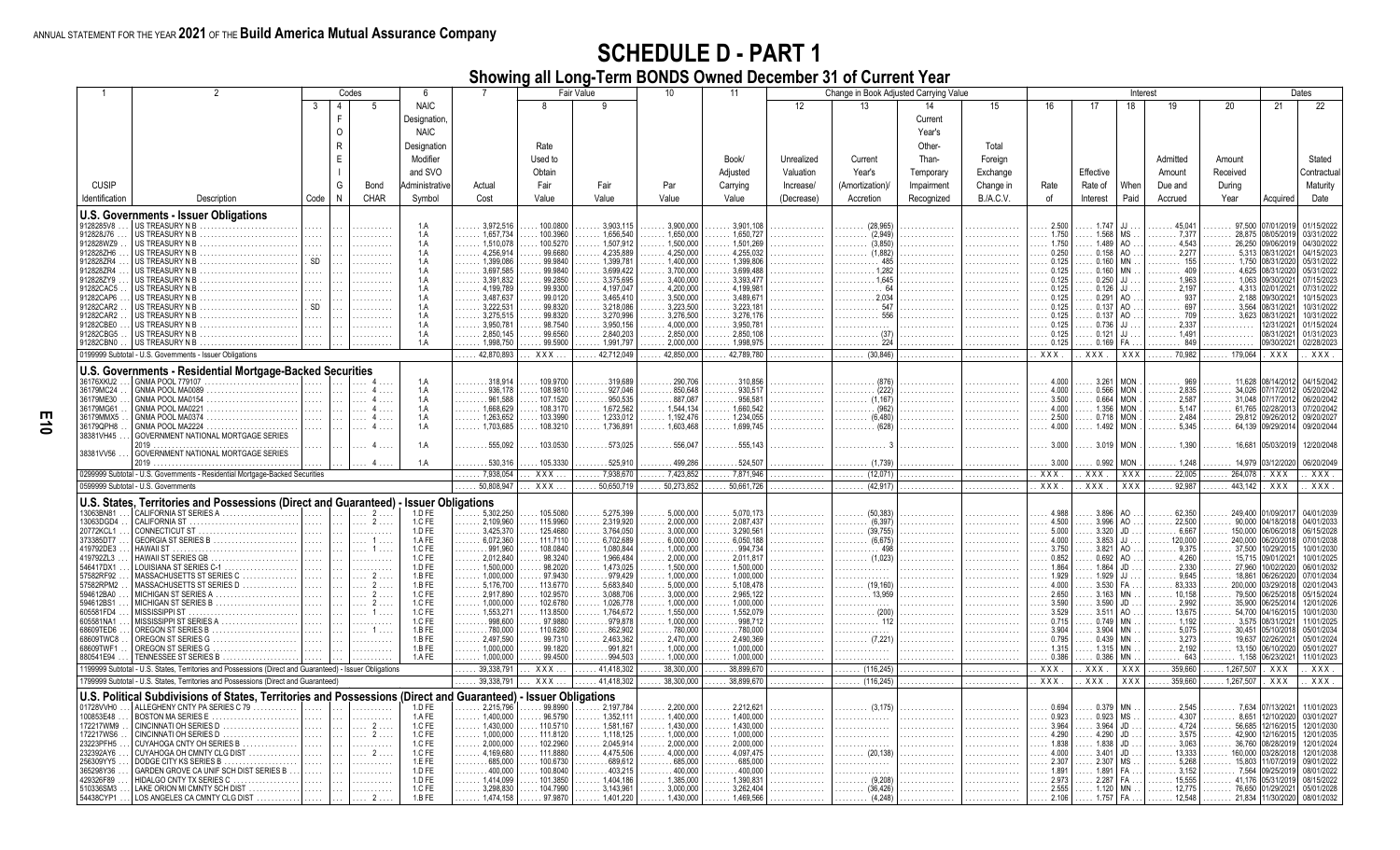|                        |                                                                                                                        |          |                | Codes    | 6                |                                               |                      | <b>Fair Value</b>      | 10 <sup>1</sup>        | 11                            |                   | Change in Book Adjusted Carrying Value  |            |                  |                |                            | Interest        |                                 |                             |                                        | Dates                    |
|------------------------|------------------------------------------------------------------------------------------------------------------------|----------|----------------|----------|------------------|-----------------------------------------------|----------------------|------------------------|------------------------|-------------------------------|-------------------|-----------------------------------------|------------|------------------|----------------|----------------------------|-----------------|---------------------------------|-----------------------------|----------------------------------------|--------------------------|
|                        |                                                                                                                        | -3       | $\overline{4}$ | -5       | <b>NAIC</b>      |                                               |                      | -9                     |                        |                               | $12 \overline{ }$ | 13                                      | 14         | 15               | 16             | 17                         | 18              | 19                              | 20                          | 21                                     | 22                       |
|                        |                                                                                                                        |          | F              |          | Designation,     |                                               |                      |                        |                        |                               |                   |                                         | Current    |                  |                |                            |                 |                                 |                             |                                        |                          |
|                        |                                                                                                                        |          | $\Omega$       |          | <b>NAIC</b>      |                                               |                      |                        |                        |                               |                   |                                         | Year's     |                  |                |                            |                 |                                 |                             |                                        |                          |
|                        |                                                                                                                        |          | $\mathsf{R}$   |          | Designation      |                                               | Rate                 |                        |                        |                               |                   |                                         | Other-     | Total            |                |                            |                 |                                 |                             |                                        |                          |
|                        |                                                                                                                        |          | E              |          | Modifier         |                                               | Used to              |                        |                        | Book/                         | Unrealized        | Current                                 | Than-      | Foreign          |                |                            |                 | Admitted                        | Amount                      |                                        | Stated                   |
|                        |                                                                                                                        |          |                |          |                  |                                               |                      |                        |                        |                               |                   |                                         |            |                  |                |                            |                 |                                 |                             |                                        |                          |
|                        |                                                                                                                        |          |                |          | and SVO          |                                               | Obtain               |                        |                        | Adiusted                      | Valuation         | Year's                                  | Temporary  | Exchange         |                | Effective                  |                 | Amount                          | Received                    |                                        | Contractua               |
| <b>CUSIP</b>           |                                                                                                                        |          | G              | Bond     | vdministrative   | Actual                                        | Fair                 | Fair                   | Par                    | Carrying                      | Increase/         | (Amortization)/                         | Impairment | Change in        | Rate           | Rate of                    | When            | Due and                         | Durina                      |                                        | Maturity                 |
| Identification         | Description                                                                                                            | Code     | N              | CHAR     | Symbol           | Cost                                          | Value                | Value                  | Value                  | Value                         | (Decrease)        | Accretion                               | Recognized | <b>B./A.C.V.</b> | of             | Interest                   | Paid            | Accrued                         | Year                        | Acquired                               | Date                     |
| 546585LX6<br>546585LY4 | LOUISVILLE & JEFFERSON CNTY KY SERIES B<br><b>OUISVILLE &amp; JEFFERSON CNTY KY SERIES B</b>                           |          |                |          | 1.B FE           | 384.693<br>398,243                            | 107.7320<br>107.3250 | 409.380<br>423.934     | 380,000                | 382.052<br>$\ldots$ . 396.420 | .                 | .                                       |            |                  | 4.000<br>4.000 | 3.850                      | JD              | 1,267                           | 15.200                      | 11/12/201                              | 2/01/2031<br>12/01/2032  |
| 592112UA2              | MET GOVT NASHVILLE & DAVIDSON SERIES B                                                                                 | $\cdots$ |                | . 2<br>. | 1.B FE<br>1.C FE | 3.000.000                                     | 98.2360              | 2.947.078              | . 395.000<br>3.000.000 | 3.000.000                     | .<br>.            | (330)<br>.<br>.                         | .          | .                | 0.413          | 3.900<br>0.413             | JD              | 1,317<br>6.195                  | $\ldots$ . 15,800<br>4.577  | 11/12/2015<br>01/27/2021               | 07/01/2024               |
| 64966LYY1              | CITY OF NEW YORK NY SERIES J-12                                                                                        | .        |                | . 1      | 1.C FE           | 3.210.675                                     | 106.8200             | 3.471.643              | 3.250.000              | 3.227.590                     | .                 | . 2.953<br>.                            |            |                  | 3.600          | 3.719                      |                 | 48.750                          | 117,000                     | 09/25/2015                             | 08/01/2028               |
| 64966LYZ8              | CITY OF NEW YORK NY SERIES J-12                                                                                        |          |                |          | 1.C FE           | 4,566,645                                     | 106.9880             | 4.814.449              | 4,500,000              | 4,523,347                     |                   | (7,047)                                 |            |                  | 3.700          | 3.521                      |                 | 69,375                          | 166,500                     | 03/12/2015                             | 08/01/2029               |
| 720424ZS2<br>73473RCG8 | PIERCE CNTY WA SCH DIST 10 TAC<br>PORT OF MORROW OR SERIES B                                                           |          |                |          | 1.BFE<br>1.GFE   | 1.104.642<br>.220.000                         | 98.9950<br>100.8680  | 1.088.950<br>221.910   | 1.100.000<br>.220.000  | 1.104.123<br>.220.000         |                   |                                         |            |                  | 0.693<br>2.750 | 0.563<br>2.750             | JD              | 635<br>504                      | 6.050                       | 3.812 08/16/2021<br>09/29/2011         | 12/01/2024<br>06/01/2022 |
| 750022FX8              | <b>RACINE WI</b>                                                                                                       |          |                |          | 1.D FE           | 2,370,000                                     | 98.6470              | 2,337,932              | 2,370,000              | 2,370,000                     |                   |                                         |            |                  | 0.700          | 0.700                      |                 | 1,383                           | 19,125                      | 09/16/2020                             | 12/01/2024               |
| 750022FY6              | <b>RACINE WI</b>                                                                                                       |          |                |          | 1.D FE           | 1,000,000                                     | 97.6210              | 976,209                | 1,000,000              | 1,000,000                     |                   |                                         |            |                  | 0.780          | 0.780                      |                 | 650                             | 8,992                       | 09/16/2020                             | 12/01/2025               |
| 769059YA8<br>770286EE8 | RIVERSIDE CA UNIF SCH DIST<br>ROBBINSVILLE TWP NJ MERCER CNT SERIES B                                                  |          |                |          | 1.D FE<br>1.B FE | 3,842,960<br>.450,000                         | 110.3160<br>105.4890 | 4,236,135<br>474,702   | 3,840,000<br>.450,000  | 3,842,289<br>.450,000         |                   |                                         |            |                  | 4.250<br>4.000 | 4.243<br>4.000             |                 | 68,000<br>8,300                 | 163,200<br>18,000           | 12/27/2016<br>7/22/2015                | 08/01/2036<br>07/15/2031 |
| 797272QY0              | SAN DIEGO CA CMNTY CLG DIST SERIES A                                                                                   |          |                |          | 1.AFE            | 1,084,548                                     | 103.6950             | 1,047,315              | 1,010,000              | 1,076,830                     |                   | (7,718)                                 |            |                  | 3.336          | 2.377 FA                   |                 | 14,039                          | . 33,694                    | 01/08/2021                             | 08/01/2043               |
|                        | 1899999 Subtotal - U.S. Political Subdivisions of States. Territories and Possessions (Direct and Guaranteed) - Issuer |          |                |          |                  |                                               |                      |                        |                        |                               |                   |                                         |            |                  |                |                            |                 |                                 |                             |                                        |                          |
| Obligations            |                                                                                                                        |          |                |          |                  | 41,119,969                                    | XXX                  | 42,262,438             | 40,445,000             | 40,940,548                    |                   | (86, 482)                               |            |                  | XXX            | XXX                        | <b>XXX</b>      | 301,260                         | 1,047,607                   | XXX                                    | XXX                      |
|                        | 2499999 Subtotal - U.S. Political Subdivisions of States, Territories and Possessions (Direct and Guaranteed)          |          |                |          |                  | 41,119,969                                    | XXX                  | 42,262,438             | 40,445,000             | 40,940,548                    |                   | (86, 482)                               | .          | .                | <b>XXX</b>     | XXX                        | XXX             | 301,260                         | 1,047,607                   | <b>XXX</b>                             | XXX                      |
|                        | U.S. Special Revenue, Special Assessment - Issuer Obligations                                                          |          |                |          |                  |                                               |                      |                        |                        |                               |                   |                                         |            |                  |                |                            |                 |                                 |                             |                                        |                          |
| 0418062B5              | ARLINGTON TX HGR EDU FIN CORP SERIES B                                                                                 | .        |                | .        | 1.AFE            | 500,000                                       | 99.0730              | 495.367                | .500,000               | .500,000                      | .                 | .                                       |            |                  | 0.653          | 0.653                      | FA.             | $\ldots$ . 1,324                | .                           | 07/13/2021                             | 02/15/2024               |
| 072024XG2              | BAY AREA CA TOLL AUTH TOLL BRI SERIES F-                                                                               |          |                |          | 1.C FE           | $\ldots$ . 1,500,000                          | 99.4650              | $\ldots$ 1.491.981     | 1,500,000              | 1.500.000                     | .                 |                                         | .          |                  | 2.019          | $2.019$ $AO$               |                 | .7,571                          | $\ldots \ldots$ 16,320      | 03/03/2021                             | 04/01/2030               |
| 091096NT0<br>13077DNK4 | BIRMINGHAM AL WTRWKS BRD WTR R<br>CALIFORNIA ST UNIV REVENUE SERIES E                                                  |          |                | . 2      | 1.C FE<br>1.D FE | .870.000<br>1.000.000<br>.                    | 99.7510<br>100.6530  | 867.832<br>1.006.534   | 870,000<br>1.000.000   | .870.000<br>1.000.000         | .<br>.            | .                                       |            |                  | 0.307<br>2.897 | $0.307$ JJ<br>2.895        | MN              | $\ldots$ . 1,135<br>4.828<br>.  | $\ldots$ . 32.511           | 107/14/2021<br>108/27/2020             | 01/01/2023<br>1/01/2051  |
| 167593T69              | CHICAGO IL O HARE INTERNATIONA SERIES D                                                                                | $\cdots$ |                | .        | 1.FFE            | 1,000,000<br>.                                | 101.2220             | 1.012.219              | 1.000.000              | 1,000,000                     | .                 | .                                       | .          |                  | 2.546          | 2.546                      |                 | 12,730<br>.                     | $\ldots \ldots 18,671$      | 09/25/2020                             | 01/01/2032               |
| 192098AM3              | COEUR D ALENE ID WSTWTR REVENU SERIES B                                                                                |          |                | .        | 1.C FE           | $\ldots \ldots 753,746$                       | 106.9820             | .748.876               | $\ldots$ . 700.000     | $\ldots$ . 751.11             | .                 | $\ldots$ (2,635)                        |            |                  | 5.000          | $0.584$ MS                 |                 | $\ldots \ldots 2,917$           |                             | 11/12/2021                             | 09/01/2023               |
| 192098AN1<br>196711QA6 | COEUR D ALENE ID WSTWTR REVENU SERIES B<br>COLORADO ST COPS SERIES B                                                   |          |                | .        | 1.C FE<br>1.D FE | .577,023<br>2.000.000                         | 110.2660<br>110.5910 | 573.385<br>2.211.819   | .520.000<br>2.000.000  | .575.256<br>2,000,000         |                   | . (1,767                                |            |                  | 5.000<br>3.969 | 0.951<br>$3.969$ $MS$      | <b>MS</b>       | $\ldots \ldots 2,167$<br>26.460 | 79,380                      | 1/12/2021<br>03/15/2018                | 09/01/2024<br>09/01/2033 |
| 198504C26              | COLUMBIA SC WTRWKS & SWR SYS SERIES B                                                                                  |          |                |          | 1.BFE            | .300.000                                      | 99.6700              | 299.010                | .300.000               | .300.000                      |                   |                                         |            |                  | 0.291          | 0.291                      | FA              | 364                             | 325                         | 03/04/2021                             | 02/01/2023               |
| 198504C34              | COLUMBIA SC WTRWKS & SWR SYS SERIES B                                                                                  |          |                |          | 1.B FE           | $\ldots \ldots 400,000$                       | 98.9370              | 395,748                | 400.000                | .400.000                      |                   |                                         |            |                  | 0.437          | 0.437                      |                 | 728                             | 651                         | 03/04/2021                             | 02/01/2024               |
| 232287CA8<br>2350366N5 | CUYAHOGA CNTY OH SALES TAX REV SERIES B                                                                                |          |                |          | 1.C FE           | 1,415,000                                     | 104.1080             | 1,473,133              | 1,415,000              | 1,415,000                     | .                 |                                         |            |                  | 3.667          | 3.665                      | MN              | . 25,944                        | 51,888                      | 0/05/201                               | 01/01/2035               |
| 243002BQ4              | DALLAS FORT WORTH TX INTERNATI SERIES C<br>DECATUR AL WTR & SWR REVENUE SERIES B                                       |          |                | .        | 1.E FE<br>1.D FE | 2,400,000<br>1,331,663                        | 100.0000<br>99.2160  | 2,400,004<br>1,324,530 | 2,400,000<br>1,335,000 | 2,400,000<br>1,332,749        | .                 | .                                       |            |                  | 1.649<br>0.240 | 1.649<br>0.344             |                 | .6,596<br>1,210                 | 39,576<br>1,308             | 7/31/2020<br>02/26/2021                | 11/01/2026<br>08/15/2023 |
| 25483VQD9              | DIST OF COLUMBIA REVENUE                                                                                               |          |                |          | 1.C FE           | 1.689.660                                     | 111.2930             | 1.669.392              | 1.500.000              | 1.665.292                     | .                 | (24, 368)<br>.                          |            |                  | 4.931          | 1.602                      | JD              | 6.164                           | 36,983                      | 06/22/202                              | 06/01/2035               |
| 29270C3A1              | ENERGY N W WA ELEC REVENUE SERIES B                                                                                    |          |                |          | 1.C FE           | .500.000                                      | 111.4830             | 557.417                | 500.000                | .500.000                      | .                 | .                                       |            |                  | 3.457          | 3.457                      |                 | 8.642                           | 17.285                      | 05/09/201                              | 07/01/2035               |
| 350805AL1<br>350805AM9 | FOUNTAIN VLY CA PENSN OBLIG SERIES A<br>FOUNTAIN VLY CA PENSN OBLIG SERIES A                                           |          |                |          | 1.AFE<br>1.AFE   | 1,293,758<br>.<br>$\ldots$ . 1,152,741        | 112.7750<br>113.9490 | 1.488.630<br>1,355,999 | 1.320.000<br>1,190,000 | 1.304.792<br>1,166,901        | .<br>.            | $\ldots \ldots \ldots 1.941$<br>. 2,497 | .          |                  | 4.000<br>4.000 | 4.200<br>4.300             | <b>MS</b><br>MS | 17,600<br>15,867                | 52,800<br>.<br>47,600       | 08/20/2015<br> 08/20/2015              | 09/01/2028<br>09/01/2029 |
| 386166GY2              | <b>GRAND PRAIRIE TX SALES TAX REV</b>                                                                                  |          |                |          | 1.E FE           | 1,450,000<br>.                                | 106.4900             | 1.544.104              | 1.450,000              | 1,450,000                     | .                 | .                                       |            |                  | 3.891          | 3.891                      |                 | 28,210                          | 56,420                      | 1/04/2015                              | 01/01/2027               |
| 386166GZ9              | <b>GRAND PRAIRIE TX SALES TAX REV</b>                                                                                  |          |                |          | 1.E FE           | 3.010.000                                     | 107.1840             | 3.226.247              | 3.010.000              | 3.010.000                     |                   |                                         |            |                  | 4.071          | 4.071                      |                 | 61,269                          | 122.537                     | 1/04/2015                              | 01/01/2028               |
| 39081HCH3<br>39081HCJ9 | GREAT LAKES MI WTR AUTH SWR DI SERIES A<br>GREAT LAKES MI WTR AUTH SEWAGE SERIES A                                     |          |                |          | 1.E FE<br>1.E FE | $\ldots \ldots 635,000$<br>$\ldots$ 1.000.000 | 100.7550<br>100.8440 | . 639.793<br>1.008.438 | .635.000<br>1.000.000  | .635,000<br>1.000.000         |                   |                                         |            |                  | 1.654<br>1.833 | 1.654<br>1.833             |                 | 5,251<br>9.165                  | 10.941<br>19.094            | 06/05/2020<br>06/05/2020               | 07/01/2025<br>07/01/2026 |
| 39081JDZ8              | GREAT LAKES MI WTR AUTH WTR SP SERIES C                                                                                |          |                |          | 1.E FE           | $\ldots$ . 2,102,980                          | 105.8110             | 2.116.213              | 2.000.000              | 2,097,005                     | .                 | . (5,975                                | .          |                  | 3.473          | 2.827                      |                 | 34.730                          | $\ldots \ldots 34,730$      | 05/21/2021                             | 07/01/2041               |
| 395476BN3              | GREENSBORO NC LIMITED OBLIG                                                                                            |          |                |          | 1.B FE           | 4,555,000                                     | 111.0510             | 5.058.35               | 4,555,000              | 4,555,000                     | .                 | .                                       |            |                  | 3.848          | 3.848                      | FA.             | 73,032                          | 175,276                     | 01/25/2018                             | 02/01/2038               |
| 416498EH2<br>432275AM7 | HARTFORD CNTY CT MET DIST CLEA SERIES B<br>HILLSBOROUGH CNTY FL AVIATION SERIES B                                      |          |                |          | 1.D FE<br>1.GFE  | $\ldots$ . 1,825,000<br>2.010.000             | 99.3410<br>106.3270  | 1.812.978<br>2.137.163 | 1.825.000<br>2.010.000 | 1,825,000<br>2.010.000        | .                 | .                                       | .          |                  | 0.515<br>4.601 | $0.515$ MN<br>$4.601$ $AO$ |                 | . 1.514<br>23.120               | $\ldots$ . 92.480           | 10/21/2021<br>08/19/2015               | 11/01/2023<br>10/01/2029 |
| 442349EM4              | HOUSTON TX ARPT SYS REVENUE SERIES C                                                                                   |          |                |          | 1.FFE            | 2.000.000<br>.                                | 99.7980              | 1.995.954              | 2.000.000              | 2.000.000                     | .<br>.            | .<br>.                                  | .<br>.     |                  | 1.372          | 1.372                      |                 | 13.720                          | 19.132<br>.                 | 109/18/2020                            | 07/01/2025               |
| 452227GD7              | LLINOIS ST SALES TAX REVENUE                                                                                           |          |                |          | 2.AFE            | $\ldots$ . 1,179,524                          | 102.1450             | 1,261,491              | 1,235,000              | 1,217,755                     | .                 | . 11,361                                |            |                  | 2.600          | 3.595                      | JD              | . 1,427                         | 32,110                      | 06/22/2018                             | 06/15/2023               |
| 452227JM4              | LLINOIS ST SALES TAX REVENUE                                                                                           |          |                |          | 2.AFE<br>1.DFE   | 3,981,000<br>3,500,000                        | 103.4190<br>113.5260 | 4,136,77<br>3.973.393  | 4,000,000<br>3,500,000 | 3,994,104<br>3,500,000        | .                 | . 3,884                                 |            |                  | 3.490<br>4.160 | 3.595<br>4.160             | JD<br>MN        | 6,204                           | 139,600<br>145,600          | 06/22/2018                             | 06/15/2023               |
| 452650FH2<br>45470RDU7 | MPERIAL CA IRR DIST ELEC REVE SERIES B<br>NDIANA ST FIN AUTH HIGHWAY RE SERIES A                                       |          |                |          | 1.B FE           | 5,191,459                                     | 122.6000             | 5,455,700              | 4.450.000              | 4,929,170                     |                   |                                         |            |                  | 5.000          | 3.000                      | JD              | 24,267<br>18,542                | 222,500                     | 07/23/2015<br>03/29/2018               | 11/01/2030<br>06/01/2037 |
| 45506DVC6              | NDIANA ST FIN AUTH REVENUE SERIES C                                                                                    |          |                |          | 1.B FE           | 1.250.000                                     | 118.0340             | 1.475.420              | 1.250.000              | 1.250.000                     |                   |                                         |            |                  | 4.459          | 4.459                      |                 | 25,701                          | 55.738                      | 7/02/2015                              | 07/15/2030               |
| 45506DVE2              | NDIANA ST FIN AUTH REVENUE SERIES C                                                                                    |          |                |          | 1.B FE           | 1,250,000                                     | 120.0210             | 1.500.269              | 1,250,000              | 1,250,000                     |                   |                                         |            |                  | 4.529          | 4.529                      |                 | 26.105                          | 56,613                      | 7/02/201!                              | 07/15/2031               |
| 48542RSF2<br>48542RSG0 | KANSAS ST DEV FIN AUTH REVENUE SERIES K<br>KANSAS ST DEV FIN AUTH REVENUE SERIES K                                     |          |                |          | 1.E FE<br>1.E FE | 1,000,000<br>1,500,000                        | 99.6050<br>99.0380   | 996.051<br>1,485,57    | 1.000.000<br>1,500,000 | 1.000.000<br>1,500,000        | .<br>.            | .                                       |            |                  | 0.407<br>0.662 | 0.407<br>0.662             | MN<br><b>MN</b> | . 678<br>1,655                  | . 735<br>1,793              | I08/18/2021<br> 08/18/2021             | 05/01/2023<br>05/01/2024 |
| 544445BD0              | LOS ANGELES CA DEPT OF ARPTS A SERIES C                                                                                |          |                |          | 1.C FE           | 1.000.000                                     | 112.4360             | 1.124.356              | 1.000.000              | 1.000.000                     | .                 | .                                       |            |                  | 3.887          | 3.887                      | MN              | 4,967                           | 38,870                      | /16/201                                | 05/15/2038               |
| 544587L55              | LOS ANGELES CA MUNI IMPT CORPL SERIES C                                                                                |          |                | . 1      | 1.D FE           | 1.230.000                                     | 109.0970             | 1.341.887              | 1.230.000              | 1,230,000                     | .                 |                                         |            |                  | 3.417          | 3.417                      |                 | . 7,005                         | 42.029                      | /18/2018                               | 1/01/2027                |
| 546486BV2<br>557363DM7 | LOUISIANA ST HIGHWAY IMPT REVE SERIES A<br>MADISON CNTY NY CAPITAL RESOUR                                              |          |                | .        | 1.C FE<br>1.D FE | 2.000.000<br>1.175.000                        | 98.1580<br>100.8570  | 1.963.154<br>1.185.071 | 2.000.000<br>1.175.000 | 2.000.000<br>1.175.000        | .<br>.            | .                                       | .          | .                | 0.697<br>2.045 | 0.697<br>2.045             | JD              | 620<br>12.014                   | 11.229<br>.<br>24.029       | 1/21/202<br>1/08/201                   | 06/15/2025<br>07/01/2022 |
| 557363DV7              | MADISON CNTY NY CAPITAL RESOUR                                                                                         |          |                |          | 1.D FE           | 2.000.000                                     | 107.4800             | 2.149.592              | 2.000.000              | 2.000.000                     |                   |                                         |            |                  | 2.894          | 2.894                      |                 | 28.940                          | 57,880                      | 1/08/2019                              | 07/01/2030               |
| 57421FAB3              | MARYLAND ST DEPT OF TRANSPRTN SERIES A                                                                                 |          |                |          | 1.FFE            | .990.800                                      | 98.4640              | .984.643               | 1.000.000              | .991.378                      |                   |                                         |            |                  | 0.526          | 0.864                      | <b>FA</b>       | 2.192                           |                             | 0/26/2021                              | 08/01/2024               |
| 576000XQ1<br>576000ZD8 | MASSACHUSETTS ST SCH BLDG AUTH SERIES B<br>MASSACHUSETTS ST SCH BLDG AUTH SERIES B                                     |          |                |          | 1.C FE<br>1.B FE | 2.047.249<br>2.535.650                        | 104.6510<br>99.1850  | 2.035.455<br>2.479.629 | 1.945.000<br>2.500.000 | 2.040.019<br>2.526.380        |                   | (7.230)<br>.                            |            |                  | 3.395<br>0.785 | 2.695<br>0.380             | AO              | 13.940<br>.7.414                | 33,016<br>$\ldots$ . 21.260 | 04/29/2021                             | 10/15/2040<br>08/15/2024 |
| 579086CF4              | MCALLEN TX DEV CORP                                                                                                    |          |                |          | 1.AFE            | $\ldots$ . 1,215,000                          | 112.0810             | 1,361,784              | 1,215,000              | 1,215,000                     | .                 |                                         |            |                  | 4.070          | 4.070                      | FA              | 18,681                          | 49,451                      | 01/25/2021<br>03/08/2017               | 08/15/2036               |
| 59333NN90              | MIAMI DADE CNTY FL SPL OBLIG SERIES B                                                                                  |          |                |          | 1.D FE           | $\ldots$ . 1,993,780                          | 99.4670              | 1,989,333              | 2,000,000              | 1,996,891                     |                   |                                         |            |                  | 0.375          | 0.500                      | AO.             | 1,875                           | $\ldots \ldots 7,521$       | 09/22/2020                             | 04/01/2023               |
| 59333P2S6              | MIAMI DADE CNTY FL AVIATION RE SERIES D                                                                                |          |                |          | 1.FFE            | 1,000,000                                     | 107.0450             | 1,070,447              | 1,000,000              | 1,000,000                     |                   |                                         |            |                  | 3.982          | 3.982 AO                   |                 | . 9,955                         | $\ldots$ . 39,820           | 08/11/2017                             | 10/01/2041               |
| 59333P3W6<br>59333PW20 | MIAMI DADE CNTY FL AVIATION RE SERIES F<br>MIAMI DADE CNTY FL AVIATION RE SERIES B                                     |          |                |          | 1.FFE<br>1.FFE   | 2,041,400<br>1,404,345                        | 109.6720<br>105.5630 | 2,193,433<br>1,583,448 | 2,000,000<br>1,500,000 | 2,030,770<br>1,416,722        | .                 | $\ldots$ (3,943)<br>.2,699              |            |                  | 4.280<br>3.856 | $4.015$ $AO$ .<br>4.279 AO |                 | 21,400<br>14,460                |                             | 85,600 03/21/2019<br>57,840 01/05/2017 | 10/01/2041<br>10/01/2041 |
|                        |                                                                                                                        |          |                |          |                  |                                               |                      |                        |                        |                               |                   |                                         |            |                  |                |                            |                 |                                 |                             |                                        |                          |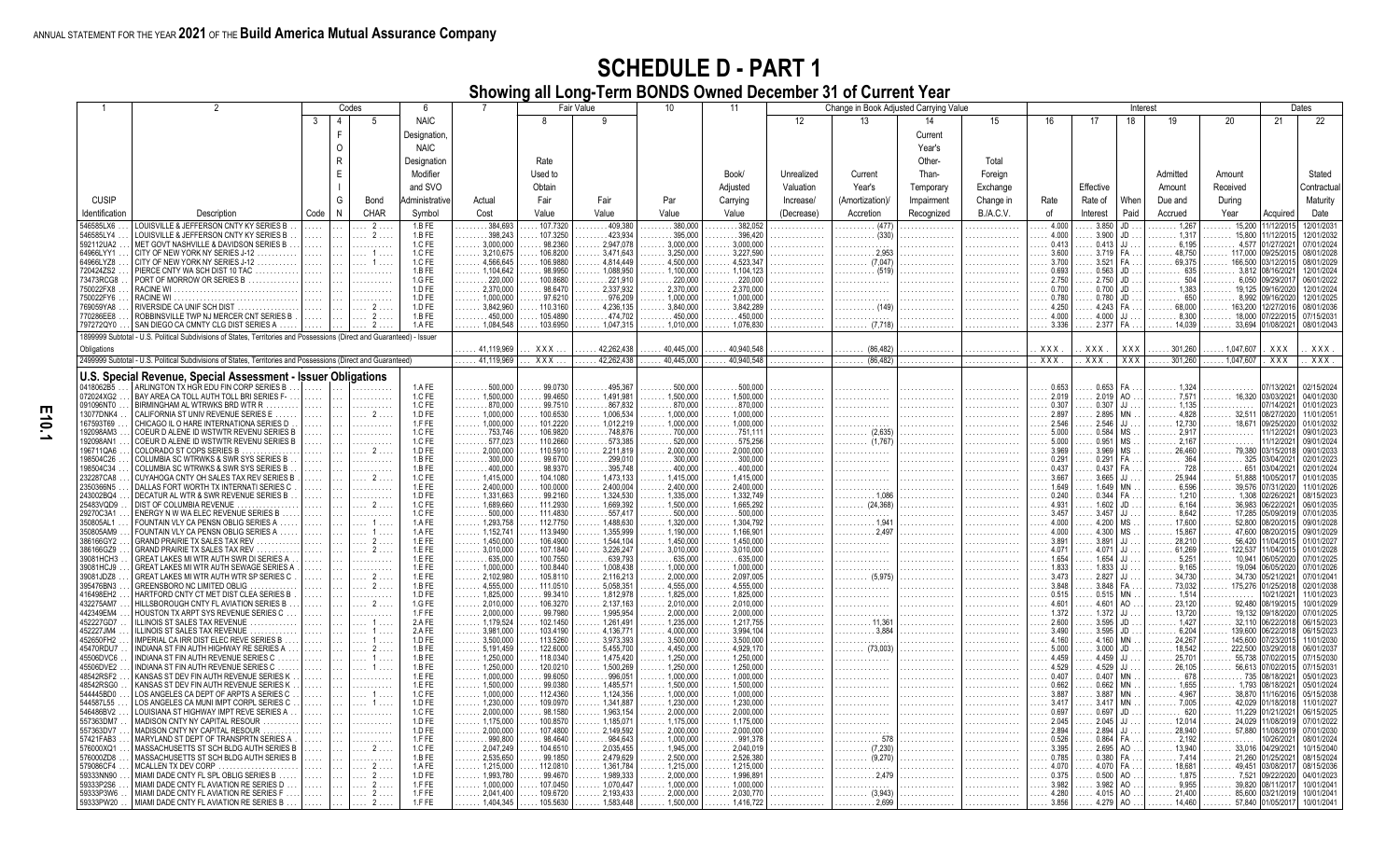|                        |                                                                                    |      |              | Codes      | 6                |                                          |                      | <b>Fair Value</b>      | 10 <sup>1</sup>        | 11                     |                   | Change in Book Adjusted Carrying Value |            |                  |                |                | Interest          |                  |                              |                           | Dates                    |
|------------------------|------------------------------------------------------------------------------------|------|--------------|------------|------------------|------------------------------------------|----------------------|------------------------|------------------------|------------------------|-------------------|----------------------------------------|------------|------------------|----------------|----------------|-------------------|------------------|------------------------------|---------------------------|--------------------------|
|                        |                                                                                    | -3   | 4            | -5         | <b>NAIC</b>      |                                          |                      | -9                     |                        |                        | $12 \overline{ }$ | 13                                     | 14         | 15               | 16             | 17             | 18                | 19               | 20                           | 21                        | 22                       |
|                        |                                                                                    |      | F            |            | Designation,     |                                          |                      |                        |                        |                        |                   |                                        | Current    |                  |                |                |                   |                  |                              |                           |                          |
|                        |                                                                                    |      | $\Omega$     |            | <b>NAIC</b>      |                                          |                      |                        |                        |                        |                   |                                        | Year's     |                  |                |                |                   |                  |                              |                           |                          |
|                        |                                                                                    |      | $\mathsf{R}$ |            | Designation      |                                          | Rate                 |                        |                        |                        |                   |                                        | Other-     | Total            |                |                |                   |                  |                              |                           |                          |
|                        |                                                                                    |      | E            |            | Modifier         |                                          | Used to              |                        |                        | Book/                  | Unrealized        | Current                                | Than-      | Foreign          |                |                |                   | Admitted         | Amount                       |                           | Stated                   |
|                        |                                                                                    |      |              |            |                  |                                          |                      |                        |                        |                        |                   |                                        |            |                  |                |                |                   |                  |                              |                           |                          |
|                        |                                                                                    |      |              |            | and SVO          |                                          | Obtain               |                        |                        | Adiusted               | Valuation         | Year's                                 | Temporary  | Exchange         |                | Effective      |                   | Amount           | Received                     |                           | Contractua               |
| <b>CUSIP</b>           |                                                                                    |      | G            | Bond       | dministrative    | Actual                                   | Fair                 | Fair                   | Par                    | Carrying               | Increase/         | (Amortization)/                        | Impairment | Change in        | Rate           | Rate of        | When              | Due and          | During                       |                           | Maturity                 |
| Identification         | Description                                                                        | Code | $\mathsf{N}$ | CHAR       | Symbol           | Cost                                     | Value                | Value                  | Value                  | Value                  | (Decrease)        | Accretion                              | Recognized | <b>B./A.C.V.</b> | of             | Interest       | Paid              | Accrued          | Year                         | Acquired                  | Date                     |
| 59334DLS1<br>59334PJC2 | MIAMI DADE CNTY FL WTR & SWR R SERIES C<br>MIAMI DADE CNTY FL TRANSIT SAL SERIES B |      |              | $2$ .<br>. | 1.D FE<br>1.C FE | 750,000<br>1,250,000                     | 105.2930<br>97.6350  | 789.699<br>1,220,439   | 750,000<br>1,250,000   | 750,000<br>1,250,000   | .<br>.            | .                                      |            |                  | 3.490<br>1.250 | 3.489<br>1.250 | $\Omega$          | 6,544<br>7,812   | 26,175<br>$\ldots$ . 12,934  | 10/24/2019<br>08/13/2020  | 0/01/2042<br>07/01/2027  |
| 59334PJT5              | MIAMI DADE CNTY FL TRANSIT SAL SERIES B                                            |      |              |            | 1.C FE           | 1,485,000                                | 98.6140              | 1.479.216              | 1.500.000              | 1.485.824              |                   | .                                      |            | .                | 2.600          | 2.669          |                   | 19,500           | 32,283                       | 08/13/2020                | 07/01/2042               |
| 603827YD2              | MINNEAPOLIS SAINT PAUL MN META SERIES E                                            |      |              |            | 1.FFE            | 2,000,000                                | 108.9440             | 2,178,874              | 2,000,000              | 2,000,000              |                   |                                        |            |                  | 4.246          | 4.246          |                   | 42,460           | 84,920                       | 12/07/2016                | 01/01/2034               |
| 604633AY3<br>60636AMZ3 | MIRAMAR FL SPL OBLIG REVENUE<br>MISSOURI ST HLTH EDUCTNL FACS SERIES B             |      |              |            | 1.D FE<br>1.G FE | .750,000<br>1.508.739                    | 99.4460<br>111.1380  | .745.844<br>1.661.51   | .750,000<br>1.495.000  | .750.000<br>1.505.625  |                   |                                        |            |                  | 0.521<br>4.600 | 0.521<br>4.520 | AO.<br>AO         | . 977<br>17.192  | 684<br>68,770                | 07/01/2021<br>03/29/2017  | 10/01/2023<br>10/01/2034 |
| 60636AUF8              | MISSOURI ST HLTH & EDUCTNL FAC SERIES B                                            |      |              |            | 1.G FE           | 1.780.000                                | 101.2370             | 1.802.024              | 1.780.000              | 1.780.000              |                   |                                        |            |                  | 2.344          | 2.344          |                   | 10.431           | 41.723                       | 0/30/2019                 | 10/01/2022               |
| 61075TLJ5              | MONROE CNTY NY INDL DEV CORP R                                                     |      |              |            | 1.D FE           | 1.000.000                                | 120.1070             | 1,201,070              | 1,000,000              | 1,000,000              |                   |                                        |            |                  | 4.631          | 4.630          |                   | 23.155           | 46,310                       | 06/17/2015                | 07/01/2035               |
| 64579RBQ9<br>646066ZD5 | NEW JERSEY INSTITUTE OF TECHNO SERIES A<br>NEW JERSEY ST EDUCTNL FACS AUT SERIES G |      |              |            | 1.FFE<br>1.FFE   | 2,250,000<br>1,000,000                   | 109.3930<br>110.6630 | 2,461,340<br>1,106,631 | 2,250,000<br>1,000,000 | 2,250,000<br>1,000,000 | .                 |                                        |            |                  | 3.887<br>3.459 | 3.886<br>3.459 |                   | 43,729<br>17,295 | 87,458<br>34,590             | 05/18/2017<br>08/24/2016  | 07/01/2032<br>07/01/2032 |
| 646140DP5              | NEW JERSEY ST TURNPIKE AUTH TU SERIES B                                            |      |              |            | 1.FFE            | 4.005.200                                | 97.4900              | 3.899.584              | 4.000.000              | 4,004,758              |                   | .                                      |            |                  | 1.047          | 1.017          |                   | 20,940           | 8,551                        | 108/11/202                | 01/01/2026               |
| 64989KLJ3<br>64990C7A3 | NEW YORK ST PWR AUTH REVENUE SERIES B<br>NEW YORK ST DORM AUTH REVENUES SERIES I   |      |              |            | 1.C FE<br>1.D FE | 1.073.160<br>1,250,000                   | 102.0170<br>111.1670 | 1.020.175<br>1.389.586 | 1.000.000<br>1.250.00  | 1.068.000<br>1,250,000 | .                 | (3,608)<br>.                           |            |                  | 2.818<br>3.644 | 2.295<br>3.644 |                   | 3.601<br>22,775  | 28.180<br>45.550             | 07/21/2020<br>05/04/2018  | 11/15/2039<br>07/01/2028 |
| 64990C7B1              | NEW YORK ST DORM AUTH REVENUES SERIES I                                            |      |              |            | 1.D FE           | 1,500,000                                | 111.5470             | 1,673,212              | 1,500,000              | 1,500,000              | .<br>.            | .<br>.                                 | .          |                  | 3.744          | 3.744          |                   | 28,080           | 56,160                       | 05/04/2018                | 07/01/2029               |
| 64990C7C9              | NEW YORK ST DORM AUTH REVENUES SERIES E                                            |      |              |            | 1.D FE           | 2,075,000                                | 111.5510             | 2.314.677              | 2,075,000              | 2,075,000              |                   | .                                      |            |                  | 3.794          | 3.794          |                   | 39,363           | 78,726                       | 05/04/2018                | 07/01/2030               |
| 64990CZW4<br>665398MF7 | NEW YORK ST DORM AUTH REVENUES SERIES B<br>NTHRN MI UNIV REVENUES SERIES B         |      |              |            | 1.D FE<br>1.FFE  | 2.500.000<br>$\ldots \ldots 500.000$     | 108,5970<br>102.5770 | 2.714.925<br>.512.885  | 2.500.000<br>.500.000  | 2.500.000<br>.500.000  |                   |                                        |            |                  | 3.998<br>3.510 | 3.998<br>3.510 | JD                | 49.975<br>1.463  | 99.950<br>17.550             | 05/17/2017<br>105/18/2018 | 07/01/2039<br>12/01/2022 |
| 665398MT7              | VTHRN MI UNIV REVENUES SERIES B                                                    |      |              |            | 1.FFE            | $\ldots$ 1,795,000                       | 110.9540             | 1,991,631              | 1,795,000              | 1,795,000              |                   |                                        |            |                  | 4.450          | 4.450          | JD                | 6,656            | 79,878                       | 05/18/2018                | 12/01/2038               |
| 672319CD0              | OAKLAND CA PENSN OBLG                                                              |      |              |            | 1.C FE           | $\ldots$ . 2,114,280                     | 103.2410             | 2,064,82               | 2,000,000              | 2,034,088              | .                 | . (35,016                              | .          |                  | 4.000          | 2.183          | JD                | 3,556            | 80,000<br>.                  | 09/03/2019                | 12/15/2022               |
| 67232TBP9<br>678505FW3 | OAKLAND CA REDEV SUCCESSOR AGY SERIES<br>OKLAHOMA ST AGRIC & MECH CLGSR SERIES A   |      |              |            | 1.D FE<br>1.D FE | .741,270<br>500,000                      | 111.9130<br>106.2160 | 839,349<br>531.078     | .750,000<br>500,000    | .742,831<br>500,000    | .                 | . 47                                   |            |                  | 4.000<br>3.450 | 4.104<br>3.450 | MS<br>FA          | 10,000<br>.7.188 | 30,000<br>17,250             | 05/10/2018<br>04/14/2016  | 09/01/2033<br>08/01/2031 |
| 679088DR2              | OKLAHOMA ST CAPITOL IMPT AUTH SERIES C                                             |      |              |            | 1.D FE           | 1.000.000                                | 108.5300             | 1.085.300              | 1.000.000              | 1.000.000              | .<br>.            |                                        |            |                  | 4.100          | 4.100          |                   | 20,500           | 41.000                       | 7/27/201                  | 07/01/2036               |
| 681785JJ1              | OMAHA NE PUBLIC FACS CORP LEAS                                                     |      |              |            | 1.C FE           | 2,000,000                                | 120.6530             | 2.413.06               | 2,000,000              | 2,000,000              | .                 | .                                      |            |                  | 4.153          | $4.153$ FA     |                   | 34,608           | 83,060                       | 02/23/2017                | 02/01/2038               |
| 684518AB9<br>68607DNK7 | ORANGE CNTY FL SCH BRD LEASING<br>OREGON ST DEPT OF TRANSPRTN HI SERIES A          |      |              |            | 1.C FE<br>1.B FE | 2.005.860<br>2,099,684                   | 99.7620<br>129.6550  | 1.995.245<br>2.204.136 | 2.000.000<br>1,700,000 | 2.005.539<br>1.949.26  | .                 | . (321<br>(24,927<br>.                 |            |                  | 1.150<br>5.784 | 1.056<br>3.729 | <b>MJSD</b><br>MN | 1.022<br>12,564  | 5.750<br>98,328              | 10/27/2021<br> 04/27/2015 | 12/15/2024<br>11/15/2030 |
| 69661KDB3              | PALM COAST FL UTILITY SYS REVE                                                     |      |              |            | 1.D FE           | 1.185.000                                | 99.8980              | 1.183.789              | 1.185.000              | 1.185.000              |                   |                                        |            |                  | 0.340          | 0.340          | AO.               | 1.007            | .716                         | 107/09/2021               | 10/01/2022               |
| 709235F83              | PENNSYLVANIA ST UNIV SERIES B                                                      |      |              |            | 1.C FE           | 2,670,000                                | 101.0730             | 2.698.645              | 2.670.000              | 2,670,000              |                   |                                        |            |                  | 2.100          | 2.100          | MS                | 18,690           | 56,070                       | 06/12/2019                | 09/01/2022               |
| 717893L33<br>71884AYG8 | PHILADELPHIA PA WTR & WSTWTR SERIES A<br>PHOENIX AZ CIVIC IMPT CORP EXC SERIES B   |      |              |            | 1.E FE<br>1.C FE | 1,500,000<br>2,425,000                   | 113.4550<br>107.0590 | 1,701,825<br>2,596,183 | 1,500,000<br>2,425,000 | 1,500,000<br>2,425,000 | .                 | .                                      |            |                  | 4.289<br>3.702 | 4.288<br>3.702 |                   | 16,084<br>44,887 | 64,335<br>89,774             | 02/14/2019<br>04/22/2015  | 0/01/2040<br>07/01/2030  |
| 73358W4V3              | PORT AUTH OF NEW YORK & NEW JE SERIES AA                                           |      |              |            | 1.E FE           | 2,035,100                                | 100.5330             | 2,010,658              | 2,000,000              | 2,022,631              | .                 | . (12,469                              | .          |                  | 1.086          | 0.329          |                   | 10,860           | 21,298                       | 02/26/2021                | 07/01/2023               |
| 733911BX8<br>735000TU5 | PORT OF CORPUS CHRISTI AUTHORI                                                     |      |              |            | 1.E FE<br>1.E FE | 2.170.000<br>1,300,000                   | 109.9460<br>99.3990  | 2,385,83<br>1.292.192  | 2,170,000<br>1.300.000 | 2,170,000<br>1.300.000 |                   |                                        |            |                  | 4.237<br>2.299 | 4.237          | JD.               | 7,662<br>4.981   | 91,943<br>27,230             | 05/08/201                 | 12/01/2030<br>05/01/2032 |
| 735240S79              | PORT OF OAKLAND CA SERIES R<br>PORT OF PORTLAND OR ARPT REVEN                      |      |              |            | 2.AFE            | 1.500.000                                | 105.7240             | 1.585.862              | 1.500.000              | 1.500.000              | .                 |                                        |            |                  | 4.067          | 2.299<br>4.066 |                   | 30.502           | 61.005                       | 1/20/2020<br>104/04/2019  | 07/01/2039               |
| 752111PF5              | RANCHO CA WTR DIST FING AUTH SERIES A                                              |      |              | .          | 1.AFE            | 1,215,000                                | 97.2780              | 1.181.929              | 1.215.00               | 1.215.000              | .                 | .                                      | .          |                  | 1.050          | 1.050          |                   | 5.316            | 6,804<br>.                   | 101/07/202                | 08/01/2027               |
| 752111PG3<br>75845HLG6 | RANCHO CA WTR DIST FING AUTH SERIES A<br>REEDY CREEK FL IMPT DIST UTILS SERIES 20  |      |              |            | 1.AFE<br>1.FFE   | $\ldots \ldots 820,000$<br>1,600,000     | 98.0210<br>102.1310  | 803.775<br>1,634,096   | .820.000<br>1,600,000  | .820,000<br>1,600,000  |                   | .                                      |            |                  | 1.350<br>3.279 | 1.350<br>3.279 | AO                | 4.613<br>13,116  | 5,904<br>52,464              | 101/07/2021<br>06/28/2018 | 08/01/2028<br>10/01/2022 |
| 759136VD3              | REGL TRANSPRTN DIST CO SALES T SERIES A                                            |      |              |            | 1.C FE           | 2,500,000                                | 97.2220              | 2.430.561              | 2.500.000              | 2.500.000              |                   | .                                      |            |                  | 0.900          | 0.900          | MN                | 3.750            | 14.375                       | 02/19/2021                | 11/01/2026               |
| 762232BK1              | RHODE ISLAND COMMERCE CORP REV SERIES.                                             |      |              |            | 1.D FE           | $\ldots$ 1,000,000                       | 108.2250             | 1,082,248              | 1,000,000              | 1,000,000              |                   |                                        |            |                  | 3.297          | 3.297          | MN                | 5,495            | 32,970                       | 04/12/2019                | 05/01/2028               |
| 762326AC0<br>762326AD8 | RHODE ISLAND ST TURNPIKE & BRI SERIES<br>RHODE ISLAND ST TURNPIKE & BRI SERIES     |      |              |            | 1.G FE<br>1.G FE | $\ldots \ldots 390,000$<br>.665,000<br>. | 101.4300<br>102.3700 | 395.576<br>680,759     | 390,000<br>665,000     | .390.000<br>.665,000   | .<br>.            | .<br>.                                 | .          |                  | 2.160<br>2.232 | 2.160<br>2.232 | JD<br>JD          | 702<br>1,237     | 8,424<br>14,843              | 11/21/2019<br>11/21/2019  | 12/01/2022<br>12/01/2023 |
| 78607QBA2              | SACRAMENTO CA SUBURBAN WTR DIS SERIES.                                             |      |              |            | 1.B FE           | 300,000                                  | 103.6780             | 311,034                | 300,000                | 300,000                | .                 |                                        |            |                  | 3.770          | 3.770          | <b>MN</b>         | 1,885            | 11,310                       | 05/03/2018                | 1/01/2026                |
| 78607QBB0              | SACRAMENTO CA SUBURBAN WTR DIS SERIES /                                            |      |              |            | 1.B FE           | 300.000                                  | 103.8120             | 311.437                | 300.000                | 300,000                | .                 |                                        |            |                  | 3.870          | 3.870          | MN                | 1,935            | 11,610                       | 05/03/2018                | 1/01/2027                |
| 786134WH5<br>79165TRS2 | SACRAMENTO CNTY CA SANTN DISTS SERIES B<br>SAINT LOUIS MO MUNI FIN CORP SERIES B   |      |              |            | 1.C FE<br>1.FFE  | 2.000.000<br>1,735,000                   | 98.0120<br>108.7730  | 1.960.245<br>1.887.21  | 2.000.000<br>1.735.000 | 2.000.000<br>1,735,000 | .<br>.            | .<br>.                                 | .          |                  | 1.255<br>4.072 | 1.255<br>4.072 | .ID<br>AO.        | 2.092<br>14,915  | 25,100<br>70,649             | 106/18/2020<br>04/22/2016 | 2/01/2026<br>04/15/2031  |
| 79560TEF5              | SALT LAKE CITY UT SALES & EXCI SERIES B                                            |      |              |            | 1.B FE           | 1,053,110                                | 103.9920             | 1.039.921              | 1.000.000              | 1.050.070              | .                 | . (3,040                               |            |                  | 3.102          | 2.390          |                   | 7.755            |                              | 15.510 06/22/2021         | 04/01/2038               |
| 797055DK3              | SAN BUENAVENTURA CA WTR REVENU                                                     |      |              |            | 1.C FE<br>1.C FE | 500,000                                  | 98.9760<br>99.1060   | 494.880<br>445.975     | .500,000<br>450.000    | .500,000               |                   |                                        |            |                  | 0.852          | 0.852<br>1.169 |                   | 2,130            | 2,296                        | 12/04/2020                | 01/01/2025               |
| 797055DL1<br>79765RP78 | SAN BUENAVENTURA CA WTR REVENU<br>SAN FRANCISCO CITY & CNTY CA P SERIES C          |      |              |            | 1.D FE           | 450,000<br>3.000.000                     | 108.9940             | 3.269.813              | 3.000.000              | .450,000<br>3.000.000  |                   |                                        |            |                  | 1.169<br>3.700 | 3.700          | MN                | 2,630<br>18,500  | 2,835<br>111.000             | 12/04/2020<br>1/29/2016   | 01/01/2026<br>1/01/2032  |
| 82707BDK2              | SILICON VLY CA CLEAN WTR WSTWT SERIES A                                            |      |              |            | 1.C FE           | 2,000,000                                | 99.3610              | 1,987,21               | 2,000,000              | 2,000,000              |                   |                                        |            |                  | 0.277          | 0.277          |                   | 2,308            | 2,078                        | 3/03/2021                 | 08/01/2023               |
| 83759RAJ8<br>882806GD8 | S DAVIS UT SWR DIST COMB UTILI SERIES A<br>TEXAS ST TECH UNIV REVENUES SERIES B    |      |              |            | 1.FFE<br>1.BFE   | .997,140<br>2,980,000                    | 109.3460<br>109.4990 | 1,093,463<br>3,263,06  | 1,000,000<br>2,980,000 | .997,94<br>2,980,000   | .                 | .                                      |            |                  | 4.125<br>4.000 | 4.153<br>4.000 | JD<br>FA          | 3,438<br>45,031  | 41,250<br>119,200            | 05/10/201<br>1/31/2011    | 12/01/2032<br>02/15/2038 |
| 91335VKK1              | UNIV OF PITTSBURGH PA OF THE C SERIES B                                            |      |              |            | 1.B FE           | 5,000,000                                | 113.0340             | 5.651.70               | 5,000,000              | 5.000.000              | .                 | .                                      |            |                  | 3.596          | 3.595          | MS.               | 52,941           | 179,800                      | 03/10/201                 | 09/15/2030               |
| 91412GXV2              | UNIV OF CALIFORNIA CA REVENUES SERIES.                                             |      |              |            | 1.D FE           | 1.750.000                                | 115.1320             | 2.014.81               | 1.750.000              | 1.750.000              |                   |                                        |            |                  | 4.009          | 4.009          |                   | 8.965            | 70.158                       | 03/13/2015                | 05/15/2030               |
| 91412HDQ3<br>9143017H3 | UNIV OF CALIFORNIA CA REVENUES SERIES P<br>UNIV OF HOUSTON TX SERIES B             |      |              |            | 1.D FE<br>1.C FE | 1.248.709<br>3,368,820                   | 112.3310<br>105.1580 | 1.387.292<br>3,680,544 | 1.235.000<br>3,500,000 | 1.244.401<br>3,424,970 | .<br>.            | (1.283)<br>.<br>. 16,677               |            |                  | 3.906<br>2.860 | 3.770<br>3.422 | MN<br>FA          | 6.164<br>37,816  | 48.239<br>100,100            | 06/22/2018<br>06/27/2018  | 05/15/2028<br>02/15/2026 |
| 914302HA5              | UNIV OF HOUSTON TX UNIV REVENU SERIES B                                            |      |              |            | 1.C FE           | 1,502,074                                | 104.2210             | 1,459,100              | 1,400,000              | 1,473,51               |                   | (28, 557)                              |            |                  | 3.000          | 0.509          | FA                | 15,867           | 21,000                       | 02/26/2021                | 02/15/2024               |
| 914437UZ9              | UNIV OF MASSACHUSETTS MA BLDG SERIES 202                                           |      |              |            | 1.C FE           | 2,036,640                                | 99.4690              | 1.989.373              | 2,000,000              | 2,031,410              |                   | (5, 174)                               |            |                  | 1.391          | 1.112          | <b>MN</b>         | 4,637            | 28,052                       | 12/23/2020                | 11/01/2027               |
| 914455LJ7<br>914455UC2 | UNIV OF MICHIGAN MI<br>UNIV OF MICHIGAN MI SERIES B.                               |      |              |            | 1.AFE<br>1.AFE   | 1,823,807<br>$\ldots$ 1,500,000          | 106.8470<br>99.3840  | 1.784.345<br>1,490,767 | 1.670.000<br>1,500,000 | 1.803.898<br>1,500,000 | .                 | (19,909)                               |            |                  | 4.056<br>1.004 | 0.465<br>1.004 | AO<br>AO.         | 16.934<br>3,765  | 33,868<br>15,060<br>.        | 08/27/2021<br>06/10/2020  | 04/01/2024<br>04/01/2025 |
| 9147608E6              | UNIVERSITY OF OKLAHOMA/THE                                                         |      |              |            | 1.C FE           | 1,500,220                                | 110.5500             | 1,658,257              | 1,500,000              | 1,500,176              | .                 |                                        |            |                  | 4.029          | 4.027          |                   | 30,218           | 60,435                       | 06/26/2018                | 07/01/2036               |
| 914805FA9              | UNIV OF PITTSBURGH PA HGR EDU SERIES A<br>UNIV OF TOLEDO OH SERIES B               |      |              |            | 1.B FE<br>1.FFE  | 3,040,560<br>1.500.000                   | 115.9370             | 3,478,119              | 3,000,000              | 3,032,889<br>1,500,000 | .                 | . (2,059)                              |            |                  | 3.646          | 3.537          | MS                | 32,206           | 109,380<br>.                 | 01/31/2018                | 09/15/2036               |
| 915138PL9<br>916544DY2 | UPPER SANTA CLARA VY CA JT PWR SERIES A                                            |      |              |            | 1.C FE           | 987.290                                  | 107.6420<br>108.8170 | 1,614,629<br>1.088.166 | 1,500,000<br>1.000.000 | 989.263                | .                 |                                        |            |                  | 4.258<br>3.750 | 4.258<br>3.846 | JD<br><b>FA</b>   | 5,323<br>15,625  | 63,870<br>$\ldots$ . 37.500  | 04/18/2018<br>01/24/2018  | 06/01/2044<br>08/01/2038 |
| 91754CBR0              | UTAH STATE BOARD OF REGENTS                                                        |      |              |            | 1.C FE           | 1.368.189                                | 125.4850             | 1.386.613              | 1.105.000              | 1.248.949              | .                 | $\ldots \ldots$ (19,900)               |            |                  | 6.186          | $3.833$ $AO$   |                   | 17,089           | .                            | 68.355 05/01/2015         | 04/01/2030               |
| 92778VKB3              | VIRGINIA ST CLG BLDG AUTH EDUC SERIES B                                            |      |              |            | 1.B FE           | 1,500,000                                | 97.9580              | 1,469,364              | 1,500,000              | 1,500,000              |                   |                                        |            |                  | 1.227          | $1.227$ FA.    |                   | $\ldots$ 7,669   | $\ldots$ 18,149   07/17/2020 |                           | 02/01/2027               |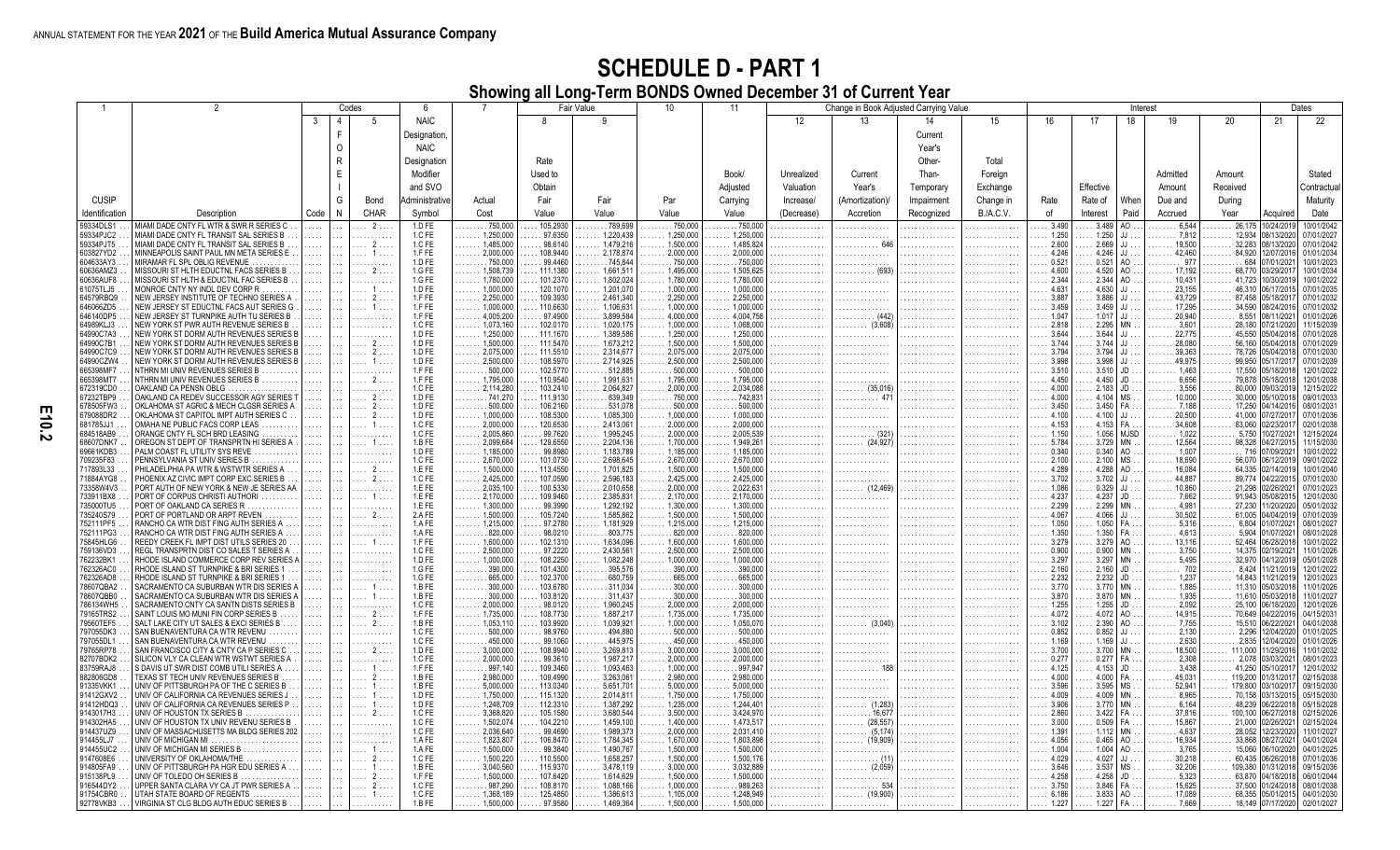|                        |                                                                                                      |          |              | Codes | 6                     |                                |                      | Fair Value             | 10                      | 11                      |            | Change in Book Adjusted Carrying Value |            |                  |                |                  | Interest                 |                                                |                         |                      | Dates                    |
|------------------------|------------------------------------------------------------------------------------------------------|----------|--------------|-------|-----------------------|--------------------------------|----------------------|------------------------|-------------------------|-------------------------|------------|----------------------------------------|------------|------------------|----------------|------------------|--------------------------|------------------------------------------------|-------------------------|----------------------|--------------------------|
|                        |                                                                                                      | 3        | $\Delta$     | 5     | <b>NAIC</b>           |                                | R                    | 9                      |                         |                         | 12         | 13                                     | 14         | 15               | 16             | 17               | 18                       |                                                | 20                      | 21                   | 22                       |
|                        |                                                                                                      |          | E            |       |                       |                                |                      |                        |                         |                         |            |                                        |            |                  |                |                  |                          |                                                |                         |                      |                          |
|                        |                                                                                                      |          |              |       | Designation,          |                                |                      |                        |                         |                         |            |                                        | Current    |                  |                |                  |                          |                                                |                         |                      |                          |
|                        |                                                                                                      |          | $\Omega$     |       | <b>NAIC</b>           |                                |                      |                        |                         |                         |            |                                        | Year's     |                  |                |                  |                          |                                                |                         |                      |                          |
|                        |                                                                                                      |          | $\mathsf{R}$ |       | Designation           |                                | Rate                 |                        |                         |                         |            |                                        | Other-     | Total            |                |                  |                          |                                                |                         |                      |                          |
|                        |                                                                                                      |          |              |       |                       |                                |                      |                        |                         |                         |            |                                        |            |                  |                |                  |                          |                                                |                         |                      |                          |
|                        |                                                                                                      |          | E            |       | Modifier              |                                | Used to              |                        |                         | Book/                   | Unrealized | Current                                | Than-      | Foreign          |                |                  |                          | Admitted                                       | Amount                  |                      | Stated                   |
|                        |                                                                                                      |          |              |       | and SVO               |                                | Obtain               |                        |                         | Adjusted                | Valuation  | Year's                                 | Temporary  | Exchange         |                | Effective        |                          | Amount                                         | Received                |                      | Contractual              |
|                        |                                                                                                      |          |              |       |                       |                                |                      |                        |                         |                         |            |                                        |            |                  |                |                  |                          |                                                |                         |                      |                          |
| <b>CUSIP</b>           |                                                                                                      |          | G            | Bond  | <b>Administrative</b> | Actual                         | Fair                 | Fair                   | Par                     | Carrying                | Increase/  | (Amortization)/                        | Impairment | Change in        | Rate           | Rate of          | When                     | Due and                                        | During                  |                      | Maturity                 |
| Identification         | Description                                                                                          | Code     | N            | CHAR  | Symbol                | Cost                           | Value                | Value                  | Value                   | Value                   | (Decrease) | Accretion                              | Recognized | <b>B./A.C.V.</b> | of             | Interest         | Paid                     | Accrued                                        | Year                    | Acquired             | Date                     |
|                        |                                                                                                      |          |              |       |                       |                                |                      |                        |                         |                         |            |                                        |            |                  |                |                  |                          |                                                |                         |                      |                          |
| 9281722W4              | VIRGINIA ST PUBLIC BLDG AUTH P SERIES B                                                              |          |              | . 2   | 1.BFE                 | 965,000<br>.                   | 109.1550             | 1,053,344              | 965,000                 | .965,000                | .          |                                        | .          | .                | 3.600          | 3.600            | FA.                      | 14,475                                         | 34,740 04/18/201        |                      | 08/01/2033               |
| 9281726M2              | VIRGINIA ST PUBLIC BLDG AUTH P SERIES C                                                              |          |              |       | 1.BFE                 | 1,613,985<br>.                 | 103.3930             | 1,550,899              | 1,500,000               | 1,593,31                |            | . (19,834)                             |            |                  | 2.248          | 0.861            | FA                       | 14,050<br>.                                    | $\ldots \ldots 33,720$  | 12/14/202            | 08/01/2026               |
| 93878LBX4              | WASHINGTON DC CONVENTION & SPO SERIES A                                                              |          |              |       | 1.D FE                | 2,913,175<br>.                 | 120.7620             | 3,019,046              | 2,500,000               | 2,762,039               | .          | $\ldots$ (41,194)                      |            |                  | 5.000          | 3.001            | AO<br><b>MN</b>          | $\ldots \ldots 31,250$                         | $\ldots \ldots 125,000$ | 02/23/201            | 10/01/2030               |
| 977100EL6              | WISCONSIN ST GEN FUND ANNUAL A SERIES A                                                              | .        |              |       | 1.C FE                | 8,000,000<br>.                 | 110.6590             | 8,852,709              | 8,000,000               | 8.000.000               | .          |                                        |            | .                | 3.954          | 3.953            |                          | 52,720<br>.                                    | 316,320<br>.            | 01/12/201            | 05/01/2036               |
| 988233AM4              | YUBA CITY CA PUBLIC FING AUTH.                                                                       |          |              |       | 1.D FE                | $\ldots$ .1,775,000            | 108.3670             | 1,923,510              | 1,775,000               | 1,775,000               | .          |                                        |            |                  | 4.320          | 4.319            | JD                       | $\ldots \ldots 6,390$                          | $\ldots$ . 76,680       | 03/30/201            | 06/01/2042               |
|                        | 2599999 Subtotal - U.S. Special Revenue, Special Assessment - Issuer Obligations                     |          |              |       |                       | 197,373,790                    | XXX.                 | 208,235,115            | 194,635,000             | 196,592,692             | .          | (301, 587)                             |            | .                | XXX.           | XXX.             | XXX                      | 1,737,311                                      | 5,656,341               | <b>XXX</b>           | XXX                      |
|                        | U.S. Special Revenue, Special Assessment - Residential Mortgage-Backed Securities                    |          |              |       |                       |                                |                      |                        |                         |                         |            |                                        |            |                  |                |                  |                          |                                                |                         |                      |                          |
| 3128M9DF6              | FHLMC GOLD POOL G07002.                                                                              |          |              |       | 1.A                   |                                | 110.2430             | 687.637                | 623.746                 | 668.488                 |            | (1.140)                                |            |                  | 4.500          | 2.190            | <b>MON</b>               | 2,339                                          | 28,068                  | 08/24/201            | 12/01/204                |
|                        | .<br>FHLMC GOLD POOL G14593                                                                          | .        |              |       | 1.A                   | .672,379<br>.<br>.367,658      | 105.0150             | .370.355               | 352.669                 | 365.334                 |            |                                        |            |                  | 4.000          | 1.548            | <b>MON</b>               |                                                |                         | 09/26/201            | 05/01/2027               |
| 3128MDKE2<br>3128MJQK9 | .                                                                                                    | $\cdots$ |              |       | 1.A                   | .<br>706.382                   |                      | 728,605                | .                       | 703.188                 | .          | . (814)                                | .          | .                | 4.500          | 1.686            | <b>MON</b>               | $\ldots \ldots 1,176$                          | 14.107<br>29.639        |                      | 08/01/204                |
|                        | FHLMC GOLD POOL G08457<br>.                                                                          | .        |              |       |                       | .                              | 110.6240             |                        | 658.632                 |                         | .          |                                        |            |                  |                |                  |                          | $\ldots \ldots 2,470$                          |                         | 08/15/201            |                          |
| 3128MMV59              | FHLMC GOLD POOL G18635<br>.                                                                          | 1.111    |              |       | 1.A                   | 1.822.603<br>.                 | 103.9400             | 1.884.678              | 1.813.242               | 1.821.165               |            | (371)<br>.                             |            |                  | 2.500<br>2.500 | 2.296            | <b>MON</b>               | $\ldots \ldots 3.778$                          | 45.331                  | 12/26/201            | 03/01/2032               |
| 3128MMVU4              | FHLMC GOLD POOL G18626<br>.                                                                          | $\cdots$ |              |       | 1.A<br>1.A            | 2,437,747<br>.                 | 103.9430             | 2.527.751              | 2.431.858<br>1.633.412  | 2.436.595               | .          | .                                      |            |                  | 3.000          | 2.387            | <b>MON</b><br><b>MON</b> | $\ldots \ldots 5,066$                          | 60.796                  | 02/06/201            | 12/01/203                |
| 3128MMWZ2              | FHLMC GOLD POOL G18663<br>.                                                                          |          |              |       |                       | 1,652,964                      | 105.1520             | 1,717,566              |                         | 1,650,891               |            |                                        |            |                  |                | 2.437            | <b>MON</b>               | $\ldots \ldots 4,084$                          |                         | 49,002 04/20/201     | 10/01/2032               |
| 3128MMXN8              | FHLMC GOLD POOL G18684                                                                               |          |              |       | 1.A                   | 456,121                        | 105.0770             | 482.522                | .459.207                | .456.283                |            |                                        |            |                  | 3.000          | 3.364            |                          | $\ldots \ldots 1.148$                          | 13.776                  | 06/28/201            | 04/01/2033               |
| 31307CLJ5<br>31307S2E2 | FHLMC POOL J23929                                                                                    |          |              |       | 1.A<br>1.A            | 2.174.234<br>1,944,235         | 104.0930             | 2.312.359              | 2.221.439               | 2.190.285               |            | (753)                                  |            |                  | 2.500          | 3.125            | <b>MON</b><br><b>MON</b> | $\ldots \ldots 4,628$<br>$\ldots \ldots 4.015$ | 55.536                  | 09/06/201            | 05/01/2028               |
| 3132D53W0              | FHLMC GOLD POOL J36173                                                                               |          |              |       |                       | .<br>.362,197                  | 103.9400             | 2,003,300              | 1,927,371<br>357,698    | 1,941,342<br>. .361,915 |            |                                        |            |                  | 2.500<br>2.500 | 2.210<br>1.732   | <b>MON</b>               |                                                | 48,184                  | 7/25/201             | 01/01/2032               |
|                        | FHLMC POOL SB8013                                                                                    |          |              |       | 1.A                   | .<br>3,734,638                 | 103.5870             | .370,529               |                         |                         | .          |                                        |            |                  |                |                  | <b>MON</b>               | . 745                                          | 8,942<br>112,219        | 09/09/201            | 09/01/2034               |
| 3132D9CA0<br>3133KJ7M8 | FHLMC POOL SC0065<br>FHLMC POOL RA3600                                                               |          |              |       | 1.A<br>1.A            | .<br>6,343,123                 | 106.0170<br>102.1770 | 3,708,165<br>6,117,497 | 3,497,722<br>5,987,167  | 3,731,860<br>6.339.483  | .          | (2, 394)                               | .          |                  | 3.500<br>2.500 | (0.504)<br>0.700 | <b>MON</b>               | $\ldots$ . 10,202<br>$\ldots$ . 12,473         | 149,679                 | 1/25/202<br>1/23/202 | 08/01/2040<br>10/01/2050 |
| 3133KJL67              | FHLMC POOL RA3049                                                                                    |          |              |       | 1.A                   | $\cdots$<br>.617.533<br>.      | 99.8310              | 596.452                | $\ldots \ldots 597.462$ | .617.307                | .          | . (37)                                 |            |                  | 2.000          | 1.192            | <b>MON</b>               | $\ldots \ldots 996$                            | 11.949                  | 7/27/202             | 07/01/2050               |
| 3136B6HH9              | FANNIE MAE SERIES 2019-58 CLASS LP                                                                   | .        |              |       | 1.A                   | 500.698<br>.                   | 102.6520             | 500.462                | 487,533                 | .492.473                | .<br>.     | (1.859)<br>.                           |            |                  | 3.000          | 1.877            | <b>MON</b>               | $\ldots \ldots 1,219$                          | 14.626                  | 02/27/202            | 10/25/2049               |
| 3136B9BV8              | FANNIE MAE SERIES 2020-10 CLASS DA<br>.                                                              | $\cdots$ |              |       | 1.A                   | .583.505<br>.                  | 106.7350             | 564.983                | 529.331                 | .575.804                | .          | (5.150)<br>.                           | .          | .                | 3.500          | 1.237            | <b>MON</b>               | $\ldots \ldots 1,544$                          | 18.527                  | 07/24/202            | 03/25/2060               |
| 3136BD2M9              | FANNIE MAE SERIES 2021-6 CLASS ML                                                                    |          |              |       | 1.A                   | . 294,364<br>.                 | 104.4950             | 284,594                | 272,353                 | 285,960                 | .          | (8.404)                                |            |                  | 3.500          |                  | $(0.440)$ MON            | $\cdots \cdots$ 794                            |                         | 8,738 01/14/2021     | 06/25/2050               |
| 3137AVA64              | FREDDIE MAC SERIES 4120 CLASS CG                                                                     |          |              |       | 1.A                   | 404,218<br>.                   | 100.4100             | 411.014                | 409.334                 | .404.857                | .          | 225                                    |            |                  | 1.500          |                  | 1.949 MON                | 512<br>.                                       | 6.140                   | 10/03/201            | 09/15/2032               |
| 3137AX3M3              | FREDDIE MAC SERIES 4142 CLASS AQ                                                                     |          |              |       | 1.A                   | 442.785<br>.                   | 100.2730             | 449.527                | 448.301                 | 443.337                 |            | 221                                    |            |                  | 1.500          | 1.930            | <b>MON</b>               | 560<br>.                                       | 6.725                   | 10/03/201            | 12/15/2032               |
| 3137FNBV1              | FREDDIE MAC SERIES 4908 CLASS BD                                                                     |          |              |       | 1.A                   | . 223,242<br>.                 | 102.4560             | .221,628               | $\ldots \ldots 216,315$ | . 220,431               | .          | . 2,228                                |            |                  | 3.000          | 1.966            | <b>MON</b>               | . 541                                          | 6,489                   | 12/15/202            | 04/25/204                |
| 3137FNFU9              | FREDDIE MAC SERIES 4911 CLASS MB                                                                     |          |              |       | 1.A                   | .274,168<br>.                  | 101.4110             | 270,914                | $\ldots \ldots 267,145$ | .269,586                |            | 413                                    |            |                  | 3.000          |                  | 1.749 MON                | 668                                            | 8,014                   | 08/20/201            | 09/25/204                |
| 3138EJJR0              | FNMA POOL AL2071                                                                                     | $\cdots$ |              |       | 1.A                   | 654,907<br>.                   | 113.7800             | .677,220               | 595,201<br>.            | 649,158                 | .          | $\ldots \ldots \ldots$ (194)           | .          | .                | 5.500          |                  | 2.666 MON                | $\ldots \ldots 2,728$                          | 32,736                  | 08/24/201            | 03/01/2040               |
| 3138LVWX7              | FNMA POOL A05161                                                                                     | .        |              |       | 1.A                   | 658,594<br>$\cdots$            | 105.8680             | .648,882               | 612,913                 | 630,790                 | .          | $\ldots$ (2,538)                       |            |                  | 3.500          |                  | 2.314 MON                | $\ldots \ldots 1.788$                          | 21,452                  | 09/24/2012           | 06/01/2027               |
| 3138WJEY0              | FNMA POOL AS8250                                                                                     |          |              |       | 1.A                   | $\ldots$ 3,284,839             | 102.8370             | 3.360.444              | $\ldots$ . 3,267,734    | 3,281,684               | .          | . (560)                                |            | .                | 2.000          | 1.775            | <b>MON</b>               | $\ldots \ldots 5,446$                          | 65,355                  | 1/04/201             | 11/01/203                |
| 31402CU67              | <b>NMA POOL 725205</b>                                                                               | .        |              |       | 1.A                   | 439.832<br>.                   | 112.6630             | .450.351               | $\ldots \ldots$ 399.733 | $\ldots$ . 431.873      | .          | . (962)                                |            |                  | 5.000          | 2.391            | <b>MON</b>               | $\ldots \ldots 1,666$                          | 19.987                  | 09/24/201:           | 03/01/2034               |
| 31403DGY9              | NMA POOL 745515                                                                                      | $\cdots$ |              |       | 1.A                   | .611,895<br>.                  | 112.9820             | .632,437               | 559,767                 | .605.353                | .          | .                                      |            |                  | 5.000          | 2.009            | <b>MON</b>               | $\ldots$ 2,332                                 | 27,988                  | 08/24/201            | 05/01/2036               |
| 3140FMTD8              | FNMA POOL BE2347                                                                                     | $\cdots$ |              |       | 1.A                   | 1,691,761<br>.                 | 105.4060             | 1.734.439              | 1.645,482               | 1.678.486               | .          | $\ldots \ldots \ldots$ (9,647)         |            |                  | 3.000          | 2.507            | <b>MON</b>               | $\ldots \ldots$ 4,114                          | 49.364                  | 04/05/201            | 02/01/2032               |
| 3140FMTE6              | NMA POOL BE2348                                                                                      |          |              |       | 1.A                   | 1,997,175<br>.                 | 105.0630             | 2,042,138              | 1,943,723               | 1.991.996               |            | . 8,293                                |            |                  | 3.000          | 1.454            | <b>MON</b>               | $\ldots \ldots 4,859$                          |                         | 58,312 04/05/201     | 02/01/2032               |
| 3140LNQ26              | FNMA POOL BT0472.                                                                                    |          |              |       | 1.A                   | 7,248,906                      | 99.8310              | 7.127.508              | 7.139.581               | 7.247.512               |            | (1.394)                                |            |                  | 2.000          | 1.809            | <b>MON</b>               | $\ldots$ . 11,899                              | 59,497                  | 07/12/2021           | 07/01/205                |
| 3140Q9T94              | FNMA POOL CA2375                                                                                     |          |              |       | 1.A                   | .263.817                       | 106.3040             | .274.318               | 258.051                 | 263.587                 |            |                                        |            |                  | 4.000          |                  | 2.419 MON                | . 860                                          | 10.322                  | 02/25/201            | 09/01/2048               |
| 3140QDA20              | FNMA POOL CA5424.                                                                                    |          |              |       | 1A                    | 1.121.784<br>.                 | 103.9860             | 1.109.140              | 1.066.620               | 1.121.092               |            |                                        |            |                  | 3.000          | (0.046)          | <b>MON</b>               | $\cdots$ 2,667                                 | 31.999                  | 09/23/202            | 03/01/2050               |
| 3140X53Y7              | FNMA POOL FM2614                                                                                     |          |              |       | 1.A                   | 1,087,650<br>.                 | 104.3460             | 1,070,359              | 1,025,782               | 1,087,155               |            | . (227)                                |            |                  | 3.000          | (0.813)          | <b>MON</b>               | $\ldots \ldots 2,564$                          | 30,774                  | 08/26/202            | 03/01/2050               |
| 3140X6H38              | FNMA POOL FM2949                                                                                     |          |              |       | 1.A                   | .589,714<br>.                  | 103.0130             | .571,243               | 554,535                 | .589,417                | .          |                                        | .          |                  | 2.500          | 0.114            | <b>MON</b>               | $\ldots \ldots 1,155$                          | 13,863                  | 17/24/202            | 04/01/2050               |
| 3140X74D8              | FNMA POOL FM4419                                                                                     |          |              |       | 1.A                   | $\ldots$ . 7,481,060           | 103.0250             | 7,377,674              | 7,161,051               | 7,475,633               | .          | (5, 428)                               |            |                  | 2.500          | 1.652            | <b>MON</b>               | $\ldots$ . 14,919                              | 134,270                 | 03/05/202            | 09/01/2050               |
| 3140XARA2              | FNMA POOL FM6780                                                                                     | .        |              |       | 1.A                   | $\ldots$ . 7,327,206           | 103.2100             | 7,281,360              | 7.054.930               | 7,323,329               | .          | (3, 877)<br>.                          |            |                  | 2.500          | 1.113            | <b>MON</b>               | $\ldots$ . 14,698                              | 117,582                 | 04/14/202            | 04/01/205                |
| 3140XCHM3              | FNMA POOL FM8335                                                                                     |          |              |       | 1.A                   | 4,440,445<br>.                 | 103.2960             | 4,378,815              | 4,239,088               | 4,437,840               | .          | (2,605)                                | .          | .                | 2.500          |                  | 1.774 MON                | $\ldots \ldots 8.831$                          | 35,326                  | 08/24/202            | 07/01/204                |
| 31410KJY1              | FNMA POOL 889579                                                                                     | $\cdots$ |              |       | 1.A                   | $\ldots \ldots \ldots 210,454$ | 115.9920             | .221,478               | $\ldots$ . 190,943      | $\ldots$ . 208,344      | .          | (83)<br>.                              | .          |                  | 6.000          |                  | 2.958 MON                | $\cdots \cdots$ 955                            | 11.457                  | 08/14/201            | 05/01/2038               |
| 31410KXL3              | FNMA POOL 889983                                                                                     |          |              |       | 1.A                   | $\ldots \ldots 253.259$        | 114.5420             | 261,931                | $\ldots$ . 228,676      | .250,826                | .          | 131                                    |            |                  | 6.000          |                  | $2.616$ MON              | $\ldots \ldots 1,143$                          | 13,721                  | 09/24/201            | 10/01/2038               |
| 31412QFE4              | FNMA POOL 931765                                                                                     |          |              |       | 1.A                   | 2,246,709<br>.                 | 111.7800             | 2,352,564              | 2,104,645               | 2,238,445               |            | (2,059)                                |            |                  | 4.500          | 2.302            | <b>MON</b>               | $\ldots \ldots 7,892$                          | 94,709                  | 02/12/201            | 08/01/2039               |
| 31417C7D1              | FNMA POOL AB6291                                                                                     |          |              |       | 1.A                   | .969,499                       | 104.8530             | .963.981               | .919.365                | .946.767                |            | (6.932)                                |            |                  | 3.000          | 1.554            | <b>MON</b>               | 2.298<br>.                                     | 27.581                  | 02/28/201            | 09/01/2027               |
| 31418CJH8              | FNMA POOL MA2963                                                                                     |          |              |       | 1.A                   | 2,250,801<br>.                 | 103.9010             | 2.319.046              | 2.231.969               | 2.247.810               | .          | (698)                                  |            |                  | 2.500          | 2.158            | <b>MON</b>               | $\ldots \ldots 4,650$                          | 55,799                  | 04/17/201            | 04/01/2032               |
| 31418DET5              | FNMA POOL MA3745                                                                                     |          |              |       | 1.A                   | .389,756<br>.                  | 105.2880             | 388,543                | .369.027                | .388,755                |            | 284                                    |            |                  | 3.500          | (0.320)          | <b>MON</b>               | $\ldots \ldots 1.076$                          | 12,916                  | 05/05/202            | 07/01/2049               |
| 31418DP97              | FNMA POOL MA4047                                                                                     |          |              |       | 1.A                   | $\ldots$ . 2,901,816           | 99.8310              | 2,842,284              | 2.847.098               | 2,901,250               | .          | $\ldots \ldots \ldots$ (146)           |            |                  | 2.000          | 1.368            | <b>MON</b>               | $\ldots \ldots 4,745$                          | 56,942<br>.             | 05/26/202            | 06/01/2050               |
| 31418DZ88              | FNMA POOL MA4366                                                                                     |          |              |       | 1.A                   | $\ldots$ . 7,714,386           | 103.2660             | 7,637,015              | 7,395,457               | 7,708,444               |            | (5,942)                                |            |                  | $\ldots$ 2.500 | . . 1.768        | <b>MON</b>               | $\ldots$ .15,407                               | $\ldots$ 107,850        | 05/25/2021           | 06/01/204                |
|                        | 2699999 Subtotal - U.S. Special Revenue, Special Assessment - Residential Mortgage-Backed Securities |          |              |       |                       | 81,851,059                     | $\overline{XXX}$ .   | 81,933,708             | 79,003,308              | 81,682,130              | .          | (54, 948)                              |            |                  | XXX            | XXX.             | $\overline{XXX}$         | 177,650                                        | 1,786,289               | $\overline{XXX}$     | $\overline{XXX}$         |
|                        | 3199999 Subtotal - U.S. Special Revenue, Special Assessment                                          |          |              |       |                       | 279,224,849                    | XXX.                 | 290.168.823            | 273,638,308             | 278,274,822             | .          | (356, 535)                             | .          | .                | XXX            | XXX.             | $\overline{XX}$          | 1,914,961                                      | 7,442,630               | <b>XXX</b>           | XXX                      |
|                        | <b>Industrial &amp; Miscellaneous (Unaffiliated) - Issuer Obligations</b>                            |          |              |       |                       |                                |                      |                        |                         |                         |            |                                        |            |                  |                |                  |                          |                                                |                         |                      |                          |
| 037833DC1              |                                                                                                      |          |              |       | 1.BFE                 | 2.398.025                      | 101.1550             | 2.528.886              | 2.500.000               | 2.482.834               |            |                                        |            |                  |                | 3.110            | MS                       | 15,896                                         | 52.500                  | 05/03/201            | 09/12/2022               |
| 05531FAX1              |                                                                                                      |          |              |       | 1.G FE                | 1,996,680                      | 100.4040             | 2,008,079              | 2,000,000               | 1,999,796               |            |                                        |            |                  | 2.750          | 2.792            | AO.                      | 13,750                                         | 55,000                  | 01/25/2018           | 04/01/2022               |
| 06050TMJ8              | <b>BANK OF AMERICA NA.</b>                                                                           |          |              |       | 1.D FE                | 2,000,000                      | 100.1470             | 2.002.937              | 2.000.000               | 2.000.000               |            |                                        |            |                  | 3.335          | 3.335            |                          | 28,903                                         | 66,700                  | 01/22/201            | 01/25/2023               |
| 06051GEM7              | <b>BANK OF AMERICA CORP</b>                                                                          |          |              |       | 1.G FE                | $\ldots$ . 1,662,930           | 100.2810             | 1,504,217              | 1,500,000               | 1.502.680               |            | (42.516)                               |            |                  | 5.700          | 2.801            |                          | 37,287                                         | 85.500                  | 01/25/201            | 01/24/2022               |
| 06051GEU9              | BANK OF AMERICA CORP SERIES MTN                                                                      |          |              |       | 1.G FE                | $\ldots$ . 1,032,100           | 102.7430             | 1.027.435              | 1.000.000               | 1.010.265               |            | $\ldots \ldots$ (9.767)                |            |                  | 3.300          | 2.283            | JJ                       | 15.583                                         | 33,000                  | 09/20/201            | 01/11/2023               |
| 14913Q2L2              | CATERPILLAR FINL SERVICE.                                                                            |          |              |       | 1.FFE                 | $\ldots$ . 2,740,403           | 103.4590             | 2,845,116              | $\ldots$ . 2,750,000    | 2,747,194               |            | $\ldots \ldots \ldots 1.966$           |            |                  | 3.450          | 3.527            | <b>MN</b>                | $\ldots$ . 12,123                              | $\ldots \ldots 94,875$  | 05/22/201            | 05/15/2023               |
| 15189XAL2              | CENTERPOINT ENER HOUSTON<br>.                                                                        |          |              |       | 1.FFE                 | 99,734<br>.                    | 100.5790             | 100,579                | $\ldots \ldots 100,000$ | .99,983                 |            | 29                                     |            |                  | 2.250          | 2.280            | FA.                      | . 937                                          | $\ldots \ldots 2,250$   | 08/07/201            | 08/01/2022               |
| 24422ETV1              | JOHN DEERE CAPITAL CORP SERIES MTN                                                                   | .        |              |       | 1.FFE                 | .3,174,304                     | 101.1440             | 3,236,616              | 3,200,000               | 3,196,300               | .          | $\ldots \ldots \ldots 5,324$           |            | .                | 2.150          | 2.322 MS         |                          | $\ldots \ldots 21,596$                         |                         | 68,800 09/15/2017    | 09/08/2022               |
| 254687FJ0              | WALT DISNEY COMPANY THE                                                                              |          |              |       | 1.GFE                 | 2,494,575                      | 100.8160             | 2,520,412              | 2,500,000               | 2,498,772               |            | 1,828                                  |            |                  | 1.650          | $1.725$ MS       |                          | 13,750                                         |                         | 41,250 09/03/2019    | 09/01/2022               |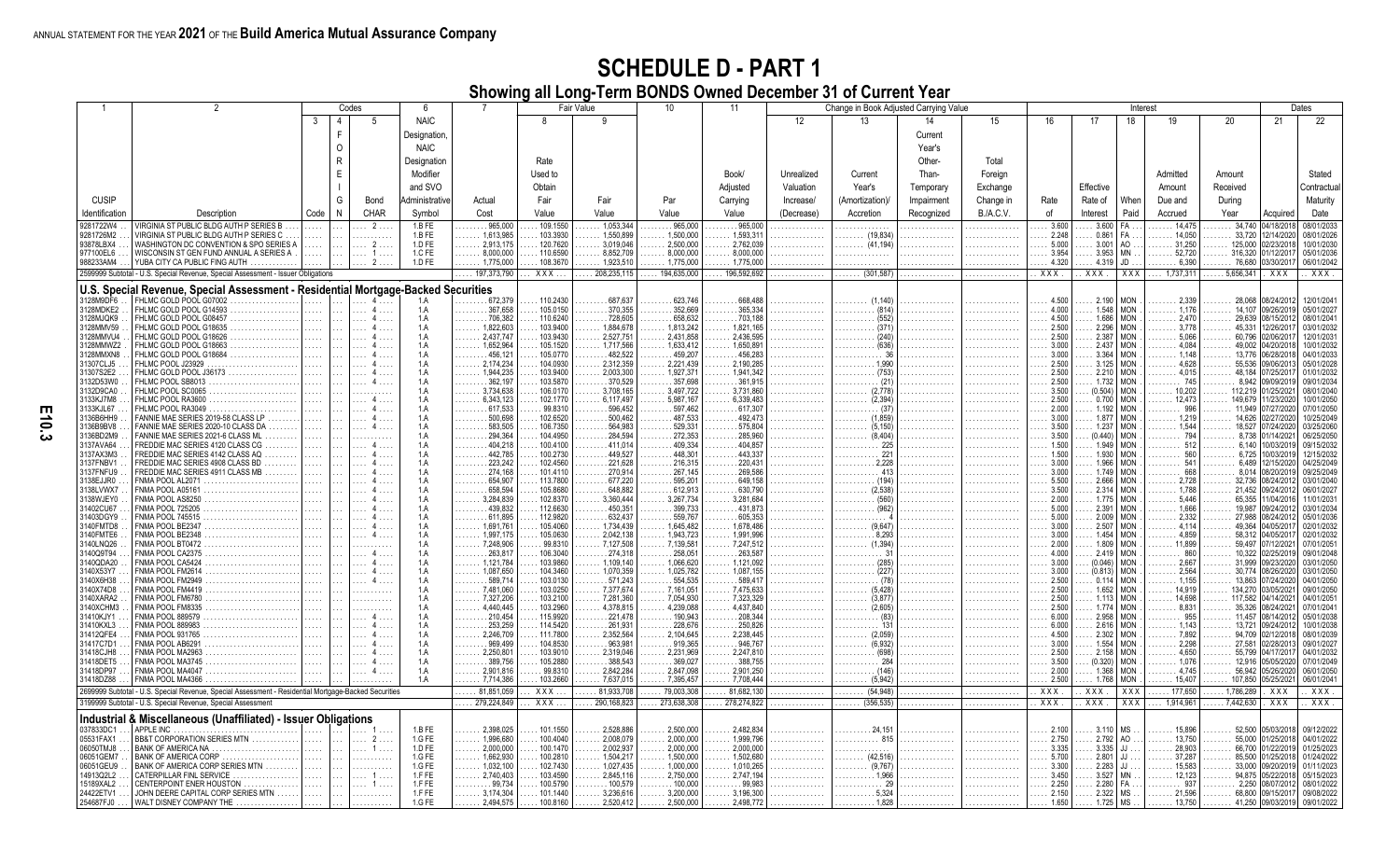#### **Showing all Long-Term BONDS Owned December 31 of Current Year**

|                                       |                                                                                                            |       | Codes |             |                |                                   |                     | Fair Value                        | 10                      |                                 |            | Change in Book Adjusted Carrying Value |            |                  |                           |                       | Interest    |                    |                                         |                   | Dates                        |
|---------------------------------------|------------------------------------------------------------------------------------------------------------|-------|-------|-------------|----------------|-----------------------------------|---------------------|-----------------------------------|-------------------------|---------------------------------|------------|----------------------------------------|------------|------------------|---------------------------|-----------------------|-------------|--------------------|-----------------------------------------|-------------------|------------------------------|
|                                       |                                                                                                            | 3     |       |             | <b>NAIC</b>    |                                   |                     | a                                 |                         |                                 | 12         | 13                                     | 14         | 15               |                           |                       | 18          |                    | 20                                      | 21                | 22                           |
|                                       |                                                                                                            |       |       |             | Designation    |                                   |                     |                                   |                         |                                 |            |                                        | Current    |                  |                           |                       |             |                    |                                         |                   |                              |
|                                       |                                                                                                            |       |       |             |                |                                   |                     |                                   |                         |                                 |            |                                        |            |                  |                           |                       |             |                    |                                         |                   |                              |
|                                       |                                                                                                            |       |       |             | <b>NAIC</b>    |                                   |                     |                                   |                         |                                 |            |                                        | Year's     |                  |                           |                       |             |                    |                                         |                   |                              |
|                                       |                                                                                                            |       |       |             | Designation    |                                   | Rate                |                                   |                         |                                 |            |                                        | Other-     | Total            |                           |                       |             |                    |                                         |                   |                              |
|                                       |                                                                                                            |       |       |             | Modifier       |                                   | Used to             |                                   |                         | Book/                           | Unrealized | Current                                | Than-      | Foreian          |                           |                       |             | Admitted           | Amount                                  |                   | Stated                       |
|                                       |                                                                                                            |       |       |             | and SVO        |                                   | Obtain              |                                   |                         | Adjusted                        | Valuation  | Year's                                 | Temporary  | Exchange         |                           | Effective             |             | Amount             | Received                                |                   | Contractua                   |
| <b>CUSIP</b>                          |                                                                                                            |       | G     | Bond        | Administrative | Actual                            | Fair                | Fair                              | Par                     | Carrving                        | Increase/  | (Amortization)                         | Impairment | Change in        | Rate                      | Rate of               | When        | Due and            | Durina                                  |                   | Maturity                     |
| Identification                        | Description                                                                                                | Code  |       | <b>CHAR</b> | Symbol         | Cost                              | Value               | Value                             | Value                   | Value                           | (Decrease) | Accretion                              | Recognized | <b>B./A.C.V.</b> | of                        | Interest              | Paid        | Accrued            | Year                                    | Acquired          | Date                         |
| 437076BG6                             | HOME DEPOT INC                                                                                             |       |       |             | 1.FFE          | $\ldots$ 3.155.862                | 100.7670            | 3.123.769                         | .3,100,000              | $\ldots$ 3.104.084              |            | $\ldots$ (12,516)                      |            |                  | $\overline{\ldots}$ 2.625 | 2.211                 |             | .6.781             |                                         | 81.375 09/15/201  | 06/01/2022                   |
| 68389XAP0                             | ORACLE CORP                                                                                                | 1.1.1 |       |             | 2.AFE          | 1,198,032<br>.                    | 101.4260            | 1.217.11                          | 1.200.000               | 1,199,666                       | .          |                                        |            | .                | 2.500                     | 2.536                 |             | 6.333              |                                         | 30.000 12/20/201  | 10/15/2022                   |
| 69353RFB9                             | PNC BANK NA SERIES BKNT                                                                                    |       |       |             | 1.FFE          | $\ldots$ . 2,499,759              | 100.1770            | 2.504.433                         | 2,500,000               | 2,499,513                       |            | .                                      |            | .                | $\therefore$ 2.625        | 2.651                 |             | 24,427             |                                         |                   | 02/17/2022                   |
| 89233P5T9                             | TOYOTA MOTOR CREDIT CORP SERIES MTN                                                                        |       |       |             | 1.E FE         | 2,936,052<br>.                    | 100.0570            | 2.801.609                         | 2,800,000               | 2,800,966                       | .          | (32.1)<br>.                            |            | .                | 3.300                     | 2.134                 |             |                    | 92.400                                  |                   | 01/12/2022                   |
| 94974BFC9                             | WELLS FARGO & COMPANY SERIES MTN                                                                           |       |       |             | 2.AFE          | $\ldots \ldots$ . 417.140         | 100.5710            | .403.290                          | $\ldots \ldots 401.000$ | $\ldots$ 401.698                | .          | (3.788)<br>.                           |            | .                | $\ldots$ 3.500            | $2.533$ MS            |             | 4.405              |                                         | 14.035 10/02/2017 | 03/08/2022                   |
|                                       | 3299999 Subtotal - Industrial & Miscellaneous (Unaffiliated) - Issuer Obligations                          |       |       |             |                | $\overline{27,805,596}$           | XXX                 | . 27.824.489                      | $\ldots$ 27,551,000     | 27.543.751                      | .          | (65,600)<br>.                          | .          | .                | <b>XXX</b>                | $.$ $XXX.$            | XXX         | $\ldots$ . 245,148 | $\ldots$ . 783.310                      | . XXX             | . XXX.                       |
|                                       | Industrial & Miscellaneous (Unaffiliated) - Other Loan-Backed and Structured Securities                    |       |       |             |                |                                   |                     |                                   |                         |                                 |            |                                        |            |                  |                           |                       |             |                    |                                         |                   |                              |
| 02007JAD9                             | ALLY AUTO RECEIVABLES TRUST SERIES 2018-                                                                   |       |       |             | 1.AFE          | .688,565                          | 100.1070            | .692.574                          | $\ldots \ldots 691.835$ | $\ldots \ldots 691,58$          | .          |                                        |            |                  |                           | 3.296                 |             |                    |                                         | 21.585 10/25/2018 | 07/17/2023                   |
| 14317JAD9                             | CARMAX AUTO OWNER TRUST SERIES 2021-4 CL                                                                   |       |       |             | 1.AFE          | 1,499,829<br>.                    | 98.6020             | 1.479.031                         | $\ldots$ 1.500.000      | 1,499,846                       |            | .                                      |            |                  | $\ldots 0.560$            | 0.565                 |             |                    |                                         |                   | 09/15/2026                   |
| 14317JAE7<br>17305EGL3                | CARMAX AUTO OWNER TRUST SERIES 2021-4 CL<br>CITIBANK CREDIT CARD ISSUANCE SERIES 201                       |       |       |             | 1.AFE<br>1.AFE | $\ldots$ . 1,988,828<br>3.532.476 | 97.9810<br>100.2410 | $\ldots$ . 1,959,625<br>3.542.520 | .2,000,000<br>3.534.000 | $\ldots$ 1,989,536<br>3,533,548 | .          | .                                      |            | .                | 0.820<br>0.434            | 0.446                 | $0.966$ MON |                    |                                         |                   | 04/15/2027<br>01/21/2025     |
| 17305EGM1                             | CITIBANK CREDIT CARD ISSUANCE SERIES 201                                                                   |       |       |             | 1.AFE          | .<br>$\ldots$ . 1,140,677         | 103.5200            | $\ldots$ 1.151.143                | $\ldots$ 1.112.000      | $\ldots$ . 1,122,184            | .          | $\ldots \ldots$ (7,092)                |            | .                | $\ldots$ 3.290            |                       |             |                    |                                         |                   | 05/23/2025                   |
| 254683CE3                             | DISCOVER CARD EXECUTION NOTE T SERIES 20                                                                   |       |       |             | 1.AFE          | 4,000,781<br>.                    | 100.2860            | 4.011.431                         | 4.000.000               | 4,000,20                        |            |                                        |            |                  |                           | 0.436                 |             |                    |                                         |                   | 08/15/2025                   |
| 254683CK9                             | DISCOVER CARD EXECUTION NOTE T SERIES 20                                                                   |       |       |             | 1.AFE          | $\ldots$ . 2,557,227              | 100.0830            | 2,502,080                         | $\ldots$ . 2,500,000    | 2,500,628                       |            | (23.40)                                |            | .                | $\ldots$ 3.040            |                       | 2.102 MON   |                    | 76,000 107/                             | 15/2019           | 07/15/2024                   |
| 65478NAD7                             | NISSAN AUTO RECEIVABLES OWNE SERIES 2018                                                                   |       |       |             | 1.AFE          | 486.116<br>.                      | 100.4740            | .477.458                          | $\ldots \ldots$ 475.205 | .476,355                        |            |                                        |            | .                | 3.220                     | 1.986                 |             |                    |                                         | 15.302 08/22/2019 | 06/15/2023                   |
| 65478NAE5<br>92868KAD5                | NISSAN AUTO RECEIVABLES OWNE SERIES 2018<br>VOLKSWAGEN AUTO LOAN ENHANCE SERIES                            |       |       |             | 1.AFE          | $\ldots$ . 1.742.367              | 101.6830            | $\ldots$ . 1.728.610              | $\ldots$ . 1.700.000    | $\ldots$ 1.708.713              | .          | (12.209)<br>.                          |            |                  | $\ldots$ 3.270            |                       | 2.527 MON   | $\ldots$ . 2.471   |                                         |                   | 55.590 03/25/2019 06/16/2025 |
|                                       | 2021                                                                                                       |       |       |             | 1.AFE          | $\ldots$ . 2.499.709              | $\ldots$ 100.0330   | $\ldots$ . 2.500.820              | $\ldots$ . 2,500,000    | $\ldots$ . 2,499,712            | .          | .                                      |            | .                | $\ldots$ 1.260            | $\ldots$ 1.266   MON. |             | . 963              | $\ldots \ldots \ldots$ 613   12/07/2021 |                   | 10/20/2028                   |
|                                       | 3599999 Subtotal - Industrial & Miscellaneous (Unaffiliated) - Other Loan-Backed and Structured Securities |       |       |             |                | $\ldots$ 20,136,575               | XXX                 | .20,045,292                       | 20,013,040              | 20,022,309                      | .          | (43, 431)<br>.                         |            | .                | . XXX                     | . XXX .               | XXX         | . 14,757           | $\ldots$ . 244,493                      | . XXX             | . XXX.                       |
|                                       | 3899999 Subtotal - Industrial & Miscellaneous (Unaffiliated)                                               |       |       |             |                | 47,942,171                        | <b>XXX</b>          | 47,869,781                        | 47,564,040              | 47,566,060                      | .          | (109, 031)<br>1.1.1.1                  | .          | .                | . XXX                     | XXX                   | XXX         | 259,905            | .1,027,803                              | . XXX             | XXX.                         |
|                                       | 7699999 Subtotals - Issuer Obligations                                                                     |       |       |             |                | 348,509,039                       | XXX                 | 362,452,393                       | 343,781,000             | 346,766,441                     | .          | (600, 760)<br>.                        |            | .                | <b>XXX</b>                | XXX                   | XXX         | 2,714,361          | .8,933,829                              | <b>XXX</b>        | XXX                          |
|                                       | 7799999 Subtotals - Residential Mortgage-Backed Securities                                                 |       |       |             |                | . 89,789,113                      | <b>XXX</b>          | . 89,872,378                      | . 86,427,160            | 89,554,076                      | .          | (67, 019)<br>1.1.1.1                   | .          | .                | <b>XXX</b>                | XXX                   | XXX         | $\ldots$ 199,655   | .2,050,367                              | <b>XXX</b>        | XXX.                         |
|                                       | 7999999 Subtotals - Other Loan-Backed and Structured Securities                                            |       |       |             |                | 20,136,575                        | <b>XXX</b>          | . 20,045,292                      | 20,013,040              | 20,022,309                      | .          | (43, 431)<br>.                         | .          | .                | XXX                       | XXX                   | XXX         | 14.757             | .244,493                                | . XXX             | . XXX.                       |
| 8399999 Grand Total - Bonds<br>1 line |                                                                                                            |       |       |             |                | 458.434.727                       | <b>XXX</b>          | 472.370.063                       | 450.221.200             | 456.342.826                     |            | (711.210)                              |            |                  | <b>XXX</b>                | XXX                   | XXX         | 2,928,773          | 11,228,689                              | . XXX             | $.$ $XXX.$                   |

**E10.4**

Line

Number Book/Adjusted Carrying Value by NAIC Designation Category Footnote:

1A 1A . . . . . . . . . . . . 171,418,774 1B . . . . . . . . . . . . . 50,544,923 1C . . . . . . . . . . . . . 87,524,131 1D . . . . . . . . . . . . . 63,920,386 1E . . . . . . . . . . . . . 23,570,602 1F . . . . . . . . . . . . . 37,468,649 1G . . . . . . . . . . . . . 13,582,138

1B 2A . . . . . . . . . . . . . . 8,313,223 2B . . . . . . . . . . . . . . . . . . . . . . . 2C . . . . . . . . . . . . . . . . . . . . . . .

1C 3A . . . . . . . . . . . . . . . . . . . . . . . 3B . . . . . . . . . . . . . . . . . . . . . . . 3C . . . . . . . . . . . . . . . . . . . . . . .

1D 4A . . . . . . . . . . . . . . . . . . . . . . . 4B . . . . . . . . . . . . . . . . . . . . . . . 4C . . . . . . . . . . . . . . . . . . . . . . .

1E 5A . . . . . . . . . . . . . . . . . . . . . . . 5B . . . . . . . . . . . . . . . . . . . . . . . 5C . . . . . . . . . . . . . . . . . . . . . . .

1F 6 . . . . . . . . . . . . . . . . . . . . . . .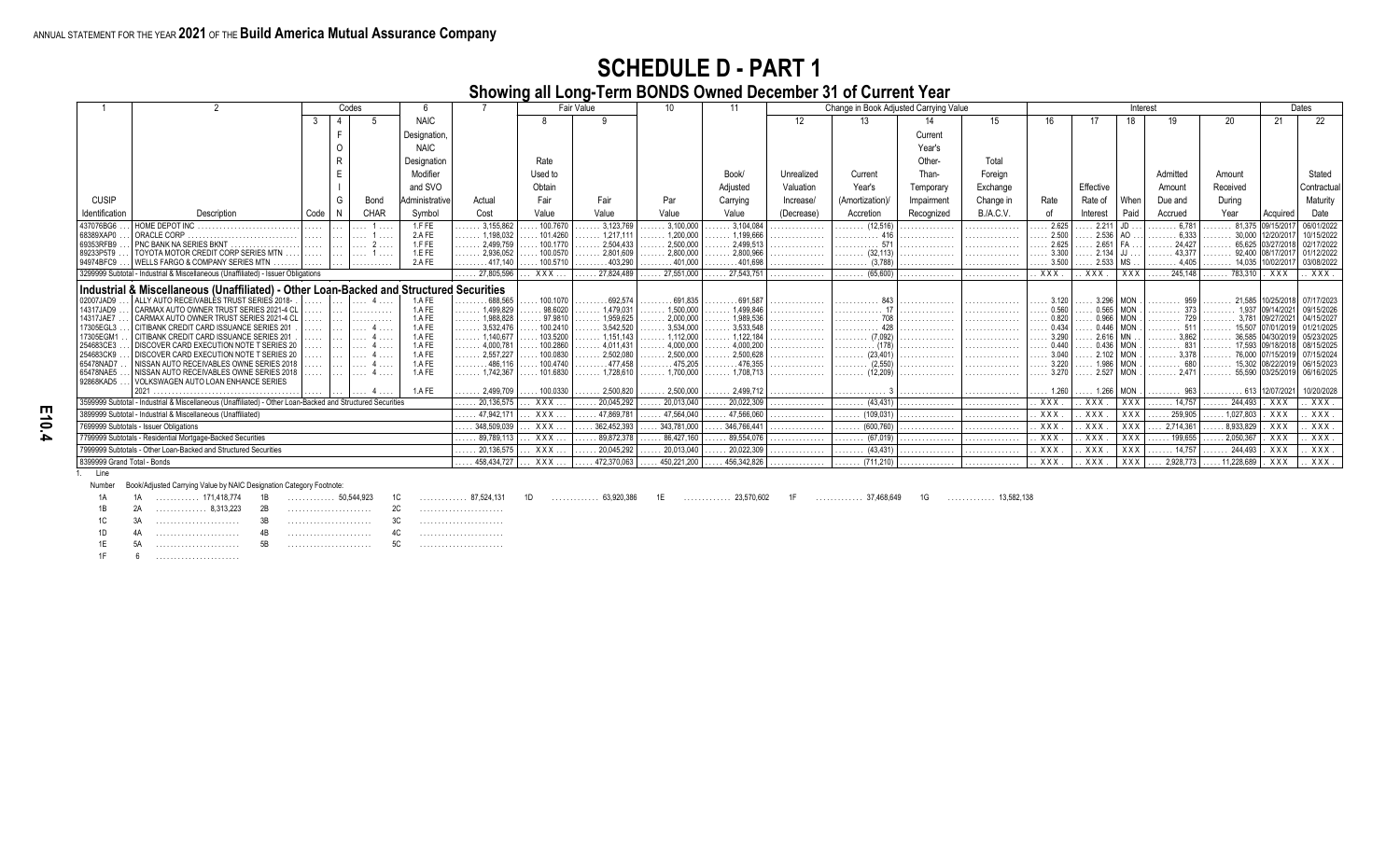#### **SCHEDULE D - PART 2 - SECTION 1**

#### **Showing all PREFERRED STOCKS Owned December 31 of Current Year**

|                                |                                                                     |     | Codes           |           |           |          |                |                                | Fair Value | 11     |              | Dividends   |             |            |                | Change in Book/Adjusted Carrying Value |                  |           | 20                      | 21       |
|--------------------------------|---------------------------------------------------------------------|-----|-----------------|-----------|-----------|----------|----------------|--------------------------------|------------|--------|--------------|-------------|-------------|------------|----------------|----------------------------------------|------------------|-----------|-------------------------|----------|
|                                |                                                                     |     | $\overline{4}$  |           |           |          |                |                                | 10         |        |              | 13          | 14          | 15         | 16             |                                        |                  | 19        | <b>NAIC</b>             |          |
|                                |                                                                     |     |                 |           |           |          |                |                                |            |        |              |             |             |            |                | <b>Current Year's</b>                  |                  | Total     | Designation,            |          |
|                                |                                                                     |     |                 |           |           |          |                |                                |            |        |              |             | Nonadmitted | Unrealized | Current        | Other-Than-                            | Total            | Foreign   | <b>NAIC Designation</b> |          |
|                                |                                                                     |     |                 |           | Par Value |          |                | Rate Per Share                 |            |        |              | Amount      | Declared    | Valuation  | Year's         | Temporary                              | Change in        | Exchange  | Modifier and SVO        |          |
| <b>CUSIP</b>                   |                                                                     |     | I For-          | Number    | Per       | Rate Per |                | Book/Adjusted   Used to Obtain |            | Actual | Declared but | Received    | But         | Increase/  | (Amortization) | Impairment                             | <b>B./A.C.V.</b> | Change in | Administrative          | Date     |
| Identification                 | Description                                                         |     | , Code   eign ' | of Shares | Share     | Share    | Carrying Value | Fair Value                     | Fair Value | Cost   | Unpaid       | During Year | Unpaid      | (Decrease) | Accretion      | Recognized                             | $(15+16-17)$     | B./A.C.V. | Symbol                  | Acquired |
|                                |                                                                     |     |                 |           |           |          |                |                                |            |        |              |             |             |            |                |                                        |                  |           |                         |          |
|                                |                                                                     |     |                 |           |           |          |                |                                |            |        |              |             |             |            |                |                                        |                  |           |                         |          |
|                                |                                                                     |     |                 |           |           |          |                |                                |            |        |              |             |             |            |                |                                        |                  |           |                         |          |
|                                |                                                                     |     |                 |           |           |          |                |                                |            |        |              |             |             |            |                |                                        |                  |           |                         |          |
|                                |                                                                     |     |                 |           |           |          |                |                                |            |        |              |             |             |            |                |                                        |                  |           |                         |          |
|                                |                                                                     |     |                 |           |           |          |                |                                |            |        |              |             |             |            |                |                                        |                  |           |                         |          |
|                                |                                                                     |     |                 |           |           |          |                |                                |            |        |              |             |             |            |                |                                        |                  |           |                         |          |
|                                |                                                                     |     |                 |           |           |          |                |                                |            |        |              |             |             |            |                |                                        |                  |           |                         |          |
|                                |                                                                     |     |                 |           |           |          |                |                                |            |        |              |             |             |            |                |                                        |                  |           |                         |          |
| 8999999 Total Preferred Stocks |                                                                     |     |                 |           |           |          | .              | XXX                            |            |        |              | .           | .           | .          | .              | .                                      | .                | .         | xxx                     | XXX.     |
| Line                           |                                                                     |     |                 |           |           |          |                |                                |            |        |              |             |             |            |                |                                        |                  |           |                         |          |
| Number                         | Book/Adjusted Carrying Value by NAIC Designation Category Footnote: |     |                 |           |           |          |                |                                |            |        |              |             |             |            |                |                                        |                  |           |                         |          |
|                                |                                                                     |     |                 |           |           |          |                |                                | 1E         |        | 1F           |             |             | ا تا ا     |                |                                        |                  |           |                         |          |
|                                |                                                                     | -26 |                 |           | 20        |          |                |                                |            |        |              |             |             |            |                |                                        |                  |           |                         |          |
|                                |                                                                     | 3E  |                 |           |           |          |                |                                |            |        |              |             |             |            |                |                                        |                  |           |                         |          |
|                                |                                                                     |     |                 |           | 4U        |          |                |                                |            |        |              |             |             |            |                |                                        |                  |           |                         |          |
|                                |                                                                     |     |                 |           | 5C        |          |                |                                |            |        |              |             |             |            |                |                                        |                  |           |                         |          |
|                                |                                                                     |     |                 |           |           |          |                |                                |            |        |              |             |             |            |                |                                        |                  |           |                         |          |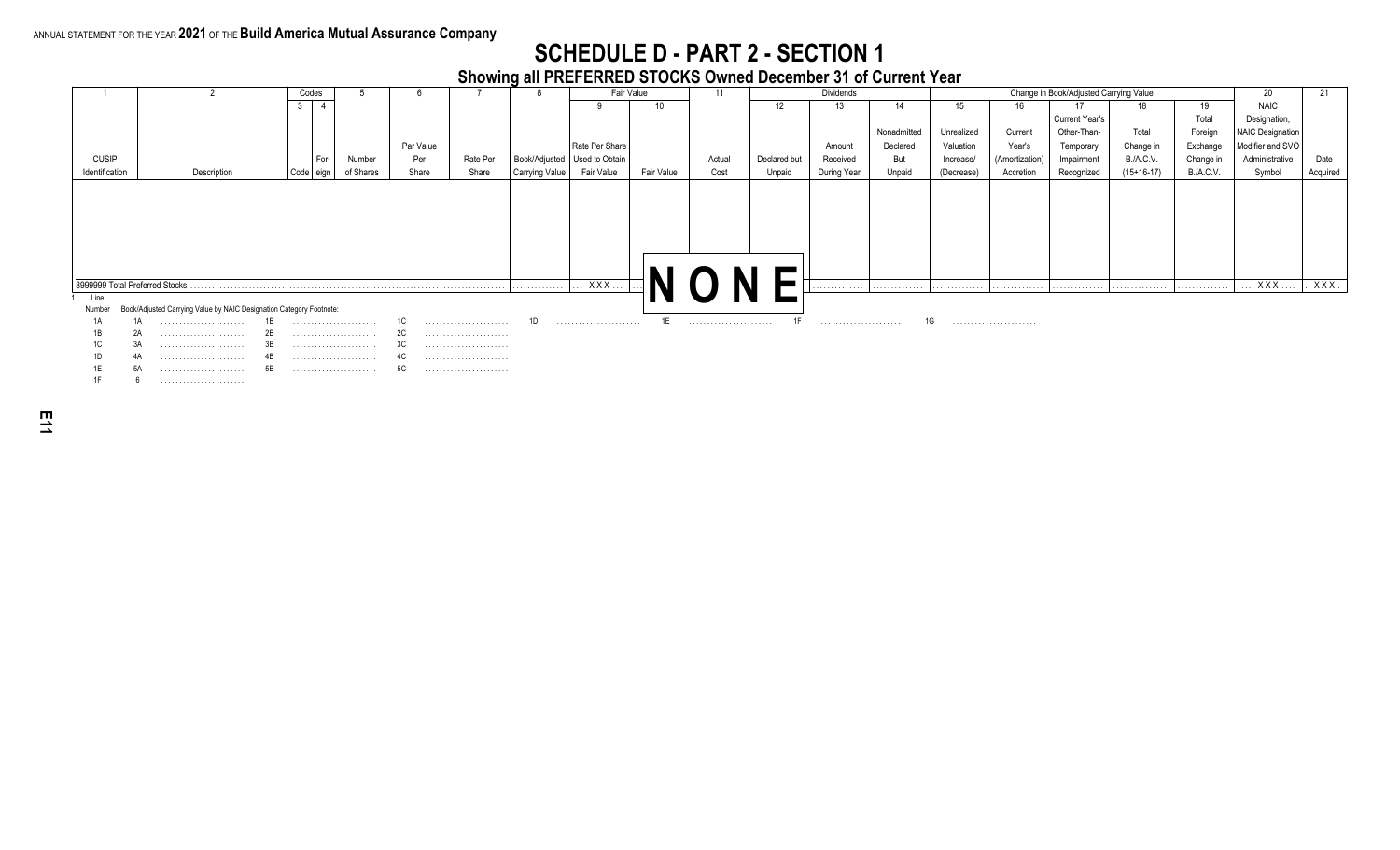#### **SCHEDULE D - PART 2 - SECTION 2**

#### **Showing All COMMON STOCKS Owned December 31 of Current Year**

|                             |                                                                      |      | Codes |           |                |            | Fair Value  |        |            | <b>Dividends</b> |                   |            | Change in Book/Adjusted Carrying Value |                  |                  |            |                         |
|-----------------------------|----------------------------------------------------------------------|------|-------|-----------|----------------|------------|-------------|--------|------------|------------------|-------------------|------------|----------------------------------------|------------------|------------------|------------|-------------------------|
|                             |                                                                      |      |       |           |                |            |             |        |            | 11               | L.                |            |                                        |                  |                  |            | <b>NAIC</b>             |
|                             |                                                                      |      |       |           |                |            |             |        |            |                  |                   |            | <b>Current Year's</b>                  |                  | Total            |            | Designation             |
|                             |                                                                      |      |       |           |                | Rate per   |             |        |            |                  |                   | Unrealized | Other-Than-                            | Total            | Foreign          |            | <b>NAIC Designation</b> |
|                             |                                                                      |      |       |           |                | Share Used |             |        |            | Amoun            | Nonadmitted       | Valuation  | Temporary                              | Change in        | Exchange         |            | Modifier and SVO        |
| <b>CUSIP</b>                |                                                                      |      | For-  | Numbei    | Book/Adjusteo  | to Obtain  | Fair        | Actual | Declared   | Received         | Declared          | Increase   | Impairment                             | <b>B./A.C.V.</b> | Change in        | Date       | Administrative          |
| Identification              | Description                                                          | Code | eian  | of Shares | Carrying Value | Fair Value | Value       | Cost   | but Unpaid | During Year      | <b>But Unpaid</b> | (Decrease) | Recognized                             | (Col. 13-14)     | <b>B./A.C.V.</b> | Acquired   | Symbol                  |
|                             | Industrial and Miscellaneous (Unaffiliated) Other                    |      |       |           |                |            |             |        |            |                  |                   |            |                                        |                  |                  |            |                         |
| 000000000                   | FEDERAL HOME LOAN NEW YORK                                           |      |       | 920.000   | 92,000         | 100.000    | 92,000      | 92,000 |            | 4,261<br>.       | .                 | .          | .                                      | .                | .                | 04/12/2021 | .                       |
|                             | 9199999 Subtotal - Industrial and Miscellaneous (Unaffiliated) Other |      |       |           | 92,000<br>.    | XXX        | . 92,000    | 92,000 | .          | 4,261<br>.       | .                 | .          | .                                      | .                | .                | <b>XXX</b> | XXX                     |
| 1799999 Total Common Stocks |                                                                      |      |       |           | 92,00          | <b>XXX</b> | 92,000<br>. | 92.000 |            | 4.261<br>.       | .                 | .          | .                                      |                  | .                | <b>XXX</b> | <b>XXX</b>              |
|                             | I 9899999 Total Preferred and Common Stocks                          |      |       |           | 92,00          | <b>XXX</b> | 92,000      | 92,000 |            | 4,261            |                   |            | .                                      |                  |                  | <b>XXX</b> | XXX                     |

1. Line

Number Book/Adjusted Carrying Value by NAIC Designation Category Footnote:

1A 1A . . . . . . . . . . . . . . . . . . . . . . . 1B . . . . . . . . . . . . . . . . . . . . . . . 1C . . . . . . . . . . . . . . . . . . . . . . . 1D . . . . . . . . . . . . . . . . . . . . . . . 1E . . . . . . . . . . . . . . . . . . . . . . . 1F . . . . . . . . . . . . . . . . . . . . . . . 1G . . . . . . . . . . . . . . . . . . . . . . .

1B 2A . . . . . . . . . . . . . . . . . . . . . . . 2B . . . . . . . . . . . . . . . . . . . . . . . 2C . . . . . . . . . . . . . . . . . . . . . . .

1C 3A . . . . . . . . . . . . . . . . . . . . . . . 3B . . . . . . . . . . . . . . . . . . . . . . . 3C . . . . . . . . . . . . . . . . . . . . . . .

1D 4A . . . . . . . . . . . . . . . . . . . . . . . 4B . . . . . . . . . . . . . . . . . . . . . . . 4C . . . . . . . . . . . . . . . . . . . . . . . 1E 5A . . . . . . . . . . . . . . . . . . . . . . . 5B . . . . . . . . . . . . . . . . . . . . . . . 5C . . . . . . . . . . . . . . . . . . . . . . .

1F 6 . . . . . . . . . . . . . . . . . . . . . . .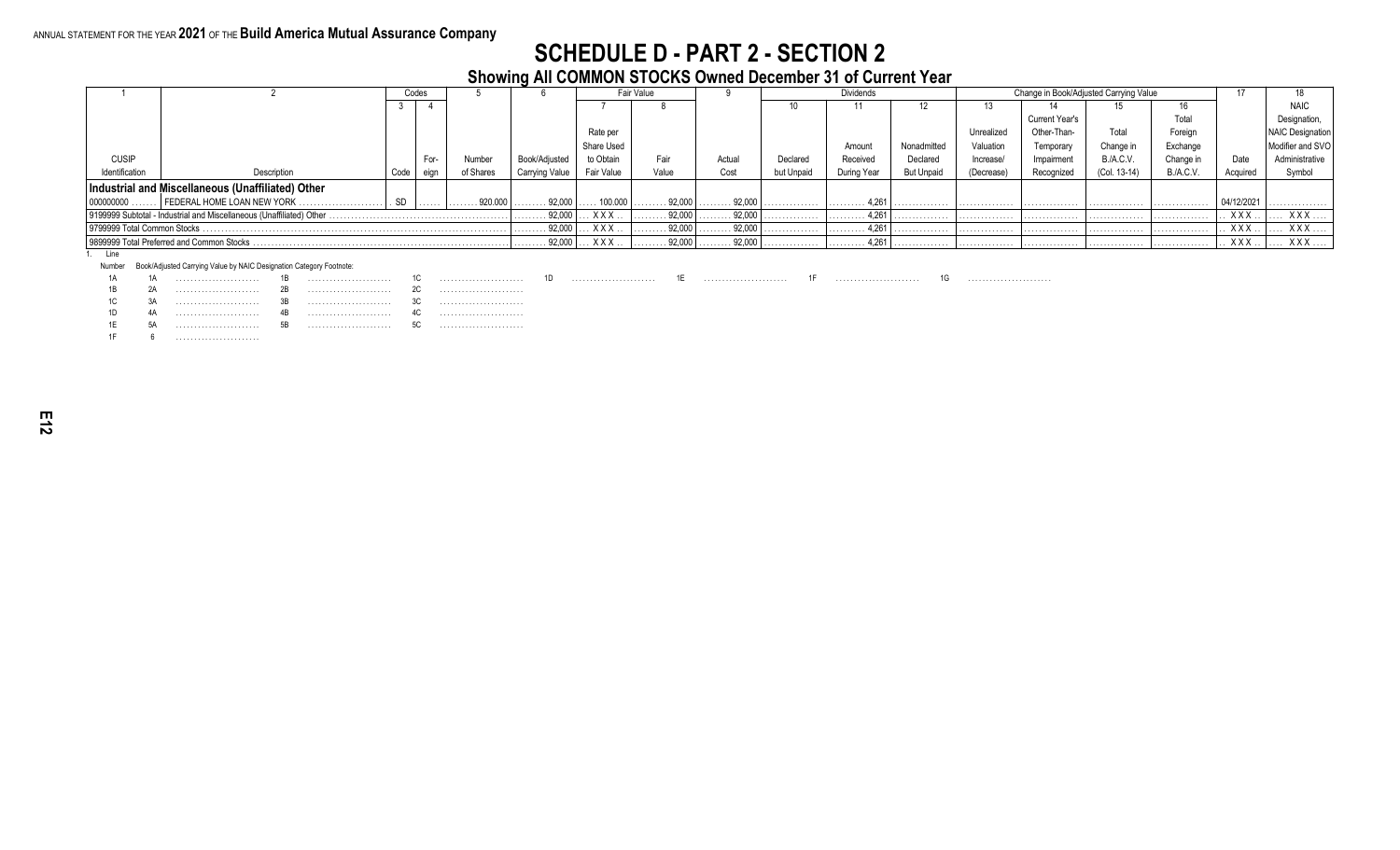#### **Showing All Long-Term Bonds and Stocks ACQUIRED During Current Year**

| -1                     |                                                                            | 3                     |                          |                                 | 6                      |                                              |                                  | 9                       |
|------------------------|----------------------------------------------------------------------------|-----------------------|--------------------------|---------------------------------|------------------------|----------------------------------------------|----------------------------------|-------------------------|
|                        |                                                                            |                       |                          |                                 | Number                 |                                              |                                  | Paid for                |
| <b>CUSIP</b>           |                                                                            |                       | Date                     |                                 | of Shares              |                                              |                                  | <b>Accrued Interest</b> |
| Identification         | Description                                                                | Foreign               | Acquired                 | Name of Vendor                  | of Stock               | <b>Actual Cost</b>                           | Par Value                        | and Dividends           |
|                        |                                                                            |                       |                          |                                 |                        |                                              |                                  |                         |
|                        | <b>Bonds - U.S. Governments</b>                                            |                       |                          |                                 |                        |                                              |                                  |                         |
| 912828ZH6              | US TREASURY N B  0.250% 04/15/23                                           | .                     | 08/31/2021               | Various                         | <b>XXX</b><br>.        | 4.256.914<br>.                               | 4.250.000<br>.                   | 2,150                   |
| 912828ZY9              | US TREASURY N B 0.125% 07/15/23                                            | .                     | 09/30/2021               | Various                         | $XXX$<br>.             | .3,391,832<br>.                              | 3,400,000                        | 1,413                   |
| 91282CAC5              | 0.125% 07/31/22<br>US TREASURY N B                                         | 1.                    | 02/01/2021               |                                 | XXX                    |                                              | $\ldots \ldots \ldots 1,500,000$ | . 10                    |
| 91282CAP6              | US TREASURY N B<br>0.125% 10/15/23                                         | .                     | 09/30/2021               | CITADEL SECURITIES LLC          | XXX                    | $\ldots \ldots 3,487,637$                    | 3,500,000<br>.                   | 1,547                   |
| 91282CAR2              | US TREASURY N B<br>0.125% 10/31/22                                         |                       | 08/31/2021               | BANK OF AMERICA INTL NY UNITED  | XXX                    |                                              | $\ldots$ 1,500,000               | 632                     |
| 91282CBE0              | US TREASURY N B<br>0.125% 01/15/24                                         |                       | 12/31/2021               | <b>CITADEL SECURITIES LLC</b>   | . X X X                | $\ldots \ldots 3.950.781$                    | .4.000.000                       | 2,337                   |
| 91282CBG5              | US TREASURY N B<br>0.125% 01/31/23                                         |                       | 08/31/2021               | Various                         | XXX                    | .2.850.145<br>.                              | 2.850.000<br>de de la cal        | 226                     |
| 91282CBN0              | US TREASURY N B 0.125% 02/28/23                                            |                       | 09/30/2021               | <b>BARCLAYS BANK PLC</b>        | XXX                    | $\ldots \ldots \ldots 1,998,750$             | 2,000,000<br>.                   | . 214<br>.              |
|                        | 0599999 Subtotal - Bonds - U.S. Governments                                |                       |                          |                                 |                        | 22,937,172                                   | 23,000,000                       | 8.529                   |
|                        | Bonds - U.S. States, Territories and Possessions (Direct and Guaranteed)   |                       |                          |                                 |                        |                                              |                                  |                         |
|                        |                                                                            |                       |                          |                                 |                        |                                              |                                  |                         |
| 419792ZL3              | HAWAII ST SERIES GB 0.852% 10/01/25.                                       |                       | 09/01/2021               | MORGAN STANLEY AND CO., LLC     |                        | .2.012.840<br>.                              | 2.000.000                        | 14,389                  |
| 605581NA1              | MISSISSIPPI ST SERIES A                                                    |                       | 08/31/2021               | MORGAN STANLEY AND CO., LLC     | XXX                    | 998.600                                      | 1.000.000                        | 2,403                   |
| 68609TWC8              | OREGON ST SERIES G  0.795% 05/01/24 .                                      |                       | 02/26/2021               |                                 | XXX                    | .2.497.590<br>.                              | 2.470.000                        | 6,600                   |
| 880541E94              |                                                                            |                       | 06/23/2021               | JEFFERIES NOMS LTD.             |                        |                                              | 1.000.000                        |                         |
|                        |                                                                            |                       |                          |                                 |                        | 6.509.030                                    | 6,470,000                        | 23,392                  |
|                        | Bonds - U.S. Political Subdivisions of States (Direct and Guaranteed)      |                       |                          |                                 |                        |                                              |                                  |                         |
| 01728VVH0              |                                                                            |                       | 07/13/2021               | JPMORGAN CHASE BANK.            | <b>XXX</b>             | 2.215.796<br>.                               | 2.200.000                        | 3,138                   |
| 510336SM3              | LAKE ORION MI CMNTY SCH DIST                                               | .                     | 01/29/2021               | TRUIST BANK CHARLOTTE UNITED S  | <b>XXX</b><br>.        | .3,298,830<br>.                              | 3,000,000                        | 19,375                  |
| 592112UA2              |                                                                            |                       | 01/27/2021               | UBS FINANCIAL SERVICES INC      | XXX                    |                                              | 3.000.000                        |                         |
|                        |                                                                            |                       |                          |                                 |                        |                                              |                                  | .<br>.1,630             |
| 720424ZS2<br>797272QY0 | PIERCE CNTY WA SCH DIST 10 TAC                                             |                       | 08/16/2021               | Citigroup Global Markets        | XXX<br>. <b>XXX</b>    |                                              | 1,100,000                        |                         |
|                        |                                                                            |                       | 01/08/2021               |                                 |                        |                                              | 1,010,000<br>de de la cal        | 15,069                  |
|                        |                                                                            |                       |                          |                                 |                        | 10.703,816                                   | 10,310,000                       | 39.212                  |
|                        | Bonds - U.S. Special Revenue, Special Assessment                           |                       |                          |                                 |                        |                                              |                                  |                         |
| 0418062B5              | ARLINGTON TX HGR EDU FIN CORP SERIES B                                     | $\bigg] \dots \bigg]$ | 07/13/2021               | TRUIST BANK CHARLOTTE UNITED S  | XXX                    | 500.000<br>.                                 | 500.000                          |                         |
| 072024XG2              |                                                                            | .                     | 03/03/2021               | MERRILL LYNCH PIERCE FENNER +   | <b>XXX</b><br>.        |                                              | $\ldots \ldots 1,500,000$        |                         |
| 091096NT0              | BIRMINGHAM AL WTRWKS BRD WTR R                                             | .                     | 07/14/2021               | RAYMOND JAMES AND ASSOCIATES    | XXX                    | 870,000<br>.                                 | 870,000<br>.                     |                         |
| 192098AM3              | COEUR D ALENE ID WSTWTR REVENU SERIES B                                    | .                     | 11/12/2021               | PIPER JAFFRAY & HOPWOOD         | XXX                    | 753,746<br>.                                 | 700,000<br>.                     |                         |
| 192098AN1              | COEUR D ALENE ID WSTWTR REVENU SERIES B                                    | 1.                    | 11/12/2021               | PIPER JAFFRAY & HOPWOOD         | . X X X                | 577.023<br>.                                 | 520.000<br>.                     |                         |
| 198504C26              | COLUMBIA SC WTRWKS & SWR SYS SERIES B                                      | .                     | 03/04/2021               | RAYMOND JAMES AND ASSOCIATES    | XXX                    | 300.000<br>.                                 | 300.000<br>.                     | .                       |
| 198504C34              | COLUMBIA SC WTRWKS & SWR SYS SERIES B                                      | 1.                    | 03/04/2021               | RAYMOND JAMES AND ASSOCIATES    | XXX                    | 400.000<br>.                                 | 400.000<br>.                     |                         |
| 243002BQ4              | DECATUR AL WTR & SWR REVENUE SERIES B                                      | 1.                    | 02/26/2021               | RAYMOND JAMES AND ASSOCIATES    | <b>XXX</b><br>.        | $\ldots \ldots \ldots 1.331.663$             | 1.335.000                        |                         |
| 25483VQD9              | DIST OF COLUMBIA REVENUE                                                   |                       | 06/22/2021               | GOLDMAN SACHS AND CO NEW YORK   | XXX                    | $\ldots \ldots \ldots 1,689,660$             | $\ldots \ldots \ldots 1.500.000$ | . 4,726                 |
| 3132D9CA0              | FHLMC POOL SC0065 3.500% 08/01/40                                          |                       | 01/25/2021               | <b>Citigroup Global Markets</b> | <b>XXX</b><br>.        | $\ldots$ , $3.734.638$                       | 3,497,722<br>.                   | 8,841                   |
| 3136BD2M9              | FANNIE MAE SERIES 2021-6 CLASS ML                                          |                       | 01/14/2021               |                                 | XXX                    | 294.364<br>.                                 | 272,353<br>.                     | 741                     |
| 3140LNQ26              |                                                                            |                       | 07/12/2021               | Wells Fargo                     | XXX                    | $\ldots$ , 7.248.906                         | $\ldots$ , 7.139.581             | 5.156                   |
| 3140X74D8              | FNMA POOL FM4419 2.500% 09/01/50                                           |                       | 03/05/2021               | Citigroup Global Markets        | XXX                    | $\ldots \ldots \ldots 7.481.060$             | 7.161.051                        | 4.973                   |
| 3140XARA2              |                                                                            |                       |                          | ROBERT W. BAIRD CO.INCORPORAT   |                        |                                              | 7.054.930                        |                         |
| 3140XCHM3              | FNMA POOL FM6780<br>2.500% 04/01/51<br>FNMA POOL FM8335<br>2.500% 07/01/41 |                       | 04/14/2021<br>08/24/2021 | JPMORGAN CHASE BANK.            | . X X X                | $\ldots \ldots \ldots 4.440.445$             | .<br>4,239,088                   | 8.819<br>7,360          |
|                        |                                                                            |                       |                          |                                 | . X X X                | $\frac{1}{2}$                                |                                  |                         |
| 31418DZ88              | FNMA POOL MA4366 2.500% 06/01/41                                           |                       | 05/25/2021               | INTL FCSTONE FINANCIAL INC      |                        |                                              | 7,395,457<br>.                   | 13,353                  |
| 39081JDZ8              | GREAT LAKES MI WTR AUTH WTR SP SERIES C                                    |                       | 05/21/2021               | KEYBANC CAPITAL MARKETS INC     | XXX                    |                                              | 2.000.000                        | 27.784                  |
| 416498EH2              | HARTFORD CNTY CT MET DIST CLEA SERIES B                                    |                       | 10/21/2021               | SIEBERT CISNEROS SHANK & CO, L  |                        | $\ldots$ X X X $\ldots$   $\ldots$ 1,825,000 |                                  | .                       |
| 48542RSF2              | KANSAS ST DEV FIN AUTH REVENUE SERIES K                                    | .                     | 08/18/2021               | Citigroup Global Markets        | XXX                    | $\ldots \ldots \ldots 1.000.000$             | .1.000.000                       |                         |
| 48542RSG0              |                                                                            |                       | 08/18/2021               | Citigroup Global Markets        | XXX                    | $\ldots$ , , 1.500.000                       | $\ldots$ , 1.500.000             |                         |
| 546486BV2              | LOUISIANA ST HIGHWAY IMPT REVE SERIES A                                    | .                     | 01/21/2021               | UBŠ FINANCIAL SERVICES INC      | <b>XXX</b><br>.        | $\ldots \ldots \ldots 2.000.000$             | 2.000.000                        |                         |
| 57421FAB3              |                                                                            | 1.                    | 10/26/2021               | JPMORGAN CHASE BANK             | XXX                    | 990.800<br>.                                 | $\ldots \ldots \ldots 1,000,000$ | . 1,271                 |
| 576000XQ1              | MASSACHUSETTS ST SCH BLDG AUTH SERIES B                                    | .                     | 04/29/2021               | STIFEL, NICOLAUS AND COMPANY,   | <b>XXX</b><br>$\cdots$ | 2,047,249<br>.                               | 1,945,000<br>.                   | 3,302                   |
| 576000ZD8              | MASSACHUSETTS ST SCH BLDG AUTH SERIES B                                    | .                     | 01/25/2021               | JANNEY MONTGOMERY, SCOTT INC    | <b>XXX</b><br>.        | .2,535,650                                   | 2,500,000                        | 10,467                  |
| 604633AY3              | MIRAMAR FL SPL OBLIG REVENUE                                               | .                     | 07/01/2021               |                                 | XXX<br>.               | 750,000                                      | 750,000                          |                         |
| 646140DP5              | NEW JERSEY ST TURNPIKE AUTH TU SERIES B                                    | 1.                    | 08/11/2021               | Various                         |                        |                                              | 4.000.000<br>.                   | 2.443<br>.              |
| 684518AB9              | ORANGE CNTY FL SCH BRD LEASING                                             | .                     | 10/27/2021               | MORGAN STANLEY AND CO., LLC     | $XXX$<br>.             | $\ldots \ldots 2.005.860$                    | 2.000.000                        | 2.811                   |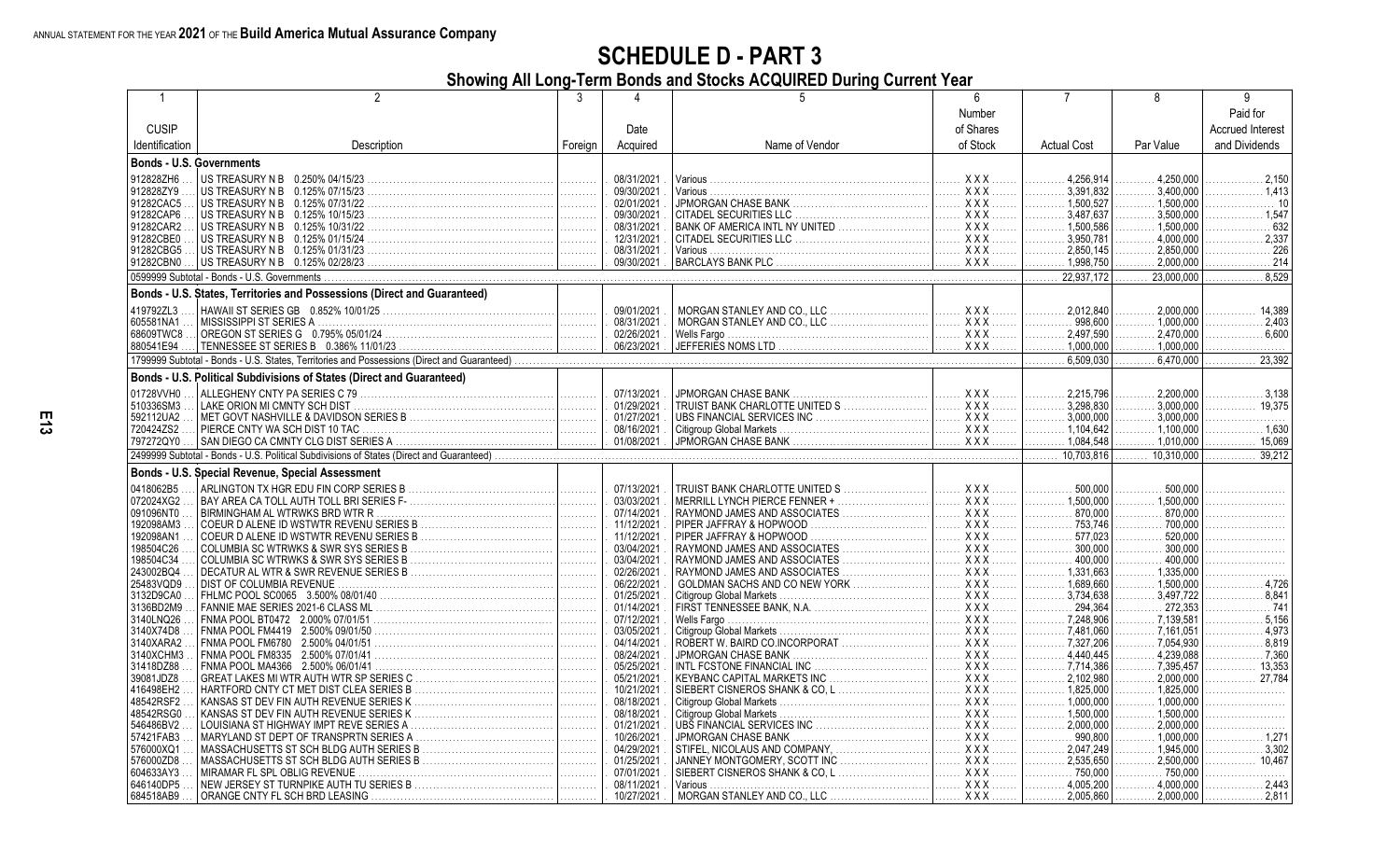**Showing All Long-Term Bonds and Stocks ACQUIRED During Current Year**

|                          |                                                                   |         |              |                            | Number     |                                     |                         | Paid for                |
|--------------------------|-------------------------------------------------------------------|---------|--------------|----------------------------|------------|-------------------------------------|-------------------------|-------------------------|
| <b>CUSIP</b>             |                                                                   |         | Date         |                            | of Shares  |                                     |                         | <b>Accrued Interest</b> |
| Identification           | Description                                                       | Foreian | Acquired     | Name of Vendor             | of Stock   | <b>Actual Cost</b>                  | Par Value               | and Dividends           |
| 69661KDB3                |                                                                   | .       | 07/09/2021   | <b>JPMORGAN CHASE BANK</b> | $XXX$      | 1,185,000<br>. 1                    | $\ldots$ , 1.185.000    |                         |
| 73358W4V3                |                                                                   |         | 02/26/2021   |                            | $XXX$      |                                     | 2,000,000<br>.          | 14.118<br>.             |
| 752111PF5                |                                                                   |         | 01/07/2021   |                            | $XXX$      |                                     | 1,215,000               |                         |
| 752111PG3                |                                                                   |         | 01/07/2021   |                            | $XXX$      | 820,000                             | $\frac{1}{2}$ 820,000   |                         |
| 759136VD3                |                                                                   |         | 02/19/2021   |                            | $XXX$      | .2,500,000<br>.                     | 2,500,000               |                         |
| 79560TEF5                | SALT LAKE CITY UT SALES & EXCI SERIES B                           |         | 06/22/2021   |                            | <b>XXX</b> | 1,053,110                           | 1,000,000               | .7.152                  |
| 82707BDK2                |                                                                   |         | 03/03/2021   |                            |            | .2.000.000<br>.                     | 2,000,000               |                         |
| 914302HA5                |                                                                   |         | 02/26/2021   | Wells Fargo.               |            |                                     | 1,400,000<br>.          |                         |
| 914455LJ7                |                                                                   |         | . 08/27/2021 |                            |            |                                     | . 1,670,000             | 28.223                  |
|                          |                                                                   |         |              |                            |            | 81.059.927                          | 78.695.182              | 153.523                 |
|                          | Bonds - Industrial and Miscellaneous (Unaffiliated)               |         |              |                            |            |                                     |                         |                         |
| 14317JAD9                |                                                                   |         | 09/14/2021.  |                            | $XXX$      |                                     |                         |                         |
| 14317JAE7                |                                                                   |         | . 09/27/2021 |                            | $XXX$      |                                     | 2,000,000               |                         |
| 92868KAD5                |                                                                   |         | 12/07/2021   |                            |            | $\ldots \ldots \ldots 2,499,709$    |                         |                         |
|                          |                                                                   |         |              |                            |            | $\ldots \ldots \ldots 5.988.366$    | . $6.000.000$ $\vert$ . | . 319                   |
|                          |                                                                   |         |              |                            |            | 127,198,311                         | 124.475.182             | 224.975                 |
|                          |                                                                   |         |              |                            |            | $\ldots$ , 5.908.405                | 5,602,278               | 10,489                  |
| 8399999 Subtotal - Bonds |                                                                   |         |              |                            |            | 133.106.716                         | 130.077.460             | 235.464                 |
|                          | Common Stocks - Industrial and Miscellaneous (Unaffiliated) Other |         |              |                            |            |                                     |                         |                         |
| 000000000                |                                                                   |         |              |                            |            | . 2,000                             | . X X X                 |                         |
|                          |                                                                   |         |              |                            |            | . 2,000                             | XXX                     |                         |
|                          |                                                                   |         |              |                            |            | 1.                                  | XXX                     |                         |
|                          |                                                                   |         |              |                            |            |                                     | $\overline{XXX}$        |                         |
|                          |                                                                   |         |              |                            |            | $\ldots \ldots \ldots \ldots 2,000$ | . X X X                 |                         |
|                          |                                                                   |         |              |                            |            | $\ldots \ldots \ldots \ldots 2.000$ | . X X X                 |                         |
|                          |                                                                   |         |              |                            |            |                                     | <b>XXX</b>              | $ $ 235,464             |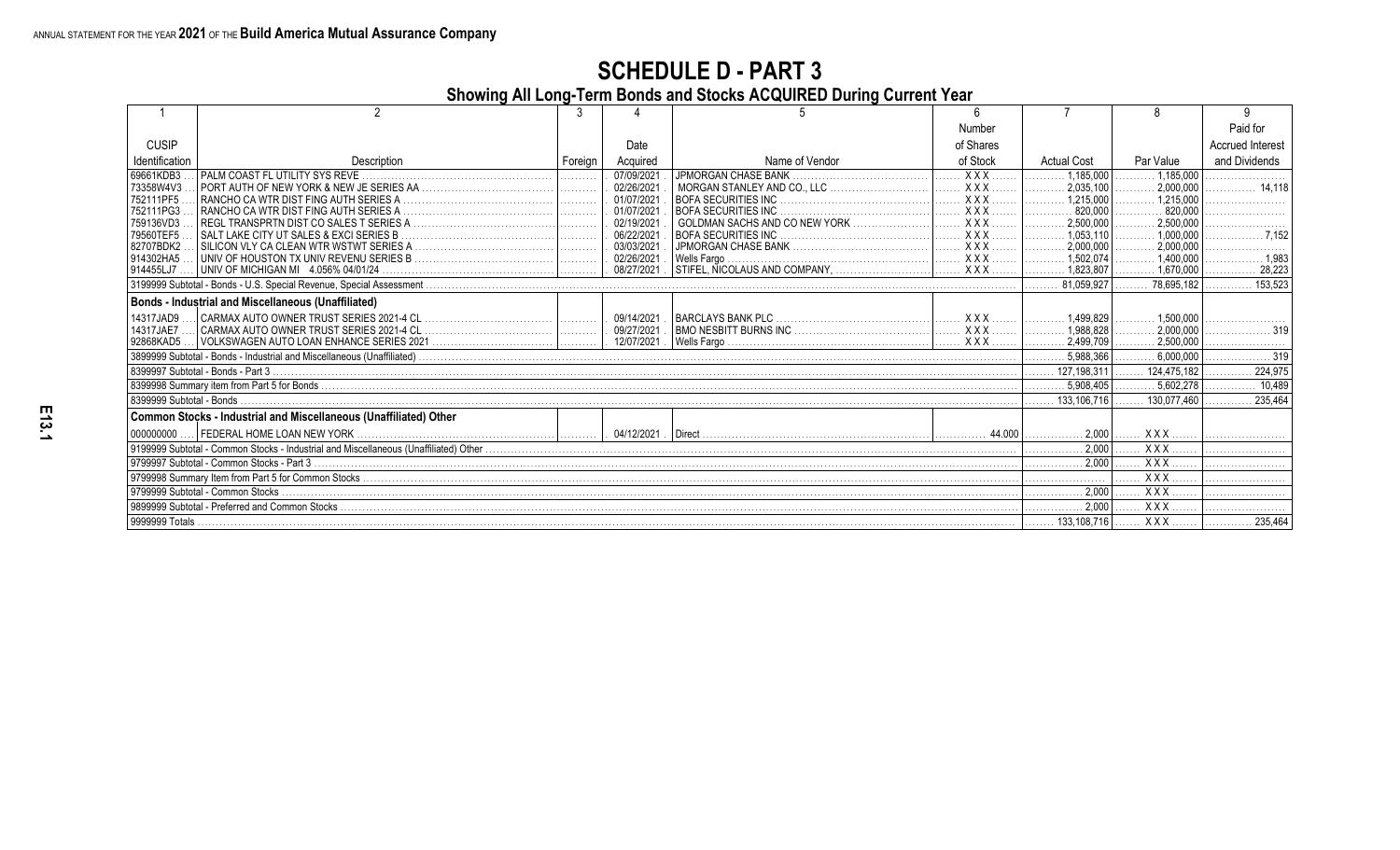**E14**

#### **SCHEDULE D - PART 4**

**Showing All Long-Term Bonds and Stocks SOLD, REDEEMED, or Otherwise DISPOSED OF During Current Year**

|                        |                                                                                             |          |                     |                                          |                          |                        |                        |                        | 10                     |              |                     | Change in Book/Adjusted Carrying Value |                     |                  | 16                   |             | 18          | 19          | 20               | 21                      |
|------------------------|---------------------------------------------------------------------------------------------|----------|---------------------|------------------------------------------|--------------------------|------------------------|------------------------|------------------------|------------------------|--------------|---------------------|----------------------------------------|---------------------|------------------|----------------------|-------------|-------------|-------------|------------------|-------------------------|
|                        |                                                                                             |          |                     |                                          |                          |                        |                        |                        |                        | 11           | 12                  | 13                                     | 14                  | 15               |                      |             |             |             |                  |                         |
|                        |                                                                                             | $\Omega$ |                     |                                          |                          |                        |                        |                        |                        |              |                     | Current                                |                     |                  |                      |             |             |             | Bond             |                         |
|                        |                                                                                             |          |                     |                                          |                          |                        |                        |                        |                        |              |                     | Year's                                 |                     | Total            | Book/Adjusted        |             |             |             | Interest/        |                         |
|                        |                                                                                             |          |                     |                                          |                          |                        |                        |                        | Prior Year             | Unrealized   |                     | Other-Than-                            | Total               | Foreign          | Carrying             | Foreign     |             |             | Stock            | Stated                  |
|                        |                                                                                             |          |                     |                                          | Number                   |                        |                        |                        | Book/Adiusted          | Valuation    | <b>Current Year</b> | Temporary                              | Change in           | Exchange         | Value at             | Exchange    | Realized    | Total       | <b>Dividends</b> | contractual             |
| <b>CUSIP</b>           |                                                                                             |          |                     | Name of                                  | of Shares                |                        | Par                    | Actual                 |                        | Increase/    | Amortization        | Impairment                             | <b>B./A.C.V.</b>    |                  | Disposal             | Gain (Loss) | Gain (Loss) | Gain (Loss) | Received         | Maturity                |
|                        |                                                                                             | q        | Disposal            |                                          |                          |                        |                        |                        | Carrying               |              |                     |                                        |                     | Change in        |                      |             |             |             |                  |                         |
| Identification         | Description                                                                                 | n.       | Date                | Purchaser                                | of Stock                 | Consideration          | Value                  | Cost                   | Value                  | (Decrease)   | Accretion)          | Recognized                             | Cols. 11+12-13)     | <b>B./A.C.V.</b> | Date                 | on Disposal | on Disposal | on Disposal | During Year      | Date                    |
|                        | <b>Bonds - U.S. Governments</b>                                                             |          |                     |                                          |                          |                        |                        |                        |                        |              |                     |                                        |                     |                  |                      |             |             |             |                  |                         |
| 36176XKU2              | GNMA POOL 779107 4.000% 04/15/42                                                            |          |                     | 12/01/2021 Paydown                       | XXX                      | 203,456                | 203,456                | 223,198                | 218,172                |              | (14, 715)           |                                        | (14, 715)           |                  | 203,456              | .           |             |             | 2,788            | 04/15/2042              |
| 36179MC24              | GNMA POOL MA0089<br>4.000% 05/20/42                                                         |          |                     | 12/01/2021 Paydown                       | <b>XXX</b>               | 342.317                | 342.317                | 376.736                | 374.547                |              | (32.230)            |                                        | (32.230)            |                  | 342.317              |             |             |             | 7.140            | 05/20/2042              |
| 36179ME30              | GNMA POOL MA0154<br>3.500% 06/20/42                                                         |          |                     | 12/01/2021 Paydown                       | XXX                      | 411,880                | 411.880                | 446,472                | 444.689                |              | (32, 809)           |                                        | (32, 809)           |                  | 411,880              |             |             |             | 7,021            | 06/20/204               |
| 36179MG61              | GNMA POOL MA0221<br>4.000% 07/20/42                                                         |          |                     | 12/01/2021 Paydown                       | <b>XXX</b>               | 624.962                | 624.962                | 675.350                | 672,466                |              | (47.504)            |                                        | (47.504)            |                  | 624.962              |             |             |             | 13.177           | 07/20/204               |
| 36179MMX5              | GNMA POOL MA0374 2.500% 09/20/27                                                            |          |                     | 12/01/2021 Paydown                       | XXX.                     | 503,793                | 503,793                | 533,863                | 524,096                |              | (20, 304)           |                                        | (20, 304)           |                  | 503,793              |             |             |             | 6,421            | 09/20/202               |
| 36179QPH8              | GNMA POOL MA2224 4.000% 09/20/44                                                            |          |                     | 12/01/2021 Paydown                       | XXX.                     | 806,833                | 806.833                | 857,260                | 855.593                | .            | (48, 760)           | .                                      | (48.760)            | .                | 806.833              | .           |             |             | 16,233           | 09/20/2044              |
| 38381VH45              | <b>GOVERNMENT NATIONAL MORTGAGE</b>                                                         |          |                     |                                          |                          |                        |                        |                        |                        |              |                     |                                        |                     |                  |                      |             |             |             |                  |                         |
|                        | <b>SERIES 2019</b>                                                                          |          |                     | 12/01/2021  Pavdown                      | <b>XXX</b>               | 338.807                | 338,807                | 338.225                | 338.254                |              | 553                 |                                        |                     |                  | 338.807              |             |             |             | 5.301            | 12/20/2048              |
| 38381VV56              | <b>GOVERNMENT NATIONAL MORTGAGE</b>                                                         |          |                     |                                          |                          |                        |                        |                        |                        |              |                     |                                        |                     |                  |                      |             |             |             |                  |                         |
|                        | SERIES 2019                                                                                 |          | 12/01/2021          | Pavdown<br>04/15/2021 Maturity           | <b>XXX</b>               | 219.940                | 219,940                | 233,609                | 231,816                |              | 2.020               |                                        | (11.876)            |                  | 219,940<br>2.060.000 |             |             |             | 3.332<br>24,463  | 06/20/2049              |
| 9128284G2<br>9128284T4 | US TREASURY N/B 2.375% 04/15/21<br>US TREASURY N B 2.625% 06/15/21                          |          | 06/15/2021 Maturity |                                          | <b>XXX</b><br><b>XXX</b> | 2,060,000<br>1,690,000 | 2.060.000<br>1,690,000 | 2,041,334<br>1,687,293 | 2.057.980<br>1.689.551 | .            | 449                 | .                                      | . 2.020<br>449      | .                | 1,690,000            | .           | .           |             | 22,181           | 04/15/2021<br>06/15/202 |
| 912828B58              | US TREASURY N B 2.125% 01/31/21                                                             |          | 01/31/2021 Maturity |                                          | <b>XXX</b>               | 1.465.000              | 1,465,000              | 1,450,336              | 1.464.558              |              | 442                 |                                        | 442                 |                  | 1.465.000            |             |             |             | 15,566           | 01/31/202               |
| 912828D72              | US TREASURY N B 2.000% 08/31/21                                                             |          | 08/31/2021 Maturity |                                          | <b>XXX</b>               | 5,750,000              | 5,750,000              | 5,679,697              | 5,731,029              |              | 18.971              |                                        |                     |                  | 5,750,000            |             |             |             | 115,000          | 08/31/202               |
| 912828T34              | US TREASURY N B 1.125% 09/30/21                                                             |          | 09/30/2021 Maturity |                                          | XXX.                     | 6,150,000              | 6,150,000              | 5,977,031              | 6.096.998              |              | 53,002              |                                        | 53.002              |                  | 6.150.000            | .           |             |             | 69.188           | 09/30/202               |
| 912828U81              | US TREASURY N B 2.000% 12/31/21                                                             |          |                     | 12/31/2021 Maturity                      | XXX.                     | 4,000,000              | 4,000,000              | 3,975,781              | 3,990,790              | .            | 9,210               | .                                      | .9.210              |                  | 4,000,000            |             |             |             | 80,000           | 12/31/202               |
| 912828WY2              | US TREASURY N B 2.250% 07/31/21<br>.                                                        |          | 07/31/2021 Maturity |                                          | XXX.                     | 840,000                | 840,000                | 833,419                | 838.48                 |              | 1.519               |                                        | $\ldots$ 1.519      |                  | 840,000              |             |             |             | 18,900           | 07/31/202               |
|                        | 912828Y20   US TREASURY N/B 2.625% 07/15/21                                                 |          | 07/15/2021 Maturity |                                          | XXX                      | 1,700,000              | 1,700,000              | .1,688,844             | 1,697,786              |              | 2,214               |                                        | .2.214              |                  | 1,700,000            |             |             |             | 44,625           | 07/15/202 <sup>-</sup>  |
|                        | 0599999 Subtotal - Bonds - U.S. Governments                                                 |          |                     |                                          |                          | 27.106.988             | 27,106,988             | 27,018,448             | 27,226,806             |              | (119.818)           | .                                      | (119.818)           |                  | 27.106.988           |             |             |             | 451.336          | XXX                     |
|                        |                                                                                             |          |                     |                                          |                          |                        |                        |                        |                        |              |                     |                                        |                     |                  |                      |             |             |             |                  |                         |
|                        | Bonds - U.S. States, Territories and Possessions (Direct and Guaranteed)                    |          |                     |                                          |                          |                        |                        |                        |                        |              |                     |                                        |                     |                  |                      |             |             |             |                  |                         |
| 605581LG0              | MISSISSIPPI ST SERIES B                                                                     |          | 11/01/2021 Maturity |                                          | XXX                      | 750,000                | 750,000                | 775,785                | 758.48                 |              | (8.481)             |                                        | (8.481)             |                  | 750,000              |             |             |             | 29.063           | 11/01/202               |
| 68609TDQ8              | OREGON ST SERIES B 2.873% 05/01/21                                                          |          | 05/01/2021 Maturity | .                                        | $XXX$                    | 320,000                | 320,000                | 320,000                | 320,000                |              |                     |                                        |                     |                  | 320,000              |             |             |             | 4.597            | 05/01/202               |
|                        | 93974DYX0   WASHINGTON ST SERIES 2017T                                                      |          | 08/01/2021 Maturity | .                                        | XXX.                     | 6,500,000              | 6,500,000              | 6,465,225              | 6,495,855              | .            |                     |                                        |                     |                  | 6,500,000            |             |             |             | 81,250           | 08/01/2021              |
|                        | 1799999 Subtotal - Bonds - U.S. States, Territories and Possessions (Direct and Guaranteed) |          |                     |                                          |                          | 7.570.000              | 7,570,000              | 7,561,010              | 7,574,336              |              | (4.336)             |                                        | (4.336)             |                  | 7.570.000            |             |             |             | 114.910          | XXX                     |
|                        | Bonds - U.S. Political Subdivisions of States (Direct and Guaranteed)                       |          |                     |                                          |                          |                        |                        |                        |                        |              |                     |                                        |                     |                  |                      |             |             |             |                  |                         |
| 205759KE2              | COMSTOCK PARK MI PUBLIC SCHS SERIES B                                                       |          |                     | 05/01/2021 Maturity                      | <b>XXX</b>               | 720,000                | 720,000                | 720,000                | 720,000                |              |                     |                                        |                     |                  | 720,000              |             |             |             | 8.460            | 05/01/202               |
| 250433QJ1              | DESERT SANDS CA UNIF SCH DIST SERIES B                                                      |          |                     | 06/01/2021 Maturity                      | <b>XXX</b>               | 1,000,000              | 1,000,000              | 1,003,950              | 1,000,699              |              | $\ldots$ (699)      |                                        |                     |                  | 1,000,000            |             |             |             | 14,260           | 06/01/202               |
| 256309YX7              | DODGE CITY KS SERIES B                                                                      |          | 09/01/2021 Maturity |                                          | <b>XXX</b>               | 655,000                | 655,000                | 655,000                | 655,000                |              |                     |                                        |                     |                  | 655,000              |             |             |             | 14,299           | 09/01/202               |
| 365298Y28              | GARDEN GROVE CA UNIF SCH DIST SERIES B                                                      |          | 08/01/2021 Maturity |                                          | XXX                      | 295,000                | 295,000                | 295,000                | 295,000                |              |                     |                                        |                     |                  | 295,000              |             |             |             | 5,531            | 08/01/202               |
| 544290JF7              | LOS ALTOS CA SCH DIST SERIES B                                                              |          | 06/11/2021 Call     | 100.0000                                 | $XXX$                    | 2,000,000              | 2,000,000              | 2,000,000              | 2,000,000              |              |                     | .                                      |                     |                  | 2,000,000            |             |             |             | 35.926           | 08/01/2022              |
|                        | 73473RCF0   PORT OF MORROW OR SERIES B                                                      |          |                     | 06/01/2021 Maturity                      | XXX.                     | 315,000                | 315,000                | 315,000                | 315,000                | a sa sa sala |                     | .                                      |                     |                  | 315,000              |             |             |             | 4,095            | 06/01/2021              |
|                        | 2499999 Subtotal - Bonds - U.S. Political Subdivisions of States (Direct and Guaranteed)    |          |                     |                                          |                          | 4,985,000              | 4,985,000              | 4,988,950              | 4,985,699              | .            | (699)               | .                                      | (699)               |                  | 4,985,000            |             |             |             | 82,571           | $\overline{XXX}$        |
|                        |                                                                                             |          |                     |                                          |                          |                        |                        |                        |                        |              |                     |                                        |                     |                  |                      |             |             |             |                  |                         |
|                        | Bonds - U.S. Special Revenue, Special Assessment                                            |          |                     |                                          |                          |                        |                        |                        |                        |              |                     |                                        |                     |                  |                      |             |             |             |                  |                         |
| 041189VU2              | ARKANSAS TECH UNIV REVENUE SERIES B                                                         |          | 05/01/2021 Call     | 100.0000                                 | XXX                      | 490,000                | 490.000                | 478,514                | 481,708                |              | 214                 |                                        |                     |                  | 481.922              |             |             |             | 8,575            | 05/01/2034              |
| 13066YTY5              | CALIFORNIA ST DEPT OF WTR SERIES P                                                          |          |                     | 05/01/2021 Maturity                      | XXX.                     | 371.071                | 371.071                | 372.986                | 371.191                |              | (120)               |                                        |                     |                  | 371.071              |             |             |             | 3.178            | 05/01/2021              |
| 2354167D0              | DALLAS TX WTRWKS & SWR SYS REV                                                              |          |                     |                                          |                          |                        |                        |                        |                        |              |                     |                                        |                     |                  |                      |             |             |             |                  |                         |
|                        | <b>SERIES B</b>                                                                             |          |                     | 10/01/2021 Maturity                      | XXX.                     | 3.500.000              | 3.500.000              | 3.455.200              | 3.489.268              |              | 10.732              |                                        |                     |                  | 3.500.000            |             |             |             | 86.975           | 10/01/202               |
| 3128M9DF6              | FHLMC GOLD POOL G07002                                                                      |          |                     | 12/01/2021 Paydown                       | XXX.                     | 355,383                | 355,383                | 383,092                | 381.525                |              | (26.142)            |                                        | (26.142)            |                  | 355,383              | .           |             |             | 7.635            | 12/01/204               |
| 3128MDKE2              | FHLMC GOLD POOL G14593                                                                      |          |                     | 12/01/2021 Paydown<br>12/01/2021 Pavdown | XXX.                     | 242,201<br>399.641     | 242.20<br>399.641      | 252,495                | 251,459<br>427.012     |              | (9.257)<br>(27.371) |                                        | (9.257)             |                  | 242,201<br>399.641   |             |             |             | 5.106<br>7,896   | 05/01/202               |
| 3128MJQK9<br>3128MMV59 | FHLMC GOLD POOL G08457<br>FHLMC GOLD POOL G18635                                            |          |                     | 12/01/2021 Paydown                       | XXX.<br><b>XXX</b>       | 719.558                | 719.558                | 428,615<br>723,272     | 722,849                |              | (3.291)             |                                        | (27.371)<br>(3.291) |                  | 719.558              |             |             |             | 9,157            | 08/01/204<br>03/01/2032 |
|                        | 3128MMVU4 FHLMC GOLD POOL G18626                                                            |          |                     | 12/01/2021 Paydown                       | <b>XXX</b>               | 1,065,862              | 1,065,862              | 1,068,444              | 1,068,044              |              | (2.182)             |                                        | (2, 182)            |                  | 1,065,862            | .           |             |             | 13,472           | 12/01/203               |
|                        | 3128MMWZ2 FHLMC GOLD POOL G18663                                                            |          |                     | 12/01/2021 Paydown                       | XXX.                     | 1,009,537              | 1,009,537              | 1,021,621              | 1,020,732              | a sa sa sala | (11, 196)           | .                                      | (11.196)            | .                | 1,009,537            | .           | .           |             | 14.590<br>.      | 10/01/2032              |
| 3128MMXN8              | FHLMC GOLD POOL G18684                                                                      |          |                     | 12/01/2021  Paydown                      | XXX                      | 357,258                | 357,258                | 354,858                | 354,955                |              | 2,303               |                                        | 2,303               |                  | 357,258              |             |             |             | 5,016            | 04/01/2033              |
| 31307CLJ5              | FHLMC POOL J23929 2.500% 05/01/28                                                           |          |                     | 12/01/2021 Paydown                       | <b>XXX</b>               | 821,898                | 821,898                | 804,433                | 809.635                |              | 12.263              |                                        | 12.263              |                  | 821,898              |             |             |             | 11.146           | 05/01/2028              |
| 31307S2E2              | FHLMC GOLD POOL J36173                                                                      |          |                     | 12/01/2021 Paydown                       | XXX                      | 822.532                | 822.532                | 829,729                | 828,815                |              | (6.284)             |                                        | (6.284)             |                  | 822,532              |             |             |             | 9.662            | 01/01/203               |
| 3132D53W0              | FHLMC POOL SB8013 2.500% 09/01/34                                                           |          |                     | 12/01/2021 Paydown                       | <b>XXX</b>               | 307,602                | 307.602                | 311,471                | 311.247                |              | (3.645)             |                                        | (3.645)             |                  | 307,602              |             |             |             | 3.505            | 09/01/203               |
| 3133KJ7M8              | FHLMC POOL RA3600 2.500% 10/01/50                                                           |          |                     | 12/01/2021 Paydown<br>.                  | XXX.                     | 1,213,032              | 1.213.032              | 1,285,151              | 1.284.898              |              | (71.866)            |                                        | (71.866)            |                  | 1.213.032            | .           |             |             | 20.795           | 10/01/2050              |
| 3133KJL67              | FHLMC POOL RA3049<br>2.000% 07/01/50                                                        |          |                     | 12/01/2021 Paydown                       | <b>XXX</b>               | 128,654                | 128,654                | 132,975                | 132.935                | .            | (4, 281)            | .                                      | (4.281)             |                  | 128,654              | .           |             |             | 1.442            | 07/01/2050              |
| 3136B6HH9              | FANNIE MAE SERIES 2019-58 CLASS LP                                                          |          |                     | 12/01/2021 Pavdown                       | <b>XXX</b>               | 490.032                | 490.032                | 503.265                | 496,866                |              | (6.834)             |                                        | (6.834)             |                  | 490.032              |             |             |             | 7.618            | 10/25/2049              |
| 3136B9BV8              | FANNIE MAE SERIES 2020-10 CLASS DA                                                          |          | 12/01/2021          | Pavdown                                  | XXX                      | 127,060                | 127,060                | 140,063                | 139.451                |              | (12.391)            |                                        | (12, 391)           |                  | 127,060              |             |             |             | 2.442            | 03/25/2060              |
| 3137AVA64              | FREDDIE MAC SERIES 4120 CLASS CG                                                            |          |                     | 12/01/2021 Paydown                       | <b>XXX</b>               | 120.295                | 120.295                | 118,792                | 118.914                |              | 1.382               |                                        | 1.382               |                  | 120,295              |             |             |             | 941              | 09/15/2032              |
|                        | 3137AX3M3 FREDDIE MAC SERIES 4142 CLASS AQ                                                  |          |                     | 12/01/2021 Paydown                       | <b>XXX</b>               | 129,407                | 129,407                | 127,814                | 127.910                |              | 1.497               |                                        | 1.497               |                  | 129,407              |             |             |             |                  | 1,017 12/15/2032        |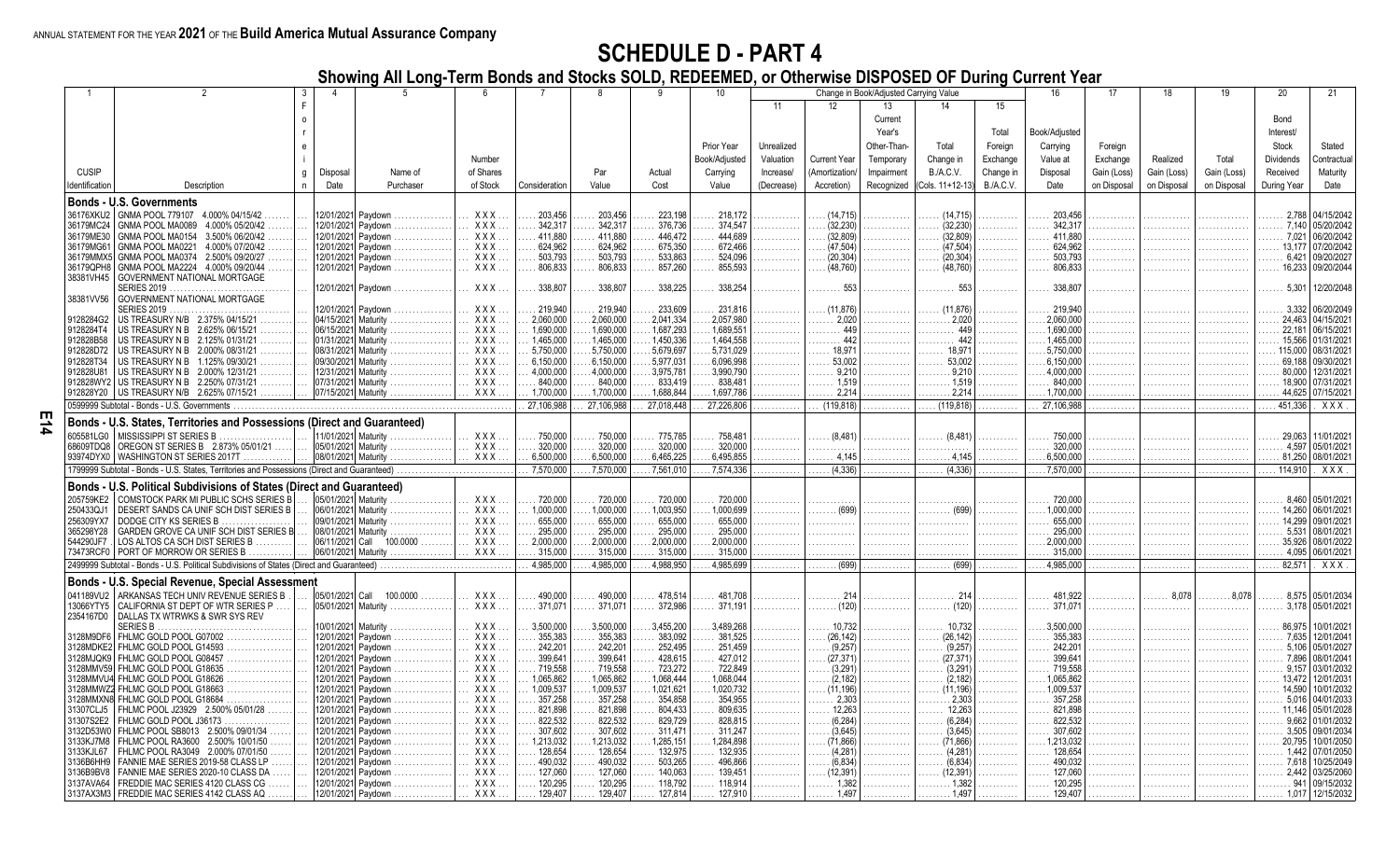**Showing All Long-Term Bonds and Stocks SOLD, REDEEMED, or Otherwise DISPOSED OF During Current Year**

|                          |                                                                        |   |                  |                          |                  |               |            |              |               |            |                     | Change in Book/Adjusted Carrying Value |                  |                  |               | 17          |             | 19          | 20               |                        |
|--------------------------|------------------------------------------------------------------------|---|------------------|--------------------------|------------------|---------------|------------|--------------|---------------|------------|---------------------|----------------------------------------|------------------|------------------|---------------|-------------|-------------|-------------|------------------|------------------------|
|                          |                                                                        |   |                  |                          |                  |               |            |              |               | 11         | 12 <sup>°</sup>     | 13                                     | 14               | 15               |               |             |             |             |                  |                        |
|                          |                                                                        |   |                  |                          |                  |               |            |              |               |            |                     | Current                                |                  |                  |               |             |             |             | Bond             |                        |
|                          |                                                                        |   |                  |                          |                  |               |            |              |               |            |                     | Year's                                 |                  |                  |               |             |             |             | Interest/        |                        |
|                          |                                                                        |   |                  |                          |                  |               |            |              |               |            |                     |                                        |                  | Total            | Book/Adjusted |             |             |             |                  |                        |
|                          |                                                                        |   |                  |                          |                  |               |            |              | Prior Year    | Unrealized |                     | Other-Than                             | Total            | Foreign          | Carrying      | Foreign     |             |             | Stock            | Stated                 |
|                          |                                                                        |   |                  |                          | Number           |               |            |              | Book/Adjusted | Valuation  | <b>Current Year</b> | Temporary                              | Change in        | Exchange         | Value at      | Exchange    | Realized    | Total       | <b>Dividends</b> | ontractua              |
| <b>CUSIP</b>             |                                                                        | g | Disposal         | Name of                  | of Shares        |               | Par        | Actual       | Carrying      | Increase/  | Amortization/       | Impairment                             | B./A.C.V.        | Change in        | Disposal      | Gain (Loss) | Gain (Loss) | Gain (Loss) | Received         | Maturity               |
| Identification           | Description                                                            |   | Date             | Purchaser                | of Stock         | Consideration | Value      | Cost         | Value         | (Decrease) | Accretion)          | Recognized                             | (Cols. 11+12-13) | <b>B./A.C.V.</b> | Date          | on Disposal | on Disposal | on Disposal | During Year      | Date                   |
| 3137FNBV1                | FREDDIE MAC SERIES 4908 CLASS BD                                       |   |                  | 2/01/2021 Paydown        | $\overline{XXX}$ | 191,725       | 191,725    | 197,865      | 193,398       |            | (1,674)             |                                        | (1.674)          |                  | 191,725       |             | .           |             | 2,373            | 04/25/2049             |
| 3137FNFU9                | FREDDIE MAC SERIES 4911 CLASS MB                                       |   | 12/01/2021       | Pavdown                  | <b>XXX</b>       | 397,956       | 397.956    | 408.418      | 400.978       |            | (3.022)             |                                        | (3.022)          |                  | 397.956       |             | .           |             | 5.405            | 09/25/2049             |
| 3138EJJR0                | FNMA POOL AL2071 5.500% 03/01/40                                       |   | 12/01/2021       | Pavdown                  | XXX              | 202,247       | 202.24     | 222,535      | 220,647       |            | (18.400)            |                                        | (18.400)         |                  | 202.247       |             |             |             | 5.647            | 03/01/2040             |
| 3138LVWX7                | FNMA POOL A05161<br>3.500% 06/01/27                                    |   | 12/01/2021       | Pavdown                  | <b>XXX</b>       | 210,327       | 210,327    | 226,003      | 217,332       |            | (7,006)             |                                        | (7.006)          |                  | 210,327       |             |             |             | 3.576            | 06/01/2027             |
| 3138WJEY0                | FNMA POOL AS8250 2.000% 11/01/31                                       |   |                  | 12/01/2021 Paydown       | <b>XXX</b>       | 1,274,806     | 1,274,806  | 1,281,479    | 1,280,467     |            | (5.661)             |                                        | (5.661)          |                  | 1.274.806     |             | .           |             | 12.854           | 11/01/203 <sup>-</sup> |
| 31402CU67                | <b>FNMA POOL 725205</b><br>5.000% 03/01/34                             |   | 12/01/2021       | Pavdown                  | <b>XXX</b>       | 119,262       | 119.26     | 131,226      | 129,138       |            | (9.876)             |                                        | (9.876)          |                  | 119,262       |             |             |             | 3.067            | 03/01/2034             |
| 31403DGY9                | FNMA POOL 745515<br>5.000% 05/01/36                                    |   |                  | 12/01/2021 Paydown       | <b>XXX</b>       | 201,422       | 201,422    | 220,179      | 217.824       |            | 16.402              |                                        | (16.402)         |                  | 201.422       |             | .           |             | 5.237            | 05/01/2036             |
| 3140FMTD8                | FNMA POOL BE2347<br>3.000% 02/01/32                                    |   | 2/01/2021        | Paydown                  | <b>XXX</b>       | 376,808       | 376,808    | 387,405      | 386,575       |            | (9,767)             |                                        | (9.767)          |                  | 376.808       |             |             |             | 7.088            | 02/01/2032             |
| 3140FMTE6                | FNMA POOL BE2348<br>3.000% 02/01/32                                    |   | 12/01/2021       | Pavdown                  | <b>XXX</b>       | 822,892       | 822,892    | 845,522      | 839,818       |            | (16, 926)           |                                        | (16, 926)        |                  | 822,892       |             |             |             | 11.991           | 02/01/2032             |
| 3140Q9T94                | FNMA POOL CA2375<br>4.000% 09/01/48                                    |   |                  | 12/01/2021 Paydown       | <b>XXX</b>       | 326,636       | 326,636    | 333.935      | 333.604       |            | (6.968)             | .                                      | (6.968)          |                  | 326.636       | .           | .           |             | 5.738            | 09/01/2048             |
| 3140QDA20                | FNMA POOL CA5424<br>3.000% 03/01/50                                    |   | 12/01/2021       | Paydown                  | <b>XXX</b>       | 1,005,458     | 1,005,458  | 1,057,459    | 1,057,075     |            | (51.617)            |                                        | (51, 617)        |                  | 1.005.458     |             |             |             | 14.074           | 03/01/2050             |
| 3140X53Y7                | FNMA POOL FM2614<br>3.000% 03/01/50                                    |   | 12/01/2021       | Paydown                  | <b>XXX</b>       | 826,356       | 826,356    | 876,196      | 875,980       |            | (49.624)            |                                        | (49.624          |                  | 826,356       |             |             |             | 12.894           | 03/01/2050             |
| 3140X6H38                | FNMA POOL FM2949<br>2.500% 04/01/50                                    |   |                  | 2/01/2021 Paydown        | <b>XXX</b>       | 140,938       | 140.938    | 149,879      | 149,824       |            | (8.885)             |                                        | (8.885)          |                  | 140.938       |             | .           |             | 2.107            | 04/01/2050             |
| 31410KJY1                | <b>FNMA POOL 889579</b><br>6.000% 05/01/38                             |   | 12/01/2021       | Pavdown                  | <b>XXX</b>       | 57.493        | 57.493     | 63,369       | 62.758        |            | (5,265)             |                                        | (5.265)          |                  | 57.493        |             |             |             | 1.849            | 05/01/2038             |
| 31410KXL3                | <b>FNMA POOL 889983</b><br>6.000% 10/01/38                             |   |                  | 12/01/2021 Paydown       | <b>XXX</b>       | 71,464        | 71.464     | 79,146       | 78.345        |            | (6.881)             |                                        | (6.881)          |                  | 71.464        | .           | .           |             | 2,352            | 10/01/2038             |
| 31412QFE4                | <b>FNMA POOL 931765</b><br>4.500% 08/01/39                             |   | 12/01/2021       | Paydown                  | XXX              | 743,903       | 743.903    | 794,117      | 791,924       |            | (48,020)            |                                        | (48,020)         |                  | 743,903       |             | .           |             | 16,758           | 08/01/2039             |
| 31417C7D1                | FNMA POOL AB6291<br>3.000% 09/01/27                                    |   | 12/01/2021       | Paydown                  | <b>XXX</b>       | 517,536       | 517,536    | 545,758      | 536,864       |            | (19,327)            |                                        | (19, 327)        |                  | 517,536       |             |             |             | 7415             | 09/01/202              |
| 31418CJH8                | FNMA POOL MA2963<br>2.500% 04/01/32                                    |   |                  | 12/01/2021 Paydown       | <b>XXX</b>       | 857.177       | 857.177    | 864.409      | 863.529       |            | (6.352)             |                                        | (6.352)          |                  | 857.177       |             | .           |             | 11 100           | 04/01/2032             |
| 31418DET5                | FNMA POOL MA3745 3.500% 07/01/49                                       |   | 12/01/2021       | Pavdown                  | <b>XXX</b>       | 462.219       | 462.219    | 488.183      | 486.573       |            | (24.353)            |                                        | (24.353)         |                  | 462.219       |             |             |             | 7.080            | 07/01/2049             |
| 31418DP97                | FNMA POOL MA4047 2.000% 06/01/50                                       |   |                  | 12/01/2021 Pavdown       | <b>XXX</b>       | 880.172       | 880.172    | 897.088      | 896,958       |            | (16.786)            |                                        | (16.786)         |                  | 880.172       |             |             |             | 8.491            | 06/01/2050             |
| 45462THD7                | <b>INDIANA BOND BANK REVENUE SERIES A</b>                              |   |                  | 01/15/2021 Maturity      | <b>XXX</b>       | 3,525,000     | 3,525,000  | 3.525.000    | 3,525,000     |            |                     |                                        |                  |                  | 3.525.000     |             | .           |             | 50.831           | 01/15/2021             |
| 59333P4X3                | MIAMI DADE CNTY FL AVIATION RE SERIES E                                |   |                  | 10/01/2021 Maturity      | <b>XXX</b>       | 775,000       | 775.000    | 775.000      | 775,000       |            |                     |                                        |                  |                  | 775.000       |             |             |             | 14.586           | 10/01/2021             |
| 646140CF8                | NEW JERSEY ST TURNPIKE AUTH TU SERIES                                  |   |                  |                          |                  |               |            |              |               |            |                     |                                        |                  |                  |               |             |             |             |                  |                        |
|                          |                                                                        |   |                  | 01/01/2021 Maturity      | XXX              | 1.000.000     | 1.000.000  | 1.000.000    | 1.000.000     |            |                     |                                        |                  |                  | 1.000.000     |             |             |             | 12.680           | 01/01/2021             |
| 665398ME0                | NTHRN MI UNIV REVENUES SERIES B                                        |   |                  | 12/01/2021 Maturity      | <b>XXX</b>       | 610,000       | 610,000    | 610,000      | 610,000       |            |                     |                                        |                  |                  | 610,000       |             |             |             | 20,435           | 12/01/2021             |
| 67884FZE9                | OKLAHOMA DEV FIN AUTH LEASE RE SERIES                                  |   |                  |                          |                  |               |            |              |               |            |                     |                                        |                  |                  |               |             |             |             |                  |                        |
|                          |                                                                        |   | 06/01/2021 Call  | 102.0000                 | <b>XXX</b>       | 1,683,000     | 1,650,000  | 1,650,000    | 1.650.000     |            |                     |                                        |                  |                  | 1.650.000     |             | 33,000      | 33,000      | 35.500           | 06/01/2030             |
| 709235F75                | PENNSYLVANIA ST UNIV SERIES B                                          |   |                  |                          | <b>XXX</b>       | 2,610,000     | 2,610,000  | 2,610,000    | 2,610,000     |            |                     |                                        |                  |                  | 2,610,000     |             |             |             | 53,505           | 09/01/2021             |
|                          | 3199999 Subtotal - Bonds - U.S. Special Revenue. Special Assessment    |   |                  |                          |                  | 32.560.820    | 32.527.820 | 33.032.961   | 33.009.025    |            | (489.281)           |                                        | (489.281)        |                  | 32.519.742    |             | 41.078      | 41.078      | 554.801          | <b>XXX</b>             |
|                          | <b>Bonds - Industrial and Miscellaneous (Unaffiliated)</b>             |   |                  |                          |                  |               |            |              |               |            |                     |                                        |                  |                  |               |             |             |             |                  |                        |
| 02007JAC1                | ALLY AUTO RECEIVABLES TRUST SERIES                                     |   |                  |                          |                  |               |            |              |               |            |                     |                                        |                  |                  |               |             |             |             |                  |                        |
|                          | 2018-                                                                  |   |                  | 0/15/2021 Paydown<br>.   | XXX              | 970,948       | 970.948    | 974.433      | 972.032       |            | (1.085)             |                                        | $\ldots$ (1.085) |                  | 970.948       |             |             |             | $\ldots$ 11.841  | 01/17/2023             |
| 02007JAD9                | ALLY AUTO RECEIVABLES TRUST SERIES                                     |   |                  |                          |                  |               |            |              |               |            |                     |                                        |                  |                  |               |             |             |             |                  |                        |
|                          | 2018-                                                                  |   |                  | 12/15/2021  Pavdown      | <b>XXX</b>       | 358.165       | 358.165    | 356,472      | 357,600       |            |                     |                                        |                  |                  | 358,165       |             |             |             | 10.368           | 07/17/2023             |
| 17325FAQ1                | CITIBANK NA 3.400% 07/23/21                                            |   | 06/23/2021       | Call<br>100.0000         | XXX              | 1,500,000     | 1,500,000  | 1,494,795    | 1,498,913     |            | 926                 |                                        | 926<br>.         |                  | 1,499,839     | .           | . 161       | . 161       |                  | 07/23/2021             |
| 30231GAV4                | EXXON MOBIL CORP 2.222% 03/01/21                                       |   |                  | 03/01/2021 Maturity<br>. | <b>XXX</b>       | 2,800,000     | 2,800,000  | 2,832,060    | 2,800,818     |            |                     |                                        |                  |                  | 2,800,000     |             |             |             | 31.108           | 03/01/2021             |
| 44644AAD9                | HUNTINGTON NATIONAL BANK                                               |   | 04/14/2021  Call | 100.0000                 | $XXX$ .<br>.     | 2.600.000     | 2.600.000  | 2,594,124    | 2.599.249     | .          | 581                 |                                        | 581<br>.         |                  | 2.599.831     | .           | . 169       |             | 35,208           | 05/14/2021             |
| 44932GAE5                | HYUNDAI AUTO RECEIVABLES TRUST                                         |   |                  |                          |                  |               |            |              |               |            |                     |                                        |                  |                  |               |             |             |             |                  |                        |
|                          | SERIES 20                                                              |   |                  | 07/15/2021  Pavdown      | <b>XXX</b>       | 1.155.619     | 1.155.619  | 1.121.627    | .1.151.54     |            |                     |                                        |                  |                  | 1.155.619     |             |             |             | 6.984            | 02/15/2023             |
| 65478NAD7                | NISSAN AUTO RECEIVABLES OWNE SERIES                                    |   |                  |                          |                  |               |            |              |               |            |                     |                                        |                  |                  |               |             |             |             |                  |                        |
|                          | 2018                                                                   |   |                  | 12/15/2021 Paydown       | <b>XXX</b>       | 1,585,558     | 1,585,558  | 1,621,964    | 1,597,905     |            | (12.347)            |                                        | (12.347)         |                  | 1.585.558     |             |             |             | 25.873           | 06/15/2023             |
| 713448DX3                | PEPSICO INC 2.000% 04/15/21                                            |   |                  | 04/15/2021 Maturity      | XXX              | 1,950,000     | 1,950,000  | 1.946.520    | 1.949.704     |            |                     |                                        | 296              |                  | 1.950.000     |             |             |             | 19,500           | 04/15/2021             |
| 89238BAD4                | <b>TOYOTA AUTO RECEIVABLES OWNER</b>                                   |   |                  |                          |                  |               |            |              |               |            |                     |                                        |                  |                  |               |             |             |             |                  |                        |
|                          | SERIES 201                                                             |   |                  | 06/15/2021 Paydown       | XXX              | . 617,245     | 617,245    | 610,011      | 616,20        |            | 1.044               |                                        | .1.044           |                  | 617,245       |             |             |             | 3,933            | 05/16/2022             |
| 94974BFC9                | WELLS FARGO & COMPANY SERIES MTN                                       |   | 02/11/2021       | Direct                   | <b>XXX</b>       | 2,066,246     | 1,999,000  | 2,079,460    | 2,021,364     |            | (3,085)             |                                        | (3,085)          |                  | 2,018,278     |             | 47,968      | 47,968      | 33,816           | 03/08/2022             |
|                          | 3899999 Subtotal - Bonds - Industrial and Miscellaneous (Unaffiliated) |   |                  |                          |                  | 15,603,781    | 15,536,535 | 15,631,466   | 15,565,333    |            | (9, 851)            |                                        | (9, 851)         |                  | 15,555,483    |             | 48,298      | 48,298      | 225,381          | XXX                    |
|                          | 8399997 Subtotal - Bonds - Part 4                                      |   |                  |                          |                  | 87,826,589    | 87,726,343 | 88,232,835   | 88.361.199    |            | (623, 985)          |                                        | (623, 985)       | 1.1.1.1          | 87,737,213    |             | 89.376      | 89.376      | 1,428,999        | XXX                    |
|                          | 8399998 Summary Item from Part 5 for Bonds                             |   |                  |                          |                  | 5.602.278     | 5,602,278  | 5,908,405    |               |            | (306.127)           |                                        | (306, 127)       |                  | 5,602,278     |             | .           |             | 72,416           | XXX                    |
| 8399999 Subtotal - Bonds |                                                                        |   |                  |                          |                  | 93,428,867    | 93,328,621 | 94, 141, 240 | 88,361,199    |            | (930, 112)          |                                        | (930, 112)       |                  | 93,339,491    |             | 89,376      | 89,376      | 1,501,415        | XXX                    |
|                          |                                                                        |   |                  |                          |                  |               |            |              |               |            |                     |                                        |                  |                  |               |             |             |             |                  |                        |
| 9999999 Totals           |                                                                        |   |                  |                          |                  | 93,428,867    | <b>XXX</b> | 94,141,240   | 88,361,199    |            | (930.112)           |                                        | (930, 112)       |                  | 93,339,491    |             | 89,376      | 89.376      | 1,501,415        | XXX                    |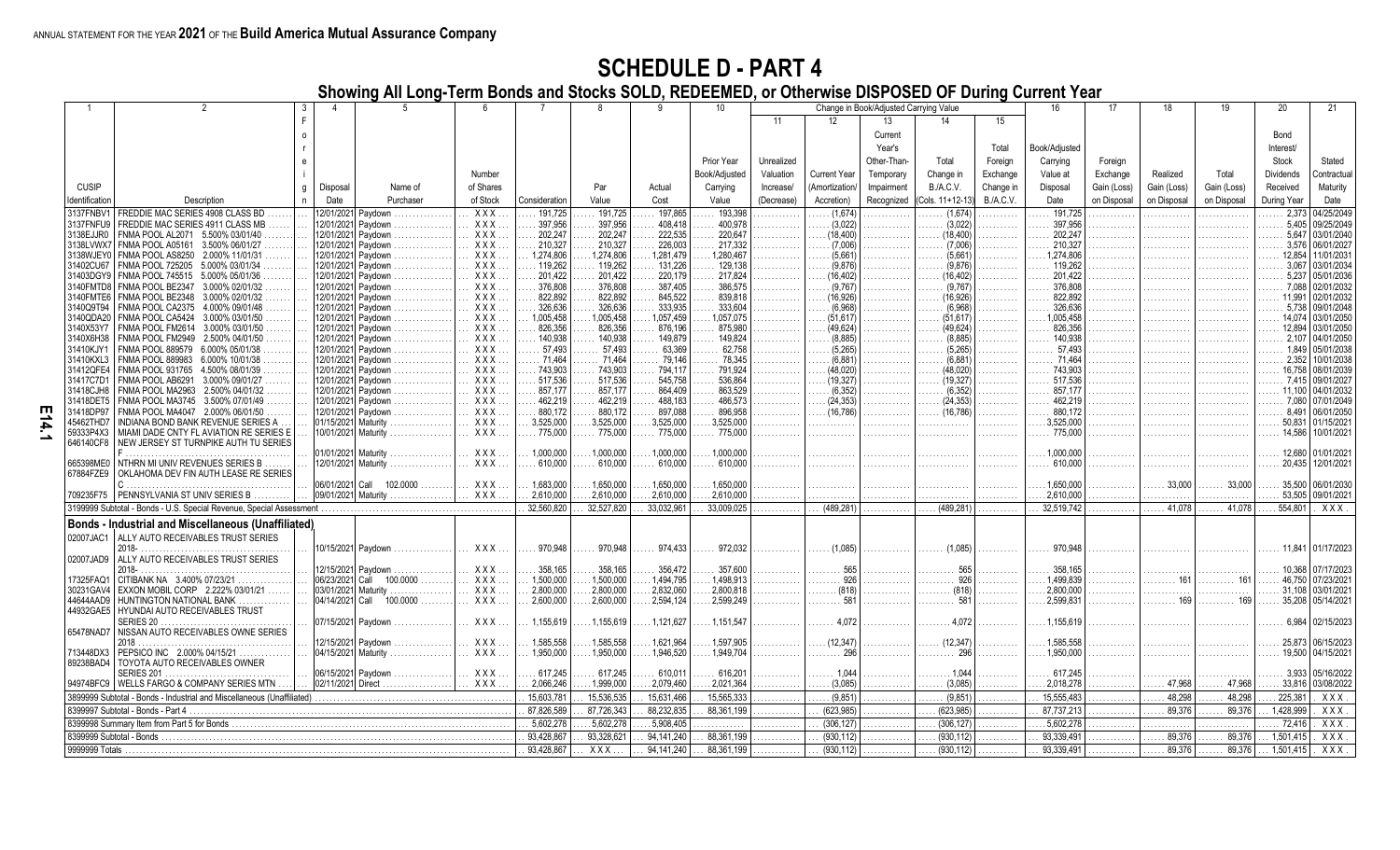**Showing All Long-Term Bonds and Stocks ACQUIRED During Year and Fully DISPOSED OF During Current Year**

|                          |                                                                      |                      |                                                       |                       |                                   |                         |                    |                              |                                     |            |                                         | Change in Book/Adjusted Carrying Value |                    |                  |             |             |             |                                 |                   |
|--------------------------|----------------------------------------------------------------------|----------------------|-------------------------------------------------------|-----------------------|-----------------------------------|-------------------------|--------------------|------------------------------|-------------------------------------|------------|-----------------------------------------|----------------------------------------|--------------------|------------------|-------------|-------------|-------------|---------------------------------|-------------------|
|                          |                                                                      |                      |                                                       |                       |                                   |                         |                    |                              |                                     |            |                                         |                                        |                    |                  |             |             |             |                                 |                   |
|                          |                                                                      |                      |                                                       |                       |                                   |                         |                    |                              |                                     |            |                                         | Current                                |                    |                  |             |             |             |                                 |                   |
|                          |                                                                      |                      |                                                       |                       |                                   | Par Value               |                    |                              | Book/                               |            |                                         | Year's                                 | Total              | Total            |             |             |             |                                 | Paid for          |
|                          |                                                                      |                      |                                                       |                       |                                   | (Bonds) or              |                    |                              | Adjusted                            | Unrealized |                                         | Other-Than-                            | Change in          | Foreign          | Foreian     |             |             | Interest and                    | Accrued           |
| <b>CUSIP</b>             |                                                                      |                      |                                                       |                       |                                   | Number of               |                    |                              | Carrying                            | Valuation  | Current Year's                          | Temporary                              | <b>B./A.C.V.</b>   | Exchange         | Exchange    | Realized    | Total       | Dividends                       | Interest          |
| Identifi-                |                                                                      | Date                 |                                                       | Disposal              |                                   | Shares                  | Actual             | Consider                     | Value at                            | Increase/  | (Amortization)                          | Impairment                             | (Col. 12+          | Change in        | Gain (Loss) | Gain (Lossː | Gain (Loss) | Received                        | and               |
|                          | Description                                                          | Acauired             | Name of Vendor                                        | Date                  | Name of Purchaser                 | (Stock)                 | Cost               | ation                        | Disposal                            | (Decrease) | Accretion                               | Recognized                             | $13-14$            | <b>B./A.C.V.</b> | on Disposal | on Disposa  | on Disposal | During Year                     | Dividends         |
|                          |                                                                      |                      |                                                       |                       |                                   |                         |                    |                              |                                     |            |                                         |                                        |                    |                  |             |             |             |                                 |                   |
|                          | Bonds - U.S. Special Revenue, Special Assessment                     |                      |                                                       |                       |                                   |                         |                    |                              |                                     |            |                                         |                                        |                    |                  |             |             |             |                                 |                   |
| 3132D9CA0                | FHLMC POOL SC0065 3.500%                                             |                      | Citigroup Global                                      |                       |                                   |                         |                    |                              |                                     |            |                                         |                                        |                    |                  |             |             |             |                                 |                   |
| 3136BD2M9                | FANNIE MAE SERIES 2021-6                                             |                      | 01/25/2021   Markets .<br>.<br><b>FIRST TENNESSEE</b> | 12/01/2021   Paydown. |                                   | $.2,770,513$ .          | 2,958,172          | $\ldots$ 2,770,513 $\vert$ . | $\ldots$ 2,770,513                  | .          | $\left  \ldots \right $ (187,659)       | .                                      | $\ldots$ (187,659) | .                | .           | .           | .           | 41.321                          |                   |
|                          |                                                                      |                      | 01/14/2021   BANK, N.A.                               |                       | 12/01/2021 Paydown                | $\  \dots 137.647 \ $ . | $\ldots$ 148,772   |                              | . 137,647 $\vert$ 137,647 $\vert$ . |            |                                         |                                        |                    |                  |             |             |             | . 2,849                         | . 375             |
| 3140LNQ26.               | FNMA POOL BT0472 2.000%                                              |                      |                                                       |                       |                                   |                         |                    |                              |                                     |            |                                         |                                        |                    |                  |             |             |             |                                 |                   |
|                          |                                                                      |                      | 07/12/2021   Wells Fargo                              | 12/01/2021   Paydown. |                                   | $\ldots$ 235,419        | $\ldots$ 239,023   | $\ldots$ 235,419             | 235,419                             | .          | $\left  \ldots \ldots \right $ (3,605)  | .                                      | $\ldots$ (3,605)   | .                | .           | .           | .           | . 1,269   .                     | . 170             |
| 3140X74D8                | FNMA POOL FM4419 2.500%                                              |                      | Citigroup Global                                      |                       |                                   |                         |                    |                              |                                     |            |                                         |                                        |                    |                  |             |             |             |                                 |                   |
|                          |                                                                      | 03/05/2021   Markets |                                                       |                       | $12/01/2021$ Paydown              | $\ldots$ 867,269        | $\ldots$ . 906,025 | $\ldots$ 867,269             | 867,269                             | .          | $\left  \ldots \ldots \right $ (38,756) | .                                      | $\ldots$ (38,756)  |                  |             |             |             | . 9,146                         | . 602             |
| 3140XARA2                | FNMA POOL FM6780 2.500%                                              |                      | ROBERT W. BAIRD<br>04/14/2021 CO.INCORPORAT           |                       | 12/01/2021   Paydown.             | $\ldots$ 943,497 .      | $\ldots$ 979,910   | . 943,497   .                | $\ldots$ 943,497                    |            |                                         |                                        |                    |                  |             |             |             | . 11,792   .                    | . 1,179           |
| 3140XCHM3                | FNMA POOL FM8335 2.500%                                              |                      | <b>JPMORGAN CHASE</b>                                 |                       |                                   |                         |                    |                              |                                     |            |                                         |                                        |                    |                  |             |             |             |                                 |                   |
|                          |                                                                      | 08/24/2021 BANK.     |                                                       |                       | 12/01/2021   Paydown     143,390  |                         | $\ldots$ . 150,201 | $143,390$                    | $\ldots$ 143,390                    |            |                                         |                                        |                    |                  |             |             |             | . 785 249                       |                   |
| 31418DZ88                | FNMA POOL MA4366 2.500%                                              |                      | <b>INTL FCSTONE</b>                                   |                       |                                   |                         |                    |                              |                                     |            |                                         |                                        |                    |                  |             |             |             |                                 |                   |
|                          |                                                                      |                      | 05/25/2021   FINANCIAL INC.                           |                       | $ 12/01/2021 $ Paydown    504,543 |                         | $\ldots 526,302$   | 504,543                      | $\ldots$ 504,543                    | .          | $\ldots$ (21,758)                       | .                                      | $\ldots$ (21,758)  | .                |             |             |             | $\ldots \ldots 5,254$           |                   |
|                          | 3199999 Subtotal - Bonds - U.S. Special Revenue, Special Assessment. |                      |                                                       |                       |                                   |                         | $\ldots$ 5,908,405 | 5,602,278                    | .5,602,278                          | .          | $\ldots$ (306,127)                      | .                                      | $\ldots$ (306,127) | .                |             |             |             | $\ldots$ 72,416                 | $\ldots$ 10,489   |
| 8399998 Subtotal - Bonds |                                                                      |                      |                                                       |                       |                                   | $\ldots 5,602,278$      | $\ldots$ 5,908,405 | 5,602,278                    | .5,602,278                          | .          | $\ldots$ (306.127)                      | .                                      | $\ldots$ (306,127) | .                |             | .           |             | 72.416                          | $\ldots$ . 10,489 |
|                          |                                                                      |                      |                                                       |                       |                                   |                         | $\ldots 5,908,405$ | .5,602,278                   | 5,602,278                           |            |                                         |                                        |                    |                  |             |             |             | $\ldots$ 72,416 $\ldots$ 10,489 |                   |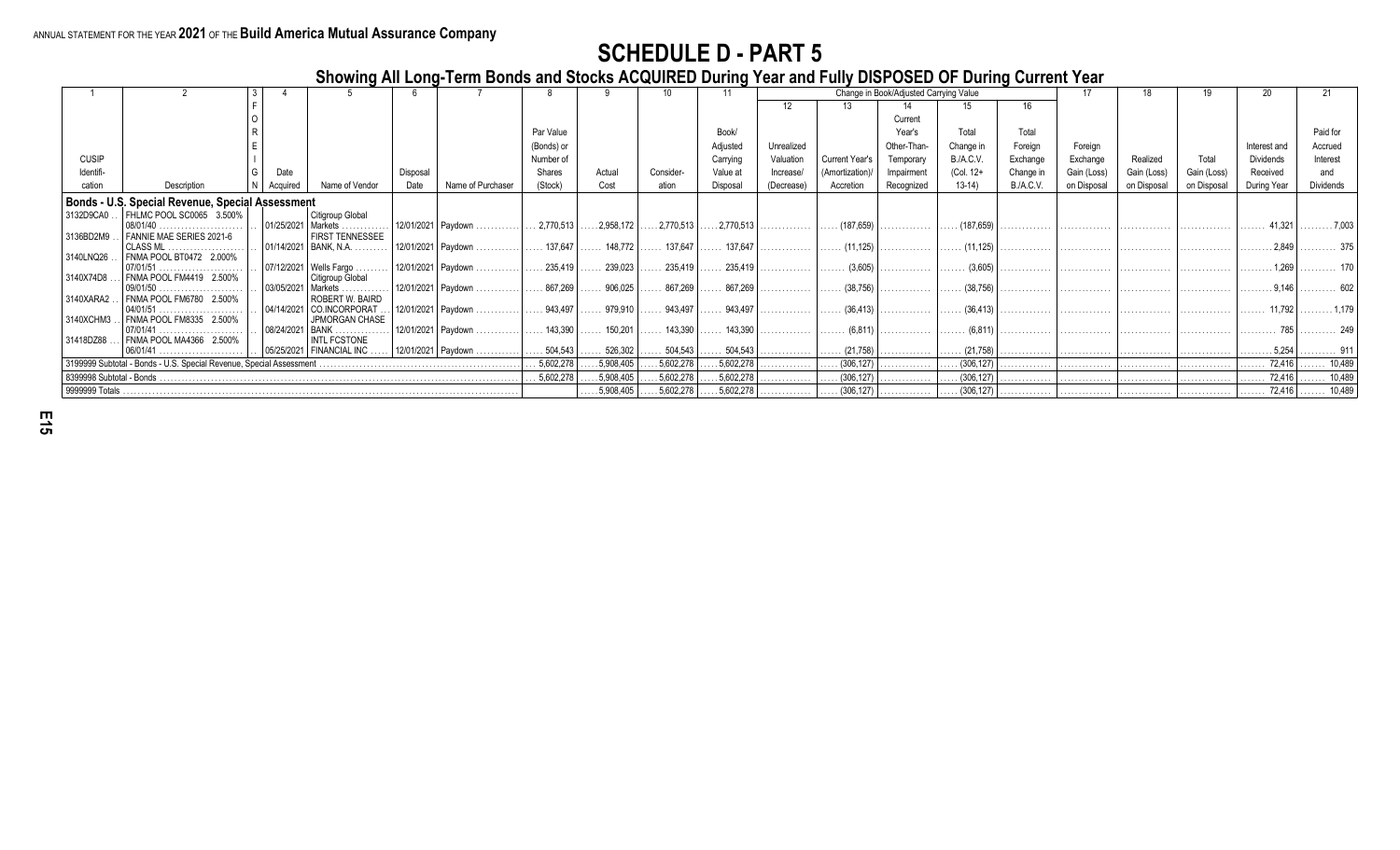| E17 Schedule DA - Part 1 Short-Term Investments Owned  NONE                           |
|---------------------------------------------------------------------------------------|
| E18 Schedule DB - Part A Sn 1 Opt/Cap/Floor/Collars/Swaps/Forwards Open NONE          |
| E19 Schedule DB - Part A Sn 2 Opt/Cap/Floor/Collars/Swaps/Forwards Term.  NONE        |
| E20 Schedule DB - Part B Sn 1 Future Contracts Open  NONE                             |
| E21 Schedule DB - Part B Sn 2 Future Contracts Terminated NONE                        |
| E22 Schedule DB - Part D Sn 1 Counterparty Exposure for Derivative Instruments . NONE |
| E23 Schedule DB - Part D Sn 2 - Collateral Pledged By Reporting Entity  NONE          |
| E23 Schedule DB - Part D Sn 2 - Collateral Pledged To Reporting Entity  NONE          |
| E24 Schedule DB - Part E - Derivatives Hedging Variable Annuity Guarantees  NONE      |
| E25 Schedule DL - Part 1 - Securities Lending Collateral Assets NONE                  |
| E26 Schedule DL - Part 2 - Securities Lending Collateral Assets NONE                  |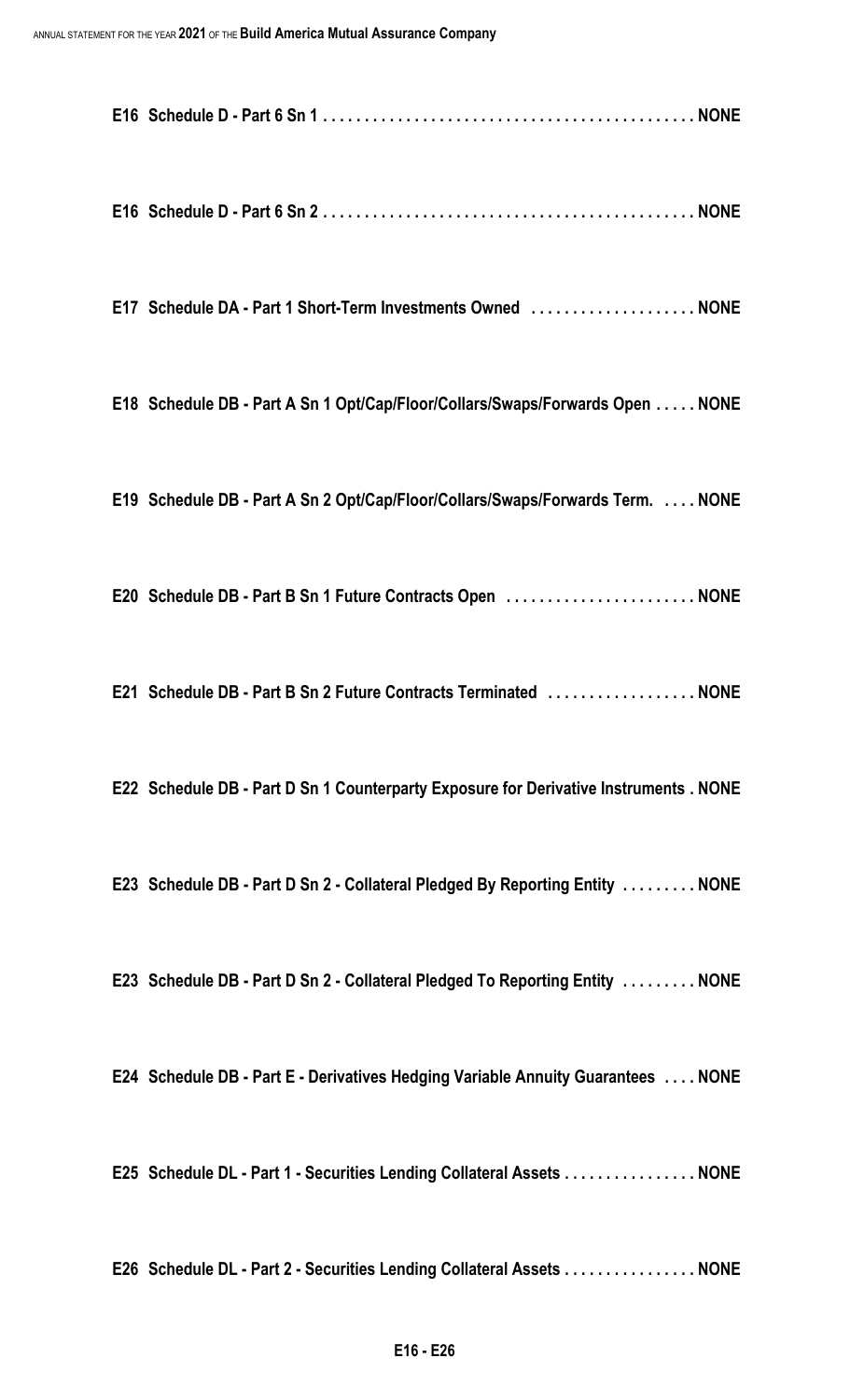### **SCHEDULE E - PART 1 - CASH**

|                     |                                                                                                      |      |                                | Amount of   | Amount of               |                  |                    |
|---------------------|------------------------------------------------------------------------------------------------------|------|--------------------------------|-------------|-------------------------|------------------|--------------------|
|                     |                                                                                                      |      |                                | Interest    | <b>Interest Accrued</b> |                  |                    |
|                     |                                                                                                      |      | Rate of                        | Received    | December 31 of          |                  |                    |
|                     | Depository                                                                                           | Code | Interest                       | During Year | <b>Current Year</b>     | Balance          |                    |
| open depositories   |                                                                                                      |      |                                |             |                         |                  |                    |
| First Republic Bank | San Francisco, California …………………………  …………  ………  ……………  ……………                                        |      |                                |             |                         | 6,428,800  X X X |                    |
|                     |                                                                                                      |      |                                |             |                         | .15.407 X X X    |                    |
|                     |                                                                                                      |      |                                |             |                         |                  |                    |
|                     |                                                                                                      |      | <b>XXX</b>                     |             |                         |                  | XX)                |
|                     |                                                                                                      |      | $\mathbf{X} \times \mathbf{X}$ |             |                         | 6.444.207 X X X  |                    |
|                     | 0299998 Deposits in 0 depositories that do not exceed the allowable limit in any one depository (See |      |                                |             |                         |                  |                    |
|                     |                                                                                                      |      | <b>XXX</b>                     |             |                         |                  | X X >              |
|                     |                                                                                                      |      |                                |             |                         |                  | <b>XXX</b>         |
|                     |                                                                                                      |      | $\ldots$ XXX                   |             |                         | 6.444.207 X X X  |                    |
|                     |                                                                                                      |      | $\ldots$ XXX $\ldots$          | . X X X     | $XXX$                   |                  | $\vert$ X $\times$ |
| 0599999 Total Cash  |                                                                                                      |      | $. X$ $X$ $X$                  |             |                         | 6.444.207 IX X X |                    |

#### **TOTALS OF DEPOSITORY BALANCES ON THE LAST DAY OF EACH MONTH DURING THE CURRENT YEAR**

| 1. January                                                                                                             |  |  |  | 26.540.905       |
|------------------------------------------------------------------------------------------------------------------------|--|--|--|------------------|
| . 2. February …………. ……… 10.843.383   5. May ………………. ……… 16.265.306   8. August                                         |  |  |  | . . 28.031.721 l |
| .3. March ………………………… 14.165.118   6. June …………………………… 16.220.342   9. September ……………………………………………………………………………6.444.207 |  |  |  |                  |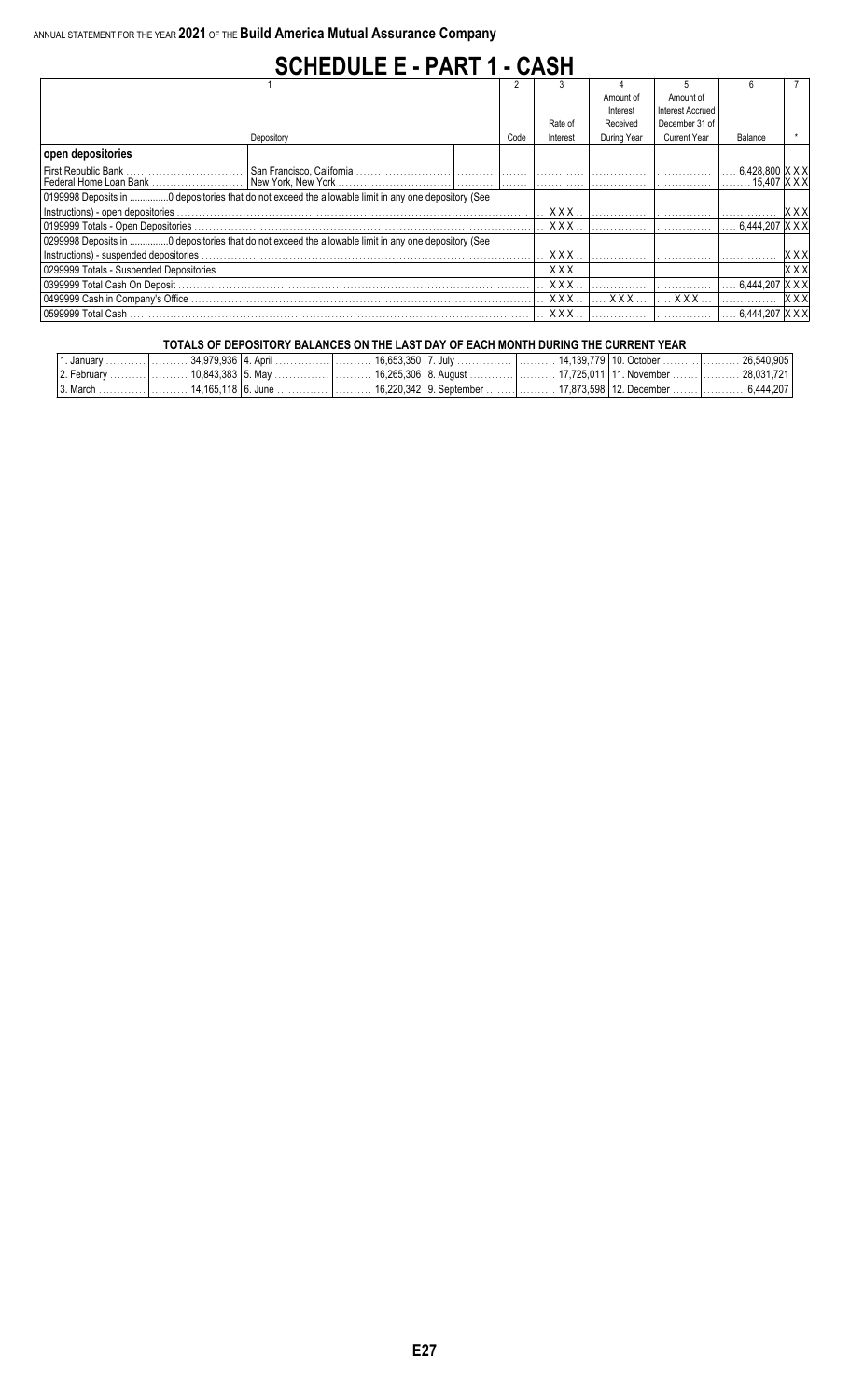#### **SCHEDULE E - PART 2 - CASH EQUIVALENTS**

**Show Investments Owned December 31 of Current Year**

|              |                                                                             |      |            |             |            |                       | Amount of    | Amount      |
|--------------|-----------------------------------------------------------------------------|------|------------|-------------|------------|-----------------------|--------------|-------------|
|              |                                                                             |      | Date       | Rate        | Maturity   | Book/Adjusted         | Interest Due | Received    |
| <b>CUSIP</b> | Description                                                                 | Code | Acquired   | of Interest | Date       | <b>Carrying Value</b> | & Accrued    | During Year |
|              | <b>Exempt Money Market Mutual Funds - as Identified by SVO</b>              |      |            |             |            |                       |              |             |
|              |                                                                             |      | 12/31/2021 | 0.000       | XXX.       | 12.692.909            |              | 120         |
|              | 8599999 Subtotal - Exempt Money Market Mutual Funds - as Identified by SVO. |      |            |             |            | 12.692.909            |              | 120         |
|              | <b>All Other Money Market Mutual Funds</b>                                  |      |            |             |            |                       |              |             |
|              | 000000000 GOLDMAN FS TRSY INST                                              |      | 12/27/2021 | 0.000       | <b>XXX</b> | 1.826.253             |              |             |
|              |                                                                             |      |            |             |            | 1,826,253             |              | 58          |
|              | 9999999 Total Cash Equivalents                                              |      |            |             |            | 14.519.162            |              | 178         |
| Line         |                                                                             |      |            |             |            |                       |              |             |
| Number       | Book/Adjusted Carrying Value by NAIC Designation Category Footnote:         |      |            |             |            |                       |              |             |

|     | <b>Tambor Boownajactoa Sarrying value by twice Boolgnation Sategory Foundts.</b> |     |  |     |  |  |  |  |  |  |  |  |
|-----|----------------------------------------------------------------------------------|-----|--|-----|--|--|--|--|--|--|--|--|
|     |                                                                                  | 1 D |  | ∣∪  |  |  |  |  |  |  |  |  |
| 1B  | $\Omega$                                                                         | ZD  |  | ∠∪  |  |  |  |  |  |  |  |  |
|     | ິ∪۳                                                                              | ◡   |  | ັບບ |  |  |  |  |  |  |  |  |
| ᠃   |                                                                                  |     |  |     |  |  |  |  |  |  |  |  |
| . . | υr                                                                               | ⊔ب  |  | ◡   |  |  |  |  |  |  |  |  |
|     |                                                                                  |     |  |     |  |  |  |  |  |  |  |  |